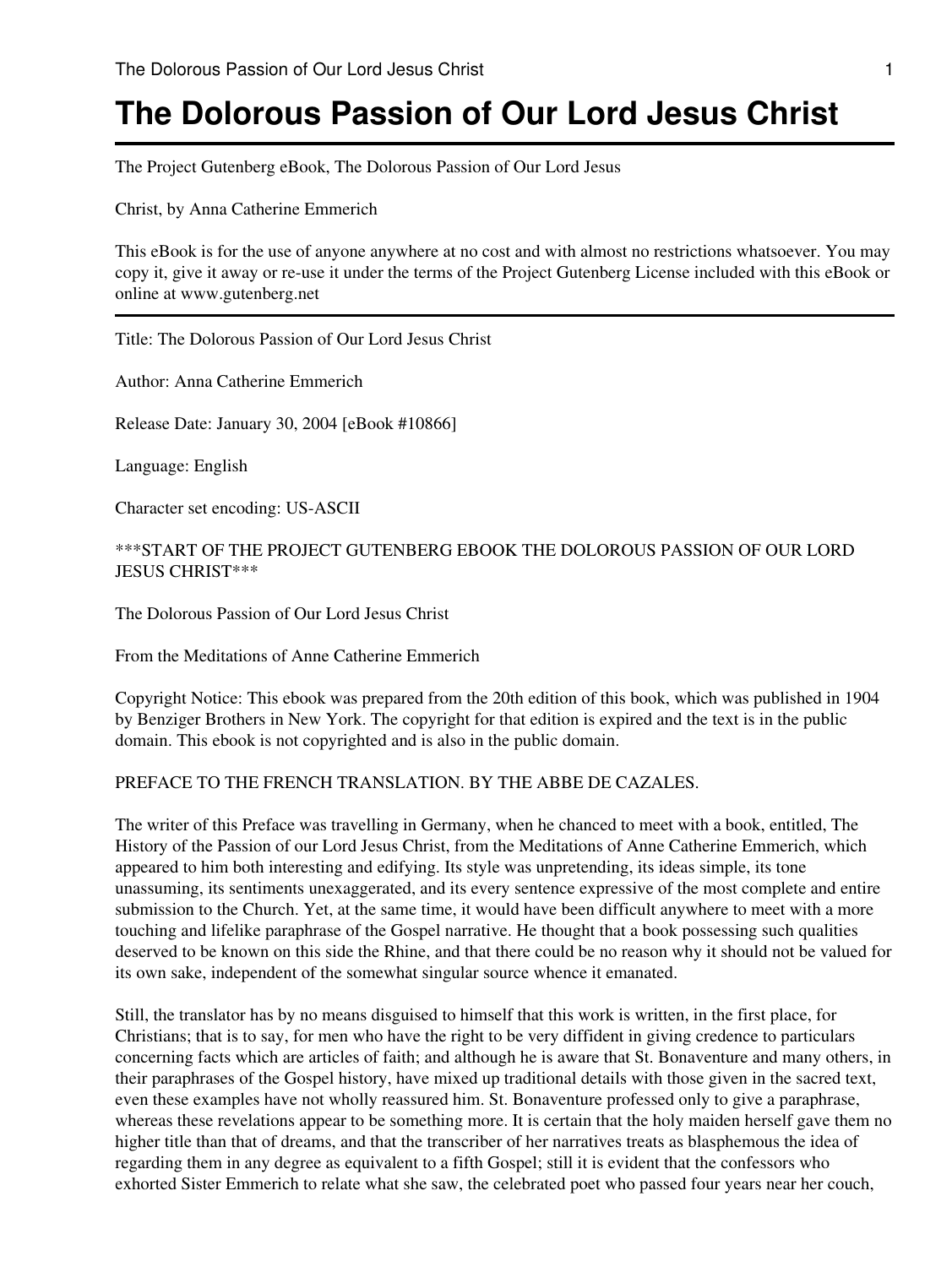eagerly transcribing all he heard her say, and the German Bishops, who encouraged the publication of his book, considered it as something more than a paraphrase. Some explanations are needful on this head.

The writings of many Saints introduce us into a new, and, if I may be allowed the expression, a miraculous world. In all ages there have been revelations about the past, the present, the future, and even concerning things absolutely inaccessible to the human intellect. In the present day men are inclined to regard these revelations as simple hallucinations, or as caused by a sickly condition of body.

The Church, according to the testimony of her most approved writers, recognises three descriptions of ecstasy; of which the first is simply natural, and entirely brought about by certain physical tendencies and a highly imaginative mind; the second divine or angelic, arising from intercourse held with the supernatural world; and the third produced by infernal agency. (See, on this head, the work of Cardinal Bona, De Discretione Spirituum.) Lest we should here write a book instead of a preface, we will not enter into any development of this doctrine, which appears to us highly philosophical, and without which no satisfactory explanation can be given on the subject of the soul of man and its various states.

The Church directs certain means to be employed to ascertain by what spirit these ecstasies are produced, according to the maxim of St. John: 'Try the spirits, if they be of God.' (1 Jn 4:1). When circumstances or events claiming to be supernatural have been properly examined according to certain rules, the Church has in all ages made a selection from them.

Many persons who have been habitually in a state of ecstasy have been canonised, and their books approved. But this approbation has seldom amounted to more than a declaration that these books contained nothing contrary to faith, and that they were likely to promote a spirit of piety among the faithful. For the Church is only founded on the word of Christ and on the revelations made to the Apostles. Whatever may since have been revealed to certain saints possesses purely a relative value, the reality of which may even be disputed- it being one of the admirable characteristics of the Church, that, though inflexibly one in dogma, she allows entire liberty to the human mind in all besides. Thus, we may believe private revelations, above all, when those persons to whom they were made have been raised by the Church to the rank of Saints publicly honoured, invoked, and venerated; but, even in these cases, we may, without ceasing to be perfectly orthodox, dispute their authenticity and divine origin. It is the place of reason to dispute and to select as it sees best.

With regard to the rule for discerning between the good and the evil spirit, it is no other, according to all theologians, than that of the Gospel. A fructibus eorum cognoscetis eos. By their fruits you shall know them. It must be examined in the first place whether the person who professes to have revelations mistrusts what passes within himself; whether he would prefer a more common path; whether far from boasting of the extraordinary graces which he receives, he seeks to hide them, and only makes them known through obedience; and, finally, whether he is continually advancing in humility, mortification, and charity. Next, the revelations themselves must be very closely examined into; it must be seen whether there is anything in them contrary to faith; whether they are conformable to Scripture and Apostolic tradition; and whether they are related in a headstrong spirit, or in a spirit of entire submission to the Church.

Whoever reads the life of Anne Catherine Emmerich, and her book, will be satisfied that no fault can be found in any of these respects either with herself or with her revelations. Her book resembles in many points the writings of a great number of saints, and her life also bears the most striking similitude to theirs. To be convinced of this fact, we need but study the writings or what is related of Saints Francis of Assisi, Bernard, Bridget, Hildegard, Catherine of Genoa, Catherine of Sienna, Ignatius, John of the Cross, Teresa, and an immense number of other holy persons who are less known. So much being conceded, it is clear that in considering Sister Emmerich to have been inspired by God's Holy Spirit, we are not ascribing more merit to her book than is allowed by the Church to all those of the same class. They are all edifying, and may serve to promote piety, which is their sole object. We must not exaggerate their importance by holding as an absolute fact that they proceed from divine inspiration, a favour so great that its existence in any particular case should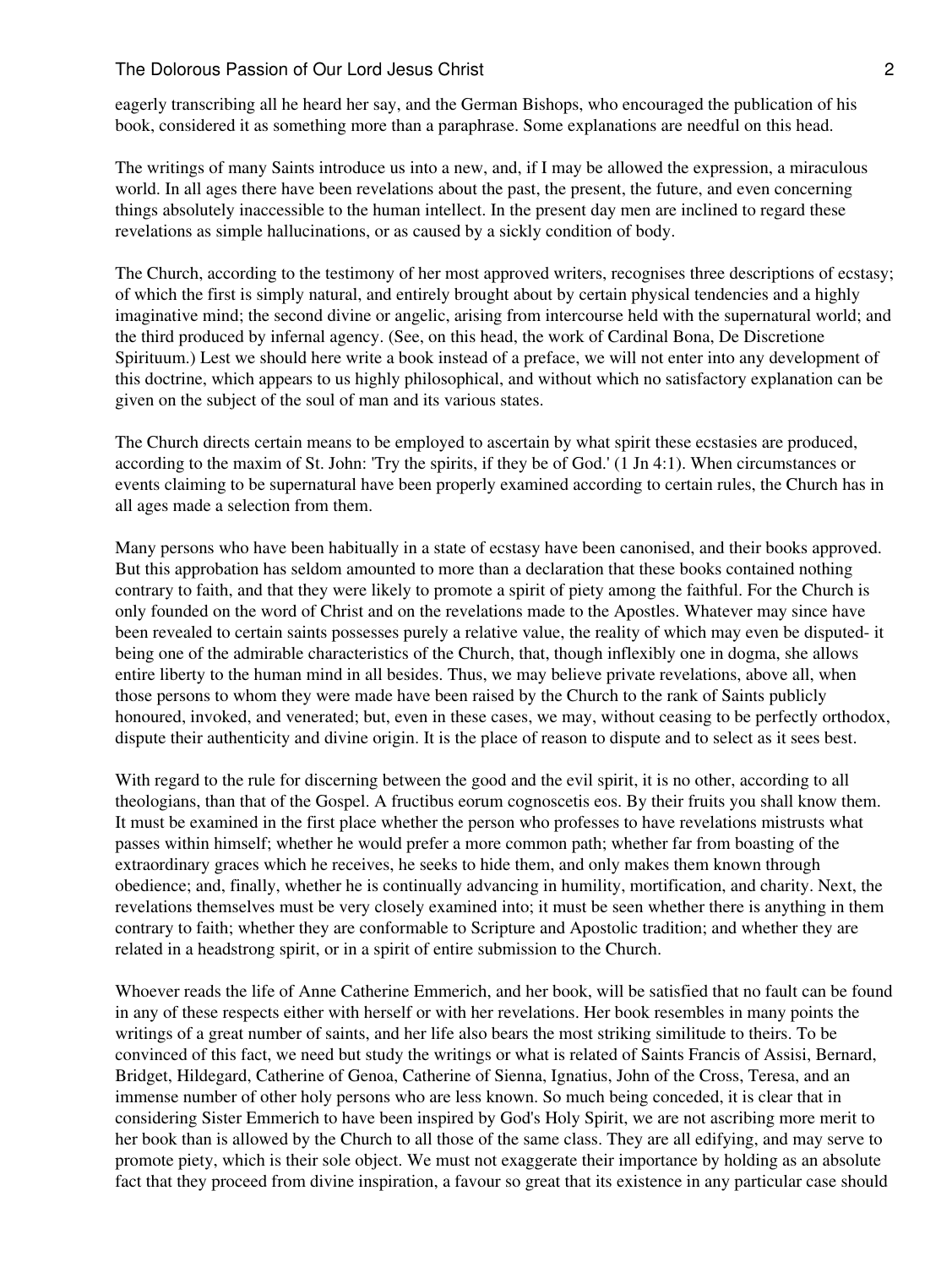not be credited save with the utmost circumspection.

With regard, however, to our present publication, it may be urged that, considering the superior talents of the transcriber of Sister Emmerich's narrations, the language and expressions which he has made use of may not always have been identical with those which she employed. We have no hesitation whatever in allowing the force of this argument. Most fully do we believe in the entire sincerity of M. Clement Brentano, because we both know and love him, and, besides, his exemplary piety and the retired life which he leads, secluded from a world in which it would depend but on himself to hold the highest place, are guarantees amply sufficient to satisfy any impartial mind of his sincerity. A poem such as he might publish, if he only pleased, would cause him to be ranked at once among the most eminent of the German poets, whereas the office which he has taken upon himself of secretary to a poor visionary has brought him nothing but contemptuous raillery. Nevertheless, we have no intention to assert that in giving the conversations and discourses of Sister Emmerich that order and coherency in which they were greatly wanting, and writing them down in his own way, he may not unwittingly have arranged, explained, and embellished them. But this would not have the effect of destroying the originality of the recital, or impugning either the sincerity of the nun, or that of the writer.

The translator professes to be unable to understand how any man can write for mere writing's sake, and without considering the probable effects which his work will produce. This book, such as it is, appears to him to be at once unusually edifying, and highly poetical. It is perfectly clear that it has, properly speaking, no literary pretensions whatever. Neither the uneducated maiden whose visions are here relate, nor the excellent Christian writer who had published them in so entire a spirit of literary disinterestedness, ever had the remotest idea of such a thing. And yet there are not, in our opinion, many highly worked-up compositions calculated to produce an effect in any degree comparable to that which will be brought about by the perusal of this unpretending little work. It is our hope that it will make a strong impression even upon worldlings, and that in many hearts it will prepare the way for better ideas,--perhaps even for a lasting change of life.

In the next place, we are not sorry to call public attention in some degree to all that class of phenomena which preceded the foundation of the Church, which has since been perpetuated uninterruptedly, and which too many Christians are disposed to reject altogether, either through ignorance and want of reflection, or purely through human respect. This is a field which has hitherto been but little explored historically, psychologically, and physiologically; and it would be well if reflecting minds were to bestow upon it a careful and attentive investigation. To our Christian readers we must remark that this work has received the approval of ecclesiastical authorities. It has been prepared for the press under the superintendence of the two late Bishops of Ratisbonne, Sailer and Wittman. These names are but little known in France; but in Germany they are identical with learning, piety, ardent charity, and a life wholly devoted to the maintenance and propagation of the Catholic faith. Many French priests have given their opinion that the translation of a book of this character could not but tend to nourish piety, without, however, countenancing that weakness of spirit which is disposed to lend more importance in some respects to private than to general revelations, and consequently to substitute matters which we are simply permitted to believe, in the place of those which are of faith.

We feel convinced that no one will take offence at certain details given on the subject of the outrages which were suffered by our divine Lord during the course of his passion. Our readers will remember the words of the psalmist: 'I am a worm and no man; the reproach of men, and the outcast of the people;' (Ps 22:6) and those of the Apostle: 'Tempted in all things like as we are, without sin.' (Heb 4:15). Did we stand in need of a precedent, we should request our readers to remember how plainly and crudely Bossuet describes the same scenes in the most eloquent of his four sermons on the Passion of our Lord. On the other hand, there have been so many grand platonic or rhetorical sentences in the books published of late years, concerning that abstract entity; on which the writers have been pleased to bestow the Christian title of the Word, or Logos, that it may be eminently useful to show the Man-God, the Word made flesh, in all the reality of his life on earth, of his humiliation, and of his sufferings. It must be evident that the cause of truth, and still more that of edification, will not be the losers.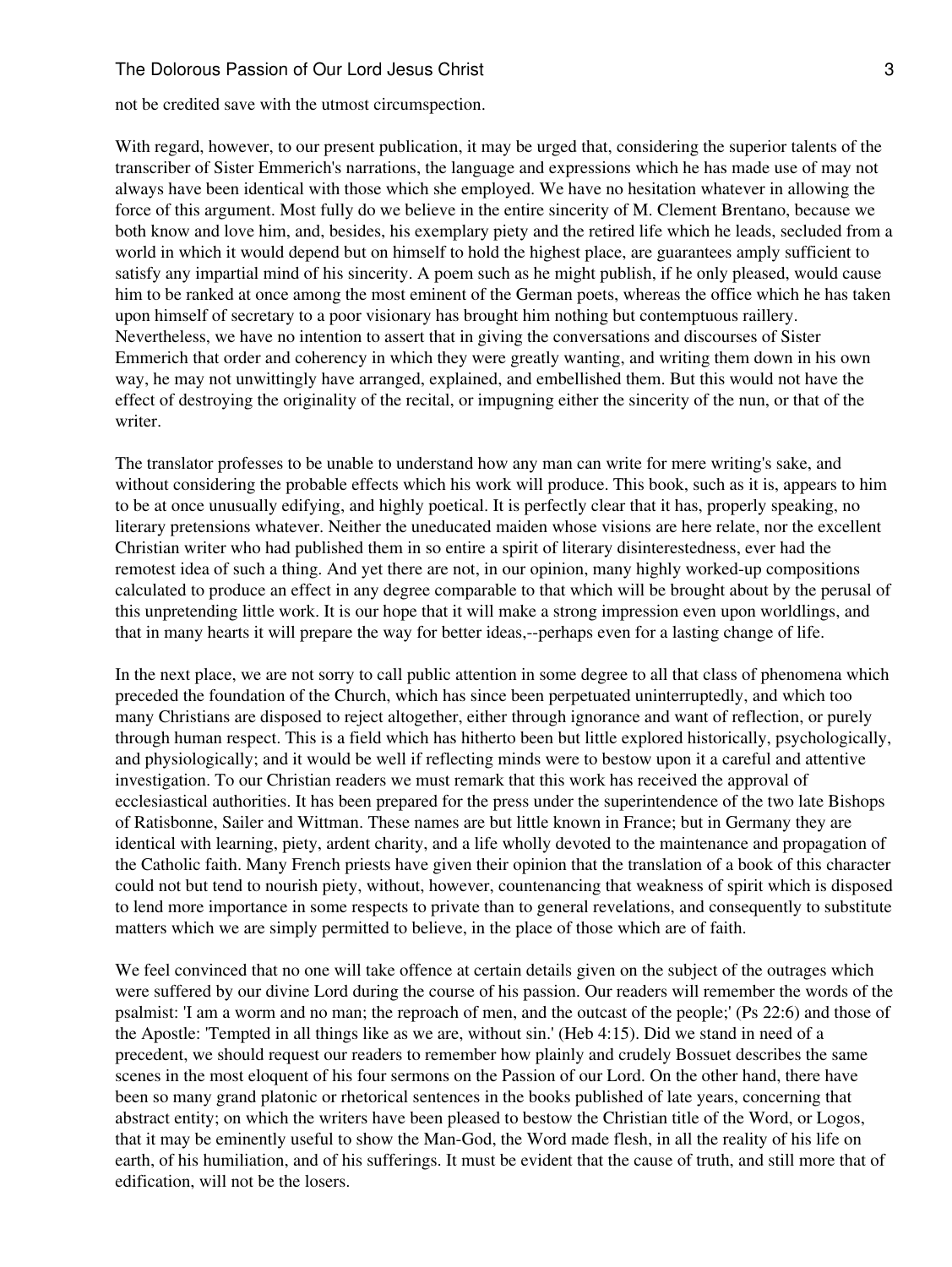## INTRODUCTION

The following meditations will probably rank high among many similar works which the contemplative love of Jesus has produced; but it is our duty here plainly to affirm that they have no pretensions whatever to be regarded as history.1 They are but intended to take one of the lowest places among those numerous representations of the Passion which have been given us by pious writers and artists, and to be considered at the very utmost as the Lenten meditations of a devout nun, related in all simplicity, and written down in the plainest and most literal language, from her own dictation. To these meditations, she herself never attached more than a mere human value, and never related them except through obedience, and upon the repeated commands of the directors of her conscience.

The writer of the following pages was introduced to this holy religious by Count Leopold de Stolberg. (The Count de Stolberg is one of the most eminent converts whom the Catholic Church has made from Protestantism. He died in 1819.) Dean Bernard Overberg, her director extraordinary, and Bishop Michael Sailer, who had often been her counsellor and consoler, urged her to relate to us in detail all that she experienced; and the latter, who survived her, took the deepest interest in the arrangement and publication of the notes taken down from her dictation. (The Bishop of Ratisbonne, one of the most celebrated defenders of the faith in Germany.) These illustrious and holy men, now dead, and whose memory is blessed, were in continual communion of prayer with Anne Catherine, whom they loved and respected, on account of the singular graces with which God had favoured her. The editor of this book received equal encouragement, and met with no less sympathy in his labours, from the late Bishop of Ratisbonne, Mgr. Wittman. (Mgr. Wittman was the worthy successor of Sailer, and a man of eminent sanctity, whose memory is held in veneration by all the Catholics of the south of Germany.) This holy Bishop, who was so deeply versed in the ways of Divine grace, and so well acquainted with its effects on certain souls, both from his private investigations of the subject, and his own experience, took the most lively interest in all that concerned Anne Catherine, and on hearing of the work in which the editor of this book was engaged, he strongly exhorted him to publish it. 'These things have not been communicated to you for nothing,' would he often say; 'God had his views in all. Publish something at least of what you know, for you will thereby benefit many souls.' He at the same time brought forward various instances from his own experience and that of others, showing the benefit which had been derived from the study of works of a similar character. He delighted in calling such privileged souls as Anne Catherine the marrow of the bones of the Church, according to the expression of St. John Chrysostom, medulla enim hujus mundi sunt, and he encouraged the publication of their lives and writings as far as lay in his power.

The editor of this book being taken by a kind friend to the dying bed of the holy Bishop, had no reason whatever to expect to be recognised, as he had only once in his life conversed with him for a few minutes; nevertheless the dying saint knew him again, and after a few most kind words blessed and exhorted him to continue his work for the glory of God.

Encouraged by the approbation of such men, we therefore yield to the wishes of many virtuous friends in publishing the Meditations on the Passion, of this humble religious, to whom God granted the favour of being at times simple, ingenuous, and ignorant as a child, while at others she was clear sighted, sensible, possessed of a deep insight into the most mysterious and hidden things, and consumed with burning and heroic zeal, but ever forgetful of self, deriving her whole strength from Jesus alone, and steadfast in the most perfect humility and entire self-abnegation.

We give our readers a slight sketch of her life, intending at some future day to publish her biography more in full.

The Life Of Anne Catherine Emmerich,

Religious Of The Order Of St. Augustine,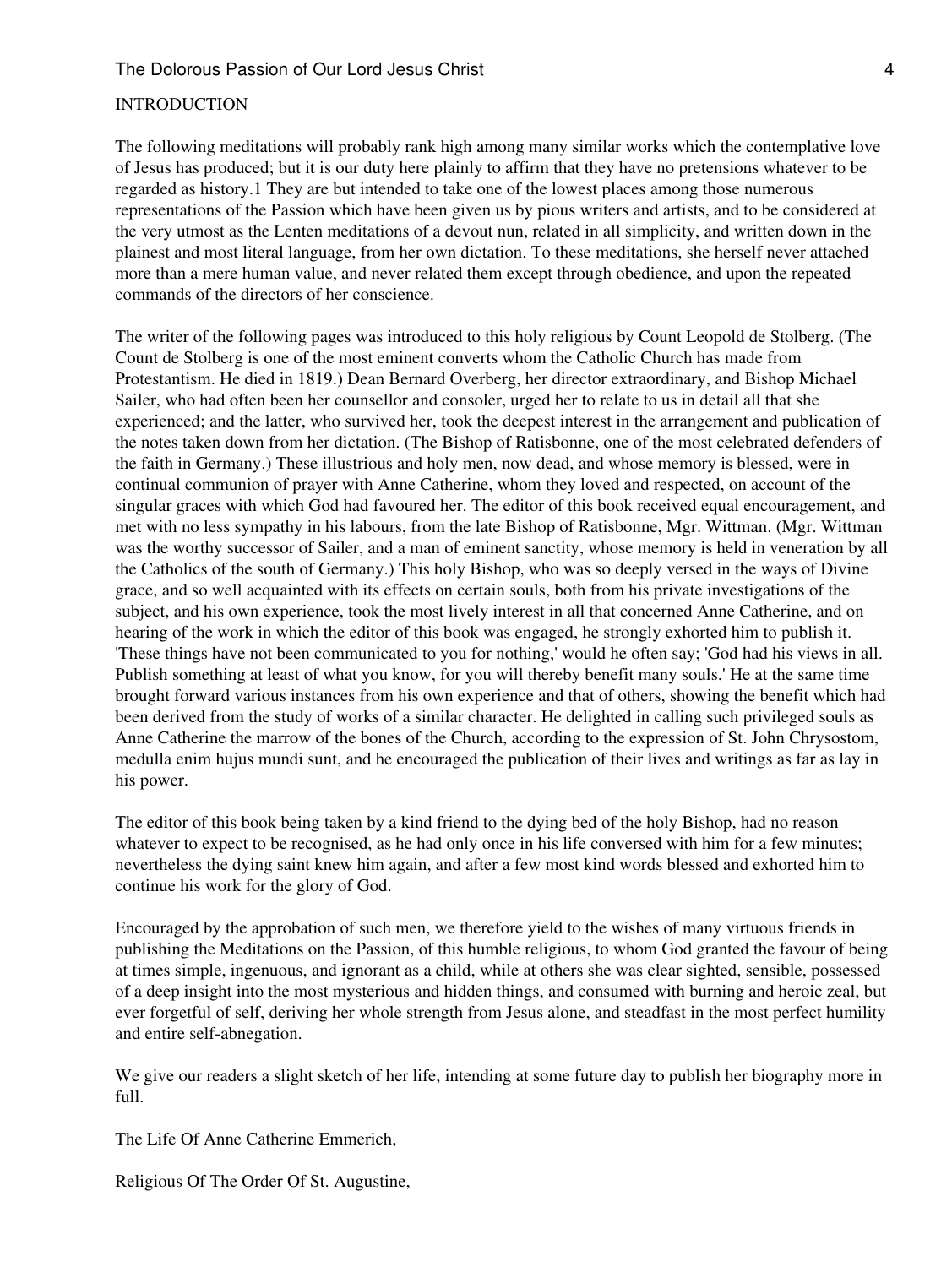At The Convent Of Agnetenberg, Dulmen, Westphalia.

Venerable Anne Catherine Emmerich2 was born at Flamske, a village situated about a mile and a half from Coesfeld, in the bishopric of Munster, on the 8th of September 1774, and was baptised in the church of St. James at Coesfeld. Her parents, Bernard Emmerich and Anne Hiller, were poor peasants, but distinguished for their piety and virtue.

The childhood of Anne Catherine bore a striking resemblance to that of the Venerable Anne Garzias de St. Barthelemi, of Dominica del Paradiso, and of several other holy persons born in the same rank of life as herself. Her angel-guardian used to appear to her as a child; and when she was taking care of sheep in the fields, the Good Shepherd himself, under the form of a young shepherd, would frequently come to her assistance. From childhood she was accustomed to have divine knowledge imparted to her in visions of all kinds, and was often favoured by visits from the Mother of God and Queen of Heaven, who, under the form of a sweet, lovely, and majestic lady, would bring the Divine Child to be, as it were, her companion, and would assure her that she loved and would ever protect her. Many of the saints would also appear to her, and receive from her hands the garlands of flowers which she had prepared in honour of their festivals. All these favours and visions surprised the child less than if an earthly princess and the lords and ladies of her court had come to visit her. Nor was she, later in life, more surprised at these celestial visits, for her innocence caused her to feel far more at her ease with our Divine Lord, his Blessed Mother and the Saints, than she could ever be with even the most kind and amiable of her earthly companions. The names of Father, Mother, Brother, and Spouse, appeared to her expressive of the real connections subsisting between God and man, since the Eternal word had been pleased to be born of a woman, and so to become our Brother, and these sacred titles were not mere words in her mouth.

While yet a child, she used to speak with innocent candour and simplicity of all that she saw, and her listeners would be filled with admiration at the histories she would relate from Holy Writ; but their questions and remarks having sometimes disturbed her peace of mind, she determined to keep silence on such subjects for the future. In her innocence of heart, she thought that it was not right to talk of things of this sort, that other persons never did so, and that her speech should be only Yea, yea, and Nay, nay, or Praise be to Jesus Christ. The visions with which she was favoured were so like realities, and appeared to her so sweet and delightful, that she supposed all Christian children were favoured with the same; and she concluded that those who never talked on such subjects were only more discreet and modest than herself, so she resolved to keep silence also, to be like them.

Almost from her cradle she possessed the gift of distinguishing what was good or evil, holy or profane, blessed or accursed, in material as well as in spiritual things, thus resembling St. Sibyllina of Pavia, Ida of Louvain, Ursula Benincasa, and some other holy souls. In her earliest childhood she used to bring out of the fields useful herbs, which no one had ever before discovered to be good for anything, and plant them near her father's cottage, or in some spot where she was accustomed to work and play; while on the other hand she would root up all poisonous plants, and particularly those ever used for superstitious practices or in dealings with the devil. Were she by chance in a place where some great crime had been committed, she would hastily run away, or begin to pray and do penance. She used also to perceive by intuition when she was in a consecrated spot, return thanks to God, and be filled with a sweet feeling of peace. When a priest passed by with the Blessed Sacrament, even at a great distance from her home or from the place where she was taking care of her flock, she would feel a strong attraction in the direction whence he was coming, run to meet him, and be kneeling in the road, adoring the Blessed Sacrament, long before he could reach the spot.

She knew when any object was consecrated, and experienced a feeling of disgust and repugnance when in the neighbourhood of old pagan cemeteries, whereas she was attracted to the sacred remains of the saints as steel by the magnet. When relics were shown to her, she knew what saints they had belonged to, and could give not only accounts of the minutest and hitherto unknown particulars of their lives, but also histories of the relics themselves, and of the places where they had been preserved. During her whole life she had continual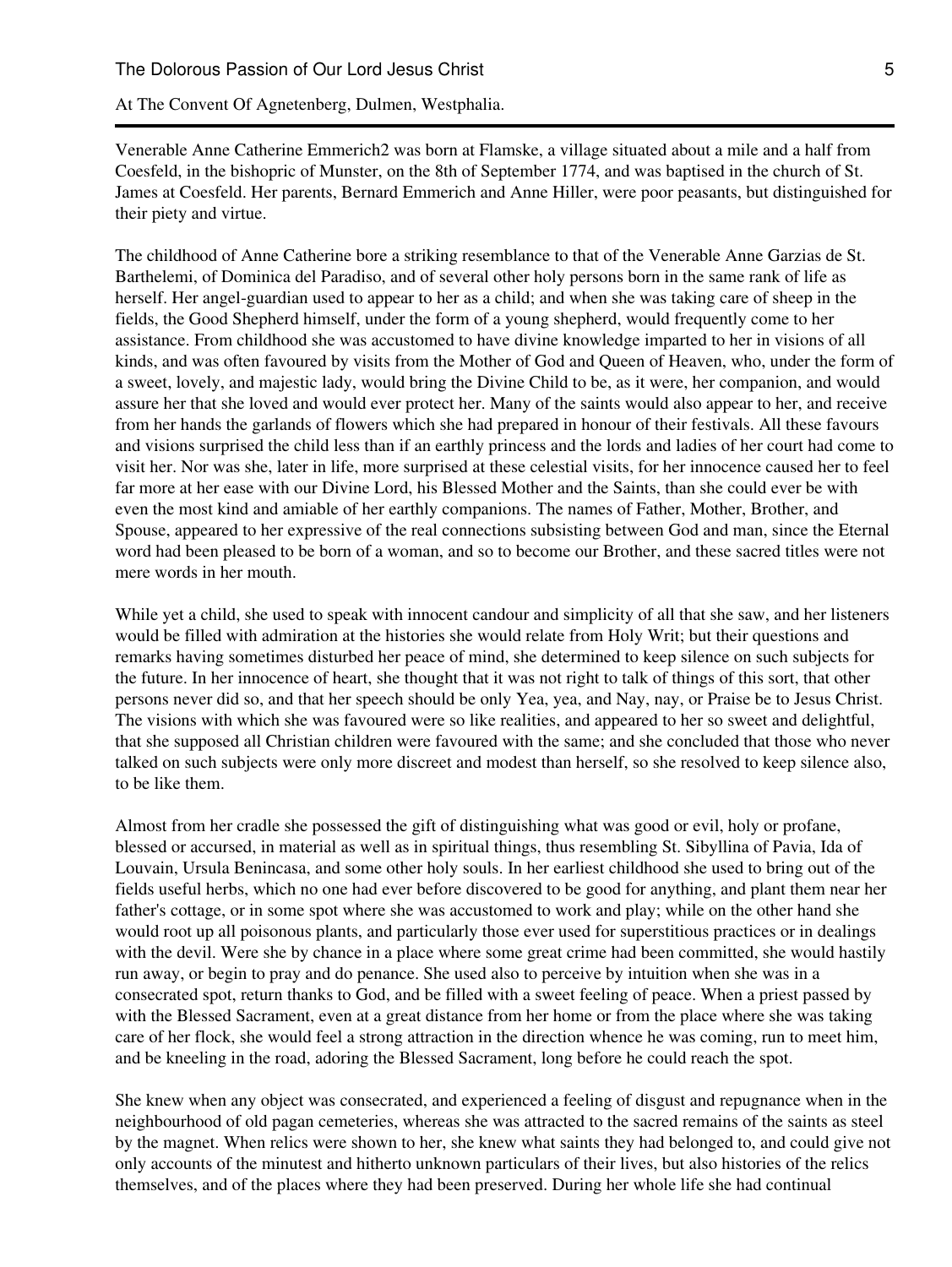intercourse with the souls in purgatory; and all her actions and prayers were offered for the relief of their sufferings. She was frequently called upon to assist them, and even reminded in some miraculous manner, if she chanced to forget them. Often, while yet very young, she used to be awakened out of her sleep by bands of suffering souls, and to follow them on cold winter's nights with bare feet, the whole length of the Way of the Cross to Coesfeld, though the ground was covered with snow.

From her infancy to the day of her death she was indefatigable in relieving the sick, and in dressing and curing wounds and ulcers, and she was accustomed to give to the poor every farthing she possessed. So tender was her conscience, that the slightest sin she fell into caused her such pain as to make her ill, and absolution then always restored her immediately to health.

The extraordinary nature of the favours bestowed on her by Almighty God was no hindrance in the way of her devoting herself to hard labour, like any other peasant-girl; and we may also be allowed to observe that a certain degree of the spirit of prophecy is not unusually to be found among her country men and women. She was taught in the school of suffering and mortification, and there learned lessons of perfection. She allowed herself no more sleep or food than was absolutely necessary; passed whole hours in prayer every night; and in winter often knelt out of doors on the snow. She slept on the ground on planks arranged in the form of a cross. Her food and drink consisted of what was rejected by others; she always kept the best parts even of that for the poor and sick, and when she did not know of anyone to give them to, she offered them to God in a spirit of child-like faith, begging him to give them to some person who was more in need than herself. When there was anything to be seen or heard which had no reference to God or religion, she found some excuse for avoiding the spot to which others were hastening, or, if there, closed her eyes and ears. She was accustomed to say that useless actions were sinful, and that when we denied our bodily senses any gratification of this kind, we were amply repaid by the progress which we made in the interior life, in the same manner as pruning renders vines and other fruittrees more productive. From her early youth, and wherever she went, she had frequent symbolical visions, which showed her in parables, as it were, the object of her existence, the means of attaining it, and her future sufferings, together with the dangers and conflicts which she would have to go through.

She was in her sixteenth year, when one day, whilst at work in the fields with her parents and sisters, she heard the bell ringing at the Convent of the Sisters of the Annunciation, at Coesfeld. This sound so inflamed her secret desire to become a nun, and had so great an effect upon her, that she fainted away, and remained ill and weak for a long time after. When in her eighteenth year she was apprenticed at Coesfeld to a dressmaker, with whom she passed two years, and then returned to her parents. She asked to be received at the Convents of the Augustinians at Borken, of the Trappists at Darfeld, and of the Poor Clares at Munster; but her poverty, and that of these convents, always presented an insuperable obstacle to her being received. At the age of twenty, having saved twenty thalers (about 3l. English), which she had earned by her sewing, she went with this little sum--a perfect fortune for a poor peasant-girl--to a pious organist of Coesfeld, whose daughter she had known when she first lived in the town. Her hope was that, by learning to play on the organ, she might succeed in obtaining admittance into a convent. But her irresistible desire to serve the poor and give them everything she possessed left her no time to learn music, and before long she had so completely stripped herself of everything, that her good mother was obliged to bring her bread, milk, and eggs, for her own wants and those of the poor, with whom she shared everything. Then her mother said: 'Your desire to leave your father and myself, and enter a convent, gives us much pain; but you are still my beloved child, and when I look at your vacant seat at home, and reflect that you have given away all your savings, so as to be now in want, my heart is filled with sorrow, and I have now brought you enough to keep you for some time.' Anne Catherine replied: 'Yes, dear mother, it is true that I have nothing at all left, because it was the holy will of God that others should be assisted by me; and since I have given all to him, he will now take care of me, and bestow his divine assistance upon us all.' She remained some years at Coesfeld, employed in labour, good works, and prayer, being always guided by the same inward inspirations. She was docile and submissive as a child in the hands of her guardian-angel.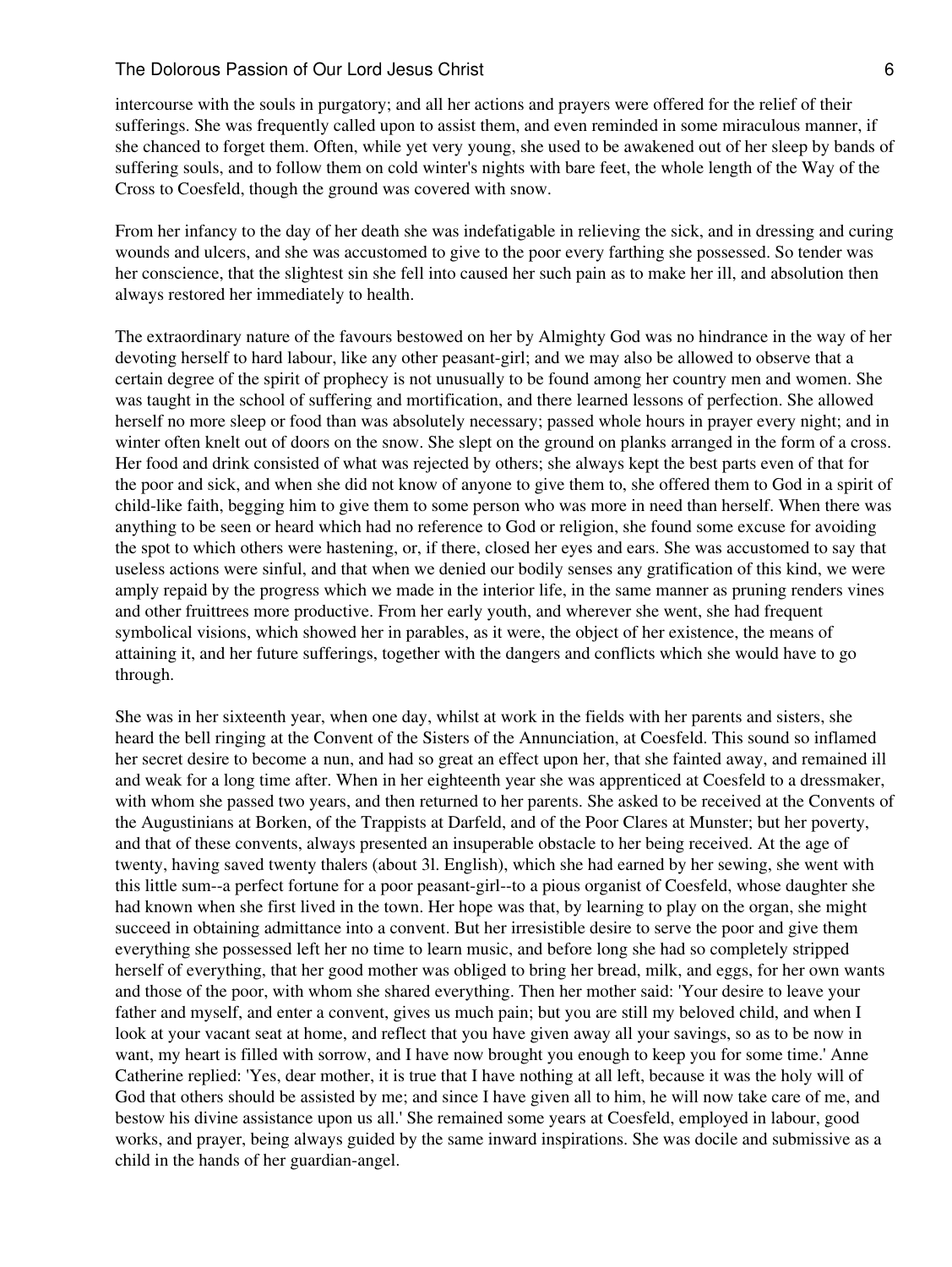Although in this brief sketch of her life we are obliged to omit many interesting circumstances, there is one which we must not pass over in silence. When about twenty-four years of age, she received a favour from our Lord, which has been granted to many persons devoted in an especial manner to meditation on his painful Passion; namely, to experience the actual and visible sufferings of his sacred Head, when crowned with thorns. The following is the account she herself has given of the circumstances under which so mysterious a favour was bestowed upon her: 'About four years previous to my admittance into the convent, consequently in 1798, it happened that I was in the Jesuits' Church at Coesfeld, at about twelve o'clock in the day, kneeling before a crucifix and absorbed in meditation, when all on a sudden I felt a strong but pleasant heat in my head, and I saw my Divine Spouse, under the form of a young man clothed with light, come towards me from the altar, where the Blessed Sacrament was preserved in the tabernacle. In his left hand he held a crown of flowers, in his right hand a crown of thorns, and he bade me choose which I would have. I chose the crown of thorns; he placed it on my head, and I pressed it down with both hands. Then he disappeared, and I returned to myself, feeling, however, violent pain around my head. I was obliged to leave the church, which was going to be closed. One of my companions was kneeling by my side, and as I thought she might have seen what happened to me, I asked her when we got home whether there was not a wound on my forehead, and spoke to her in general terms of my vision, and of the violent pain which had followed it. She could see nothing outwardly, but was not astonished at what I told her, because she knew that I was sometimes in an extraordinary state, without her being able to understand the cause. The next day my forehead and temples were very much swelled, and I suffered terribly. This pain and swelling often returned, and sometimes lasted whole days and nights. I did not remark that there was blood on my head until my companions told me I had better put on a clean cap, because mine was covered with red spots. I let them think whatever they liked about it, only taking care to arrange my head dress so as to hide the blood which flowed from my head, and I continued to observe the same precaution even after I entered the convent, where only one person perceived the blood, and she never betrayed my secret.'

Several other contemplative persons, especially devoted to the passion of our Lord, have been admitted to the privilege of suffering the torture inflicted by the crown of thorns, after having seen a vision in which the two crowns were offered them to choose between, for instance, among others, St. Catherine of Sienna, and Pasithea of Crogis, a Poor Clare of the same town, who died in 1617.

The writer of these pages may here be allowed to remark that he himself has, in full daylight, several times seen blood flow down the forehead and face, and even beyond the linen wrapped round the neck of Anne Catherine. Her desire to embrace a religious life was at length gratified. The parents of a young person whom the Augustinian nuns of Dulmen wished to receive into their order, declared that they would not give their consent except on condition that Anne Catherine was taken at the same time. The nuns yielded their assent, though somewhat reluctantly, on account of their extreme poverty; and on the 13th November 1802, one week before the feast of the Presentation of the Blessed Virgin, Anne Catherine entered on her novitiate. At the present day vocations are not so severely tested as formerly; but in her case, Providence imposed special trials, for which, rigorous as they were, she felt she never could be too grateful. Sufferings or privations, which a soul, either alone or in union with others, imposes upon herself, for God's greater glory, are easy to bear; but there is one cross more nearly resembling the cross of Christ than any other, and that is, lovingly and patiently to submit to unjust punishment, rebuffs, or accusations. It was the will of God that during her year's novitiate she should, independently of the will of any creature, be tried as severely as the most strict mistress of novices could have done before any mitigations had been allowed in the rules. She learned to regard her companions as instruments in the hands of God for her sanctification; and at a later period of her life many other things appeared to her in the same light. But as it was necessary that her fervent soul should be constantly tried in the school of the Cross, God was pleased that she should remain in it all her life.

In many ways her position in the convent was excessively painful. Not one of her companions, nor even any priest or doctor, could understand her case. She had learned, when living among poor peasants, to hide the wonderful gifts which God had bestowed on her; but the case was altered now that she was in familiar intercourse with a large number of nuns, who, though certainly good and pious, were filled with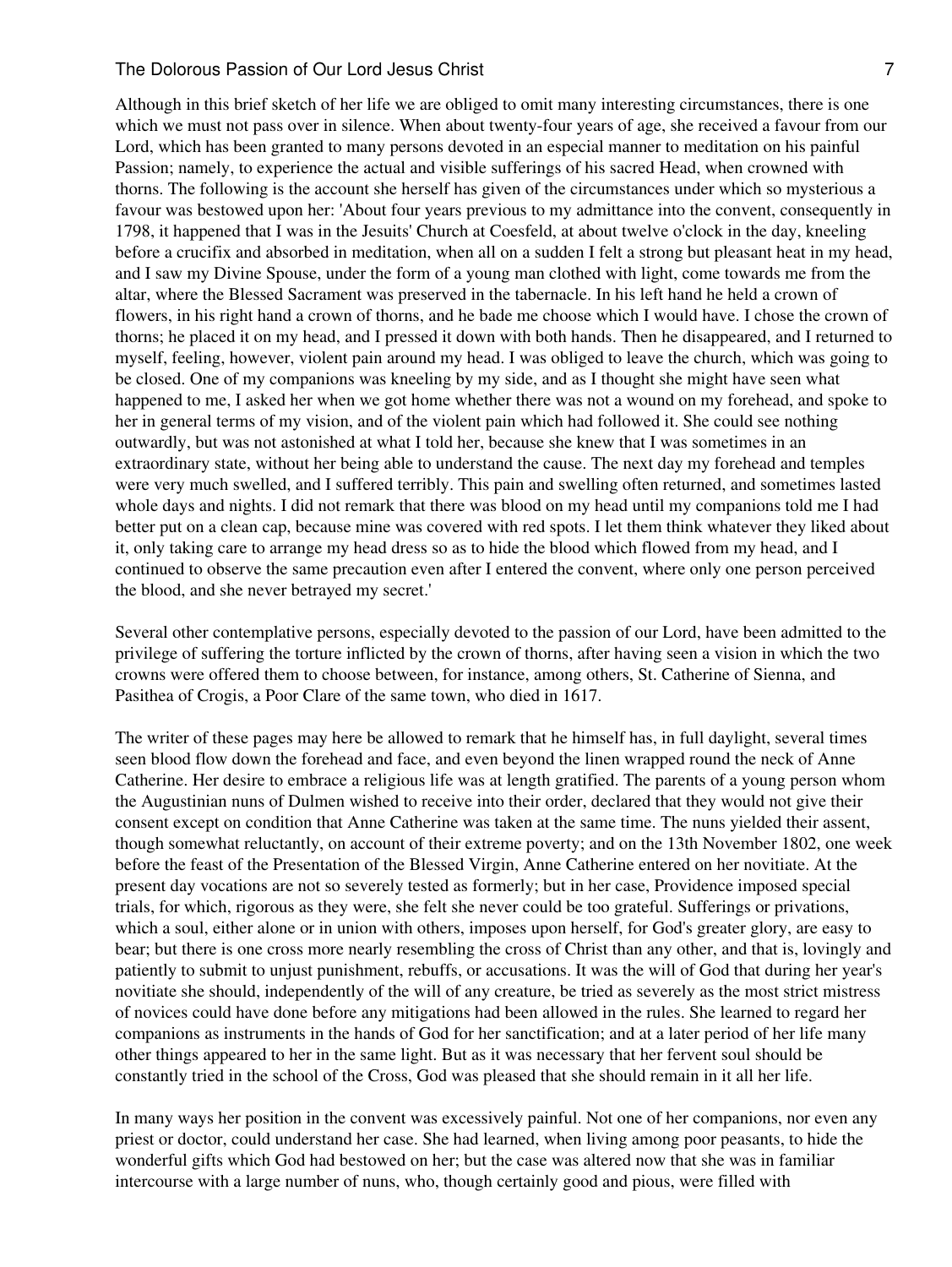ever-increasing feelings of curiosity, and even of spiritual jealousy in her regard. Then, the contracted ideas of the community, and the complete ignorance of the nuns concerning all those exterior phenomena by which the interior life manifests itself, gave her much to endure, the more so, as these phenomena displayed themselves in the most unusual and astonishing manner. She heard everything that was said against her, even when the speakers were at on end of the convent and she at the other, and her heart was most deeply wounded as if by poisoned arrows. Yet she bore all patiently a lovingly without showing that she knew what was said of her. More than once charity impelled her to cast herself at the feet of some nun who was particularly prejudiced against her, and ask her pardon with tears. Then, she was suspected of listening at the doors, for the private feelings of dislike entertained against her became known, no one knew how, and the nuns felt uncomfortable and uneasy, in spite of themselves, when in her company.

Whenever the rule (the minutest point of which was sacred in her eyes) was neglected in the slightest degree, she beheld in spirit each infringement, and at times was inspired to fly to the spot where the rule was being broken by some infringement of the vow of poverty, or disregards of the hours of silence, and she would then repeat suitable passages from the rule, without having ever learned them. She thus became an object of aversion to all those religious who broke the rule; and her sudden appearance among them had almost the effect of apparitions. God had bestowed upon her the gift of tears to so great an extent, that she often passed whole hours in the church weeping over the sins and ingratitude of men, the sufferings of the Church, the imperfections of the community, and her own faults. But these tears of sublime sorrow could be understood by none but God, before whom she shed them, and men attributed them to mere caprice, a spirit of discontent, or some other similar cause. Her confessor had enjoined that she should receive the holy communion more frequently than the other nuns, because, so ardently did she hunger after the bread of angels, that she had been more than once near dying. These heavenly sentiments awakened feelings of jealousy in her sisters, who sometimes even accused her of hypocrisy.

The favour which had been shown her in her admittance into the convent, in spite of her poverty, was also made a subject of reproach. The thought of being thus an occasion of sin to others was most painful to her, and she continually besought God to permit her to bear herself the penalty of this want of charity in her regard. About Christmas, of the year 1802, she had a very severe illness, which began by a violent pain about her heart.

This pain did not leave her even when she was cured, and she bore it in silence until the year 1812, when the mark of a cross was imprinted exteriorly in the same place, as we shall relate further on. Her weakness and delicate health caused her to be looked upon more as burdensome than useful to the community; and this, of course, told against her in all ways, yet she was never weary of working and serving the others, nor was she ever so happy as at this period of her life--spent in privations and sufferings of every description.

On the 13th of November 1803, at the age of twenty-nine, she pronounced her solemn vows, and became the spouse of Jesus Christ, in the Convent of Agnetenberg, at Dulmen. 'When I had pronounced my vows,' she says, 'my relations were again extremely kind to me. My father and my eldest brother brought me two pieces of cloth. My father, a good, but stern man, and who had been much averse to my entering the convent, had told me, when we parted, that he would willingly pay for my burial, but that he would give nothing for the convent; and he kept his word, for this piece of cloth was the winding sheet used for my spiritual burial in the convent.'

'I was not thinking of myself,' she says again, 'I was thinking of nothing but our Lord and my holy vows. My companions could not understand me; nor could I explain my state to them. God concealed from them many of the favours which he bestowed upon me, otherwise they would have had very false ideas concerning me. Notwithstanding all my trials and sufferings, I was never more rich interiorly, and my soul was perfectly flooded with happiness. My cell only contained one chair without a seat, and another without a back; yet in my eyes, it was magnificently furnished, and when there I often thought myself in Heaven. Frequently during the night, impelled by love and by the mercy of God, I poured forth the feelings of my soul by conversing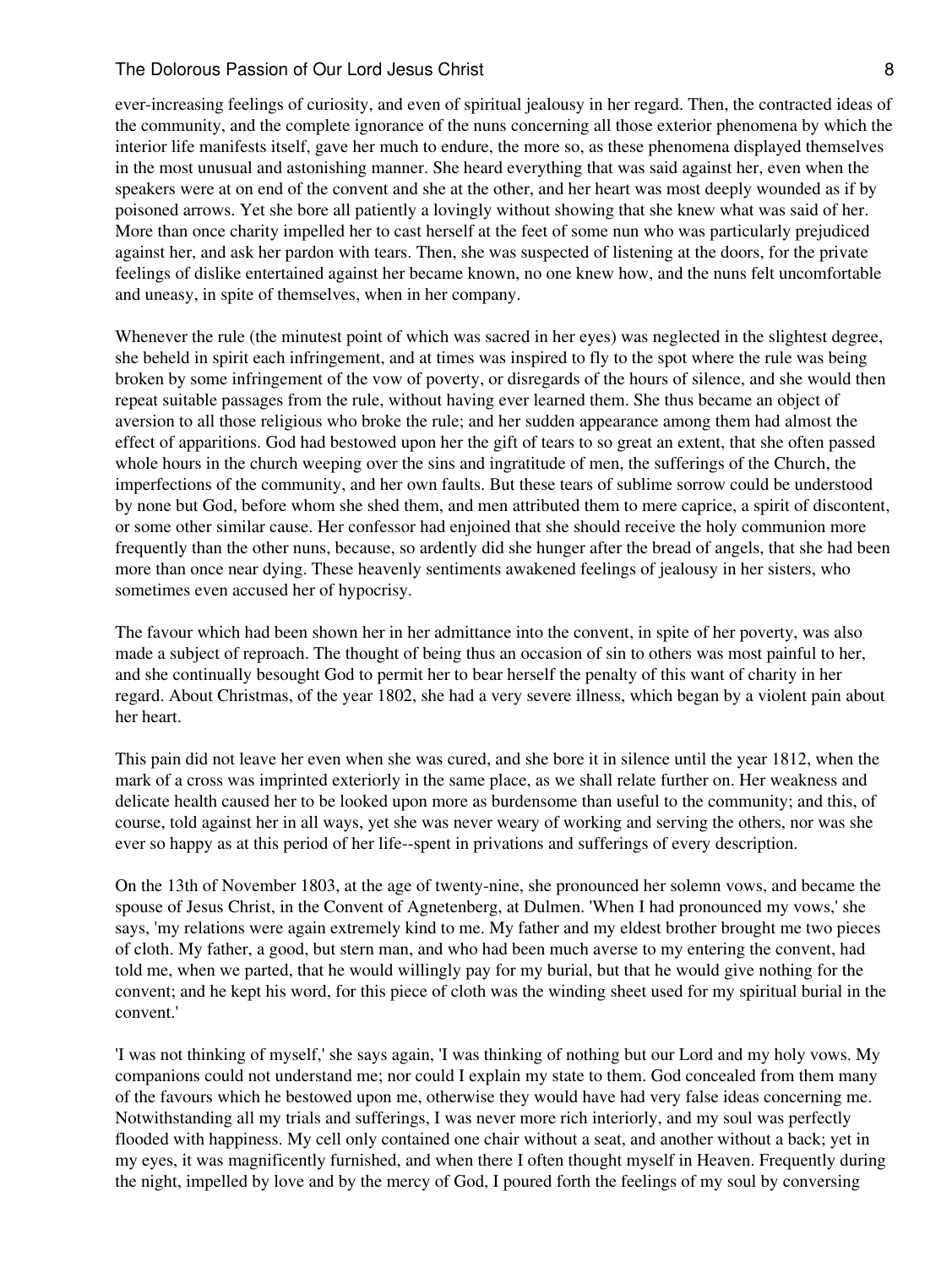with him on loving and familiar language, as I had always done from my childhood, and then those who were watching me would accuse me of irreverence and disrespect towards God. Once, I happened to say that it appeared to me that I should be guilty of greater disrespect did I receive the Body of our Lord without having conversed familiarly with him, and I was severely reprimanded. Amid all these trials, I yet lived in peace with God and with all his creatures. When I was working in the garden, the birds would come and rest on my head and shoulders, and we would together sing the praises of God. I always beheld my angel-guardian at my side, and although the devil used frequently to assault and terrify me in various ways, he was never permitted to do me much harm. My desire for the Blessed Sacrament was so irresistible, that often at night I left my cell and went to the church, if it was open; but if not, I remained at the door or by the walls, even in winter, kneeling or prostrate, with my arms extended in ecstasy. The convent chaplain, who was so charitable as to come early to give me the Holy Communion, used to find me in this state, but as soon as he was come and had opened the church, I always recovered, and hastened to the holy table, there to receive my Lord and my God. When I was sacristan, I used all on a sudden to feel myself ravished in spirit, and ascend to the highest parts of the church, on to cornices, projecting parts of the building, and mouldings, where it seemed impossible for any being to get by human means. Then I cleaned and arranged everything, and it appeared to me that I was surrounded by blessed spirits, who transported me about and held me up in their hands. Their presence did not cause me the least uneasiness, for I had been accustomed to it from my childhood, and I used to have the most sweet and familiar intercourse with them. It was only when I was in the company of certain men that I was really alone; and so great was then my feeling of loneliness that I could not help crying like a child that has strayed from home.'

We now proceed to her illnesses, omitting any description of some other remarkable phenomena of her ecstatic life, only recommending the reader to compare the accounts we have already given with what is related of St. Mary Magdalen of Pazzi.

Anne Catherine had always been weak and delicate, and yet had been, from her earliest childhood, in the habit of practising many mortifications, of fasting and of passing the night in watching and prayer in the open air. She had been accustomed to continue hard labour in the fields, at all seasons of the year, and her strength was also necessarily much tried by the exhausting and supernatural states through which she so frequently passed. At the convent she continued to work in the garden and in the house, whilst her spiritual labours and sufferings were ever on the increase, so that it is by no means surprising that she was frequently ill; but her illnesses arose from yet another cause. We have learned, from careful observations made every day for the space of four years, and also from what she herself was unwillingly forced to admit, that during the whole course of her life, and especially during that part of it which she spent at the convent, when she enjoyed the highest spiritual favours, a great portion of her illnesses and sufferings came from taking upon herself the sufferings of others. Sometimes she asked for the illness of a person who did not bear it patiently, and relieved him of the whole or of a part of his sufferings, by taking them upon herself; sometimes, wishing to expiate a sin or put an end to some suffering, she gave herself up into the hands of God, and he, accepting her sacrifice, permitted her thus, in union with the merits of his passion, to expiate the sin by suffering some illness corresponding to it. She had consequently to bear, not only her own maladies, but those also of others--to suffer in expiation of the sins of her brethren, and of the faults and negligences of certain portions of the Christian community--and, finally, to endure many and various sufferings in satisfaction for the souls of purgatory. All these sufferings appeared like real illnesses, which took the most opposite and variable forms, and she was placed entirely under the care of the doctor, who endeavoured by earthly remedies to cure illnesses which in reality were the very sources of her life. She said on this subject--'Repose in suffering has always appeared to me the most desirable condition possible. The angels themselves would envy us, were envy not an imperfection. But for sufferings to bear really meritorious we must patiently and gratefully accept unsuitable remedies and comforts, and all other additional trials. I did not myself fully understand my state, nor know what it was to lead to. In my soul I accepted my different sufferings, but in my body it was my duty to strive against them. I had given myself wholly and entirely to my Heavenly Spouse, and his holy will was being accomplished in me; but I was living on earth, where I was not to rebel against earthly wisdom and earthly prescriptions. Even had I fully comprehended my state, and had both time and power to explain it,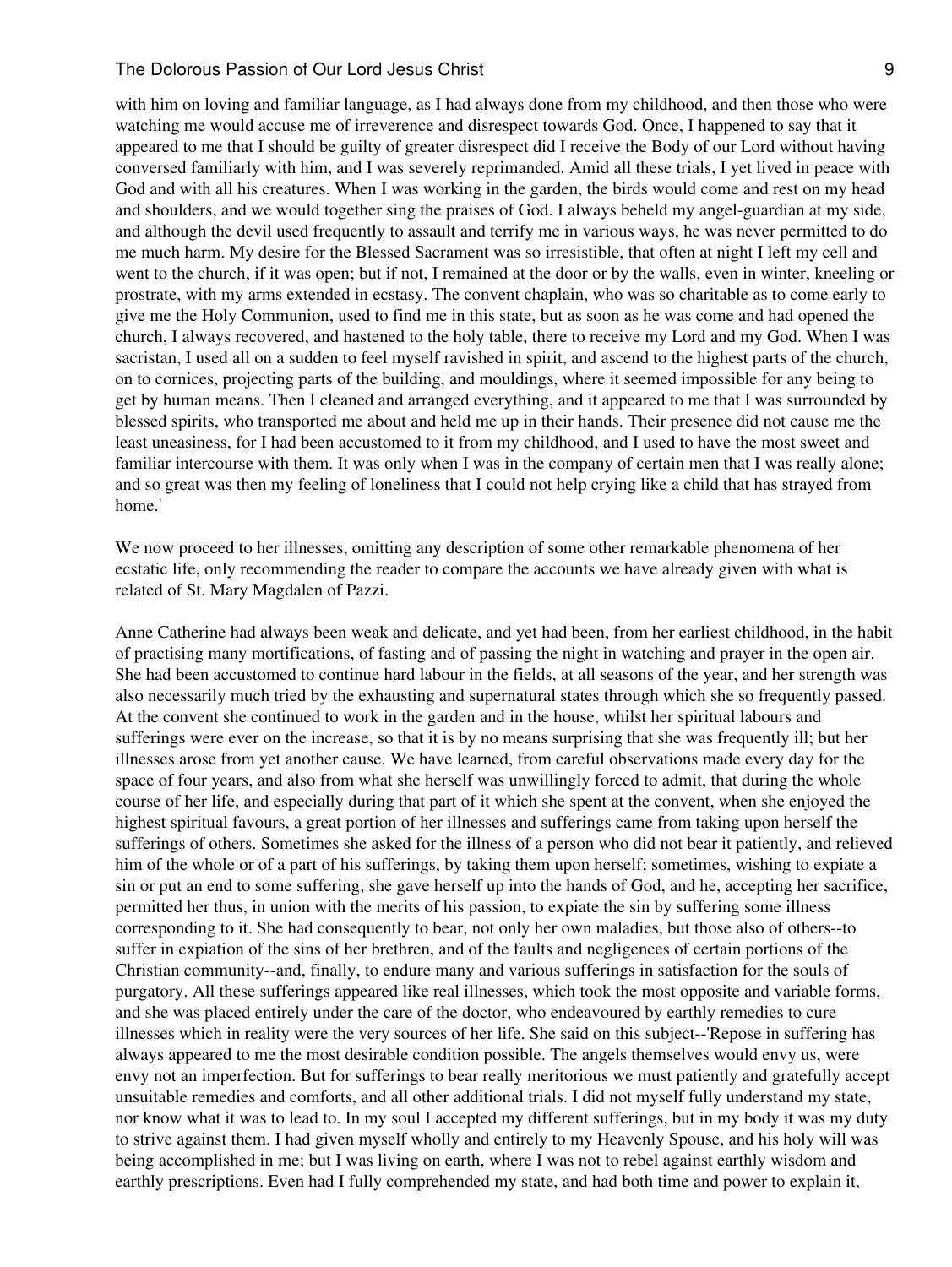there was no one near who would have been able to understand me. A doctor would simply have concluded that I was entirely mad, and would have increased his expensive and painful remedies tenfold. I have suffered much in this way during the whole of my life, and particularly when I was at the convent, from having unsuitable remedies administered to me. Often, when my doctors and nurses had reduced me to the last agony, and that I was near death, God took pity on me, and sent me some supernatural assistance, which effected an entire cure.'

Four years before the suppression of her convent she went to Flamske for two days to visit her parents. Whilst there she went once to kneel and pray for some hours before the miraculous Cross of the Church of St. Lambert, at Coesfeld. She besought the Almighty to bestow the gifts of peace and unity upon her convent, offered him the Passion of Jesus Christ for that intention, and implored him to allow her to feel a portion of the sufferings which were endured by her Divine Spouse on the Cross. From the time that she made this prayer her hands and feet became burning and painful, and she suffered constantly from fever, which she believed was the cause of the pain in her hands and feet, for she did not dare to think that her prayer had been granted. Often she was unable to walk, and the pain in her hands prevented her from working as usual in the garden. On the 3rd December 1811, the convent was suppressed, and the church closed. (Under the Government of Jerome Bonaparte, King of Westphalia.) The nuns dispersed in all directions, but Anne Catherine remained, poor and ill. A kindhearted servant belonging to the monastery attended upon her out of charity, and an aged emigrant priest, who said Mass in the convent, remained also with her. These three individuals, being the poorest of the Community, did not leave the convent until the spring of 1812. She was still very unwell, and could not be moved without great difficulty. The priest lodged with a poor widow who lived in the neighbourhood, and Anne Catherine had in the same house a wretched little room on the ground-floor, which looked on the street. There she lived, in poverty and sickness, until the autumn of 1813. Her ecstasies in prayer, and her spiritual intercourse with the invisible world, became more and more frequent. She was about to be called to a state with which she was herself but imperfectly acquainted, and in order to enter which she did nothing but submissively abandon herself to the will of God. Our Lord was pleased about this time to imprint upon her virginal body the stigmas of his cross and of his crucifixion, which were to the Jews a stumbling-block, and to the Gentiles folly, and to many persons who call themselves Christians, both the one and the other. From her very earliest childhood she had besought our Lord to impress the marks of his cross deeply upon her heart, that so she might never forget his infinite love for men; but she had never thought of receiving any outward marks. Rejected by the world, she prayed more fervently than ever for this end. On the 28th of August, the feast of St. Augustine, the patron of her order, as she was making this prayer in bed, ravished in ecstasy and her arms stretched forth, she beheld a young man approach her surrounded with light. It was under this form that her Divine Spouse usually appeared to her, and he now made upon her body with his right hand the mark of a common cross. From this time there was a mark like a cross upon her bosom, consisting of two bands crossed, about three inches long and one wide. Later the skin often rose in blisters on this place, as if from a burn, and when these blisters burst a burning colourless liquid issued from them, sometimes in such quantities as to soak through several sheets. She was long without perceiving what the case really was, and only thought that she was in a strong perspiration. The particular meaning of this mark has never been known.

Some weeks later, when making the same prayer, she fell into an ecstasy, and beheld the same apparition, which presented her with a little cross of the shape described in her accounts of the Passion. She eagerly received and fervently pressed it to her bosom, and then returned it. She said that this cross was as soft and white as wax, but she was not at first aware that it had made an external mark upon her bosom. A short time after, having gone with her landlady's little girl to visit an old hermitage near Dulmen, she all on a sudden fell into an ecstasy, fainted away, and on her recovery was taken home by a poor peasant woman. The sharp pain which she felt in her chest continued to increase, and she saw that there was what looked like a cross, about three inches in length, pressed tightly upon her breast-bone, and looking red through the skin. As she had spoken about her vision to a nun with whom she was intimate, her extraordinary state began to be a good deal talked of. On All Souls' day, 1812, she went out for the last time, and with much difficulty succeeded in reaching the church. From that time till the end of the year she seemed to be dying, and received the last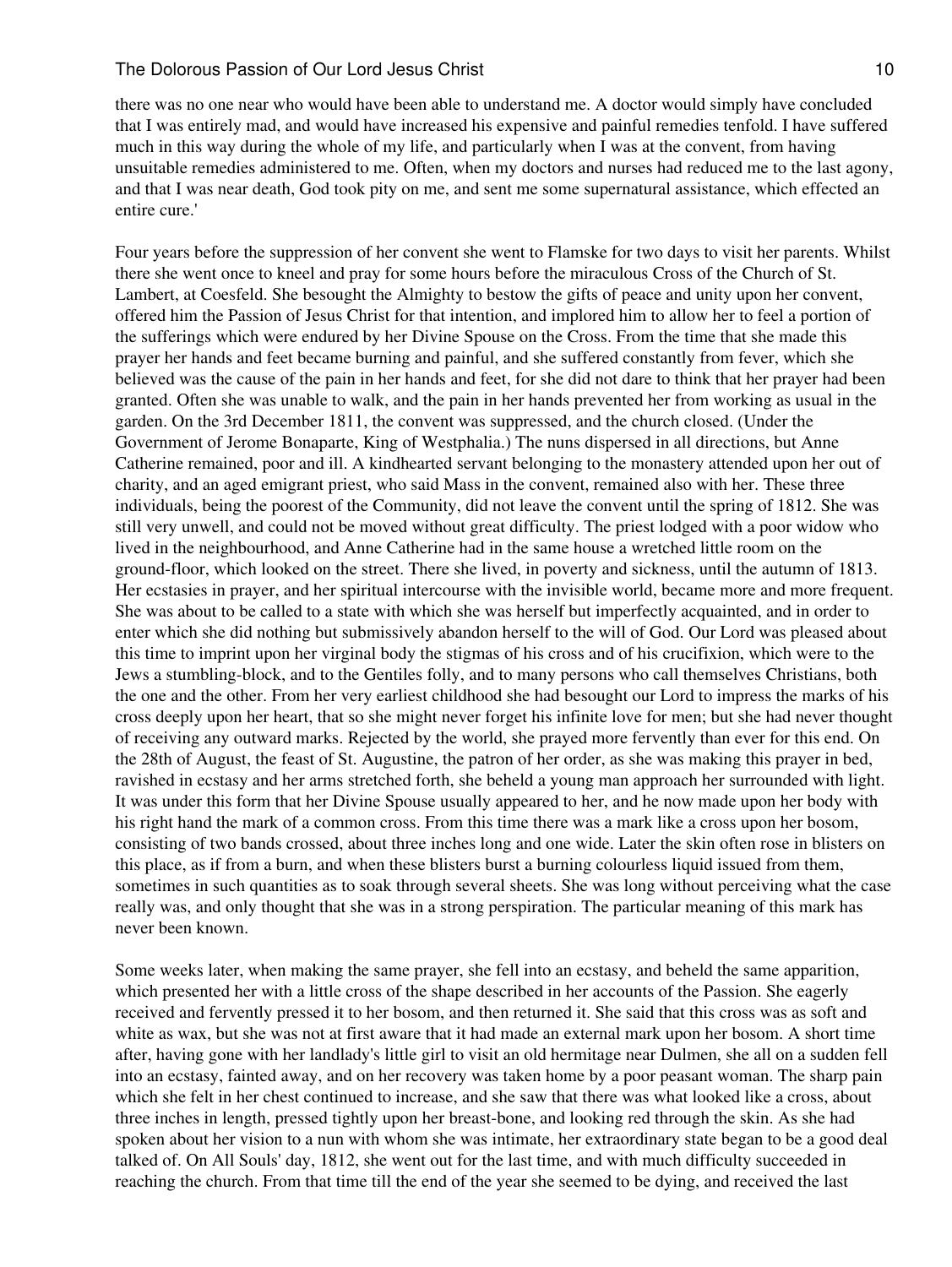Sacraments. At Christmas a smaller cross appeared on the top of that upon her chest. It was the same shape as the larger one, so that the two together formed a double forked cross. Blood flowed from this cross every Wednesday, so as to leave the impression of its shape on paper laid over it. After a time this happened on Fridays instead. In 1814 this flow of blood took place less frequently, but the cross became as red as fire every Friday. At a later period of her life more blood flowed from this cross, especially every Good Friday; but no attention was paid to it. On the 30th March 1821, the writer of these pages saw this cross of a deep red colour, and bleeding all over. In its usual state it was colourless, and its position only marked by slight cracks in the skin... Other Ecstaticas have received similar marks of the Cross; among others, Catherine of Raconis, Marina de l' Escobar, Emilia Bichieri, S. Juliani Falconieri, etc.

She received the stigmas on the last days of the year 1812. On the 29th December, about three o'clock in the afternoon, she was lying on her bed in her little room, extremely ill, but in a state of ecstasy and with her arms extended, meditating on the sufferings of her Lord, and beseeching him to allow her to suffer with him. She said five Our Fathers in honour of the Five Wounds, and felt her whole heart burning with love. She then saw a light descending towards her, and distinguished in the midst of it the resplendent form of her crucified Saviour, whose wounds shone like so many furnaces of light. Her heart was overflowing with joy and sorrow, and, at the sight of the sacred wounds, her desire to suffer with her Lord became intensely violent. Then triple rays, pointed like arrows, of the colour of blood, darted forth from the hands, feet, and side of the sacred apparition, and struck her hands, feet, and right side. The triple rays from the side formed a point like the head of a lance. The moment these rays touched her, drops of blood flowed from the wounds which they made. Long did she remain in a state of insensibility, and when she recovered her senses she did not know who had lowered her outstretched arms. It was with astonishment that she beheld blood flowing from the palms of her hands, and felt violent pain in her feet and side. It happened that her landlady's little daughter came into her room, saw her hands bleeding, and ran to tell her mother, who with great anxiety asked Anne Catherine what had happened, but was begged by her not to speak about it. She felt, after having received the stigmas, that an entire change had taken place in her body; for the course of her blood seemed to have changed, and to flow rapidly towards the stigmas. She herself used to say: 'No words can describe in what manner it flows.'

We are indebted to a curious incident for our knowledge of the circumstances which we have here related. On the 15th December 1819, she had a detailed vision of all that had happened to herself, but so that she thought it concerned some other nun who she imagined must be living not far off, and who she supposed had experienced the same things as herself. She related all these details with a very strong feeling of compassion, humbling herself, without knowing it, before her own patience and sufferings. It was most touching to hear her say: 'I ought never to complain anymore, now that I have seen the sufferings of that poor nun; her heart is surrounded with a crown of thorns, but she bears it placidly and with a smiling countenance. It is shameful indeed for me to complain, for she had a far heavier burden to bear than I have.'

These visions, which she afterwards recognised to be her own history, were several times repeated, and it is from them that the circumstances under which she received the stigmas became known. Otherwise she would not have related so many particulars about what her humility never permitted her to speak of, and concerning which, when asked by her spiritual superiors whence her wounds proceeded, the utmost she said was: 'I hope that they come from the hand of God.'

The limits of this work preclude us from entering upon the subject of stigmas in general, but we may observe that the Catholic Church has produced a certain number of persons, St. Francis of Assisi being the first, who have attained to that degree of contemplative love of Jesus which is the most sublime effect of union with his sufferings, and is designated by theologians, Vulnus divinum, Plago amoris viva. There are known to have been at least fifty. Veronica Giuliani, a Capuchiness, who died at Citta di Castello in 1727, is the last individual of the class who has been canonised (on the 26th May 1831). Her biography, published at Cologne in 1810, gives a description of the state of persons with stigmas, which in many ways is applicable to Anne Catherine. Colomba Schanolt, who died at Bamberg in 1787, Magdalen Lorger, who died at Hadamar in 1806, both Dominicanesses, and Rose Serra, a Capuchiness at Ozieri in Sardinia, who received the stigmas in 1801,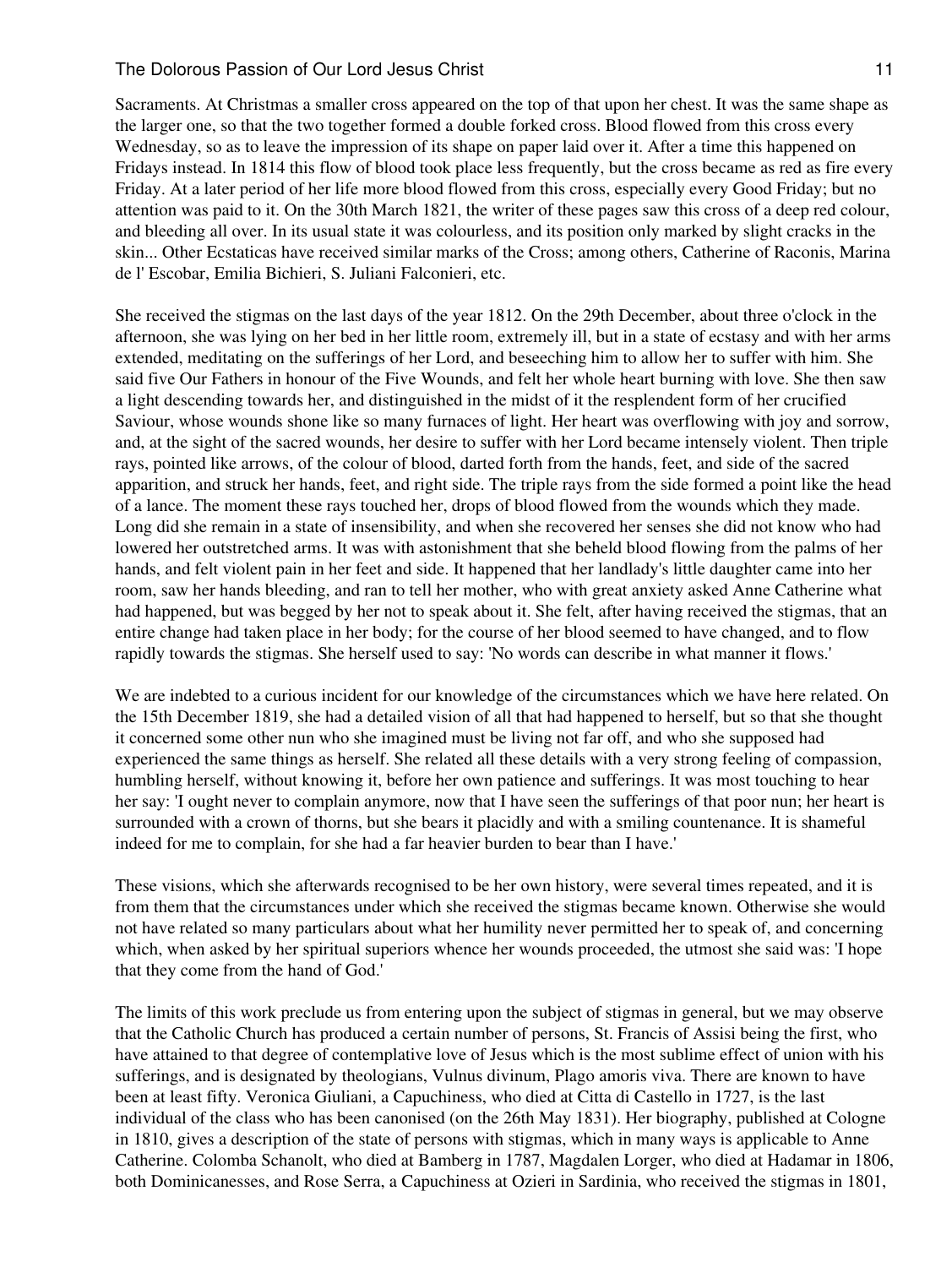are those of our own times of whom we know the most. Josephine Kumi, of the Convent of Wesen, near Lake Wallenstadt in Switzerland, who was still living in 1815, also belonged to this class of persons, but we are not entirely certain whether she had the stigmas. 3

Anne Catherine being, as we have said, no longer able to walk or rise from her bed, soon became unable also to eat. Before long she could take nothing but a little wine and water, and finally only pure water; sometimes, but very rarely, she managed to swallow the juice of a cherry or a plum, but she immediately vomited any solid food, taken in ever so small a quantity. This inability to take food, or rather this faculty of living for a great length of time upon nothing but water, we are assured by learned doctors is not quite unexampled in the history of the sick.

Theologians will be perfectly aware that here are many instances of contemplative ascetics, and particularly of persons frequently in a state of ecstasy and who have received the stigmas, remaining long without taking any other food than the Blessed Sacrament; for instance, St. Nicholas of Flue, St. Liduvina of Schiedam, St. Catherine of Sienna, St. Angela of Foligno, and St. Louise de l'Ascension. All the phenomena exhibited in the person of Anne Catherine remained concealed even from those who had the most intercourse with her, until the 25th February 1812, when they were discovered accidentally by one of her old convent companions. By the end of March, the whole town talked of them. On the 23rd of March, the physician of the neighbourhood forced her to undergo an examination. Contrary to his expectation, he was convinced of the truth, drew up an official report of what he had seen, became her doctor and her friend, and remained such to her death. On the 28th of March, commissioners were appointed to examine into her case by the spiritual authorities of Munster. The consequence of this was that Anne Catherine was henceforth looked upon kindly by her superiors, and acquired the friendship of the late Dean Overberg, who from that time paid her every year a visit of several days' duration, and was her consoler and spiritual director. The medical counsellor from Druffel, who was present at this examination in the capacity of doctor, never ceased to venerate her. In 1814, he published in the Medical Journal of Salzbourg a detailed account of the phenomena which he had remarked in the person of Anne Catherine, and to this we refer those of our readers who desire more particulars upon the subject. On the 4th of April, M. Garnier, the Commissary-General of the French police, came from Munster to see her; he inquired minutely into her case, and having learned that she neither prophesied nor spoke on politics, declared that there was no occasion for the police to occupy themselves about her. In 1826, he still spoke of her at Paris with respect and emotion.

On the 22nd of July 1813, Overberg came to see her, with Count de Stolberg and his family. They remained two days with her, and Stolberg, in a letter which has been several times printed, bore witness to the reality of the phenomena observed in Anne Catherine, and gave expression to his intense veneration for her. He remained her friend as long as he lived, and the members of his family never ceased recommending themselves to her prayers. On the 29h of September 1813, Overberg took the daughter of the Princess Galitzin (who died in 1806) to visit her, and they saw with their own eyes blood flow copiously from her stigmas. This distinguished lady repeated her visit, and, after becoming Princess of Salm, never varied in her sentiments, but, together with her family, remained in constant communion of prayer with Anne Catherine. Many other persons in all ranks of life were, in like manner, consoled and edified by visiting her bed of suffering. On the 23rd of October 1813, she was carried to another lodging, the window of which looked out upon a garden. The condition of the saintly nun became day by day more painful. Her stigmas were a source of indescribable suffering to her, down to the moment of her death. Instead of allowing her thoughts to dwell upon those graces to the interior presence of which they bore such miraculous outward testimony, she learned from them lessons of humility, by considering them as a heavy cross laid upon her for her sins. Her suffering body itself was to preach Jesus crucified. It was difficult indeed to be an enigma to all persons, an object of suspicion to the greatest number, and of respect mingled with fear to some few, without yielding to sentiments of impatience, irritability, or pride. Willingly would she have lived in entire seclusion from the world, but obedience soon compelled her to allow herself to be examined and to have judgment passed upon her by a vast number of curious persons. Suffering, as she was, the most excruciating pains, she was not even allowed to be her own mistress, but was regarded as something which everyone fancied he had a right to look at and to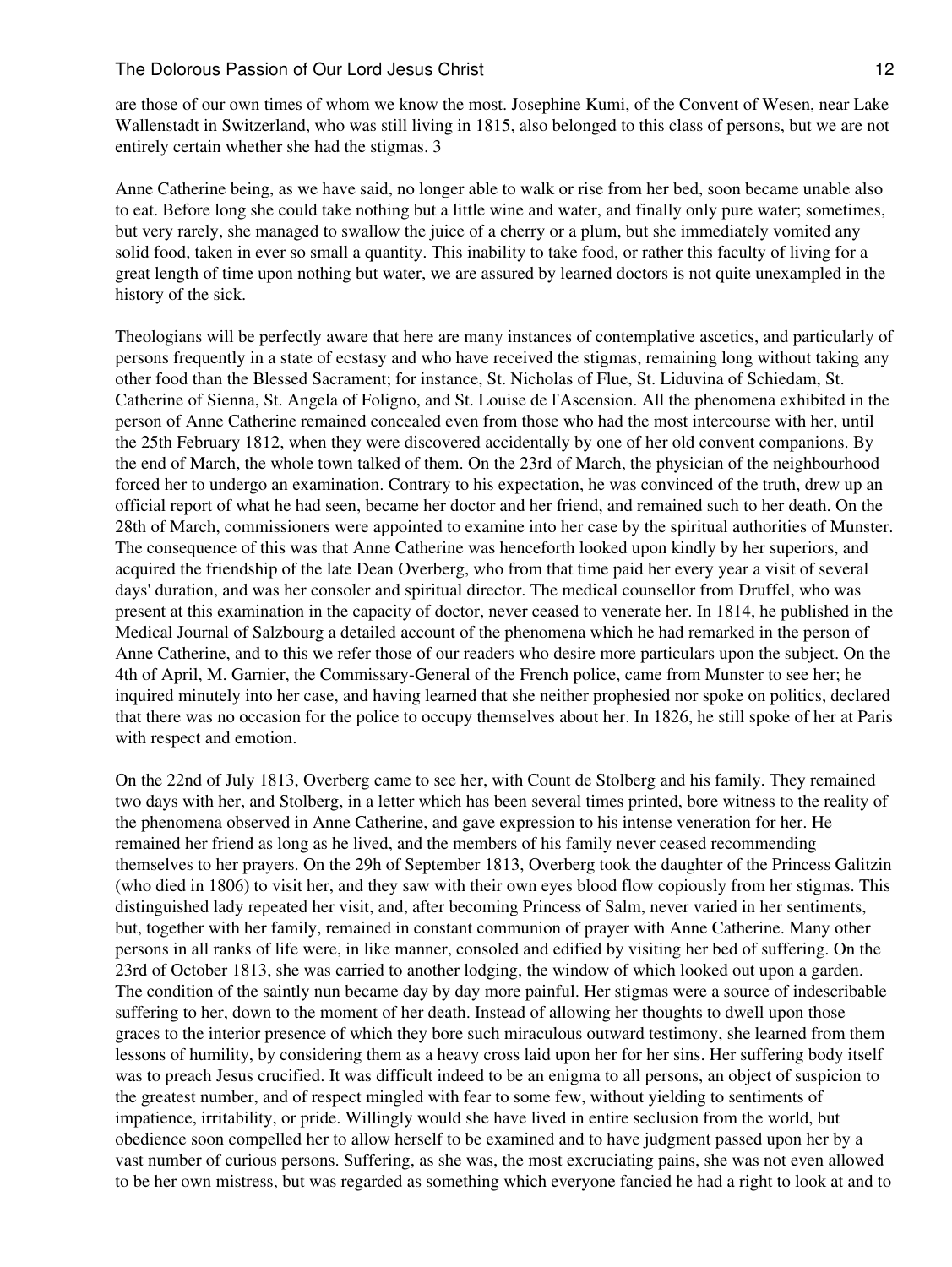# The Dolorous Passion of Our Lord Jesus Christ 13 and 13 and 13 and 13 and 13 and 13 and 13 and 13 and 13 and 13 and 13 and 13 and 13 and 13 and 13 and 13 and 13 and 13 and 13 and 13 and 13 and 13 and 13 and 13 and 13 and 1

pass judgment upon,--often with no good results to anyone, but greatly to the prejudice of her soul and body, because she was thus deprived of so much rest and recollection of spirit. There seemed to be no bounds to what was expected of her, and one fat man, who had some difficulty in ascending her narrow winding staircase, was heard to complain that a person like Anne Catherine, who ought to be exposed on the public road, where everyone could see her, should remained in a lodging so difficult to reach. In former ages, persons in her state underwent in private the examination of the spiritual authorities, and carried out their painful vocation beneath the protecting shadow of hallowed walls; but our suffering heroine had been cast forth from the cloister into the world at a time when pride, coldness of heart, and incredulity were all the vogue; marked with the stigmas of the Passion of Christ, she was forced to wear her bloody robe in public, under the eyes of men who scarce believed in the Wounds of Christ, far less in those which were but their images.

Thus this holy woman, who in her youth had been in the habit of praying for long hours before pictures of all the stages of Christ's painful Passion, or before wayside crosses, was herself made like unto a cross on the public road, insulted by one passer by, bathed in warm tears of repentance by a second, regarded as a mere physical curiosity by a third, and venerated by a fourth, whose innocent hands would bring flowers to lay at her feet.

In 1817 her aged mother came from the country to die by her side. Anne Catherine showed her all the love she could by comforting and praying for her, and closing her eyes with her own hands--those hands marked with the stigmas on the 13th of March of the same year. The inheritance left to Anne Catherine by her mother was more than sufficient for one so imbued with the spirit of mortification and sufferings; and in her turn she left it unimpaired to her friends. It consisted of these three sayings:- 'Lord, thy will, not mine, be done; ' 'Lord, give me patience, and then strike hard;' 'Those things which are not good to put in the pot are at least good to put beneath it.' The meaning of this last proverb was: If things are not fit to be eaten, they may at least be burned, in order that food may be cooked; this suffering does not nourish my heart, but by bearing it patiently, I may at least increase the fire of divine love, by which alone life can profit us anything. She often repeated these proverbs, and then thought of her mother with gratitude. Her father had died some little time before.

The writer of these pages became acquainted with her state first through reading a copy of that letter of Stolberg, to which we have already alluded, and afterwards through conversation with a friend who had passed several weeks with her. In September 1818 he was invited by Bishop Sailer to meet him at the Count de Stolberg's, in Westphalia; and he went in the first place to Sondermuhlen to see the count, who introduced him to Overberg, from whom he received a letter addressed to Anne Catherine's doctor. He paid her his first visit on the 17th of September 1818; and she allowed him to pass several hours by her side each day, until the arrival of Sailer. From the very beginning, she gave him her confidence to a remarkable extent, and this in the most touching and ingenuous manner. No doubt she was conscious that by relating without reserve the history of all the trials, joys, and sorrows of her whole life, she was bestowing a most precious spiritual alms upon him. She treated him with the most generous hospitality, and had no hesitation in doing so, because he did not oppress her and alarm her humility by excessive admiration. She laid open her interior to him in the same charitable spirit as a pious solitary would in the morning offer the flowers and fruit which had grown in his garden during the night to some way-worn traveller, who, having lost his road in the desert of the world, finds him sitting near his hermitage. Wholly devoted to her God, she spoke in this open manner as a child would have done, unsuspectingly, with no feelings of mistrust, and with no selfish end in view. May God reward her!

Her friend daily wrote down all the observations that he made concerning her, and all that she told him about her life, whether interior or exterior. Her words were characterised alternately by the most childlike simplicity and the most astonishing depth of thought, and they foreshadowed, as it were, the vast and sublime spectacle which later was unfolded, when it became evident that the past, the present, and the future, together with all that pertained to the sanctification, profanation, and judgment of souls, formed before and within her an allegorical and historical drama, for which the different events of the ecclesiastical year furnished subjects, and which it divided into scenes, so closely linked together were all the prayers and sufferings which she offered in sacrifice for the Church militant.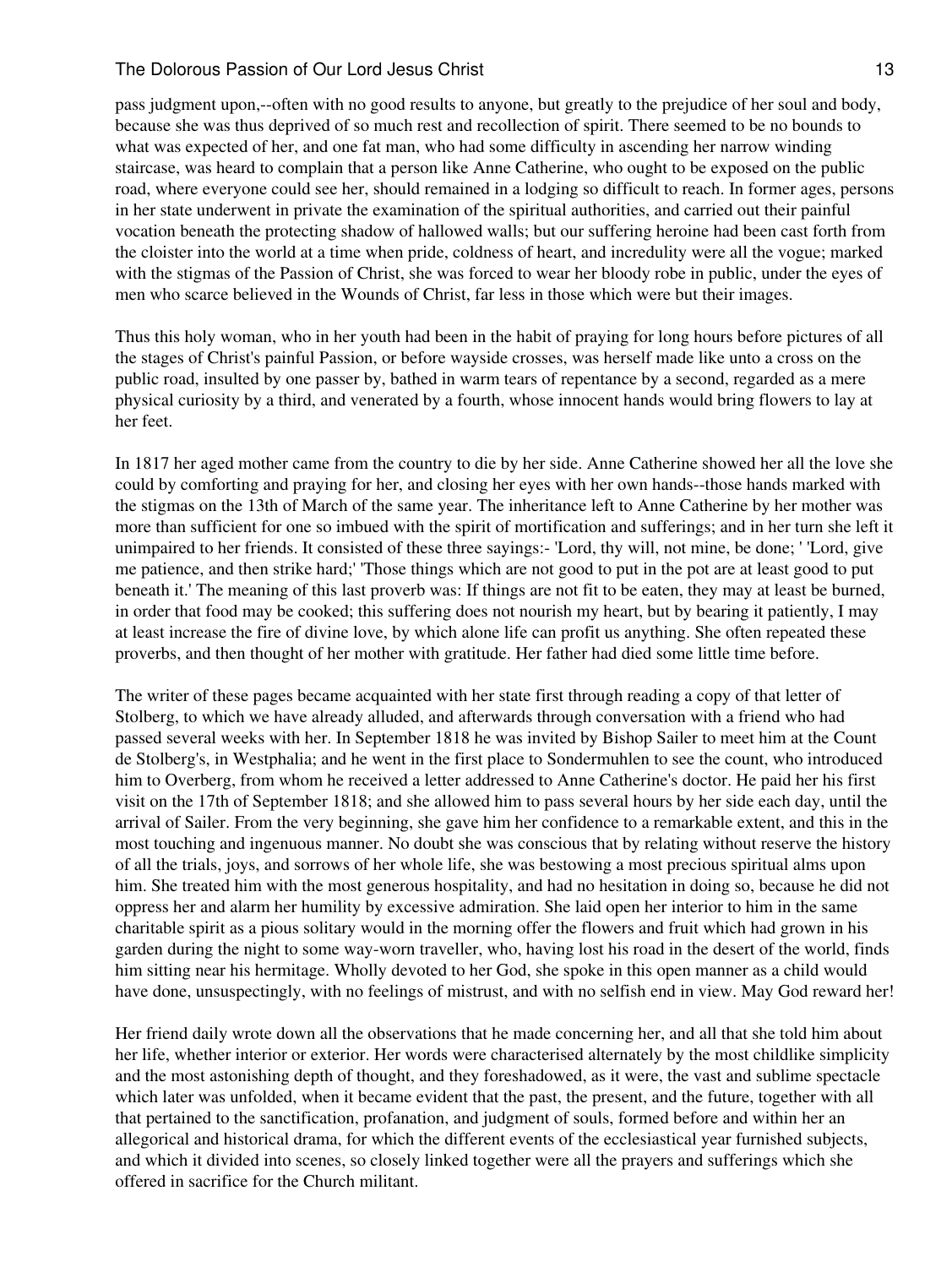#### The Dolorous Passion of Our Lord Jesus Christ 14 and 14 and 14 and 14 and 14 and 14 and 14 and 14 and 14 and 14

On the 22nd of October 1818 Sailer came to see her, and having remarked that she was lodging at the back of a public house, and that men were playing at nine-pins under her window, said in the playful yet thoughtful manner which was peculiar to him: 'See, see; all things are as they should be--the invalid nun, the spouse of our Lord, is lodging in a publichouse above the ground where men are playing at nine-pins, like the soul of man in his body.' His interview with Anne Catherine was most affecting; it was indeed beautiful to behold these two souls, who were both on fire with the love of Jesus, and conducted by grace through such different paths, meet thus at the foot of the Cross, the visible stamp of which was borne by one of them. On Friday, the 23rd of October, Sailer remained alone with her during nearly the whole of the day; he saw blood flow from her head, her hands, and her feet, and he was able to bestow upon her great consolation in her interior trials. He most earnestly recommended her to tell everything without reserve to the writer of these pages, and he came to an understanding upon the subject with her ordinary director. He heard her confession, gave her the Holy Communion on Saturday, the 24th, and then continued his journey to the Count de Stolberg's. On his return, at the beginning of November, he again passed a day with her. He remained her friend until death, prayed constantly for her, and asked her prayers whenever he found himself in trying of difficult positions. The writer of these pages remained until January. He returned in May 1819, and continued to watch Anne Catherine almost uninterruptedly until her death.

The saintly maiden continually besought the Almighty to remove the exterior stigmas, on account of the trouble and fatigue which they occasioned, and her prayer was granted at the end of seven years. Towards the conclusion of the year 1819, the blood first flowed less frequently from her wounds, and then ceased altogether. On the 25th of December, scabs fell from her feet and hands, and there only remained white scars, which became red on certain days, but the pain she suffered was undiminished in the slightest degree. The mark of the cross, and the wound on her right side, were often to be seen as before, but not at any stated times. On certain days she always had the most painful sensations around her head, as though a crown of thorns were being pressed upon it. On these occasions she could not lean her head against anything, nor even rest it on her hand, but had to remain for long hours, sometimes even for whole nights, sitting up in her bed, supported by cushions, whilst her pallid face, and the irrepressible groans of pain which escaped her, made her like an awful living representation of suffering. After she had been in this state, blood invariably flowed more or less copiously from around her head. Sometimes her head-dress only was soaked with it, but sometimes the blood would flow down her face and neck. On Good Friday, April 19th, 1819, all her wounds re-opened and bled, and closed again on the following days. A most rigorous inquiry into her state was made by some doctors and naturalists. For that end she was placed alone in a strange house, where she remained from the 7th to the 29th of August; but this examination appears to have produced no particular effects in any way. She was brought back to her own dwelling on the 29th of August, and from that time until she died she was left in peace, save that she was occasionally annoyed by private disputes and public insults. On this subject Overberg wrote her the following words: 'What have you had to suffer personally of which you can complain? I am addressing a soul desirous of nothing so much as to become more and more like to her divine Spouse. Have you not been treated far more gently than was your adorable Spouse? Should it not be a subject of rejoicing to you, according to the spirit, to have been assisted to resemble him more closely, and thus to be more pleasing in his eyes? You had suffered much with Jesus, but hitherto insults had been for the most part spared you. With the crown of thorns you had not worn the purple mantle and the robe of scorn, much less had you yet heard, Away with him! Crucify him! Crucify him! I cannot doubt but that these sentiments are yours. Praise be to Jesus Christ.'

On Good Friday, the 30th of March 1820, blood flowed from her head, feet, hands, chest, and side. It happened that when she fainted, one of the persons who were with her, knowing that the application of relics relieved her, placed near her feet a piece of linen in which some were wrapped, and the blood which came from her wounds reached this piece of linen after a time. In the evening, when this same piece of linen with the relics was being placed on her chest and shoulders, in which she was suffering much, she suddenly exclaimed, while in a state of ecstasy: 'It is most wonderful, but I see my Heavenly spouse lying in the tomb in the earthly Jerusalem; and I also see him living in the heavenly Jerusalem surrounded by adoring saints, and in the midst of these saints I see a person who is not a saint--a nun. Blood flows from her head, her side, her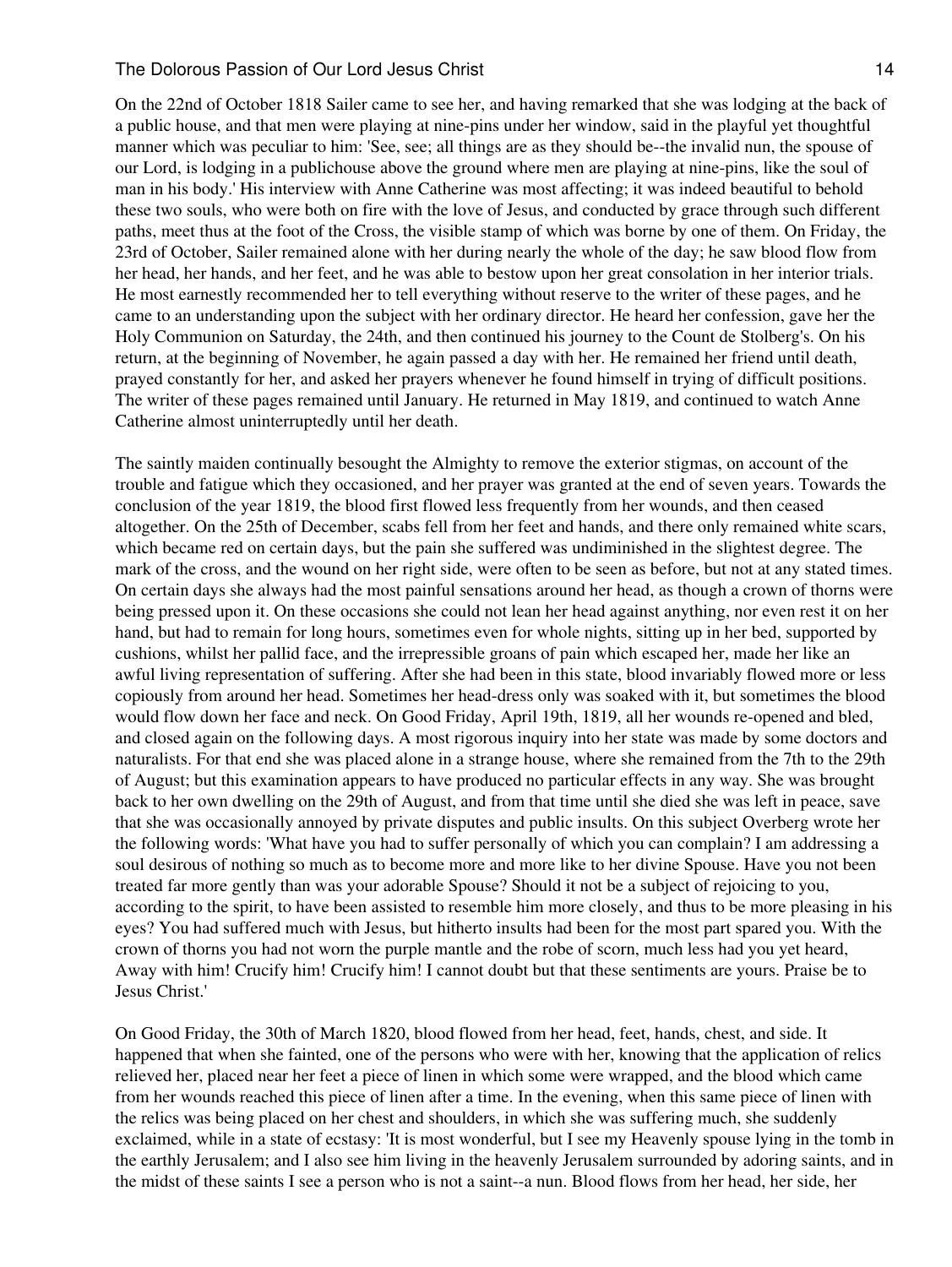# The Dolorous Passion of Our Lord Jesus Christ 15 and 15 and 15 and 15 and 15 and 15 and 15 and 15 and 15 and 15 and 15 and 15 and 15 and 15 and 15 and 15 and 15 and 15 and 16 and 16 and 16 and 16 and 16 and 16 and 16 and 1

hands, and her feet, and the saints are above the bleeding parts.'

On the 9th February 1821 she fell into an ecstasy at the time of the funeral of a very holy priest. Blood flowed from her forehead, and the cross on her breast bled also. Someone asked her, 'What is the matter with you?' She smiled, and spoke like one awakening from a dream: 'We were by the side of the body. I have been accustomed lately to hear sacred music, and the De Profundis made a great impression upon me.' She died upon the same day three years later. In 1821, a few weeks before Easter, she told us that it had been said to her during her prayer: 'Take notice, you will suffer on the real anniversary of the Passion, and not on the day marked this year in the Ecclesiastical Calendar.' On Friday, the 30th of March, at ten o'clock in the morning, she sank down senseless. Her face and bosom were bathed in blood, and her body appeared covered with bruises like what the blows of a whip would have inflicted. At twelve o'clock in the day, she stretched herself out in the form of a cross, and her arms were so extended as to be perfectly dislocated. A few minutes before two o'clock, drops of blood flowed from her feet and hands. On Good Friday, the 20th of April, she was simply in a state of quiet contemplation. This remarkable exception to the general rule seemed to be an effect of the providence of God, for, at the hour when her wounds usually bled, a number of curious and ill-natured individuals came to see her with the intention of causing her fresh annoyances, by publishing what they saw; but they thus were made unintentionally to contribute to her peace, by saying that her wounds had ceased to bleed.

On the 19th of February 1822 she was again warned that she would suffer on the last Friday of March, and not on Good Friday.

On Friday the 15th, and again on Friday the 29th, the cross on her bosom and the wound of her side bled. Before the 29th, she more than once felt as though a stream of fire were flowing rapidly from her heart to her side, and down her arms and legs to the stigmas, which looked red and inflamed. On the evening of Thursday the 28th, she fell into a state of contemplation on the Passion, and remained in it until Friday evening. Her chest, head, and side bled; all the veins of her hands were swollen, and there was a painful spot in the centre of them, which felt damp, although blood did not flow from it. No blood flowed from the stigmas excepting upon the 3rd of March, the day of the finding of the holy Cross. She had also a vision of the discovery of the true cross by St. Helena, and imagined herself to be lying in the excavation near the cross. Much blood came in the morning from her head and side, and in the afternoon from her hands and feet, and it seemed to her as though she were being made the test of whether the cross was really the Cross of Jesus Christ, and that her blood was testifying to its identity.

In the year 1823, on Holy Thursday and Good Friday, which came on the 27th and 28th of March, she had visions of the Passion, during which blood flowed from all her wounds, causing her intense pain. Amid these awful sufferings, although ravished in spirit, she was obliged to speak and give answers concerning all her little household affairs, as if she had been perfectly strong and well, and she never let fall a complaint, although nearly dying. This was the last time that her blood gave testimony to the reality of her union with the sufferings of him who has delivered himself up wholly and entirely for our salvation. Most of the phenomena of the ecstatic life which are shown us in the lives and writings of Saints Bridget, Gertrude, Mechtilde, Hildegarde, Catherine of Sienna, Catherine of Genoa, Catherine of Bologna, Colomba da Rieti, Lidwina of Schiedam, Catherine Vanini, Teresa of Jesus, Anne of St. Bartholomew, Magdalen of Pazzi, Mary Villana, Mary Buonomi, Marina d' Escobar, Crescentia de Kaufbeuern, and many other nuns of contemplative orders, are also to be found in the history of the interior life of Anne Catherine Emmerich. The same path was marked out for her by God. Did she, like these holy women, attain the end? God alone knows. Our part is only to pray that such may have been the case, and we are allowed to hope it. Those among our readers who are not acquainted with the ecstatic life from the writings of those who have lived it, will find information on this subject in the Introduction of Goerres to the writings of Henry Suso, published at Ratisbonne in 1829.

Since many pious Christians, in order to render their life one perpetual act of adoration, endeavour to see in their daily employments a symbolical representation of some manner of honouring God, and offer it to him in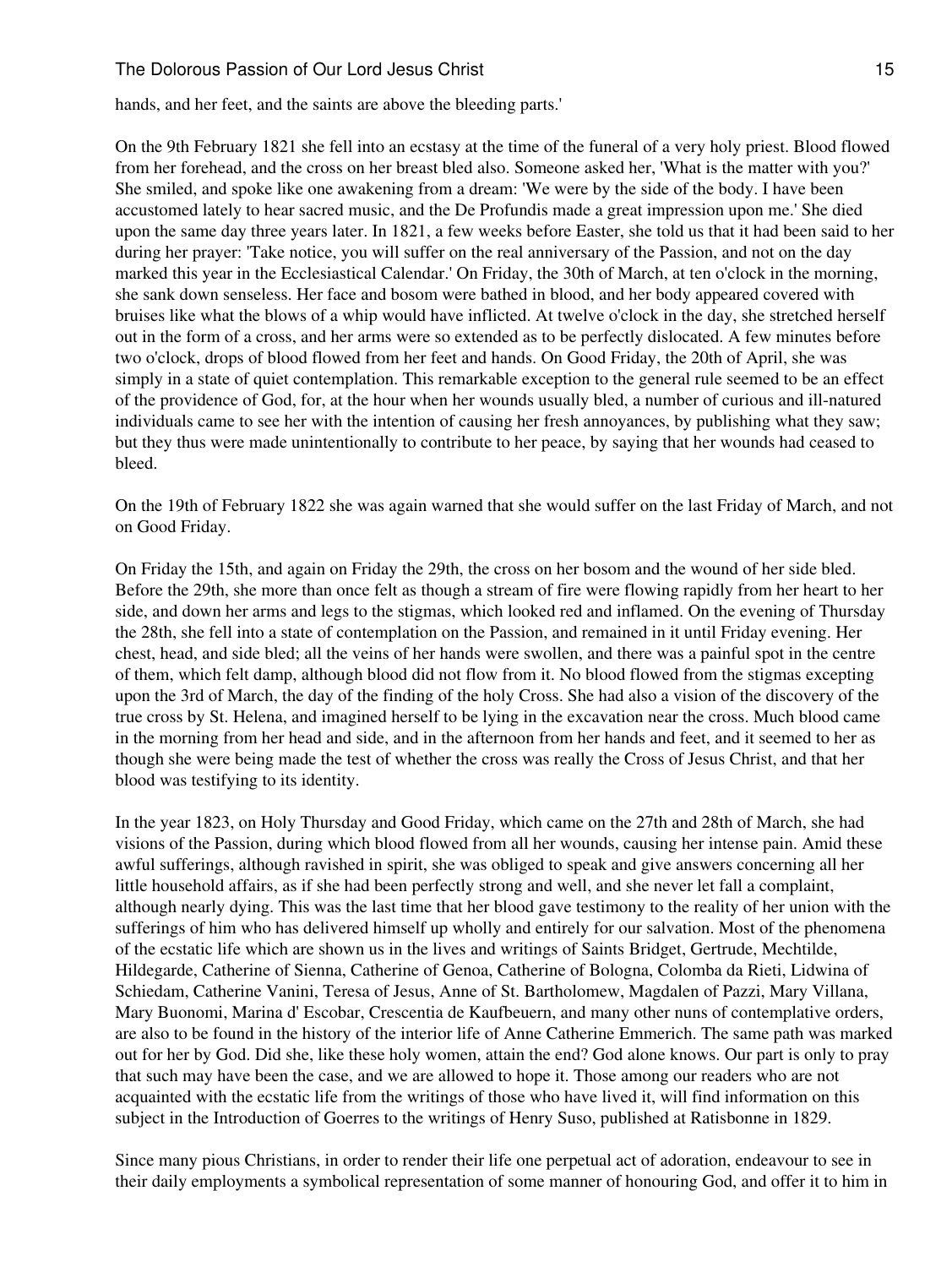union with the merits of Christ, it cannot appear extraordinary that those holy souls who pass from an active life to one of suffering and contemplation, should sometimes see their spiritual labours under the form of those earthly occupations which formerly filled their days. Then their acts were prayers; now their prayers are acts; but the form remains the same. It was thus that Anne Catherine, in her ecstatic life, beheld the series of her prayers for the Church under the forms of parables bearing reference to agriculture, gardening, weaving, sowing, or the care of sheep. All these different occupations were arranged, according to their signification, in the different periods of the common as well as the ecclesiastical year, and were pursued under the patronage and with the assistance of the saints of each day, the special graces of the corresponding feasts of the Church being also applied to them. The signification of this circles of symbols had reference to all the active part of her interior life. One example will help to explain our meaning. When Anne Catherine, while yet a child, was employed in weeding, she besought God to root up the cockle from the field of the Church. If her hands were stung by the nettles, or if she was obliged to do afresh the work of idlers, she offered to God her pain and her fatigue, and besought him, in the name of Jesus Christ, that the pastor of souls might not become weary, and that none of them might cease to labour zealously and diligently. Thus her manual labour became a prayer.

I will now give a corresponding example of her life of contemplation and ecstasy. She had been ill several times, and in a state of almost continual ecstasy, during which she often moaned, and moved her hands like a person employed in weeding. She complained one morning that her hands and arms smarted and itched, and on examination they were found to be covered with blisters, like what would have been produced by the stinging of nettles. She then begged several persons of her acquaintance to join their prayers to hers for a certain intention. The next day her hands were inflamed and painful, as they would have been after hard work; and when asked the cause, she replied: 'Ah! I have so many nettles to root up in the vineyard, because those whose duty it was to do it only pulled off the stems, and I was obliged to draw the roots with much difficulty out of a stony soil.' The person who had asked her the question began to blame these careless workmen, but he felt much confused when she replied: 'You were one of them,--those who only pull off the stems of the nettles, and leave the roots in the earth, are persons who pray carelessly.' It was afterwards discovered that she had been praying for several dioceses which were shown to her under the figure of vineyards laid waste, and in which labour was needed. The real inflammation of her hands bore testimony to this symbolical rooting up of the nettles; and we have, perhaps, reason to hope that the churches shown to her under the appearances of vineyards experienced the good effects of her prayer and spiritual labour; for since the door is opened to those who knock, it must certainly be opened above all to those who knock with such energy as to cause their fingers to be wounded.

Similar reactions of the spirit upon the body are often found in the lives of persons subject to ecstasies, and are by no means contrary to faith. St. Paula, if we may believe St. Jerome, visited the holy places in spirit just as if she had visited them bodily; and a like thing happened to St. Colomba of Rieti and St. Lidwina of Schiedam. The body of the latter bore tracks of this spiritual journey, as if she had really travelled; she experienced all the fatigue that a painful journey would cause: her feet were wounded and covered with marks which looked as if they had been made by stones or thorns, and finally she had a sprain from which she long suffered.

She was led on this journey by her guardian angel, who told her that these corporeal wounds signified that she had been ravished in body and spirit.

Similar hurts were also to be seen upon the body of Anne Catherine immediately after some of her visions. Lidwina began her ecstatic journey by following her good angel to the chapel of the Blessed Virgin before Schiedam; Anne Catherine began hers by following her angel guardian either to the chapel which was near her dwelling, or else to the Way of the Cross of Coesfeld.

Her journeys to the Holy Land were made, according to the accounts she gave of them, by the most opposite roads; sometimes even she went all round the earth, when the task spiritually imposed upon her required it. In the course of these journeys from her home to the most distant countries, she carried assistance to many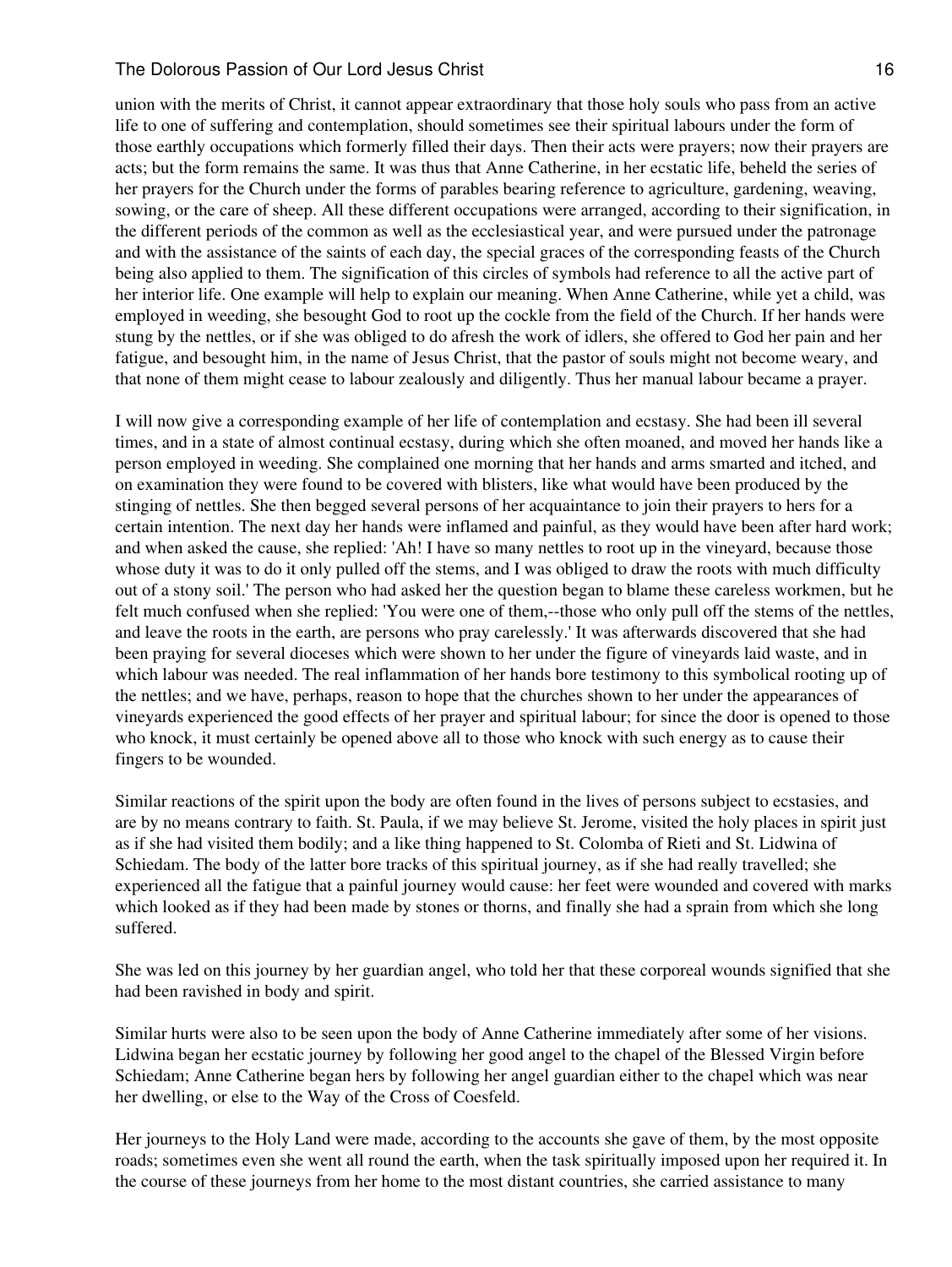persons, exercising in their regard works of mercy, both corporal and spiritual, and this was done frequently in parables. At the end of a year she would go over the same ground again, see the same persons, and give an account of their spiritual progress or of their relapse into sin. Every part of this labour always bore some reference to the Church, and to the kingdom of God upon earth.

The end of these daily pilgrimages which she made in spirit was invariably the Promised Land, every part of which she examined in detail, and which she saw sometimes in its present state, and sometimes as it was at different periods of sacred history; for her distinguishing characteristic and special privilege was an intuitive knowledge of the history of the Old and New Testaments, and of that of the members of the Holy Family, and of all the saints whom she was contemplating in spirit. She saw the signification of all the festival days of the ecclesiastical year under both a devotional and a historical point of view. She saw and described, day by day, with the minutest detail, and by name, places, persons, festivals, customs, and miracles, all that happened during the public life of Jesus until the Ascension, and the history of the Apostles for several weeks after the Descent of the Holy Ghost. She regarded al her visions not as mere spiritual enjoyments, but as being, so to speak, fertile fields, plentifully strewn with the merits of Christ, and which had not as yet been cultivated; she was often engaged in spirit in praying that the fruit of such and such sufferings of our Lord might be given to the Church, and she would beseech God to apply to his Church the merits of our Saviour which were its inheritance, and of which she would, as it were, take possession, in its name, with the most touching simplicity and ingenuousness.

She never considered her visions to have any reference to her exterior Christian life, nor did she regard them as being of any historical value. Exteriorly she knew and believed nothing but the catechism, the common history of the Bible, the gospels for Sundays and festivals, and the Christian almanac, which to her far-sighted vision was an inexhaustible mine of hidden riches, since it gave her in a few pages a guiding thread which led her through all time, and by means of which she passed from mystery to mystery, and solemnised each with all the saints, in order to reap the fruits of eternity in time, and to preserve and distribute them in her pilgrimage around the ecclesiastical year, that so the will of God might be accomplished on earth as it is in Heaven. She had never read the Old or the New Testaments, and when she was tired of relating her visions, she would sometimes say: 'Read that in the Bible,' and then be astonished to learn that it was not there; 'for,' she would add, 'people are constantly saying in these days that you need read nothing but the Bible, which contains everything, etc., etc.'

The real task of her life was to suffer for the Church and for some of its members, whose distress was shown her in spirit, or who asked her prayers without knowing that this poor sick nun had something more to do for them than to say the Pater noster, but that all their spiritual and corporal sufferings became her own, and that she had to endure patiently the most terrible pains, without being assisted, like the contemplatives of former days, by the sympathising prayers of an entire community. In the age when she lived, she had no other assistance than that of medicine. While thus enduring sufferings which she had taken upon herself for others, she often turned her thoughts to the corresponding sufferings of the Church, and when thus suffering for one single person, she would likewise offer all she endured for the whole Church.

The following is a remarkable instance of the sort: During several weeks she had every symptom of consumption; violent irritation of the lungs, excessive perspiration, which soaked her whole bed, a racking cough, continual expectoration, and a strong continual fever. So fearful were her sufferings that her death was hourly expected and even desired. It was remarked that she had to struggle strangely against a strong temptation to irritability. Did she yield for an instant, she burst into tears, her sufferings increased tenfold, and she seemed unable to exist unless she immediately gained pardon in the sacrament of penance.

She had also to combat a feeling of aversion to a certain person whom she had not seen for years. She was in despair because this person, with whom nevertheless she declared she had nothing in common, was always before her eyes in the most evil dispositions, and she wept bitterly, and with much anxiety of conscience, saying that she would not commit sin, that her grief must be evident to all, and other things which were quite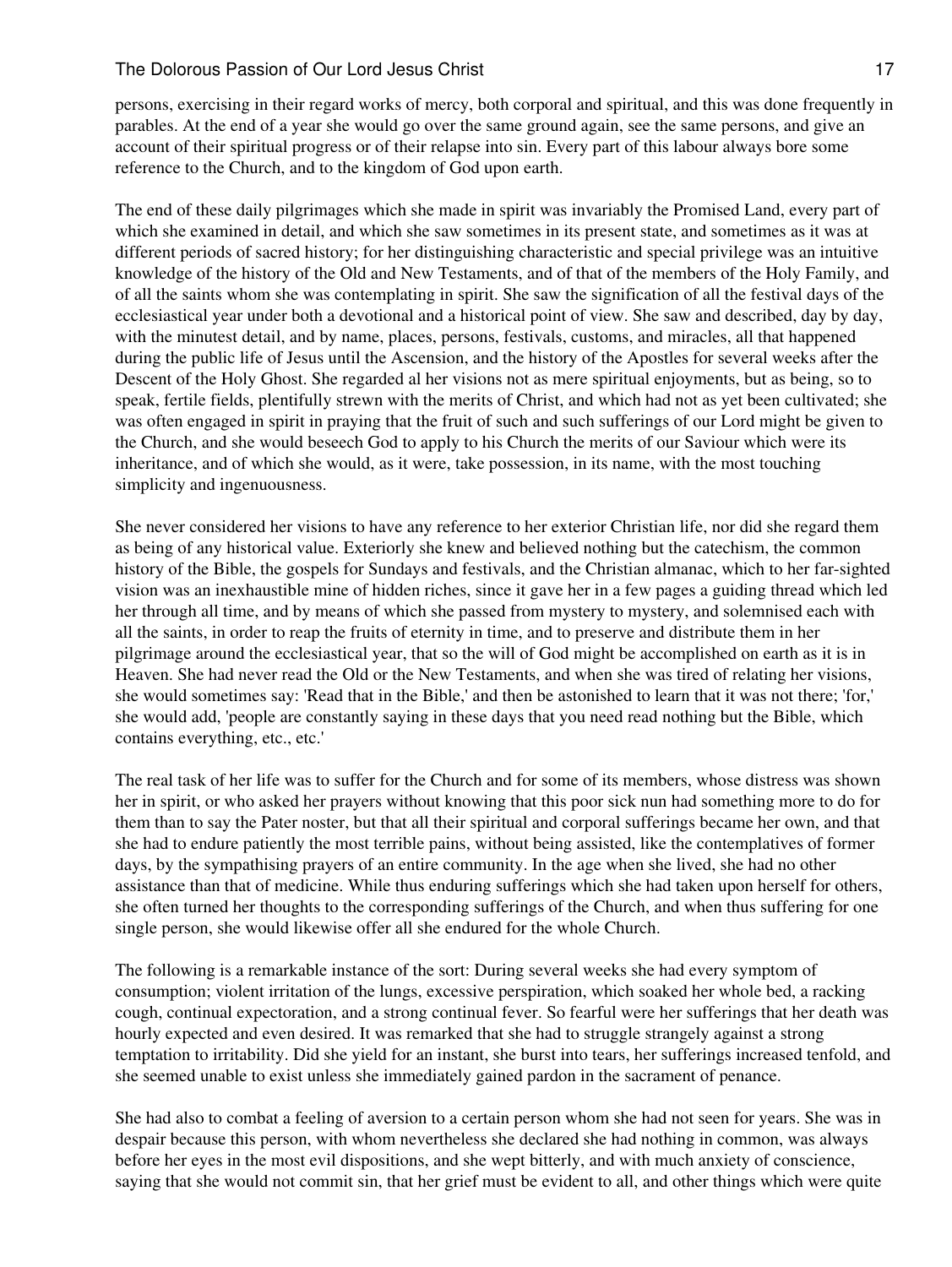unintelligible to the persons listening to her. Her illness continued to increase, and she was thought to be on the point of death. At this moment one of her friends saw her, to his great surprise, suddenly raise herself up on her bed, and say:

'Repeat with me the prayers for those in their last agony.' He did as requested, and she answered the Litany in a firm voice. After some little time, the bell for the agonising was heard, and a person came in to ask Anne Catherine's prayers for his sister, who was just dead. Anne Catherine asked for details concerning her illness and death, as if deeply interested in the subject, and the friend above-mentioned heard the account given by the new comer of a consumption resembling in the minutest particulars the illness of Anne Catherine herself. The deceased woman had at first been in so much pain and so disturbed in mind that she had seemed quite unable to prepare herself for death; but during the last fortnight she had been better, had made her peace with God, having in the first place been reconciled to a person with whom she was at enmity, and had died in peace, fortified by the last sacraments, and attended by her former enemy. Anne Catherine gave a small sum of money for the burial and funeral-service of this person. Her sweatings, cough, and fever now left her, and she resembled a person exhausted with fatigue, whose linen has been changed, and who has been placed on a fresh bed. Her friend said to her, 'When this fearful illness came upon you, this woman grew better, and her hatred for another was the only obstacle to her making peace with God. You took upon yourself, for the time, her feelings of hatred, she died in good dispositions, and now you seem tolerably well again. Are you still suffering on her account?' 'No, indeed!' she replied; 'that would be most unreasonable; but how can any person avoid suffering when even the end of this little finger is in pain? We are all one body in Christ.' 'By the goodness of God,' said her friend, 'you are now once more somewhat at ease.' 'Not for very long, though,' she replied with a smile; 'there are other persons who want my assistance.' Then she turned round on her bed, and rested awhile.

A very few days later, she began to feel intense pain in all her limbs, and symptoms of water on the chest manifested themselves. We discovered the sick person for whom Anne Catherine was suffering, and we saw that his sufferings suddenly diminished or immensely increased in exact inverse proportion to those of Anne Catherine.

Thus did charity compel her to take upon herself the illnesses and even the temptations of others, that they might be able in peace to prepare themselves for death. She was compelled to suffer in silence, both to conceal the weaknesses of her neighbour, and not to be regarded as mad herself; she was obliged to receive all the aid that medicine could afford her for an illness thus taken voluntarily for the relief of others, and to be reproached for temptations which were not her own; finally, it was necessary that she should appear perverted in the eyes of men; that so those for whom she was suffering might be converted before God.

One day a friend in deep affliction was sitting by her bedside, when she suddenly fell into a state of ecstasy, and began to pray aloud: 'O, my sweet Jesus, permit me to carry that heavy stone!' Her friend asked her what was the matter. 'I am on my way to Jerusalem,' she replied, 'and I see a poor man walking along with the greatest difficulty, for there is a large stone upon his breast, the weight of which nearly crushes him.' Then again, after a few moments, she exclaimed: 'Give me that heavy stone, you cannot carry it any farther; give it to me.' All on a sudden she sank down fainting, as if crushed beneath some heavy burden, and at the same moment her friend felt himself relieved from the weight of sorrow which oppressed him, and his heart overflowing with extraordinary happiness. Seeing her in such a state of suffering, he asked her what the matter was, and she looking at him with a smile, replied: 'I cannot remain here any longer. Poor man, you must take back your burden.' Instantly her friend felt all the weight of his affliction return to him, whilst she, becoming as well again as before, continued her journey in spirit to Jerusalem.

We will give one more example of her spiritual exertions. One morning she gave her friend a little bag containing some rye-flour and eggs, and pointed out to him a small house where a poor woman, who was in a consumption, was living with her husband and two little children. He was to tell her to boil and take them, as when boiled they would be good for her chest. The friend, on entering the cottage, took the bag from under his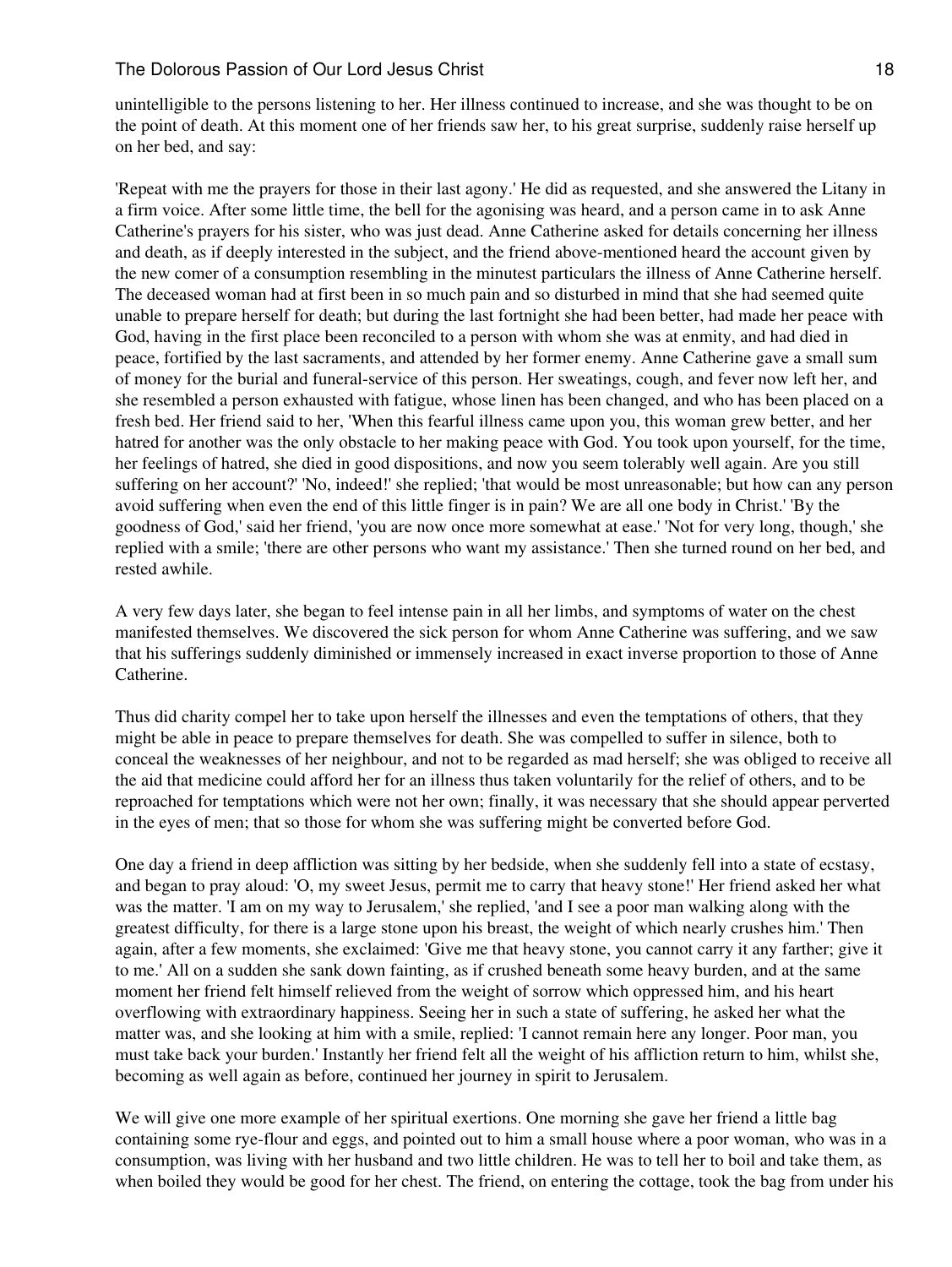cloak, when the poor mother, who, flushed with fever, was lying on a mattress between her half-naked children fixed her eyes bright upon him, and holding out her thin hands, exclaimed: 'O, sir, it must be God or Sister Emmerich who sends you to me! You are bringing me some ryeflour and eggs.' Here the poor woman, overcome by her feelings, burst into tears, and then began to cough so violently that she had to make a sign to her husband to speak for her. He said that the previous night Gertrude had been much disturbed, and had talked a great deal in her sleep, and that on awaking she had told him her dream in these words: 'I thought that I was standing at the door with you, when the holy nun came out of the door of the next house, and I told you to look at her. She stopped in front of us, and said to me: "Ah, Gertrude, you look very ill; I will send you some rye-flour and eggs, which will relieve your chest." Then I awoke.' Such was the simple tale of the poor man; he and his wife both eagerly expressed their gratitude, and the bearer of Anne Catherine's alms left the house much overcome. He did not tell her anything of this when he saw her, but a few days after, she sent him again to the same place with a similar present, and he then asked her how it was she knew that poor woman? 'You know,' she replied, 'that I pray every evening for all those who suffer; I should like to go and relieve them, and I generally dream that I am going from one abode of suffering to another, and that I assist them to the best of my power. In this way I went in my dream to that poor woman's house; she was standing at the door with her husband, and I said to her: "Ah, Gertrude, you look very ill; I will send you some rye-flour and eggs, which will relieve your chest." And this I did through you, the next morning.' Both persons had remained in their beds, and dreamed the same thing, and the dream came true. St. Augustine, in his City of God, book 18, c. 18, relates a similar thing of two philosophers, who visited each other in a dream, and explained some passages of Plato, both remaining asleep in their own houses.

These sufferings, and this peculiar species of active labour, were like a single ray of light, which enlightened her whole life. Infinite was the number of spiritual labours and sympathetic sufferings which came from all parts and entered into her heart--that heart so burning with love of Jesus Christ. Like St. Catherine of Sienna and some other ecstatics, she often felt the most profound feeling of conviction that our Saviour had taken her heart out of her bosom, and placed his own there instead for a time.

The following fragment will give some idea of the mysterious symbolism by which she was interiorly directed. During a portion of the year 1820 she performed many labours in spirit, for several different parishes; her prayers being represented under the figure of most severe labour in a vineyard. What we have above related concerning the nettles is of the same character.

On the 6th of September her heavenly guide said to her: ' "You weeded, dug around, tied, and pruned the vine; you ground down the weeds so that they could never spring up anymore; and then you went away joyfully and rested from your prayers. Prepare now to labour hard from the feast of the Nativity of the Blessed Virgin to that of St. Michael; the grapes are ripening and must be well watched." Then he led me,' she continued, 'to the vineyard of St. Liboire, and showed me the vines at which I had worked. My labour had been successful, for the grapes were getting their colour and growing large, and in some parts the red juice was running down on the ground from them. My guide said to me: "When the virtues of the good begin to shine forth in public, they have to combat bravely, to be oppressed, to be tempted, and to suffer persecution. A hedge must be planted around the vineyard in order that the ripe grapes may not be destroyed by thieves and wild beasts, i.e. by temptation and persecution." He then showed me how to build a wall by heaping up stones, and to raise a thick hedge of thorns all around. As my hands bled from such severe labour, God, in order to give me strength, permitted me to see the mysterious signification of the vine, and of several other fruit trees. Jesus Christ is the true Vine, who is to take root and grow in us; all useless wood must be cut away, in order not to waste the sap, which is to become the wine, and in the Most Blessed Sacrament the Blood of Christ. The pruning of the vine has to be done according to certain rules which were made known to me. This pruning is, in a spiritual sense, the cutting off whatever is useless, penance and mortification, that so the true Vine may grow in us, and bring forth fruit, in the place of corrupt nature, which only bears wood and leaves. The pruning is done according to fixed rules, for it is only required that certain useless shoots should be cut off in man, and to lop off more would be to mutilate in a guilty manner. No pruning should ever be done upon the stock which has been planted in humankind through the Blessed Virgin, and is to remain in it for ever. The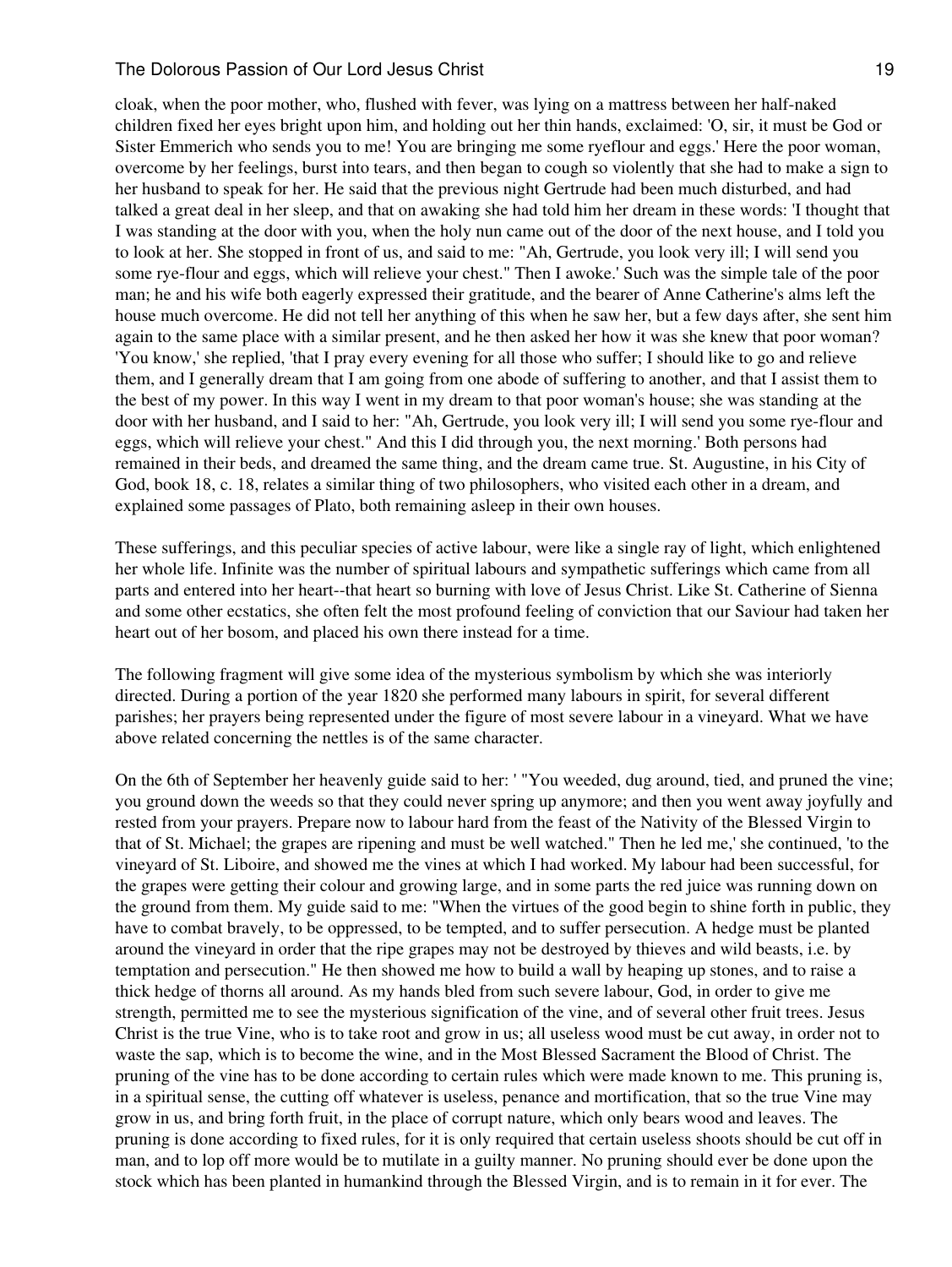true Vine unites heaven to earth, the Divinity to humanity; and it is the human part that is to be pruned, that so the divine alone may grow. I saw so many other things relating to the vine that a book as large as the Bible could not contain them. One day, when I was suffering acute pain in my chest, I besought our Lord with groans not to give me a burthen above my strength to bear; and then my Heavenly Spouse appeared, and said to me, ... "I have laid thee on my nuptial couch, which is a couch of suffering; I have given thee suffering and expiation for thy bridal garments and jewels. Thou must suffer, but I will not forsake thee; thou art fastened to the Vine, and thou wilt not be lost." Then I was consoled for all my sufferings. It was likewise explained to me why in my visions relating to the feasts of the family of Jesus, such, for instance, as those of St. Anne, St. Joachim, St. Joseph, etc., I always saw the Church of the festival under the figure of a shoot of the vine. The same was the case on the festivals of St. Francis of Assisi, St. Catherine of Sienna, and of all the saints who have had the stigmas.

'The signification of my sufferings in all my limbs was explained to me in the following vision: I saw a gigantic human body in a horrible state of mutilation, and raised upwards towards the sky. There were no fingers or toes on the hands and feet, the body was covered with frightful wounds, some of which were fresh and bleeding, others covered with dead flesh or turned into excrescences. The whole of one side was black, gangrened, and as it were half eaten away. I suffered as though it had been my own body that was in this state, and then my guide said to me "This is the body of the Church, the body of all men and thine also." Then, pointing to each wound, he showed me at the same time some part of the world; I saw an infinite number of men and nations separated from the Church, all in their own peculiar way, and I felt pain as exquisite from this separation as if they had been torn from my body. Then my guide said to me: "Let thy sufferings teach thee a lesson, and offer them to God in union with those of Jesus for all who are separated. Should not one member call upon another, and suffer in order to cure and unite it once more to the body? When those parts which are most closely united to the body detach themselves, it is as though the flesh were torn from around the heart." In my ignorance, I thought that he was speaking of those brethren who are not in communion with us, but my guide added: "Who are our brethren? It is not our blood relations who are the nearest to our hearts, but those who are our brethren in the blood of Christ--the children of the Church who fall away." He showed me that the black and gangrened side of the body would soon be cured; that the putrefied flesh which had collected around the wounds represented heretics who divide one from the other in proportion as they increase; that the dead flesh was the figure of all who are spiritually dead, and who are void of any feeling; and that the ossified parts represented obstinate and hardened heretics. I saw and felt in this manner every wound and its signification. The body reached up to heaven. It was the body of the Bride of Christ, and most painful to behold. I wept bitterly, but feeling at once deeply grieved and strengthened by sorrow and compassion, I began again to labour with all my strength.'

Sinking beneath the weight of life and of the task imposed upon her she often besought God to deliver her, and she then would appear to be on the very brink of the grave. But each time she would say: 'Lord, not my will but thine be done! If my prayers and sufferings are useful let me live a thousand years, but grant that I may die rather than ever offend thee.' Then she would receive orders to live, and arise, taking up her cross, once more to bear it in patience and suffering after her Lord. From time to time the road of life which she was pursuing used to be shown to her, leading to the top of a mountain on which was a shining and resplendent city--the heavenly Jerusalem. Often she would think she had arrived at that blissful abode, which seemed to be quite near her, and her joy would be great. But all on a sudden she would discover that she was still separated from it by a valley and then she would have to descend precipices and follow indirect paths, labouring, suffering, and performing deeds of charity everywhere. She had to direct wanderers into the right road, raise up the fallen, sometimes even carry the paralytic, and drag the unwilling by force, and all these deeds of charity were as so many fresh weights fastened to her cross. Then she walked with more difficulty, bending beneath her burden and sometimes even falling to the ground.

In 1823 she repeated more frequently than usual that she could not perform her task in her present situation, that she had not strength for it, and that it was in a peaceful convent that she needed to have lived and died. She added that God would soon take her to himself, and that she had besought him to permit her to obtain by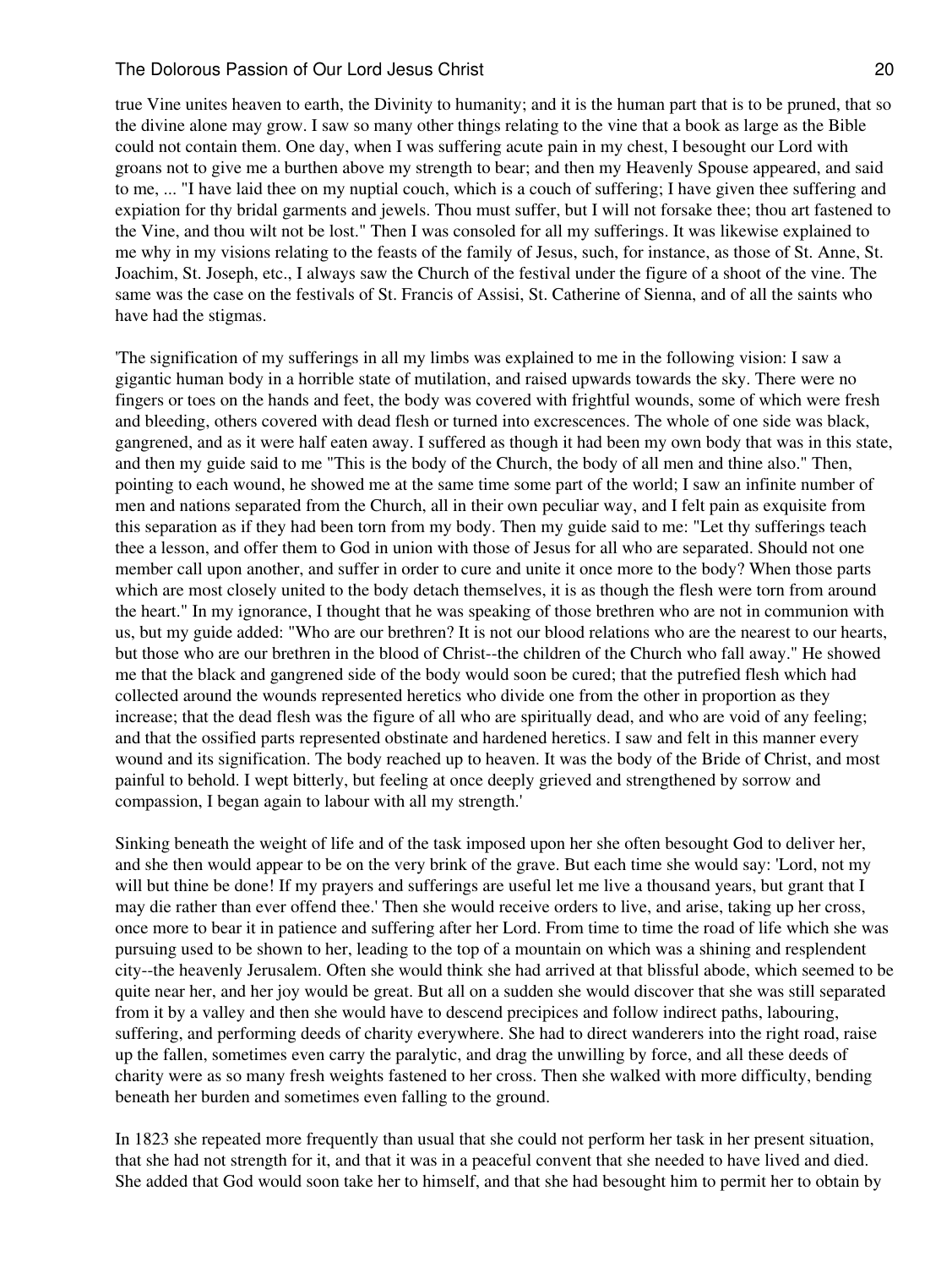her prayers in the next world what her weakness would not permit her to accomplish in this. St. Catherine of Sienna, a short time before death, made a similar prayer.

Anne Catherine had previously had a vision concerning what her prayers might obtain after death, with regard to things that were not in existence during her life. The year 1823, the last of which she completed the whole circle, brought her immense labours. She appeared desirous to accomplish her entire task, and thus kept the promise which she had previously made of relating the history of the whole Passion. It formed the subject of her Lenten meditations during this year, and of them the present volume is composed. But she did not on this account take less part in the fundamental mystery of this penitential season, or in the different mysteries of each of the festival days of the Church, if indeed the words to take part be sufficient to express the wonderful manner in which she rendered visible testimony to the mystery celebrated in each festival by a sudden change in her corporal and spiritual life. See on this subject the chapter entitled Interruption of the Pictures of the Passion.

Everyone of the ceremonies and festivals of the Church was to her far more than the consecration of a remembrance. She beheld in the historical foundation of each solemnity an act of the Almighty, done in time for the reparation of fallen humanity. Although these divine acts appeared to her stamped with the character of eternity, yet she was well aware that in order for man to profit by them in the bounded and narrow sphere of time, he must, as it were, take possession of them in a series of successive moments, and that for this purpose they had to be repeated and renewed in the Church, in the order established by Jesus Christ and the Holy Spirit. All festivals and solemnities were in her eyes eternal graces which returned at fixed epochs in every ecclesiastical year, in the same manner as the fruits and harvests of the earth come in their seasons in the natural year.

Her zeal and gratitude in receiving and treasuring up these graces were untiring, nor was she less eager and zealous in offering them to those who neglected their value. In the same manner as her compassion for her crucified Saviour had pleased God and obtained for her the privilege of being marked with the stigmas of the Passion as with a seal of the most perfect love, so all the sufferings of the Church and of those who were in affliction were repeated in the different states of her body and soul. And all these wonders took place within her, unknown to those who were around her; nor was she herself even more fully conscious of them than is the bee of the effects of its work, while yet she was tending and cultivating, with all the care of an industrious and faithful gardener, the fertile garden of the ecclesiastical year. She lived on its fruits, and distributed them to others; she strengthened herself and her friends with the flowers and herbs which she cultivated; or, rather, she herself was in this garden like a sensitive plant, a sunflower, or some wonderful plant in which, independent of her own will, were reproduced all the seasons of the year, all the hours of the day, and all the changes of the atmosphere.

At the end of the ecclesiastical year of 1823, she had for the last time a vision on the subject of making up the accounts of that year. The negligences of the Church militant and of her servants were shown to Anne Catherine, under various symbols; she saw how many graces had not been cooperated with, or been rejected to a greater or less extent, and how many had been entirely thrown away. It was made known to her how our Blessed Redeemer had deposited for each year in the garden of the Church a complete treasure of his merits, sufficient for every requirement, and for the expiation of every sin. The strictest account was to be given of all graces which had been neglected, wasted, or wholly rejected, and the Church militant was punished for this negligence of infidelity of her servants by being oppressed by her enemies, or by temporal humiliations. Revelations of this description raised to excess her love for the Church, her mother. She passed days and nights in praying for her, in offering to God the merits of Christ, with continual groans, and in imploring mercy. Finally, on these occasions, she gathered together all her courage, and offered to take upon herself both the fault and the punishment, like a child presenting itself before the king's throne, in order to suffer the punishment she had incurred. It was then said to her, 'See how wretched and miserable thou art thyself; thou who art desirous to satisfy for the sins of others.' And to her great terror she beheld herself as one mournful mass of infinite imperfection. But still her love remained undaunted, and burst forth in these words, 'Yes, I am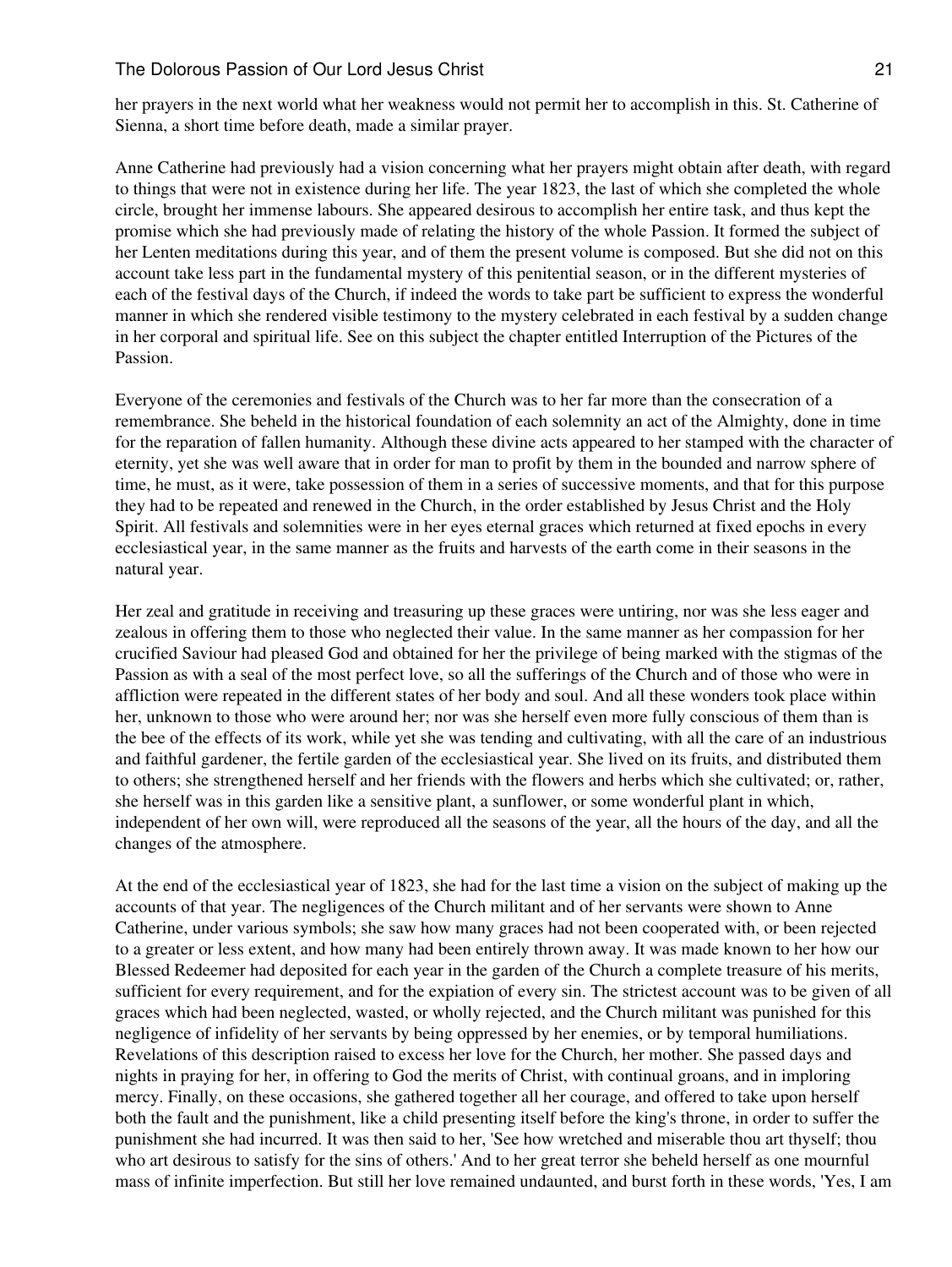full of misery and sin; but I am thy spouse, O my Lord, and my Saviour! My faith in thee and in the redemption which thou hast brought us covers all my sins as with thy royal mantle. I will not leave thee until thou hast accepted my sacrifice, for the superabundant treasure of thy merits is closed to none of thy faithful servants.' At length her prayer became wonderfully energetic, and to human ears there was like a dispute and combat with God, in which she was carried away and urged on by the violence of love. If her sacrifice was accepted, her energy seemed to abandon her, and she was left to the repugnance of human nature for suffering. When she had gone through this trial, by keeping her eyes fixed on her Redeemer in the Garden of Olives, she next had to endure indescribable sufferings of every description, bearing them all with wonderful patience and sweetness. We used to see her remain several days together, motionless and insensible, looking like a dying lamb. Did we ask her how she was, she would half open her eyes, and reply with a sweet smile, 'My sufferings are most salutary.'

At the beginning of Advent, her sufferings were a little soothed by sweet visions of the preparations made by the Blessed Virgin to leave her home, and then of her whole journey with St. Joseph to Bethlehem. She accompanied them each day to the humble inns where they rested for the night, or went on before them to prepare their lodgings. During this time she used to take old pieces of linen, and at night, while sleeping, make them into baby clothes and caps for the children of poor women, the times of whose confinements were near at hand. The next day she would be surprised to see all these things neatly arranged in her drawers. This happened to her every year about the same time, but this year she had more fatigue and less consolation. Thus, at the hour of our Saviour's birth, when she was usually perfectly overwhelmed with joy, she could only crawl with the greatest difficulty to the crib where the Child Jesus was lying, and bring him no present but myrrh, no offering but her cross, beneath the weight of which she sank down half dying at his feet. It seemed as though she were for the last time making up her earthly accounts with God, and for the last time also offering herself in the place of a countless number of men who were spiritually and corporally afflicted. Even the little that is known of the manner in which she took upon herself the sufferings of others is almost incomprehensible. She very truly said: 'This year the Child Jesus has only brought me a cross and instruments of suffering.'

She became each day more and more absorbed in her sufferings, and although she continued to see Jesus travelling from city to city during his public life, the utmost she ever said on the subject was, briefly to name in which direction he was going. Once, she asked suddenly in a scarcely audible voice, 'What day is it?' When told that it was the 14th of January, she added: 'Had I but a few days more, I should have related the entire life of our Saviour, but now it is no longer possible for me to do so.' These words were the more incomprehensible as she did not appear to know even which year of the public life of Jesus she was then contemplating in spirit. In 1820 she had related the history of our Saviour down to the Ascension, beginning at the 28th of July of the third year of the public life of Jesus, and had continued down to the 10th of January of the third year of his public life. On the 27th of April 1823, in consequence of a journey made by the writer, an interruption of her narrative took place, and lasted down to the 21st of October. She then took up the tread of her narrative where she had left it, and continued it to the last weeks of her life. When she spoke of a few days being wanted her friend himself did not know how far her narrative went, not having had leisure to arrange what he had written. After her death he became convinced that if she had been able to speak during the last fourteen days of her life, she would have brought it down to the 28th of July of the third year of the public life of our Lord, consequently to where she had taken it up in 1820.4

Her condition daily became more frightful. She, who usually suffered in silence, uttered stifled groans, so awful was the anguish she endured. On the 15th of January she said: 'The Child Jesus brought me great sufferings at Christmas. I was once more by his manger at Bethlehem. He was burning with fever, and showed me his sufferings and those of his mother. They were so poor that they had no food but a wretched piece of bread. He bestowed still greatest sufferings upon me, and said to me: "Thou art mine; thou art my spouse; suffer as I suffered, without asking the reason why." I do not know what my sufferings are to be, nor how long they will last. I submit blindly to my martyrdom, whether for life or for death: I only desire that the hidden designs of God may be accomplished in me. On the other hand, I am calm, and I have consolations in my sufferings. Even this morning I was very happy. Blessed be the Name of God!'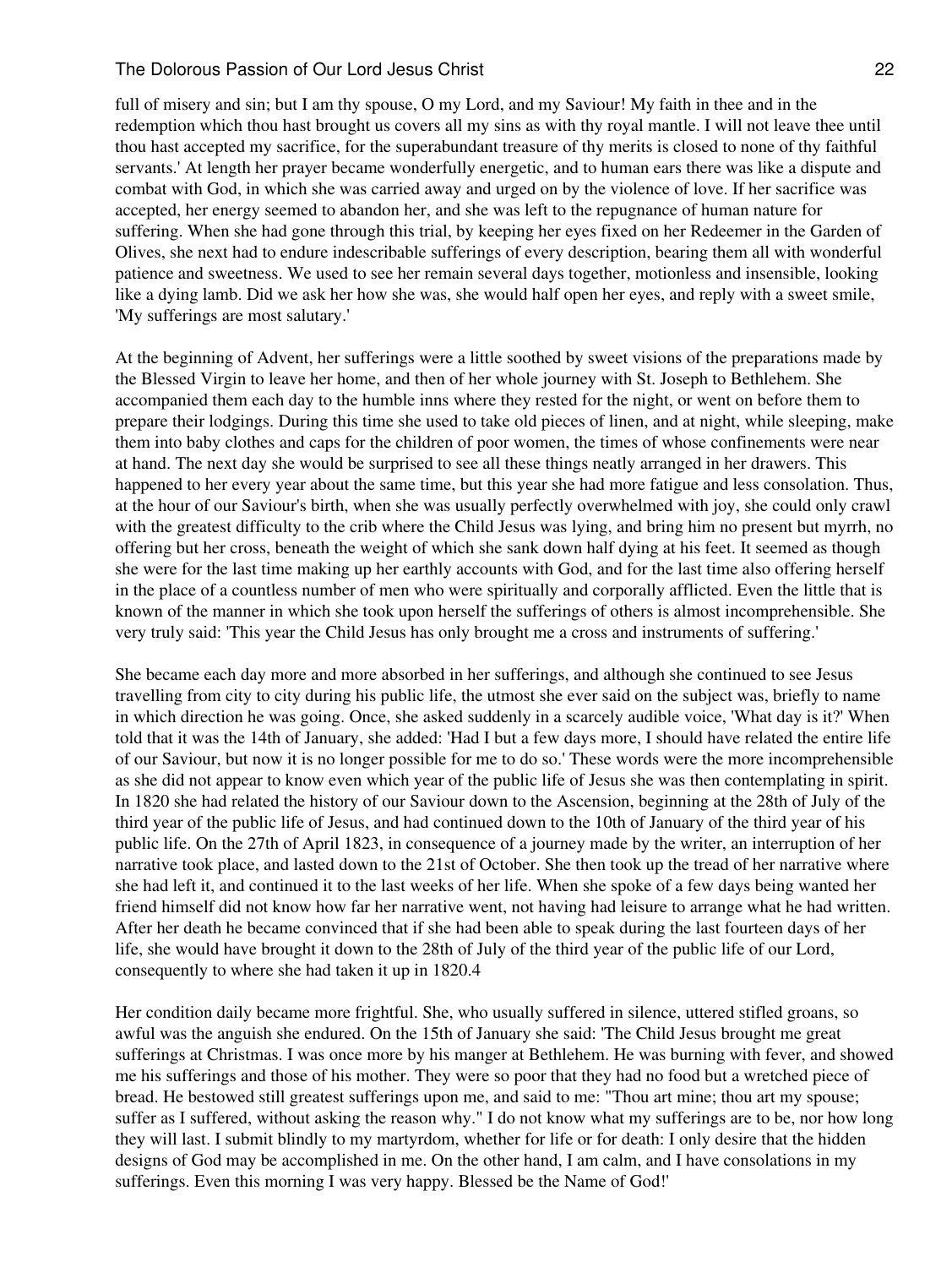Her sufferings continued, if possible, to increase. Sitting up, and with her eyes closed, she fell from one side to another, while smothered groans escaped her lips. If she laid down, she was in danger of being stifled; her breathing was hurried and oppressed, and all her nerves and muscles were shaken and trembled with anguish. After violent retching, she suffered terrible pain in her bowels, so much so that it was feared gangrene must be forming there. Her throat was parched and burning, her mouth swollen, her cheeks crimson with fever, her hands white as ivory. The scars of the stigmas shone like silver beneath her distended skin.

Her pulse gave from 160 to 180 pulsations per minute. Although unable to speak from her excessive suffering, she bore every duty perfectly in mind. On the evening of the 26th, she said to her friend, 'Today is the ninth day, you must pay for the wax taper and novena at the chapel of St. Anne.' She was alluding to a novena which she had asked to have made for her intention, and she was afraid lest her friends should forget it. On the 27th, at two o'clock in the afternoon, she received Extreme Unction, greatly to the relief both of her soul and body. In the evening her friend, the excellent Cure of H\_\_\_, prayed at her bedside, which was an immense comfort to her. She said to him: 'How good and beautiful all this is!' And again: 'May God be a thousand times praised and thanked!'

The approach of death did not wholly interrupt the wonderful union of her life with that of the Church. A friend having visited her on the 1st of February in the evening, had placed himself behind her bed where she could not see him, and was listening with the utmost compassion to her low moans and interrupted breathing, when suddenly all became silent, and he thought that she was dead. At this moment the evening bell ringing for the matins of the Purification was heard. It was the opening of this festival which had caused her soul to be ravished in ecstasy. Although still in a very alarming state, she let some sweet and loving words concerning the Blessed Virgin escape her lips during the night and day of the festival. Towards twelve o'clock in the day, she said in a voice already changed by the near approach of death, 'It was long since I had felt so well. I have been ill quite a week, have I not? I feel as though I knew nothing about this world of darkness! O, what light the Blessed Mother of God showed me! She took me with her, and how willingly would I have remained with her!' Here she recollected herself for a moment, and then said, placing her finger on her lip: 'But I must not speak of these things.' From that time she said that the slightest word in her praise greatly increased her sufferings.

The following days she was worse. On the 7th, in the evening, being rather more calm, she said: 'Ah, my sweet Lord Jesus, thanks be to thee again and again for every part of my life. Lord, thy will and not mine be done.' On the 8th of February, in the evening, a priest was praying near her bed, when she gratefully kissed his hand, begged him to assist at her death and said, 'O Jesus, I live for thee, I die for thee. O Lord, praise be to thy holy name, I no longer see or hear!' Her friends wished to change her position, and thus ease her pain a little; but she said, 'I am on the Cross, it will soon all be over, leave me in peace.' She had received all the last Sacraments, but she wished to accuse herself once more in confession of a slight fault which she had already many times confessed; it was probably of the same nature as a sin which she had committed in her childhood, of which she often accused herself, and which consisted in having gone through a hedge into a neighbour's garden, and coveted some apples which had fallen on the ground. She had only looked at them; for, thank God, she said, she did not touch them, but she thought that was a sin against the tenth commandment. The priest gave her a general absolution; after which she stretched herself out, and those around her thought that she was dying. A person who had often given her pain now drew near her bed and asked her pardon. She looked at him in surprise, and said with the most expressive accent of truth. Thave nothing to forgive any living creature.'

During the last days of her life, when her death was momentarily expected, several of her friends remained constantly in the room adjoining hers. They were speaking in a low tone, and so that she could not hear them, of her patience, faith, and other virtues, when all on a sudden they heard her dying voice saying: 'Ah, for the love of God, do not praise me--that keeps me here, because I then have to suffer double. O my God! how many fresh flowers are falling upon me!' She always saw flowers as the forerunners and figures of sufferings. Then she rejected all praises, with the most profound conviction of her own unworthiness, saying: 'God alone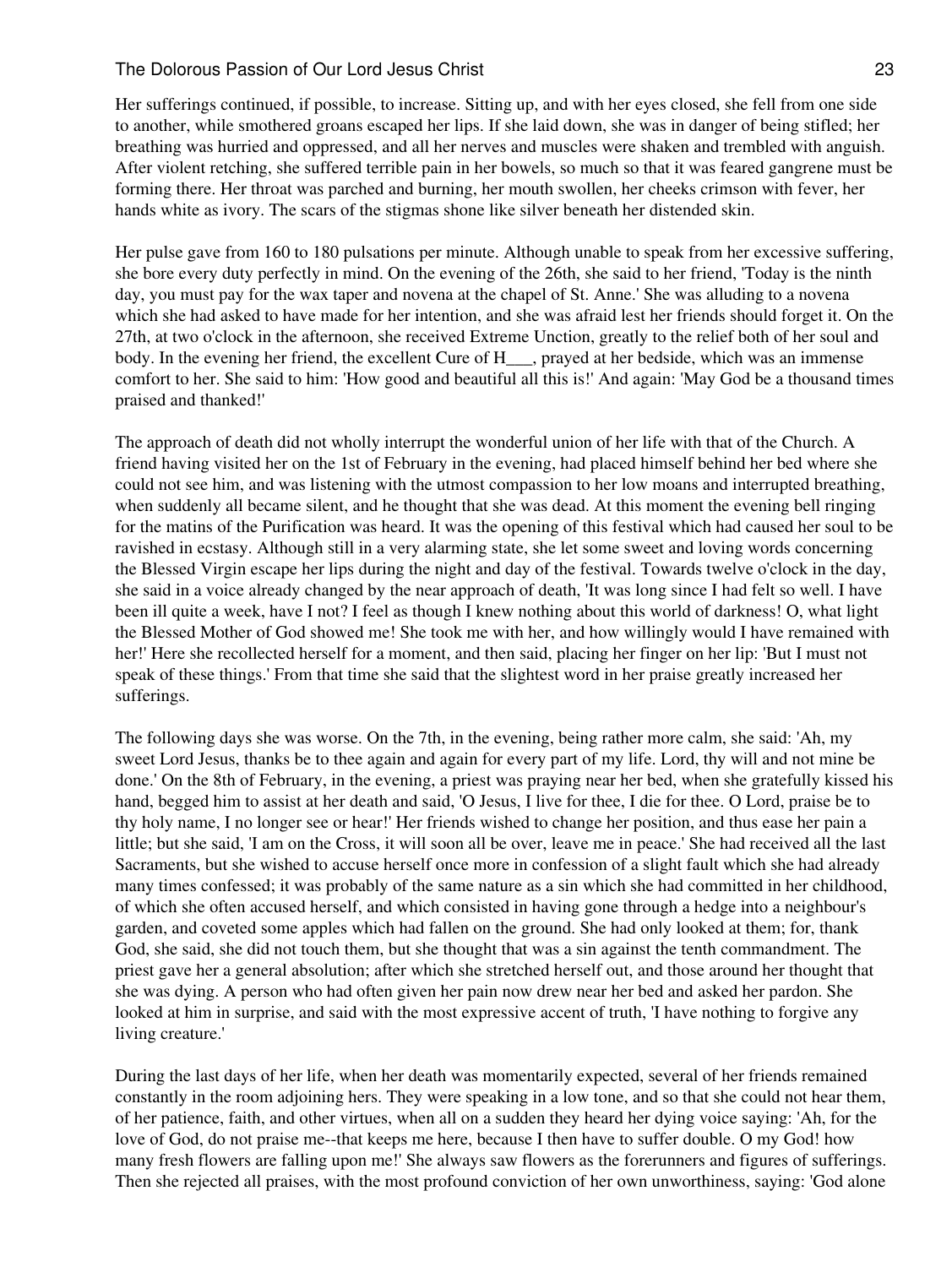is good: everything must be paid, down to the last farthing. I am poor and loaded with sin, and I can only make up for having been praised by sufferings united to those of Jesus Christ. Do not praise me, but let me die in ignominy with Jesus on the cross.'

Boudon, in his life of Father Surin, relates a similar trait of a dying man, who had been thought to have lost the sense of hearing, but who energetically rejected a word of praise pronounced by those who were surrounding his bed.

A few hours before death, for which she was longing, saying, 'O Lord assist me; come, O Lord Jesus!' a word of praise appeared to detain her, and she most energetically rejected it by making the following act of humility: 'I cannot die if so many good persons think well of me through a mistake; I beg of you to tell them all that I am a wretched sinner! Would that I could proclaim so as to be heard by all men, how great a sinner I am! I am far beneath the good thief who was crucified by the side of Jesus, for he and all his contemporaries had not so terrible an account as we shall have to render of all the graces which have been bestowed upon the Church.' After this declaration, she appeared to grow calm, and she said to the priest who was comforting her: 'I feel now as peaceful and as much filled with hope and confidence as if I had never committed a sin.' Her eyes turned lovingly towards the cross which was placed at the foot of her bed, her breathing became accelerated, she often drank some liquid; and when the little crucifix was held to her, she from humility only kissed the feet. A friend who was kneeling by her bedside in tears, had the comfort of often holding her the water with which to moisten her lips. As he had laid her hand, on which the white scar of the wound was most distinctly visible, on the counterpane, he took hold of that hand, which was already cold, and as he inwardly wished for some mark of farewell from her, she slightly pressed his. Her face was calm and serene, bearing an expression of heavenly gravity, and which can only be compared to that of a valiant wrestler, who after making unheard of efforts to gain the victory, sinks back and dies in the very act of seizing the prize. The priest again read through the prayers for persons in their last agony, and she then felt an inward inspiration to pray for a pious young friend whose feast day it was. Eight o'clock struck; she breathed more freely for the space of a few minutes, and then cried three times with a deep groan: 'O Lord, assist me: Lord, Lord, come!' The priest rang his bell, and said, 'She is dying.' Several relations and friends who were in the next room came in and knelt down to pray. She was then holding in her hand a lighted taper, which the priest was supporting. She breathed forth several slight sighs, and then her pure soul escaped her chaste lips, and hastened, clothed in the nuptial garment, to appear in heavenly hope before the Divine Bridegroom, and be united for ever to that blessed company of virgins who follow the Lamb whithersoever he goeth. Her lifeless body sank gently back on the pillows at halfpast eight o'clock p.m., on the 9th February 1824.

A person who had taken great interest in her during life wrote as follows: 'After her death, I drew near to her bed. She was supported by pillows, and lying on her left side. Some crutches, which had been prepared for her by her friends on one occasion when she had been able to take a few turns in the room, were hanging over her head, crossed, in a corner. Near them hung a little oil painting representing the death of the Blessed Virgin, which had been given her by the Princess of Salm. The expression of her countenance was perfectly sublime, and bore the traces of the spirit of self-sacrifice, the patience and resignation of her whole life; she looked as though she had died for the love of Jesus, in the very act of performing some work of charity for others. Her right hand was resting on the counterpane--that hand on which God had bestowed the unparalleled favour of being able at once to recognise by the touch anything that was holy, or that had been consecrated by the Church--a favour which perhaps no one had ever before enjoyed to so great an extent-- a favour by which the interests of religion might be inconceivably promoted, provided it was made use of with discretion, and which surely had not been bestowed upon a poor ignorant peasant girl merely for her own personal gratification. For the last time I took in mine the hand marked with a sign so worthy of our utmost veneration, the hand which was as a spiritual instrument in the instant recognition of whatever was holy, that it might be honoured even in a grain of sand--the charitable industrious hand, which had so often fed the hungry and clothed the naked--this hand was now cold and lifeless. A great favour had been withdrawn from earth, God had taken from us the hand of his spouse, who had rendered testimony to, prayed, and suffered for the truth. It appeared as though it had not been without meaning, that she had resignedly laid down upon her bed the hand which was the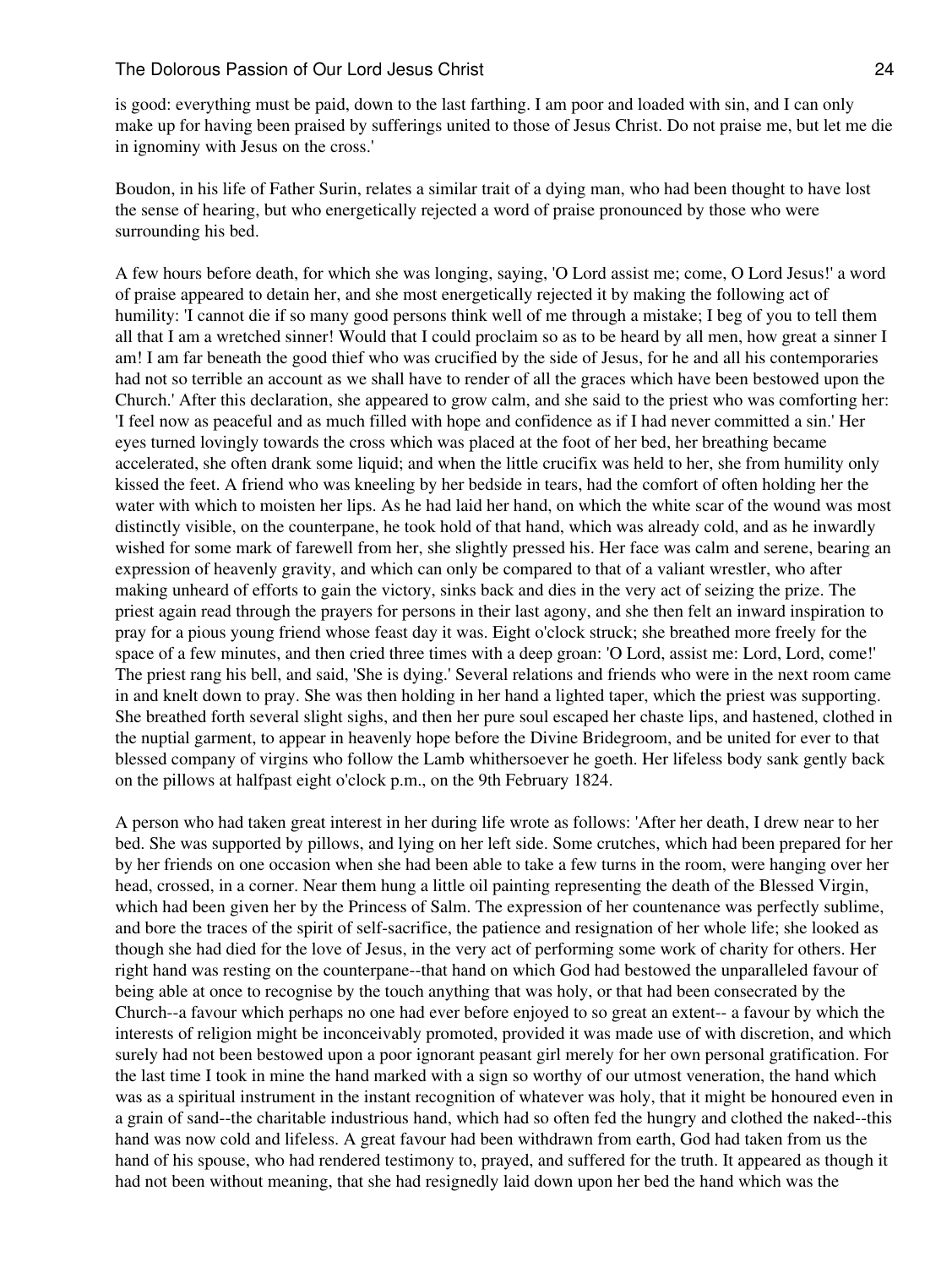outward expression of a particular privilege granted by Divine grace. Fearful of having the strong impression made upon me by the sight of her countenance diminished by the necessary but disturbing preparations which were being made around her bed, I thoughtfully left her room. If, I said to myself--if, like so many holy solitaries, she had died alone in a grave prepared by her own hands, her friends--the birds--would have covered her with flowers and leaves; if, like other religious, she had died among virgins consecrated to God, and that their tender care and respectful veneration had followed her to the grave, as was the case, for example, with St. Colomba of Rieti, it would have been edifying and pleasing to those who loved her; but doubtless such honours rendered to her lifeless remains would not have been conformable to her love for Jesus, whom she so much desired to resemble in death as in life.'

The same friend later wrote as follows: 'Unfortunately there was no official post-mortem examination of her body, and none of those inquiries by which she had been so tormented during life were instituted after her death. The friends who surrounded her neglected to examine her body, probably for fear of coming upon some striking phenomenon, the discovery of which might have caused much annoyance in various ways. On Wednesday the 11th of February her body was prepared for burial. A pious female, who would not give up to anyone the task of rendering her this last mark of affection, described to me as follows the condition in which she found her: "Her feet were crossed like the feet of a crucifix. The places of the stigmas were more red than usual. When we raised her head blood flowed from her nose and mouth. All her limbs remained flexible and with none of the stiffness of death even till the coffin was closed." On Friday the 13th of February she was taken to the grave, followed by the entire population of the place. She reposes in the cemetery, to the left of the cross, on the side nearest the hedge. In the grave in front of hers there rests a good old peasant of Welde, and in the grave behind a poor but virtuous female from Dernekamp.

On the evening of the day when she was buried, a rich man went, not to Pilate, but to the cure of the place. He asked for the body of Anne Catherine, not to place it in a new sepulchre, but to buy it at a high price for a Dutch doctor. The proposal was rejected as it deserved, but it appears that the report was spread in the little town that the body had been taken away, and it is said that the people went in great numbers to the cemetery to ascertain whether the grave had been robbed.'

To these details we will add the following extract from an account printed in December 1824, in the Journal of Catholic literature of Kerz. This account was written by a person with whom we are unacquainted, but who appears to have been well informed: 'About six or seven weeks after the death of Anne Catherine Emmerich, a report having got about that her body had been stolen away, the grave and coffin were opened in secret, by order of the authorities, in the presence of seven witnesses. They found with surprise not unmixed with joy that corruption had not yet begun its work on the body of the pious maiden. Her features and countenance were smiling like those of a person who is dreaming sweetly. She looked as though she had but just been placed in the coffin, nor did her body exhale any corpse-like smell. It is good to keep the secret of the king, says Jesus the son of Sirach; but it is also good to reveal to the world the greatness of the mercy of God.'

We have been told that a stone has been placed over her grave. We lay upon it these pages; may they contribute to immortalise the memory of a person who has relieved so many pains of soul and body, and that of the spot where her mortal remains lie awaiting the Day of Resurrection.

# TO THE READER

Whoever compares the following meditations with the short history of the Last Supper given in the Gospel will discover some slight differences between them. An explanation should be given of this, although it can never be sufficiently impressed upon the reader that these writings have no pretensions whatever to add an iota to Sacred Scripture as interpreted by the Church.

Sister Emmerich saw the events of the Last Supper take place in the following order:-- The Paschal Lamb was immolated and prepared in the supper-room; our Lord held a discourse on that occasion--the guests were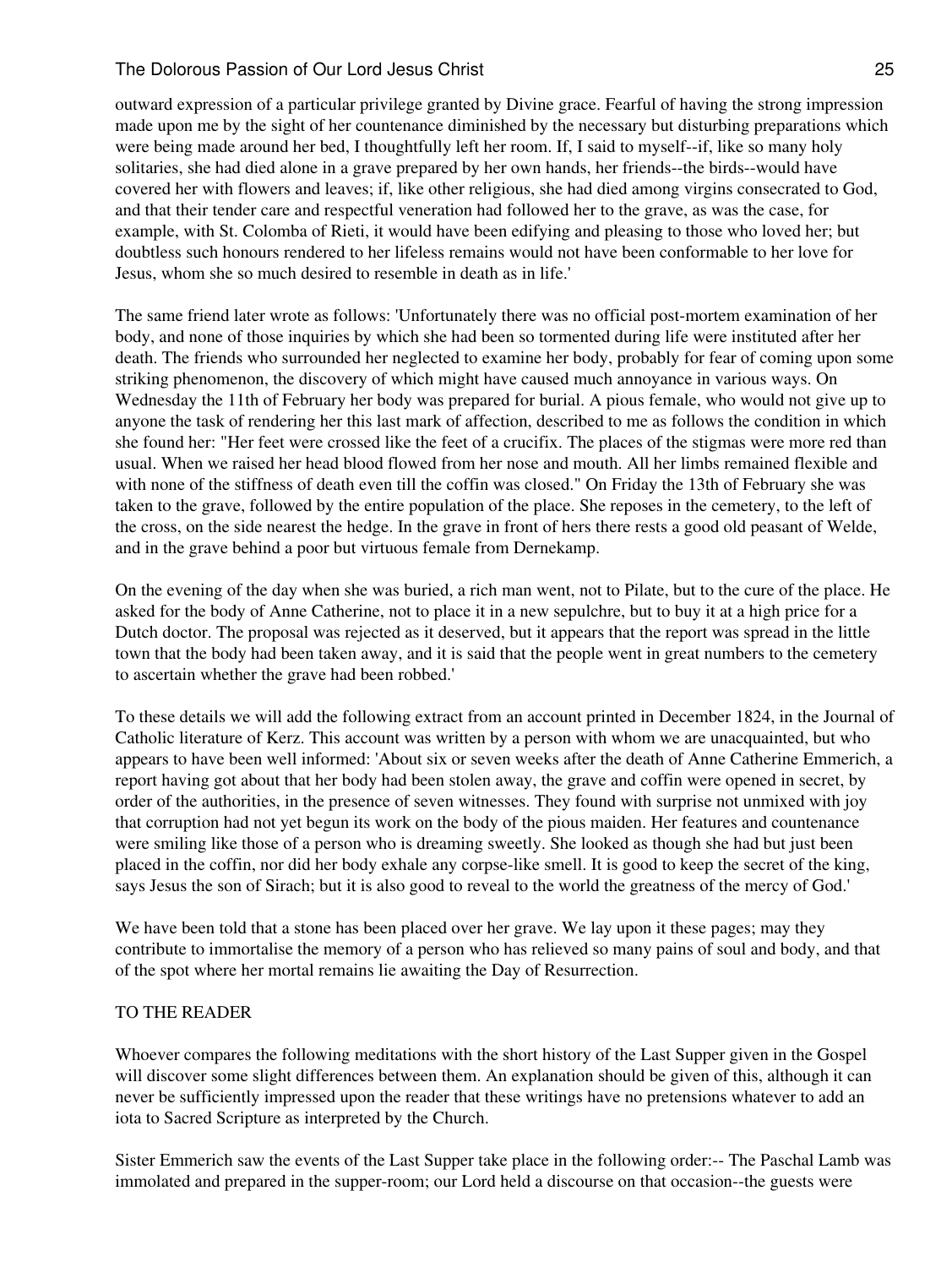dressed as travellers, and ate, standing, the lamb and other food prescribed by the law--the cup of wine was twice presented to our Lord, but he did not drink of it the second time; distributing it to his Apostles with these words: I shall drink no more of the fruit of the vine, etc. Then they sat down; Jesus spoke of the traitor; Peter feared lest it should be himself; Judas received from our Lord the piece of bread dipped, which was the sign that it was he; preparations were made for the washing of the feet; Peter strove against his feet being washed; then came the institution of the Holy Eucharist: Judas communicated, and afterwards left the apartment; the oils were consecrated, and instructions given concerning them; Peter and the other Apostles received ordination; our Lord made his final discourse; Peter protested that he would never abandon him; and then the Supper concluded. By adopting this order, it appears, at first, as though it were in contradiction to the passages of St. Matthew (31:29), and of St. Mark (14:26), in which the words: I will drink no more of the fruit of the vine, etc., come after the consecration, but in St. Luke, they come before. On the contrary, all that concerns the traitor Judas comes here, as in St. Matthew and St. Mark, before the consecration; whereas in St. Luke, it does not come till afterwards. St. John, who does not relate the history of the institution of the Holy Eucharist, gives us to understand that Judas went out immediately after Jesus had given him the bread; but it appears most probable, from the accounts of the other Evangelists, that Judas received the Holy Communion under both forms, and several of the fathers--St. Augustine, St. Gregory the Great, and St. Leo the Great--as well as the tradition of the Catholic Church, tell us expressly that such was the case. Besides, were the order in which St. John presents events taken literally, he would contradict, not only St. Matthew and St. Mark, but himself, for it must follow, from verse 10, chap. 13, that Judas also had his feet washed. Now, the washing of the feet took place after the eating of the Paschal lamb, and it was necessarily whilst it was being eaten that Jesus presented the bread to the traitor. It is plain that the Evangelists here, as in several other parts of their writings, gave their attention to the sacred narrative as a whole, and did not consider themselves bound to relate every detail in precisely the same order, which fully explains the apparent contradictions of each other, which are to be found in their Gospels. The following pages will appear to the attentive reader rather a simple and natural concordance of the Gospels than a history differing in any point of the slightest importance from that of Scripture.

# MEDITATION I.

Preparations for the Pasch

Holy Thursday, the 13th Nisan (29th of March).

Yesterday evening it was that the last great public repast of our Lord and his friends took place in the house of Simon the Leper, at Bethania, and Mary Magdalen for the last time anointed the feet of Jesus with precious ointment. Judas was scandalised upon this occasion, and hastened forthwith to Jerusalem again to conspire with the high-priests for the betrayal of Jesus into their hands. After the repast, Jesus returned to the house of Lazarus, and some of the Apostles went to the inn situated beyond Bethania. During the night Nicodemus again came to Lazarus' house, had a long conversation with our Lord, and returned before daylight to Jerusalem, being accompanied part of the way by Lazarus.

The disciples had already asked Jesus where he would eat the Pasch. To-day, before dawn, our Lord sent for Peter, James, and John, spoke to them at some length concerning all they had to prepare and order at Jerusalem, and told them that when ascending Mount Sion, they would meet the man carrying a pitcher of water. They were already well acquainted with this man, for at the last Pasch, at Bethania, it had been he who prepared the meal for Jesus, and this is why St. Matthew says: a certain man. They were to follow him home, and say to him: the Master saith, My time is near at hand, with thee I make the Pasch with my disciples (Matt. 26:18). They were than to be shown the supper-room, and make all necessary preparations.

I saw the Apostles ascending towards Jerusalem, along a ravine, to the south of the Temple, and in the direction of the north side of Sion. On the southern side of the mountain on which the Temple stood, there were some rows of houses; and they walked opposite these houses, following the stream of an intervening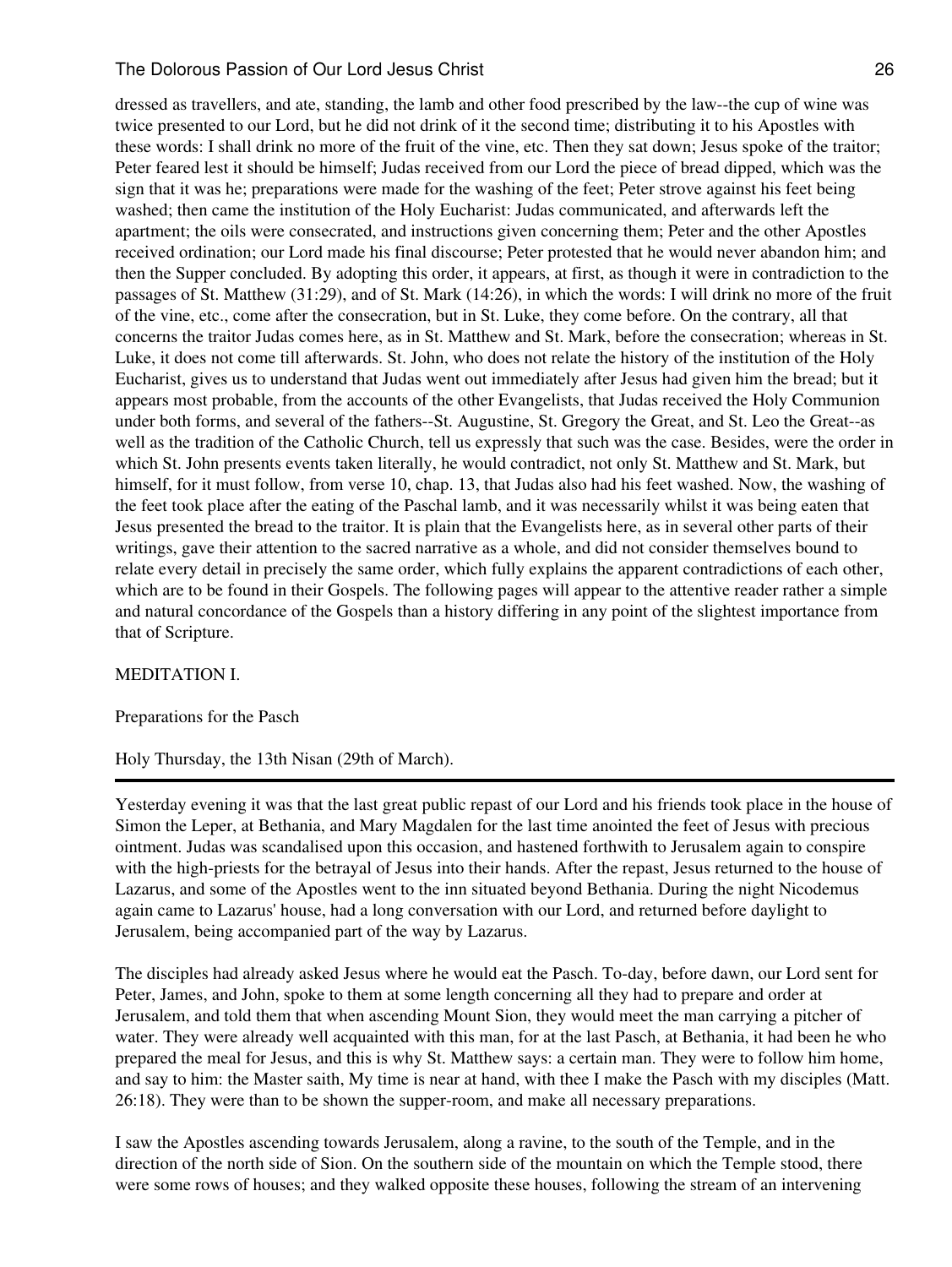torrent. When they had reached the summit of Mount Sion, which is higher than the mountain of the Temple, they turned their steps towards the south, and, just at the beginning of a small ascent, met the man who had been named to them; they followed and spoke to him as Jesus had commanded. He was much gratified by their words, and answered, that a supper had already been ordered to be prepared at his house (probably by Nicodemus), but that he had not been aware for whom, and was delighted to learn hat it was for Jesus. This man's name was Heli, and he was the brother-in-law of Zachary of Hebron, in whose house Jesus had in the preceding year announced the death of John the Baptist. He had only one son, who was a Levite, and a friend of St. Luke, before the latter was called by our Lord, and five daughters, all of whom were unmarried. He went up every year with his servants for the festival of the Pasch, hired a room and prepared the Pasch for persons who had no friend in the town to lodge with. This year he had hired a supper-room which belonged to Nicodemus and Joseph of Arimathea. He showed the two Apostles its position and interior arrangement.

#### MEDITATION II.

#### The Supper-Room.

On the southern side of Mount Sion, not far from the ruined Castle of David, and the market held on the ascent leading to that Castle, there stood, towards the east, an ancient and solid building, between rows of thick trees, in the midst of a spacious court surrounded by strong walls. To the right and left of the entrance, other buildings were to be seen adjoining the wall, particularly to the right, where stood the dwelling of the major-domo, and close to it the house in which the Blessed Virgin and the holy women spent most of their time after the death of Jesus. The supper-room, which was originally larger, had formerly been inhabited by David's brave captains, who had there learned the use of arms.

Previous to the building of the Temple, the Ark of the Covenant had been deposited there for a considerable length of time, and traces of its presence were still to be found in an underground room. I have also seen the Prophet Malachy hidden beneath this same roof: he there wrote his prophecies concerning the Blessed Sacrament and the Sacrifice of the New Law. Solomon held this house in honour, and performed within its walls some figurative and symbolical action, which I have forgotten. When a great part of Jerusalem was destroyed by the Babylonians, this house was spared. I have seen many other things concerning this same house, but I only remember what I have now told.

This building was in a very dilapidated state when it became the property of Nicodemus and Joseph of Arimathea, who arranged the principal building in a very suitable manner, and let it as a supper-room to strangers coming to Jerusalem for the purpose of celebrating the festival of the Pasch. Thus it was that our Lord had made use of it the previous year. Moreover, the house and surrounding buildings served as warehouses for monuments and other stones, and as workshops for the labourers; for Joseph of Arimathea possessed valuable quarries in his own country, from which he had large blocks of stone brought, that his workmen might fashion them, under his own eye, into tombs, architectural ornaments, and columns, for sale. Nicodemus had a share in this business, and used to spend many leisure hours himself in sculpturing. He worked in the room, or in a subterraneous apartment which saw beneath it, excepting at the times of the festivals; and this occupation having brought him into connection with Joseph of Arimathea, they had become friends, and often joined together in various transactions.

This morning, whilst Peter and John were conversing with the man who had hired the supper-room, I saw Nicodemus in the buildings to the left of the court, where a great many stones which filled up the passages leading to the supper-room had been placed. A week before, I had seen several persons engaged in putting the stones on one side, cleaning the court, and preparing the supper-room for the celebration of the Pasch; it even appears to me that there were among them some disciples of our Lord, perhaps Aram and Themein, the cousins of Joseph of Arimathea.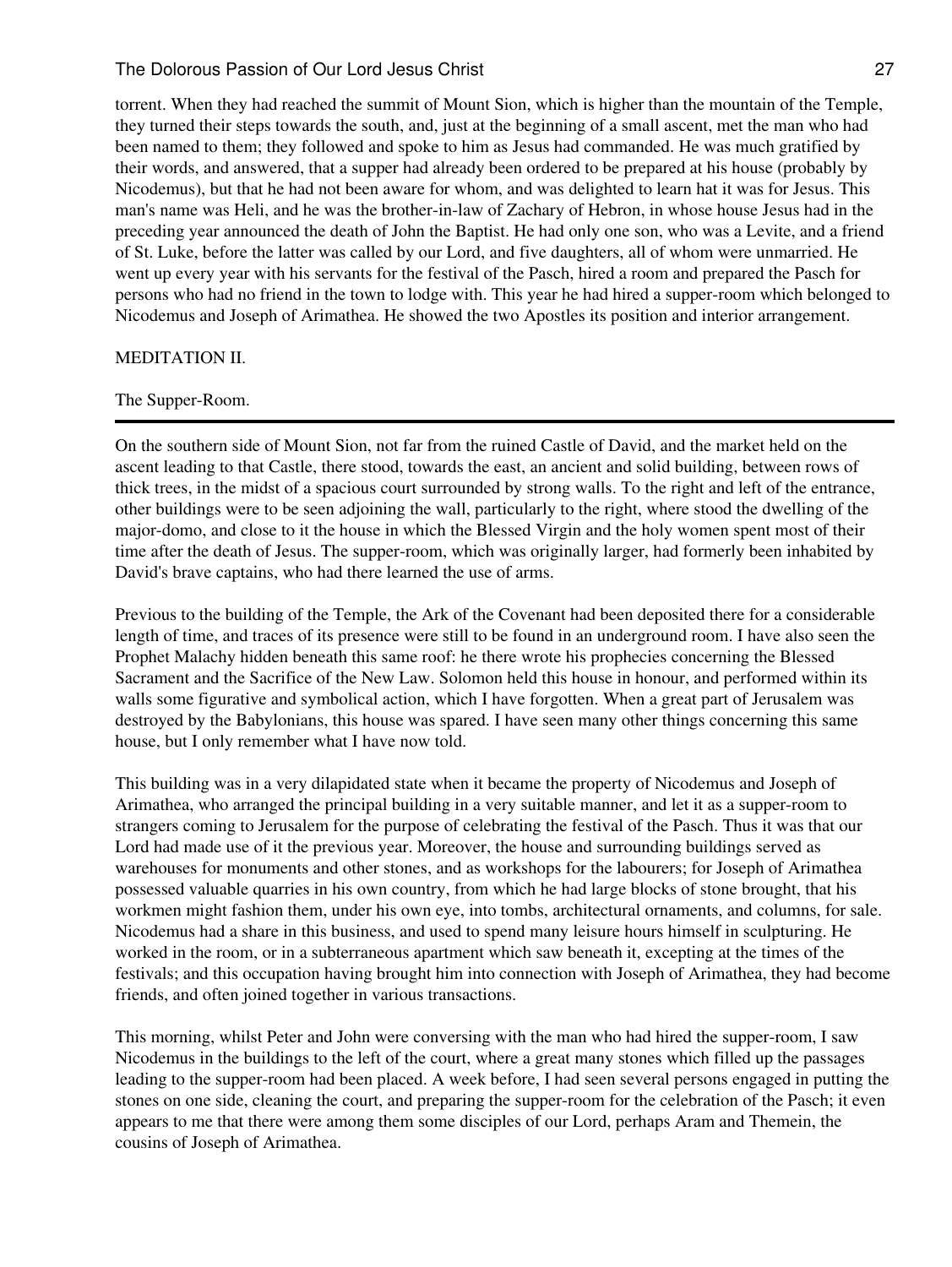The supper-room, properly so called, was nearly in the centre of the court; its length was greater than its width; it was surrounded by a row of low pillars, and if the spaces between the pillars had been cleared, would have formed a part of the large inner room, for the whole edifice was, as it were, transparent; only it was usual, except on special occasions, for the passages to be closed up. The room was lighted by apertures at the top of the walls. In front, there was first a vestibule, into which three doors gave entrance; next, the large inner room, where several lamps hung from the platform; the walls were ornamented for the festival, half way up, with beautiful matting or tapestry, and an aperture had been made in the roof, and covered over with transparent blue gauze.

The back part of this room was separated from the rest by a curtain, also of blue transparent gauze. This division of the supper-room into three parts gave a resemblance to the Temple--thus forming the outer Court, the Holy, and the Holy of Holies. In the last of these divisions, on both sides, the dresses and other things necessary for the celebration of the feast were placed. In the centre there was a species of altar. A stone bench raised on three steps, and of a rectangular triangular shape, came out of the wall; it must have constituted the upper part of the oven used for roasting the Paschal Lamb, for to-day the steps were quite heated during the repast. I cannot describe in detail all that there was in this part of the room, but all kinds of arrangements were being made there for preparing the Paschal Supper. Above this hearth of altar, there was a species of niche in the wall, in front of which I saw an image of the Paschal Lamb, with a knife in its throat, and the blood appearing to flow drop by drop upon the altar; but I do not remember distinctly how that was done. In a niche in the wall there were three cupboards of various colours, which turned like our tabernacles, for opening or closing. A number of vessels used in the celebration of the Pasch were kept in them; later, the Blessed Sacrament was placed there.

In the rooms at the sides of the supper-room, there were some couches, on which thick coverlids rolled up were placed, and which could be used as beds. There were spacious cellars beneath the whole of this building. The Ark of the Covenant was formerly deposited under the very spot where the hearth was afterwards built. Five gutters, under the house, served to convey the refuse to the slope of the hill, on the upper part of which the house was built. I had preciously seen Jesus preach and perform miraculous cures there, and the disciples frequently passed the night in the side rooms.

# MEDITATION III.

# Arrangements for eating the Paschal Lamb.

When the disciples had spoken to Heli of Hebron, the latter went back into the house by the court, but they turned to the right, and hastened down the north side of the hill, through Sion. They passed over a bridge, and walking along a road covered with brambles, reached the other side of the ravine, which was in front of the Temple, and of the row of houses which were to the south of that building. There stood the house of the aged Simeon, who died in the Temple after the presentation of our Lord; and his sons, some of whom were disciples of Jesus in secret, were actually living there. The Apostles spoke to one of them, a tall dark-complexioned man, who held some office in the Temple. They went with him to the eastern side of the Temple, through that part of Ophel by which Jesus made his entry into Jerusalem on Palm-Sunday, and thence to the cattle-market, which stood in the town, to the north of the Temple. In the southern part of this market I saw little enclosures in which some beautiful lambs were gambolling about. Here it was that lambs for the Pasch were bought. I saw the son of Simeon enter one of these enclosures; and the lambs gambolled round him as if they knew him. He chose out four, which were carried to the supper-room, engaged in preparing the Paschal Lamb.

I saw Peter and John go to several different parts of the town, and order various things. I saw them also standing opposite the door of a house situated to the north of Mount Calvary, where the disciples of Jesus lodged the greatest part of the time, and which belonged to Seraphia (afterwards called Veronica). Peter and John sent some disciples from thence to the supper-room, giving them several commissions, which I have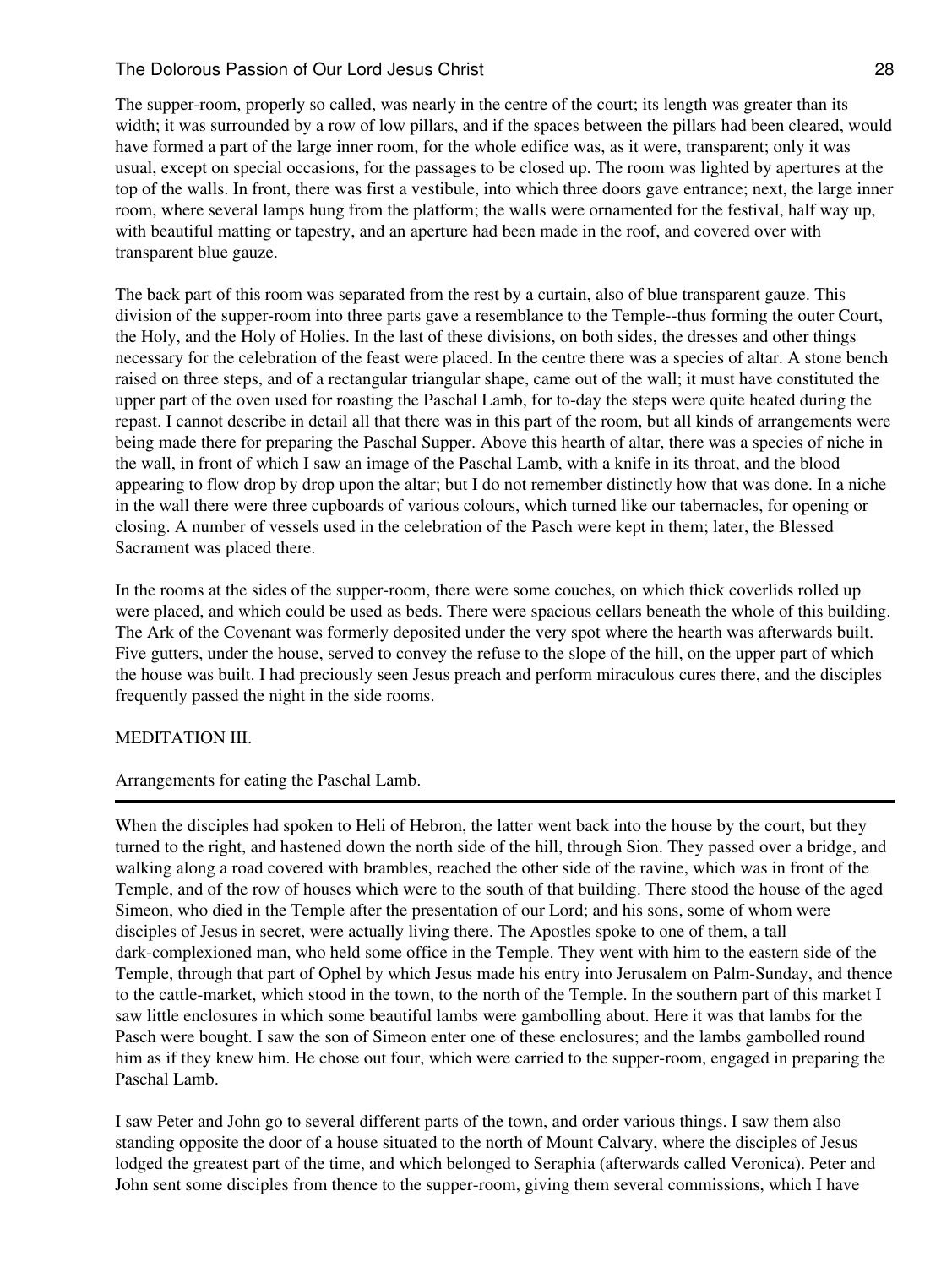# forgotten.

They also went into Seraphia's house, where they had several arrangements to make. Her husband, who was a member of the council, was usually absent and engaged in business; but even when he was at home she saw little of him. She was a woman of about the age of the Blessed Virgin, and had long been connected with the Holy Family; for when the Child Jesus remained the three days in Jerusalem after the feast, she it was who supplied him with food.

The two Apostles took from thence, among other things, the chalice of which our Lord made use in the institution of the Holy Eucharist.

# MEDITATION IV.

# The Chalice used at the Last Supper

The chalice which the Apostles brought from Veronica's house was wonderful and mysterious in its appearance. It had been kept a long time in the Temple among other precious objects of great antiquity, the use and origin of which had been forgotten. The same has been in some degree the case in the Christian Church, where many consecrated jewels have been forgotten and fallen into disuse with time. Ancient vases and jewels, buried beneath the Temple, had often been dug up, sold, or reset. Thus it was that, by God's permission, this holy vessel, which none had ever been able to melt down on account of its being made of some unknown material, and which had been found by the priests in the treasury of the Temple among other objects no longer made use of, had been sold to some antiquaries. It was bought by Seraphia, was several times made use of by Jesus in the celebration of festivals, and, from the day of the Last Supper, became the exclusive property of the holy Christian community. This vessel was not always the same as when used by our Lord at his Last Supper, and perhaps it was upon that occasion that the various pieces which composed it were first put together. The great chalice stood upon a plate, out of which a species of tablet could also be drawn, and around it there were six little glasses. The great chalice contained another smaller vase; above it there was a small plate, and then came a round cover. A spoon was inserted in the foot of the chalice, and could be easily drawn out for use. All these different vessels were covered with fine linen, and, if I am not mistaken, were wrapped up in a case made of leather. The great chalice was composed of the cup and of the foot, which last must have been joined on to it at a later period, for it was of a different material. The cup was pear-shaped, massive, dark-coloured, and highly polished, with gold ornaments, and two small handles by which it could be lifted. The foot was of virgin gold, elaborately worked, ornamented with a serpent and a small bunch of grapes, and enriched with precious stones.

The chalice was left in the Church of Jerusalem, in the hand of St. James the Less; and I see that it is still preserved in that town--it will reappear some day, in the same manner as before. Other Churches took the little cups which surrounded it; one was taken to Antioch, and another to Ephesus. They belonged to the patriarchs, who drank some mysterious beverage out of them when they received or gave a Benediction, as I have seen many times.

The great chalice had formerly been in the possession of Abraham; Melchisedech brought it with him from the land of Semiramis to the land of Canaan, when he was beginning to found some settlements on the spot where Jerusalem was afterwards built; he made use of it then for offering sacrifice, when he offered bread and wine in the presence of Abraham, and he left it in the possession of that holy patriarch. This same chalice had also been preserved in Noah's Ark.

# MEDITATION V.

Jesus goes up to Jerusalem.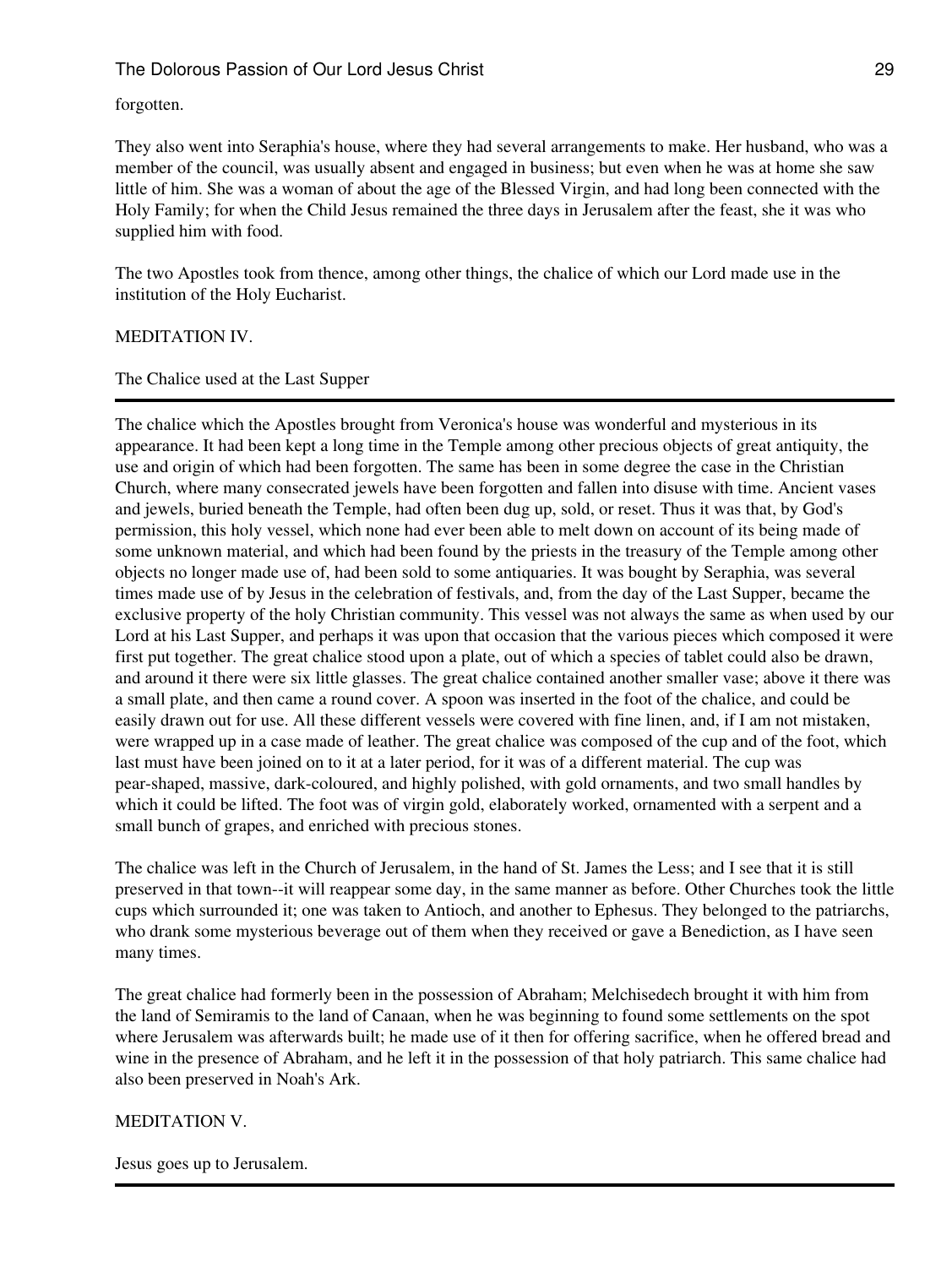In the morning, while the Apostles were engaged at Jerusalem in preparing for the Pasch, Jesus, who had remained at Bethania, took an affecting leave of the holy women, of Lazarus, and of his Blessed Mother, and gave them some final instructions. I saw our Lord conversing apart with his Mother, and he told her, among other things, that he had sent Peter, the apostle of faith, and John, the apostle of love, to prepare for the Pasch at Jerusalem. He said, in speaking of Magdalen, whose grief was excessive, that her love was great, but still somewhat human, and that on this account her sorrow made her beside herself. He spoke also of the schemes of the traitor Judas, and the Blessed Virgin prayed for him. Judas had again left Bethania to go to Jerusalem, under pretence of paying some debts that were due. He spent his whole day in hurrying backwards and forwards from one Pharisee to another, and making his final agreements with them. He was shown the soldiers who had been engaged to seize the person of our Divine Saviour, and he so arranged his journeys to and fro as to be able to account for his absence. I beheld all his wicked schemes and all his thoughts. He was naturally active and obliging, but these good qualities were choked by avarice, ambition, and envy, which passions he made no effort to control. In our Lord's absence he had even performed miracles and healed the sick.

When our Lord announced to his Blessed Mother what was going to take place, she besought him, in the most touching terms, to let her die with him. But he exhorted her to show more calmness in her sorrow than the other women, told her that he should rise again, and named the very spot where he should appear to her. She did not weep much, but her grief was indescribable, and there was something almost awful in her look of deep recollection. Our Divine Lord returned thanks, as a loving Son, for all the love she had borne him, and pressed her to his heart. He also told her that he would make the Last Supper with her, spiritually, and named the hour at which she would receive his precious Body and Blood. Then once more he, in touching language, bade farewell to all, and gave them different instructions.

About twelve o'clock in the day, Jesus and the nine Apostles went from Bethania up to Jerusalem, followed by seven disciples, who, with the exception of Nathaniel and Silas, came from Jerusalem and the neighbourhood. Among these were John, Mark, and the son of the poor widow who, the Thursday previous, had offered her mite in the Temple, whilst Jesus was preaching there. Jesus had taken him into his company a few days before. The holy women set off later.

Jesus and his companions walked around Mount Olivet, about the valley of Josaphat, and even as far as Mount Calvary. During the whole of this walk, he continued giving them instructions. He told the Apostles, among other things, that until then he had given them his bread and his wine, but that this day he was going to give them his Body and Blood, his whole self--all that he had and all that he was. The countenance of our Lord bore so touching an expression whilst he was speaking, that his whole soul seemed to breathe forth from his lips, and he appeared to be languishing with love and desire for the moment when he should give himself to man. His disciples did not understand him, but thought that he was speaking of the Paschal Lamb. No words can give an adequate idea of the love and resignation which were expressed in these last discourses of our Lord at Bethania, and on his way to Jerusalem.

The seven disciples who had followed our Lord to Jerusalem did not go there in his company, but carried the ceremonial habits for the Pasch to the supper-room, and then returned to the house of Mary, the mother of Mark. When Peter and John came to the supper-room with the chalice, all the ceremonial habits were already in the vestibule, whither they had been brought by his disciples and some companions. They had also hung the walls with drapery, cleared the higher openings in the sides, and put up three lamps. Peter and John then went to the Valley of Josaphat, and summoned our Lord and the twelve Apostles. The disciples and friends who were also to make their Pasch in the supperroom, came later.

# MEDITATION VI.

The Last Pasch.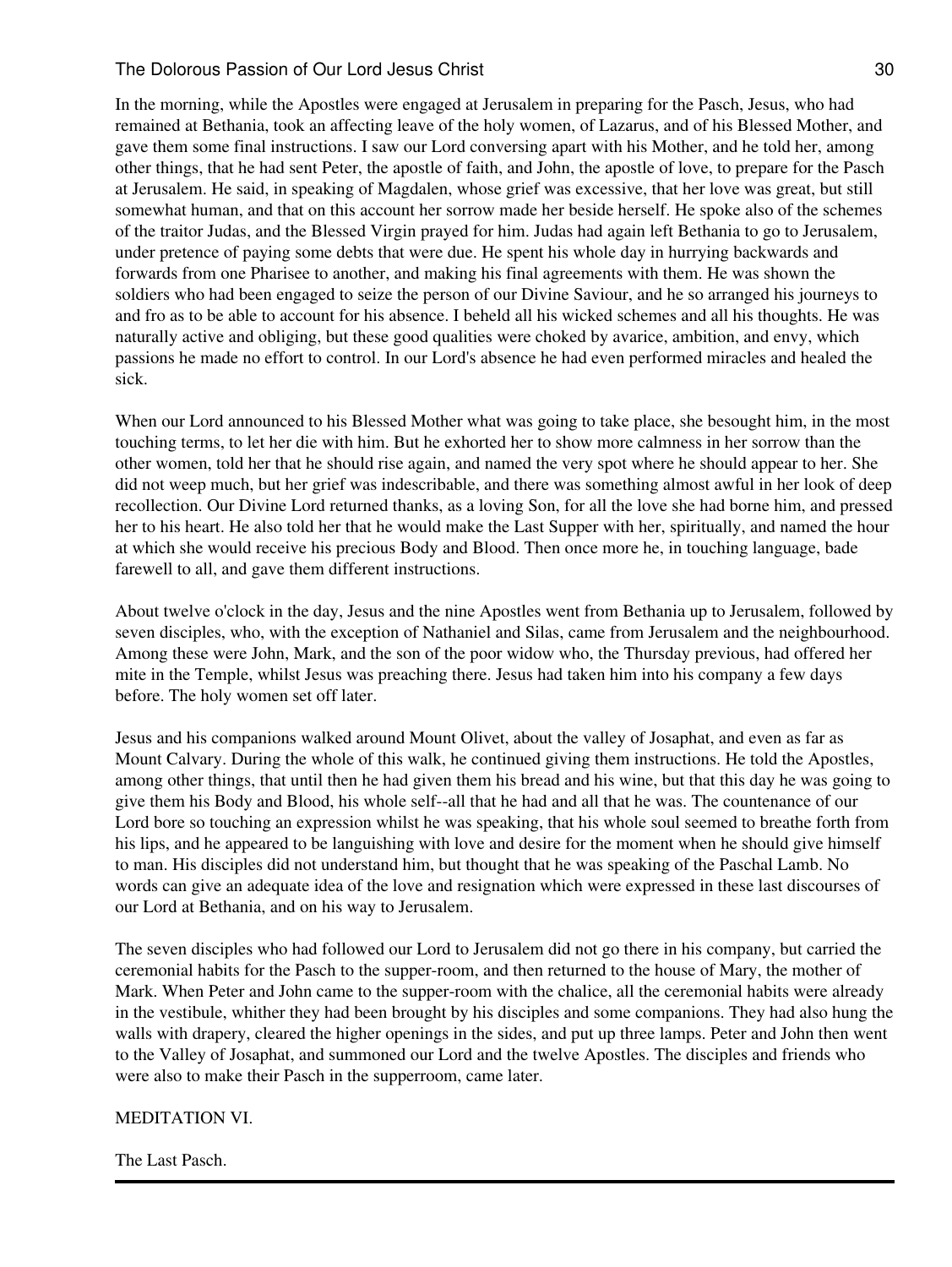Jesus and his disciples ate the Paschal Lamb in the supper-room. They divided into three groups. Jesus ate the Paschal Lamb with the twelve Apostles in the supper-room, properly so called; Nathaniel with twelve other disciples in one of the lateral rooms, and Eliacim (the son of Cleophas and Mary, the daughter of Heli), who had been a disciple of John the Baptist, with twelve more, in another side-room.

Three lambs were immolated for them in the Temple, but there was a fourth lamb which was immolated in the supper-room, and was the one eaten by Jesus with his Apostles. Judas was not aware of this circumstance, because being engaged in plotting his betrayal of our Lord, he only returned a few moments before the repast, and after the immolation of the lamb had taken place. Most touching was the scene of the immolation of the lamb to be eaten by Jesus and his Apostles; it took place in the vestibule of the supper-room. The Apostles and disciples were present, singing the 118th Psalm. Jesus spoke of a new period then beginning, and said that the sacrifice of Moses and the figure of the Paschal Lamb were about to receive their accomplishment, but that on this very account, the lamb was to be immolated in the same manner as formerly in Egypt, and that they were really about to go forth from the house of bondage.

The vessels and necessary instruments were prepared, and then the attendants brought a beautiful little lamb, decorated with a crown, which was sent to the Blessed Virgin in the room where she had remained with the other holy women. The lamb was fastened with its back against a board by a cord around its body, and reminded me of Jesus tied to the pillar and scourged. The son of Simeon held the lamb's head; Jesus made a slight incision in its neck with the point of a knife, which he then gave to the son of Simeon, that he might complete killing it. Jesus appeared to inflict the wound with a feeling of repugnance, and he was quick in his movements, although his countenance was grave, and his manner such as to inspire respect. The blood flowed into a basin, and the attendants brought a branch of hyssop, which Jesus dipped in it. Then he went to the door of the room, stained the sideposts and the lock with blood, and placed the branch which had been dipped in blood above the door. He then spoke to the disciples, and told them, among other things, that the exterminating angel would pass by, that they would adore in that room without fear or anxiety, when he, the true Paschal Lamb, should have been immolated--that a new epoch and a new sacrifice were about to begin, which would last to the end of the world.

They then went to the other side of the room, near the hearth where the Ark of the Covenant had formerly stood. Fire had already been lighted there, and Jesus poured some blood upon the hearth, consecrating it as an altar; and the remainder of the blood and the fat were thrown on the fire beneath the altar, after which Jesus, followed by his Apostles, walked round the supper-room, singing some psalms, and consecrating it as a new Temple. The doors were all closed during this time. Meanwhile the son of Simeon had completed the preparation of the lamb. He passed a stake through its body, fastening the front legs on a cross piece of wood; and stretching the hind ones along the stake. It bore a strong resemblance to Jesus on the cross, and was placed in the oven, to be there roasted with the three other lambs brought from the Temple.

The Paschal Lambs of the Jews were all immolated in the vestibule of the Temple, but in different parts, according as the persons who were to eat them were rich, or poor, or strangers.5 The Paschal Lamb belonging to Jesus was not immolated in the Temple, but everything else was done strictly according to the law. Jesus again addressed his disciples, saying that the lamb was but a figure, that he himself would next day be the true Paschal Lamb, together with other things which I have forgotten.

When Jesus had finished his instructions concerning the Paschal Lamb and its signification, the time being come, and Judas also returned, the tables were set out. The disciples put on travelling dresses which were in the vestibule, different shoes, a white robe resembling a shirt, and a cloak, which was short in front and longer behind, their sleeves were large and turned back, and they girded up their clothes around the waist. Each party went to their own table; and two sets of disciples in the side rooms, and our Lord and his Apostles in the supper-room. They held staves in their hands, and went two and two to the table, where they remained standing, each in his own place, with the stave resting on his arms, and his hands upraised.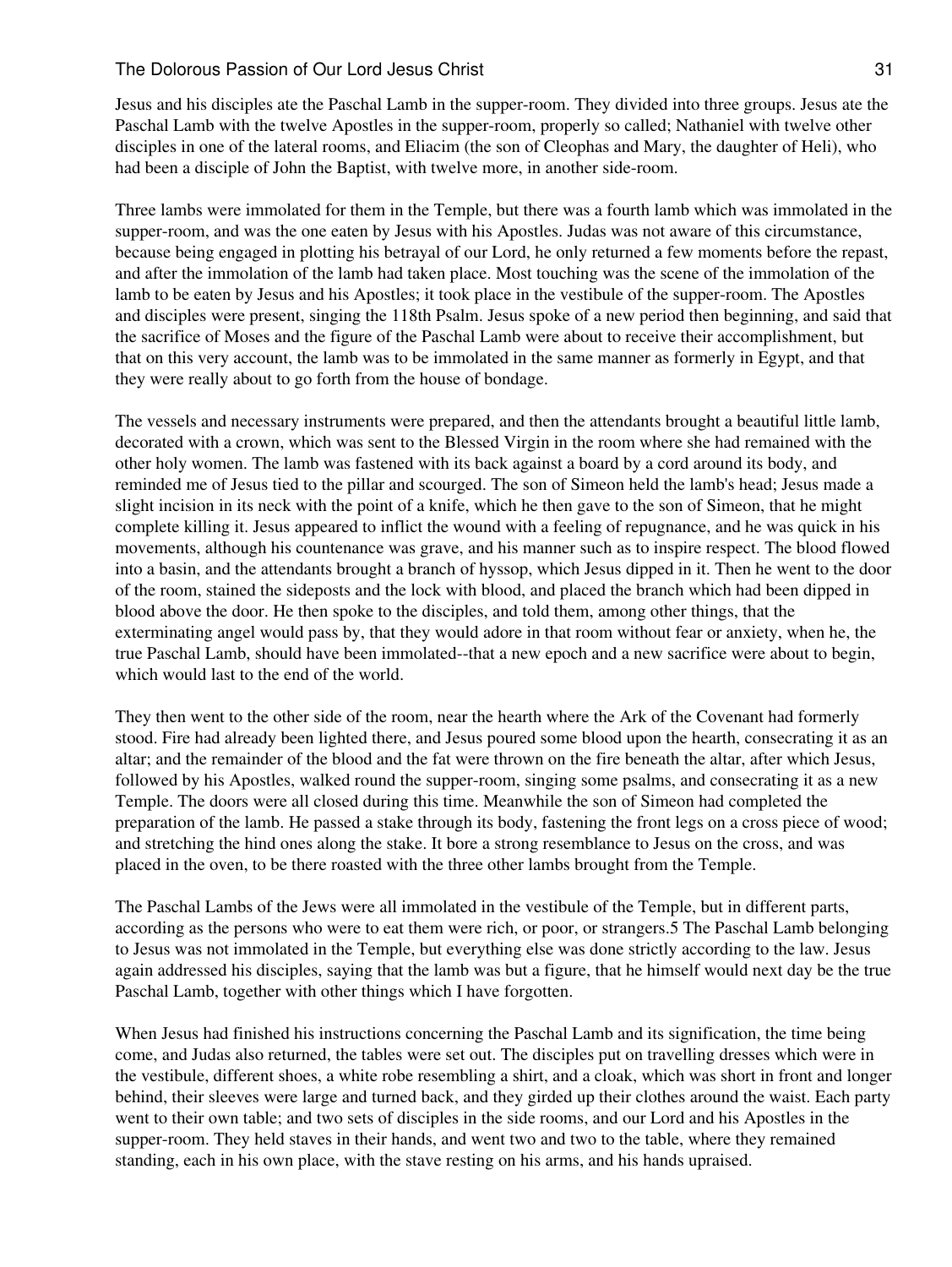The table was narrow, and about half a foot higher than the knees of a man; in shape it resembled a horseshoe, and opposite Jesus, in the inner part of the half-circle, there was a space left vacant, that the attendants might be able to set down the dishes. As far as I can remember, John, James the Greater, and James the Less sat on the right-hand of Jesus; after them Bartholomew, and then, round the corner, Thomas and Judas Iscariot. Peter, Andrew, and Thaddeus sat on the left of Jesus; next came Simon, and then (round the corner) Matthew and Philip.

The Paschal Lamb was placed on a dish in the centre of the table. Its head rested on its front legs, which were fastened to a cross-stick, its hind legs being stretched out, and the dish was garnished with garlic. By the side there was a dish with the Paschal roast meat, then came a plate with green vegetables balanced against each other, and another plate with small bundles of bitter herbs, which had the appearance of aromatic herbs. Opposite Jesus there was also one dish with different herbs, and a second containing a brown-coloured sauce of beverage. The guest had before them some round loaves instead of plates, and they used ivory knives.

After the prayer, the major-domo laid the knife for cutting the lamb on the table before Jesus, who placed a cup of wine before him, and filled six other cups, each one of which stood between two Apostles. Jesus blessed the wine and drank, and the Apostles drank two together out of one cup. Then our Lord proceeded to cut up the lamb; his Apostles presented their pieces of bread in turn, and each received his share. They ate it in haste, separating the flesh from the bone, by means of their ivory knives, and the bones were afterwards burnt. They also ate the garlic and green herbs in haste, dipping them in the sauce. All this time they remained standing, only leaning slightly on the backs of their seats. Jesus brake one of the loaves of unleavened bread, covered up a part of it, and divided the remainder among his Apostles. Another cup of wine was brought, but Jesus drank not of it: 'Take this,' he said, 'and divide it among you, for I will not drink from henceforth of the fruit of the vine, until that day when I shall drink it with you new in the kingdom of my Father' (Matt. 26:29). When they had drunk the wine, they sang a hymn; then Jesus prayed or taught, and they again washed their hands. After this they sat down.

Our Lord cut up another lamb which was carried to the holy women in one of the buildings of the court, where they were seated at table. The Apostles ate some more vegetables and lettuce. The countenance of our Divine Saviour bore an indescribable expression of serenity and recollection, greater than I had ever before seen. He bade the Apostles forget all their cares. The Blessed Virgin also, as she sat at table with the other women, looked most placid and calm. When the other women came up, and took hold of her veil to make her turn round and speak to them, her every movement expressed the sweetest self-control and placidity of spirit.

At first Jesus conversed lovingly and calmly with his disciples, but after a while he became grave and sad: 'Amen, amen, I say to you, that one of you is about to betray me:' he said, he that dippeth his hand with me in the dish' (Matt. 26:21.23). Jesus was then distributing the lettuce, of which there was only one dish, to those Apostles who were by his side, and he had given Judas, who was nearly opposite to him, the office of distributing it to the others. When Jesus spoke of a traitor, an expression which filled all the Apostles with fear, he said: 'he that dippeth his hand with me in the dish,' which means: 'one of the twelve who are eating and drinking with me--one of those with whom I am eating bread.' He did not plainly point out Judas to the others by these words; for to dip the hand in the same dish was an expression used to signify the most friendly and intimate intercourse. He was desirous, however, to give a warning to Judas, who was then really dipping his hand in the dish with our Saviour, to distribute the lettuce. Jesus continued to speak: 'The Son of Man indeed goeth,' he said, 'as it is written of him: but woe to that man by whom the Son of Man shall be betrayed: It were better for him if that man had not been born.'

The Apostles were very much troubled, and each one of them exclaimed: 'Lord, is it I?' for they were all perfectly aware that they did not entirely understand his words. Peter leaned towards John, behind Jesus, and made him a sign to ask our Lord who the traitor was to be, for, having so often been reproved by our Lord, he trembled lest it should be himself who was referred to. John was seated at the right hand of Jesus, and as all were leaning on their left arms, using the right to eat, his head was close to the bosom of Jesus. He leaned then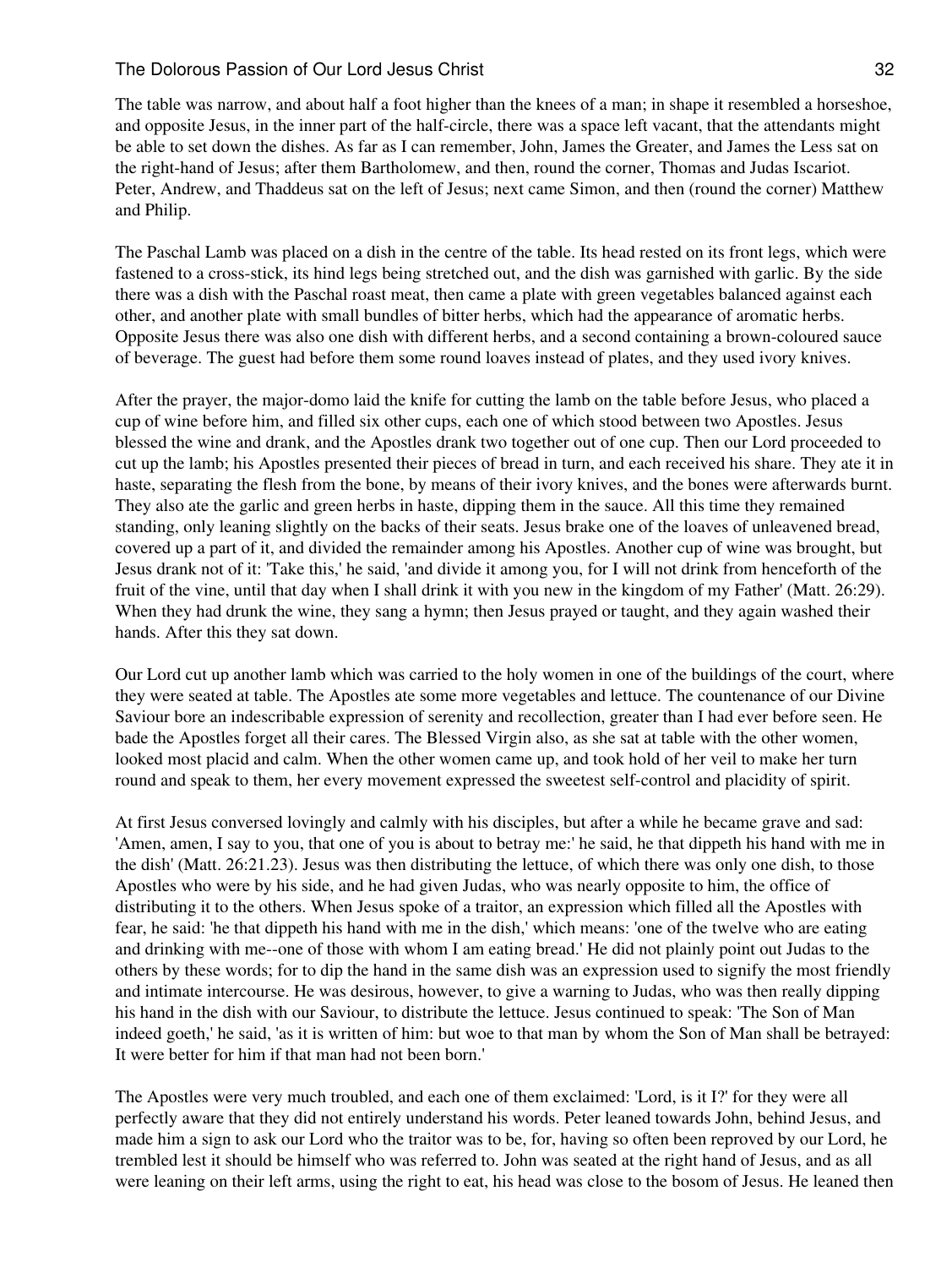on his breast and said: 'Lord, who is it?' I did not see Jesus say to him with his lips: 'He it is to whom I shall reach bread dipped.' I do not know whether he whispered it to him, but John knew it, when Jesus having dipped the bread, which was covered with lettuce, gave it tenderly to Judas, who also asked: 'Is it I, Lord?' Jesus looked at him with love, and answered him in general terms. Among the Jews, to give bread dipped was a mark of friendship and confidence; Jesus on this occasion gave Judas the morsel, in order thus to warn him, without making known his guilt to the others. But the heart of Judas burned with anger, and during the whole time of the repast, I saw a frightful little figure seated at his feet, and sometimes ascending to his heart. I did not see John repeat to Peter what he had learned from Jesus, but he set his fears at rest by a look.

# MEDITATION VII.

# The Washing of the Feet.

They arose from table, and whilst they were arranging their clothes, as they usually did before making their solemn prayer, the major-domo came in with two servants to take away the table. Jesus, standing in the midst of his Apostles, spoke to them long, in a most solemn manner. I could not repeat exactly his whole discourse, but I remember he spoke of his kingdom, of his going to his Father, of what he would leave them now that he was about to be taken away, etc. He also gave them some instructions concerning penance, the confession of sin, repentance, and justification.

I felt that these instructions referred to the washing of the feet, and I saw that all the Apostles acknowledged their sins and repented of them, with the exception of Judas. This discourse was long and solemn. When it was concluded, Jesus sent John and James the Less to fetch water from the vestibule, and he told the Apostles to arrange the seats in a half circle. He went himself into the vestibule, where he girded himself with a towel. During this time, the Apostles spoke among themselves, and began speculating as to which of them would be the greatest, for our Lord having expressly announced that he was about to leave them and that his kingdom was near at hand, they felt strengthened anew in their idea that he had secret plans, and that he was referring to some earthly triumph which would be theirs at the last moment.

Meanwhile Jesus, in the vestibule, told John to take a basin, and James a pitcher filled with water, with which they followed him into the room, where the major-domo had placed another empty basin.

Jesus, on returning to his disciples in so humble a manner, addressed them a few words of reproach on the subject of the dispute which had arisen between them, and said among other things, that he himself was their servant, and that they were to sit down, for him to wash their feet. They sat down, therefore, in the same order as they had sat at table. Jesus went from one to the other, poured water from the basin which John carried on the feet of each, and then, taking the end of the towel wherewith he was girded, wiped them. Most loving and tender was the manner of our Lord while thus humbling himself at the feet of his Apostles.

Peter, when his turn came, endeavoured through humility to prevent Jesus from washing his feet: 'Lord,' he exclaimed, 'dost thou wash my feet?' Jesus answered: 'What I do, thou knowest not now, but thou shalt know hereafter.' It appeared to me that he said to him privately: 'Simon, thou hast merited for my Father to reveal to thee who I am, whence I come, and whither I am going, thou alone hast expressly confessed it, therefore upon thee will I build my Church, and the gates of hell shall not prevail against it. My power will remain with thy successors to the end of the world.'

Jesus showed him to the other Apostles, and said, that when he should be no more present among them, Peter was to fill his place in their regard. Peter said: 'Thou shalt never wash my feet!' Our Lord replied: 'If I wash thee not, thou shalt have no part with me.' Then Peter exclaimed: 'Lord, not only my feet, but also my hands and my head.' Jesus replied: 'He that is washed, needeth not but to wash his feet, but is clean wholly. And you are clean, but not all.'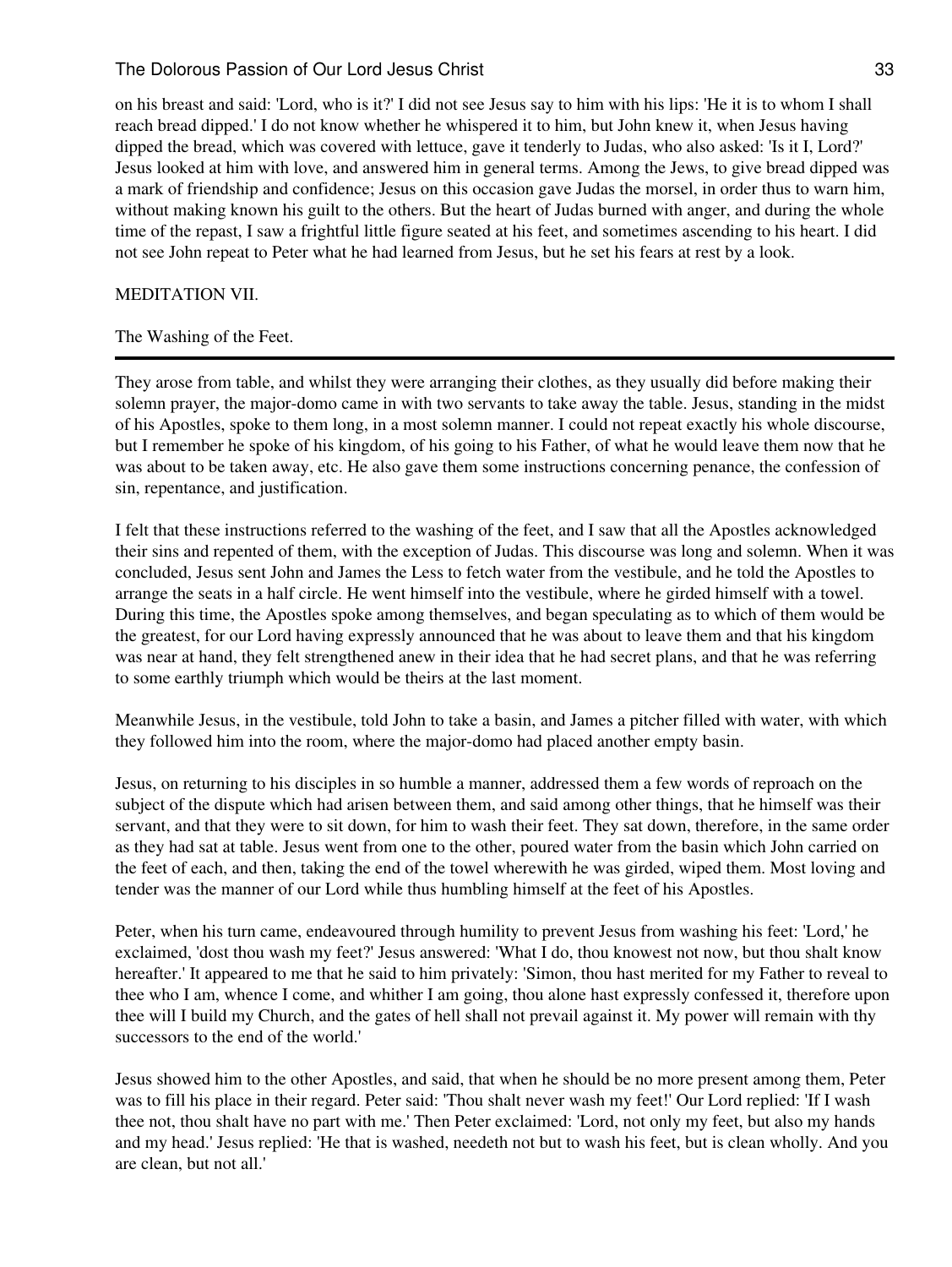By these last words he referred to Judas. He had spoken of the washing of the feet as signifying purification from daily faults, because the feet, which are continually in contact with the earth, are also continually liable to be soiled, unless great care is taken.

This washing of the feet was spiritual, and served as a species of absolution. Peter, in his zeal, saw nothing in it but too great an act of abasement on the part of his Master; he knew not that to save him Jesus would the very next day humble himself even to the ignominious death of the cross.

When Jesus washed the feet of Judas, it was in the most loving and affecting manner; he bent his sacred face even on to the feet of the traitor; and in a low voice bade him now at least enter into himself, for that he had been a faithless traitor for the last year. Judas appeared to be anxious to pay no heed whatever to his words, and spoke to John, upon which Peter became angry, and exclaimed: 'Judas, the Master speaks to thee!' Then Judas made our Lord some vague, evasive reply, such as, 'Heaven forbid, Lord!' The others had not remarked that Jesus was speaking to Judas, for this words were uttered in a low voice, in order not to be heard by them, and besides, they were engaged in putting on their shoes. Nothing in the whole course of the Passion grieved Jesus so deeply as the treason of Judas.

Jesus finally washed the feet of John and James.

He then spoke again on the subject of humility, telling them that he that was the greatest among them was to be as their servant, and that henceforth they were to wash one another's feet. Then he put on his garments, and the Apostles let down their clothes, which they had girded up before eating the Paschal Lamb.

# MEDITATION VIII.

# Institution of the Holy Eucharist.

By command of our Lord, the major-domo had again laid out the table, which he had raised a little; then, having placed it once more in the middle of the room, he stood one urn filled with wine, and another with water underneath it. Peter and John went into the part of the room near the hearth, to get the chalice which they had brought from Seraphia's house, and which was still wrapped up in its covering. They carried it between them as if they had been carrying a tabernacle, and placed it on the table before Jesus. An oval plate stood there, with three fine white azymous loaves, placed on a piece of linen, by the side of the half loaf which Jesus had set aside during the Paschal meal, also a jar containing wine and water, and three boxes, one filled with thick oil, a second with liquid oil, and the third empty.

In earlier times, it had been the practice for all at table to eat of the same loaf and drink of the same cup at the end of the meal, thereby to express their friendship and brotherly love, and to welcome and bid farewell to each other. I think Scripture must contain something upon this subject.

On the day of the Last Supper, Jesus raised this custom (which had hitherto been no more than a symbolical and figurative rite) to the dignity of the holiest of sacraments. One of the charges brought before Caiphas, on occasion of the treason of Judas, was, that Jesus had introduced a novelty into the Paschal ceremonies, but Nicodemus proved from Scripture that it was an ancient practice.

Jesus was seated between Peter and John, the doors were closed, and everything was done in the most mysterious and imposing manner. When the chalice was taken out of its covering, Jesus prayed, and spoke to his Apostles with the utmost solemnity. I saw him giving them an explanation of the Supper, and of the entire ceremony, and I was forcibly reminded of a priest teaching others to say Mass.

He then drew a species of shelf with grooves from the boars on which the jars stood, and taking a piece of white linen with which the chalice was covered, spread it over the board and shelf. I then saw him lift a round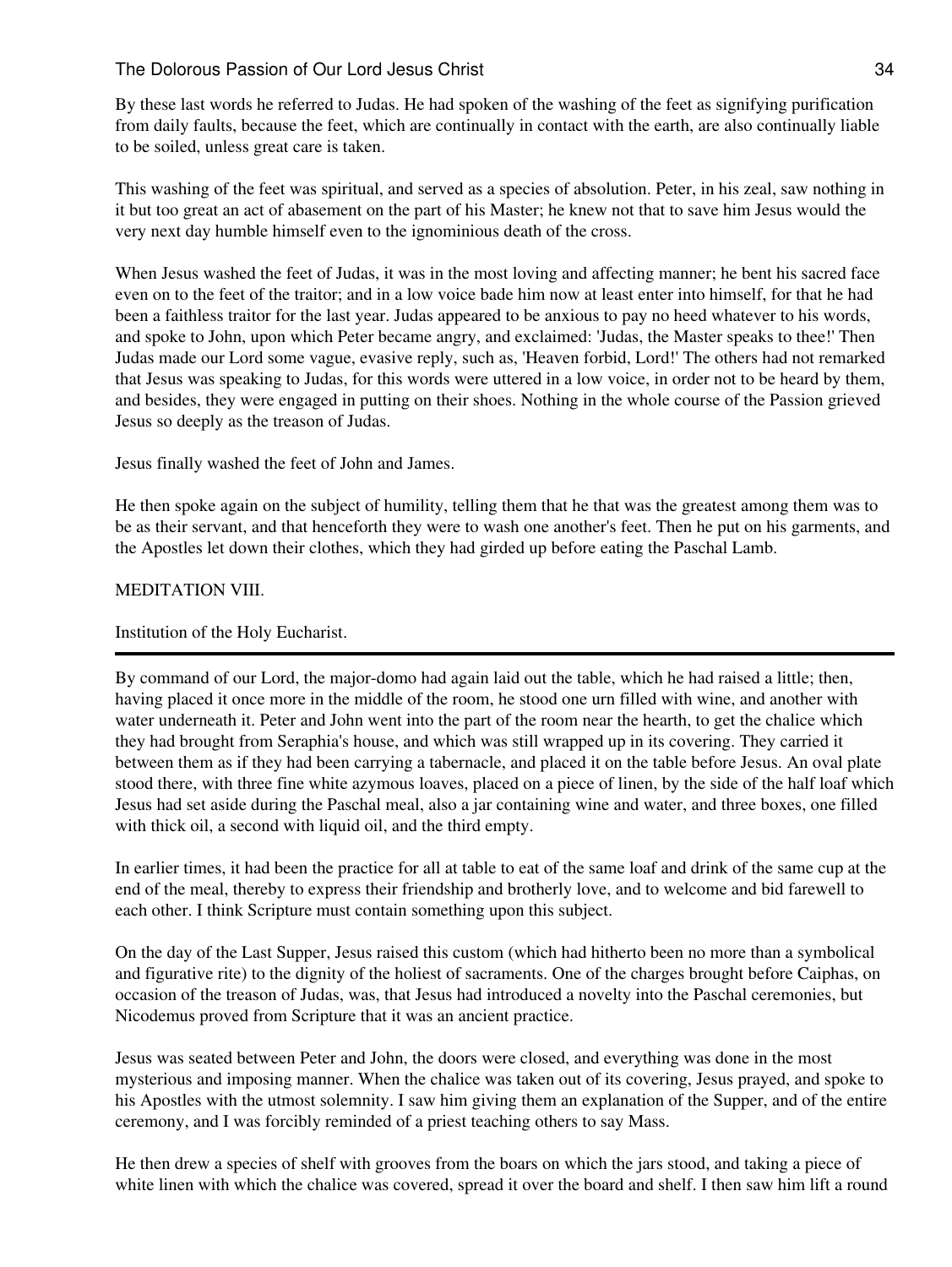plate, which he placed on this same shelf, off the top of the chalice. He next took the azymous loaves from beneath the linen with which they were covered and placed them before him on the board; then he took out of the chalice a smaller vase, and ranged the six little glasses on each side of it. Then he blessed the bread and also the oil, to the best of my belief after which he lifted up the paten with the loaves upon it, in his two hands, raised his eyes, prayed, offered, and replaced the paten on the table, covering it up again. He then took the chalice, had some wine poured into it by Peter, and some water, which he first blessed, by John, adding to it a little more water, which he poured into a small spoon, and after this he blessed the chalice, raised it up with a prayer, made the oblation, and replaced it on the table.

John and Peter poured some water on his hands, which he held over the plate on which the azymous loaves had been placed; then he took a little of the water which had been poured on his hands, in the spoon that he had taken out of the lower part of the chalice, and poured it on theirs. After this, the vase was passed round the table, and all the Apostles washed their hands in it. I do not remember whether this was the precise order in which these ceremonies were performed; all I know is, that they reminded me in a striking manner of the holy sacrifice of the Mass.

Meanwhile, our Divine Lord became more and more tender and loving in his demeanour; he told his Apostles that he was about to give them all that he had, namely, his entire self, and he looked as though perfectly transformed by love. I saw him becoming transparent, until he resembled a luminous shadow. He broke the bread into several pieces, which he laid together on the paten, and then took a corner of the first piece and dripped it into the chalice. At he moment when he was doing this, I seemed to see the Blessed Virgin receiving the Holy Sacrament in a spiritual manner, although she was not present in the supper-room. I do not know how it was done, but I thought I saw her enter without touching the ground, and come before our Lord to receive the Holy Eucharist; after which I saw her no more. Jesus had told her in the morning, at Bethania, that he would keep the Pasch with her spiritually, and he had named the hour at which she was to betake herself to prayer, in order to receive it in spirit.

Again he prayed and taught; his words came forth from his lips like fire and light, and entered into each of the Apostles, with the exception of Judas. He took the paten with the pieces of bread (I do not know whether he had placed it on the chalice) and said: 'Take and eat; this is my Body which is given for you.' He stretched forth his right hand as if to bless, and, whilst he did so, a brilliant light came from him, his words were luminous, the bread entered the mouths of the Apostles as a brilliant substance, and light seemed to penetrate and surround them all, Judas alone remaining dark. Jesus presented the bread first to Peter, next to John and then he made a sign to Judas to approach.6 Judas was thus the third who received the Adorable Sacrament, but the words of our Lord appeared to turn aside from the mouth of the traitor, and come back to their Divine Author. So perturbed was I in spirit at this sight, that my feelings cannot be described. Jesus said to him: 'That which thou dost, do quickly.' He then administered the Blessed Sacrament to the other Apostles, who approached two and two.

Jesus raised the chalice by its two handles to a level with his face, and pronounced the words of consecration. Whilst doing so, he appeared wholly transfigured, as it were transparent, and as though entirely passing into what he was going to give his Apostles. He made Peter and John drink from the chalice which he held in his hand, and then placed it again on the table. John poured the Divine Blood from the chalice into the smaller glasses, and Peter presented them to the Apostles, two of whom drank together out of the same cup. I think, but am not quite certain, that Judas also partook of the chalice; he did not return to his place, but immediately left the supper-room, and the other Apostles thought that Jesus had given him some commission to do. He left without praying or making any thanksgiving, and hence you may perceive how sinful it is to neglect returning thanks either after receiving our daily food, or after partaking of the Life-Giving Bread of Angels. During the entire meal, I had seen a frightful little figure, with one foot like a dried bone, remaining close to Judas, but when he had reached the door, I beheld three devils pressing round him; one entered into his mouth, the second urged him on, and the third preceded him. It was night, and they seemed to be lighting him, whilst he hurried onward like a madman.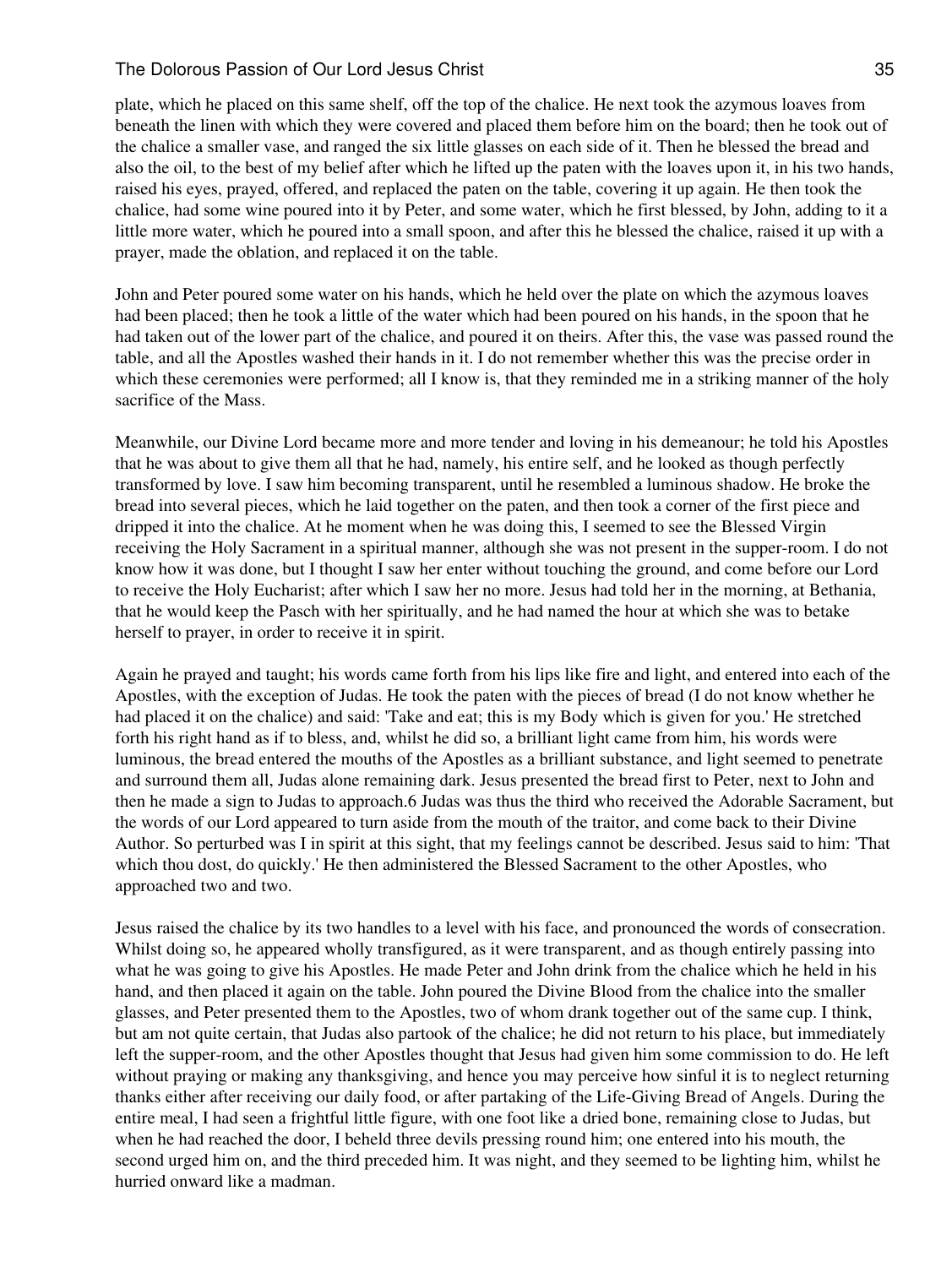Our Lord poured a few drops of the Precious Blood remaining in the chalice into the little vase of which I have already spoken, and then placed his fingers over the chalice, while Peter and John poured water and wine upon them. This done, he caused them to drink again from the chalice, and what remained of its contents was poured into the smaller glasses, and distributed to the other Apostles. Then Jesus wiped the chalice, put into it the little vase containing the remainder of the Divine Blood, and placed over it the paten with the fragments of the consecrated bread, after which he again put on the cover, wrapped up the chalice, and stood it in he midst of the six small cups. I saw the Apostles receive in communion these remains of the Adorable Sacrament, after the Resurrection.

I do not remember seeing our Lord himself eat and drink of the consecrated elements, neither did I see Melchisedech, when offering the bread and wine, taste of them himself. It was made known to me why priests partake of them, although Jesus did not.

Here Sister Emmerich looked suddenly up, and appeared to be listening. Some explanation was given her on this subject, but the following words were all that she could repeat to us: 'If the office of distributing it had been given to angels, they would not have partaken, but if priests did not partake, the Blessed Eucharist would be lost--it is through their participation that it is preserved.'

There was an indescribable solemnity and order in all the actions of Jesus during the institution of the Holy Eucharist, and his every movement was most majestic. I saw the Apostles noting things down in the little rolls of parchment which they carried on their persons. Several times during the ceremonies I remarked that they bowed to each other, in the same way that our priests do.

# MEDITATION IX.

# Private Instruction and Consecrations.

Jesus gave his Apostles some private instructions; he told them how they were to preserve the Blessed Sacrament in memory of him, even to the end of the world; he taught them the necessary forms for making use of and communicating it, and in what manner they were, by degrees, to teach and publish this mystery; finally he told them when they were to receive what remained of the consecrated Elements, when to give some to the Blessed Virgin, and how to consecrate, themselves, after he should have sent them the Divine Comforter. He then spoke concerning the priesthood, the sacred unction, and the preparation of the Chrism and Holy Oils.7 He had there three boxes, two of which contained a mixture of oil and balm. He taught them how to make this mixture, what parts of the body were to be anointed with them, and upon what occasions. I remember, among other things, that he mentioned a case in which the Holy Eucharist could not be administered; perhaps what he said had reference to Extreme Unction, for my recollections on this point are not very clear. He spoke of different kinds of anointing, and in particular of that of kings, and he said that even wicked kings who were anointed, derived from it especial powers. He put ointment and oil in the empty box, and mixed them together, but I cannot say for certain whether it was at this moment, or at the time of the consecration of the bread, that he blessed the oil.

I then saw Jesus anoint Peter and John, on whose hands he had already poured the water which had flowed on his own, and two whom he had given to drink out of the chalice. Then he laid his hands on their shoulders and heads, while they, on their part, joined their hands and crossed their thumbs, bowing down profoundly before him--I am not sure whether they did not even kneel. He anointed the thumb and fore-finger of each of their hands, and marked a cross on their heads with Chrism. He said also that this would remain with them unto the end of the world.

James the Less, Andrew, James the Greater, and Bartholomew, were also consecrated. I saw likewise that on Peter's bosom he crossed a sort of stole worn round the neck, whilst on the others he simply placed it crosswise, from the right shoulder to the left side. I do not know whether this was done at the time of the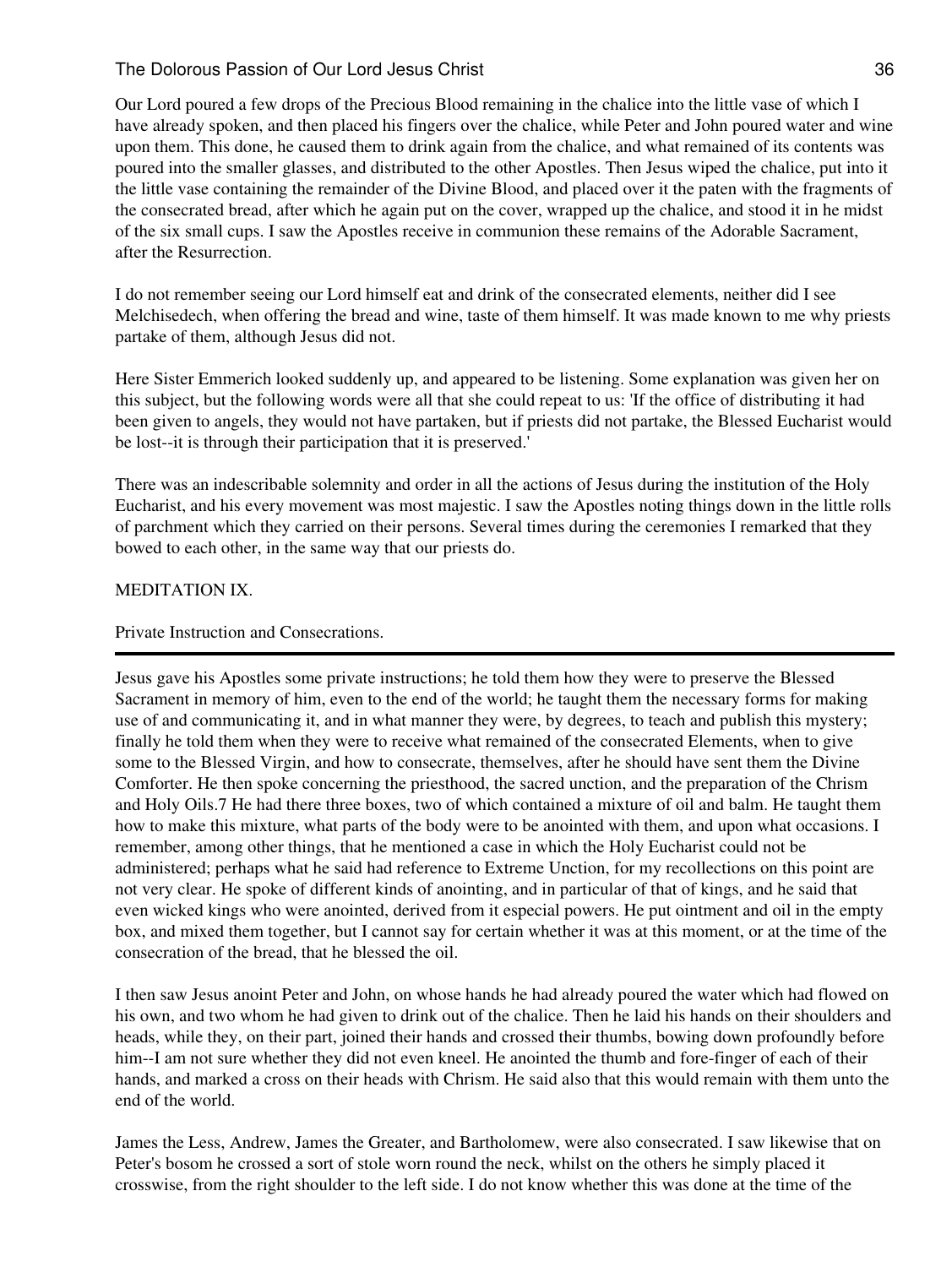#### The Dolorous Passion of Our Lord Jesus Christ 37 (37) 37

institution of the Blessed Sacrament, or only for the anointing.

I understood that Jesus communicated to them by this unction something essential and supernatural, beyond my power to describe. He told them that when they should have received the Holy Spirit they were to consecrate the bread and wine, and anoint the other Apostles. It was made known to me then that, on the day of Pentecost, Peter and John imposed their hands upon the other Apostles, and a week later upon several of the disciples. After the Resurrection, John gave the Adorable Sacrament for the first time to the Blessed Virgin. It is a festival no longer kept in the Church on earth, but I see it celebrated in the Church triumphant. For the first few days after Pentecost I saw only Peter and John consecrate the Blessed Eucharist, but after that the others also consecrated.

Our Lord next proceeded to bless fire in a brass vessel, and care was taken that it should not go out, but it was kept near the spot where the Blessed Sacrament gad been deposited, in one division of the ancient Paschal hearth, and fire was always taken from it when needed for spiritual purposes.

All that Jesus did upon this occasion was done in private, and taught equally in private. The Church has retained all that was essential of these secret instructions, and, under the inspiration of the Holy Ghost, developed and adapted them to all her requirements.

Whether Peter and John were both consecrated bishops, or Peter alone as bishop and John as priest, or to what dignity the other four Apostles were raised, I cannot pretend to say. But the different ways in which our Lord arranged the Apostles' stoles appear to indicate different degrees of consecration.

When these holy ceremonies were concluded, the chalice (near which the blessed Chrism also stood) was re-covered, and the Adorable Sacrament carried by Peter and John into the back part of the room, which was divided off by a curtain, and from thenceforth became the Sanctuary. The spot where the Blessed Sacrament was deposited was not very far above the Paschal stove. Joseph of Arimathea and Nicodemus took care of the Sanctuary and of the supper-room during the absence of the Apostles.

Jesus again instructed his Apostles for a considerable length of time, and also prayed several times. He frequently appeared to be conversing with his Heavenly Father, and to be overflowing with enthusiasm and love. The Apostles also were full of joy and zeal, and asked him various questions which he forthwith answered. The scriptures must contain much of this last discourse and conversation. He told Peter and John different things to be made known later to the other Apostles, who in their turn were to communicate them to the disciples and holy women, according to the capacity of each for such knowledge. He had a private conversation with John, whom he told that his life would be longer than the lives of the others. He spoke to him also concerning seven Churches, some crowns and angels, and instructed him in the meaning of certain mysterious figures, which signified, to the best of my belief, different epochs. The other Apostles were slightly jealous of this confidential communication being made to John.

Jesus spoke also of the traitor. 'Now he is doing this or that,' he said, and I, in fact, saw Judas doing exactly as he said of him. As Peter was vehemently protesting that he would always remain faithful, our Lord said to him: 'Simon, Simon, behold Satan hath desired to have you that he may sift you as wheat. But I have prayed for thee that thy faith fail not: and thou being once converted, confirm thy brethren.'

Again, our Lord, said, that whither he was going they could not follow him, when Peter exclaimed: 'Lord, I am ready to go with thee both into prison and to death.' And Jesus replied: 'Amen, amen, I say to thee, before the cock crow twice, thou shalt deny me thrice.'

Jesus, while making known to his Apostles that trying times were at hand for them, said: 'When I sent you without purse, or scrip, or shoes, did you want anything?' They answered: 'Nothing.' 'But now,' he continued, 'he that hath a purse let him take it, and likewise a scrip, and he that hath not, let him sell his coat and buy a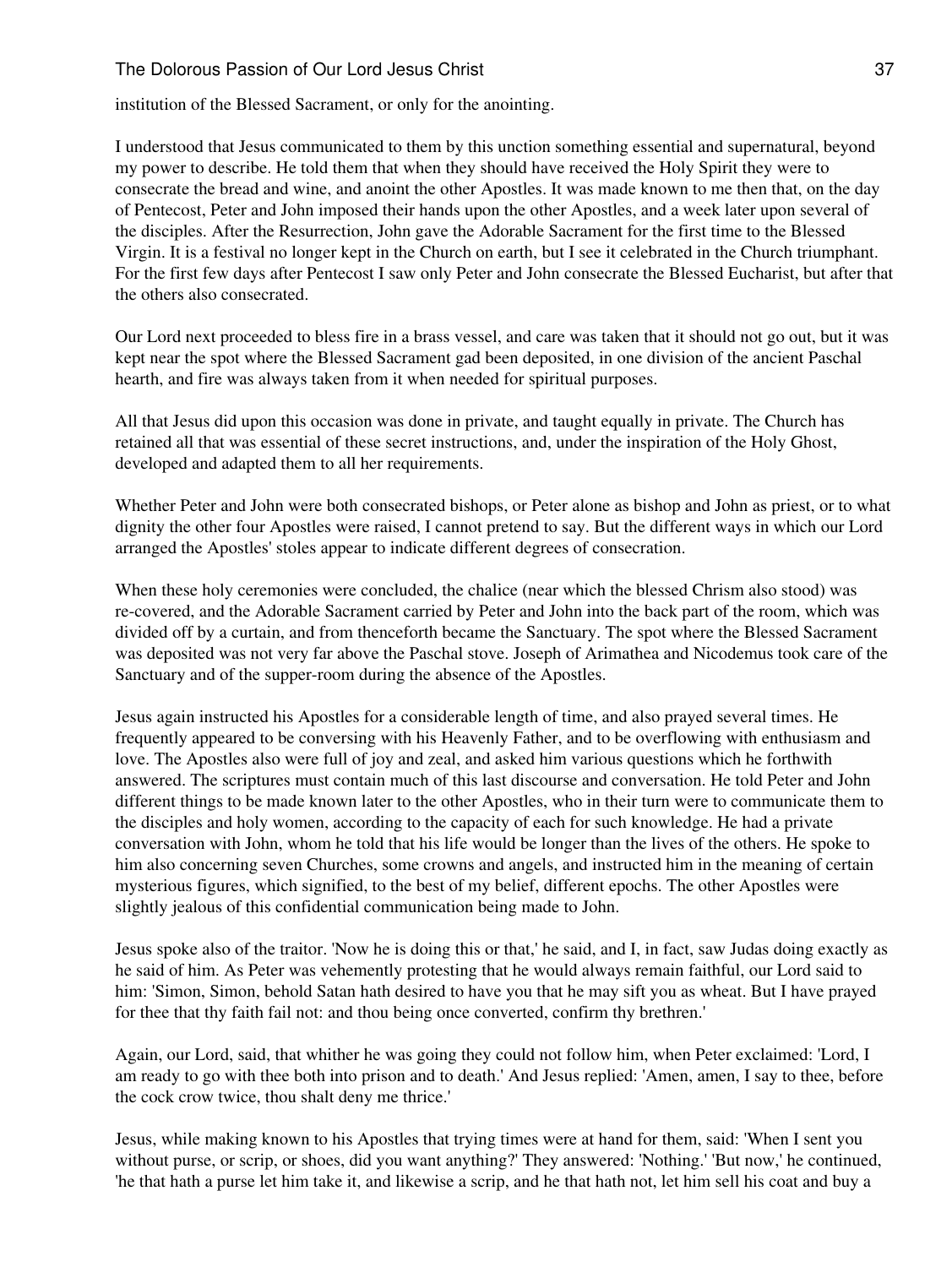#### The Dolorous Passion of Our Lord Jesus Christ 38

sword. For I say to you, that this that is written must yet be fulfilled in me: AND WITH THE WICKED WAS HE RECKONED. For the things concerning me have an end.' The Apostles only understood his words in a carnal sense, and Peter showed him two swords, which were short and thick, like cleavers. Jesus said: 'It is enough: let us go hence.' Then they sang the thanksgiving hymn, put the table on one side, and went into the vestibule.

There, Jesus found his Mother, Mary of Cleophas, and Magdalen, who earnestly besought him not to go to Mount Olivet, for a report has spread that his enemies were seeking to lay hands on him. But Jesus comforted them in few words, and hastened onward--it being then about nine o'clock. They went down the road by which Peter and John had come to the supper-room, and directed their steps towards Mount Olivet.

I have always seen the Pasch and the institution of the Blessed Sacrament take place in the order related above. But my feelings were each time so strongly excited and my emotion so great, that I could not give much attention to all the details, but now I have seen them more distinctly. No words can describe how painful and exhausting is such a sight as that of beholding the hidden recesses of hearts, the love and constancy of our Saviour, and to know at the same time all that is going to befall him. How would it be possible to observe all that is merely external! The heart is overflowing with admiration, gratitude, and love--the blindness of men seems perfectly incomprehensible--and the soul is overwhelmed with sorrow at the thought of the ingratitude of the whole world, and of her own sins!

The eating of the Paschal Lamb was performed by Jesus rapidly, and in entire conformity with all the legal ordinances. The Pharisees were in the habit of adding some minute and superstitious ceremonies.

#### THE PASSION.

"If thou knowest not how to meditate on high and heavenly things, rest on the Passion of Christ, and willingly dwell in his sacred wounds. For, if thou fly devoutly to the wounds and precious stigmas of Jesus, thou shalt feel great comfort in tribulation." --Imitation of Christ, book 2, chapter 1.

#### INTRODUCTION.

On the evening of the 18th of February, 1823, a friend of Sister Emmerich went up to the bed, where she was lying apparently asleep; and being much struck by the beautiful and mournful expression of her countenance, felt himself inwardly inspired to raise his heart fervently to God, and offer the Passion of Christ to the Eternal Father, in union with the sufferings of all those who have carried their cross after him. While making this short prayer, he chanced to fix his eyes for a moment upon the stigmatised hands of Sister Emmerich. She immediately hid them under the counterpane, starting as if someone had given her a blow. He felt surprised at this, and asked her, 'What has happened to you?' 'Many things,' she answered in an expressive tone. Whilst he was considering what her meaning could be, she appeared to be asleep. At the end of about a quarter of an hour, she suddenly started up with all the eagerness of a person having a violent struggle with another, stretched out both her arms, clenching her hand, as if to repel an enemy standing on the left side of her bed, and exclaimed in an indignant voice: 'What do you mean by this contract of Magdalum?' Then she continued to speak with the warmth of a person who is being questioned during a quarrel--'Yes, it is that accursed spirit--the liar from the beginning-- Satan, who is reproaching him about the Magdalum contract, and other things of the same nature, and says that he spent all that money upon himself.' When asked, 'Who has spent money? Who is being spoken to in that way?' she replied, 'Jesus, my adorable Spouse, on Mount Olivet.' Then she again turned to the left, with menacing gestures, and exclaimed, 'What meanest thou, O father of lies, with thy Magdalum contract? Did he not deliver twenty-seven poor prisoners at Thirza, with the money derived from the sale of Magdalum? I saw him, and thou darest to say that he has brought confusion into the whole estate, driven out its inhabitants, and squandered the money for which it was sold? But thy time is come, accursed spirit! Thou wilt be chained, and his heel will crush thy head.'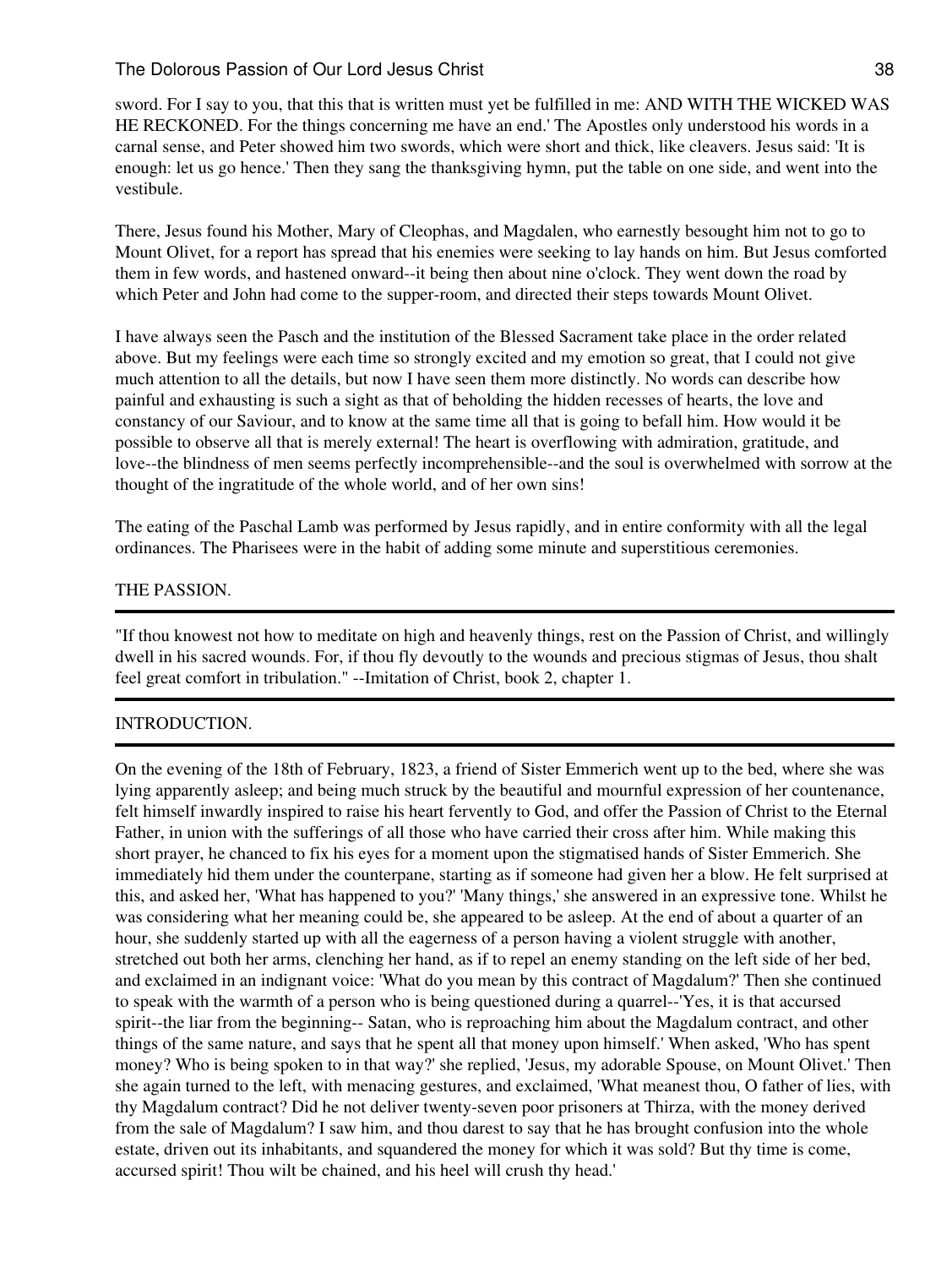Here she was interrupted by the entrance of another person; her friends thought that she was in delirium, and pitied her. The following morning she owned that the previous night she had imagined herself to be following our Saviour to the Garden of Olives, after the institution of the Blessed Eucharist, but that just at that moment someone having looked at the stigmas on her hands with a degree of veneration, she felt so horrified at this being done in the presence of our Lord, that she hastily hid them, with a feeling of pain. She then related her vision of what took place in the Garden of Olives, and as she continued her narrations the following days, the friend who was listening to her was enabled to connect the different scenes of the Passion together. But as, during Lent, she was also celebrating the combats of our Lord with Satan in the desert, she had to endure in her own person many sufferings and temptations. Hence there were a few pauses in the history of the Passion, which were, however, easily filled up by means of some later communications.

She usually spoke in common German, but when in a state of ecstasy, her language became much purer, and her narrations partook at once of child-like simplicity and dignified inspiration. Her friend wrote down all that she had said, directly he returned to his own apartments; for it was seldom that he could so much as even take notes in her presence. The Giver of all good gifts bestowed upon him memory, zeal, and strength to bear much trouble and fatigue, so that he has been enabled to bring this work to a conclusion. His conscience tells him that he has done his best, and he humbly begs the reader, if satisfied with the result of his labours, to bestow upon him the alms of an occasional prayer.

## **CHAPTER I.**

Jesus in the Garden of Olives.

When Jesus left the supper-room with the eleven Apostles, after the institution of the Adorable Sacrament of the Altar, his soul was deeply oppressed and his sorrow on the increase. He led the eleven, by an unfrequented path, to the Valley of Josaphat. As they left the house, I saw the moon, which was not yet quite at the full, rising in front of the mountain.

Our Divine Lord; as he wandered with his Apostles about the valley, told them that here he should one day return to judge the world, but not in a state of poverty and humiliation, as he then was, and that men would tremble with fear, and cry: 'Mountains, fall upon us!' His disciples did not understand him, and thought, by no means for the first time that night, that weakness and exhaustion had affected his brain. He said to them again: 'All you shall be scandalised in me this night. For it is written: I WILL STRIKE THE SHEPHERD, AND THE SHEEP OF THE FLOCK SHALL BE DISPERSED. But after I shall be risen again, I will go before you into Galilee.'

The Apostles were still in some degree animated by the spirit of enthusiasm and devotion with which their reception of the Blessed Sacrament and the solemn and affecting words of Jesus had inspired them. They eagerly crowded round him, and expressed their love in a thousand different ways, earnestly protesting that they would never abandon him. But as Jesus continued to talk in the same strain, Peter exclaimed: 'Although all shall be scandalised in thee, I will never be scandalised!' and our Lord answered him: 'Amen, I say to thee, that in this night, before the cock crow, thou wilt deny me thrice.' But Peter still insisted, saying: 'Yea, though I should die with thee, I will not deny thee.' And the others all said the same. They walked onward and stopped, by turns, for the sadness of our Divine Lord continued to increase. The Apostles tried to comfort him by human arguments, assuring him that what he foresaw would not come to pass. They tired themselves in these vain efforts, began to doubt, and were assailed by temptation.

They crossed the brook Cedron, not by the bridge where, a few hours later, Jesus was taken prisoner, but by another, for they had left the direct road. Gethsemani, whither they were going, was about a mile and a half distant from the supper-hall, for it was three quarters of a mile from the supper-hall to the Valley of Josaphat, and about as far from thence to Gethsemani. The place called Gethsemani (where latterly Jesus had several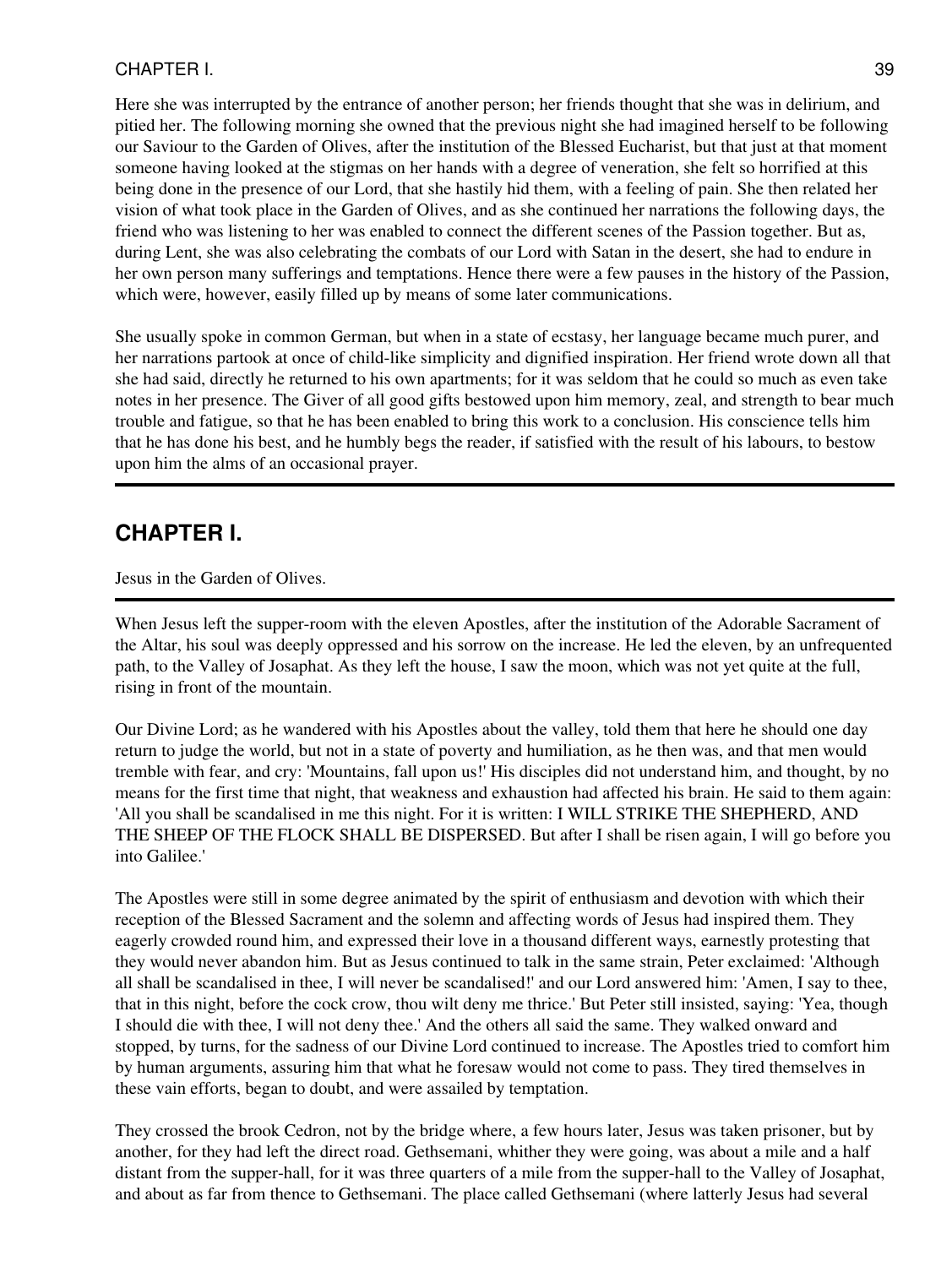times passed the night with his disciples) was a large garden, surrounded by a hedge, and containing only some fruit trees and flowers, while outside there stood a few deserted unclosed buildings.

The Apostles and several others persons had keys of this garden, which was used sometimes as a pleasure ground, and sometimes as a place of retirement for prayer. Some arbours made of leaves and branches had been raised there, and eight of the Apostles remained in them, and were later joined by others of the disciples. The Garden of Olives was separated by a road from that of Gethsemani, and was open, surrounded only by an earthern wall, and smaller than the Garden of Gethsemani. There were caverns, terraces, and many olive-trees to be seen in this garden, and it was easy to find there a suitable spot for prayer and meditation. It was to the wildest part that Jesus went to pray.

It was about nine o'clock when Jesus reached Gethsemani with his disciples. The moon had risen, and already gave light in the sky, although the earth was still dark. Jesus was most sorrowful, and told his Apostles that danger was at hand. The disciples felt uneasy, and he told eight of those who were following him, to remain in the Garden of Gethsemani whilst he went on to pray. He took with him Peter, James, and John, and going on a little further, entered into the Garden of Olives. No words can describe the sorrow which then oppressed his soul, for the time of trial was near. John asked him how it was that he, who had hitherto always consoled them, would now be so dejected? 'My soul is sorrowful even unto death,' was his reply. And he beheld sufferings and temptations surrounding him on all sides, and drawing nearer and nearer, under the forms of frightful figures borne on clouds. Then it was that he said to the three Apostles: 'Stay you here and watch with me. Pray, lest ye enter into temptation.' Jesus went a few steps to the left, down a hill, and concealed himself beneath a rock, in a grotto about six feet deep, while the Apostles remained in a species of hollow above. The earth sank gradually the further you entered this grotto, and the plants which were hanging from the rock screened its interior like a curtain from persons outside.

When Jesus left his disciples, I saw a number of frightful figures surrounding him in an ever-narrowing circle.

His sorrow and anguish of soul continued to increase, and he was trembling all over when he entered the grotto to pray, like a wayworn traveller hurriedly seeking shelter from a sudden storm, but the awful visions pursued him even there, and became more and more clear and distinct. Alas! this small cavern appeared to contain the awful picture of all the sins which had been or were to be committed from the fall of Adam to the end of the world, and of the punishment which they deserved. It was here, on Mount Olivet, that Adam and Eve took refuge when drive out of Paradise to wander homeless on earth, and they had wept and bewailed themselves in this very grotto.

I felt that Jesus, in delivering himself up to Divine Justice in satisfaction for the sins of the world, caused his divinity to return, in some sort, into the bosom of the Holy Trinity, concentrated himself, so to speak, in his pure, loving and innocent humanity, and strong only in his ineffable love, gave it up to anguish and suffering.

He fell on his face, overwhelmed with unspeakable sorrow, and all the sins of the world displayed themselves before him, under countless forms and in all their real deformity. He took them all upon himself, and in his prayer offered his own adorable Person to the justice of his Heavenly Father, in payment for so awful a debt. But Satan, who was enthroned amid all these horrors, and even filled with diabolical joy at the sight of them, let loose his fury against Jesus, and displayed before the eyes of his soul increasingly awful visions, at the same time addressing his adorable humanity in words such as these: 'Takest thou even this sin upon thyself? Art thou willing to bear its penalty? Art thou prepared to satisfy for all these sins?'

And now a long ray of light, like a luminous path in the air descended from Heaven; it was a procession of angels who came up to Jesus and strengthened and re-invigorated him. The remainder of the grotto was filled with frightful visions of our crimes; Jesus took them all upon himself, but that adorable Heart, which was so filled with the most perfect love for God and man, was flooded with anguish, and overwhelmed beneath the weight of so many abominable crimes. When this huge mass of iniquities, like the waves of a fathomless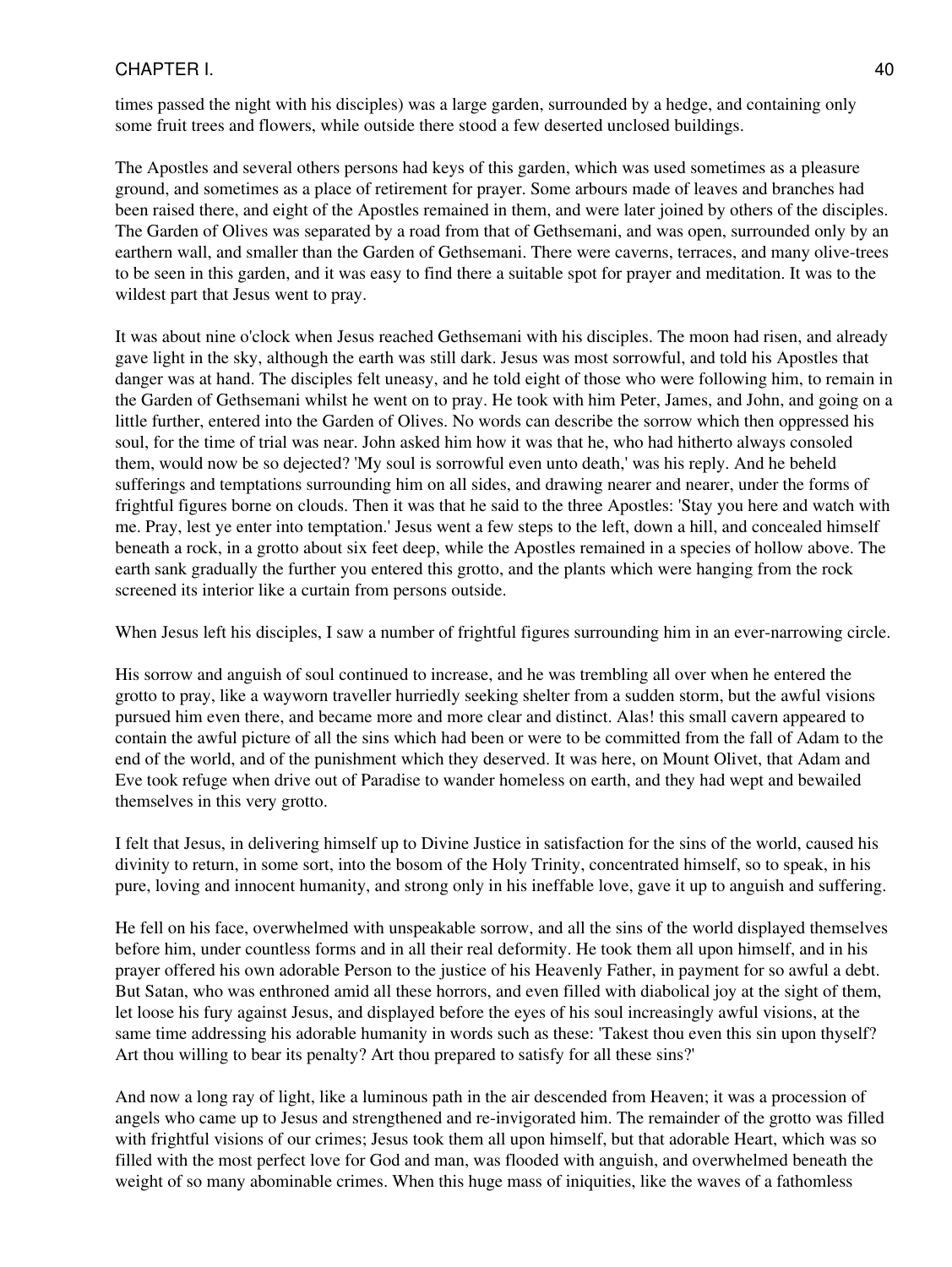ocean, has passed over his soul, Satan brought forward innumerable temptations, as he had formerly done in the desert, even daring to adduce various accusations against him. 'And takest thou all these things upon thyself,' he exclaimed, 'thou who art not unspotted thyself?' then he laid to the charge of our Lord, with infernal impudence, a host of imaginary crimes. He reproached him with the faults of his disciples, the scandals which they had caused, and the disturbances which he had occasioned in the world by giving up ancient customs. No Pharisee, however wily and severe, could have surpassed Satan on this occasion; he reproached Jesus with having been the cause of the massacre of the Innocents, as well as of the sufferings of his parents in Egypt, with not having saved John the Baptist from death, with having brought disunion into families, protected men of despicable character, refused to cure various sick persons, injured the inhabitants of Gergesa by permitting men possessed by the devil to overturn their vats,8 and demons to make swine cast themselves into the sea; with having deserted his family, and squandered the property of others; in one word Satan, in the hopes of causing Jesus to waver, suggested to him every thought by which he would have tempted at the hour of death an ordinary mortal who might have performed all these actions without a superhuman intention; for it was hidden from him that Jesus was the Son of God, and he tempted him only as the most just of men. Our Divine Saviour permitted his humanity thus to preponderate over his divinity, for he was pleased to endure even those temptations with which holy souls are assailed at the hour of death concerning the merit of their good works. That he might drink the chalice of suffering even to the dregs, he permitted the evil spirit to tempt his sacred humanity, as he would have tempted a man who should wish to attribute to his good works some special value in themselves, over and above what they might have by their union with the merits of our Saviour. There was not an action out of which he did not contrive to frame some accusation, and he reproached Jesus, among other things, with having spent the price of the property of Mary Magdalen at Magdalum, which he had received from Lazarus.

Among the sins of the world which Jesus took upon himself, I saw also my own; and a stream, in which I distinctly beheld each of my faults, appeared to flow towards me from out of the temptations with which he was encircled. During this time my eyes were fixed upon my Heavenly Spouse; with him I wept and prayed, and with him I turned towards the consoling angels. Ah, truly did our dear Lord writhe like a worm beneath the weight of his anguish and sufferings!

Whilst Satan was pouring forth his accusations against Jesus, it was with difficulty that I could restrain my indignation, but when he spoke of the sale of Magdalen's property, I could no longer keep silence, and exclaimed: 'How canst thou reproach him with the sale of this property as with a crime? Did I not myself see our Lord spend the sum which was given him by Lazarus in works of mercy, and deliver twenty-eight debtors imprisoned at Thirza?'

At first Jesus looked calm, as he kneeled down and prayed, but after a time his soul became terrified at the sight of the innumerable crimes of men, and of their ingratitude towards God, and his anguish was so great that the trembled and shuddered as he exclaimed: 'Father, if it is possible, let this chalice pass from me! Father, all things are possible to thee, remove this chalice from me!' But the next moment he added: 'Nevertheless, not my will but thine be done.' His will and that of his Father were one, but now that his love had ordained that he should be left to all the weakness of his human nature, he trembled at the prospect of death.

I saw the cavern in which he was kneeling filled with frightful figures; I saw all the sins, wickedness, vices, and ingratitude of mankind torturing and crushing him to the earth; the horror of death and terror which he felt as man at the sight of the expiatory sufferings about to come upon him, surrounded and assailed his Divine Person under the forms of hideous spectres. He fell from side to side, clasping his hands; his body was covered with a cold sweat, and he trembled and shuddered. He then arose, but his knees were shaking and apparently scarcely able to support him; his countenance was pale, and quite altered in appearance, his lips white, and his hair standing on end. It was about half-past ten o'clock when he arose from his knees, and, bathed in a cold sweat, directed his trembling, weak footsteps towards his three Apostles. With difficulty did he ascend the left side of the cavern, and reach a spot where the ground was level, and where they were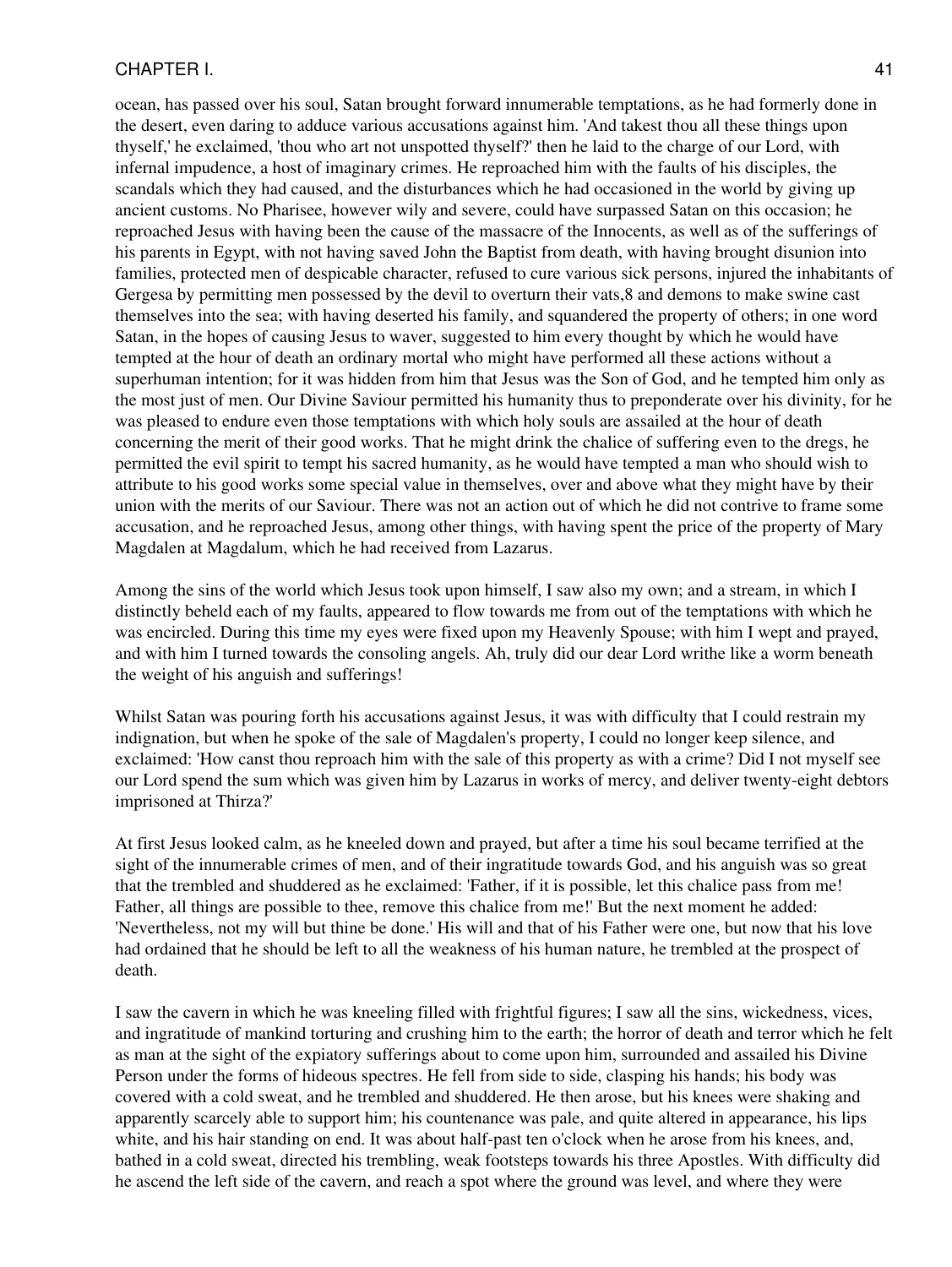sleeping, exhausted with fatigue, sorrow and anxiety. He came to them, like a man overwhelmed with bitter sorrow, whom terror urges to seek his friends, but like also to a good shepherd, who, when warned of the approach of danger, hastens to visit his flock, the safety of which is threatened; for he well knew that they also were being tried by suffering and temptation. The terrible visions never left him, even while he was thus seeking his disciples. When he found that they were asleep, he clasped his hands and fell down on his knees beside them, overcome with sorrow and anxiety, and said: 'Simon, sleepest thou?' They awoke, and raised him up, and he, in his desolation of spirit, said to them: 'What? Could you not watch one hour with me?' When they looked at him, and saw him pale and exhausted, scarcely able to support himself, bathed in sweat, trembling and shuddering,--when they heard how changed and almost inaudible his voice had become, they did not know what to think, and had he not been still surrounded by a well-known halo of light, they would never have recognised him as Jesus. John said to him: 'Master, what has befallen thee? Must I call the other disciples? Ought we to take to flight?' Jesus answered him: 'Were I to live, teach, and perform miracles for thirty-three years longer, that would not suffice for the accomplishment of what must be fulfilled before this time tomorrow. Call not the eight; I did not bring them hither, because they could not see me thus agonising without being scandalised; they would yield to temptation, forget much of the past, and lose their confidence in me. But you, who have seen the Son of Man transfigured, may also see him under a cloud, and in dereliction of spirit; nevertheless, watch and pray, lest ye fall into temptation, for the spirit indeed is willing, but the flesh is weak.'

By these words he sought at once to encourage them to persevere, and to make known to them the combat which his human nature was sustaining against death, together with the cause of his weakness. In his overwhelming sorrow, he remained with them nearly a quarter of an hour, and spoke to them again. He then returned to the grotto, his mental sufferings being still on the increase, while his disciples, on their part, stretched forth their hands towards him, wept, and embraced each other, asking, 'What can it be? What is happening to him? He appears to be in a state of complete desolation.' After this, they covered their heads, and began to pray, sorrowfully and anxiously.

About an hour and a half had passed since Jesus entered the Garden of Olives. It is true that Scripture tells us he said, 'Could you not watch one hour with me?' but his words should not be taken literally, nor according to our way of counting time. The three Apostles who were with Jesus had prayed at first, but then they had fallen asleep, for temptation had come upon them by reason of their want of trust in God. The other eight, who had remained outside the garden, did not sleep, for our Lord's last words, so expressive of suffering and sadness, had filled their hearts with sinister forebodings, and they wandered about Mount Olivet, trying to find some place of refuge in case of danger.

The town of Jerusalem was very quiet; the Jews were in their houses, engaged in preparing for the feast, but I saw, here and there, some of the friends and disciples of Jesus walking to and fro, with anxious countenances, conversing earnestly together, and evidently expecting some great event. The Mother of our Lord, Magdalen, Martha, Mary of Cleophas, Mary Salome, and Salome had gone from the supper-hall to the house of Mary, the mother of Mark. Mary was alarmed at the reports which were spreading, and wished to return to the town with her friends, in order to hear something of Jesus. Lazarus, Nicodemus, Joseph of Arimathea, and some relations from Hebron, came to see and endeavour to tranquillise her, for as they were aware, either from their own knowledge or from what the disciples had told them, of the mournful predictions which Jesus had made in the supper-room, they had made inquiries of some Pharisees of their acquaintance, and had not been able to hear that any conspiracy was on foot for the time against our Lord. Being utterly ignorant of the treason of Judas, they assured Mary that the danger could not yet be very great, and that the enemies of Jesus would not make any attempt upon his person, at least until the festival was over. Mary told them how restless and disturbed in mind Judas had latterly appeared, and how abruptly he had left the supper-room. She felt no doubt of his having gone to betray our Lord, for she had often warned him that he was a son of perdition. The holy women then returned to the house of Mary, the mother of Mark.

When Jesus, unrelieved of all the weight of his sufferings, returned to the grotto, he fell prostrate, with his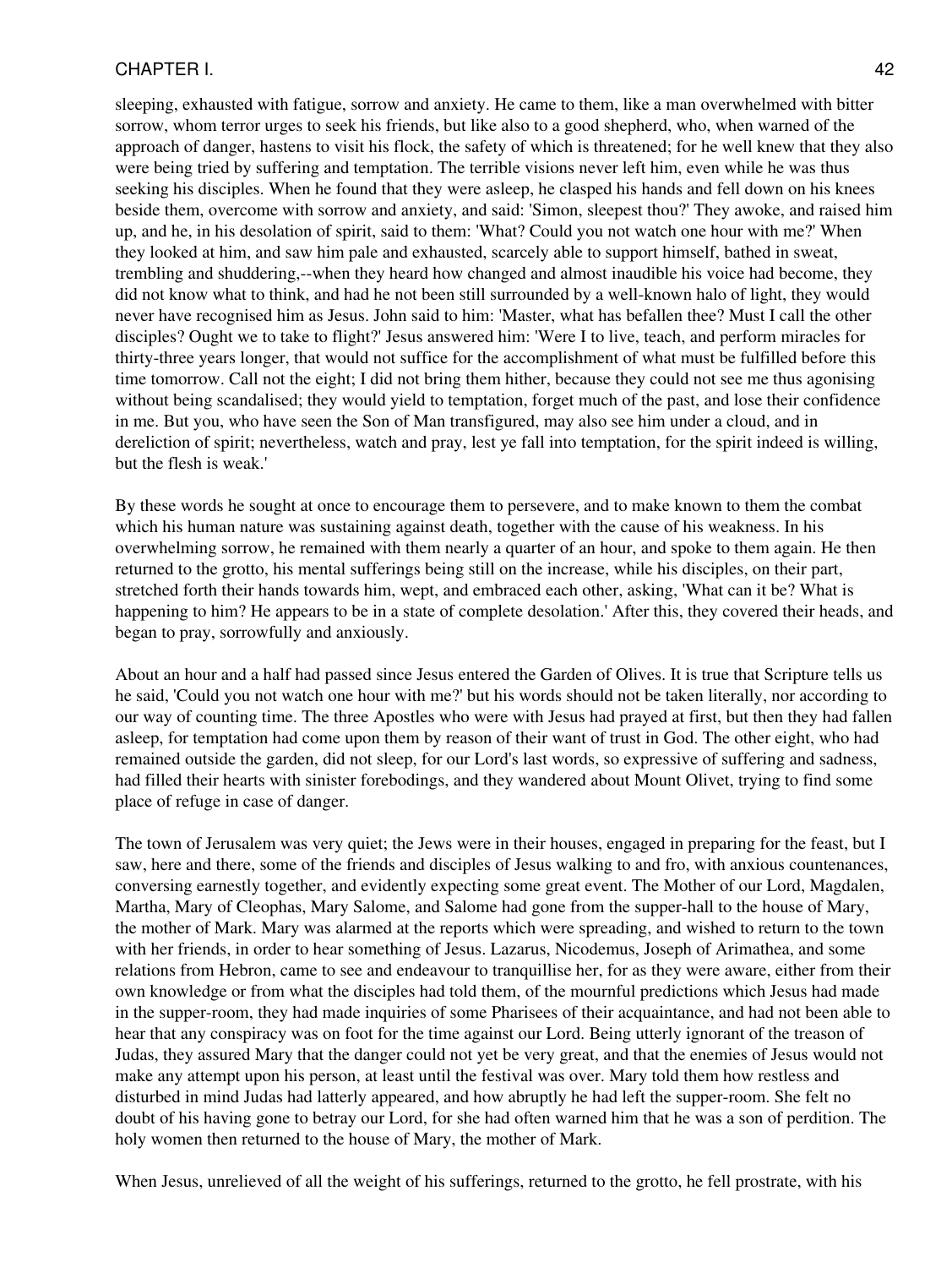face on the ground and his arms extended, and prayed to his Eternal Father; but his soul had to sustain a second interior combat, which lasted three-quarters of an hour. Angels came and showed him, in a series of visions, all the sufferings that he was to endure in order to expiate sin; how great was the beauty of man, the image of God, before the fall, and how that beauty was changed and obliterated when sin entered the world. He beheld how all sins originated in that of Adam, the signification and essence of concupiscence, its terrible effect on the powers of the soul, and likewise the signification and essence of all the sufferings entailed by concupiscence. They showed him the satisfaction which he would have to offer to Divine Justice, and how it would consist of a degree of suffering in his soul and body which would comprehend all the sufferings due to the concupiscence of all mankind, since the debt of the whole human race had to be paid by that humanity which alone was sinless--the humanity of the Son of God. The angels showed him all these things under different forms, and I felt what they were saying, although I heard no voice. No tongue can describe what anguish and what horror overwhelmed the soul of Jesus at the sight of so terrible an expiation--his sufferings were so great, indeed, that a bloody sweat issued forth from all the pores of this sacred body.

Whilst the adorable humanity of Christ was thus crushed to the earth beneath this awful weight of suffering, the angels appeared filled with compassion; there was a pause, and I perceived that they were earnestly desiring to console him, and praying to that effect before the throne of God. For one instant there appeared to be, as it were, a struggle between the mercy and justice of God and that love which was sacrificing itself. I was permitted to see an image of God, not, as before, seated on a throne, but under a luminous form. I beheld the divine nature of the Son in the Person of the Father, and, as it were, withdrawn in his bosom; the Person of the Holy Ghost proceeded from the Father and the Son, it was, so to speak, between them, and yet the whole formed only one God--but these things are indescribable.

All this was more an inward perception than a vision under distinct forms, and it appeared to me that the Divine Will of our Lord withdrew in some sort into the Eternal Father, in order to permit all those sufferings which his human will besought his Father to spare him, to weigh upon his humanity alone. I saw this at the time when the angels, filled with compassion, were desiring to console Jesus, who, in fact, was slightly relieved at that moment. Then all disappeared, and the angels retired from our Lord, whose soul was about to sustain fresh assaults.

When our Redeemer, on Mount Olivet, was pleased to experience and overcome that violent repugnance of human nature to suffering and death which constitutes a portion of all sufferings, the tempter was permitted to do to him what he does to all men who desire to sacrifice themselves in a holy cause. In the first portion of the agony, Satan displayed before the eyes of our Lord the enormity of that debt of sin which he was going to pay, and was even bold and malicious enough to seek faults in the very works of our Saviour himself. In the second agony, Jesus beheld, to its fullest extent and in all its bitterness, the expiatory suffering which would be required to satisfy Divine Justice. This was displayed to him by angels; for it belongs not to Satan to show that expiation is possible, and the father of lies and despair never exhibits the works of Divine Mercy before men. Jesus having victoriously resisted all these assaults by his entire and absolute submission to the will of his Heavenly Father, a succession of new and terrifying visions were presented before his eyes, and that feeling of doubt and anxiety which a man on the point of making some great sacrifice always experiences, arose in the soul of our Lord, as he asked himself the tremendous question: 'And what good will result from this sacrifice?' Then a most awful picture of the future was displayed before his eyes and overwhelmed his tender heart with anguish.

When God had created the first Adam, he cast a deep sleep upon him, opened his side, and took one of his ribs, of which he made Eve, his wife and the mother of all the living. Then he brought her to Adam, who exclaimed: 'This now is bone of my bones, and flesh of my flesh... Wherefore a man shall leave father and mother, and shall cleave to his wife, and they shall be two in one flesh.' That was the marriage of which it is written: 'This is a great Sacrament. I speak in Christ and in the Church.' Jesus Christ, the second Adam, was pleased also to let sleep come upon him--the sleep of death on the cross, and he was also pleased to let his side be opened, in order that the second Eve, his virgin Spouse, the Church, the mother of all the living, might be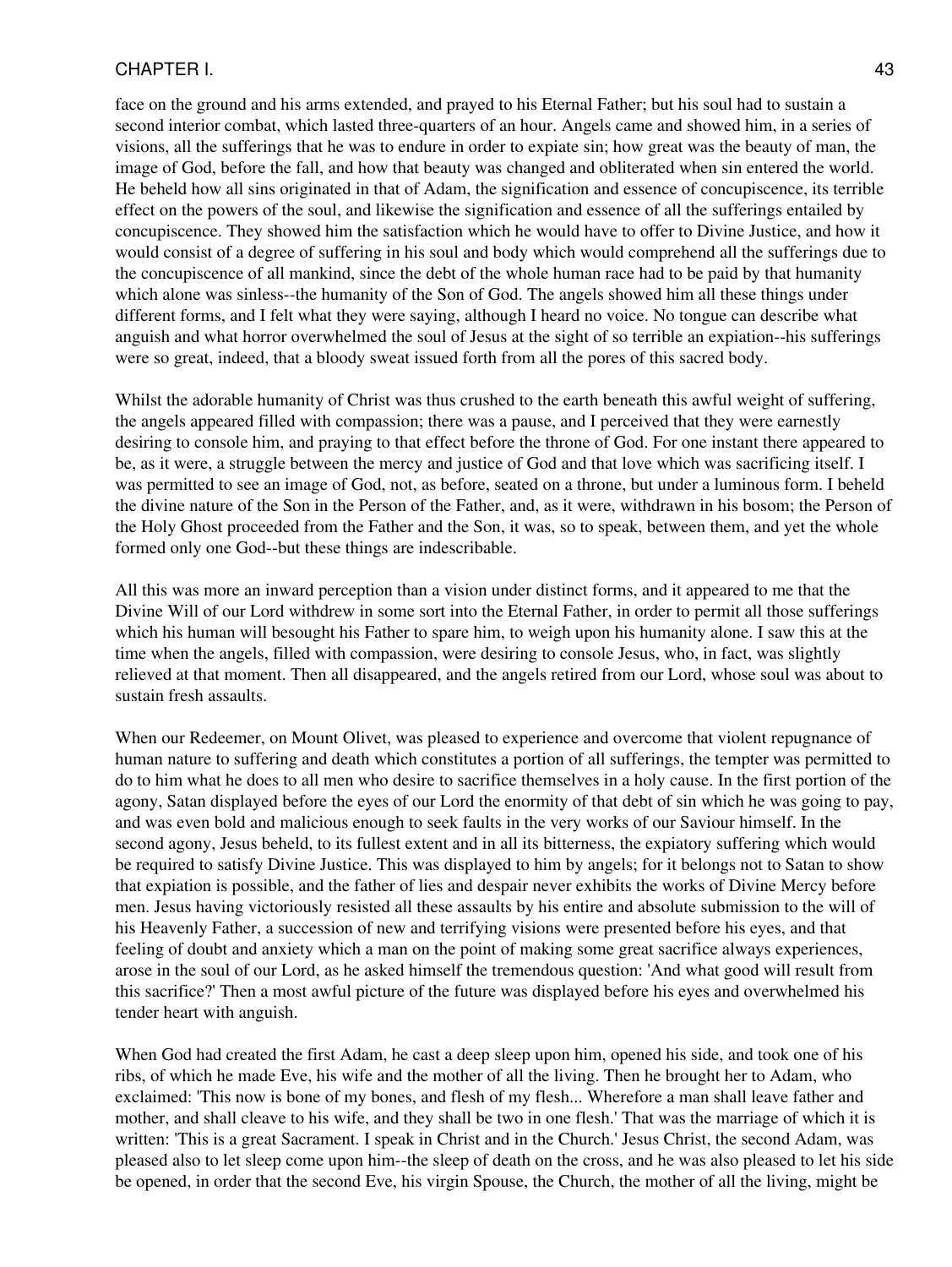formed from it. It was his will to give her the blood of redemption, the water of purification, and his spirit--the three which render testimony on earth--and to bestow upon her also the holy Sacraments, in order that she might be pure, holy, and undefiled; he was to be her head, and we were to be her members, under submission to the head, the bone of his bones, and the flesh of his flesh. In taking human nature, that he might suffer death for us, he had also left his Eternal Father, to cleave to his Spouse, the Church, and he became one flesh with her, by feeding her with the Adorable Sacrament of the Altar, in which he unites himself unceasingly with us. He had been pleased to remain on earth with his Church, until we shall all be united together by him within her fold, and he has said: 'The gates of hell shall never prevail against her.' To satisfy his unspeakable love for sinners, our Lord had become man and a brother of these same sinners, that so he might take upon himself the punishment due to all their crimes. He had contemplated with deep sorrow the greatness of this debt and the unspeakable sufferings by which it was to be acquitted. Yet he had most joyfully given himself up to the will of his Heavenly Father as a victim of expiation. Now, however, he beheld all the future sufferings, combats, and wounds of his heavenly Spouse; in one word, he beheld the ingratitude of men.

The soul of Jesus beheld all the future sufferings of his Apostles, disciples, and friends; after which he saw the primitive Church, numbering but few souls in her fold at first, and then in proportion as her numbers increased, disturbed by heresies and schisms breaking out among her children, who repeated the sin of Adam by pride and disobedience. He saw the tepidity, malice and corruption of an infinite number of Christians, the lies and deceptions of proud teachers, all the sacrileges of wicked priests, the fatal consequences of each sin, and the abomination of desolation in the kingdom of God, in the sanctuary of those ungrateful human beings whom he was about to redeem with his blood at the cost of unspeakable sufferings.

The scandals of all ages, down to the present day and even to the end of the world-- every species of error, deception, mad fanaticism, obstinacy and malice--were displayed before his eyes, and he beheld, as it were floating before him, all the apostates, heresiarchs, and pretended reformers, who deceive men by an appearance of sanctity. The corrupters and the corrupted of all ages outraged and tormented him for not having been crucified after their fashion, or for not having suffered precisely as they settled or imagined he should have done. They vied with each other in tearing the seamless robe of his Church; many illtreated, insulted, and denied him, and many turned contemptuously away, shaking their heads at him, avoiding his compassionate embrace, and hurrying on to the abyss where they were finally swallowed up. He saw countless numbers of other men who did not dare openly to deny him, but who passed on in disgust at the sight of the wounds of his Church, as the Levite passed by the poor man who had fallen among robbers. Like unto cowardly and faithless children, who desert their mother in the middle of the night, at the sight of the thieves and robbers to whom their negligence or their malice has opened the door, they fled from his wounded Spouse. He beheld all these men, sometimes separated from the True Vine, and taking their rest amid the wild fruit trees, sometimes like lost sheep, left to the mercy of the wolves, led by base hirelings into bad pasturages, and refusing to enter the fold of the Good Shepherd who gave his life for his sheep. They were wandering homeless in the desert in the midst of the sand blown about by the wind, and were obstinately determined not to see his City placed upon a hill, which could not be hidden, the House of his Spouse, his Church built upon a rock, and with which he had promised to remain to the end of ages. They built upon the sand wretched tenements, which they were continually pulling down and rebuilding, but in which there was neither altar nor sacrifice; they had weathercocks on their roofs, and their doctrines changed with the wind, consequently they were for ever in opposition one with the other. They never could come to a mutual understanding, and were forever unsettled, often destroying their own dwellings and hurling the fragments against the Corner-Stone of the Church, which always remained unshaken.

As there was nothing but darkness in the dwelling of these men, many among them, instead of directing their steps towards the Candle placed on the Candlestick in the House of the Spouse of Christ, wandered with closed eyes around the gardens of the Church, sustaining life only by inhaling the sweet odours which were diffused from them far and near, stretching forth their hands towards shadowy idols, and following wandering stars which led them to wells where there was no water. Even when on the very brink of the precipice, they refused to listen to the voice of the Spouse calling them, and, though dying with hunger, derided, insulted, and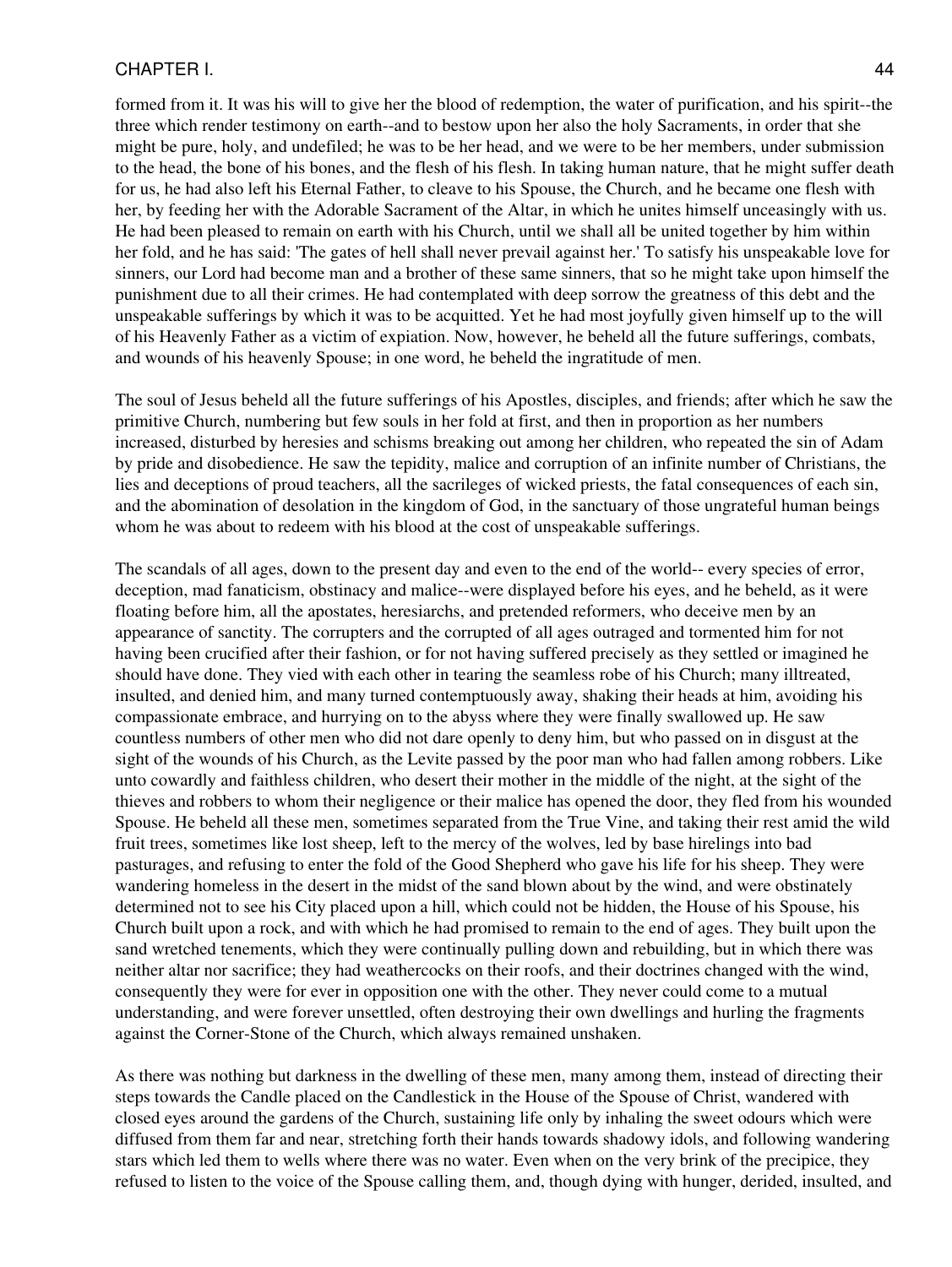mocked at those servants and messengers who were sent to invite them to the Nuptial Feast. They obstinately refused to enter the garden, because they feared the thorns of the hedge, although they had neither wheat with which to satisfy their hunger nor wine to quench their thirst, but were simply intoxicated with pride and selfesteem, and being blinded by their own false lights, persisted in asserting that the Church of the Word made flesh was invisible. Jesus beheld them all, he wept over them, and was pleased to suffer for all those who do not see him and who will not carry their crosses after him in his City built upon a hill--his Church founded upon a rock, to which he has given himself in the Holy Eucharist, and against which the gates of Hell will never prevail.

Bearing a prominent place in these mournful visions which were beheld by the soul of Jesus, I saw Satan, who dragged away and strangled a multitude of men redeemed by the blood of Christ and sanctified by the unction of his Sacrament. Our Divine Saviour beheld with bitterest anguish the ingratitude and corruption of the Christians of the first and of all succeeding ages, even to the end of the world, and during the whole of this time the voice of the tempter was incessantly repeating: 'Canst thou resolve to suffer for such ungrateful reprobates?' while the various apparitions succeeded each other with intense rapidity, and so violently weighed down and crushed the soul of Jesus, that his sacred humanity was overwhelmed with unspeakable anguish. Jesus--the Anointed of the Lord--the Son of Man struggled and writhed as he fell on his knees, with clasped hands, as it were annihilated beneath the weight of his suffering. So violent was the struggle which then took place between his human will and his repugnance to suffer so much for such an ungrateful race, that from every pore of his sacred body there burst forth large drops of blood, which fell trickling on to the ground. In his bitter agony, he looked around, as though seeking help, and appeared to take Heaven, earth, and the stars of the firmament to witness of his sufferings.

Jesus, in his anguish of spirit, raised his voice, and gave utterance to several cries of pain. The three Apostles awoke, listened, and were desirous of approaching him, but Peter detained James and John, saying: 'Stay you here; I will join him.' Then I saw Peter hastily run forward and enter the grotto. 'Master,' he exclaimed, 'what has befallen thee?' But at the sight of Jesus, thus bathed in his own blood, and sinking to the ground beneath the weight of mortal fear and anguish, he drew back, and paused for a moment, overcome with terror. Jesus made him no answer, and appeared unconscious of his presence. Peter returned to the other two, and told them that the Lord had not answered him except by groans and sighs. They became more and more sorrowful after this, covered their heads, and sat down to weep and pray.

I then returned to my Heavenly Spouse in his most bitter agony. The frightful visions of the future ingratitude of the men whose debt to Divine Justice he was taking upon himself, continued to become more and more vivid and tremendous. Several times I heard him exclaim: 'O my Father, can I possibly suffer for so ungrateful a race? O my Father, if this chalice may not pass from me, but I must drink it, thy will be done!'

Amid all these apparitions, Satan held a conspicuous place, under various forms, which represented different species of sins. Sometimes he appeared under the form of a gigantic black figure, sometimes under those of a tiger, a fox, a wolf, a dragon, or a serpent. Not, however, that he really took any of these shapes, but merely some one of their characteristics, joined with other hideous forms. None of these frightful apparitions entirely resembled any creature, but were symbols of abomination, discord, contradiction, and sin-- in one word, were demoniacal to the fullest extent. These diabolical figures urged on, dragged, and tore to pieces, before the very eyes of Jesus, countless numbers of those men for whose redemption he was entering upon the painful way of the Cross. At first I but seldom saw the serpent: soon, however, it made its appearance, with a crown upon its head. This odious reptile was of gigantic size, apparently possessed of unbounded strength, and led forward countless legions of the enemies of Jesus in every age and of every nation. Being armed with all kinds of destructive weapons, they sometimes tore one another in pieces, and then renewed their attacks upon our Saviour with redoubled rage. It was indeed an awful sight; for they heaped upon him the most fearful outrages, cursing, striking, wounding, and tearing him in pieces. Their weapons, swords, and spears flew about in the air, crossing and recrossing continually in all directions, like the flails of threshers in an immense barn; and the rage of each of these fiends seemed exclusively directed against Jesus--that grain of heavenly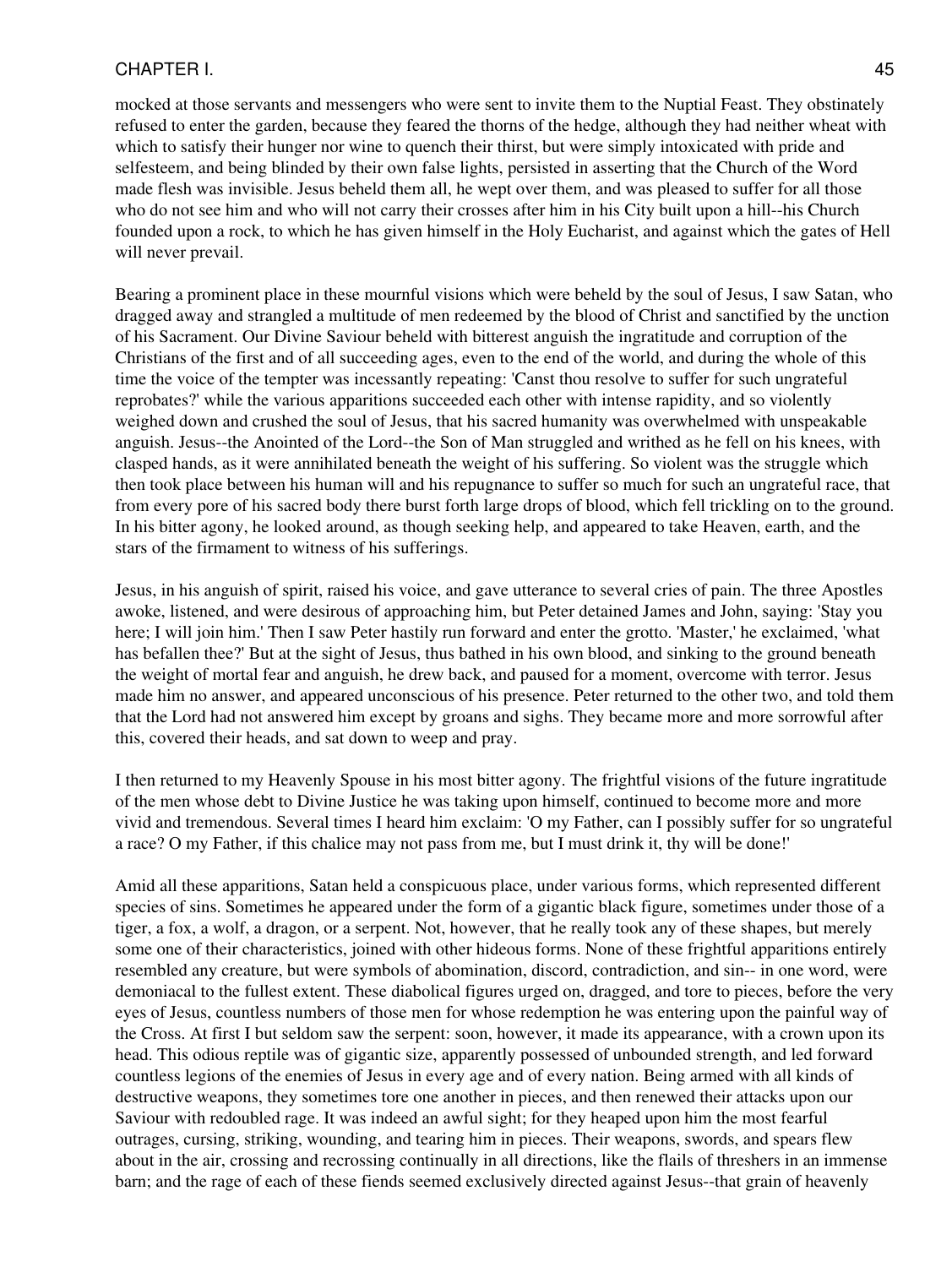wheat descended to the earth to die there, in order to feed men eternally with the Bread of Life.

Thus exposed to the fury of these hellish bands, some of which appeared to me wholly composed of blind men, Jesus was as much wounded and bruised as if their blows had been real. I saw him stagger from side to side, sometimes raising himself up, and sometimes falling again, while the serpent, in the midst of the crowds whom it was unceasingly leading forward against Jesus, struck the ground with its tail, and tore to pieces or swallowed all whom it thus knocked to the ground.

It was made known to me that these apparitions were all those persons who in divers ways insult and outrage Jesus, really and truly present in the Holy Sacrament. I recognised among them all those who in any way profane the Blessed Eucharist. I beheld with horror all the outrages thus offered to our Lord, whether by neglect, irreverence, and omission of what was due to him; by open contempt, abuse, and the most awful sacrileges; by the worship of worldly idols; by spiritual darkness and false knowledge; or, finally, by error, incredulity, fanaticism, hatred, and open persecution. Among these men I saw many who were blind, paralysed, deaf, and dumb, and even children;--blind men who would not see the truth; paralytic men who would not advance, according to its directions, on the road leading to eternal live; deaf men who refused to listen to its warnings and threats; dumb men who would never use their voices in its defence; and, finally, children who were led astray by following parents and teachers filled with the love of the world and forgetfulness of God, who were fed on earthly luxuries, drunk with false wisdom, and loathing all that pertained to religion. Among the latter, the sight of whom grieved me especially, because Jesus so loved children, I saw many irreverent, ill-behaved acolytes, who did not honour our Lord in the holy ceremonies in which they took a part. I beheld with terror that many priests, some of whom even fancied themselves full of faith and piety, also outraged Jesus in the Adorable Sacrament. I saw many who believed and taught the doctrine of the Real Presence, but did not sufficiently take it to heart, for they forgot and neglected the palace, throne, and seat of the Living God, that is to say, the church, the altar, the tabernacle, the chalice, the monstrance, the vases and ornaments; in one word, all that is used in his worship, or to adorn his house.

Entire neglect reigned everywhere, all things were left to moulder away in dust and filth, and the worship of God was, if not inwardly profaned, at least outwardly dishonoured. Nor did this arise from real poverty, but from indifference, sloth, preoccupation of mind about vain earthly concerns, and often also from egotism and spiritual death; for I saw neglect of this kind in churches the pastors and congregations of which were rich, or at east tolerably well off. I saw many others in which worldly, tasteless, unsuitable ornaments had replaced the magnificent adornments of a more pious age.

I saw that often the poorest of men were better lodged in their cottages than the Master of heaven and earth in his churches. Ah, how deeply did the inhospitality of men grieve Jesus, who had given himself to them to be their Food! Truly, there is no need to be rich in order to receive him who rewards a hundredfold the glass of cold water given to the thirsty; but how shameful is not our conduct when in giving drink to the Divine Lord, who thirst for our souls, we give him corrupted water in a filthy glass! In consequence of all this neglect, I saw the weak scandalised, the Adorable Sacrament profaned, the churches deserted, and the priests despised. This state of impurity and negligence extended even to the souls of the faithful, who left the tabernacle of their hearts unprepared and uncleansed when Jesus was about to enter them, exactly the same as they left his tabernacle on the altar.

Were I to speak for an entire year, I would never detail all the insults offered to Jesus in the Adorable Sacrament which were made known to me in this way. I saw their authors assault Jesus in bands, and strike him with different arms, corresponding to their various offences. I saw irreverent Christians of all ages, careless or sacrilegious priests, crowds of tepid and unworthy communicants, wicked soldiers profaning the sacred vessels, and servants of the devil making use of the Holy Eucharist in the frightful mysteries of hellish worship. Among these bands I saw a great number of theologians, who had been drawn into heresy by their sins, attacking Jesus in the Holy Sacrament of his Church, and snatching out of his Heart, by their seductive words and promises, a number of souls for whom he had shed his blood. Ah! it was indeed an awful sight, for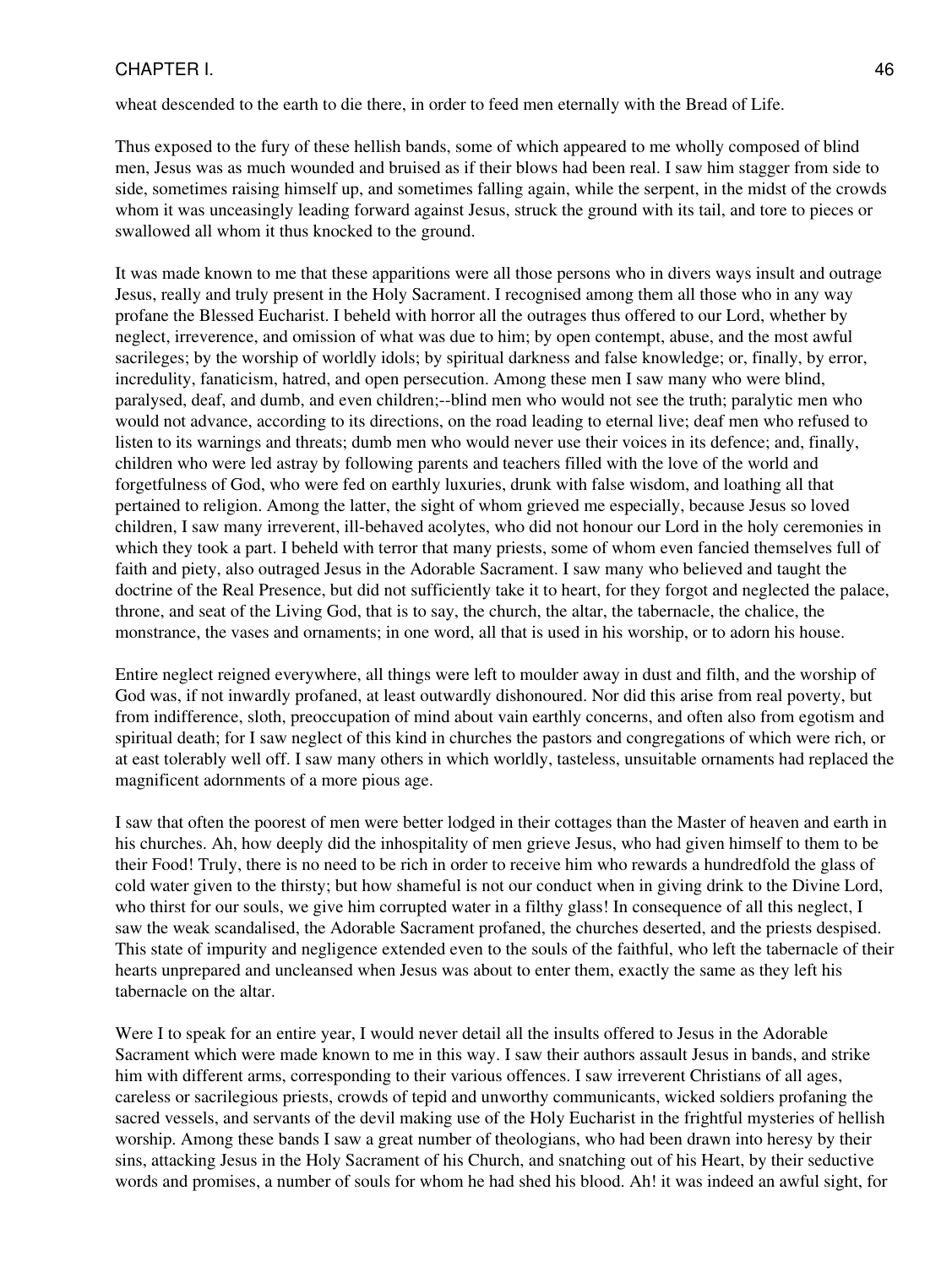I saw the Church as the body of Christ; and all these bands of men, who were separating themselves from the Church, mangled and tore off whole pieces of his living flesh. Alas! he looked at them in the most touching manner, and lamented that they should thus cause their own eternal loss. He had given his own divine Self to us for our Food in the Holy Sacrament, in order to unite in one body-- that of the Church, his Spouse--men who were to an infinite extent divided and separated from each other; and now he beheld himself torn and rent in twain in that very body; for his principal work of love, the Holy Communion, in which men should have been made wholly one, was become, by the malice of false teachers, the subject of separation. I beheld whole nations thus snatched out of his bosom, and deprived of any participation in the treasure of graces left to the Church. Finally, I saw all who were separated from the Church plunged into the depths of infidelity, superstition, heresy, and false worldly philosophy; and they gave vent to their fierce rage by joining together in large bodies to attack the Church, being urged on by the serpent which was disporting itself in the midst of them. Alas! it was as though Jesus himself had been torn in a thousand pieces!

So great was my horror and terror, that my Heavenly Spouse appeared to me, and mercifully placed his hand upon my heart, saying: 'No one has yet seen all these things, and thy heart would burst with sorrow if I did not give thee strength.'

I saw the blood flowing in large drops down the pale face of our Saviour, his hair matted together, and his beard bloody and entangled. After the vision which I have last described, he fled, so to speak, out of the cave, and returned to his disciples. But he tottered as he walked; his appearance was that of a man covered with wounds and bending beneath a heavy burden, and he stumbled at every step.

When he came up to the three Apostles, they were not lying down asleep as they had been the first time, but their heads were covered, and they had sunk down on their knees, in an attitude often assumed by the people of that country when in sorrow or desiring to pray. They had fallen asleep, overpowered by grief and fatigue. Jesus, trembling and groaning, drew nigh to them, and they awoke.

But when, by the light of the moon, they saw him standing before them, his face pale and bloody, and his hair in disorder, their weary eyes did not at the first moment recognise him, for he was indescribably changed. He clasped his hands together, upon which they arose and lovingly supported him in their arms, and he told them in sorrowful accents that the next day he should be put to death,--that in one hour's time he should be seized, led before a tribunal, maltreated, outraged, scourged, and finally put to a most cruel death. He besought them to console his Mother, and also Magdalen. They made no reply, for they knew not what to say, so greatly had his appearance and language alarmed them, and they even thought his mind must be wandering. When he desired to return to the grotto, he had not strength to walk. I saw John and James lead him back, and return when he had entered the grotto. It was then about a quarter-past eleven.

During this agony of Jesus, I saw the Blessed Virgin also overwhelmed with sorrow and anguish of soul, in the house of Mary, the mother of Mark. She was with Magdalen and Mary in the garden belonging to the house, and almost prostrate from grief, with her whole body bowed down as she knelt. She fainted several times, for she beheld in spirit different portions of the agony of Jesus. She had sent some messengers to make inquiries concerning him, but her deep anxiety would not suffer her to await their return, and she went with Magdalen and Salome as far as the Valley of Josaphat. She walked along with her head veiled, and her arms frequently stretched forth towards Mount Olivet; for she beheld in spirit Jesus bathed in a bloody sweat, and her gestures were as though she wished with her extended hands to wipe the face of her Son. I saw these interior movements of her soul towards Jesus, who thought of her, and turned his eyes in her direction, as if to seek her assistance. I beheld the spiritual communication which they had with each other, under the form of rays passing to and fro between them. Our Divine Lord thought also of Magdalen, was touched by her distress, and therefore recommended his Apostles to console her; for he knew that her love for his adorable Person was greater than that felt for him by any one save his Blessed Mother, and he foresaw that she would suffer much for his sake, and never offend him more.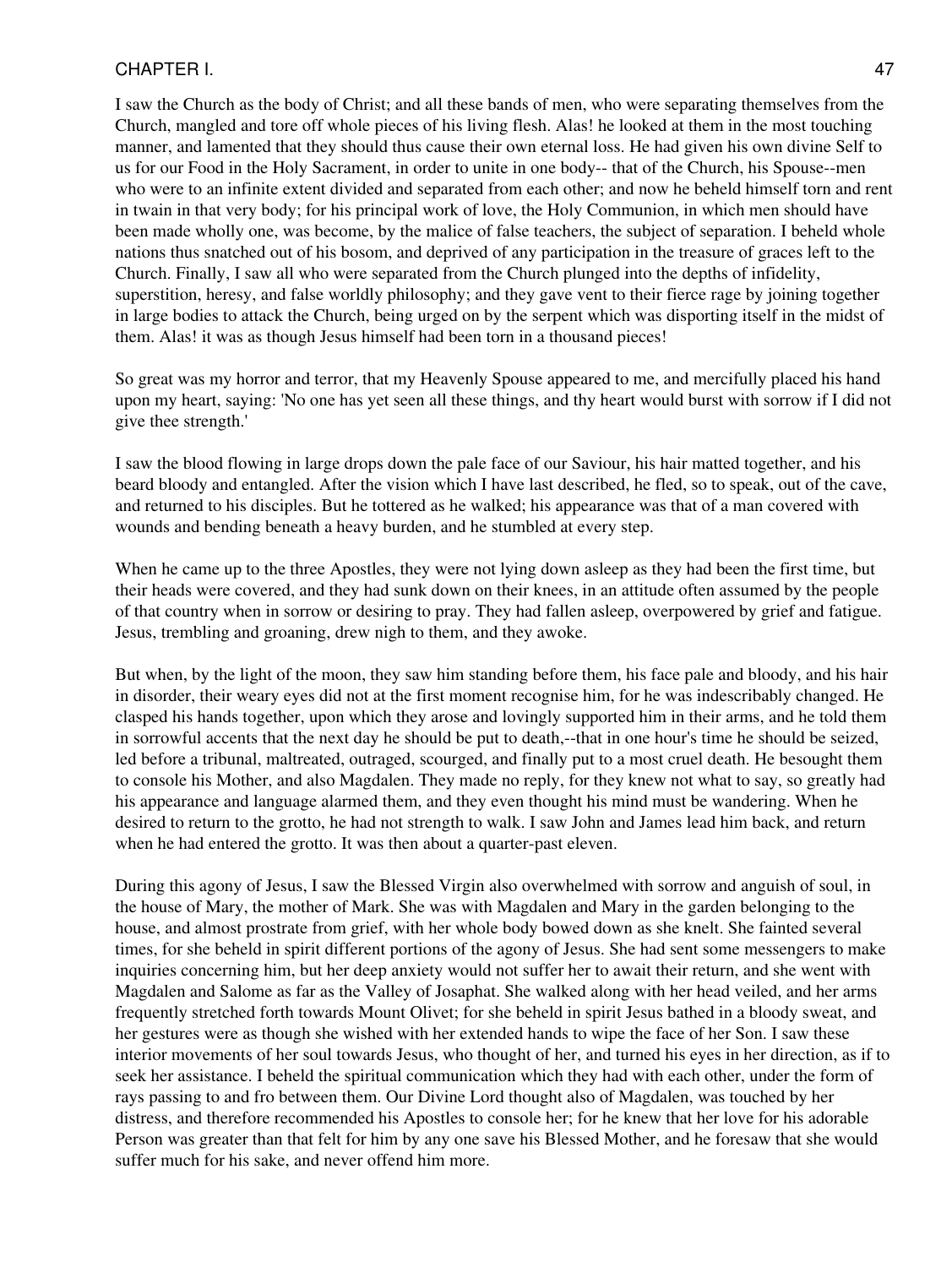About this time, the eight Apostles returned to the arbour of Gethsemani, and after talking together for some time, ended by going to sleep. They were wavering, discouraged, and sorely tempted. They had each been seeking for a place of refuge in case of danger, and they anxiously asked one another, 'What shall we do when they have put him to death? We have left all to follow him; we are poor and the offscouring of the world, we gave ourselves up entirely to his service, and now he is so sorrowful and so defected himself, that he can afford us no consolation.' The other disciples had at first wandered about in various directions, but then, having heard something concerning the awful prophecies which Jesus had made, they had nearly all retired to Bethphage.

I saw Jesus still praying in the grotto, struggling against the repugnance to suffering which belonged to human nature, and abandoning himself wholly to the will of this Eternal Father. Here the abyss opened before him, and he had a vision of the first part of Limbo. He saw Adam and Eve, the patriarchs, prophets, and just men, the parents of his Mother, and John the Baptist, awaiting his arrival in the lower world with such intense longing, that the sight strengthened and gave fresh courage to his loving heart. His death was to open Heaven to these captives,--his death was to deliver them out of that prison in which they were languishing in eager hope! When Jesus had, with deep emotion, looked upon these saints of antiquity, angels presented to him all the bands of saints of future ages, who, joining their labours to the merits of his Passion, were, through him, to be united to his Heavenly Father. Most beautiful and consoling was this vision, in which he beheld the salvation and sanctification flowing forth in ceaseless streams from the fountain of redemption opened by his death.

The Apostles, disciples, virgins, and holy women, the martyrs, confessors, hermits, popes, and bishops, and large bands of religious of both sexes--in one word, the entire army of the blessed--appeared before him. All bore on their heads triumphal crowns, and the flowers of their crowns differed in form, in colour, in odour, and in perfection, according to the difference of the sufferings, labours and victories which had procured them eternal glory. Their whole life, and all their actions, merits, and power, as well as all the glory of their triumph, came solely from their union with the merits of Jesus Christ.

The reciprocal influence exercised by these saints upon each other, and the manner in which they all drank from one sole Fountain--the Adorable Sacrament and the Passion of our Lord--formed a most touching and wonderful spectacle. Nothing about them was devoid of deep meaning,--their works, martyrdom, victories, appearance, and dress,--all, though indescribably varied, was confused together in infinite harmony and unity; and this unity in diversity was produced by the rays of one single Sun, by the Passion of the Lord, of the Word made flesh, in whom was life, the light of men, which shined in darkness, and the darkness did not comprehend it.

The army of the future saints passed before the soul of our Lord, which was thus placed between the desiring patriarchs, and the triumphant band of the future blessed, and these two armies joining together, and completing one another, so to speak, surrounded the loving Heart of our Saviour as with a crown of victory. This most affecting and consoling spectacle bestowed a degree of strength and comfort upon the soul of Jesus. Ah! He so loved his brethren and creatures that, to accomplish the redemption of one single soul, he would have accepted with joy all the sufferings to which he was now devoting himself. As these visions referred to the future, they were diffused to a certain height in the air.

But these consoling visions faded away, and the angels displayed before him the scenes of his Passion quite close to the earth, because it was near at hand. I beheld every scene distinctly portrayed, from the kiss of Judas to the last words of Jesus on the cross, and I saw in this single vision all that I see in my meditations on the Passion. The treason of Judas, the flight of the disciples, the insults which were offered our Lord before Annas and Caiphas, Peter's denial, the tribunal of Pilate, Herod's mockery, the scourging and crowning with thorns, the condemnation to death, the carrying of the cross, the linen cloth presented by Veronica, the crucifixion, the insults of the Pharisees, the sorrows of Mary, of Magdalen, and of John, the wound of the lance in his side, after death;--in one word, every part of the Passion was shown to him in the minutest detail. He accepted all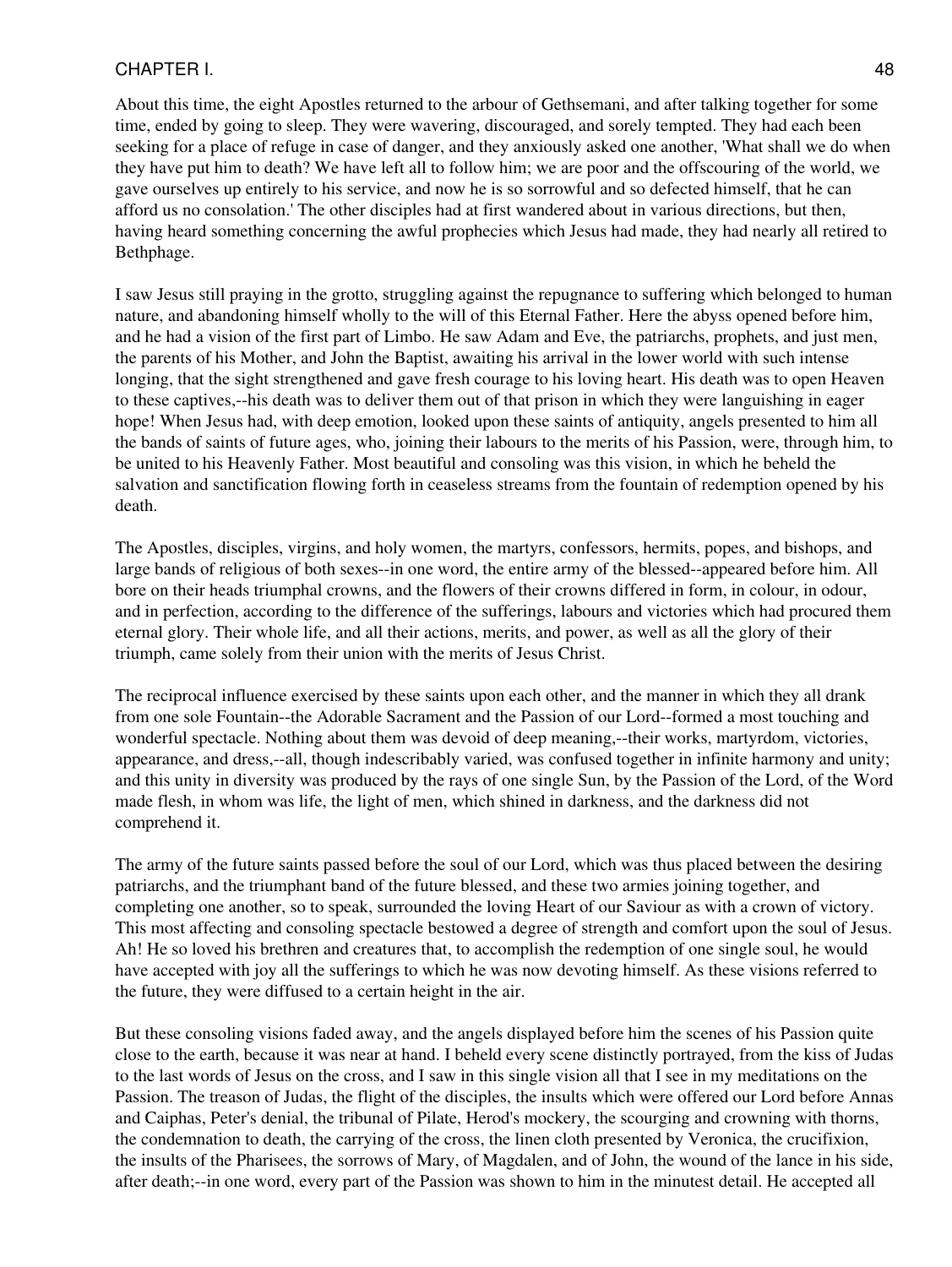voluntarily, submitting to everything for the love of man. He saw also and felt the sufferings endured at that moment by his Mother, whose interior union with his agony was so entire that she had fainted in the arms of her two friends.

When the visions of the Passion were concluded, Jesus fell on his face like one at the point of death; the angels disappeared, and the bloody sweat became more copious, so that I saw it had soaked his garment. Entire darkness reigned in the cavern, when I beheld an angel descent to Jesus. This angel was of higher stature than any whom I had before beheld, and his form was also more distinct and more resembling that of a man. He was clothed like a priest in a long floating garment, and bore before him, in his hands, a small vase, in shape resembling the chalice used at the Last Supper. At the top of this chalice, there was a small oval body, about the size of a bean, and which diffused a reddish light. The angel, without touching the earth with his feet, stretched forth his right hand to Jesus, who arose, when he placed the mysterious food in his mouth, and gave him to drink from the luminous chalice. Then he disappeared.

Jesus having freely accepted the chalice of his sufferings, and received new strength, remained some minutes longer in the grotto, absorbed in calm meditation, and returning thanks to his Heavenly Father. He was still in deep affliction of spirit, but supernaturally comforted to such a degree as to be able to go to his disciples without tottering as he walked, or bending beneath the weight of his sufferings. His countenance was still pale and altered, but his step was firm and determined. He had wiped his face with a linen cloth, and rearranged his hair, which hung about his shoulders, matted together and damp with blood.

When Jesus came to his disciples, they were lying, as before, against the wall of the terrace, asleep, and with their heads covered. Our Lord told them that then was not the time for sleep, but that they should arise and pray: 'Behold the hour is at hand, and the Son of Man shall be betrayed into the hand of sinners,' he said: 'Arise, let us go, behold he is at hand that will betray me. It were better for him, if that man had not been born.' The Apostles arose in much alarm, and looked round with anxiety. When they had somewhat recovered themselves, Peter said warmly: 'Lord, I will call the others, that so we may defend thee.' But Jesus pointed out to them at some distance in the valley, on the other side of the Brook of Cedron, a band of armed men, who were advancing with torches, and he said that one of their number had betrayed him. He spoke calmly, exhorted them to console his Mother, and said: 'Let us go to meet them--I shall deliver myself up without resistance into the hands of my enemies.' He then left the Garden of Olives with the three Apostles, and went to meet the archers on the road which led from that garden to Gethsemani.

When the Blessed Virgin, under the care of Magdalen and Salome, recovered her senses, some disciples, who had seen the soldiers approaching, conducted her back to the house of Mary, the mother of Mark. The archers took a shorter road than that which Jesus followed when he left the supper-room.

The grotto in which Jesus had this day prayed was not the one where he usually prayed on Mount Olivet. He commonly went to a cabin at a greater distance off, where, one day, after having cursed the barren fig-tree, he had prayed in great affliction of spirit, with his arms stretched out, and leaning against a rock.

The traces of his body and hands remained impressed on the stone, and were honoured later. But it was not known on what occasion the miracle had taken place. I have several times seen similar impressions left upon the stone, either by the Prophets of the Old Testament, or by Jesus, Mary, or some of the Apostles, and I have also seen those made by the body of St. Catherine on Mount Sinai. These impressions do not seem deep, but resemble what would be made upon a thick piece of dough, if a person leaned his hand upon it.

### **CHAPTER II.**

Judas and his band.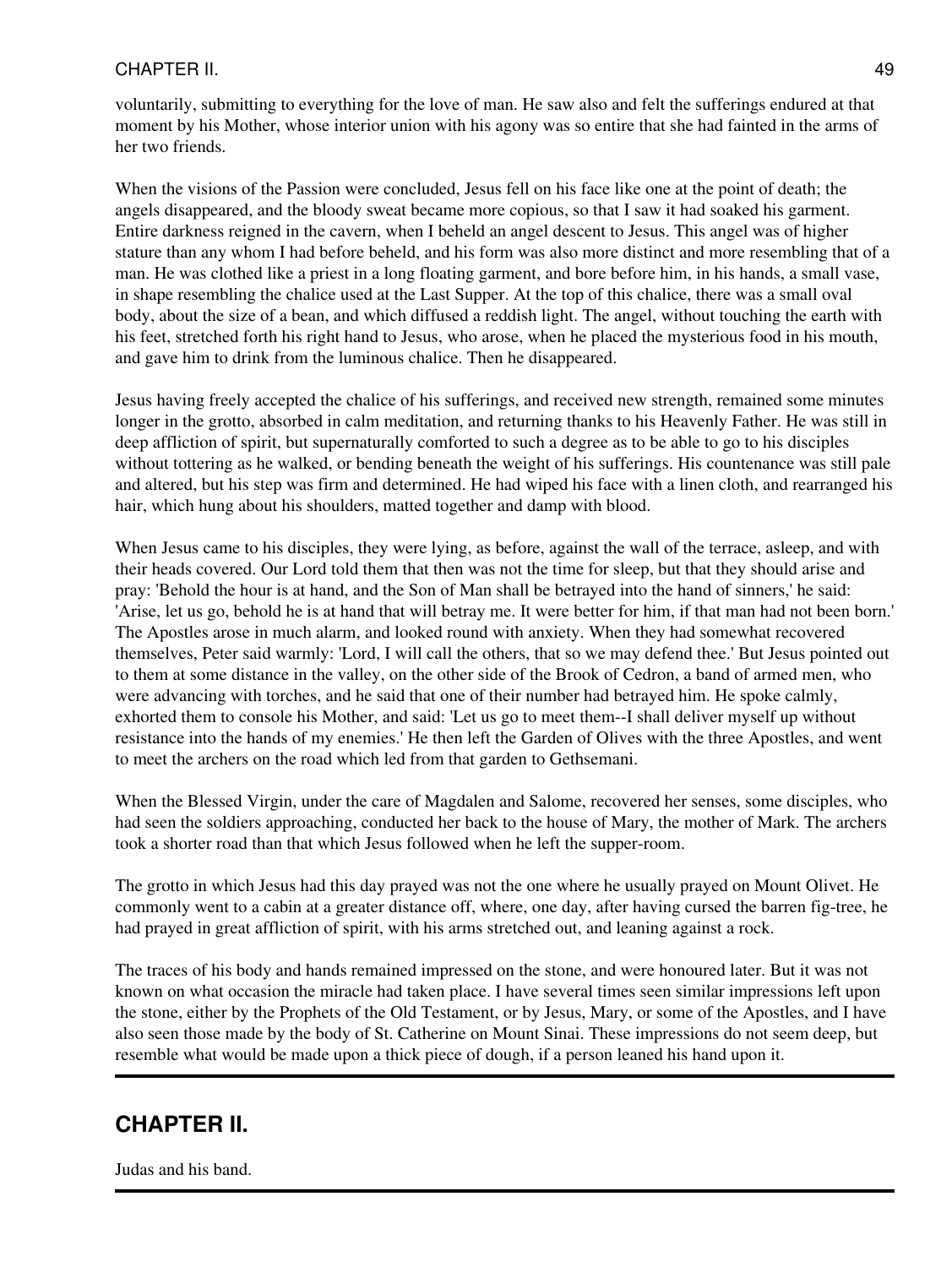Judas had not expected that his treason would have produced such fatal results. He had been anxious to obtain the promised reward, and to please the Pharisees by delivering up Jesus into their hands, but he had never calculated on things going so far, or thought that the enemies of his Master would actually bring him to judgment and crucify him; his mind was engrossed with the love of gain alone, and some astute Pharisees and Sadducees, with whom he had established an intercourse, had constantly urged him on to treason by flattering him. He was sick of the fatiguing, wandering, and persecuted life which the Apostles led. For several months past he had continually stolen from the alms which were consigned to his care, and his avarice, grudging the expenses incurred by Magdalen when she poured the precious ointment on the feet of our Lord, incited him to the commission of the greatest of crimes. He had always hoped that Jesus would establish a temporal kingdom, and bestow upon him some brilliant and lucrative post in it, but finding himself disappointed, he turned his thoughts to amassing a fortune. He saw that sufferings and persecutions were on the increase for our Lord and his followers, and he sought to make friends with the powerful enemies of our Saviour before the time of danger, for the saw that Jesus did not become a king, whereas the actual dignity and power of the High Priest, and of all who were attached to his service, made a very strong impression upon his mind.

He began to enter by degrees into a close connection with their agents, who were constantly flattering him, and assuring him in strong terms that, in any case, an end would speedily be put to the career of our Divine Lord. He listened more and more eagerly to the criminal suggestions of his corrupt heart, and he had done nothing during the last few days but go backwards and forwards in order to induce the chief priests to come to some agreement. But they were unwilling to act at once, and treated him with contempt. They said that sufficient time would not intervene before the festival day, and that there would be a tumult among the people. The Sanhedrin alone listened to his proposals with some degree of attention. After Judas had sacrilegiously received the Blessed Sacrament, Satan took entire possession of him, and he went off at once to complete his crime. He in the first place sought those persons who had hitherto flattered and entered into agreements with him, and who still received him with pretended friendship. Some others joined the party, and among the number Annas and Caiphas, but the latter treated him with considerable pride and scorn. All these enemies of Christ were extremely undecided and far from feeling any confidence of success, because they mistrusted Judas.

I saw the empire of Hell divided against itself; Satan desired the crime of the Jews, and earnestly longed for the death of Jesus, the Converter of souls, the holy Teacher, the Just Man, who was so abhorrent to him; but at the same time he felt an extraordinary interior fear of the death of the innocent Victim, who would not conceal himself from his persecutors. I saw him then, on the one hand, stimulate the hatred and fury of the enemies of Jesus, and on the other, insinuate to some of their number that Judas was a wicked; despicable character, and that the sentence could not be pronounced before the festival, or a sufficient number of witnesses against Jesus be gathered together.

Everyone proposed something different, and some questioned Judas, saying: 'Shall we be able to take him? Has he not armed men with him?' And the traitor replied: 'No, he is alone with eleven disciples; he is greatly depressed, and the eleven are timid men.' He told them that now or never was the time to get possession of the person of Jesus, that later he might no longer have it in his power to give our Lord up into their hands, and that perhaps he should never return to him again, because for several days past it had been very clear that the other disciples and Jesus himself suspected and would certainly kill him if he returned to them. He told them likewise that if they did not at once seize the person of Jesus, he would make his escape, and return with an army of his partisans, to have himself proclaimed King. These threats of Judas produced some effect, his proposals were acceded to, and he received the price of this treason--thirty pieces of silver. These pieces were oblong, with holes in their sides, strung together by means of rings in a kind of chain, and bearing certain impressions.

Judas could not help being conscious that they regarded him with contempt and distrust, for their language and gestures betrayed their feelings, and pride suggested to him to give back the money as an offering for the Temple, in order to make them suppose his intentions to have been just and disinterested. But they rejected his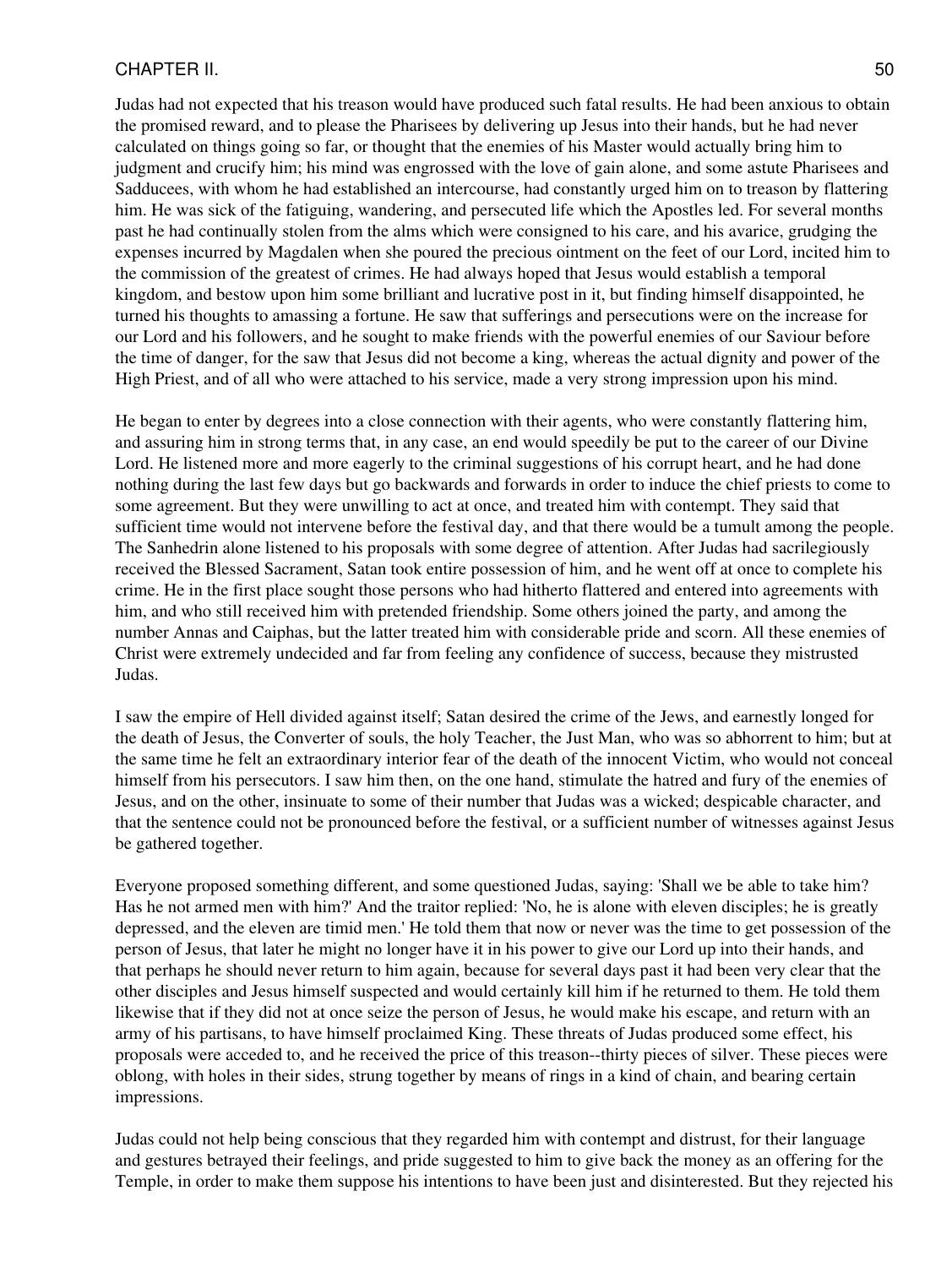proposal, because the price of blood could not be offered in the Temple. Judas saw how much they despised him, and his rage was excessive. He had not expected to reap the bitter fruits of his treason even before it was accomplished, but he had gone so far with these men that he was in their power, and escape was no longer possible. They watched him carefully, and would not let him leave their presence, until he had shown them exactly what steps were to be taken in order to secure the person of Jesus. Three Pharisees accompanied him when he went down into a room where the soldiers of the Temple (some only of whom were Jews, and the rest of various nations) were assembled. When everything was settled, and the necessary number of soldiers gathered together, Judas hastened first to the supper-room, accompanied by a servant of the Pharisees, for the purpose of ascertaining whether Jesus had left, as they would have seized his person there without difficulty, if once they had secured the doors. He agreed to send them a messenger with the required information.

A short time before when Judas had received the price of this treason, a Pharisee had gone out, and sent seven slaves to fetch wood with which to prepare the Cross for our Saviour, in case he should be judged, because the next day there would not be sufficient time on account of the commencement of the Paschal festivity. They procured this wood from a spot about three-quarters of a mile distant, near a high wall, where there was a great quantity of other wood belonging to the Temple, and dragged it to a square situated behind the tribunal of Caiphas. The principal piece of the Cross came from a tree formerly growing in the Valley of Josaphat, near the torrent of Cedron, and which, having fallen across the stream, had been used as a sort of bridge. When Nehemias hid the sacred fire and the holy vessels in the pool of Bethsaida, it had been thrown over the spot, together with other pieces of wood,--then later taken away, and left on one side. The Cross was prepared in a very peculiar manner, either with the object of deriding the royalty of Jesus, or from what men might term chance. It was composed of five pieces of wood, exclusive of the inscription. I saw many other things concerning the Cross, and the meaning of different circumstances was also made known to me, but I have forgotten all that. Judas returned, and said that Jesus was no longer in the supper-room, but that he must certainly be on Mount Olivet, in the spot where he was accustomed to pray. He requested that only a small number of men might be sent with him, lest the disciples who were on the watch should perceive anything and raise a sedition. Three hundred men were to be stationed at the gates and in the streets of Ophel, a part of the town situated to the south of the Temple, and along the valley of Millo as far as the house of Annas, on the top of Mount Sion, in order to be ready to send reinforcements if necessary, for, he said, all the people of the lower class of Ophel were partisans of Jesus. The traitor likewise bade them be careful, lest he should escape them--since he, by mysterious means, had so often hidden himself in the mountain, and made himself suddenly invisible to those around. He recommended them, besides, to fasten him with a chain, and make use of certain magical forms to prevent his breaking it. The Jews listened to all these pieces of advice with scornful indifference, and replied, 'If we once have him in our hands, we will take care not to let him go.'

Judas next began to make his arrangements with those who were to accompany him. He wished to enter the garden before them, and embrace and salute Jesus as if he were returning to him as his friend and disciple, and then for the soldiers to run forward and seize the person of Jesus. He was anxious that it should be thought they had come there by chance, that so, when they had made their appearance, he might run away like the other disciples and be no more heard of. He likewise thought that, perhaps, a tumult would ensue, that the Apostles might defend themselves, and Jesus pass through the midst of his enemies, as he had so often done before. He dwelt upon these thoughts especially, when his pride was hurt by the disdainful manner of the Jews in his regard; but he did not repent, for he had wholly given himself up to Satan. It was his desire also that the soldiers following him should not carry chains and cords, and his accomplices pretended to accede to all his wishes, although in reality they acted with him as with a traitor who was not to be trusted, but to be cast off as soon as he had done what was wanted. The soldiers received orders to keep close to Judas, watch him carefully, and not let him escape until Jesus was seized, for he had received his reward, and it was feared that he might run off with the money, and Jesus not be taken after all, or another be taken in his place. The band of men chosen to accompany Judas was composed of twenty soldiers, selected from the Temple guard and from others of the military who were under the orders of Annas and Caiphas. They were dressed very much like the Roman soldiers, had morions (crested metal helmets) like them, and wore hanging straps round their thighs, but their beards were long, whereas the Roman soldiers at Jerusalem had whiskers only, and shaved their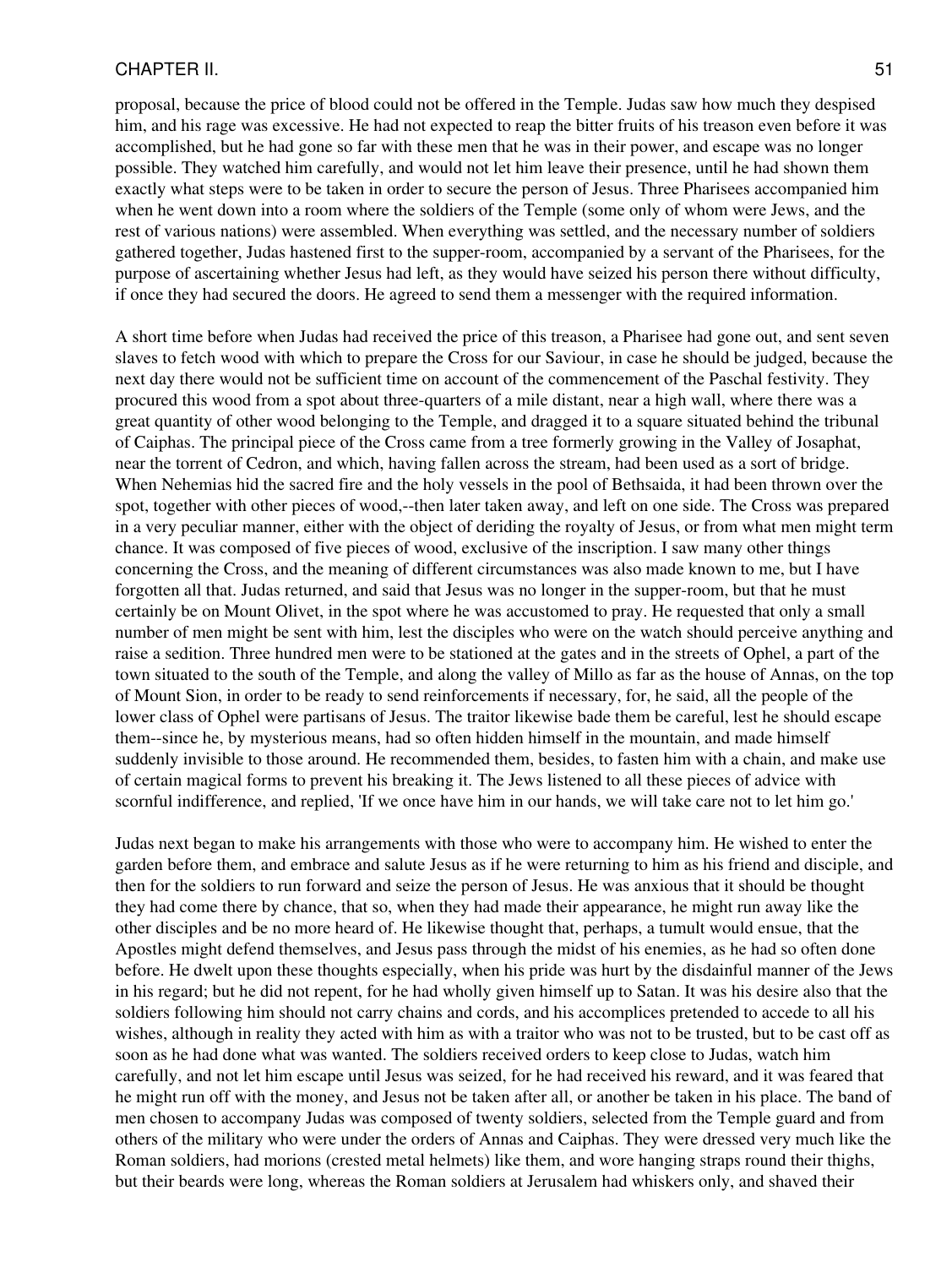chins and upper lips. They all had swords, some of them being also armed with spears, and they carried sticks with lanterns and torches; but when they set off they only lighted one. It had at first been intended that Judas should be accompanied by a more numerous escort, but he drew their attention to the fact that so large a number of men would be too easily seen, because Mount Olivet commanded a view of the whole valley. Most of the soldiers remained, therefore, at Ophel, and sentinels were stationed on all sides to put down any attempt which might be made to release Jesus. Judas set off with the twenty soldiers, but he was followed at some distance by four archers, who were only common bailiffs, carrying cords and chains, and after them came the six agents with whom Judas had been in communication for some time. One of these was a priest and a confidant of Annas, a second was devoted to Caiphas, the third and fourth were Pharisees, and the other two Sadducees and Herodians. These six men were courtiers of Annas and Caiphas, acting in the capacity of spies, and most bitter enemies of Jesus.

The soldiers remained on friendly terms with Judas until they reached the spot where the road divides the Garden of Olives from the Garden of Gethsemani, but there they refused to allow him to advance alone, and entirely changed their manner, treating him with much insolence and harshness.

# **CHAPTER III.**

#### Jesus is arrested.

Jesus was standing with his three Apostles on the road between Gethsemani, and the Garden of Olives, when Judas and the band who accompanied him made their appearance. A warm dispute arose between Judas and the soldiers, because he wished to approach first and speak to Jesus quietly as if nothing was the matter, and then for them to come up and seize our Saviour, thus letting him suppose that he had no connection with the affair. But the men answered rudely, 'Not so, friend, thou shalt not escape from our hands until we have the Galilean safely bound,' and seeing the eight Apostles who hastened to rejoin Jesus when they heard the dispute which was going on, they (notwithstanding the opposition of Judas) called up four archers, whom they had left at a little distance, to assist. When by the light of the moon Jesus and the three Apostles first saw the band of armed men, Peter wished to repel them by force of arms, and said: 'Lord, the other eight are close at hand, let us attack the archers,' but Jesus bade him hold his peace, and then turned and walked back a few steps. At this moment four disciples came out of the garden, and asked what was taking place. Judas was about to reply, but the soldiers interrupted, and would not let him speak. These four disciples were James the Less, Philip, Thomas, and Nathaniel; the last named, who was a son of the aged Simeon, had with a few others joined the eight Apostles at Gethsemani, being perhaps sent by the friends of Jesus to know what was going on, or possibly simply incited by curiosity and anxiety. The other disciples were wandering to and fro, on the look out, and ready to fly at a moment's notice.

Jesus walked up to the soldiers and said in a firm and clear voice, 'Whom seek ye?' The soldiers answered, 'Jesus of Nazareth.' Jesus said to them, 'I am he.' Scarcely had he pronounced these words than they all fell to the ground, as if struck with apoplexy. Judas, who stood by them, was much alarmed, and as he appeared desirous of approaching, Jesus held out his hand and said: 'Friend, whereto art thou come?' Judas stammered forth something about business which had brought him. Jesus answered in few words, the sense of which was: 'It were better for thee that thou hadst never been born;' however, I cannot remember the words exactly. In the mean time, the soldiers had risen, and again approached Jesus, but they waited for the sign of the kiss, with which Judas had promised to salute his Master that they might recognise him. Peter and the other disciples surrounded Judas, and reviled him in unmeasured terms, calling him thief and traitor; he tried to mollify their wrath by all kinds of lies, but his efforts were vain, for the soldiers came up and offered to defend him, which proceeding manifested the truth at once.

Jesus again asked, 'Whom seek ye?' They replied: 'Jesus of Nazareth.' Jesus made answer, 'I have told you that I am he,' 'if therefore you seek me, let these go their way.' At these words the soldiers fell for the second time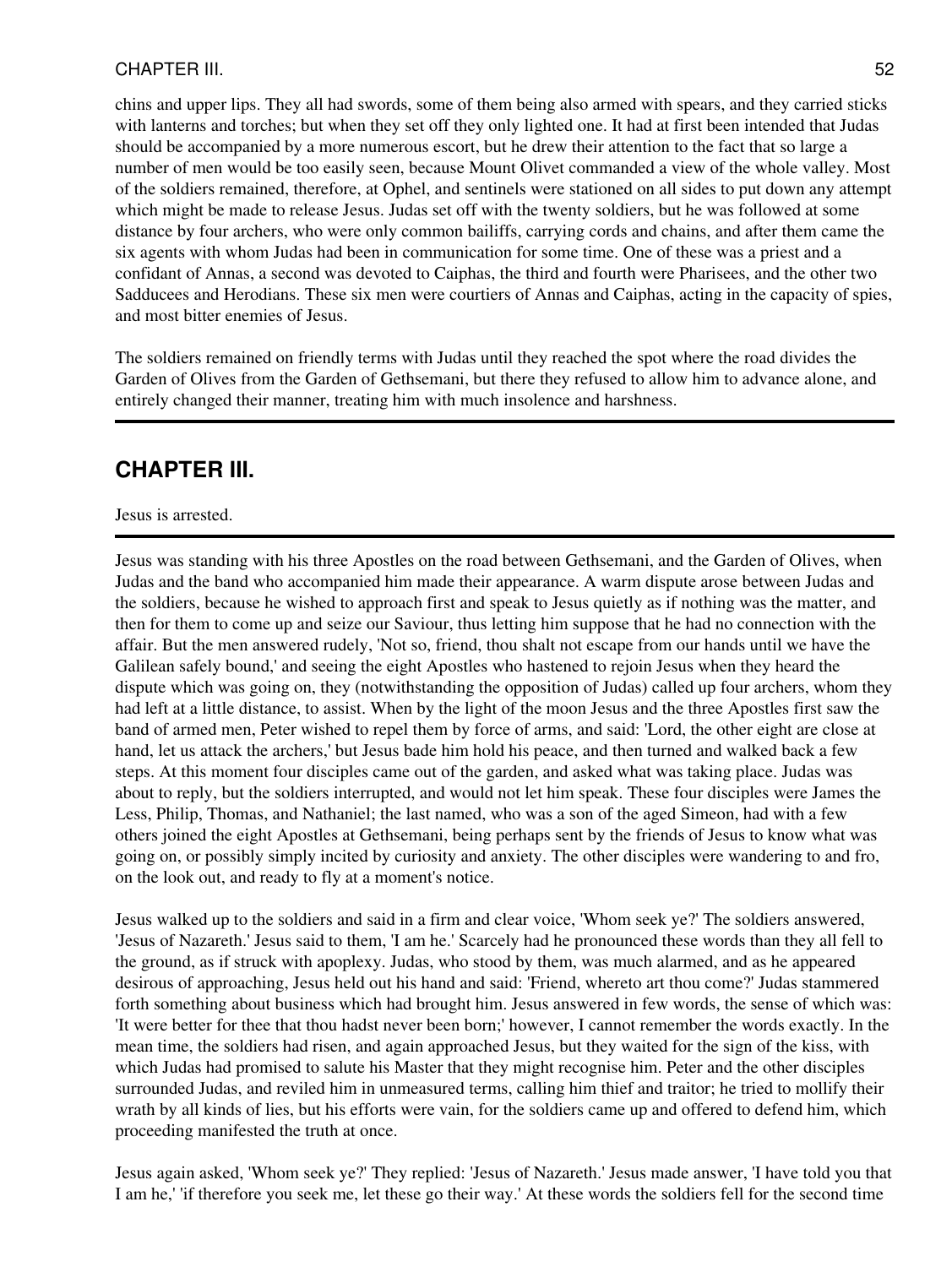to the ground, in convulsions similar to those of epilepsy, and the Apostles again surrounded Judas and expressed their indignation at his shameful treachery. Jesus said to the soldiers, 'Arise,' and they arose, but at first quite speechless from terror. They then told Judas to give them the signal agreed upon instantly, as their orders were to seize upon no one but him whom Judas kissed. Judas therefore approached Jesus, and gave him a kiss, saying, 'Hail Rabbi.' Jesus replied, 'What, Judas, dost thou betray the Son of Man with a kiss?' The soldiers immediately surrounded Jesus, and the archers laid hands upon him. Judas wished to fly, but the Apostles would not allow it, they rushed at the soldiers and cried out, 'Master, shall we strike with the sword?' Peter, who was more impetuous than the rest, seized the sword, and struck Malchus, the servant of the high priest, who wished to drive away the Apostles, and cut off his right ear; Malchus fell to the ground, and a great tumult ensued.

The archers had seized upon Jesus, and wished to bind him; while Malchus and the rest of the soldiers stood around. When Peter struck the former, the rest were occupied in repulsing those among the disciples who approached too near, and in pursuing those who ran away. Four disciples made their appearance in the distance, and looked fearfully at the scene before them; but the soldiers were still too much alarmed at their late fall to trouble themselves much about them, and besides they did not wish to leave our Saviour without a certain number of men to guard him. Judas fled as soon as he had given the traitorous kiss, but was met by some of the disciples, who overwhelmed him with reproaches. Six Pharisees, however, came to his rescue, and he escaped whilst the archers were busily occupied in pinioning Jesus.

When Peter struck Malchus, Jesus said to him, 'Put up again thy sword into its place; for all that take the sword shall perish with the sword. Thinkest thou that I cannot ask my Father, and he will give me presently more than twelve legions of angels? How then shall the Scriptures be fulfilled, that so it must be done?' Then he said, 'Let me cure this man;' and approaching Malchus, he touched his ear, prayed, and it wad healed. The soldiers who were standing near, as well as the archers and the six Pharisees, far from being moved by this miracle, continued to insult our Lord, and said to the bystanders, 'It is a trick of the devil, the powers of witchcraft made the ear appear to be cut off, and now the same power gives it the appearance of being healed.'

Then Jesus again addressed them, 'You are come out as it were to a robber, with swords and clubs, to apprehend me. I sat daily with you teaching in the Temple, and you laid not hands upon me, but this is your hour and the power of darkness.' The Pharisees ordered him to be bound still more strongly, and made answer in a contemptuous tone, 'Ah! Thou couldst not overthrow us by thy witchcraft.' Jesus replied, but I do not remember his words, and all the disciples fled. The four archers and the six Pharisees did not fall to the ground at the words of Jesus, because, as was afterwards revealed to me, they as well as Judas, who likewise did not fall, were entirely in the power of Satan, whereas all those who fell and rose again were afterwards converted, and became Christians; they had only surrounded Jesus, and not laid hands upon him. Malchus was instantly converted by the cure wrought upon him, and during the time of the Passion his employment was to carry messages backwards and forwards to Mary and the other friends of our Lord.

The archers, who now proceeded to pinion Jesus with the greatest brutality, were pagans of the lowest extraction, short, stout, and active, with sandy complexions, resembling those of Egyptian slaves, and bare legs, arms, and neck.

They tied his hands as tightly as possible with hard new cords, fastening the right-hand wrist under the left elbow, and the left-hand wrist under the right elbow. They encircled his waist with a species of belt studded with iron points, and to this collar were appended two leathern straps, which were crossed over his chest like a stole and fastened to the belt. They then fastened four ropes to different parts of the belt, and by means of these ropes dragged our Blessed Lord from side to side in the most cruel manner. The ropes were new; I think they were purchased when the Pharisees first determined to arrest Jesus. The Pharisees lighted fresh torches, and the procession started. Ten soldiers walked in front, the archers who held the ropes and dragged Jesus along, followed, and the Pharisees and ten other soldiers brought up the rear. The disciples wandered about at a distance, and wept and moaned as if beside themselves from grief. John alone followed, and walked at no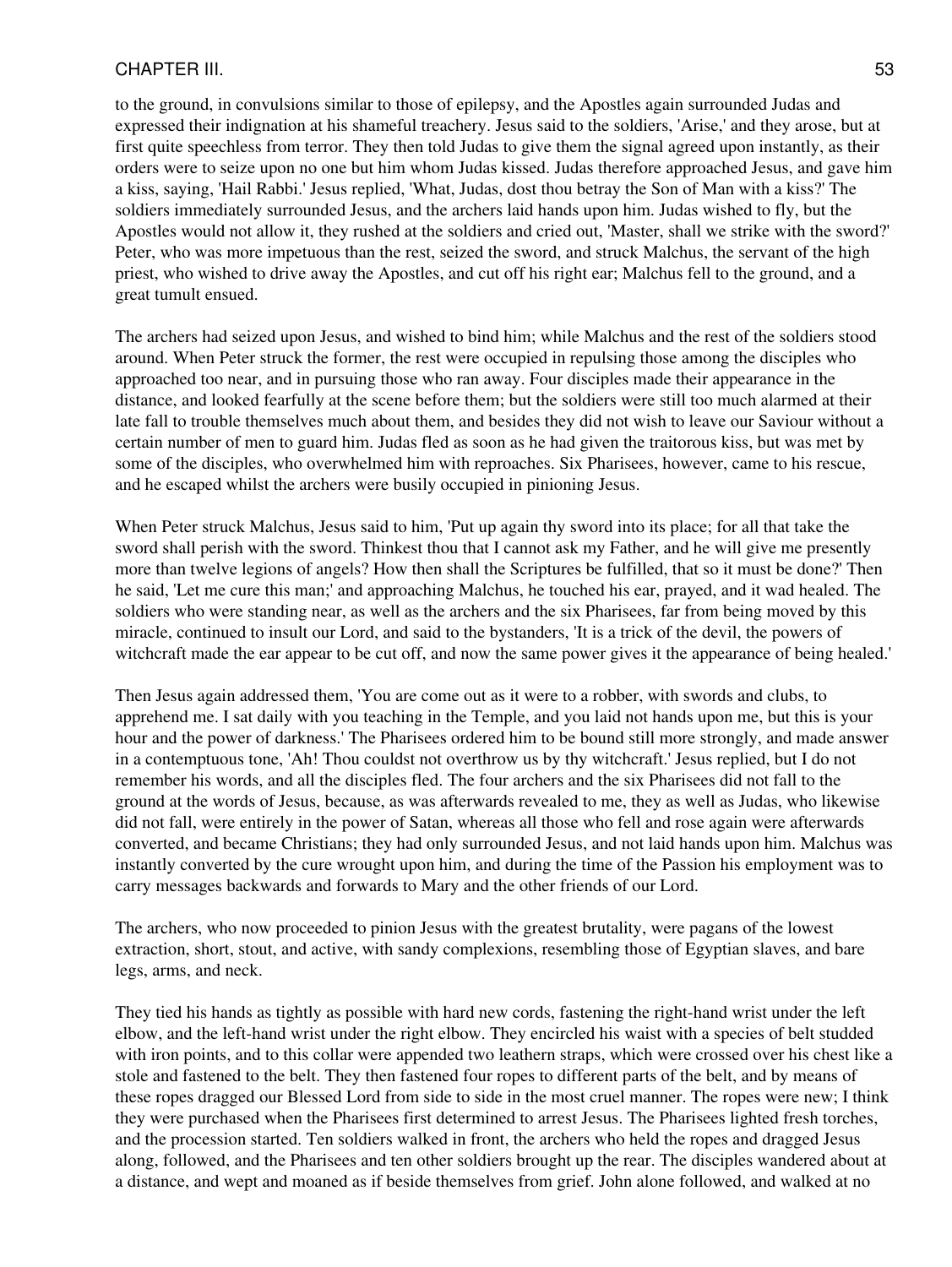great distance from the soldiers, until the Pharisees, seeing him, ordered the guards to arrest him. They endeavoured to obey, but he ran away, leaving in their hands a cloth with which he was covered, and of which they had taken hold when they endeavoured to seize him. He had slipped off his coat, that he might escape more easily from the hands of his enemies, and kept nothing on but a short under garment without sleeves, and the long band which the Jews usually wore, and which was wrapped round his neck, head, and arms. The archers behaved in the most cruel manner to Jesus as they led him along; this they did to curry favour with the six Pharisees, who they well knew perfectly hated and detested our Lord. They led him along the roughest road they could select, over the sharpest stones, and through the thickest mire; they pulled the cords as tightly as possible; they struck him with knotted cords, as a butcher would strike the beast he is about to slaughter; and they accompanied this cruel treatment with such ignoble and indecent insults that I cannot recount them. The feet of Jesus were bare; he wore, besides the ordinary dress, a seamless woollen garment, and a cloak which was thrown over all. I have forgotten to state that when Jesus was arrested, it was done without any order being presented or legal ceremony taking place; he was treated as a person without the pale of the law.

The procession proceeded at a good pace; when they left the road which runs between the Garden of Olives and that of Gethsemani, they turned to the right, and soon reached a bridge which was thrown over the Torrent of Cedron. When Jesus went to the Garden of Olives with the Apostles, he did not cross this bridge, but went by a private path which ran through the Valley of Josaphat, and led to another bridge more to the south. The bridge over which the soldiers led Jesus was long, being thrown over not only the torrent, which was very large in this part, but likewise over the valley, which extends a considerable distance to the right and to the left, and is much lower than the bed of the river. I saw our Lord fall twice before he reached the bridge, and these falls were caused entirely by the barbarous manner in which the soldiers dragged him; but when they were half over the bridge they gave full vent to their brutal inclination, and struck Jesus with such violence that they threw him off the bridge into the water, and scornfully recommended him to quench his thirst there. If God had not preserved him, he must have been killed by this fall; he fell first on his knee, and then on his face, but saved himself a little by stretching out his hands, which, although so tightly bound before, were loosened, I know not whether by miracle, or whether the soldiers had cut the cords before they threw him into the water. The marks of his feet, his elbows, and his fingers were miraculously impressed on the rock on which he fell, and these impressions were afterwards shown for the veneration of Christians. These stones were less hard than the unbelieving hearts of the wicked men who surrounded Jesus, and bore witness at this terrible moment to the Divine Power which had touched them.

I had not seen Jesus take anything to quench the thirst which had consumed him ever since his agony in the garden, but he drank when he fell into the Cedron, and I heard him repeat these words from the prophetic Psalm, 'In his thirst he will drink water from the torrent' (Psalm 108).

The archers still held the ends of the ropes with which Jesus was bound, but it would have been difficult to drag him out of the water on that side, on account of a wall which was built on the shore; they turned back and dragged him quite through the Cedron to the shore, and then made him cross the bridge a second time, accompanying their every action with insults, blasphemies, and blows. His long woollen garment, which was quite soaked through, adhered to his legs, impeded every movement, and rendered it almost impossible for him to walk, and when he reached the end of the bridge he fell quite down. They pulled him up again in the most cruel manner, struck him with cords, and fastened the ends of his wet garment to the belt, abusing him at the same time in the most cowardly manner. It was not quite midnight when I saw the four archers inhumanly dragging Jesus over a narrow path, which was choked up with stones, garments of rock, thistles, and thorns, on the opposite shore of the Cedron. The six brutal Pharisees walked as close to our Lord as they could, struck him constantly with thick pointed sticks, and seeing that his bare and bleeding feet were torn by the stones and briars, exclaimed scornfully: 'His precursor, John the Baptist, has certainly not prepared a good path for him here;' or, 'The words of Malachy, "Behold, I send my angel before thy face, to prepare the way before thee," do not exactly apply now.' Every jest uttered by these men incited the archers to greater cruelty.

The enemies of Jesus remarked that several persons made their appearance in the distance; they were only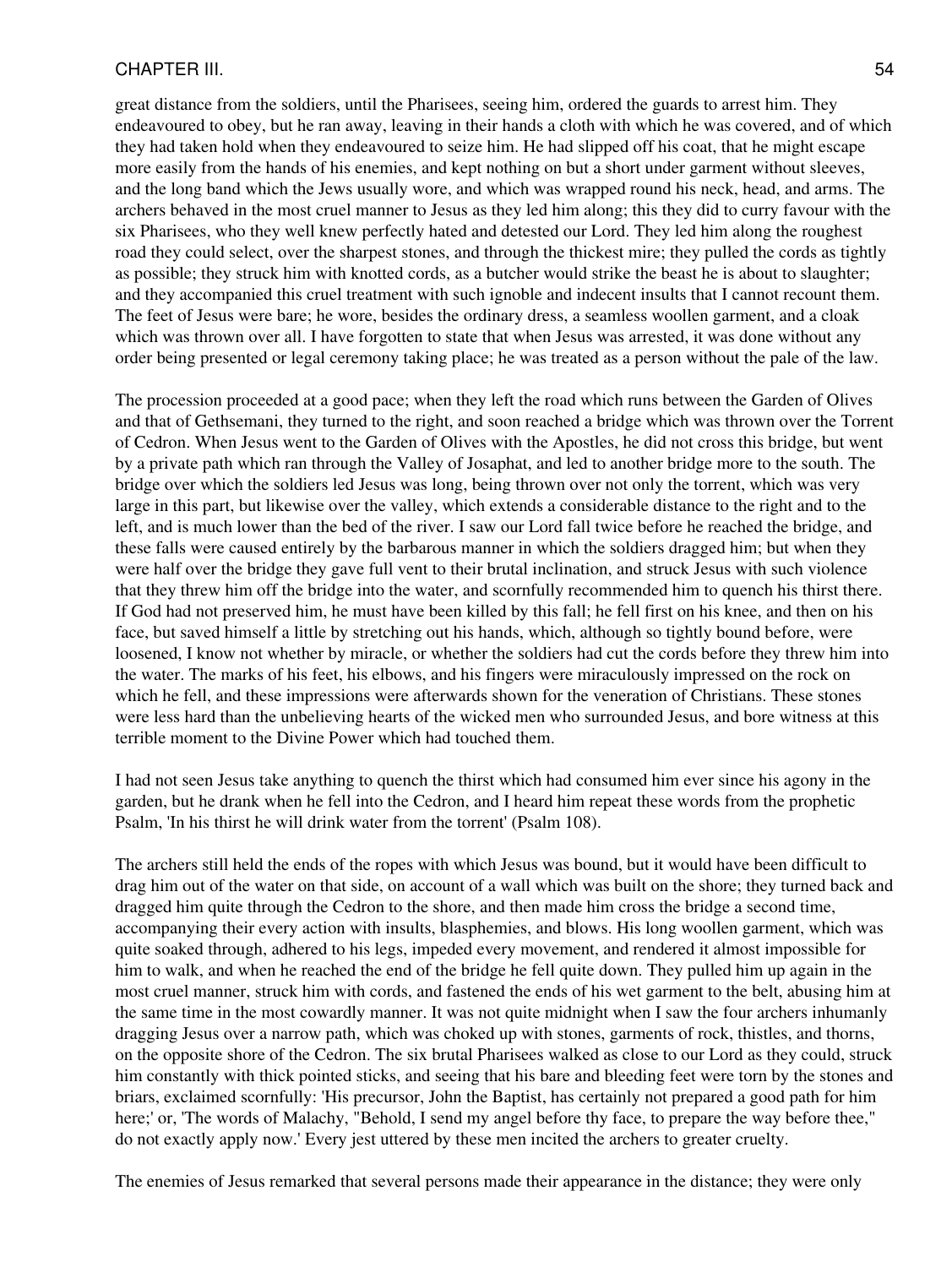disciples who had assembled when they heard that their Master was arrested, and who were anxious to discover what the end would be; but the sight of them rendered the Pharisees uneasy, lest any attempt should be made to rescue Jesus, and they therefore sent for a reinforcement of soldiers. At a very short distance from an entrance opposite to the south side of the Temple, which leads through a little village called Ophel to Mount Sion, where the residences of Annas and Caiphas were situated, I saw a band of about fifty soldiers, who carried torches, and appeared ready for anything; the demeanour of these men was outrageous, and they gave loud shouts, both to announce their arrival, and to congratulate their comrades upon the success of the expedition. This caused a slight confusion among the soldiers who were leading Jesus, and Malchus and a few others took advantage of it to depart, and fly towards Mount Olivet.

When the fresh band of soldiers left Ophel, I saw those disciples who had gathered together disperse; some went one way, and some another. The Blessed Virgin and about nine of the holy women, being filled with anxiety, directed their steps towards the Valley of Josaphat, accompanied by Lazarus, John the son of Mark, the son of Veronica, and the son of Simon. The last-named was at Gethsemani with Nathaniel and the eight Apostles, and had fled when the soldiers appeared. He was giving the Blessed Virgin the account of all that had been done, when the fresh band of soldiers joined those who were leading Jesus, and she then heard their tumultuous vociferations, and saw the light of the torches they carried. This sight quite overcame her; she became insensible, and John took her into the house of Mary, the mother of Mark.

The fifty soldiers who were sent to join those who had taken Jesus, were a detachment from a company of three hundred men posted to guard the gates and environs of Ophel; for the traitor Judas had reminded the High Priests that the inhabitants of Ophel (who were principally of the labouring class, and whose chief employment was to bring water and wood to the Temple) were the most attached partisans of Jesus, and might perhaps make some attempts to rescue him. The traitor was aware that Jesus had both consoled, instructed, assisted, and cured the diseases of many of these poor workmen, and that Ophel was the place where he halted during his journey from Bethania to Hebron, when John the Baptist had just been executed. Judas also knew that Jesus had cured many of the masons who were injured by the fall of the Tower of Siloe. The greatest part of the inhabitants of Ophel were converted after the death of our Lord, and joined the first Christian community that was formed after Pentecost, and when the Christians separated from the Jews and erected new dwellings, they placed their huts and tents in the valley which is situated between Mount Olivet and Ophel, and there St. Stephen lived. Ophel was on a hill to the south of the Temple, surrounded by walls, and its inhabitants were very poor. I think it was smaller than Dulmen.9

The slumbers of the good inhabitants of Ophel were disturbed by the noise of the soldiers; they came out of their houses and ran to the entrance of the village to ask the cause of the uproar; but the soldiers received them roughly, ordered them to return home, and in reply to their numerous questions, said, 'We have just arrested Jesus, your false prophet--he who has deceived you so grossly; the High Priests are about to judge him, and he will be crucified.' Cries and lamentations arose on all sides; the poor women and children ran backwards and forwards, weeping and wringing their hands; and calling to mind all the benefits they had received from our Lord, they cast themselves on their knees to implore the protection of Heaven. But the soldiers pushed them on one side, struck them, obliged them to return to their houses, and exclaimed, 'What farther proof is required? Does not the conduct of these persons show plainly that the Galilean incites rebellion?'

They were, however, a little cautious in their expressions and demeanour for fear of causing an insurrection in Ophel, and therefore only endeavoured to drive the inhabitants away from those parts of the village which Jesus was obliged to cross.

When the cruel soldiers who led our Lord were near the gates of Ophel he again fell, and appeared unable to proceed a step farther, upon which one among them, being moved to compassion, said to another, 'You see the poor man is perfectly exhausted, he cannot support himself with the weight of his chains; if we wish to get him to the High Priest alive we must loosen the cords with which his hands are bound, that he may be able to save himself a little when he falls.' The band stopped for a moment, the fetters were loosened, and another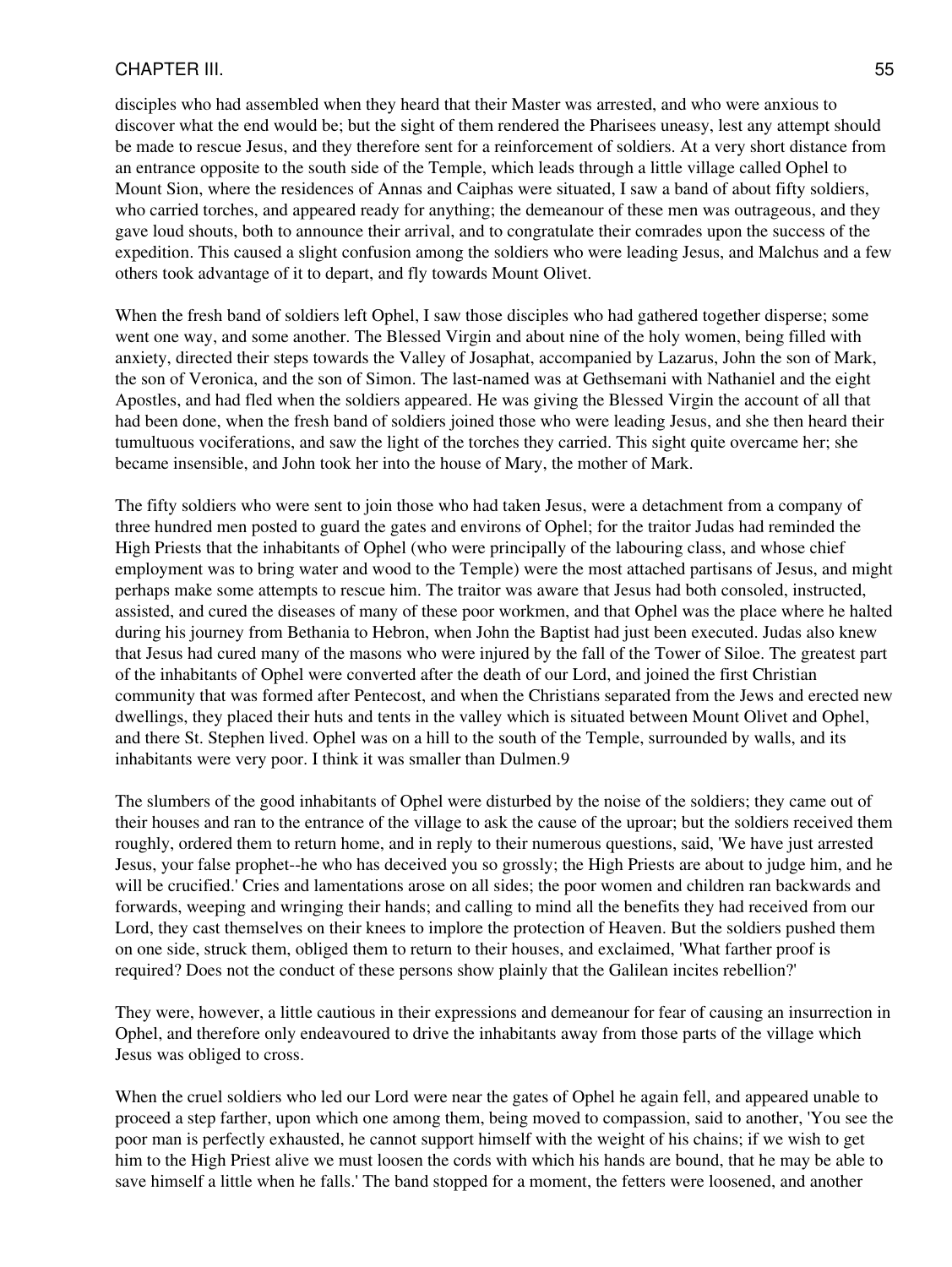kind-hearted soldier brought some water to Jesus from a neighbouring fountain. Jesus thanked him, and spoke of the 'fountains of living water,' of which those who believed in him should drink; but his words enraged the Pharisees still more, and they overwhelmed him with insults and contumelious language. I saw the heart of the soldier who had caused Jesus to be unbound, as also that of the one who brought him water, suddenly illuminated by grace; they were both converted before the death of Jesus, and immediately joined his disciples.

The procession started again, and reached the gate of Ophel. Here Jesus was again saluted by the cries of grief and sympathy of those who owed him so much gratitude, and the soldiers had considerable difficulty in keeping back the men and women who crowded round from all parts. They clasped their hands, fell on their knees, lamented, and exclaimed, 'Release this man unto us, release him! Who will assist, who will console us, who will cure our diseases? Release him unto us!' It was indeed heart-rending to look upon Jesus; his face was white, disfigured, and wounded, his hair dishevelled, his dress wet and soiled, and his savage and drunken guards were dragging him about and striking him with sticks like a poor dumb animal led to the slaughter. Thus was he conducted through the midst of the afflicted inhabitants of Ophel, and the paralytic whom he had cured, the dumb to whom he had restored speech, and the blind whose eyes he had opened, united, but in vain, in offering supplications for his release.

Many persons from among the lowest and most degraded classes had been sent by Annas, Caiphas, and the other enemies of Jesus, to join the procession, and assist the soldiers both in ill-treating Jesus, and in driving away the inhabitants of Ophel. The village of Ophel was seated upon a hill, and I saw a great deal of timber placed there ready for building. The procession had to proceed down a hill, and then pass through a door made in the wall. On one side of this door stood a large building erected originally by Solomon, and on the other the pool of Bethsaida. After passing this, they followed a westerly direction down a steep street called Millo, at the end of which a turn to the south brought them to the house of Annas. The guards never ceased their cruel treatment of our Divine Saviour, and excused such conduct by saying that the crowds who gathered together in front of the procession compelled them to severity. Jesus fell seven times between Mount Olivet and the house of Annas.

The inhabitants of Ophel were still in a state of consternation and grief, when the sight of the Blessed Virgin who passed through the village accompanied by the holy women and some other friends on her way from the Valley of Cedron to the house of Mary the mother of Mark, excited them still more, and they made the place re-echo with sobs and lamentations, while they surrounded and almost carried her in their arms. Mary was speechless from grief, and did not open her lips after she reached the house of Mary the mother of Mark, until the arrival of John, who related all he had seen since Jesus left the supper-room; and a little later she was taken to the house of Martha, which was near that of Lazarus. Peter and John, who had followed Jesus at a distance, went in haste to some servants of the High Priest with whom the latter was acquainted, in order to endeavour by their means to obtain admittance into the tribunal where their Master was to be tried. These servants acted as messengers, and had just been ordered to go to the houses of the ancients, and other members of the Council, to summon them to attend the meeting which was convoked. As they were anxious to oblige the Apostles, but foresaw much difficulty in obtaining their admittance into the tribunal, they gave them cloaks similar to those they themselves wore, and made them assist in carrying messages to the members in order that afterwards they might enter the tribunal of Caiphas, and mingle, without being recognised, among the soldiers and false witnesses, as all other persons were to be expelled. As Nicodemus, Joseph of Arimathea, and other well-intentioned persons were members of this Council, the Apostles undertook to let them know what was going to be done in the Council, thus securing the presence of those friends of Jesus whom the Pharisees had purposely omitted to invite. In the mean time Judas wandered up and down the steep and wild precipices at the south of Jerusalem, despair marked on his every feature, and the devil pursuing him to and fro, filling his imagination with still darker visions, and not allowing him a moment's respite.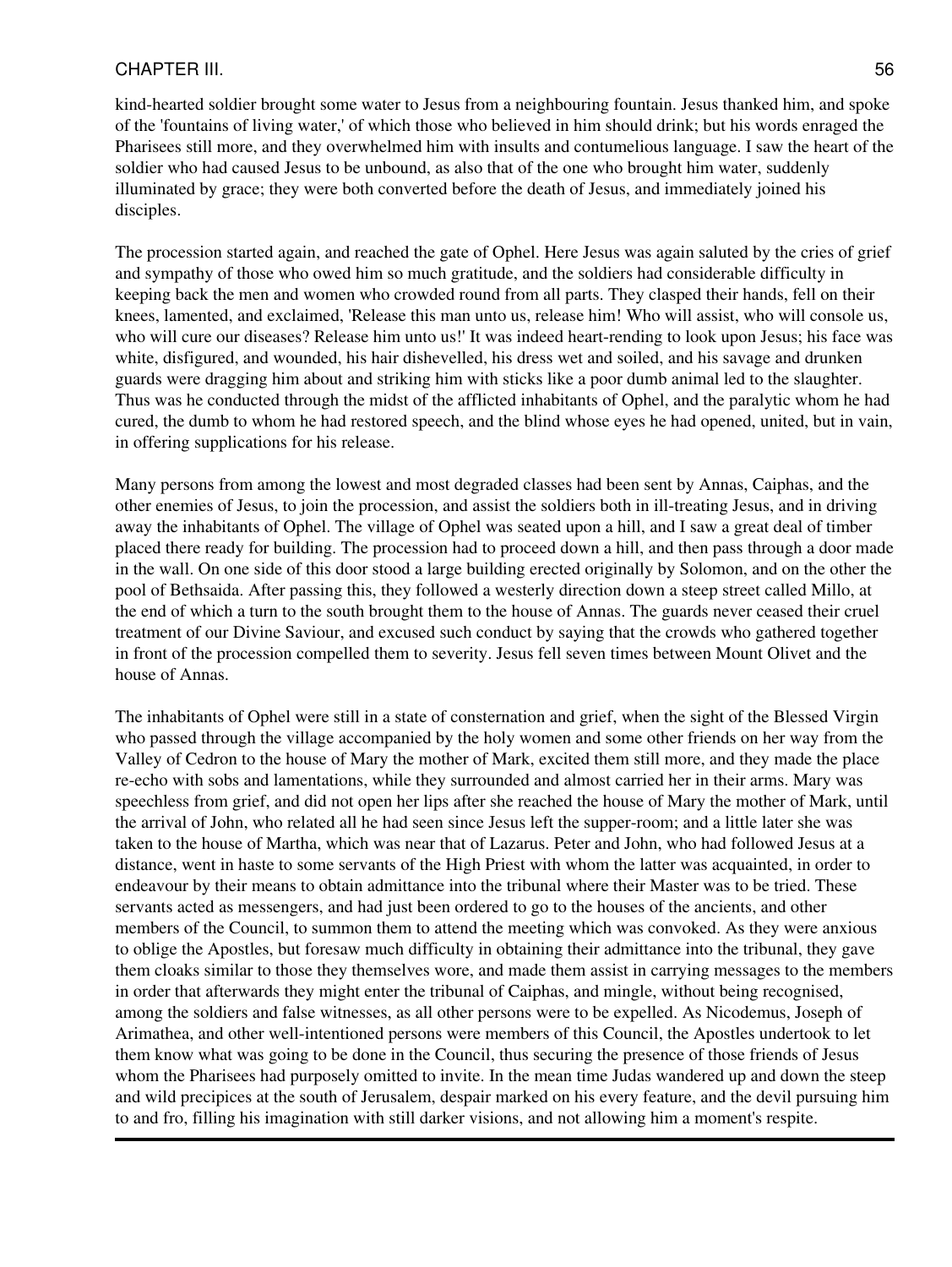# **CHAPTER IV.**

Means employed by the enemies of Jesus for carrying out their designs against him.

No sooner was Jesus arrested than Annas and Caiphas were informed, and instantly began to arrange their plans with regard to the course to be pursued. Confusion speedily reigned everywhere--the rooms were lighted up in haste, guards placed at the entrances, and messengers dispatched to different parts of the town to convoke the members of the Council, the scribes, and all who were to take a part in the trial. Many among them had, however, assembled at the house of Caiphas as soon as the treacherous compact with Judas was completed, and had remained there to await the course of events. The different classes of ancients were likewise assembled, and as the Pharisees, Sadducees, and Herodians were congregated in Jerusalem from all parts of the country for the celebration of the festival, and had long been concerting measures with the Council for the arrest of our Lord, the High Priests now sent for those whom they knew to be the most bitterly opposed to Jesus, and desired them to assemble the witnesses, gather together every possible proof, and bring all before the Council. The proud Sadducees of Nazareth, of Capharnaum, of Thirza, of Gabara, of Jotapata, and of Silo, whom Jesus had so often reproved before the people, were actually dying for revenge. They hastened to all the inns to seek out those persons whom they knew to be enemies of our Lord, and offered them bribes in order to secure their appearance. But, with the exception of a few ridiculous calumnies, which were certain to be disproved a soon as investigated, nothing tangible could be brought forward against Jesus, excepting, indeed, those foolish accusations which he had so often refuted in the synagogue.

The enemies of Jesus hastened, however, to the tribunal of Caiphas, escorted by the scribes and Pharisees of Jerusalem, and accompanied by many of those merchants whom our Lord drove out of the Temple when they were holding market there; as also by the proud doctors whom he had silenced before all the people, and even by some who could not forgive the humiliation of being convicted of error when he disputed with them in the Temple at the age of twelve. There was likewise a large body of impenitent sinners whom he had refused to cure, relapsed sinners whose diseases had returned, worldly young men whom he would not receive as disciples, avaricious persons whom he had enraged by causing the money which they had been in hopes of possessing to be distributed in alms. Others there were whose friends he had cured, and who had thus been disappointed in their expectations of inheriting property; debauchees whose victims he had converted; and many despicable characters who made their fortunes by flattering and fostering the vices of the great.

All these emissaries of Satan were overflowing with rage against everything holy, and consequently with an indescribable hatred of the Holy of Holies. They were farther incited by the enemies of our Lord, and therefore assembled in crowds round the palace of Caiphas, to bring forward all their false accusations and to endeavour to cover with infamy that spotless Lamb, who took upon himself the sins of the world, and accepted the burden in order to reconcile man with God.

Whilst all these wicked beings were busily consulting as to what was best to be done, anguish and anxiety filled the hearts of the friends of Jesus, for they were ignorant of the mystery which was about to be accomplished, and they wandered about, sighing, and listening to every different opinion. Each word they uttered gave raise to feelings of suspicion on the part of those who they addressed, and if they were silent, their silence was set down as wrong. Many well-meaning but weak and undecided characters yielded to temptation, were scandalised, and lost their fait; indeed, the number of those who persevered was very small indeed. Things were the same then as they oftentimes are now, persons were willing to serve God if they met with no opposition from their fellowcreatures, but were ashamed of the Cross if held in contempt by others. The hearts of some were, however, touched by the patience displayed by our Lord in the midst of his sufferings, and they walked away silent and sad.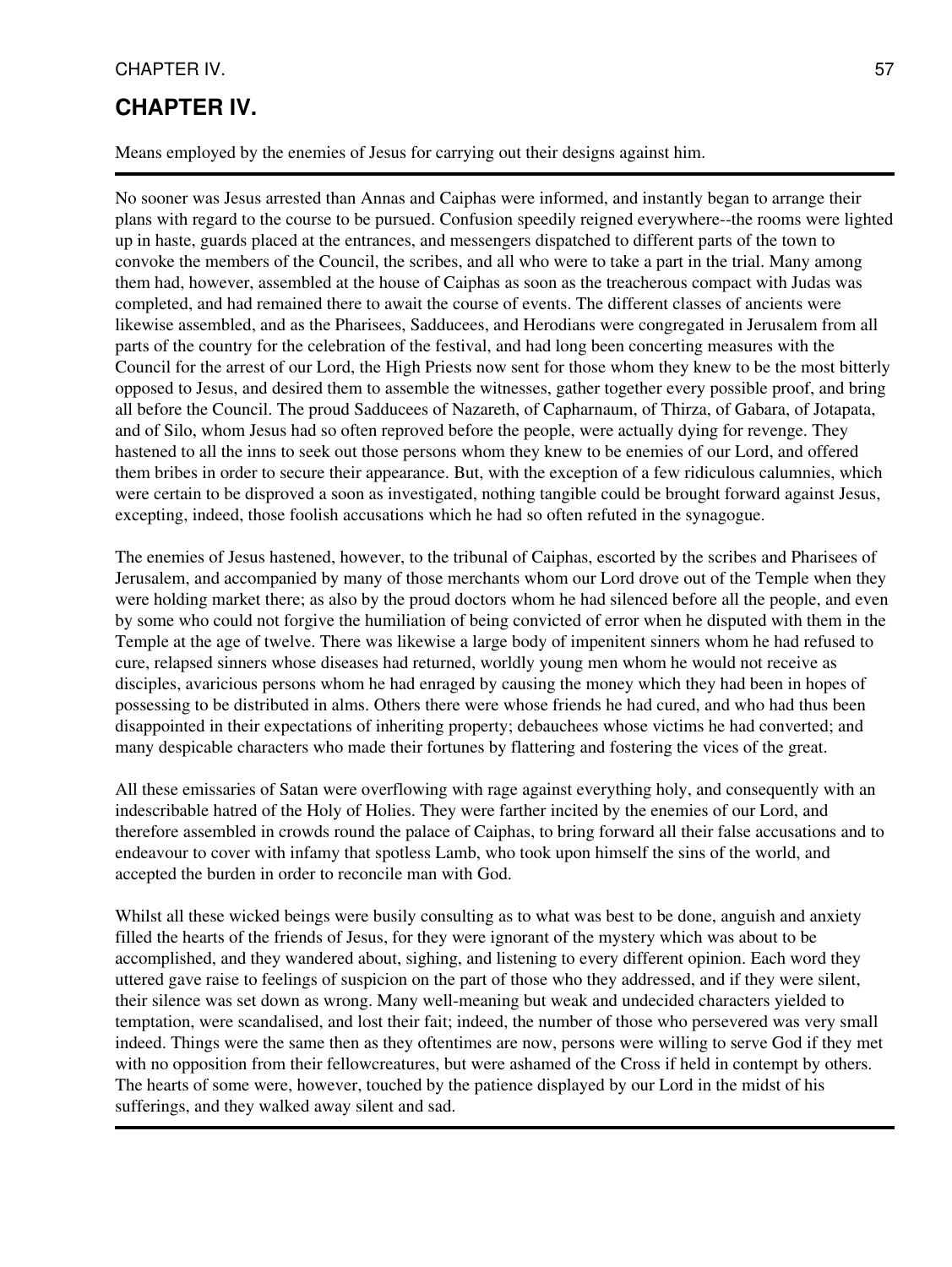#### CHAPTER V. 58

### **CHAPTER V.**

A Glance at Jerusalem.

The customary prayers and preparations for the celebration of the festival being completed, the greatest part of the inhabitants of the densely-populated city of Jerusalem, as also the strangers congregated there, were plunged in sleep after the fatigues of the day, when, all at once, the arrest of Jesus was announced, and everyone was aroused, both his friends and foes, and numbers immediately responded to the summons of the High Priest, and left their dwellings to assemble at his court. In some parts the light of the moon enabled them to grope their way in safety along the dark and gloomy streets, but in other parts they were obliged to make use of torches. Very few of the houses were built with their windows looking on the street, and, generally speaking, their doors were in inner courts, which gave the streets a still more gloomy appearance than is usual at this hour. The steps of all were directed towards Sion, and an attentive listener might have heard persons stop at the doors of their friends, and knock, in order to awaken them--then hurry on, then again stop to question others, and, finally, set off anew in haste towards Sion. Newsmongers and servants were hurrying forward to ascertain what was going on; in order that they might return and give the account to those who remained at home; and the bolting and barricading of doors might be plainly heard, as many persons were much alarmed and feared an insurrection, while a thousand different propositions were made and opinions given, such as the following:--'Lazarus and his sisters will soon know who is this man in whom they have placed such firm reliance. Johanna Chusa, Susannah, Mary the mother of Mark, and Salome will repent, but too late, the imprudence of their conduct; Seraphia, the wife of Sirach, will be compelled to make an apology to her husband now, for he has so often reproached her with her partiality for the Galilean. The partisans of this fanatical man, this inciter of rebellion, pretended to be filled with compassion for all who looked upon things in a different light from themselves, and now they will not know where to hide their heads. He will find no one now to cast garments and strew olive-branches at his feet. Those hypocrites who pretended to be so much better than other persons will receive their deserts, for they are all implicated with the Galilean. It is a much more serious business than was at first thought. I should like to know how Nicodemus and Joseph of Arimathea will get out of it; the High Priests have mistrusted them for some time; they made common cause with Lazarus: but they are extremely cunning. All will now, however, be brought to light.'

Speeches such as these were uttered by persons who were exasperated, not only against the disciples of Jesus, but likewise with the holy women who had supplied his temporal wants, and had publicly and fearlessly expressed their veneration for his doctrines, and their belief in his Divine mission.

But although many persons spoke of Jesus and his followers in this contemptuous manner, yet there were others who held very different opinions, and of these some were frightened, and others, being overcome with sorrow, sought friends to whom they might unburden their hearts, and before whom they could, without fear, give vent to their feelings; but the number of those sufficiently daring openly to avow their admiration for Jesus was but small.

Nevertheless, it was in parts only of Jerusalem that these disturbances took place--in those parts where the messengers had been sent by the High Priests and the Pharisees, to convoke the members of the Council and to call together the witnesses. It appeared to me that I saw feelings of hatred and fury burst forth in different parts of the city, under the form of flames, which flames traversed the streets, united with others which they met, and proceeded in the direction of Sion, increasing every moment, and at last came to a stop beneath the tribunal of Caiphas, where they remained, forming together a perfect whirlwind of fire.

The Roman soldiers took no part in what was going on; they did not understand the excited feelings of the people, but their sentinels were doubled, their cohorts drawn up, and they kept a strict look out; this, indeed, was customary at the time of the Paschal solemnity, on account of the vast number of strangers who were then assembled together. The Pharisees endeavoured to avoid the neighbourhood of the sentinels, for fear of being questioned by them, and of contracting defilement by answering their questions. The High Priests had sent a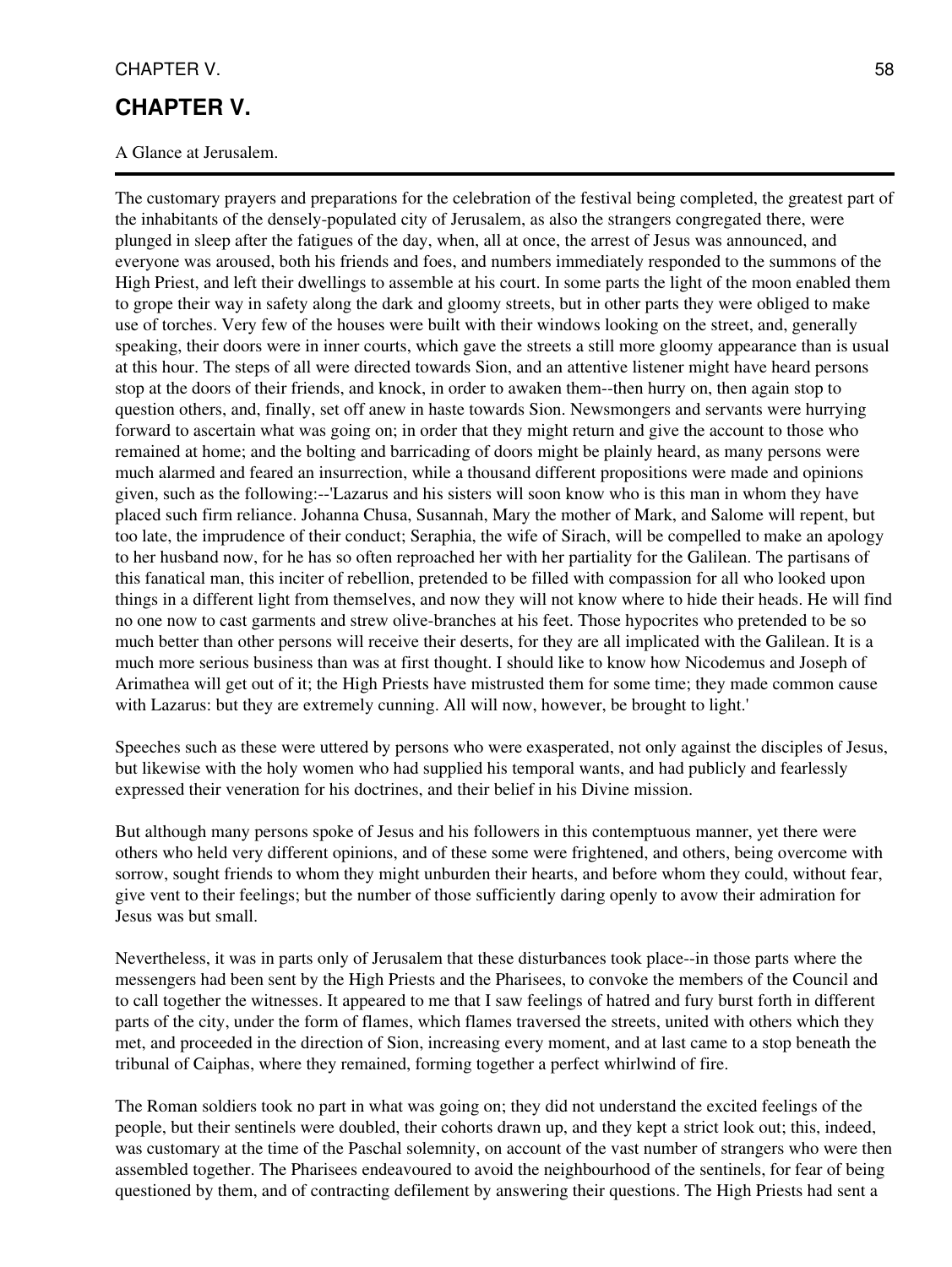#### CHAPTER V. 59

message to Pilate intimating their reasons for stationing soldiers round Ophel and Sion; but he mistrusted their intentions, as much ill-feeling existed between the Romans and the Jews. He could not sleep, but walked about during the greatest part of the night, hearkening to the different reports and issuing orders consequent on what he heard; his wife slept, but her sleep was disturbed by frightful dreams, and she groaned and wept alternately.

In no part of Jerusalem did the arrest of Jesus produce more touching demonstrations of grief than among the poor inhabitants of Ophel, the greatest part of whom were daylabourers, and the rest principally employed in menial offices in the service of the Temple. The news came unexpectedly upon them; for some time they doubted the truth of the report, and wavered between hope and fear; but the sight of their Master, their Benefactor, their Consoler, dragged through the streets, torn, bruised, and ill-treated in every imaginable way, filled them with horror; and their grief was still farther increased by beholding his afflicted Mother wandering about from street to street, accompanied by the holy women, and endeavouring to obtain some intelligence concerning her Divine Son. These holy women were often obliged to hide in corners and under door-ways for fear of being seen by the enemies of Jesus; but even with these precautions they were oftentimes insulted, and taken for women of bad character--their feelings were frequently harrowed by hearing the malignant words and triumphant expressions of the cruel Jews, and seldom, very seldom, did a word of kindness or pity strike their ears. They were completely exhausted before reaching their place of refuge, but they endeavoured to console and support one another, and wrapped thick veils over their heads. When at last seated, they heard a sudden knock at the door, and listened breathlessly--the knock was repeated, but softly, therefore they made certain that it was no enemy, and yet they opened the door cautiously, fearing a stratagem. It was indeed a friend, and they issued forth and walked about for a time, and then again returned to their place of refuge--still more heartbroken than before.

The majority of the Apostles, overcome with terror, were wandering about among the valleys which surround Jerusalem, and at times took refuge in the caverns beneath Mount Olivet. They started if they came in contact with one another, spoke in trembling tones, and separated on the least noise being heard. First they concealed themselves in one cave and then in another, next they endeavoured to return to the town, while some of their number climbed to the top of Mount Olivet and cast anxious glances at the torches, the light of which they could see glimmering at and about Sion; they listened to every distant sound, made a thousand different conjectures, and then returned to the valley, in hopes of getting some certain intelligence.

The streets in the vicinity of Caiphas's tribunal were brightly illuminated with lamps and torches, but, as the crowds gathered around it, the noise and confusion continued to increase. Mingling with these discordant sounds might be heard the bellowing of the beasts which were tethered on the outside of the walls of Jerusalem, and the plaintive bleating of the lambs. There was something most touching in the bleating of these lambs, which were to be sacrificed on the following day in the Temple,--the one Lamb alone who was about to be offered a willing sacrifice opened not his mouth, like a sheep in the hands of the butcher, which resists not, or the lamb which is silent before the shearer; and that Lamb was the Lamb of God--the Lamb without spot--the true Paschal Lamb--Jesus Christ himself.

The sky looked dark, gloomy, and threatening--the moon was red, and covered with livid spots; it appeared as if dreading to reach its full, because its Creator was then to die.

Next I cast a glance outside the town, and, near the south gate, I beheld the traitor, Judas Iscariot, wandering about, alone, and a prey to the tortures of his guilty conscience; he feared even his own shadow, and was followed by many devils, who endeavoured to turn his feelings of remorse into black despair. Thousands of evil spirits were busying themselves in all parts, tempting men first to one sin and then to another. It appeared as if the gates of hell were flung open, and Satan madly striving and exerting his whole energies to increase the heavy load of iniquities which the Lamb without spot had taken upon himself. The angels wavered between joy and grief; they desired ardently to fall prostrate before the throne of God, and to obtain permission to assist Jesus; but at the same time they were filled with astonishment, and could only adore that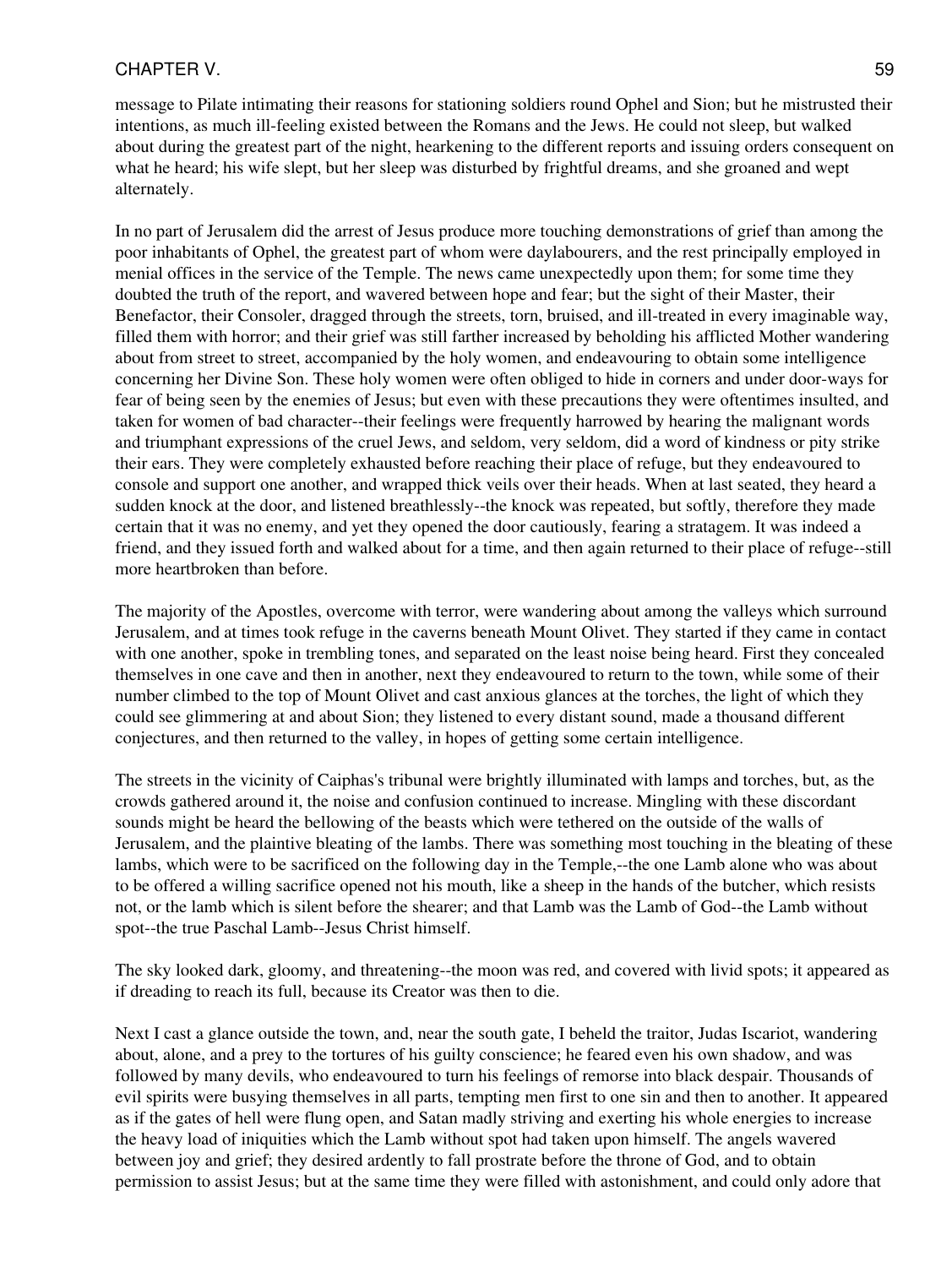miracle of Divine justice and mercy which had existed in Heaven for all eternity, and was now about to be accomplished; for the angels believe, like us, in God, the Father Almighty, Creator of Heaven and Earth, and in Jesus Christ, his only Son, our Lord, who was conceived by the Holy Ghost, born of the Virgin Mary, who began on this night to suffer under Pontius Pilate, and the next day was to be crucified; to die, and be buried; descend into hell, rise again on the third day, ascent into Heaven, be seated at the right hand of God the Father Almighty, and from thence come to judge the living and the dead; they likewise believe in the Holy Ghost, the Holy Catholic Church, the communion of Saints, the forgiveness of sins, the resurrection of the body, and life everlasting.

# **CHAPTER VI.**

Jesus before Annas.

It was towards midnight when Jesus reached the palace of Annas, and his guards immediately conducted him into a very large hall, where Annas, surrounded by twentyeight councillors, was seated on a species of platform, raised a little above the level of the floor, and placed opposite to the entrance. The soldiers who first arrested Jesus now dragged him roughly to the foot of the tribunal. The room was quite full, between soldiers, the servants of Annas, a number of the mob who had been admitted, and the false witnesses who afterwards adjourned to Caiphas's hall.

Annas was delighted at the thought of our Lord being brought before him, and was looking out for his arrival with the greatest impatience. The expression of his countenance was most repulsive, as it showed in every lineament not only the infernal joy with which he was filled, but likewise all the cunning and duplicity of this heart. He was the president of a species of tribunal instituted for the purpose of examining persons accused of teaching false doctrines; and if convicted there, they were then taken before the High Priest.

Jesus stood before Annas. He looked exhausted and haggard; his garments were covered with mud, his hands manacled, his head bowed down, and he spoke not a word. Annas was a thin ill-humoured-looking old man, with a scraggy beard. His pride and arrogance were great; and as he seated himself he smiled ironically, pretending that he knew nothing at all, and that he was perfectly astonished at finding that the prisoner, whom he had just been informed was to be brought before him, was no other than Jesus of Nazareth. 'Is it possible,' said he, 'is it possible that thou art Jesus of Nazareth? Where are thy disciples, thy numerous followers? Where is thy kingdom? I fear affairs have not turned out as thou didst expect. The authorities, I presume, discovered that it was quite time to put a stop to thy conduct, disrespectful as it was towards God and his priests, and to such violations of the Sabbath. What disciples hast thou now? Where are they all gone? Thou are silent! Speak out, seducer! Speak out, thou inciter of rebellion! Didst thou not eat the Paschal lamb in an unlawful manner, at an improper time, and in an improper place? Dost thou not desire to introduce new doctrines? Who gave thee the right of preaching? Where didst thou study? Speak, what are the tenets of thy religion?'

Jesus then raised his weary head, looked at Annas, and said, 'I have spoken openly to the world; I have always taught in the synagogue, and in the Temple, whither all the Jews resort; and in secret I have spoken nothing. Why askest thou me? Ask them who have heard what I have spoken unto them; behold, they know what thing I have said.'

At this answer of Jesus the countenance of Annas flushed with fury and indignation. A base menial who was standing near perceived this, and he immediately struck our Lord on the face with his iron gauntlet, exclaiming at the same moment, 'Answerest thou the High Priest so?' Jesus was so nearly prostrated by the violence of the blow, that when the guards likewise reviled and struck him, he fell quite down, and blood trickled from his face on to the floor. Laughter, insults, and bitter words resounded through the hall. The archers dragged him roughly up again, and he mildly answered, 'If I have spoken evil, give testimony of the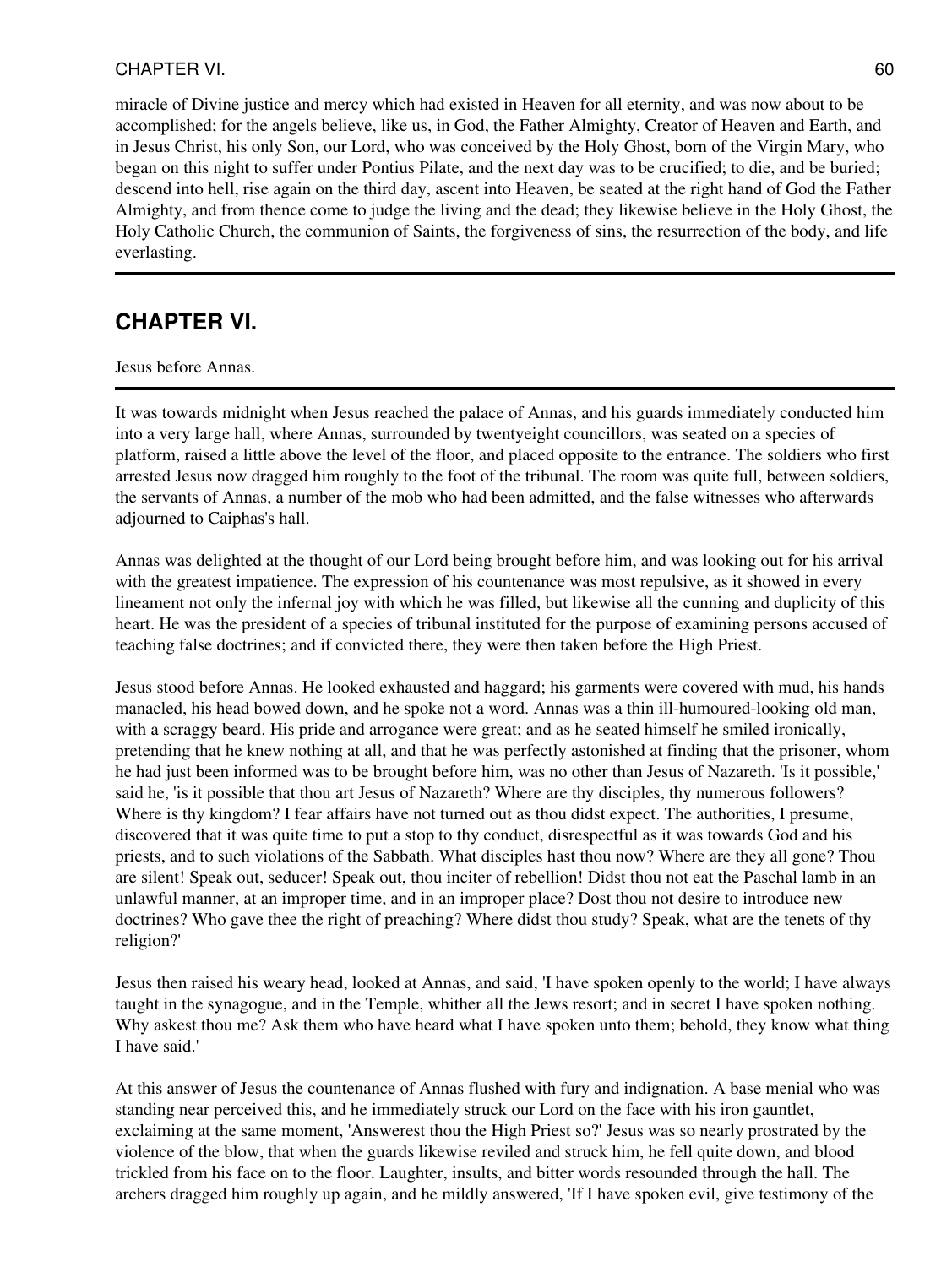evil; but if well, why strikest thou me?'

Annas became still more enraged when he saw the calm demeanour of Jesus, and, turning to the witnesses, he desired them to bring forward their accusations. They all began to speak at once:--'He has called himself king; he says that God is his Father; that the Pharisees are an adulterous generation. He causes insurrection among the people; he cures the sick by the help of the devil on the Sabbath-day. The inhabitants of Ophel assembled round him a short time ago, and addressed him by the titles of Saviour and Prophet. He lets himself be called the Son of God; he says that he is sent by God; he predicts the destruction of Jerusalem. He does not fast; he eats with sinners, with pagans, and with publicans, and associates with women of evil repute. A short time ago he said to a man who gave him some water to drink at the gates of Ophel, "that he would give unto him the water of eternal life, after drinking which he would thirst no more." He seduces the people by words of double meaning,' etc., etc.

These accusations were all vociferated at once; some of the witnesses stood before Jesus and insulted him while they spoke by derisive gestures, and the archers went so far as even to strike him, saying at the same time, 'Speak; why dost thou not answer?' Annas and his adherents added mockery to insult, exclaiming at every pause in the accusations, 'This is thy doctrine, then, is it? What canst thou answer to this? Issue thy orders, great King; man sent by God, give proofs of thy mission.' 'Who art thou?' continued Annas, in a tone of cutting contempt; 'by whom art thou sent? Art thou the son of an obscure carpenter, or art thou Elias, who was carried up to heaven in a fiery chariot? He is said to be still living, and I have been told that thou canst make thyself invisible when thou pleasest. Perhaps thou art the prophet Malachy, whose words thou dost so frequently quote. Some say that an angel was his father, and that he likewise is still alive. An impostor as thou art could not have a finer opportunity of taking persons in than by passing thyself off as this prophet. Tell me, without farther preamble, to what order of kings thou dost belong? Thou art greater than Solomon,--at least thou pretendest so to be, and dost even expect to be believed. Be easy, I will no longer refuse the title and the sceptre which are so justly thy due.'

Annas then called for the sheet of parchment, about a yard in length, and six inches in width; on this he wrote a series of words in large letters, and each word expressed some different accusation which had been brought against our Lord. He then rolled it up, placed it in a little hollow tube, fastened it carefully on the top of a reed, and presented this reed to Jesus, saying at the same time, with a contemptuous sneer, 'Behold the sceptre of thy kingdom; it contains thy titles, as also the account of the honours to which thou art entitled, and thy right to the throne. Take them to the High Priest, in order that he may acknowledge thy regal dignity, and treat thee according to thy deserts. Tie the hands of this king, and take him before the High Priest.'

The hands of Jesus, which had been loosened, were then tied across his breast in such a manner as to make him hold the pretended sceptre, which contained the accusations of Annas, and he was led to the Court of Caiphas, amidst the hisses, shouts, and blows lavished upon him by the brutal mob.

The house of Annas was not more than three hundred steps from that of Caiphas; there were high walls and common-looking houses on each side of the road, which was lighted up by torches and lanterns placed on poles, and there were numbers of Jews standing about talking in an angry excited manner. The soldiers could scarcely make their way through the crowd, and those who had behaved so shamefully to Jesus at the Court of Annas continued their insults and base usage during the whole of the time sent in walking to the house of Caiphas. I saw money given to those who behaved the worst to Jesus by armed men belonging to the tribunal, and I saw them push out of the way all who looked compassionately at him. The former were allowed to enter the Court of Caiphas.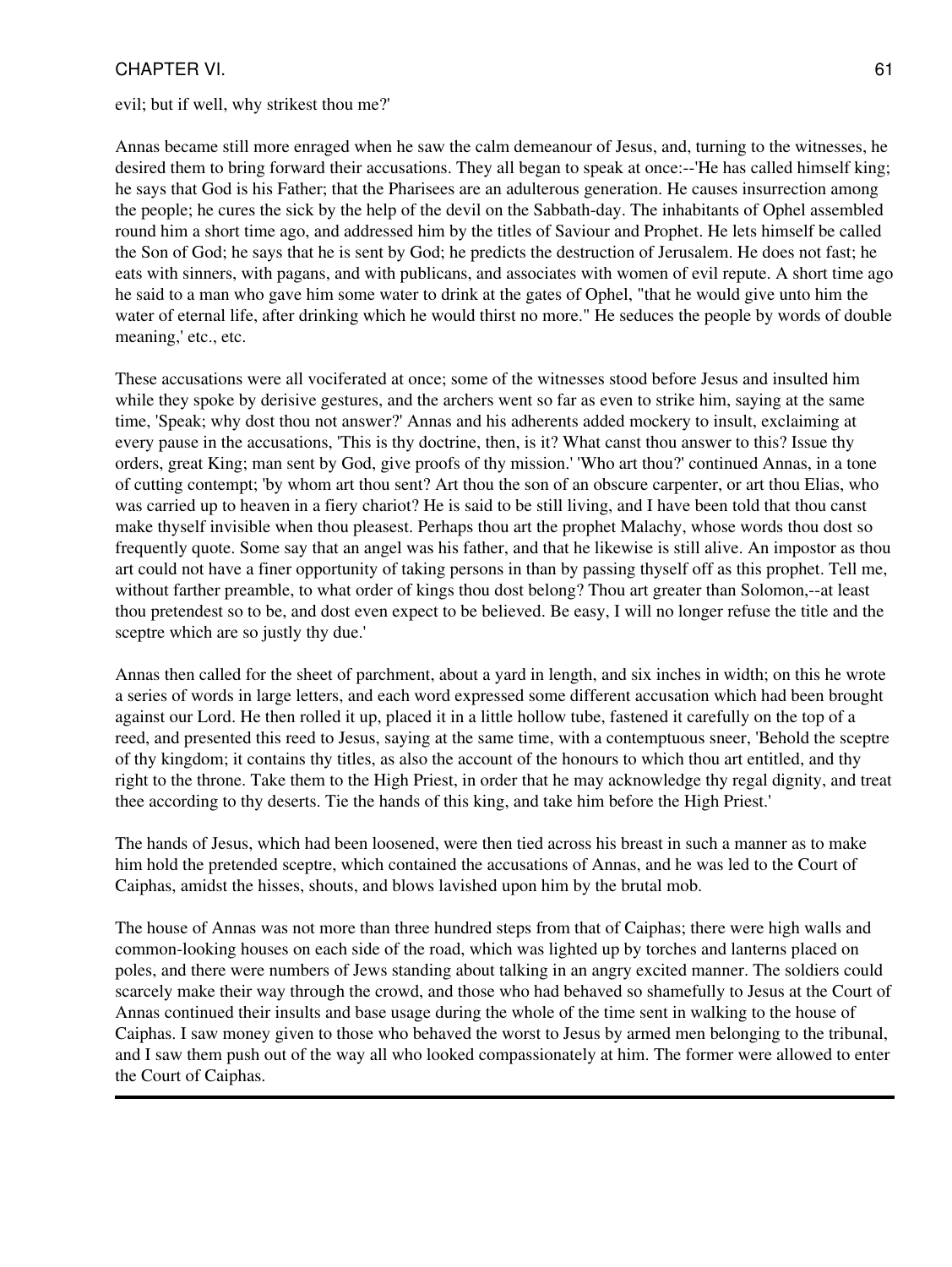### **CHAPTER VII.**

The Tribunal of Caiphas.

To enter Caiphas's tribunal persons had to pass through a large court, which may be called the exterior court; from thence they entered into an inner court, which extended all round the building. The building itself was of far greater length than breadth, and in the front there was a kind of open vestibule surrounded on three sides by columns of no great height. On the fourth side the columns were higher, and behind them was a room almost as large as the vestibule itself, where the seat of the members of the Council were placed on a species of round platform raised above the level of the floor. That assigned to the High Priest was elevated above the others; the criminal to be tried stood in the centre of the halfcircle formed by the seats. The witnesses and accusers stood either by the side or behind the prisoner. There were three doors at the back of the judges' seats which led into another apartment, filled likewise with seats. This room was used for secret consultation. Entrances placed on the right and left hand sides of this room opened into the interior court, which was round, like the back of the building. Those who left the room by the door on the righthand side saw on the left-hand side of the court the gate which led to a subterranean prison excavated under the room. There were many underground prisons there, and it was in one of these that Peter and John were confined a whole night, when they had cured the lame man in the Temple after Pentecost. Both the house and the courts were filled with torches and lamps, which made them as light as day. There was a large fire lighted in the middle of the porch, on each side of which were hollow pipes to serve as chimneys for the smoke, and round this fire were standing soldiers, menial servants, and witnesses of the lowest class who had received bribes for giving their false testimony. A few women were there likewise, whose employment was to pour out a species of red beverage for the soldiers, and to bake cakes, for which services they received a small compensation. The majority of the judges were already seated around Caiphas, the others came in shortly afterwards, and the porch was almost filled, between true and false witnesses, while many other persons likewise endeavoured to come in to gratify their curiosity, but were prevented. Peter and John entered the outer court, in the dress of travellers, a short time before Jesus was led through, and John succeeded in penetrating into the inner court, by means of a servant with whom he was acquainted. The door was instantly closed after him, therefore Peter, who was a little behind, was shut out. He begged the maid-servant to open the door for him, but she refused both his entreaties and those of John, and he must have remained on the outside had not Nicodemus and Joseph of Arimathea, who came up at this moment, taken him with them. The two Apostles then returned the cloaks which they had borrowed, and stationed themselves in a place from whence they could see the judges, and hear everything that was going on. Caiphas was seated in the centre of the raised platform, and seventy of the members of the Sanhedrin were placed around him, while the public officers, the scribes, and the ancients were standing on either side, and the false witnesses behind them. Soldiers were posted from the base of the platform to the door of the vestibule through which Jesus was to enter. The countenance of Caiphas was solemn in the extreme, but the gravity was accompanied by unmistakable signs of suppressed rage and sinister intentions. He wore a long mantle of a dull red colour, embroidered in flowers and trimmed with golden fringe; it was fastened at the shoulders and on the chest, besides being ornamented in the front with gold clasps. His head-attire was high, and adorned with hanging ribbons, the sides were open, and it rather resembled a bishop's mitre. Caiphas had been waiting with his adherents belonging to the Great Council for some time, and so impatient was he that he arose several times, went into the outer court in his magnificent dress, and asked angrily whether Jesus of Nazareth was come. When he saw the procession drawing near he returned to his seat.

### **CHAPTER VIII.**

#### Jesus before Caiphas.

Jesus was led across the court, and the mob received him with groans and hisses. As he passed by Peter and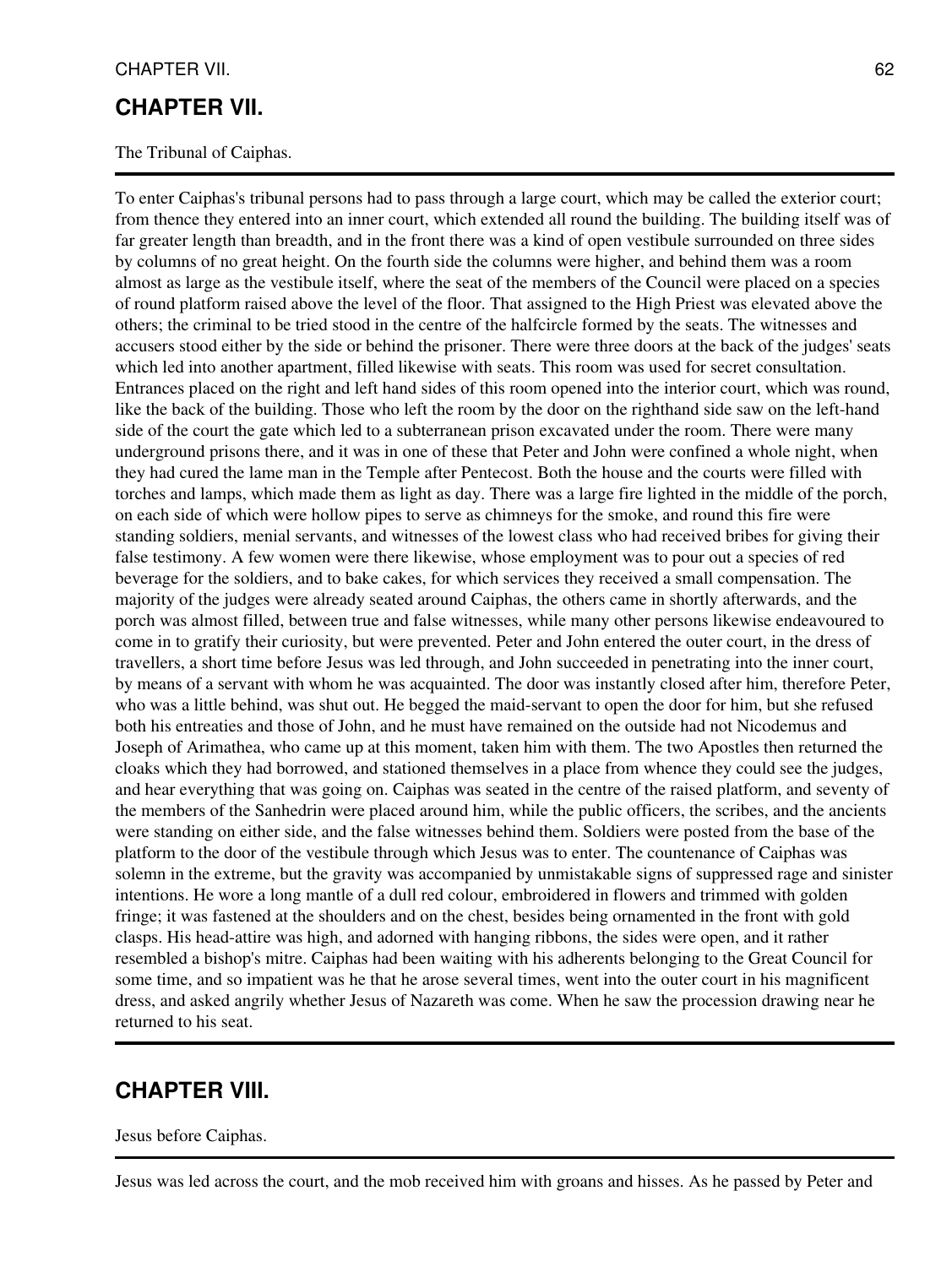John, he looked at them, but without turning his head, for fear of betraying them. Scarcely had he reached the council-chamber, than Caiphas exclaimed in a loud tone, 'Thou art come, then, at last, thou enemy of God, thou blasphemer, who dost disturb the peace of this holy night!' The tube which contained the accusations of Annas, and was fastened to the pretended sceptre in the hands of Jesus, was instantly opened and read.

Caiphas made use of the most insulting language, and the archers again struck and abused our Lord, vociferating at the same time, 'Answer at once! Speak out! Art thou dumb?' Caiphas, whose temper was indescribably proud and arrogant, became even more enraged than Annas had been, and asked a thousand questions one after the other, but Jesus stood before him in silence, and with his eyes cast down. The archers endeavoured to force him to speak by repeated blows, and a malicious child pressed his thumb into his lips, tauntingly bidding him to bite. The witnesses were then called for. The first were persons of the lowest class, whose accusations were as incoherent and inconsistent as those brought forward at the court of Annas, and nothing could be made out of them; Caiphas therefore turned to the principal witnesses, the Pharisees and the Sadducees, who had assembled from all parts of the country. They endeavoured to speak calmly, but their faces and manner betrayed the virulent envy and hatred with which their hearts were overflowing, and they repeated over and over again the same accusations, to which he had already replied so many times: 'That he cured the sick, and cast out devils, by the help of devils--that he profaned the Sabbath--incited the people to rebel--called the Pharisees a race of vipers and adulterers--predicted the destruction of Jerusalem--frequented the society of publicans and sinners--assembled the people and gave himself out as a king, a prophet, and the Son of God.' They deposed 'that he was constantly speaking of his kingdom,--that he forbade divorce,--called himself the Bread of Life, and said that whoever did not eat his flesh and drink his blood would not have eternal life.'

Thus did they distort and misinterpret the words he had uttered, the instructions he had given and the parables by which he had illustrated his instructions, giving them the semblance of crimes. But these witnesses could not agree in their depositions, for one said, 'He calls himself king;' and a second instantly contradicted, saying, 'No, he allows persons to call him so; but directly they attempted to proclaim him, he fled.' Another said, 'He calls himself the Son of God,' but he was interrupted by a fourth, who exclaimed, 'No, he only styles himself the Son of God because he does the will of his Heavenly Father.' Some of the witnesses stated that he had cured them, but that their diseases had returned, and that his pretended cures were only performed by magic. They spoke likewise of the cure of the paralytic man at the pool of Bethsaida, but they distorted the facts so as to give them the semblance of crimes, and even in these accusations they could not agree, contradicting one another. The Pharisees of Sephoris, with whom he had once had a discussion on the subject of divorces, accused him of teaching false doctrines, and a young man of Nazareth, whom he had refused to allow to become one of his disciples, was likewise base enough to bear witness against him.

It was found to be utterly impossible to prove a single fact, and the witnesses appeared to come forward for the sole purpose of insulting Jesus, rather than to demonstrate the truth of their statements. Whilst they were disputing with one another, Caiphas and some of the other members of the Council employed themselves in questioning Jesus, and turning his answers into derision. 'What species of king art thou? Give proofs of thy power! Call the legions of angels of whom thou didst speak in the Garden of Olives! What hast thou done with the money given unto thee by the widows, and other simpletons whom thou didst seduce by thy false doctrines? Answer at once: speak out,--art thou dumb? Thou wouldst have been far wiser to have kept silence when in the midst of the foolish mob: there thou didst speak far too much.'

All these questions were accompanied by blows from the under-servants of the members of the tribunal, and had our Lord not been supported from above, he could not have survived this treatment. Some of the base witnesses endeavoured to prove that he was an illegitimate son; but others declared that his mother was a pious Virgin, belonging to the Temple, and that they afterwards saw her betrothed to a man who feared God. The witnesses upbraided Jesus and his disciples with not having offered sacrifice in the Temple. It is true that I never did see either Jesus or his disciples offer any sacrifice in the Temple, excepting the Paschal lamb; but Joseph and Anna used frequently during their lifetime to offer sacrifice for the Child Jesus. However, even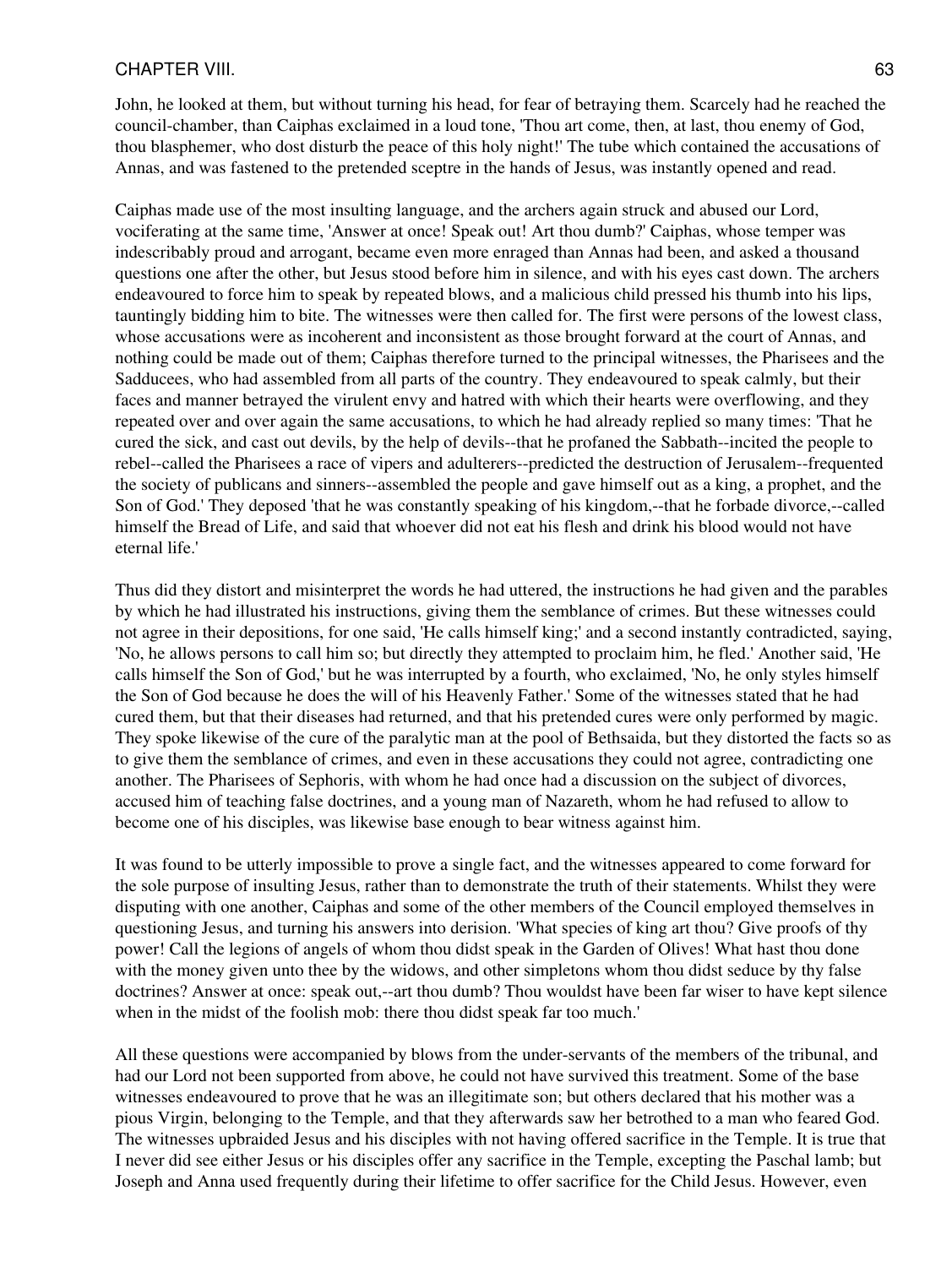this accusation was puerile, for the Essenians never offered sacrifice, and no one thought the less well of them for not doing so. The enemies of Jesus still continued to accuse him of being a sorcerer, and Caiphas affirmed several times that the confusion in the statements of the witnesses was caused solely by witchcraft.

Some said that he had eaten the Paschal lamb on the previous day, which was contrary to the law, and that the year before he had made different alterations in the manner of celebrating this ceremony. But the witnesses contradicted one another to such a degree that Caiphas and his adherents found, to their very great annoyance and anger, that not one accusation could be really proved. Nicodemus and Joseph of Arimathea were called up, and being commanded to say how it happened that they had allowed him to eat the Pasch on the wrong day in a room which belonged to them, they proved from ancient documents that from time immemorial the Galileans had been allowed to eat the Pasch a day earlier than the rest of the Jews. They added that every other part of the ceremony had been performed according to the directions given in the law, and that persons belonging to the Temple were present at the supper. This quite puzzled the witnesses, and Nicodemus increased the rage of the enemies of Jesus by pointing out the passages in the archives which proved the right of the Galileans, and gave the reason for which this privilege was granted. The reason was this: the sacrifices would not have been finished by the Sabbath if the immense multitudes who congregated together for that purpose had all been obliged to perform the ceremony on the same day; and although the Galileans had not always profited by this right, yet its existence was incontestably proved by Nicodemus; and the anger of the Pharisees was heightened by his remarking that the members of the Council had cause to be greatly offended at the gross contradictions in the statements of the witnesses, and that the extraordinary and hurried manner in which the whole affair had been conducted showed that malice and envy were the sole motives which induced the accusers, and made them bring the case forward at a moment when all were busied in the preparations for the most solemn feast of the year. They looked at Nicodemus furiously, and could not reply, but continued to question the witnesses in a still more precipitate and imprudent manner. Two witnesses at last came forward, who said, 'This man said, "I will destroy this Temple made with hands, and within three days I will build another not made with hands;"' however, even these witnesses did not agree in their statements, for one said that the accused wished to build a new Temple, and that he had eaten the Pasch in an unusual place, because he desired the destruction of the ancient Temple; but the other said, 'Not so: the edifice where he ate the Pasch was built by human hands, therefore he could not have referred to that.'

The wrath of Caiphas was indescribable; for the cruel treatment which Jesus had suffered, his Divine patience, and the contradiction of the witnesses, were beginning to make a great impression on many persons present, a few hisses were heard, and the hearts of some were so touched that they could not silence the voice of their consciences. Ten soldiers left the court under pretext of indisposition, but in reality overcome by their feelings. As they passed by the place where Peter and John were standing, they exclaimed, 'The silence of Jesus of Nazareth, in the midst of such cruel treatment, is superhuman: it would melt a heart of iron: the wonder is, that the earth does not open and swallow such reprobates as his accusers must be. But tell us, where must we go?' The two Apostles either mistrusted the soldiers, and thought they were only seeking to betray them, or they were fearful of being recognised by those around and denounced as disciples of Jesus, for they only made answer in a melancholy tone: 'If truth calls you, follow it, and all will come right of itself.' The soldiers instantly went out of the room, and left Jerusalem soon after. They met persons on the outskirts of the town, who directed them to the caverns which lay to the south of Jerusalem, on the other side of Mount Sion, where many of the Apostles had taken refuge. These latter were at first alarmed at seeing strangers enter their hiding-place; but the soldiers soon dispelled all fear, and gave them an account of the sufferings of Jesus.

The temper of Caiphas, which was already perturbed, became quite infuriated by the contradictory statements of the two last witnesses, and rising from his seat he approached Jesus, and said: 'Answerest thou nothing to the things which these witness against thee?'

Jesus neither raised his head nor looked at the High Priest, which increased the anger of the latter to the greatest degree; and the archers perceiving this seized our Lord by the hair, pulled his head back, and gave him blows under the chin; but he still kept his eyes cast down. Caiphas raised his hands, and exclaimed in an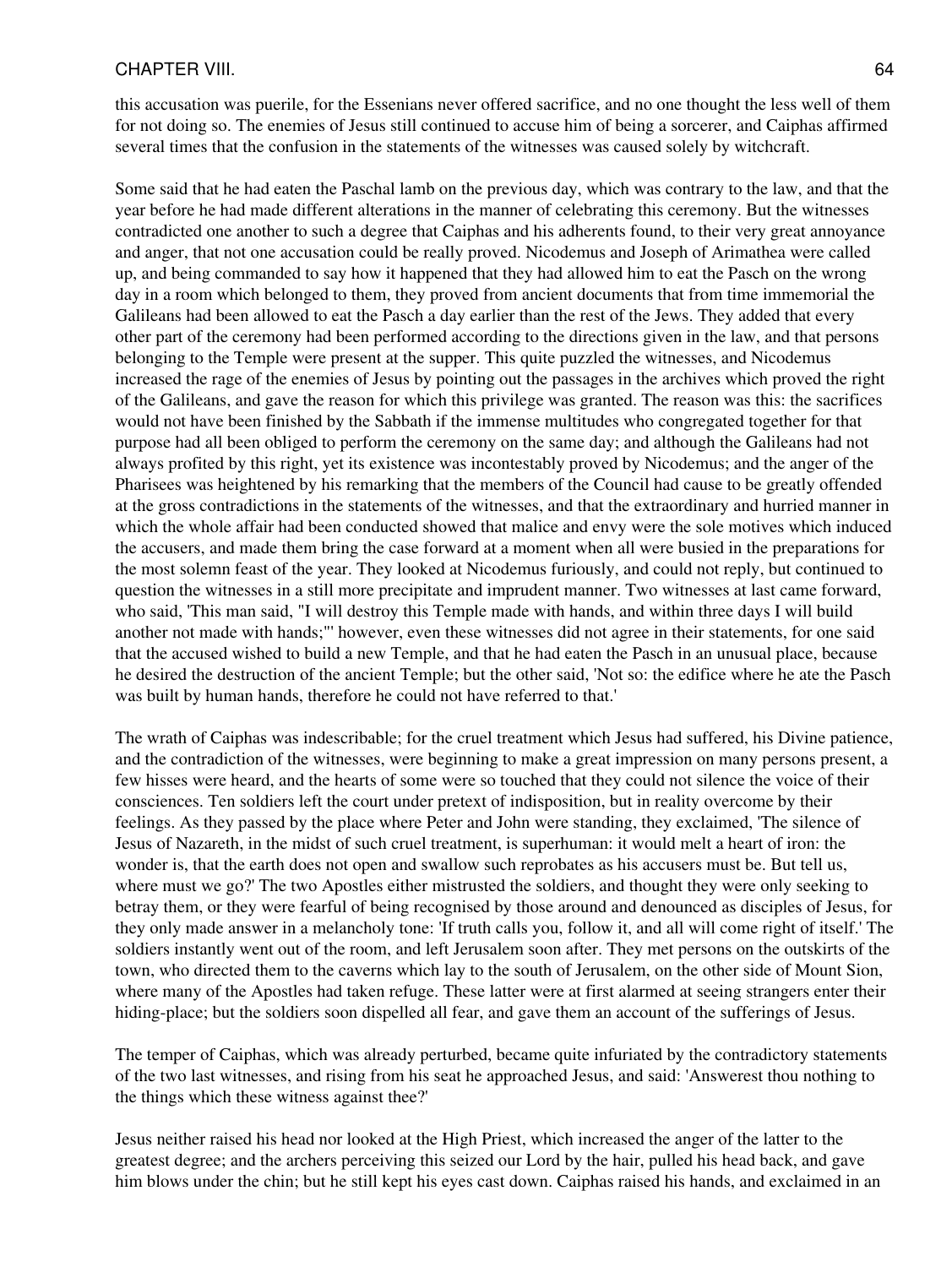enraged tone: 'I adjure thee by the living God that thou tell us if thou be Christ the Messiah, the son of the living God?'

A momentary and solemn pause ensued. Then Jesus in a majestic and superhuman voice replied, 'Thou hast said it. Nevertheless I say to you, hereafter you shall see the Son of Man sitting on the right hand of the power of God, and coming in the clouds of Heaven.' Whilst Jesus was pronouncing these words, a bright light appeared to me to surround him; Heaven was opened above his head; I saw the Eternal Father; but no words from a human pen can describe the intuitive view that was then vouchsafed me of him. I likewise saw the angels, and the prayers of the just ascending to the throne of God.

At the same moment I perceived the yawning abyss of hell like a fiery meteor at the feet of Caiphas; it was filled with horrible devils; a slight gauze alone appeared to separate him from its dark flames. I could see the demoniacal fury with which his heart was overflowing, and the whole house looked to me like hell. At the moment that our Lord pronounced the solemn words, 'I am the Christ, the Son of the living God,' hell appeared to be shaken from one extremity to the other, and then, as it were, to burst forth and inundate every person in the house of Caiphas with feelings of redoubled hatred towards our Lord. These things are always shown to me under the appearance of some material object, which renders them less difficult of comprehension, and impresses them in a more clear and forcible manner on the mind, because we ourselves being material beings, facts are more easily illustrated in our regard if manifested through the medium of the senses. The despair and fury which these words produced in hell were shown to me under the appearance of a thousand terrific figures in different places. I remember seeing, among other frightful things, a number of little black objects, like dogs with claws, which walked on their hind legs; I knew at the time what kind of wickedness was indicated by this apparition, but I cannot remember now. I saw these horrible phantoms enter into the bodies of the greatest part of the bystanders, or else place themselves on their head or shoulders. I likewise at this moment saw frightful spectres come out of the sepulchres on the other side of Sion; I believe they were evil spirits. I saw in the neighbourhood of the Temple many other apparitions, which resembled prisoners loaded with chains: I do not know whether they were demons, or souls condemned to remain in some particular part of the earth, and who were then going to Limbo, which our Lord's condemnation to death had opened to them.

It is extremely difficult to explain these facts, for fear of scandalising those who have no knowledge of such things; but persons who see feel them, and they often cause the very hair to stand on end on the head. I think that John saw some of these apparitions, for I heard him speak about them afterwards. All whose hearts were not radically corrupted felt excessively terrified at these events, but the hardened were sensible of nothing but an increase of hatred and anger against our Lord.

Caiphas then arose, and, urged on by Satan, took up the end of his mantle, pierced it with his knife, and rent it from one end to the other, exclaiming at the same time, in a loud voice, 'He hath blasphemed, what further need have we of witnesses? Behold, now you have heard the blasphemy: what think you?' All who were then present arose, and exclaimed with astounding malignancy, 'He is guilty of death!'

During the whole of this frightful scene, the devils were in the most tremendous state of excitement; they appeared to have complete possession not only of the enemies of Jesus, but likewise of their partisans and cowardly followers. The powers of darkness seemed to me to proclaim a triumph over the light, and the few among the spectators whose hearts still retained a glimmering of light were filled with such consternation that, covering their heads, they instantly departed. The witnesses who belonged to the upper classes were less hardened than the others; their consciences were racked with remorse, and they followed the example given by the persons mentioned above, and left the room as quickly as possible, while the rest crowded round the fire in the vestibule, and ate and drank after receiving full pay for their services. The High Priest then addressed the archers, and said, 'I deliver this king up into your hands; render the blasphemer the honours which are his due.' After these words he retired with the members of his Council into the round room behind the tribunal, which could not be seen from the vestibule.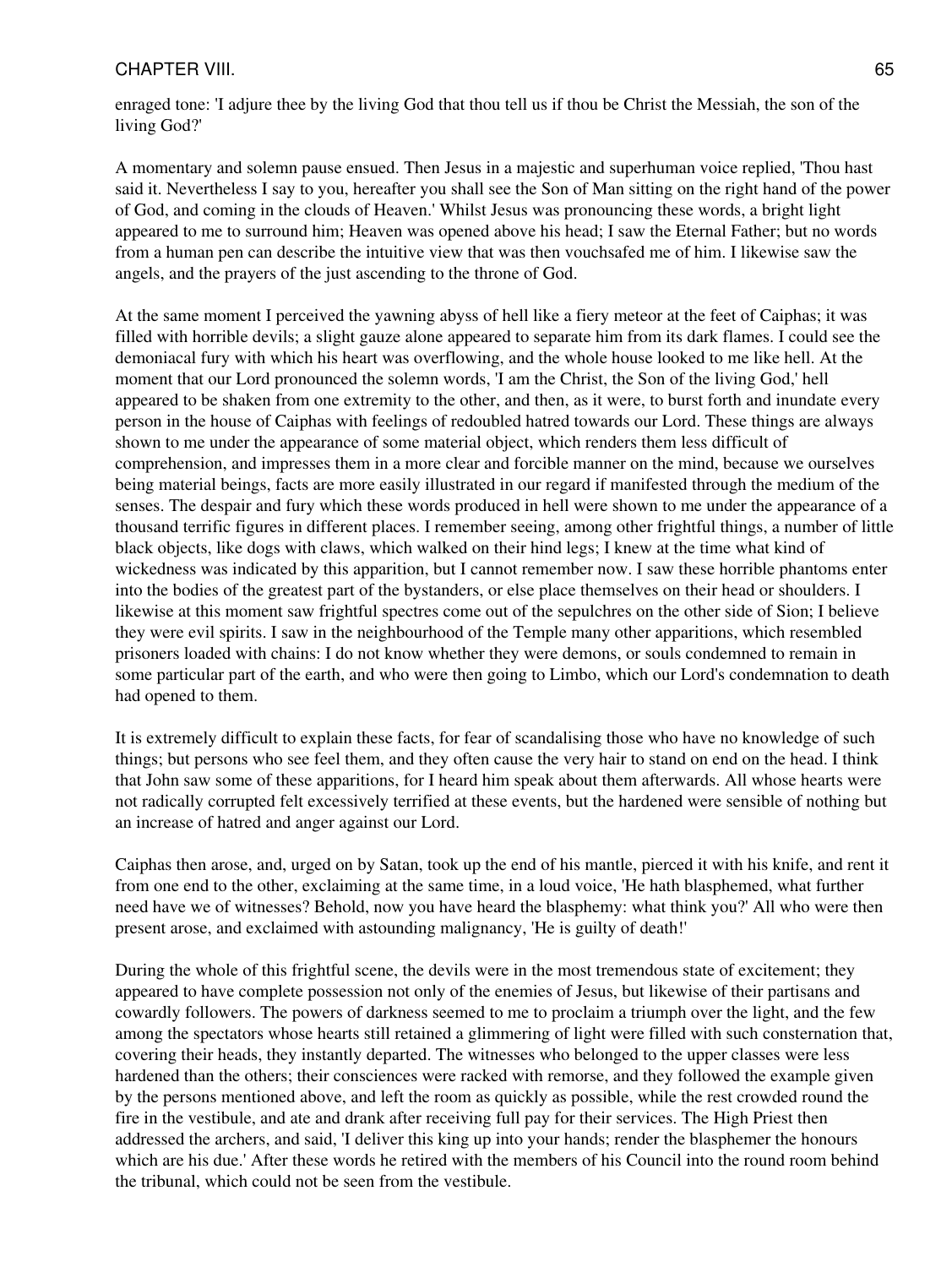In the midst of the bitter affliction which inundated the heart of John, his thoughts were with the Mother of Jesus; he feared that the dreadful news of the condemnation of her Son might be communicated to her suddenly, or that perhaps some enemy might give the information in a heartless manner. He therefore looked at Jesus, and saying in a low voice, 'Lord, thou knowest why I leave thee,' went away quickly to seek the Blessed Virgin, as if he had been sent by Jesus himself. Peter was quite overcome between anxiety and sorrow, which, joined to fatigue, made him chilly; therefore, as the morning was cold, he went up to the fire where many of the common people were warming themselves. He did his best to hide his grief in their presence, as he could not make up his mind to go home and leave his beloved Master.

## **CHAPTER IX.**

The Insults received by Jesus in the Court of Caiphas.

No sooner did Caiphas, with the other members of the Council, leave the tribunal than a crowd of miscreants--the very scum of the people--surrounded Jesus like a swarm of infuriated wasps, and began to heap every imaginable insult upon him. Even during the trial, whilst the witnesses were speaking, the archers and some others could not restrain their cruel inclinations, but pulled out handfuls of his hair and beard, spat upon him, struck him with their fists, wounded him with sharp-pointed sticks, and even ran needles into his body; but when Caiphas left the hall they set no bounds to their barbarity. They first placed a crown, made of straw and the bark of trees, upon his head, and then took it off, saluting him at the same time with insulting expressions, like the following: 'Behold the Son of David wearing the crown of his father.' 'A greater than Solomon is here; this is the king who is preparing a wedding feast for his son.' Thus did they turn into ridicule those eternal truths which he had taught under the from of parables to those whom he came from heaven to save; and whilst repeating these scoffing words, they continued to strike him with their fists and sticks, and to spit in his face. Next they put a crown of reeds upon his head, took off his robe and scapular, and then threw an old torn mantle, which scarcely reached his knees, over his shoulders; around his neck they hung a long iron chain, with an iron ring at each end, studded with sharp points, which bruised and tore his knees as he walked. They again pinioned his arms, put a reed into his hand, and covered his Divine countenance with spittle. They had already thrown all sorts of filth over his hair, as well as over his chest, and upon the old mantle. They bound his eyes with a dirty rag, and struck him, crying out at the same time in loud tones, 'Prophesy unto us, O Christ, who is he that struck thee?' He answered not one word, but sighed, and prayed inwardly for them.

After many more insults, they seized the chain which was hanging on his neck, dragged him towards the room into which the Council had withdrawn, and with their stick forced him in, vociferating at the same time, 'March forward, thou King of Straw! Show thyself to the Council with the insignia of the regal honours we have rendered unto thee.' A large body of councillors, with Caiphas at their head, were still in the room, and they looked with both delight and approbation at the shameful scene which was enacted, beholding with pleasure the most sacred ceremonies turned into derision. The pitiless guards covered him with mud and spittle, and with mock gravity exclaimed, 'Receive the prophetic unction-- the regal unction.' Then they impiously parodied the baptismal ceremonies, and the pious act of Magdalen in emptying the vase of perfume on his head. 'How canst thou presume,' they exclaimed, 'to appear before the Council in such a condition? Thou dost purify others, and thou art not pure thyself; but we will soon purify thee.' They fetched a basin of dirty water, which they poured over his face and shoulders, whilst they bent their knees before him, and exclaimed, 'Behold thy precious unction, behold the spikenard worth three hundred pence; thou hast been baptised in the pool of Bethsaida.' They intended by this to throw into ridicule the act of respect and veneration shown by Magdalen, when she poured the precious ointment over his head, at the house of the Pharisee.

By their derisive words concerning his baptism in the pool of Bethsaida, they pointed out, although unintentionally, the resemblance between Jesus and the Paschal lamb, for the lambs were washed in the first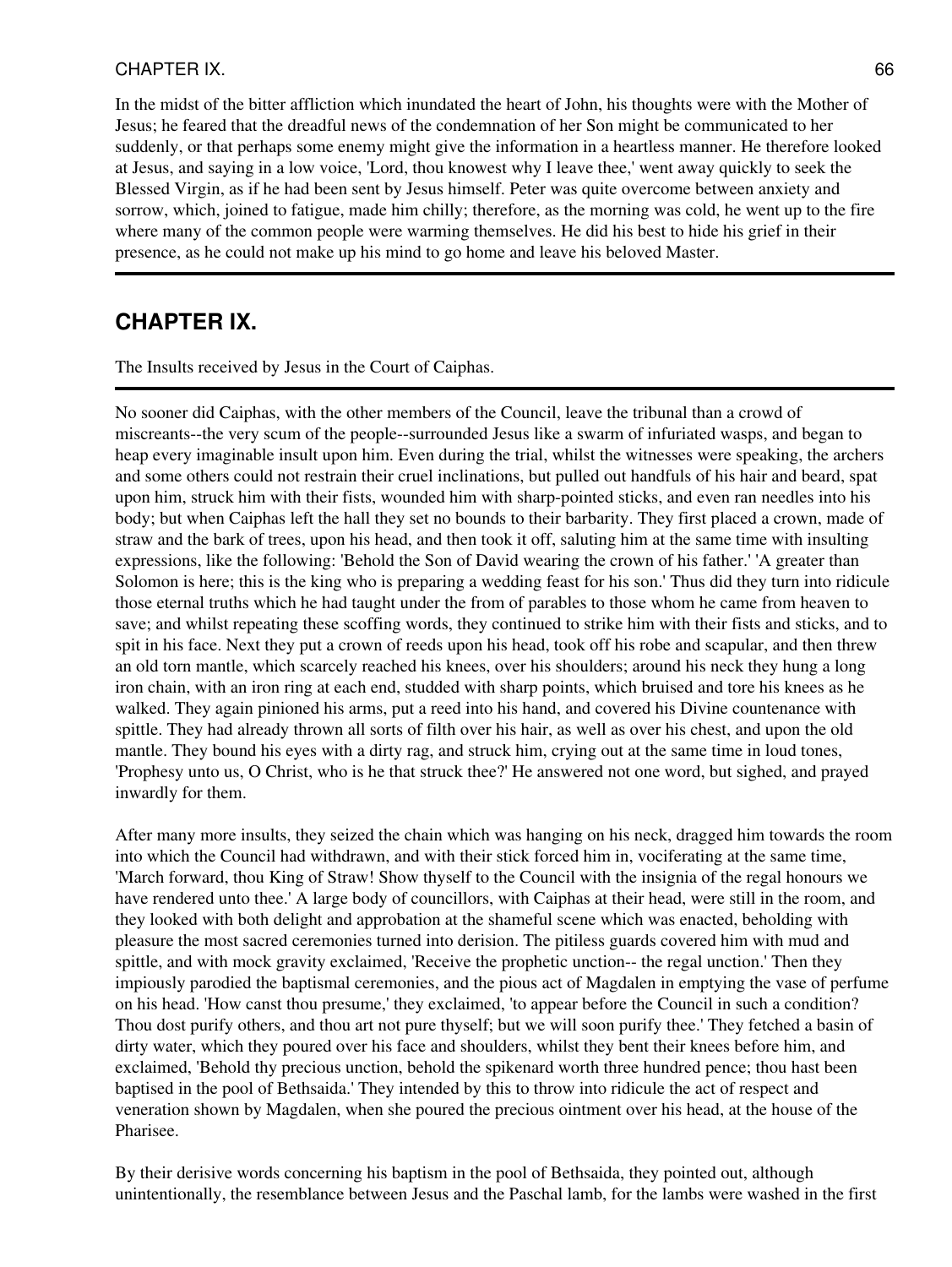#### CHAPTER X. 67

place in the pond near the Probatica gate, and then brought to the pool of Bethsaida, where they underwent another purification before being taken to the Temple to be sacrificed. The enemies of Jesus likewise alluded to the man who had been infirm for thirty-eight years, and who was cured by Jesus at the pool of Bethsaida; for I saw this man either washed or baptised there; I say either washed or baptised, because I do not exactly remember the circumstances.

They then dragged Jesus round the room, before all the members of the Council, who continued to address him in reproachful and abusive language. Every countenance looked diabolical and enraged, and all around was dark, confused, and terrified. Our Lord, on the contrary, was from the moment that he declared himself to be the Son of God, generally surrounded with a halo of light. Many of the assembly appeared to have a confused knowledge of this fact, and to be filled with consternation at perceiving that neither outrages or ignominies could alter the majestic expression of his countenance.

The halo which shone around Jesus from the moment he declared himself to be the Christ, the Son of the Living God, served but to incite his enemies to greater fury, and yet it was so resplendent that they could not look at it, and I believe their intention in throwing the dirty rag over his head was to deaden its brightness.

## **CHAPTER X.**

#### The Denial of St. Peter

At the moment when Jesus uttered the words, 'Thou hast said it,' and the High Priest rent his garment, the whole room resounded with tumultuous cries. Peter and John, who had suffered intensely during the scene which had just been enacted, and which they had been obliged to witness in silence, could bear the sight no longer. Peter therefore got up to leave the room, and John followed soon after. The latter went to the Blessed Virgin, who was in the house of Martha with the holy women, but Peter's love for Jesus was so great, that he could not make up his mind to leave him; his heart was bursting, and he wept bitterly, although he endeavoured to restrain and hide his tears. It was impossible for him to remain in the tribunal, as his deep emotion at the sight of his beloved Master's sufferings would have betrayed him; therefore he went into the vestibule and approached the fire, around which soldiers and common people were sitting and talking in the most heartless and disgusting manner concerning the sufferings of Jesus, and relating all that they themselves had done to him. Peter was silent, but his silence and dejected demeanour made the bystanders suspect something. The portress came up to the fire in the midst of the conversation, cast a bold glance at Peter and said, 'Thou also wast with Jesus the Galilean.' These words startled and alarmed Peter; he trembled as to what might ensue if he owned the truth before his brutal companions, and therefore answered quickly, 'Woman, I know him not,' got up, and left the vestibule. At this moment the cock crowed somewhere in the outskirts of the town. I do not remember hearing it, but I felt that is was crowing. As he went out, another maid-servant looked at him, and said to those who were with her, 'This man was also with him,' and the persons she addressed immediately demanded of Peter whether her words were true, saying, 'Art thou not one of this man's disciples?' Peter was even more alarmed than before, and renewed his denial in these words, 'I am not; I know not the man.'

He left the inner court, and entered the exterior court; he was weeping, and so great was his anxiety and grief, that he did not reflect in the least on the words he had just uttered. The exterior court was quite filled with persons, and some had climbed on to the top of the wall to listen to what was going on in the inner court which they were forbidden to enter. A few of the disciples were likewise there, for their anxiety concerning Jesus was so great that they could not make up their minds to remain concealed in the caves of Hinnom. They came up to Peter, and with many tears questioned him concerning their loved Master, but he was so unnerved and so fearful of betraying himself, that he briefly recommended them to go away, as it was dangerous to remain, and left them instantly. He continued to indulge his violent grief, while they hastened to leave the town. I recognised among these disciples, who were about sixteen in number, Bartholomew, Nathaniel,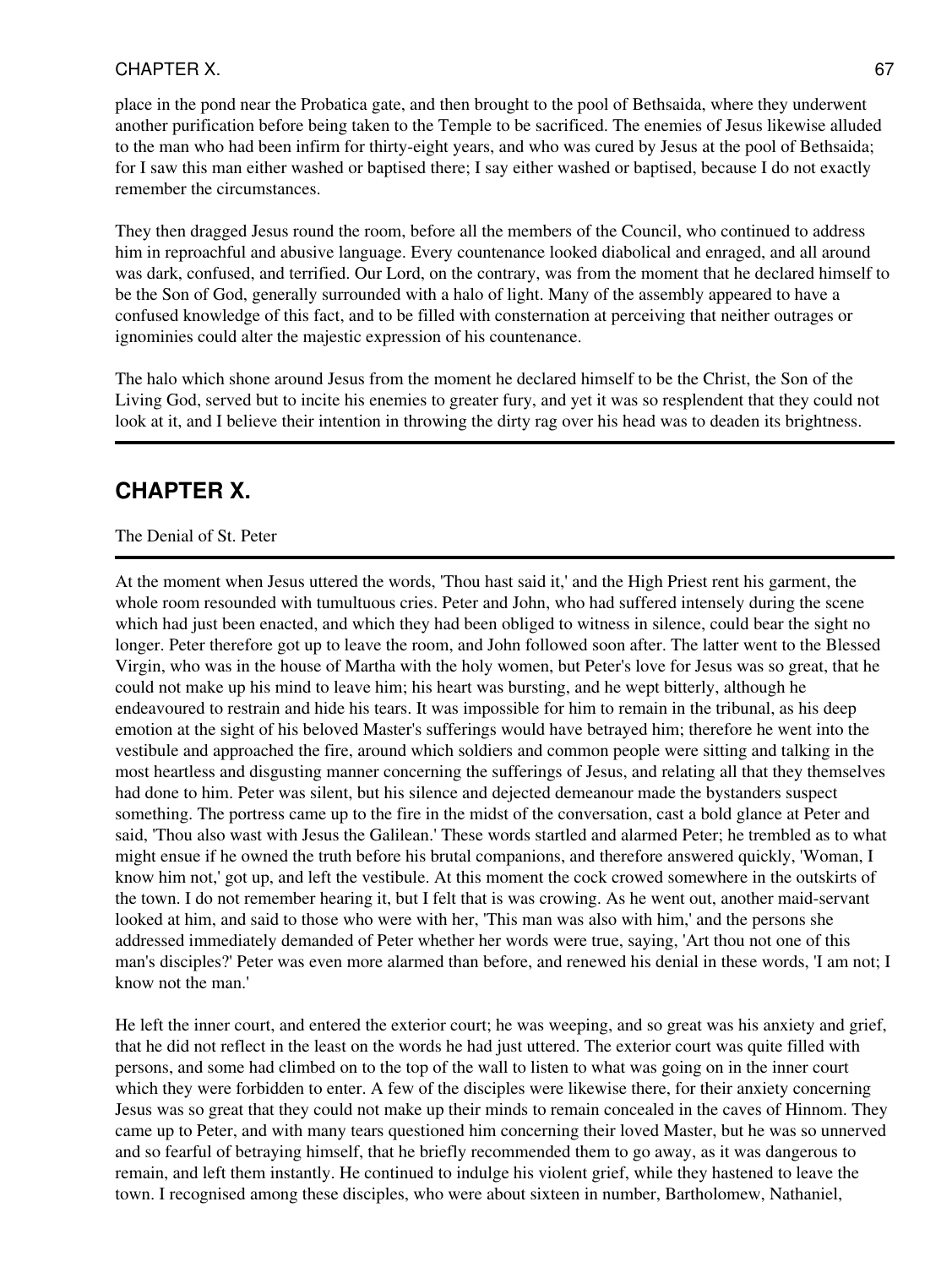Saturninus, Judas Barsabeas, Simon, who was afterwards bishop of Jerusalem, Zacheus, and Manahem, the man who was born blind and cured by our Lord.

Peter could not rest anywhere, and his love for Jesus prompted him to return to the inner court, which he was allowed to enter, because Joseph of Arimathea and Nicodemus had, in the first instance, taken him in. He did not re-enter the vestibule, but turned to the right and went towards the round room which was behind the tribunal, and in which Jesus was undergoing every possible insult and ignominy from his cruel enemies. Peter walked timidly up to the door, and although perfectly conscious that he was suspected by all present of being a partisan of Jesus, yet he could not remain outside; his love for his Master impelled him forward; he entered the room, advanced, and soon stood in the very midst of the brutal throng who were feasting their cruel eyes on the sufferings of Jesus. They were at that moment dragging him ignominiously backwards and forwards with the crown of straw upon his head; he cast a sorrowful and even severe glance upon Peter, which cut him to the heart, but as he was still much alarmed, and at that moment heard some of the bystanders call out, 'Who is that man?' he went back again into the court, and seeing that the persons in the vestibule were watching him, came up to the fire and remained before it for some time. Several persons who had observed his anxious troubled countenance began to speak in opprobrious terms of Jesus, and one of them said to him, 'Thou also art one of his disciples; thou also art a Galilean; thy very speech betrays thee.' Peter got up, intending to leave the room, when a brother of Malchus came up to him and said, 'Did I not see thee in the garden with him? Didst thou not cut off my brother's ear?'

Peter became almost beside himself with terror; he began to curse and to swear 'that he knew not the man,' and ran out of the vestibule into the outer court; the cock then crowed again, and Jesus, who at that moment was led across the court, cast a look of mingled compassion and grief upon his Apostle. This look of our Lord pierced Peter to the very heart,--it recalled to his mind in the most forcible and terrible manner the words addressed to him by our Lord on the previous evening: 'Before the cock crows twice, thou shalt thrice deny me.' He had forgotten all his promises and protestations to our Lord, that he would die rather than deny him--he had forgotten the warning given to him by our Lord;--but when Jesus looked at him, he felt the enormity of his fault, and his heart was nigh bursting with grief. He had denied his Lord, when that beloved Master was outraged, insulted, delivered up into the hands of unjust judges,--when he was suffering all in patience and in silence. His feelings of remorse were beyond expression; he returned to the exterior court, covered his face and wept bitterly; all fear of being recognised was over;--he was ready to proclaim to the whole universe both his fault and his repentance.

What man will dare assert that he would have shown more courage than Peter if, with his quick and ardent temperament, he were exposed to such danger, trouble, and sorrow, at a moment, too, when completely unnerved between fear and grief, and exhausted by the sufferings of this sad night? Our Lord left Peter to his own strength, and he was weak; like all who forget the words: 'Watch and pray, that ye enter not into temptation.'

# **CHAPTER XI.**

Mary in the House of Caiphas.

The Blessed Virgin was ever united to her Divine Son by interior spiritual communications; she was, therefore, fully aware of all that happened to him--she suffered with him, and joined in his continual prayer for his murderers. But her maternal feelings prompted her to supplicate Almighty God most ardently not to suffer the crime to be completed, and to save her Son from such dreadful torments. She eagerly desired to return to him; and when John, who had left the tribunal at the moment the frightful cry, 'He is guilty of death,' was raised, came to the house of Lazarus to see after her, and to relate the particulars of the dreadful scene he had just witnessed, she, as also Magdalen and some of the other holy women, begged to be taken to the place where Jesus was suffering. John, who had only left our Saviour in order to console her whom he loved best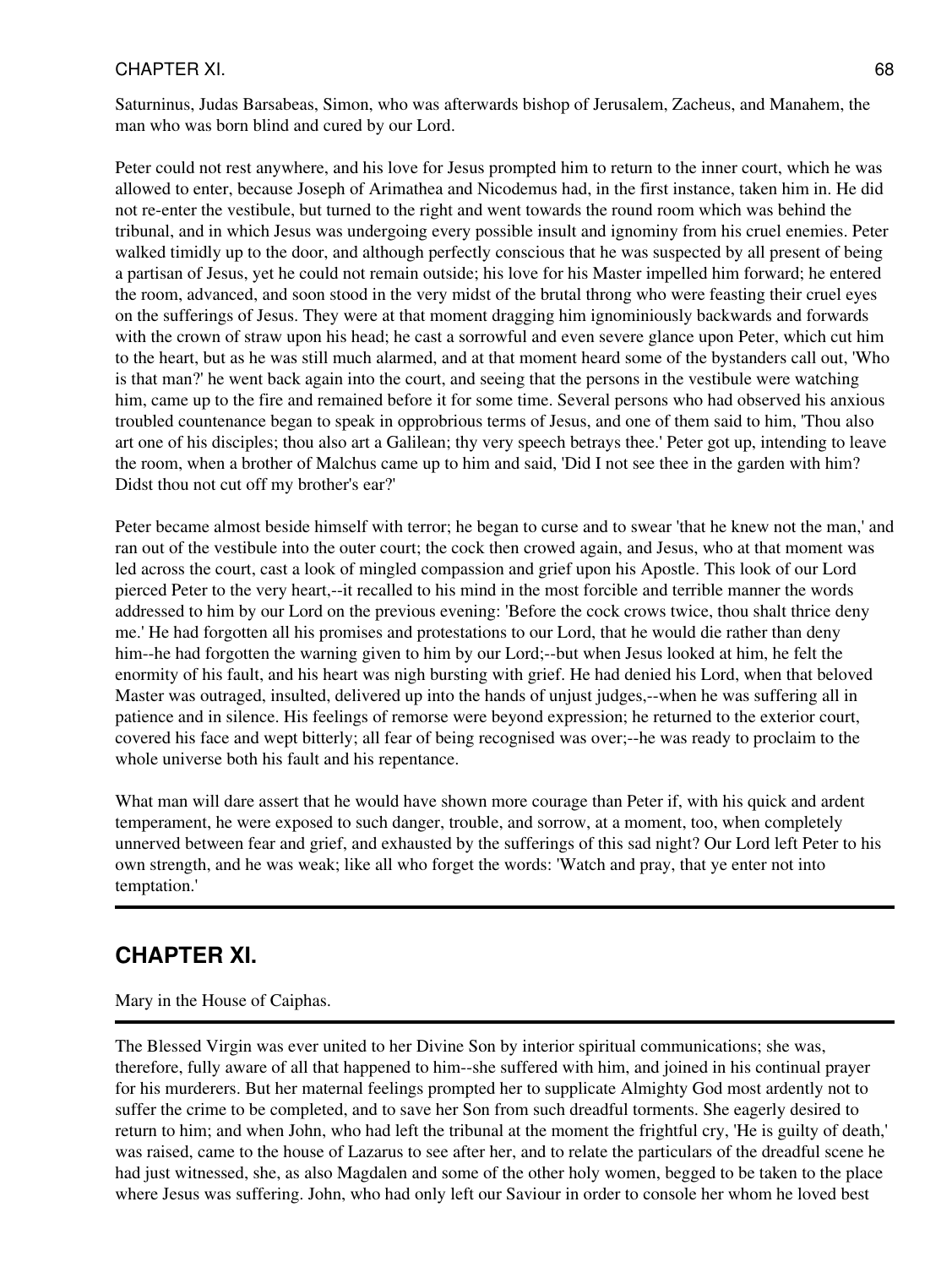next to his Divine Master, instantly acceded to their request, and conducted them through the streets, which were lighted up by the moon alone, and crowded with persons hastening to their home. The holy women were closely veiled; but the sobs which they could not restrain made many who passed by observe them, and their feelings were harrowed by the abusive epithets they overheard bestowed upon Jesus by those who were conversing on the subject of his arrest. The Blessed Virgin, who ever beheld in spirit the opprobrious treatment which her dear Son was receiving, continued 'to lay up all these things in her heart;' like him she suffered in silence; but more than once she became totally unconscious. Some disciples of Jesus, who were returning from the hall of Caiphas, saw her fainting in the arms of the holy women, and, touched with pity, stopped to look at her compassionately, and saluted her in these words: 'Hail! Unhappy Mother--hail, Mother of the Most Holy One of Israel, the most afflicted of all mothers!' Mary raised her head, thanked them gratefully, and continued her sad journey.

When in the vicinity of Caiphas's house, their grief was renewed by the sight of a group of men who were busily occupied under a tent, making the cross ready for our Lord's crucifixion. The enemies of Jesus had given orders that the cross should be prepared directly after his arrest, that they might without delay execute the sentence which they hoped to persuade Pilate to pass on him. The Romans had already prepared the crosses of the two thieves, and the workmen who were making that of Jesus were much annoyed at being obliged to labour at it during the night; they did not attempt to conceal their anger at this, and uttered the most frightful oaths and curses, which pierced the heart of the tender Mother of Jesus through and through; but she prayed for these blind creatures who thus unknowingly blasphemed the Saviour who was about to die for their salvation, and prepared the cross for his cruel execution.

Mary, John, and the holy women traversed the outer court attached to Caiphas's house. They stopped under the archway of a door which opened into the inner court. Mary's heart was with her Divine Son, and she desired most ardently to see this door opened, that she might again have a chance of beholding him, for she knew that it alone separated her from the prison where he was confined. The door was at length opened, and Peter rushed out, his face covered with his mantle, wringing his hands, and weeping bitterly. By the light of the torches he soon recognised John and the Blessed Virgin, but the sight of them only renewed those dreadful feelings of remorse which the look of Jesus had awakened in his breast. Mary approached him instantly, and said, 'Simon, tell me, I entreat you, what is become of Jesus, my Son?' These words pierced his very heart; he could not even look at her, but turned away, and again wrung his hands. Mary drew close to him, and said in a voice trembling with emotion: 'Simon, son of John, why dost thou not answer me?'--Mother!' exclaimed Peter, in a dejected tone, 'O, Mother, speak not to me--thy Son is suffering more than words can express: speak not to me! They have condemned him to death, and I have denied him three times.' John came up to ask a few more questions, but Peter ran out of the court as if beside himself, and did not stop for a single moment until he reached the cave at Mount Olivet--that cave on the stones of which the impression of the hands of our Saviour had been miraculously left. I believe it is the cave in which Adam took refuge to weep after his fall.

The Blessed Virgin was inexpressibly grieved at hearing of the fresh pang inflicted on the loving heart of her Divine Son, the pang of hearing himself denied by that disciple who had first acknowledged him as the Son of the Living God; she was unable to support herself, and fell down on the door-stone, upon which the impression of her feet and hands remains to the present day. I have seen the stones, which are preserved somewhere, but I cannot at this moment remember where. The door was not again shut, for the crowd was dispersing, and when the Blessed Virgin came to herself, she begged to be taken to some place as near as possible to her Divine Son. John, therefore, led her and the holy women to the front of the prison where Jesus was confined. Mary was with Jesus in spirit, and Jesus was with her; but this loving Mother wished to hear with her own ear the voice of her Divine Son. She listened and heard not only his moans, but also the abusive language of those around him. It was impossible for the holy women to remain in the court any longer without attracting attention. The grief of Magdalen was so violent that she was unable to conceal it; and although the Blessed Virgin, by a special grace from Almighty God, maintained a calm and dignified exterior in the midst of her sufferings, yet even she was recognised, and overheard harsh words, such as these: 'Is not that the Mother of the Galilean? Her Son will most certainly be executed, but not before the festival, unless, indeed, he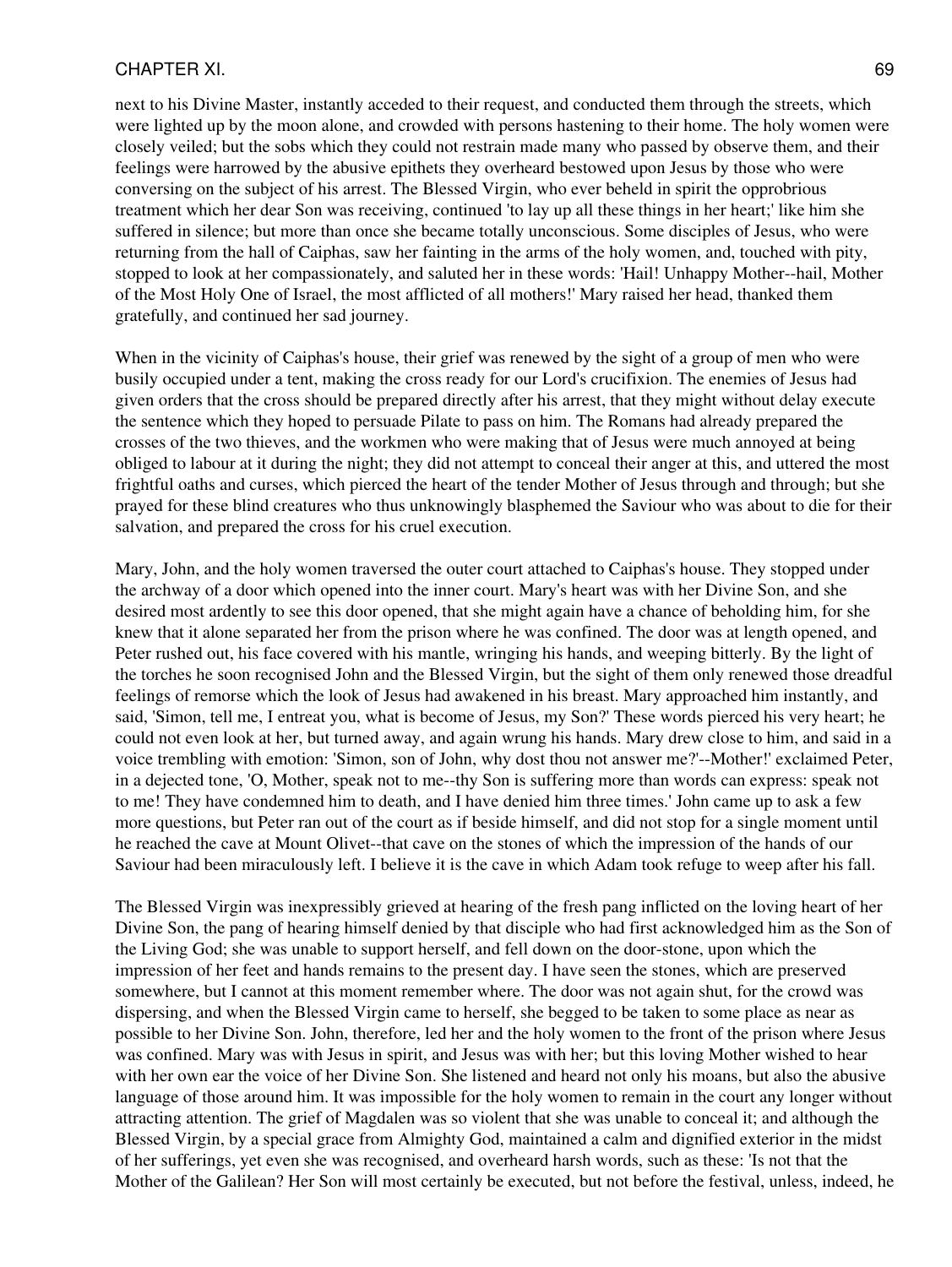is the greatest of criminals.'

The Blessed Virgin left the court, and went up to the fireplace in the vestibule, where a certain number of persons were still standing. When she reached the spot where Jesus had said that he was the Son of God, and the wicked Jews cried out, 'He is guilty of death,' she again fainted, and John and the holy women carried her away, in appearance more like a corpse than a living person. The bystanders said not a word; they seemed struck with astonishment, and silence, such as might have been produced in hell by the passage of a celestial being, reigned in that vestibule.

The holy women again passed the place where the cross was being prepared; the workmen appeared to find as much difficulty in completing it as the judges had found in pronouncing sentence, and were obliged to fetch fresh wood every moment, for some bits would not fit, and others split; this continued until the different species of wood were placed in the cross according to the intentions of Divine Providence. I saw angels who obliged these men to recommence their work, and who would not let them rest, until all was accomplished in a proper manner; but my remembrance of this vision is indistinct.

# **CHAPTER XII.**

Jesus confined in the subterranean Prison.

The Jews, having quite exhausted their barbarity, shut Jesus up in a little vaulted prison, the remains of which subsist to this day. Two of the archers alone remained with him, and they were soon replaced by two others. He was still clothed in the old dirty mantle, and covered with the spittle and other filth which they had thrown over him; for they had not allowed him to put on his own clothes again, but kept his hands tightly bound together.

When our Lord entered this prison, he prayed most fervently that his Heavenly Father would accept all that he had already suffered, and all that he was about to suffer, as an expiatory sacrifice, not only for his executioners, but likewise for all who in future ages might have to suffer torments such as he was about to endure, and be tempted to impatience or anger.

The enemies of our Lord did not allow him a moment's respite, even in this dreary prison, but tied him to a pillar which stood in the centre, and would not allow him to lean upon it, although he was so exhausted from ill treatment, the weight of his chains, and his numerous falls, that he could scarcely support himself on his swollen and torn feet. Never for a moment did they cease insulting him; and when the first set were tired out, others replaced them.

It is quite impossible to describe all that the Holy of Holies suffered from these heartless beings; for the sight affected me so excessively that I became really ill, and I felt as if I could not survive it. We ought, indeed, to be ashamed of that weakness and susceptibility which renders us unable to listen composedly to the descriptions, or speak without repugnance, of those sufferings which our Lord endured so calmly and patiently for our salvation. The horror we feel is as great as that of a murderer who is forced to place his hands upon the wound he himself has inflicted on his victim. Jesus endured all without opening his mouth; and it was man, sinful man, who perpetrated all these outrages against one who was at once their Brother, their Redeemer, and their God. I, too, am a great sinner, and my sins cause these sufferings. At the day of judgment, when the most hidden things will be manifested, we shall see the share we have had in the torments endured by the Son of God; we shall see how far we have caused them by the sins we so frequently commit, and which are, in fact, a species of consent which we give to, and a participation in, the tortures which were inflicted on Jesus by his cruel enemies. If, alas! we reflected seriously on this, we should repeat with much greater fervour the words which we find so often in prayer books: 'Lord, grant that I may die, rather than ever wilfully offend thee again by sin.'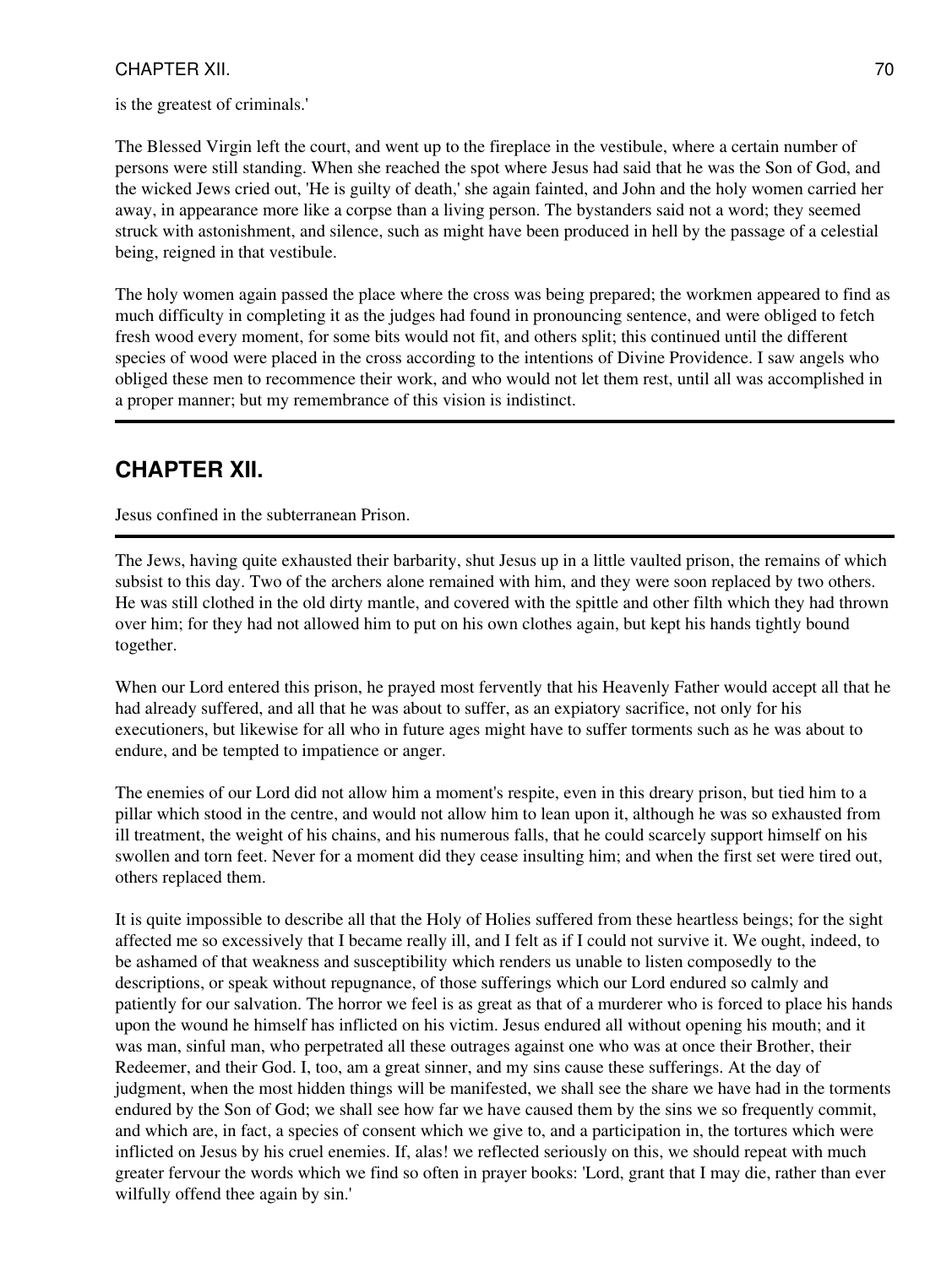Jesus continued to pray for his enemies, and they being at last tired out left him in peace for a short time, when he leaned against the pillar to rest, and a bright light shone around him. The day was beginning to dawn,--the day of his Passion, of our Redemption,--and a faint ray penetrating the narrow vent-hole of the prison, fell upon the holy and immaculate Lamb, who had taken upon himself the sins of the world. Jesus turned towards the ray of light, raised his fettered hands, and, in the most touching manner, returned thanks to his Heavenly Father for the dawn of that day, which had been so long desired by the prophets, and for which he himself had so ardently sighed from the moment of his birth on earth, and concerning which he had said to his disciples, 'I have a baptism wherewith I am to be baptised, and how am I straitened until it be accomplished!' I prayed with him; but I cannot give the words of his prayer, for I was so completely overcome, and touched to hear him return thanks to his Father for the terrible sufferings which he had already endured for me, and for the still greater which he was about to endure. I could only repeat over and over with the greatest fervour, 'Lord, I beseech thee, give me these sufferings: they belong to me: I have deserved them in punishment for my sins.' I was quite overwhelmed with feelings of love and compassion when I looked upon him thus welcoming the first dawn of the great day of his Sacrifice, and that ray of light which penetrated into his prison might, indeed, be compared to the visit of a judge who wishes to be reconciled to a criminal before the sentence of death which he has pronounced upon him is executed.

The archers, who were dozing, woke up for a moment, and looked at him with surprise: they said nothing, but appeared to be somewhat astonished and frightened. Our Divine Lord was confined in this prison an hour, or thereabouts.

Whilst Jesus was in this dungeon, Judas, who had been wandering up and down the valley of Hinnom like a madman, directed his step towards the house of Caiphas, with the thirty pieces of silver, the reward of his treachery, still hanging to his waist. All was silent around, and he addressed himself to some of the sentinels, without letting them know who he was, and asked what was going to be done to the Galilean. 'He has been condemned to death, and he will certainly be crucified,' was the reply. Judas walked to and fro, and listened to the different conversations which were held concerning Jesus. Some spoke of the cruel treatment he had received, other of his astonishing patience, while others, again discoursed concerning the solemn trial which was to take place in the morning before the great Council. Whilst the traitor was listening eagerly to the different opinions given, day dawned; the members of the tribunal commenced their preparations, and Judas slunk behind the building that he might not be seen, for like Cain he sought to hide himself from human eyes, and despair was beginning to take possession of his soul. The place in which he took refuge happened to be the very spot where the workmen had been preparing the wood for making the cross of our Lord; all was in readiness, and the men were asleep by its side. Judas was filled with horror at the sight: he shuddered and fled when he beheld the instrument of that cruel death to which for a paltry sum of money he had delivered up his Lord and Master; he ran to and fro in perfect agonies of remorse, and finally hid himself in an adjoining cave, where he determined to await the trial which was to take place in the morning.

### **CHAPTER XIII.**

#### The Morning Trial.

Caiphas, Annas, the ancients, and the scribes assembled in the morning in the great hall of the tribunal, to have a legal trial, as meetings at night were not lawful, and could only be looked upon in the light of preparatory audiences. The majority of the members had slept in the house of Caiphas, where beds had been prepared for them, but some, and among them Nicodemus and Joseph of Arimathea, had gone home, and returned at the dawn of day. The meeting was crowded, and the members commenced their operations in the most hurried manner possible. They wished to condemn Jesus to death at once, but Nicodemus, Joseph, and some others opposed their wishes and demanded that the decision should be deferred until after the festival, for fear of causing an insurrection among the people, maintaining likewise that no criminal could be justly condemned upon charges which were not proved, and that in the case now before them all the witnesses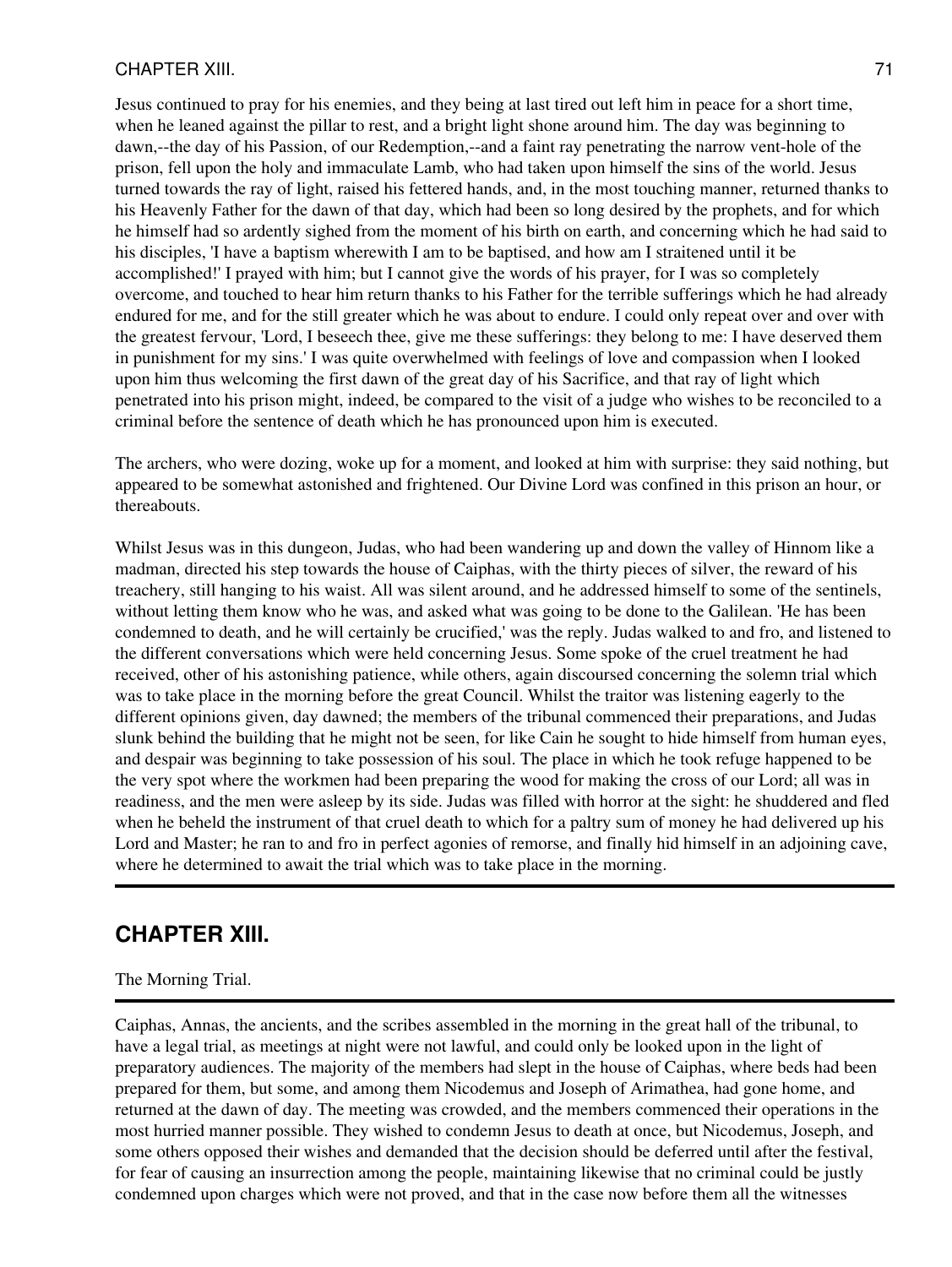contradicted one another. The High Priests and their adherents became very angry, and told Joseph and Nicodemus, in plain terms, that they were not surprised at their expressing displeasure at what had been done, because they were themselves partisans of the Galilean and his doctrines, and were fearful of being convicted. The High Priest even went so far as to endeavour to exclude from the Council all those members who were in the lightest degree favourable to Jesus. These members protested that they washed their hands of all the future proceedings of the Council, and leaving the room went to the Temple, and from this day never again took their seats in the Council. Caiphas then ordered the guards to bring Jesus once more into his presence, and to prepare everything for taking him to Pilate's court directly he should have pronounced sentence. The emissaries of the Council hurried off to the prison, and with their usual brutality untied the hands of Jesus, dragged off the old mantle which they had thrown over his shoulders, made him put on his own soiled garment, and having fastened ropes round his waist, dragged him out of the prison. The appearance of Jesus, when he passed through the midst of the crowd who were already assembled in the front of the house, was that of a victim led to be sacrificed; his countenance was totally changed and disfigured from ill-usage, and his garments stained and torn; but the sight of his sufferings, far from exciting a feeling of compassion in the hard hearted Jews, simply filled them with disgust, and increased their rage. Pity was, indeed, a feeling unknown in their cruel breasts.

Caiphas, who did not make the slightest effort to conceal his hatred, addressed our Lord haughtily in these words: 'If thou be Christ , tell us plainly.' Then Jesus raised his head, and answered with great dignity and calmness, 'If I shall tell you, you will not believe me; and if I shall also ask you, you will not answer me, or let me go. But hereafter the Son of Man shall be sitting on the right hand of the power of God.' The High Priests looked at one another, and said to Jesus, with a disdainful laugh, 'Art thou, then, the Son of God?' And Jesus answered, with the voice of eternal truth, 'You say that I am.' At these words they all exclaimed, 'What need we any further testimony? For we ourselves have heard it from his own mouth.'

They all arose instantly and vied with each other as to who should heap the most abusive epithets upon Jesus, whom they termed a low-born miscreant, who aspired to being their Messiah, and pretended to be entitled to sit at the right hand of God. They ordered the archers to tie his hands again, and to fasten a chain round his neck (this was usually done to criminals condemned to death), and they then prepared to conduct him to Pilate's hall, where a messenger had already been dispatched to beg him to have all in readiness for trying a criminal, as it was necessary to make no delay on account of the festival day.

The Jewish Priests murmured among themselves at being obliged to apply to the Roman governor for the confirmation of their sentence, but it was necessary, as they had not the right of condemning criminals excepting for things which concerned religion and the Temple alone, and they could not pass a sentence of death. They wished to prove that Jesus was an enemy to the emperor, and this accusation concerned those departments which were under Pilate's jurisdiction. The soldiers were all standing in front of the house, surrounded by a large body of the enemies of Jesus, and of common persons attracted by curiosity. The High Priests and a part of the Council walked at the head of the procession, and Jesus, led by archers, and guarded by soldiers, followed, while the mob brought up the rear. They were obliged to descend Mount Sion, and cross a part of the lower town to reach Pilate's palace, and many priests who had attended the Council went to the Temple directly afterwards, as it was necessary to prepare for the festival.

### **CHAPTER XIV.**

#### The Despair of Judas

Whilst the Jews were conducting Jesus to Pilate, the traitor Judas walked about listening to the conversation of the crowd who followed, and his ears were struck by words such as these: 'They are taking him before Pilate; the High Priests have condemned the Galilean to death; he will be crucified; they will accomplish his death; he has been already dreadfully illtreated; his patience is wonderful, he answers not; his only words are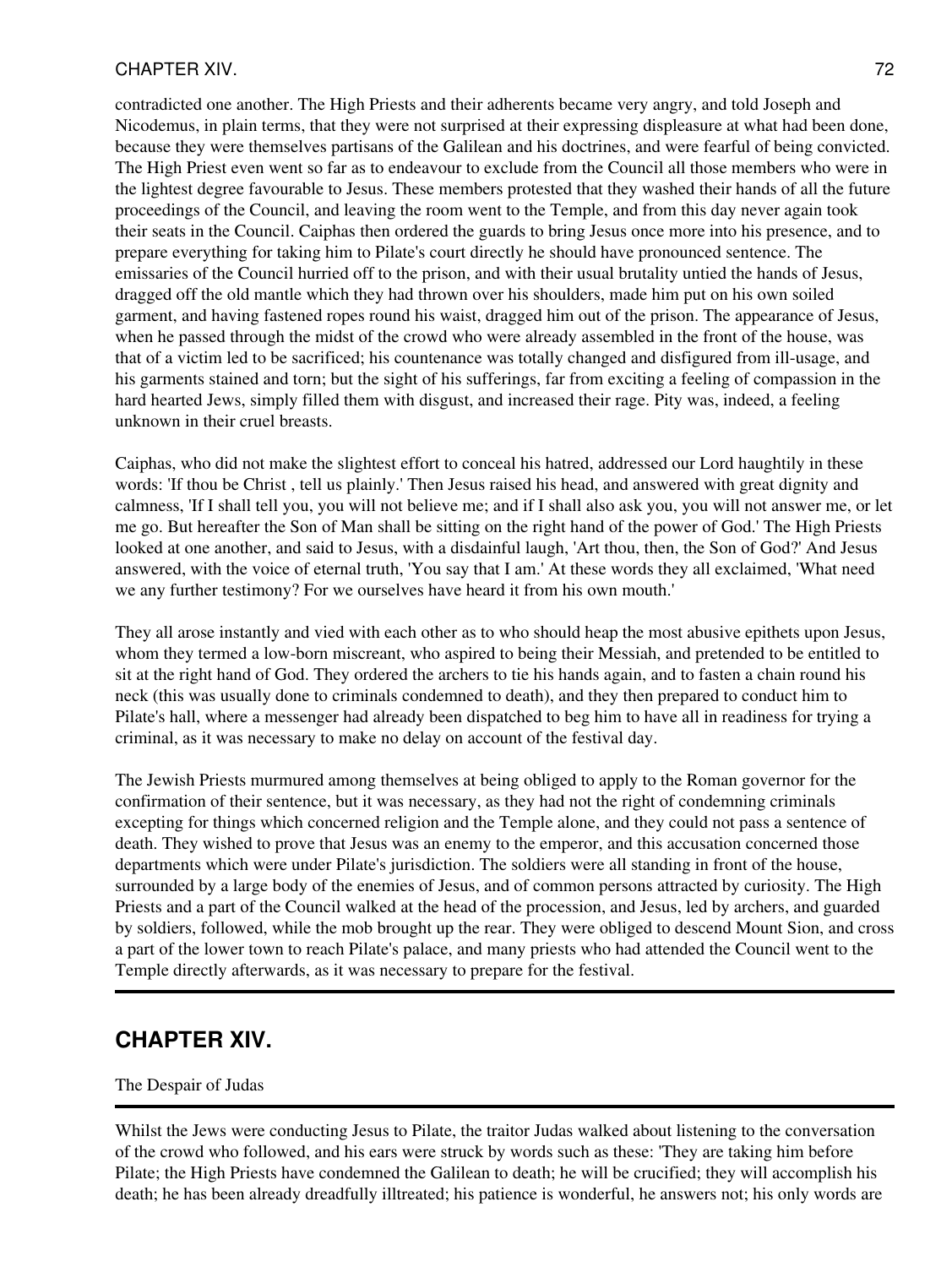#### CHAPTER XIV. 23

that he is the Messiah, and that he will be seated at the right hand of God; they will crucify him on account of those words; had he not said them they could not have condemned him to death. The miscreant who sold him was one of his disciples; and had a short time before eaten the Paschal lamb with him; not for worlds would I have had to do with such an act; however guilty the Galilean may be, he has not at all events sold his friend for money; such an infamous character as this disciple is infinitely more deserving of death.' Then, but too late, anguish, despair, and remorse took possession of the mind of Judas. Satan instantly prompted him to fly. He fled as if a thousand furies were at his heel, and the bag which was hanging at his side struck him as he ran, and propelled him as a spur from hell; but he took it into his hand to prevent its blows. He fled as fast as possible, but where did he fly? Not towards the crowd, that he might cast himself at the feet of Jesus, his merciful Saviour, implore his pardon, and beg do die with him,--not to confess his fault with true repentance before God, but to endeavour to unburden himself before the world of his crime, and of the price of his treachery. He ran like one beside himself into the Temple, where several members of the Council had gathered together after the judgment of Jesus. They looked at one another with astonishment; and then turned their haughty countenances, on which a smile of irony was visible, upon Judas. He with a frantic gesture tore the thirty pieces of silver from his side, and holding them forth with his right hand, exclaimed in accents of the most deep despair, 'Take back your silver--that silver with which you bribed me to betray this just man; take back your silver; release Jesus; our compact is at an end; I have sinned grievously, for I have betrayed innocent blood.' The priests answered him in the most contemptuous manner, and, as if fearful of contaminating themselves by the contact of the reward of the traitor, would not touch the silver he tended, but replied, 'What have we to do with thy sin? If thou thinkest to have sold innocent blood, it is thine own affair; we know what we have paid for, and we have judged him worthy of death. Thou hast thy money, say no more.' They addressed these words to him in the abrupt tone in which men usually speak when anxious to get rid of a troublesome person, and instantly arose and walked away. These words filled Judas with such rage and despair that he became almost frantic: his hair stood on end on his head; he rent in two the bag which contained the thirty pieces of silver, cast them down in the Temple, and fled to the outskirts of the town.

I again beheld him rushing to and fro like a madman in the valley of Hinnom: Satan was by his side in a hideous form, whispering in his ear, to endeavour to drive him to despair, all the curses which the prophets had hurled upon this valley, where the Jews formerly sacrificed their children to idols.

It appeared as if all these maledictions were directed against him, as in these words, for instance: 'They shall go forth, and behold the carcases of those who have sinned against me, whose worm dieth not, and whore fires shall never be extinguished.' Then the devil murmured in his ears, 'Cain, where is thy brother Abel? What hast thou done?--his blood cries to me for vengeance: thou art cursed upon earth, a wanderer for ever.' When he reached the torrent of Cedron, and saw Mount Olivet, he shuddered, turned away, and again the words vibrated in his ear, 'Friend, whereto art thou come? Judas, dost thou betray the Son of Man with a kiss?' Horror filled his soul, his head began to wander, and the arch fiend again whispered, 'It was here that David crossed the Cedron when he fled from Absalom. Absalom put an end to his life by hanging himself. It was of thee that David spoke when he said: "And they repaid me evil for good; hatred for my love. May the devil stand at his right hand; when he is judged, may he go out condemned. May his days be few, and his bishopric let another take. May the iniquity of his father be remembered in the sight of the Lord, and let not the sin of his mother be blotted out, because he remembered not to show mercy, but persecuted the poor man and the beggar and the broken in heart, to put him to death. And he loved cursing, and it shall come unto him. And he put on cursing like a garment, and it went in like water into his entrails, and like oil into his bones. May it be unto him like a garment which covereth him; and like a girdle, with which he is girded continually." Overcome by these terrible thoughts Judas rushed on, and reached the foot of the mountain. It was a dreary, desolate spot filled with rubbish and putrid remains; discordant sounds from the city reverberated in his ears, and Satan continually repeated, 'They are now about to put him to death; thou has sold him. Knowest thou not the words of the law, "He who sells a soul among his brethren, and receives the price of it, let him die the death"? Put an end to thy misery, wretched one; put an end to thy misery.' Overcome by despair Judas tore off his girdle, and hung himself on a tree which grew in a crevice of the rock, and after death his body burst asunder, and his bowels were scattered around.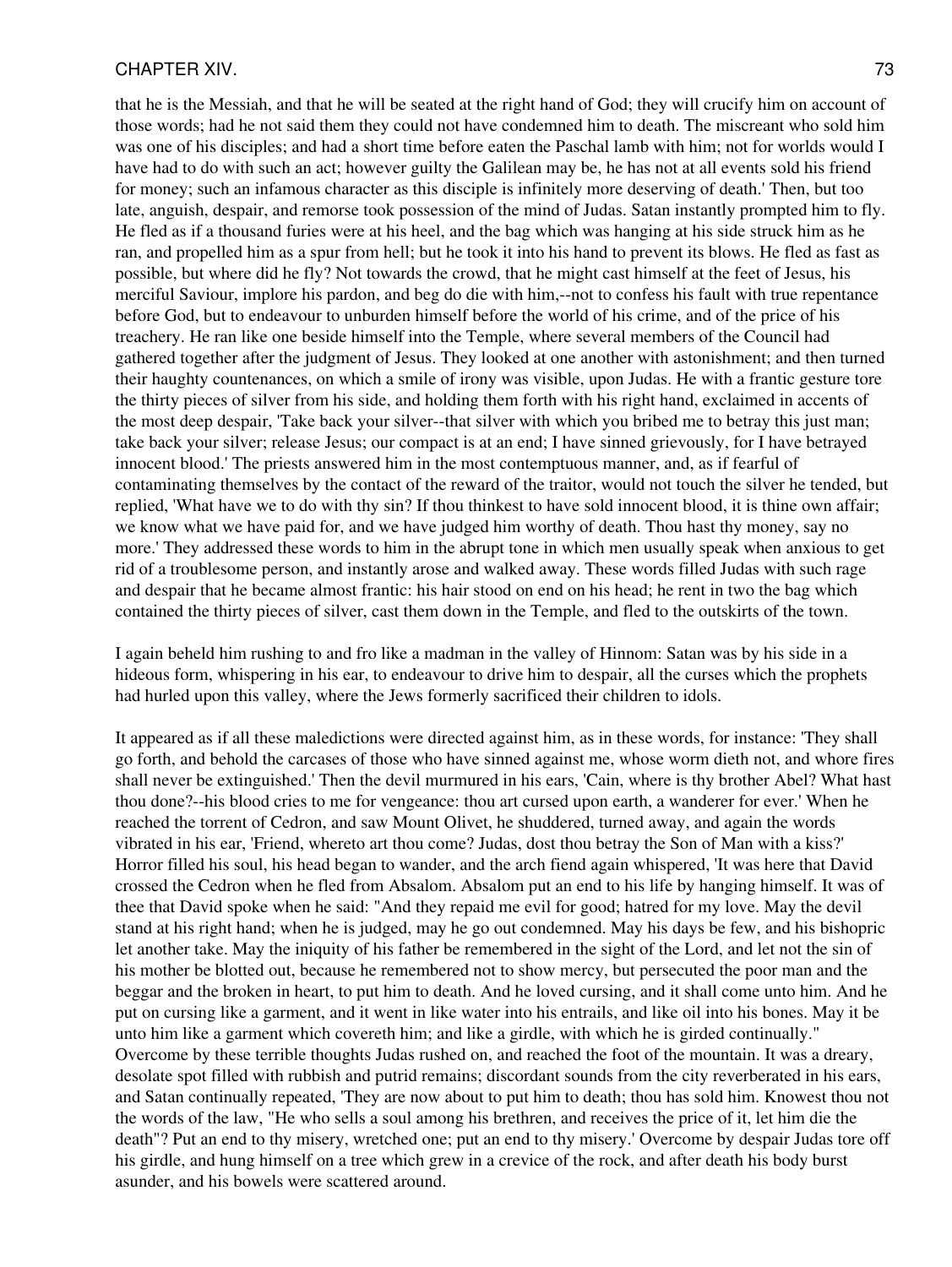## **CHAPTER XV.**

#### Jesus is taken before Pilate.

The malicious enemies of our Saviour led him through the most public part of the town to take him before Pilate. The procession wended its way slowly down the north side of the mountain of Sion, then passed through that section on the eastern side of the Temple, called Acre, towards the palace and tribunal of Pilate, which were seated on the north-west side of the Temple, facing a large square. Caiphas, Annas, and many others of the Chief Council, walked first in festival attire; they were followed by a multitude of scribes and many other Jews, among whom were the false witnesses, and the wicked Pharisees who had taken the most prominent part in accusing Jesus. Our Lord followed at a short distance; he was surrounded by a band of soldiers, and led by the archers. The multitude thronged on all sides and followed the procession, thundering forth the most fearful oaths and imprecations, while groups of persons were hurrying to and fro, pushing and jostling one another. Jesus was stripped of all save his under garment, which was stained and soiled by the filth which had been flung upon it; a long chain was hanging round his neck, which struck his knees as he walked; his hands were pinioned as on the previous day, and the archers dragged him by the ropes which were fastened round his waist. He tottered rather than walked, and was almost unrecognisable from the effects of his sufferings during the night;--he was colourless, haggard, his face swollen and even bleeding, and his merciless persecutors continued to torment him each moment more and more. They had gathered together a large body of the dregs of the people, in order to make his present disgraceful entrance into the city a parody on his triumphal entrance on Palm Sunday. They mocked, and with derisive gestures called him king, and tossed in his path stones, bits of wood; and filthy rags; they made game of, and by a thousand taunting speeches mocked him, during this pretended triumphal entry.

In the corner of a building, not far from the house of Caiphas, the afflicted Mother of Jesus, with John and Magdalen, stood watching for him. Her soul was ever united to his; but propelled by her love, she left no means untried which could enable her really to approach him. She remained at the Cenacle for some time after her midnight visit to the tribunal of Caiphas, powerless and speechless from grief; but when Jesus was dragged forth from his prison, to be again brought before his judges, she arose, cast her veil and cloak about her, and said to Magdalen and John: 'Let us follow my Son to Pilate's court; I must again look upon him.' They went to a place through which the procession must pass, and waited for it. The Mother of Jesus knew that her Son was suffering dreadfully, but never could she have conceived the deplorable, the heartrending condition to which he was reduced by the brutality of his enemies. Her imagination had depicted him to her as suffering fearfully, but yet supported and illuminated by sanctity, love, and patience. Now, however, the sad reality burst upon her. First in the procession appeared the priests, those most bitter enemies of her Divine Son. They were decked in flowing robes; but at, terrible to say, instead of appearing resplendent in their character of priests of the Most High, they were transformed into priests of Satan, for no one could look upon their wicked countenances without beholding there, portrayed in vivid colours, the evil passions with which their souls were filled--deceit, infernal cunning, and a raging anxiety to carry out that most tremendous of crimes, the death of their Lord and Saviour, the only Son of God. Next followed the false witnesses, his perfidious accusers, surrounded by the vociferating populace; and last of all--himself--her Son--Jesus, the Son of God, the Son of Man, loaded with chains, scarcely able to support himself, but pitilessly dragged on by his infernal enemies, receiving blows from some, buffets from others, and from the whole assembled rabble curses, abuse, and the most scurrilous language. He would have been perfectly unrecognisable even to her maternal eyes, stripped as he was of all save a torn remnant of his garment, had she not instantly marked the contrast between his behaviour and that of his vile tormentors. He alone in the midst of persecution and suffering looked calm and resigned, and far from returning blow for blow, never raised his hands but in acts of supplication to his Eternal Father for the pardon of his enemies. As he approached, she was unable to restrain herself any longer, but exclaimed in thrilling accents: 'Alas! is that my Son? Ah, yes! I see that it is my beloved Son. O, Jesus, my Jesus!' When the procession was almost opposite, Jesus looked upon her with an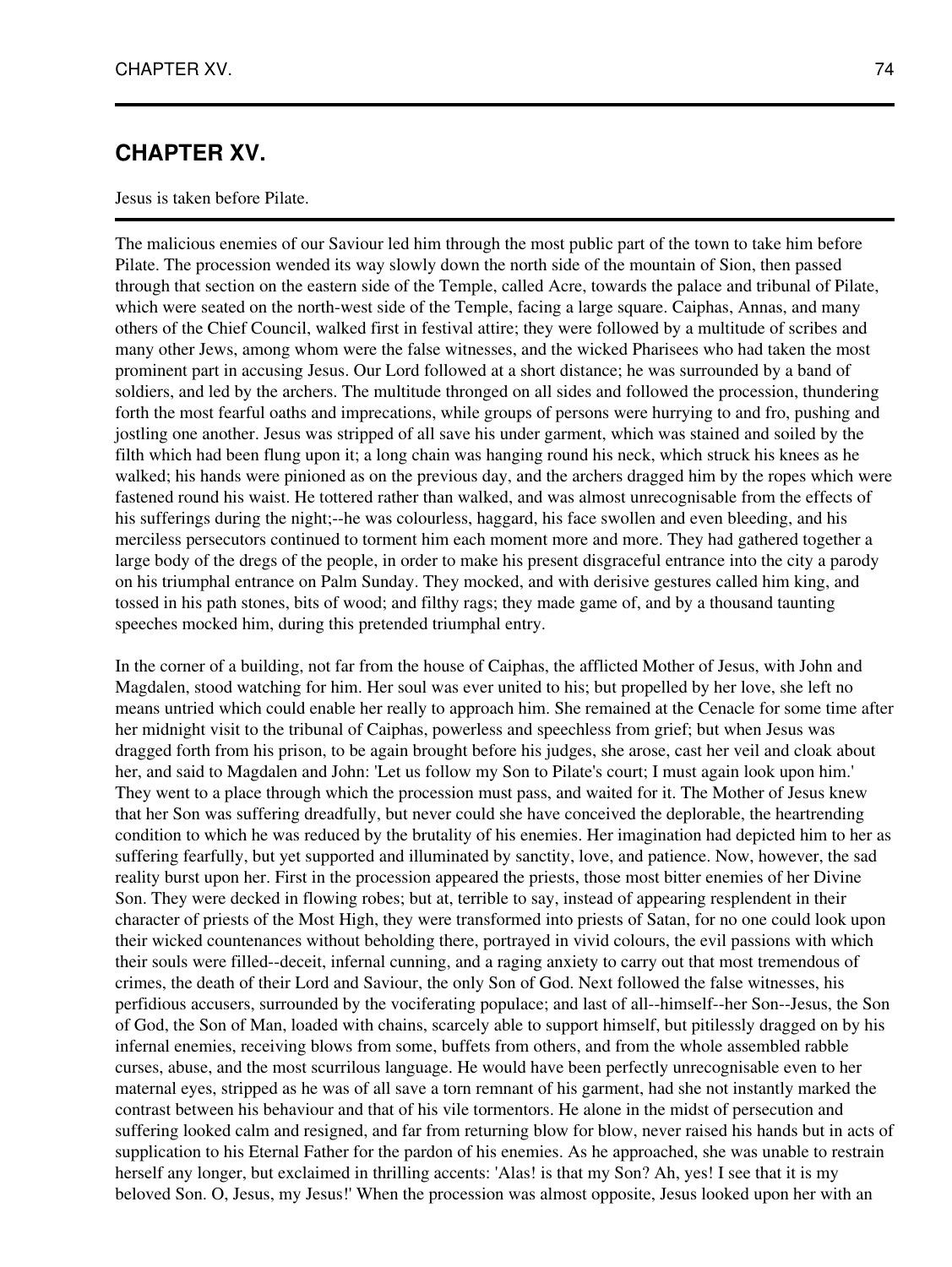### CHAPTER XVI. 25

expression of the greatest love and compassion; this look was too much for the heartbroken mother: she became for the moment totally unconscious, and John and Magdalen endeavoured to carry her home, but she quickly roused herself, and accompanied the beloved disciple to Pilate's house.

The inhabitants of the town of Ophel were all gathered together in an open space to meet Jesus, but far from administering comfort, they added a fresh ingredient to his cup of sorrow; they inflicted upon him that sharp pang which must ever be felt by those who see their friends abandon them in the hour of adversity. Jesus had done much for the inhabitants of Ophel, but no sooner did they see him reduced to such a state of misery and degradation, than their faith was shaken; they could no longer believe him to be a king, a prophet, the Messiah, and the Son of God. The Pharisees jeered and made game of them, on account of the admiration they had formerly expressed for Jesus. 'Look at your king now,' they exclaimed; 'do homage to him; have you no congratulations to offer him now that he is about to be crowned , and seated on his throne? All his boasted miracles are at an end; the High Priest has put an end to his tricks and witchcraft.'

Notwithstanding the remembrance which these poor people had of the miracles and wonderful cures which had been performed under their very eyes by Jesus; notwithstanding the great benefits he had bestowed upon them, their faith was shaken by beholding him thus derided and pointed out as an object of contempt by the High Priest and the members of the Sanhedrin, who were regarded in Jerusalem with the greatest veneration. Some went away doubting, while others remained and endeavoured to join the rabble, but they were prevented by the guards, who had been sent by the Pharisees, to prevent riots and confusion.

## **CHAPTER XVI.**

Description of Pilate's Palace and the adjacent Buildings.

The palace of the Roman governor, Pilate, was built on the north-west side of the mountain on which the Temple stood, and to reach it persons were obliged to ascend a flight of marble steps. It overlooked a large square surrounded by a colonnade, under which the merchants sat to sell their various commodities. A parapet, and an entrance at the north, south, east, and west sides alone broke the uniformity of this part of the market-place, which was called the forum, and built on higher ground than the adjacent streets, which sloped down from it. The palace of Pilate was not quite close, but separated by a large court, the entrance to which at the eastern side was through a high arch facing a street leading to the door called the 'Probatica,' on the road to the Mount of Olives. The southern entrance was through another arch, which leads to Sion, in the neighbourhood of the fortress of Acre. From the top of the marble steps of Pilate's palace, a person could see across the court as far as the forum, at the entrance of which a few columns and stone seats were placed. It was at these seats that the Jewish priests stopped, in order not to defile themselves by entering the tribunal of Pilate, a line traced on the pavement of the court indicating the precise boundary beyond which they could not pass without incurring defilement. There was a large parapet near the western entrance, supported by the sides of Pilate's Praetorium, which formed a species of porch between it and the square. That part of Pilate's palace which he made use of when acting in the capacity of judge, was called the Praetorium. A number of columns surrounded the parapet of which we have just spoken, and in the centre was an uncovered portion, containing an underground part, where the two thieves condemned to be crucified with our Lord were confined, and this part was filled with Roman soldiers. The pillar upon which our Lord was scourged was placed on the forum itself, not far from this parapet and the colonnade. There were many other columns in this place; those nearest to the palace were made use of for the infliction of various corporal punishments, and the others served as posts to which were fastened the beasts brought for sale. Upon the forum itself, opposite this building, was a platform filled with seats made of stone; and from this platform, which was called Gabbatha, Pilate was accustomed to pronounce sentence on great criminals. The marble staircase ascended by persons going to the governor's palace led likewise to an uncovered terrace, and it was from this terrace that Pilate gave audience to the priests and Pharisees, when they brought forward their accusations against Jesus. They all stood before him in the forum, and refused to advance further than the stone seats before mentioned. A person speaking in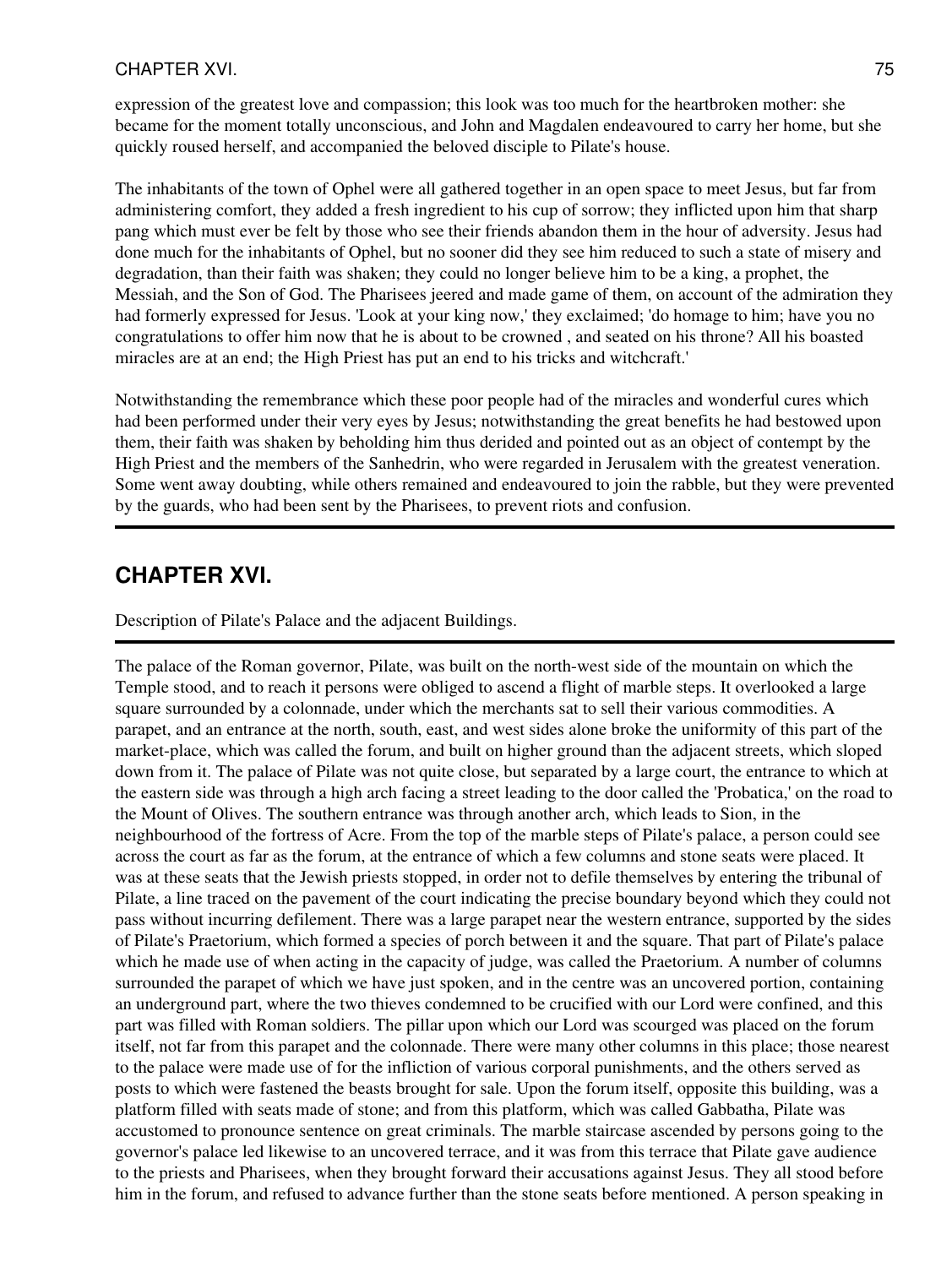### CHAPTER XVI. 26 and 20 and 20 and 20 and 20 and 20 and 20 and 20 and 20 and 20 and 20 and 20 and 20 and 20 and 20 and 20 and 20 and 20 and 20 and 20 and 20 and 20 and 20 and 20 and 20 and 20 and 20 and 20 and 20 and 20 and

a loud tone of voice from the terrace could be easily heard by those in the forum.

Behind Pilate's palace there were many other terraces, and likewise gardens, and a country house. The gardens were between the palace of the governor and the dwelling of his wife, Claudia Procles. A large moat separated these buildings from the mountain on which the Temple stood, and on this side might be seen the houses inhabited by those who served in the Temple. The palace of Herod the elder was placed on the eastern side of Pilate's palace; and it was in its inner court that numbers of the Innocents were massacred. At present the appearance of these two buildings is a little altered, as their entrances are changed. Four of the principal streets commenced at this part of the town, and ran in a southerly direction, three leading to the forum and Pilate's palace, and the fourth to the gate through which persons passed on their way to Bethsur. The beautiful house which belonged to Lazarus, and likewise that of Martha, were in a prominent part of this street.

One of these streets was very near to the Temple, and began at the gate which was called Probatica. The pool of Probatica was close to this gate on the right hand side, and in this pool the sheep were washed for the first time, before being taken to the Temple; while the second and more solemn washing took place in the pool of Bethsaida, which is near the south entrance to the Temple. The second of the above-mentioned streets contained a house belonging to St. Anna, the mother of the Blessed Virgin, which she usually inhabited when she came up to Jerusalem with her family to offer sacrifice in the Temple. I believe it was in this house that the espousals of St. Joseph and the Blessed Virgin were celebrated.

The forum, as I have already explained, was built on higher ground than the neighbouring streets, and the aqueducts which ran through these streets flowed into the Probatica pool. On Mount Sion, directly opposite to the old castle of King David, stood a building very similar to the forum, while to the south-east might be seen the Cenacle, and a little towards the north the tribunals of Annas and Caiphas. King David's castle was a deserted fortress, filled with courts, empty rooms, and stables, generally let to travellers. It had long been in this state of ruin, certainly before the time of our Lord's nativity. I saw the Magi with their numerous retinue enter it before going into Jerusalem.

When in meditation I behold the ruins of old castles and temples, see their neglected and forlorn state, and reflect on the uses to which they are now put, so different from the intentions of those who raised them, my mind always reverts to the events of our own days, when so many of the beautiful edifices erected by our pious and zealous ancestors are either destroyed, defaced, or used for worldly, if not wicked purposes. The little church of our convent, in which our Lord deigned to dwell, notwithstanding our unworthiness, and which was to me a paradise upon earth, is now without either roof or windows, and all the monuments are effaced or carried away. Our beloved convent, too, what will be done with it in a short time? That convent, where I was more happy in my little cell with my broken chair, than a king could be on his throne, for from its window I beheld that part of the church which contained the Blessed Sacrament. In a few years, perhaps, no one will know that it ever existed,--no one will know that it once contained hundreds of souls consecrated to God, who spent their days in imploring his mercy upon sinners. But God will know all, he never forgets,--the past and the future are equally present to him. He it is who reveals to me events which took place so long ago, and on the day of judgment, when all must be accounted for, and every debt paid, even to the farthing, he will remember both the good and the evil deeds performed in places long since forgotten. With God there is no exception of persons or places, his eyes see all, even the Vineyard of Naboth. It is a tradition among us that our convent was originally founded by two poor nuns, whose worldly possessions consisted in a jar of oil and a sack of beans. On the last day God will reward them for the manner in which they put out this small talent to interest, and for the large harvest which they reaped and presented to him. It is often said that poor souls remain in purgatory in punishment for what appears to us so small a crime as not having made restitution of a few coppers of which they had unlawful possession. May God therefore have mercy upon those who have seized the property of the poor, or of the Church.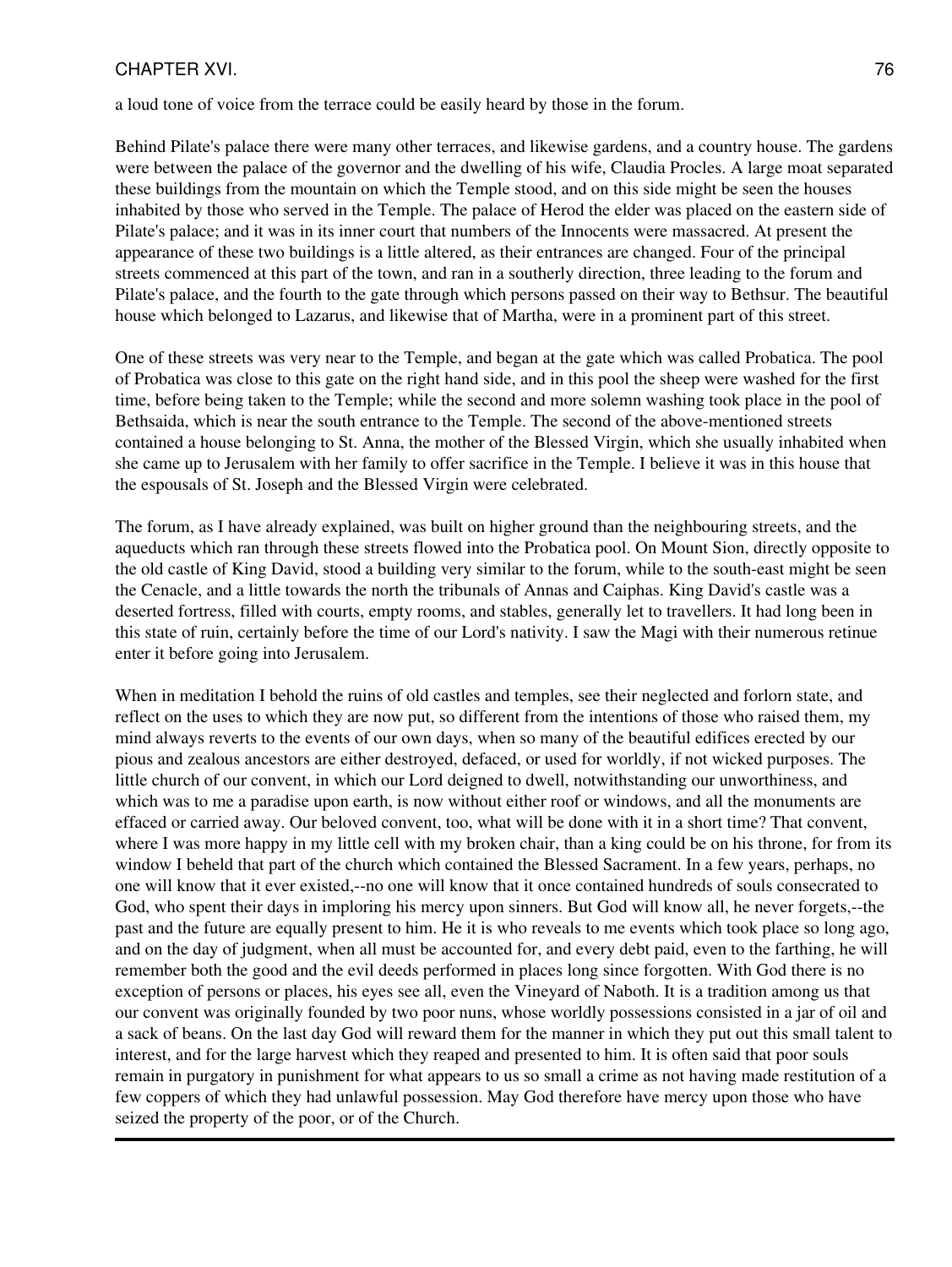### CHAPTER XVII. 27

## **CHAPTER XVII.**

#### Jesus before Pilate.

It was about eight in the morning, according to our method of counting time, when the procession reached the palace of Pilate. Annas, Caiphas, and the chiefs of the Sanhedrin stopped at a part between the forum and the entrance to the Praetorium, where some stone seats were placed for them. The brutal guards dragged Jesus to the foot of the flight of stairs which led to the judgment-seat of Pilate. Pilate was reposing in a comfortable chair, on a terrace which overlooked the forum, and a small three-legged table stood by his side, on which was placed the insignia of his office, and a few other things. He was surrounded by officers and soldiers dressed with the magnificence usual in the Roman army. The Jews and the priests did not enter the Praetorium, for fear of defiling themselves, but remained outside.

When Pilate saw the tumultuous procession enter, and perceived how shamefully the cruel Jews had treated their prisoner, he arose, and addressed them in a tone as contemptuous as could have been assumed by a victorious general towards the vanquished chief of some insignificant village: 'What are you come about so early? Why have you illtreated this prisoner so shamefully? Is it not possible to refrain from thus tearing to pieces and beginning to execute your criminals even before they are judged?' They made no answer, but shouted out to the guards, 'Bring him on--bring him to be judged!' and then, turning to Pilate, they said, 'Listen to our accusations against this malefactor; for we cannot enter the tribunal lest we defile ourselves.' Scarcely had they finished these words; when a voice was heard to issue from the midst of the dense multitude; it proceeded from a venerable-looking old man, of imposing stature, who exclaimed, 'You are right in not entering the Praetorium, for it has been sanctified by the blood of Innocents; there is but one Person who has a right to enter, and who alone can enter, because he alone is pure as the Innocents who were massacred there.' The person who uttered these words in a loud voice, and then disappeared among the crowd, was a rich man of the name of Zadoc, first-cousin to Obed, the husband of Veronica; two of his children were among the Innocents whom Herod had caused to be butchered at the birth of our Saviour. Since that dreadful moment he had given up the world, and, together with his wife, followed the rules of the Essenians. He had once seen our Saviour at the house of Lazarus, and there heard him discourse, and the sight of the barbarous manner in which he was dragged before Pilate recalled to his mind all he himself had suffered when his babes were so cruelly murdered before his eyes, and he determined to give this public testimony of his belief in the innocence of Jesus. The persecutors of our Lord were far too provoked at the haughty manner which Pilate assumed towards them, and at the humble position they were obliged to occupy, to take any notice of the words of a stranger.

The brutal guards dragged our Lord up the marble staircase, and led him to the end of the terrace, from whence Pilate was conferring with the Jewish priests. The Roman governor had often heard of Jesus, although he had never seen him, and now he was perfectly astonished at the calm dignity of department of a man brought before him in so pitiable a condition. The inhuman behaviour of the priests and ancients both exasperated him and increased his contempt for them, and he informed them pretty quickly that the had not the slightest intention of condemning Jesus without satisfactory proofs of the truth of their accusation. 'What accusation do you bring against this man?' said he, addressing the priests in the most scornful tone possible. 'If he were not a malefactor we would not have delivered him up to thee,' replied the priests sullenly. 'Take him,' said Pilate, 'and judge you him according to your law.' 'Thou knowest well,' replied they, 'that it is not lawful for us to condemn any man to death.' The enemies of Jesus were furious--they wished to have the trial finished off, and their victim executed as quickly as possible, that they might be ready at the festival-day to sacrifice the Paschal lamb, not knowing, miserable wretches as they were, that he whom they had dragged before the tribunal of an idolatrous judge (into whose house they would not enter, for fear of defiling themselves before partaking of the figurative victim), that he, and he alone, was the true Paschal Lamb, of which the other was only the shadow.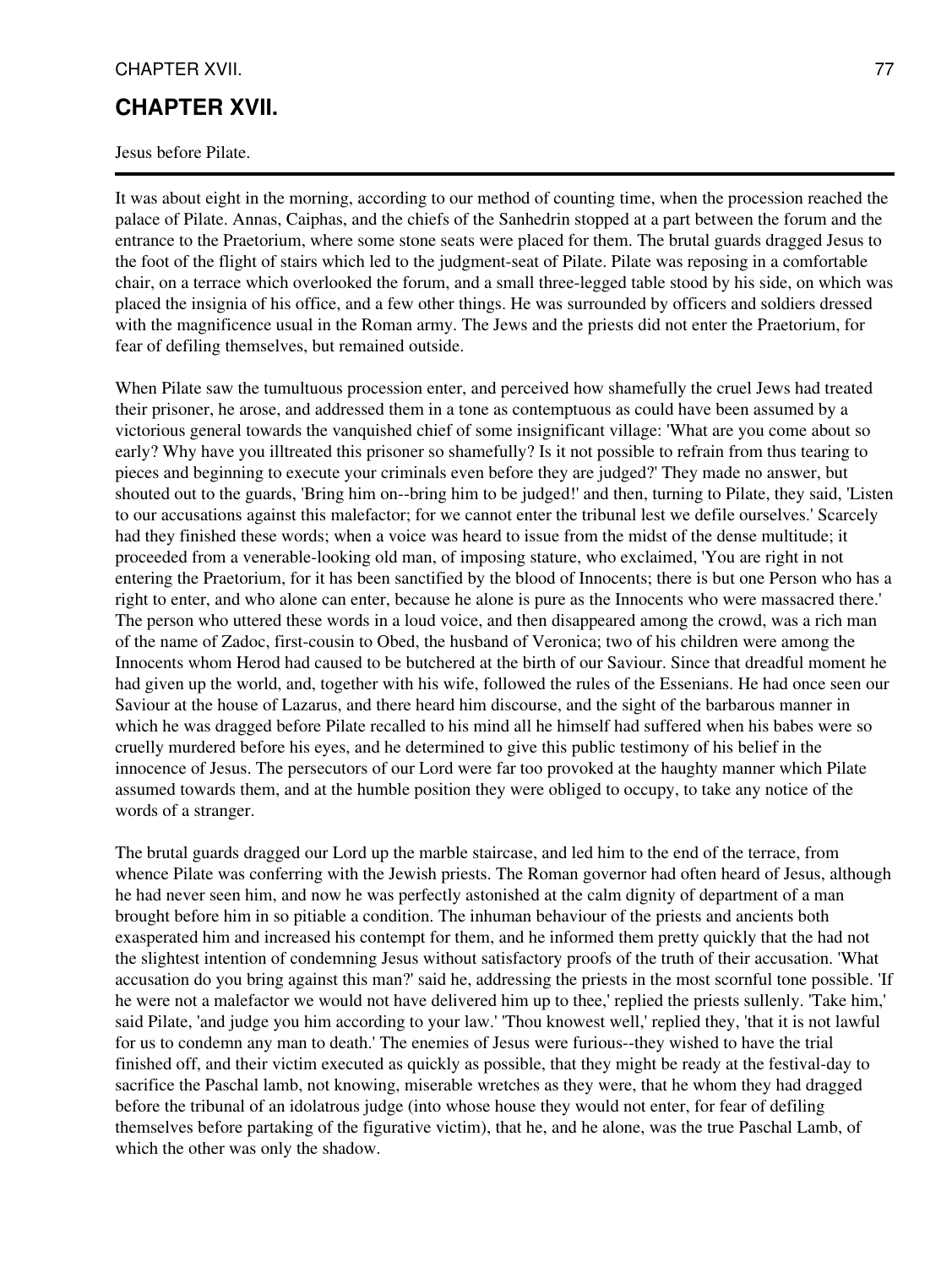#### CHAPTER XVII. 28 and 20 and 20 and 20 and 20 and 20 and 20 and 20 and 20 and 20 and 20 and 20 and 20 and 20 and 20 and 20 and 20 and 20 and 20 and 20 and 20 and 20 and 20 and 20 and 20 and 20 and 20 and 20 and 20 and 20 an

Pilate, however, at last ordered them to produce their accusations. These accusations were three in number, and they brought forward ten witnesses to attest the truth of each. Their great aim was to make Pilate believe that Jesus was the leader of a conspiracy against the emperor, in order that he might condemn him to death as a rebel. They themselves were powerless in such matters, being allowed to judge none but religious offences. Their first endeavour was to convict him of seducing the people, exciting them to rebellion, and of being an enemy to public peace and tranquillity. To prove these charges they brought forward some false witnesses, and declared likewise that he violated the Sabbath, and even profaned it by curing the sick upon that day. At this accusation Pilate interrupted them, and said in a jeering tone, 'It is very evident you were none of you ill yourselves--had you been so you would not have complained of being cured on the Sabbath-day.' 'He seduces the people, and inculcates the most disgusting doctrines. He even says, that no person can attain eternal life unless they eat his flesh and drink his blood.' Pilate was quite provoked at the intense hatred which their words and countenances expressed and, turning from them with a look of scorn, exclaimed, 'You most certainly must wish to follow his doctrines and to attain eternal life, for you are thirsting for both his body and blood.'

The Jews then brought forward the second accusation against Jesus, which was that he forbad the people to pay tribute to the emperor. These words roused the indignation of Pilate, as it was his place to see that all the taxes were properly paid, and he exclaimed in an angry tone, 'That is a lie! I must know more about it than you.' This obliged the enemies of our Lord to proceed to the third accusation, which they did in words such as these: 'Although this man is of obscure birth, he is the chief of a large party. When at their head, he denounces curses upon Jerusalem, and relates parables of double meaning concerning a king who is preparing a wedding feast for his son. The multitude whom he had gathered together on a mountain endeavoured once to make him their king; but it was sooner than he intended: his plans were not matured; therefore he fled and hid himself. Latterly he has come forward much more: it was but the other day that he entered Jerusalem at the head of a tumultuous assembly, who by his orders made the people rend the air with acclamations of "Hosanna to the Son of David! Blessed be the empire of our Father David, which is now beginning." He obliges his partisans to pay him regal honours, and tells them that he is the Christ, the Anointed of the Lord, the Messiah, the king promised to the Jews, and he wishes to be addressed by these fine titles.' Then witnesses gave testimony concerning these things. The last accusation--that of Jesus causing himself to be called king--made some impression upon Pilate; he became a little thoughtful, left the terrace and, casting a scrutinising glance on Jesus, went into the adjoining apartment, and ordered the guards to bring him alone into his presence. Pilate was not only superstitious, but likewise extremely weak-minded and susceptible. He had often, during the course of his pagan education, heard mention made of sons of his gods who had dwelt for a time upon earth; he was likewise fully aware that the Jewish prophets had long foretold that one should appear in the midst of them who should be the Anointed of the Lord, their Saviour, and Deliverer from slavery; and that many among the people believed this firmly. He remembered likewise that kings from the east had come to Herod, the predecessor of the present monarch of that name, to pay homage to a newly-born king of the Jews, and that Herod had on this account given orders for the massacre of the Innocents. He had often heard of the traditions concerning the Messiah and the king of the Jews, and even examined them with some curiosity; although of course, being a pagan, without the slightest belief. Had he believed at all, he would probably have agreed with the Herodians, and with those Jews who expected a powerful and victorious king. With such impressions, the idea of the Jews accusing the poor miserable individual whom they had brought into his presence of setting himself up as the promised king and Messiah, of course appeared to him absurd; but as the enemies of Jesus brought forward these charges in proof of treason against the emperor, he thought it proper to interrogate him privately concerning them.

'Art thou the king of the Jews,' said Pilate, looking at our Lord, and unable to repress his astonishment at the divine expression of his countenance.

Jesus made answer, 'Sayest thou this thing of thyself, or have others told it thee of me?'

Pilate was offended that Jesus should think it possible for him to believe such a thing, and answered, 'Am I a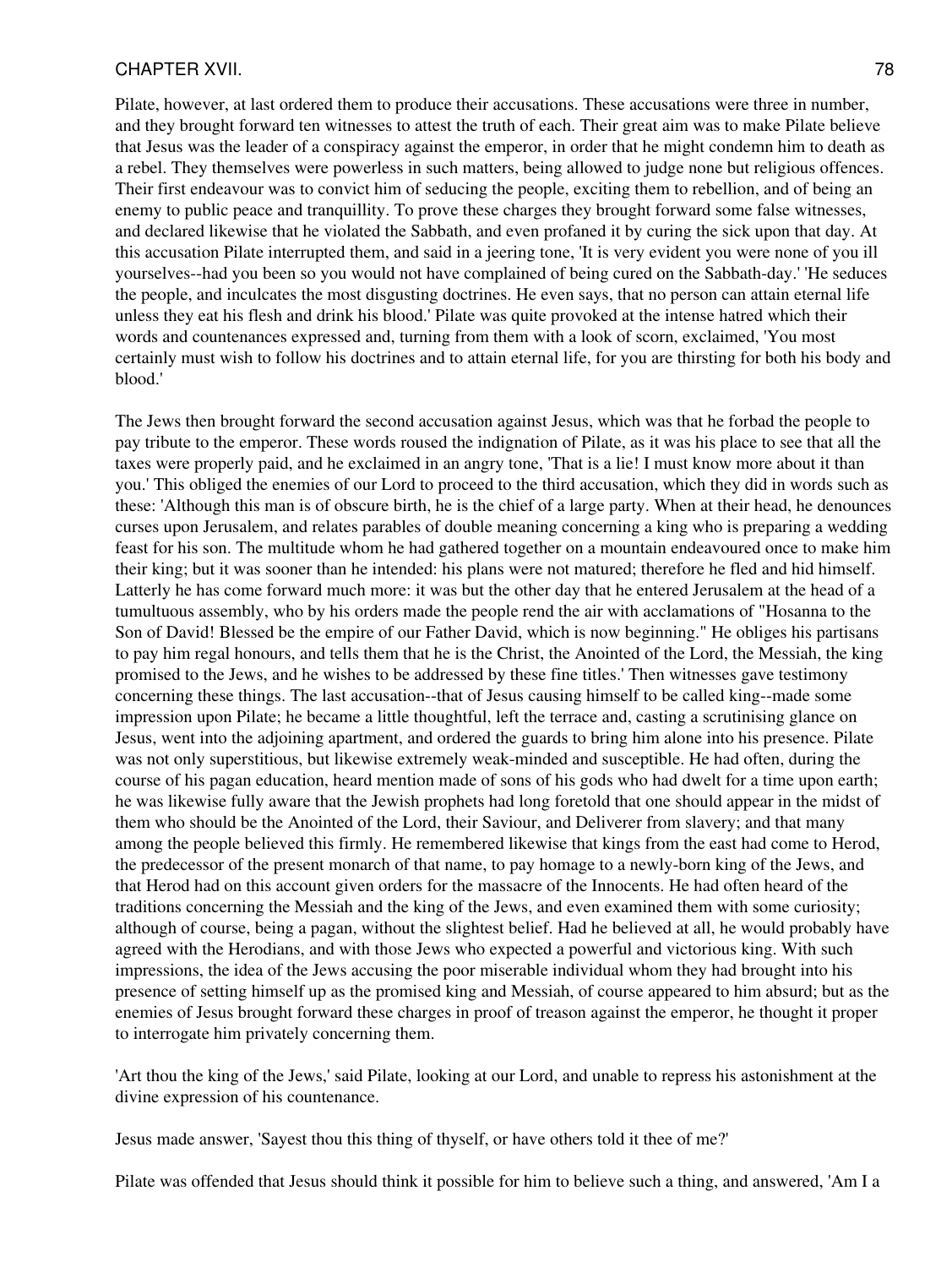### CHAPTER XVII. 29 20 20 20 20 20:00 20:00 20:00 20:00 20:00 20:00 20:00 20:00 20:00 20:00 20:00 20:00 20:00 20:0

Jew? Thy own nation and the chief priests have delivered thee up to me as deserving of death: what hast thou done?'

Jesus answered majestically, 'My kingdom is not of this world. If my kingdom were of this world, my servants would certainly strive that I should not be delivered to the Jews; but now my kingdom is not from hence.'

Pilate was somewhat moved by these solemn words, and said to him in a more serious tone, 'Art thou a king, then?'

Jesus answered, 'Thou sayest that I am a king. For this was I born, and for this I came into the world, that I should give testimony to the truth. Everyone that is of the truth heareth my voice.'

Pilate looked at him, and rising from his seat said, 'The truth! What is truth?'

They then exchanged a few more words, which I do not now remember, and Pilate returned to the terrace. The answers and deportment of Jesus were far beyond his comprehension; but he saw plainly that his assumption of royalty would not clash with that of the emperor, for that it was to no worldly kingdom that he laid claim; whereas the emperor cared for nothing beyond this world. He therefore again addressed the chief priests from the terrace, and said, 'I find no cause in him.' The enemies of Jesus became furious, and uttered a thousand different accusations against our Saviour. But he remained silent, solely occupied in praying for his base enemies, and replied not when Pilate addressed him in these words, 'Answerest thou nothing? Behold in how many things they accuse thee!' Pilate was filled with astonishment, and said, 'I see plainly that all they allege is false.' But his accusers, whose anger continued to increase, cried out, 'You find no cause in him? Is it no crime to incite the people to revolt in all parts of the kingdom?--to spread his false doctrines, not only here, but in Galilee likewise?'

The mention of Galilee made Pilate pause: he reflected for a moment, and then asked, 'Is this man a Galilean, and a subject of Herod's?' They made answer, 'He is; his parents lived at Nazareth, and his present dwelling is in Capharnaum.'

'Since that is the case,' replied Pilate, 'take him before Herod; he is here for the festival, and can judge him at once, as he is his subject.' Jesus was immediately led out of the tribunal, and Pilate dispatched an officer to Herod, to inform him that Jesus of Nazareth, who was his subject, was about to be brought to him to be judged. Pilate had two reasons for following this line of conduct; in the first place he was delighted to escape having to pass sentence himself, as he felt very uncomfortable about the whole affair; and in the second place he was glad of an opportunity of pleasing Herod, with whom he had had a disagreement, for he knew him to be very curious to see Jesus.

The enemies of our Lord were enraged at being thus dismissed by Pilate in the presence of the whole multitude, and gave vent to their anger by ill-treating him even more than before. They pinioned him afresh, and then ceased not overwhelming him with curses and blows as they led him hurriedly through the crowd, towards the palace of Herod, which was situated at no great distance from the forum. Some Roman soldiers had joined the procession.

During the time of the trial Claudia Procles, the wife of Pilate, had sent him frequent messages to intimate that she wished extremely to speak to him; and when Jesus was sent to Herod, she placed herself on a balcony and watched the cruel conduct of his enemies with mingled feelings of fear, grief, and horror.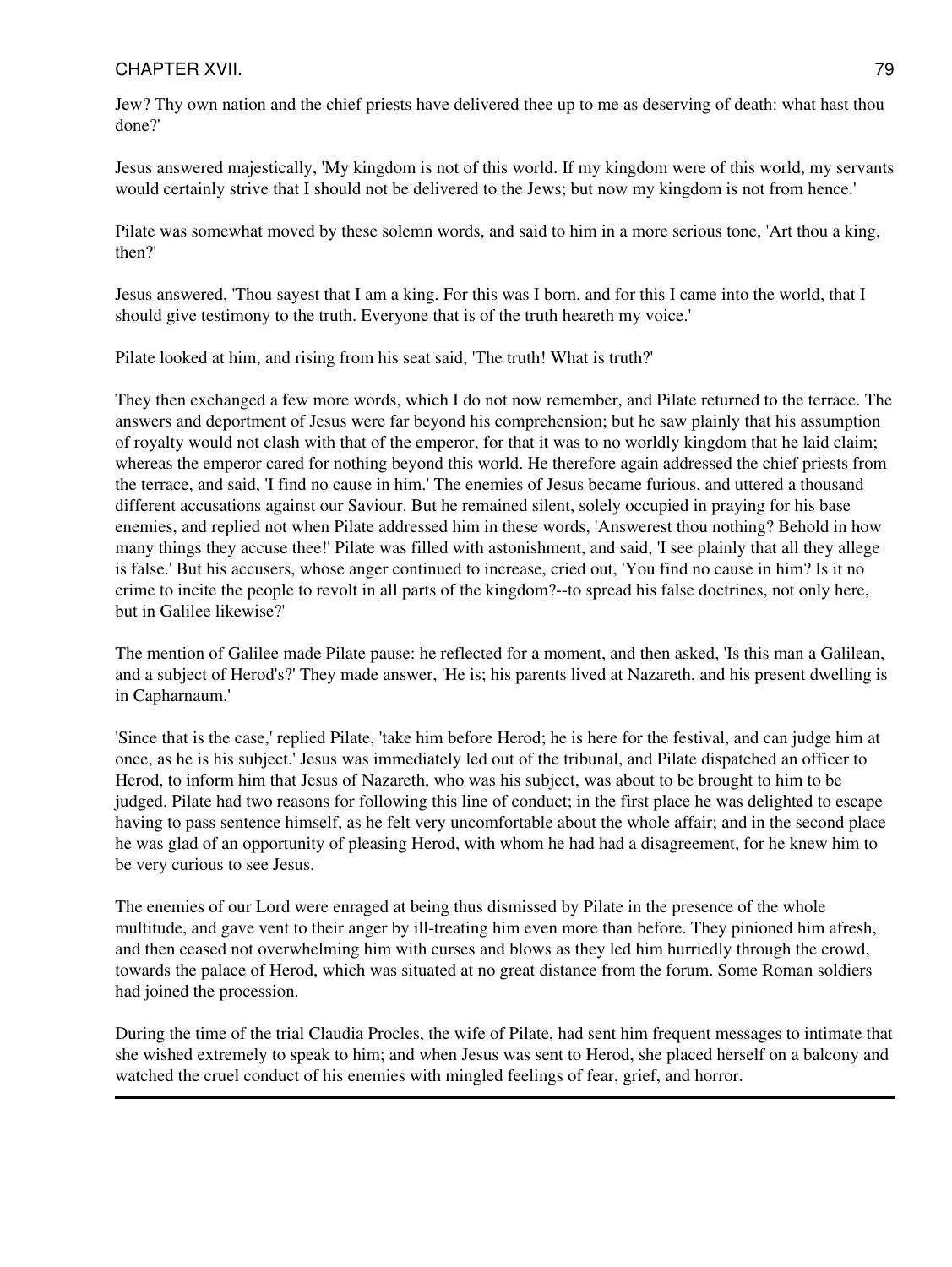## **CHAPTER XVIII.**

The Origin of the Way of the Cross.

During the whole of the scene which we have just described, the Mother of Jesus, with Magdalen and John, had stood in a recess in the forum: they were overwhelmed with the most bitter sorrow, which was but increased by all they heard and saw. When Jesus was taken before Herod, John led the Blessed Virgin and Magdalen over the parts which had been sanctified by his footsteps. They again looked at the house of Caiphas, that of Annas, Ophel, Gethsemani, and the Garden of Olives; they stopped and contemplated each spot where he had fallen, or where he had suffered particularly; and they wept silently at the thought of all he had undergone. The Blessed Virgin knelt down frequently and kissed the ground where her Son had fallen, while Magdalen wrung her hands in bitter grief, and John, although he could not restrain his own tears, endeavoured to console his companions, supported and led them on. Thus was the holy devotion of the 'Way of the Cross' first practised; thus were the Mysteries of the Passion of Jesus first honoured, even before that Passion was accomplished, and the Blessed Virgin, that model of spotless purity, was the first to show forth the deep veneration felt by the Church for our dear Lord. How sweet and consoling to follow this Immaculate Mother, passing to and fro, and bedewing the sacred spots with her tears. But, ah! Who can describe the sharp, sharp sword of grief which then transfixed her tender soul? She who had once borne the Saviour of the world in her chaste womb, and suckled him for so long,--she who had truly conceived him who was the Word of God, in God from all eternity, and truly God,--she beneath whose heart, full of grace, he had deigned to dwell nine months, who had felt him living within her before he appeared among men to impart the blessing of salvation and teach them his heavenly doctrines; she suffered with Jesus, sharing with him not only the sufferings of his bitter Passion, but likewise that ardent desire of redeeming fallen man by an ignominious death, which consumed him.

In this touching manner did the most pure and holy Virgin lay the foundation of the devotion called the Way of the Cross; thus at each station, marked by the sufferings of her Son, did she lay up in her heart the inexhaustible merits of his Passion, and gather them up as precious stones or sweet-scented flowers to be presented as a choice offering to the Eternal Father in behalf of all true believers. The grief of Magdalen was so intense as to make her almost like an insane person. The holy and boundless love she felt for our Lord prompted her to cast herself at his feet, and there pour forth the feelings of her heart (as she once poured the precious ointment on his head as he sat at table); but when on the point of following this impulse, a dark gulf appeared to intervene between herself and him. The repentance she felt for her faults was immense, and not less intense was her gratitude for their pardon; but when she longed to offer acts of love and thanksgiving as precious incense at the feet of Jesus, she beheld him betrayed, suffering, and about to die for the expiation of her offences which he had taken upon himself, and this sight filled her with horror, and almost rent her soul asunder with feelings of love, repentance, and gratitude. The sight of the ingratitude of those for whom he was about to die increased the bitterness of these feelings tenfold, and every step, word, or movement demonstrated the agony of her soul. The heart of John was filled with love, and he suffered intensely, but he uttered not a word. He supported the Mother of his beloved Master in this her first pilgrimage through the stations of the Way of the Cross, and assisted her in giving the example of that devotion which has since been practised with so much fervour by the members of the Christian Church.

## **CHAPTER XIX.**

Pilate and his Wife.

Whilst the Jews were leading Jesus to Herod, I saw Pilate go to his wife, Claudia Procles. She hastened to meet him, and they went together into a small garden-house which was on one of the terraces behind the palace. Claudia appeared to be much excited, and under the influence of fear. She was a tall, fine-looking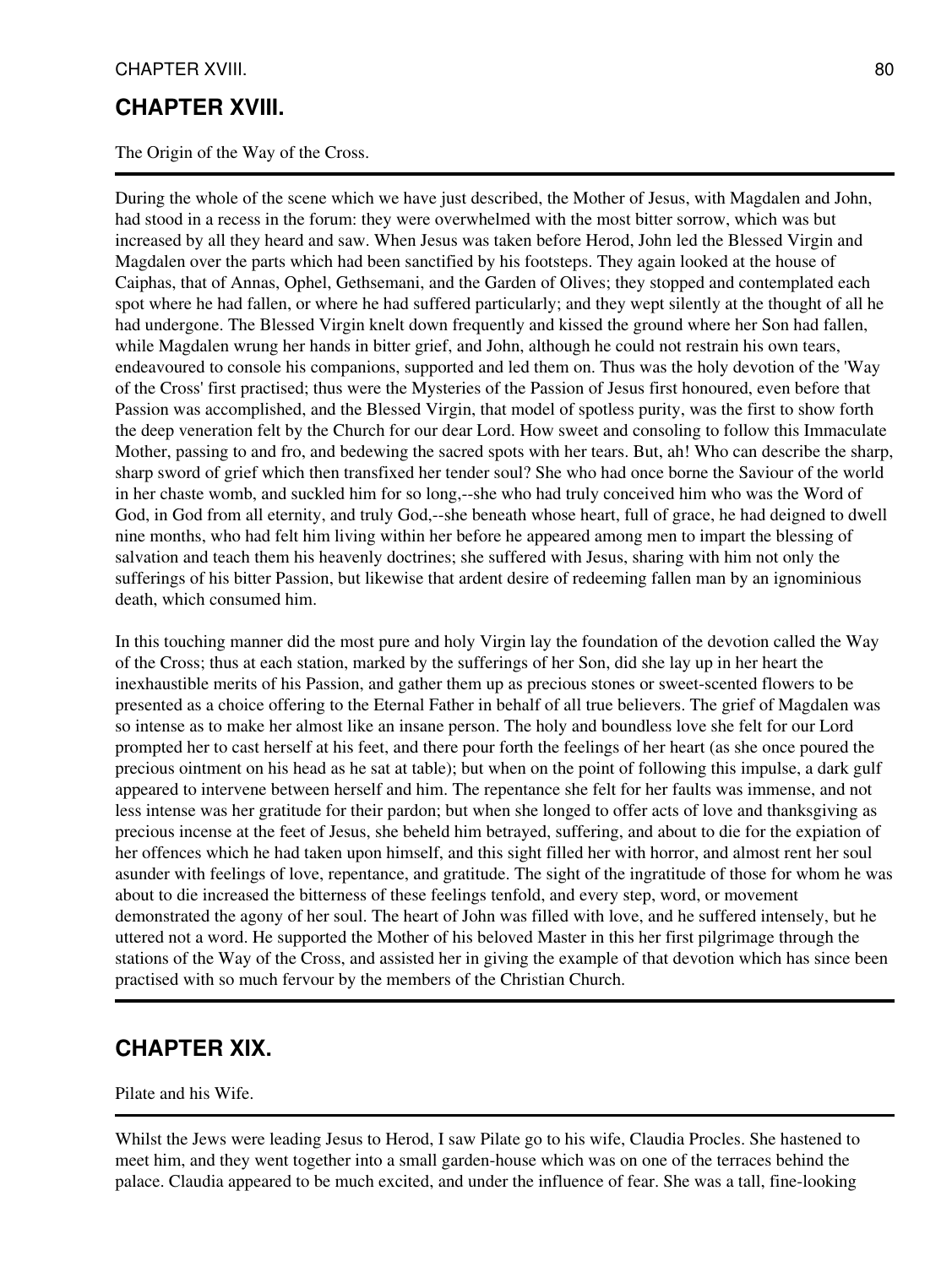#### CHAPTER XIX. 81

woman, although extremely pale. Her hair was plaited and slightly ornamented, but partly covered by a long veil which fell gracefully over her shoulders. She wore earrings, a necklace, and her flowing dress was drawn together and held up by a species of clasp. She conversed with Pilate for a long time, and entreated him by all that he held sacred not to injure Jesus, that Prophet, that saint of saints; and she related the extraordinary dreams or visions which she had had on the previous night concerning him.

Whilst she was speaking I saw the greatest part of these visions: the following were the most striking. In the first place, the principal events in the life of our Lord--the annunciation, the nativity, the adoration of the shepherds and that of the kings, the prophecy of Simeon and that of Anna, the flight into Egypt, the massacre of the Innocents, and our Lord's temptation in the wilderness. She had likewise been shown in her sleep the most striking features of the public life of Jesus. He always appeared to her environed with a resplendent light, but his malicious and cruel enemies were under the most horrible and disgusting forms imaginable. She saw his intense sufferings, his patience, and his inexhaustible love, likewise the anguish of his Mother, and her perfect resignation. These visions filled the wife of Pilate with the greatest anxiety and terror, particularly as they were accompanied by symbols which made her comprehend their meaning, and her tender feelings were harrowed by the sight of such dreadful scenes. She had suffered from them during the whole of the night; they were sometimes obscure, but more often clear and distinct; and when morning dawned and she was roused by the noise of the tumultuous mob who were dragging Jesus to be judged, she glanced at the procession and instantly saw that the unresisting victim in the midst of the crows, bound, suffering, and so inhumanely treated as to be scarcely recognisable, was no other than that bright and glorious being who had been so often brought before her eyes in the visions of the past night. She was greatly affected by this sight, and immediately sent for Pilate, and gave him an account of all that had happened to her. She spoke with much vehemence and emotion; and although there was a great deal in what she had seen which she could not understand, much less express, yet she entreated and implored her husband in the most touching terms to grant her request.

Pilate was both astonished and troubled by the words of his wife. He compared the narration with all he had previously heard concerning Jesus; and reflected on the hatred of the Jews, the majestic silence of our Saviour, and the mysterious answers he had given to all his questions. He hesitated for some time, but was at last overcome by the entreaties of his wife, and told her that he had already declared his conviction of the innocence of Jesus, and that he would not condemn him, because he saw that the accusations were mere fabrications of his enemies. He spoke of the words of Jesus to himself, promised his wife that nothing should induce him to condemn this just man, and even gave her a ring before they parted as a pledge of his promise.

The character of Pilate was debauched and undecided, but his worst qualities were an extreme pride and meanness which made him never hesitate in the performance of an unjust action, provided it answered his ends. He was excessively superstitious, and when in any difficulty had recourse to charms and spells. He was much puzzled and alarmed about the trial of Jesus; and I saw him running backwards and forwards, offering incense first to one god and then to another, and imploring them to assist him; but Satan filled his imagination with still greater confusion; he first instilled one false idea and then another into his mind. He then had recourse to one of his favourite superstitious practices, that of watching the sacred chickens eat, but in vain,--his mind remained enveloped in darkness, and he became more and more undecided. He first thought that he would acquit our Saviour, whom he well knew to be innocent, but then he feared incurring the wrath of his false gods if he spared him, as he fancied he might be a species of demigod, and obnoxious to them. 'It is possible,' said he inwardly, 'that this man may really be that king of the Jews concerning whose coming there are so many prophecies. It was a king of the Jews whom the Magi came from the East to adore. Perhaps he is a secret enemy both of our gods and of the emperor; it might be most imprudent in me to spare his life. Who knows whether his death would not be a triumph to my gods?' Then he remembered the wonderful dreams described to him by his wife, who had never seen Jesus, and he again changed, and decided that it would be safer not to condemn him. He tried to persuade himself that he wished to pass a just sentence; but he deceived himself, for when he asked himself, 'What is the truth?' he did not wait for the answer. His mind was filled with confusion, and he was quite at a loss how to act, as his sole desire was to entail no risk upon himself.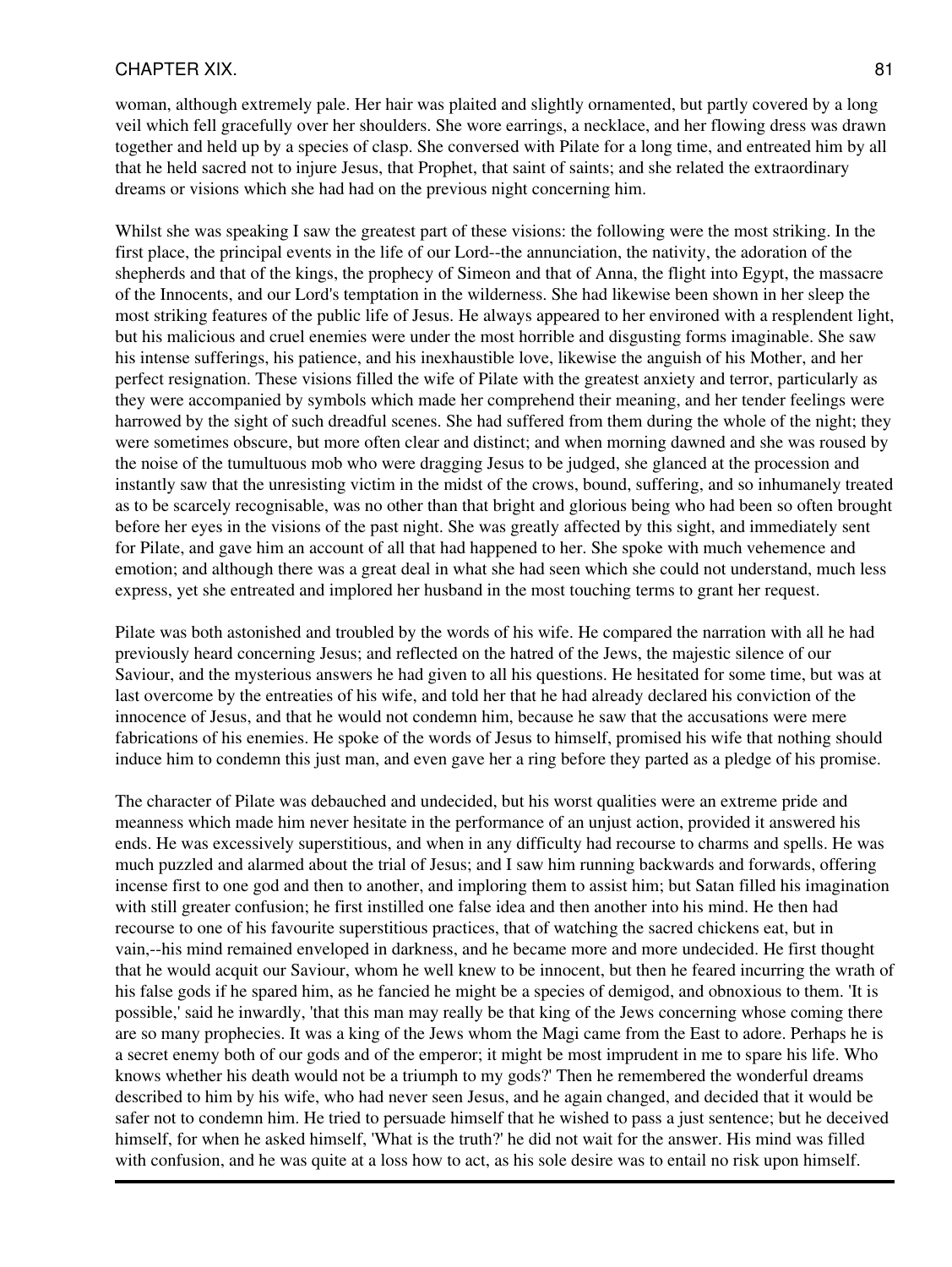### CHAPTER XX. 82

## **CHAPTER XX.**

Jesus before Herod.

The palace of the Tetrarch Herod was built on the north side of the forum, in the new town; not very far from that of Pilate. An escort of Roman soldiers, mostly from that part of the country which is situated between Switzerland and Italy, had joined the procession. The enemies of Jesus were perfectly furious at the trouble they were compelled to take in going backwards and forwards, and therefore vented their rage upon him. Pilate's messenger had preceded the procession, consequently Herod was expecting them. He was seated on a pile of cushions, heaped together so as to form a species of throne, in a spacious hall, and surrounded by courtiers and warriors. The Chief Priests entered and placed themselves by his side, leaving Jesus at the entrance. Herod was much elated and pleased at Pilate's having thus publicly acknowledged his right of judging the Galileans, and likewise rejoiced at seeing that Jesus who had never deigned to appear before him reduced to such a state of humiliation and degradation. His curiosity had been greatly excited by the high terms in which John the Baptist had announced the coming of Jesus, and he had likewise heard much about him from the Herodians, and through the many spies whom he had sent into different parts: he was therefore delighted at this opportunity of interrogating him in the presence of the courtiers and of the Jewish priests, hoping to make a grand display of this own knowledge and talents. Pilate having sent him word, 'that he could find no cause in the man,' he concluded that these words were intended as a hint that he (Pilate) wished the accusers to be treated with contempt and mistrust. He, therefore, addressed them in the most haughty distant manner possible, and thereby increased their rage and anger indescribably.

They all began at once to vociferate their accusations, to which Herod hardly listened, being intent solely on gratifying his curiosity by a close examination of Jesus, whom he had so often wished to see. But when he beheld him stripped of all clothing save the remnant of a mantel, scarcely able to stand, and his countenance totally disfigured from the blows he had received, and from the mud and missiles which the rabble had flung at his head, the luxurious and effeminate prince turned away in disgust, uttered the name of God, and said to the priests in a tone of mingled pity and contempt, 'Take him hence, and bring him not back into my presence in such a deplorable state.' The guards took Jesus into the outer court, and procured some water in a basin, with which they cleansed his soiled garments and disfigured countenance; but they could not restrain their brutality even while doing this, and paid no regard to the wounds with which he was covered.

Herod meantime accosted the priests in much the same strain as Pilate had done. 'Your behaviour vastly resembles that of butchers,' he said, 'and you commence your immolations pretty early in the morning.' The Chief Priests produced their accusations at once. Herod, when Jesus was again brought into his presence, pretended to feel some compassion, and offered him a glass of wine to recruit his strength; but Jesus turned his head away and refused this alleviation.

Herod then began to expatiate with great volubility on all he had heard concerning our Lord. He asked a thousand questions, and exhorted him to work a miracle in his presence; but Jesus answered not a word, and stood before him with his eyes cast down, which conduct both irritated and disconcerted Herod, although he endeavoured to conceal his anger, and continued his interrogations. He at first expressed surprise, and made use of persuasive words. 'Is it possible, Jesus of Nazareth,' he exclaimed, 'that it is thou thyself that appearest before me as a criminal? I have heard thy actions so much spoken of. Thou art not perhaps aware that thou didst offend me grievously by setting free the prisoners whom I had confined at Thirza, but possibly thy intentions were good. The Roman governor has now sent thee to me to be judged; what answer canst thou give to all these accusations? Thou art silent? I have heard much concerning thy wisdom, and the religion thou teachest, let me hear thee answer and confound thy enemies. Art thou the king of the Jews? Art thou the Son of God? Who art thou? Thou art said to have performed wonderful miracles; work one now in my presence. I have the power to release thee. Is it true that thou hast restored sight to the blind, raised up Lazarus from the dead, and fed two or three thousand persons with a few loaves? Why dost thou not answer? I recommend thee to work a miracle quickly before me; perhaps thou mayest rejoice afterwards at having complied with my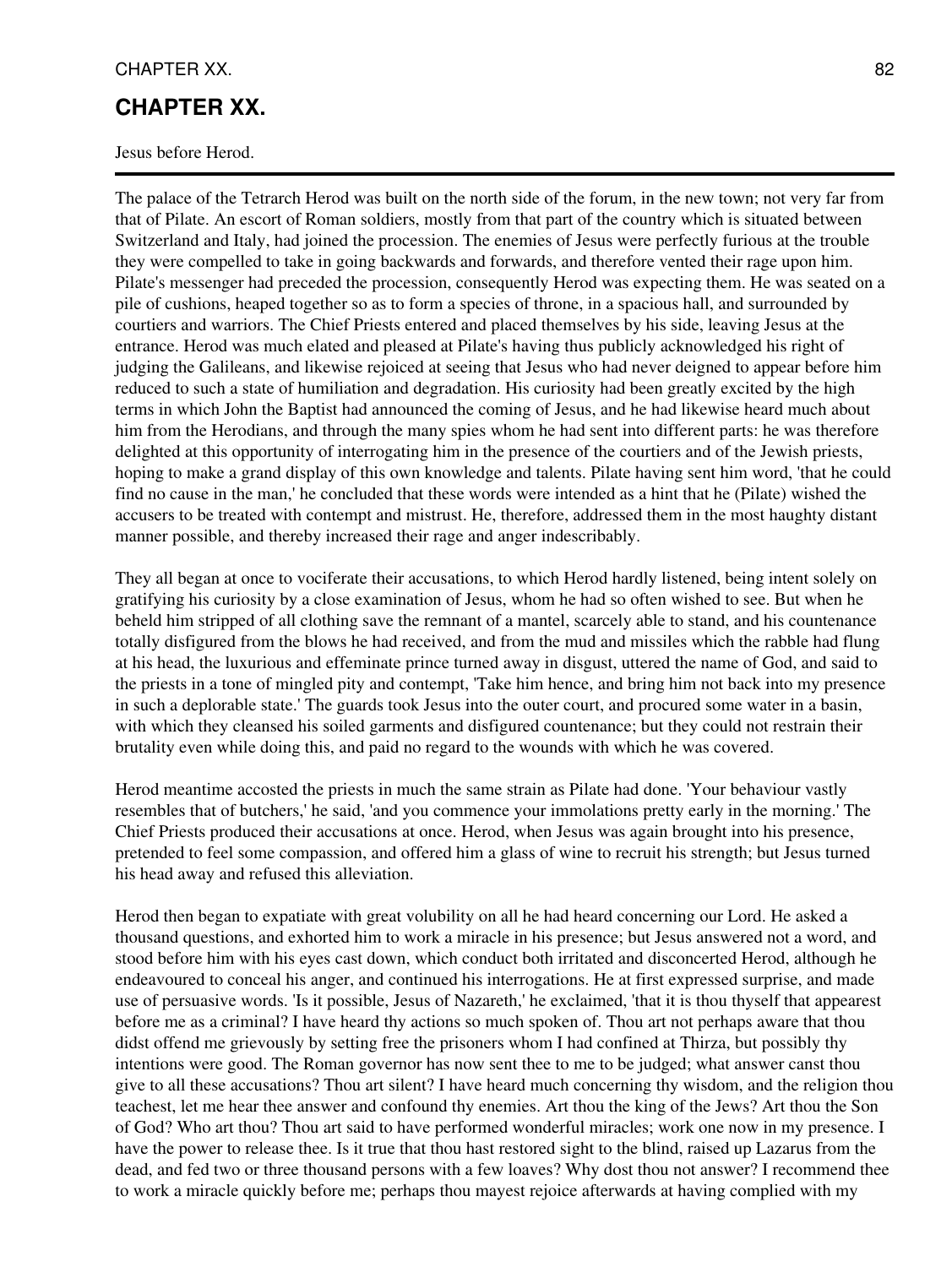### CHAPTER XX. 83

wishes.'

Jesus still kept silence, and Herod continued to question him with even more volubility.

'Who art thou?' said he. 'From whence hast thou thy power? How is it that thou dost no longer possess it? Art thou he whose birth was foretold in such a wonderful manner? Kings from the East came to my father to see a newly-born king of the Jews: is it true that thou wast that child? Didst thou escape when so many children were massacred, and how was thy escape managed? Why hast thou been for so many years unknown? Answer my questions! Art thou a king? Thy appearance certainly is not regal. I have been told that thou wast conducted to the Temple in triumph a short time ago. What was the meaning of such an exhibition?--speak out at once!--Answer me!'

Herod continued to question Jesus in this rapid manner; but our Lord did not vouchsafe a reply. I was shown (as indeed I already knew) that Jesus was thus silent because Herod was in a state of excommunication, both on account of his adulterous marriage with Herodias, and of his having given orders for the execution of St. John the Baptist. Annas and Caiphas, seeing how indignant Herod was at the silence of Jesus, immediately endeavoured to take advantage of his feelings of wrath, and recommenced their accusations, saying that he had called Herod himself a fox; that his great aim for many years had been the overthrow of Herod's family; that he was endeavouring to establish a new religion, and had celebrated the Pasch on the previous day. Although Herod was extremely enraged at the conduct of Jesus, he did not lose sight of the political ends which he wished to forward. He was determined not to condemn our Lord, both because he experienced a secret and indefinable sensation of terror in his presence, and because he still felt remorse at the thought of having put John the Baptist to death, besides which he detested the High Priests for not having allowed him to take part in the sacrifices on account of his adulterous connection with Herodias.

But his principal reason for determining not to condemn Jesus was, that he wished to make some return to Pilate for his courtesy, and he thought the best return would be the compliment of showing deference to his decision and agreeing with him in opinion. But he spoke in the most contemptuous manner to Jesus, and turning to the guards and servants who surrounded him, and who were about two hundred in number, said: 'Take away this fool, and pay him that homage which is his due; he is mad, rather than guilty of any crime.'

Our Lord was immediately taken into a large court, where every possible insult and indignity was heaped upon him. This court was between the two wings of the palace, and Herod stood a spectator on a platform for some time. Annas and Caiphas were by his side, endeavouring to persuade him to condemn our Saviour. But their efforts were fruitless, and Herod answered in a tone loud enough to be heard by the Roman soldiers: 'No, I should act quite wrongly if I condemned him.' His meaning was, that it would be wrong to condemn as guilty one whom Pilate had pronounced innocent, although he had been so courteous as to defer the final judgment to him.

When the High Priests and the other enemies of Jesus perceived that Herod was determined no to give in to their wishes, they dispatched emissaries to that division of the city called Acre, which was chiefly inhabited by Pharisees, to let them know that they must assemble in the neighbourhood of Pilate's palace, gather together the rabble, and bribe them to make a tumult, and demand the condemnation of our Lord. They likewise sent forth secret agents to alarm the people by threats of the divine vengeance if they did not insist on the execution of Jesus, whom they termed a sacrilegious blasphemer. These agents were ordered likewise to alarm them by intimating that if Jesus were not put to death, he would go over to the Romans, assist in the extermination of the Jewish nation, for that it was to this he referred when he spoke of his future kingdom. They endeavoured to spread a report in other parts of the city, that Herod had condemned him, but still that it was necessary for the people likewise to express their wishes, as his partisans were to be feared; for that if he were released he would join the Romans, make a disturbance on the festival day, and take the most inhuman revenge. Some among them circulated contradictory and alarming reports, in order to excite the people and cause an insurrection; while others distributed money among the soldiers to bribe them to ill-treat Jesus, so as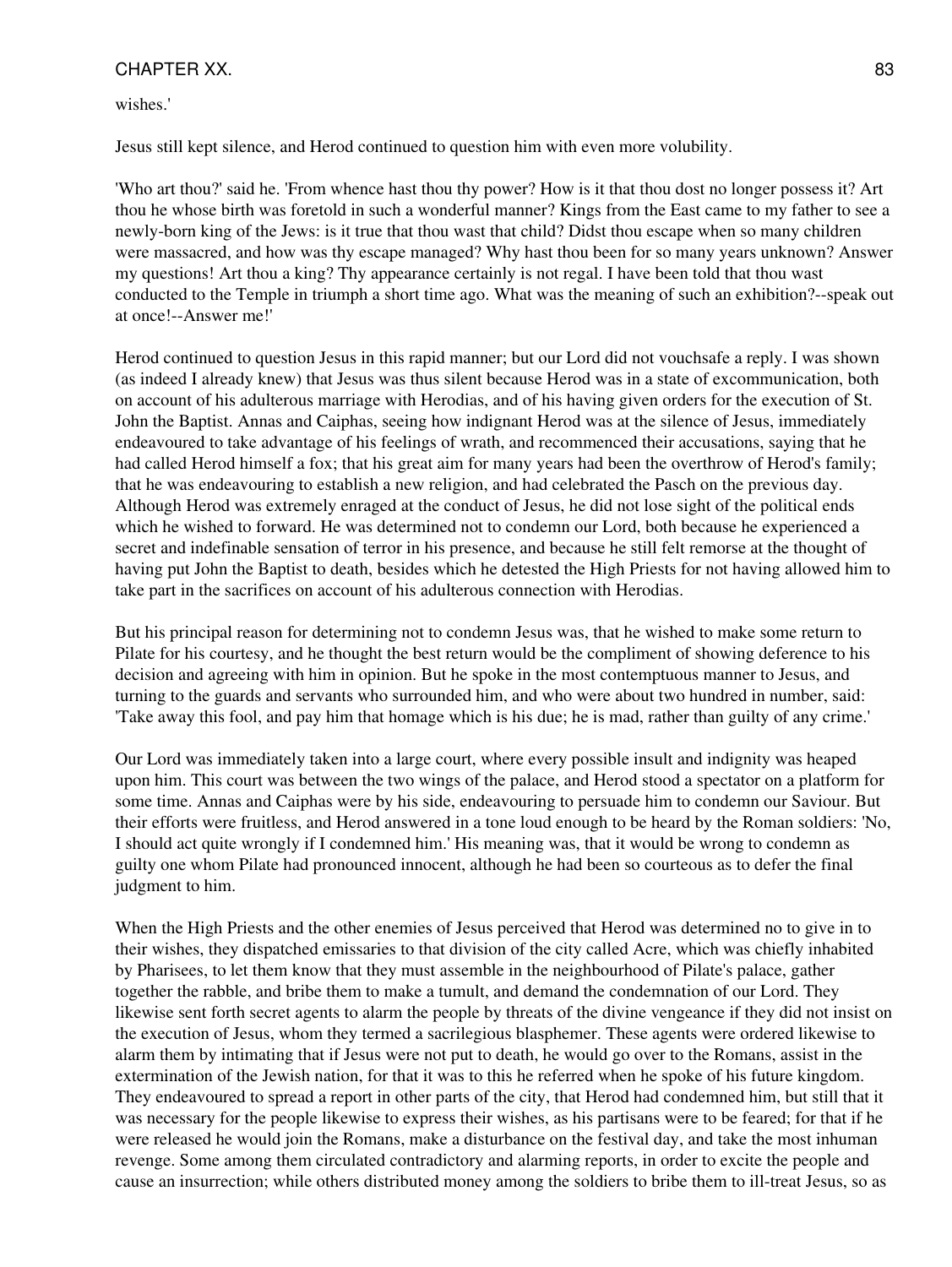### CHAPTER XXI. 84

to cause his death, which they were most anxious should be brought about as quickly as possible, lest Pilate should acquit him.

Whilst the Pharisees were busying themselves in this manner, our Blessed Saviour was suffering the greatest outrages from the brutal soldiers to whom Herod had delivered him, that they might deride him as a fool. They dragged him into the court, and one of their number having procured a large white sack which had once been filled with cotton, they made a hole in its centre with a sword, and then tossed it over the head of Jesus, accompanying each action with bursts of the most contemptuous laughter. Another soldier brought the remnant of an old scarlet cloak, and passed it round his neck, while the rest bent their knee before him--shoved him--abused him--spat upon him--struck him on the check, because he had refused to answer their king, mocked him by pretending to pay homage--threw mud upon him--seized him by the waist, pretending to make him dance; then, having thrown him down, dragged him through a gutter which ran on the side of the court, thus causing his sacred head to strike against the columns and sides of the wall, and when at last they raised him up, it was only in order to recommence their insults. The soldiers and servants of Herod who were assembled in this court amounted to upwards of two hundred, and all thought to pay court to their monarch by torturing Jesus in some unheard-of way. Many were bribed by the enemies of our Lord to strike him on the head with their sticks, and they took advantage of the confusion and tumult to do so. Jesus looked upon them with compassion; excess of pain drew from him occasional moans and groans, but his enemies rejoiced in his sufferings, and mocked his moans, and not one among the whole assembly showed the slightest degree of compassion. I saw blood streaming from his head, and three times did the blows prostrate him, but angels were weeping at his side, and they anointed his head with heavenly balsam. It was revealed to me that had it not been for this miraculous assistance he must have died from those wounds. The Philistines at Gaza, who gave vent to their wrath by tormenting poor blind Samson; were far less barbarous than these cruel executioners of our Lord.

The priests were, however, impatient to return to the Temple; therefore, having made certain that their orders regarding Jesus would be obeyed, they returned to Herod, and endeavoured to persuade him to condemn our Lord. But he, being determined to do all in his power to please Pilate, refused to accede to their wishes, and sent Jesus back again clothed in the fool's garment.

## **CHAPTER XXI.**

Jesus led back from the Court of Herod to that of Pilate.

The enemies of Jesus were perfectly infuriated at being obliged to take Jesus back, still uncondemned, to Pilate, who had so many times declared his innocence. They led him round by a much longer road, in order in the first place to let the persons of that part of the town see him in the state of ignominy to which he was reduced, and in the second place to give their emissaries more time to stir up the populace.

This road was extremely rough and uneven; and the soldiers, encouraged by the Pharisees, scarcely refrained a moment from tormenting Jesus. The long garment with which he was clothed impeded his steps, and caused him to fall heavily more than once; and his cruel guards, as also many among the brutal populace, instead of assisting him in his state of exhaustion, endeavoured by blows and kicks to force him to rise.

To all these outrages Jesus offered not the smallest resistance; he prayed constantly to his Father for grace and strength that he might not sink under them, but accomplish the work of his Passion for our redemption.

It was about eight o'clock when the procession reached the palace of Pilate. The crowd was dense, and the Pharisees might be seen walking to and fro, endeavouring to incite and infuriate them still more. Pilate, who remembered an insurrection which had taken place the year before at the Paschal time, had assembled upwards of a thousand soldiers, whom he posted around the Praetorium, the Forum, and his palace.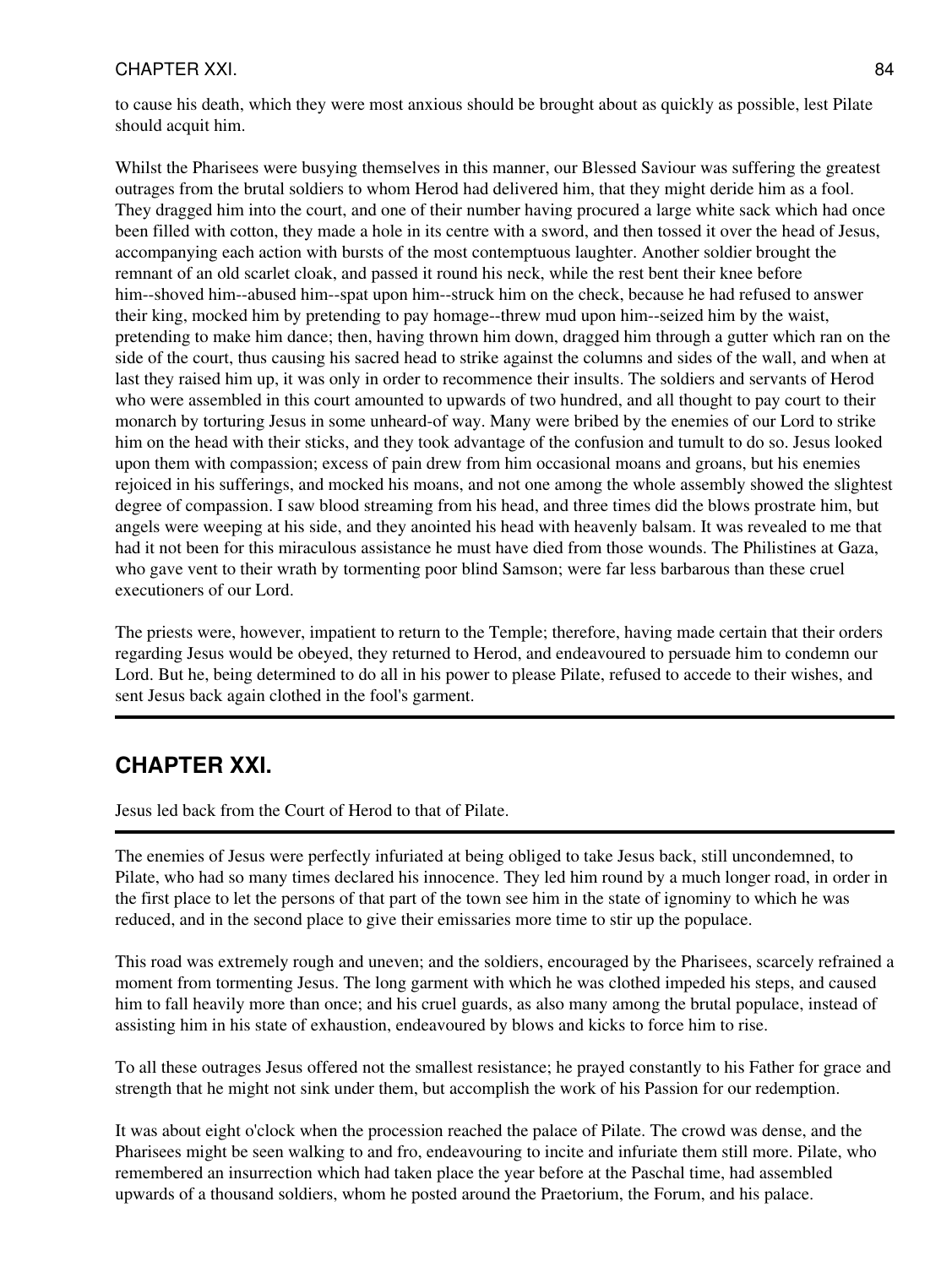#### CHAPTER XXI. 85

The Blessed Virgin, her elder sister Mary (the daughter of Heli), Mari (the daughter of Cleophas), Magdalen, and about twenty of the holy women, were standing in a room from whence they could see all which took place, and at first John was with them.

The Pharisees led Jesus, still clothed in the fool's garment, through the midst of the insolent mob, and had done all in their power to gather together the most vile and wicked of miscreants from among the dregs of the people. A servant sent by Herod had already reached Pilate, with a message to the effect that his master had fully appreciated his polite deference to his opinion, but that he looked upon the far famed Galilean as not better than a fool, that he had treated him as such, and now sent him back. Pilate was quite satisfied at finding that Herod had come to the same conclusion as himself, and therefore returned a polite message. From that hour they became friends, having been enemies many years; in fact, ever since the falling-in of the aqueduct.

[The cause of the quarrel between Pilate and Herod was, according to the account of Sister Emmerich, simply this: Pilate had undertaken to build an aqueduct on the south-east side of the mountain on which the Temple stood, at the edge of the torrent into which the waters of the pool of Bethsaida emptied themselves, and this aqueduct was to carry off the refuse of the Temple. Herod, through the medium of one of his confidants, who was a member of the Sanhedrin, agreed to furnish him with the necessary materials, as also with twenty-eight architects, who were also Herodians. His aim was to set the Jews still more against the Roman governor, by causing the undertaking to fail. He accordingly came to a private understanding with the architects, who agreed to construct the aqueduct in such a manner that it would be certain to fail. When the work was almost finished, and a number of bricklayers from Ophel were busily employed in removing the scaffolding, the twenty-eight builders went on to the top of the Tower of Siloe to contemplate the crash which they knew must take place. Not only did the whole of the building crumble to pieces, fall, and kill ninety-three workmen, but even the tower containing the twenty-eight architects came down, and not one escaped death. This accident occurred a short time previous to the 8th of January, two years after Jesus had commenced preaching; it took place on Herod's birthday, the same day that John the Baptist was beheaded in the Castle of Marcherunt. No Roman officer attended these festivities on account of the affair of the aqueduct, although Pilate had, with hypocritical politeness, been requested to take a part in them. Sister Emmerich saw some of the disciples of Jesus carry the news of this event into Samaria, where he was teaching, on the 8th of January. Jesus went from thence to Hebron, to comfort the family of John; and she saw him, on the 13th of January, cure many among the workmen of Ophel who had been injured by the fall of the aqueduct. We have seen by the relation previously given how little gratitude they showed him. The enmity of Herod towards Pilate was still farther increased by the manner in which the latter revenged himself on the followers of Herod. We will insert here a few details which were communicated at different times to Sister Emmerich. On the 25th of March, of the second year of our Lord's preaching, when Jesus and his disciples were in the neighbourhood of Bethania, they were warned by Lazarus that Judas of Gaulon intended to excite an insurrection against Pilate. On the 28th of March, Pilate issued a proclamation to the effect that he intended to impose a tax, the proceeds of which were partly to cover the expenses he had incurred in raising the building which had just fallen to the ground. This announcement was followed by a sedition headed by Judas of Gaulon, who always stood up for liberty, and who was (unknown to himself) a tool in the hands of the Herodians. The Herodians were rather like our Freemasons. On the 30th of March, at ten o'clock p.m., Jesus, dressed in a dark garment, was teaching in the Temple, with his Apostles and thirty disciples. The revolt of the Galileans against Pilate burst forth on this very day, and the rebels set free fifty of their number who had been imprisoned the day before; and many among the Romans were killed. On the 6th of April, Pilate caused the Galileans to be massacred at the moment of offering sacrifice, by disguised soldiers whom he had concealed in the Temple. Judas was killed with his companions. This massacre exasperated Herod still more against Pilate, and we have just seen by what means their reconciliation was effected.

Jesus was again led to the house of Pilate. The archers dragged him up the stairs with their usual brutality; his feet became entangled in his long robe, and he fell upon the white marble steps, which were stained with blood from his sacred head. His enemies had again taken their seats at the entrance of the forum; the mob laughed at his fall, and the archers truck their innocent victim, instead of assisting him to rise. Pilate was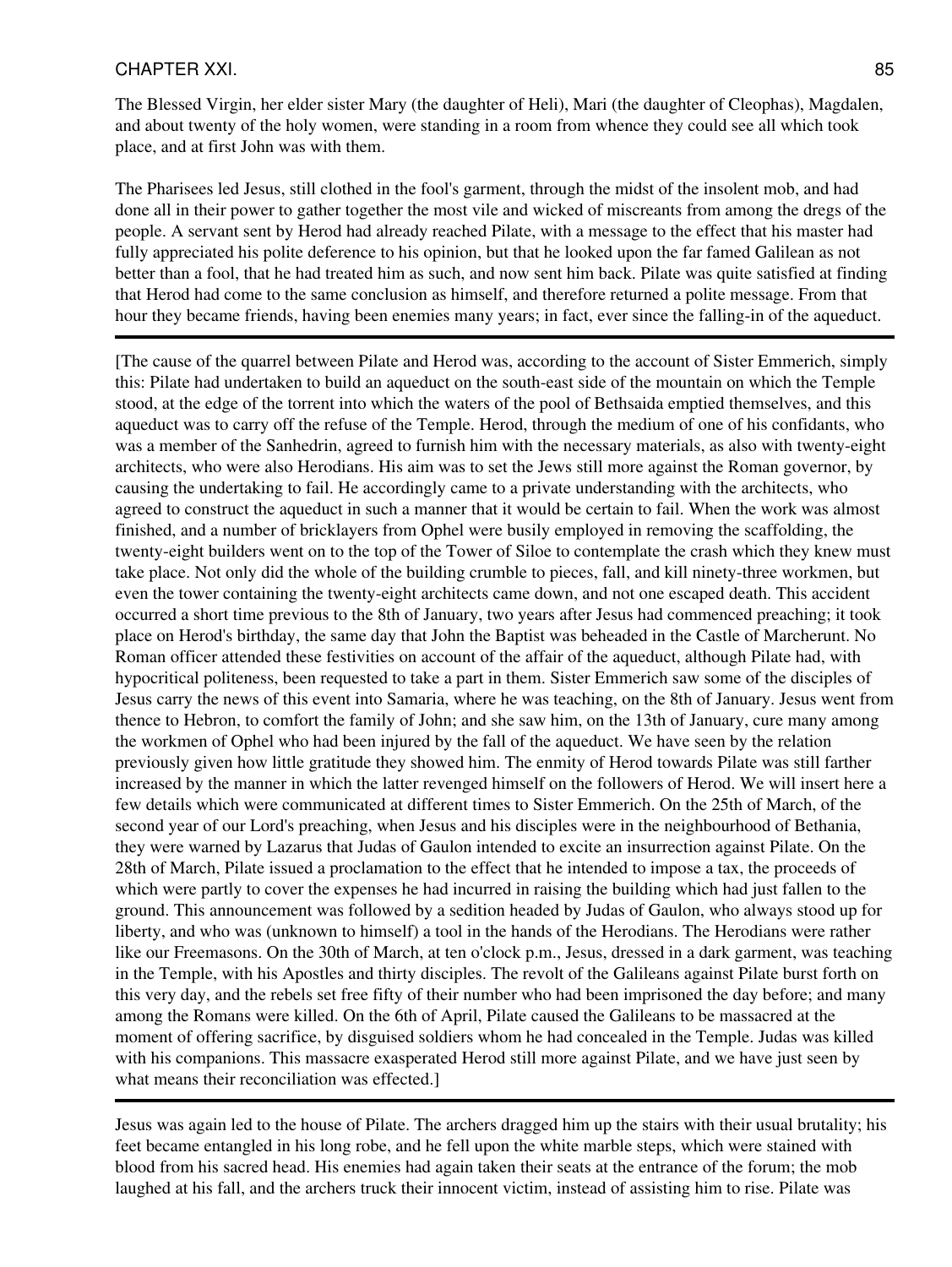### CHAPTER XXI. 86

reclining on a species of easy-chair, with a little table before him, and surrounded with officers and persons who held strips of parchment covered with writing in their hands. He came forward and said to the accusers of Jesus: 'You have presented unto me this man, as one that perverteth the people, and behold I, having examined him before you, find no cause in this man in those things wherein you accuse him. No, nor Herod neither. For I sent you to him, and behold, nothing worthy of death is done to him. I will chastise him, therefore, and release him.'

When the Pharisees heard these words, they became furious, and endeavoured to the utmost of their power to persuade the people to revolt, distributing money among them to effect this purpose. Pilate looked around with contempt, and addressed them in scornful words.

It happened to be the precise time when, according to an ancient custom, the people had the privilege of demanding the deliverance of one prisoner. The Pharisees had dispatched emissaries to persuade the people to demand the death, and not the life, of our Lord. Pilate hoped that they would ask for Jesus, and determined to give them to choose between him and a criminal called Barabbas, who had been convicted of a dreadful murder committed during a sedition, as also of many other crimes, and was, moreover, detested by the people.

There was considerable excitement among the crowd; a certain portion came forward, and their orators, addressing Pilate in a loud voice, said: 'Grant us the favour you have always granted on the festival day.' Pilate made answer: 'It is customary for me to deliver to you a criminal at the Paschal time; whom will you that I release to you, Barabbas, or Jesus that is called Christ?'

Although Pilate did not in his own mind feel at all certain that Jesus was the King of the Jews, yet he called him so, partly because his Roman pride made him take delight in humbling the Jews by calling such a despicable-looking person their king; and partly because he felt a kind of inward belief that Jesus might really be that miraculous king, that Messiah who had been promised. He saw plainly that the priests were incited by envy alone in their accusations against Jesus; this made him most anxious to disappoint them; and the desire was increased by that glimmering of the truth which partly enlightened his mind. There was some hesitation among the crowd when Pilate asked this question, and a few voices answered, 'Barabbas.' A servant sent by Pilate's wife asked for him at this moment; he left the platform, and the messenger presented the pledge which he had given her, saying at the same time: 'Claudia Procles begs you to remember your promise this morning.' The Pharisees and the priests walked anxiously and hastily about among the crowd, threatening some and ordering others, although, in fact, little was required to incite the already infuriated multitude.

Mary, with Magdalen, John, and the holy women, stood in a corner of the forum, trembling and weeping; for although the Mother of Jesus was fully aware that the redemption of man could not be brought about by any other means than the death of her Son, yet she was filled with the anguish of a mother, and with a longing desire to save him from those tortures and from that death which he was about to suffer. She prayed God not to allow such a fearful crime to be perpetrated; she repeated the words of Jesus in the Garden of Olives: 'If it is possible, let this chalice pass away.' She still felt a glimmering of hope, because there was a report current that Pilate wished to acquit Jesus. Groups of persons, mostly inhabitants of Capharnaum, where Jesus had taught, and among whom he had wrought so many miraculous cures, were congregated in her vicinity; they pretended not to remember either her or her weeping companions; they simply cast a glance now and then, as if by chance, at their closely-veiled figures. Many thought, as did her companions likewise, that these persons at least would reject Barabbas, and beg for the life of their Saviour and Benefactor; but these hopes were, alas, fallacious.

Pilate sent back the pledge to his wife, as an assurance of his intention to keep his promise. He again came forward on the platform, and seated himself at the little table. The Chief Priests took their seats likewise, and Pilate once more demanded: 'Which of the two am I to deliver up to you?' A general cry resounded through the hall: 'Not this man, but Barabbas!' 'But what am I to do with Jesus, who is called Christ?' replied Pilate. All exclaimed in a tumultuous manner: 'Let him be crucified! Let him be crucified!' 'But what evil has he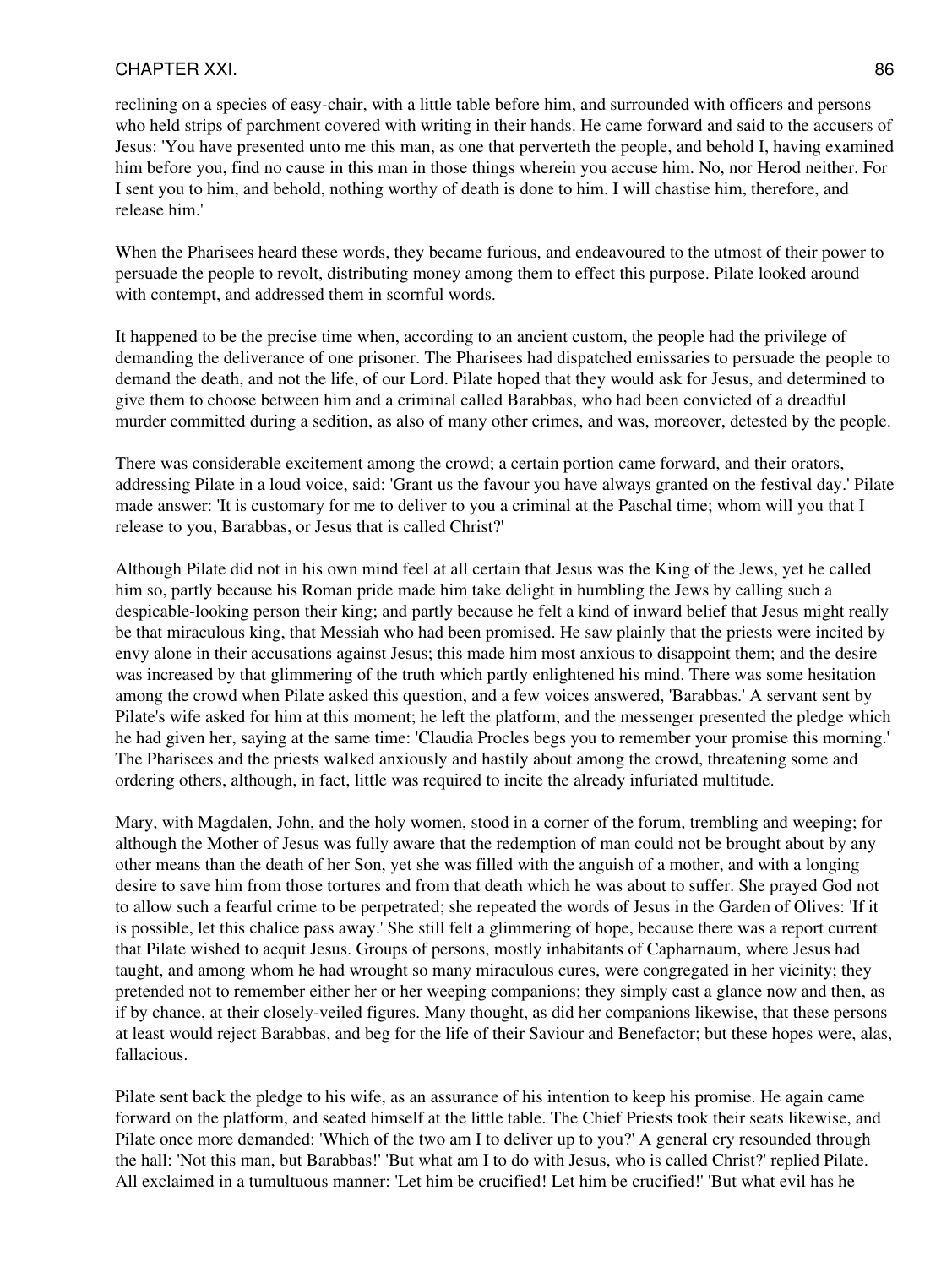### CHAPTER XXII. 87

done?' asked Pilate for the third time. 'I find no cause in him. I will scourge and then acquit him.' But the cry, 'Crucify him! Crucify him!' burst from the crowd, and the sounds echoed like an infernal tempest; the High Priests and the Pharisees vociferated and hurried backwards and forwards as if insane. Pilate at last yielded; his weak pusillanimous character could not withstand such violent demonstrations; he delivered up Barabbas to the people, and condemned Jesus to be scourged.

# **CHAPTER XXII.**

### The Scourging of Jesus.

That most weak and undecided of all judges, Pilate, had several times repeated these dastardly words: 'I find no crime in him: I will chastise him, therefore, and let him go;' to which the Jews had continued to respond, 'Crucify him! Crucify him!' but he determined to adhere to his resolution of not condemning our Lord to death, and ordered him to be scourged according to the manner of the Romans. The guards were therefore ordered to conduct him through the midst of the furious multitude to the forum, which they did with the utmost brutality, at the same time loading him with abuse, and striking him with their staffs. The pillar where criminals were scourged stood to the north of Pilate's palace, near the guard-house, and the executioners soon arrived, carrying whips, rods, and ropes, which they tossed down at its base. They were six in number, dark, swarthy men, somewhat shorter than Jesus; their chests were covered with a piece of leather, or with some dirty stuff; their loins were girded, and their hairy, sinewy arms bare. They were malefactors from the frontiers of Egypt, who had been condemned for their crimes to hard labour, and were employed principally in making canals, and in erecting public buildings, the most criminal being selected to act as executioners in the Praetorium.

These cruel men had many times scourged poor criminals to death at this pillar. They resembled wild beasts or demons, and appeared to be half drunk. They struck our Lord with their fists, and dragged him by the cords with which he was pinioned, although he followed them without offering the least resistance, and, finally, they barbarously knocked him down against the pillar. This pillar, placed in the centre of the court, stood alone, and did not serve to sustain any part of the building; it was not very high, for a tall man could touch the summit by stretching out his arm; there was a large iron ring at the top, and both rings and hooks a little lower down. It is quite impossible to describe the cruelty shown by these ruffians towards Jesus: they tore off the mantle with which he had been clothed in derision at the court of Herod, and almost threw prostrate again.

Jesus trembled and shuddered as he stood before the pillar, and took off his garments as quickly as he could, but his hands were bloody and swollen. The only return he made when his brutal executioners struck and abused him was, to pray for them in the most touching manner: he turned his face once towards his Mother, who was standing overcome with grief; this look quite unnerved her: she fainted, and would have fallen, had not the holy women who were there supported her. Jesus put his arms round the pillar, and when his hands were thus raised, the archers fastened them to the iron ring which was at the top of the pillar; they then dragged his arms to such a height that his feet, which were tightly bound to the base of the pillar, scarcely touched the ground. Thus was the Holy of Holies violently stretched, without a particle of clothing, on a pillar used for the punishment of the greatest criminals; and then did two furious ruffians who were thirsting for his blood begin in the most barbarous manner to scourge his sacred body from head to foot. The whips or scourges which they first made use of appeared to me to be made of a species of flexible white wood, but perhaps they were composed of the sinews of the ox, or of strips of leather.

Our loving Lord, the Son of God, true God and true Man, writhed as a worm under the blows of these barbarians; his mild but deep groans might be heard from afar; they resounded through the air, forming a kind of touching accompaniment to the hissing of the instruments of torture. These groans resembled rather a touching cry of prayer and supplication, than moans of anguish. The clamour of the Pharisees and the people formed another species of accompaniment, which at times as a deafening thunder-storm deadened and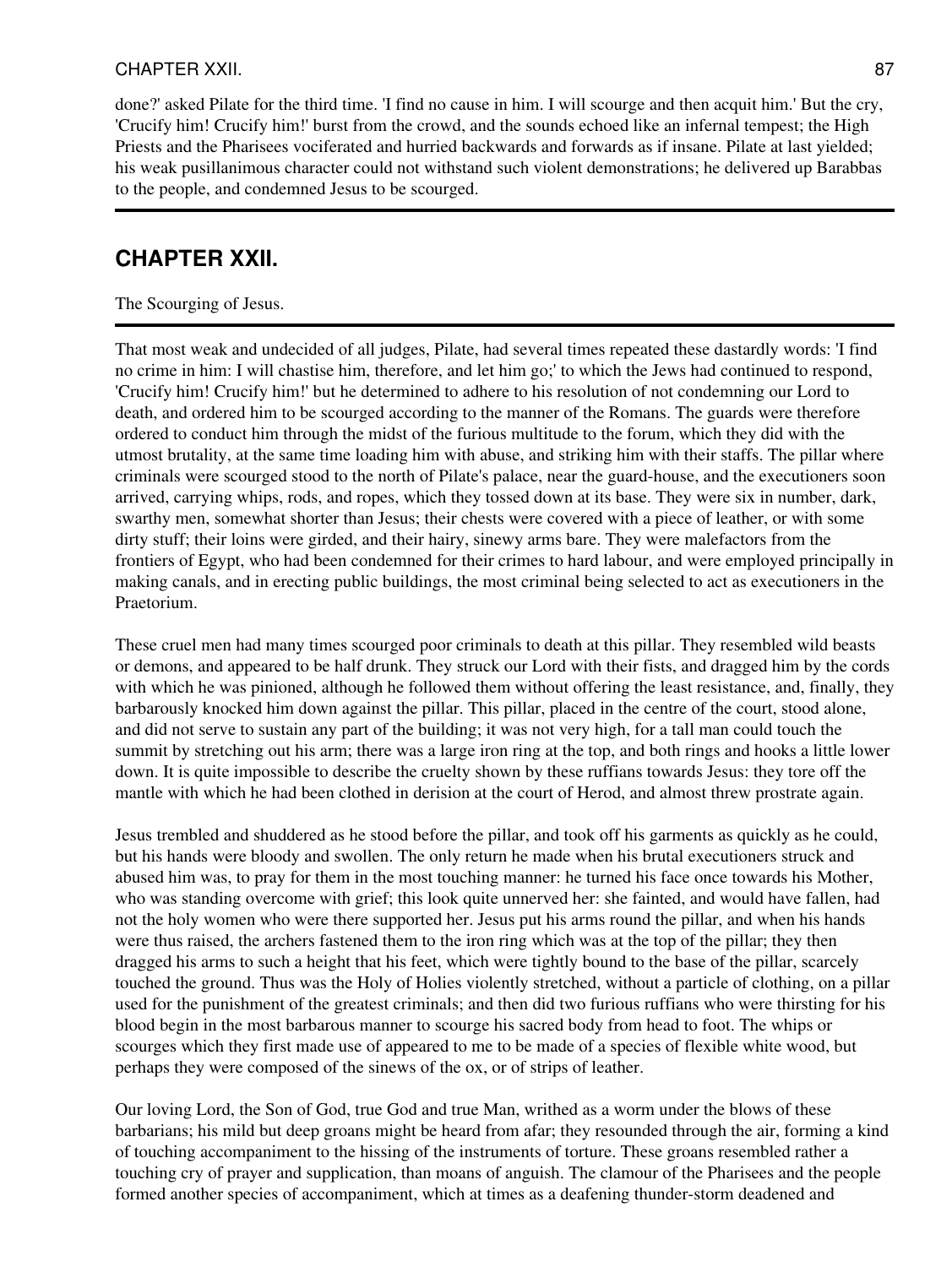### CHAPTER XXII. 88

smothered these sacred and mournful cries, and in their place might be heard the words, 'Put him to death!' 'Crucify him!' Pilate continued parleying with the people, and when he demanded silence in order to be able to speak, he was obliged to proclaim his wishes to the clamorous assembly by the sound of a trumpet, and at such moments you might again hear the noise of the scourges, the moans of Jesus, the imprecations of the soldiers, and the bleating of the Paschal lambs which were being washed in the Probatica pool, at no great distance from the forum. There was something peculiarly touching in the plaintive bleating of these lambs: they alone appeared to unite their lamentations with the suffering moans of our Lord.

The Jewish mob was gathered together at some distance from the pillar at which the dreadful punishment was taking place, and Roman soldiers were stationed in different parts round about. Many persons were walking to and fro, some in silence, others speaking of Jesus in the most insulting terms possible, and a few appearing touched, and I thought I beheld rays of light issuing from our Lord and entering the hearts of the latter. I saw groups of infamous, bold-looking young men, who were for the most part busying themselves near the watch-house in preparing fresh scourges, while others went to seek branches of thorns. Several of the servants of the High Priests went up to the brutal executioners and gave them money; as also a large jug filled with a strong bright red liquid, which quite inebriated them, and increased their cruelty tenfold towards their innocent Victim. The two ruffians continued to strike our Lord with unremitting violence for a quarter of an hour, and were then succeeded by two others. His body was entirely covered with black, blue, and red marks; the blood was trickling down on the ground, and yet the furious cries which issued from among the assembled Jews showed that their cruelty was far from being satiated.

The night had been extremely cold, and the morning was dark and cloudy; a little hail had fallen, which surprised everyone, but towards twelve o'clock the day became brighter, and the sun shone forth.

The two fresh executioners commenced scourging Jesus with the greatest possible fury; they made use of a different kind of rod,--a species of thorny stick, covered with knots and splinters. The blows from these sticks tore his flesh to pieces; his blood spouted out so as to stain their arms, and he groaned, prayed, and shuddered. At this moment, some strangers mounted on camels passed through the forum; they stopped for a moment, and were quite overcome with pity and horror at the scene before them, upon which some of the bystanders explained the cause of what they witnessed. Some of these travellers had been baptised by John, and others had heard the sermon of Jesus on the mountain. The noise and the tumult of the mob was even more deafening near the house of Pilate.

Two fresh executioners took the places of the last mentioned, who were beginning to flag; their scourges were composed of small chains, or straps covered with iron hooks, which penetrated to the bone, and tore off large pieces of flesh at every blow. What word, alas! could describe this terrible--this heartrending scene!

The cruelty of these barbarians was nevertheless not yet satiated; they untied Jesus, and again fastened him up with his back turned towards the pillar. As he was totally unable to support himself in an upright position, they passed cords round his waist, under his arms, and above his knees, and having bound his hands tightly into the rings which were placed at the upper part of the pillar, they recommenced scourging him with even greater fury than before; and one among them struck him constantly on the face with a new rod. The body of our Lord was perfectly torn to shreds,--it was but one wound. He looked at his torturers with his eyes filled with blood; as if entreating mercy; but their brutality appeared to increase, and his moans each moment became more feeble.

The dreadful scourging had been continued without intermission for three quarters of an hour, when a stranger of lowly birth, a relation to Ctesiphon, the blind man whom Jesus had cured, rushed from amidst the crowd, and approached the pillar with a knife shaped like a cutlass in his hand. 'Cease!' he exclaimed, in an indignant tone; 'Cease! Scourge not this innocent man unto death!' The drunken miscreants, taken by surprise, stopped short, while he quickly severed the cords which bound Jesus to the pillar, and disappeared among the crowd. Jesus fell almost without consciousness on the ground, which was bathed with his blood. The executioners left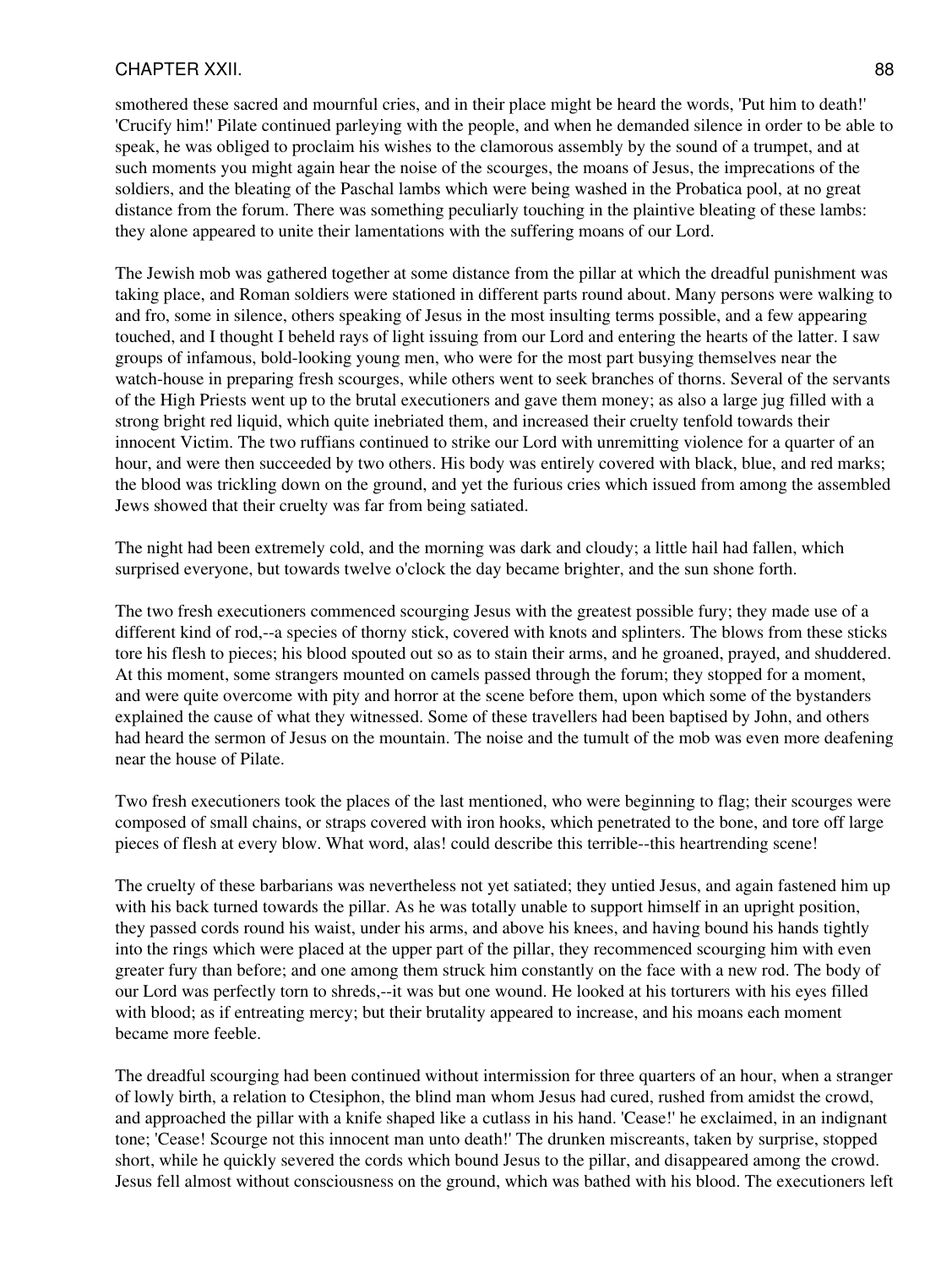### CHAPTER XXIII. 89

him there, and rejoined their cruel companions, who were amusing themselves in the guardhouse with drinking, and plaiting the crown of thorns.

Our Lord remained for a short time on the ground, at the foot of the pillar, bathed in his own blood, and two or three bold-looking girls came up to gratify their curiosity away in disgust, but at the moment the pain of the wounds of Jesus was so intense that he raised his bleeding head and looked at them. They retired quickly, and the soldiers and guards laughed and made game of them.

During the time of the scourging of our Lord, I saw weeping angels approach him many times; I likewise heard the prayers he constantly addressed to his Father for the pardon of our sins--prayers which never ceased during the whole time of the infliction of this cruel punishment. Whilst he lay bathed in his blood I saw an angel present to him a vase containing a bright-looking beverage which appeared to reinvigorate him in a certain degree. The archers soon returned, and after giving him some blows with their sticks, bade him rise and follow them. He raised himself with the greatest difficulty, as his trembling limbs could scarcely support the weight of this body; they did not give him sufficient time to put on his clothes, but threw his upper garment over his naked shoulders and led him from the pillar to the guardhouse, where he wiped the blood which trickled down his face with a corner of his garment. When he passed before the benches on which the High Priests were seated, they cried out, 'Put him to death! Crucify him! Crucify him!' and then turned away disdainfully. The executioners led him into the interior of the guardhouse, which was filled with slaves, archers, hodmen, and the very dregs of the people, but there were no soldiers.

The great excitement among the populace alarmed Pilate so much, that he sent to the fortress of Antonia for a reinforcement of Roman soldiers, and posed these well-disciplined troops round the guard-house; they were permitted to talk and to deride Jesus in every possible way, but were forbidden to quit their ranks. These soldiers, whom Pilate had sent for to intimidate the mob, numbered about a thousand.

# **CHAPTER XXIII.**

Mary during the Scourging of our Lord.

I saw the Blessed Virgin in a continual ecstasy during the time of the scourging of her Divine Son; she saw and suffered with inexpressible love and grief all the torments he was enduring. She groaned feebly, and her eyes were red with weeping. A large veil covered her person, and she leant upon Mary of Heli, her eldest sister, who was old and extremely like their mother, Anne.10 Mary of Cleophas, the daughter of Mary of Heli, was there also. The friends of Jesus and Mary stood around the latter; they wore large veils, appeared overcome with grief and anxiety, an were weeping as if in the momentary expectation of death. The dress of Mary was blue; it was long, and partly covered by a cloak made of white wool, and her veil was of rather a yellow white. Magdalen was totally beside herself from grief, and her hair was floating loosely under her veil.

When Jesus fell down at the foot of the pillar, after the flagellation, I saw Claudia Procles, the wife of Pilate, sent some large pieces of linen to the Mother of God. I know not whether she thought that Jesus would be set free, and that his Mother would then require linen to dress his wounds, or whether this compassionate lady was aware of the use which would be made of her present. At the termination of the scourging, Mary came to herself for a time, and saw her Divine Son all torn and mangled, being led away by the archers after the scouring: he wiped his eyes, which were filled with blood, that he might look at his Mother, and she stretched out her hands towards him, and continued to look at the bloody traces of his footsteps. I soon after saw Mary and Magdalen approach the pillar where Jesus had been scourged; the mob were at a distance, and they were partly concealed by the other holy women, and by a few kind-hearted persons who had joined them; they knelt down on the ground near the pillar, and wiped up the sacred blood with the linen which Claudia Procles had sent. John was not at that time with the holy women, who were about twenty in number. The sons of Simeon and of Obed, and Veronica, as also the two nephews of Joseph of Arimathea--Aram and Themni--were in the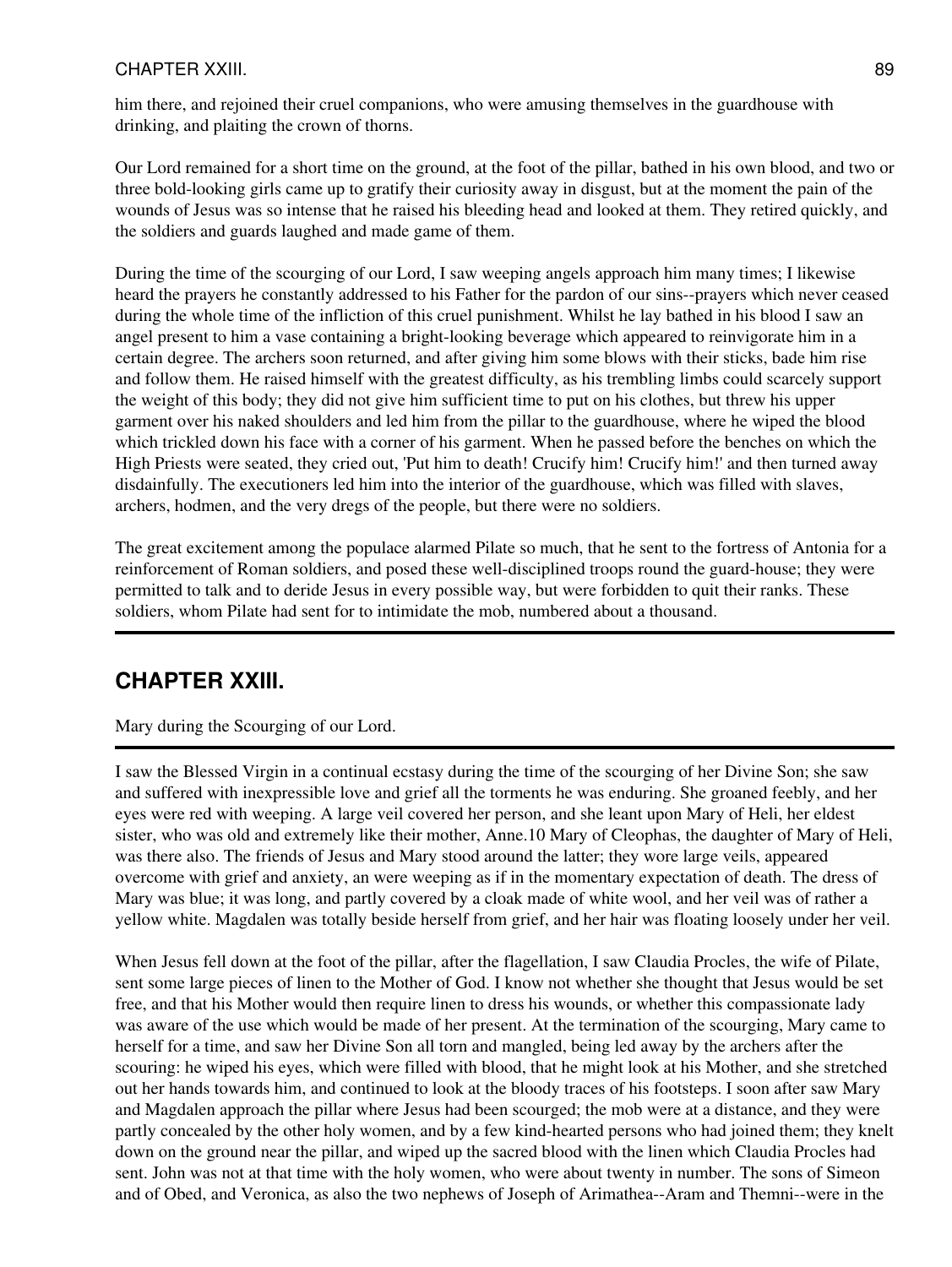Temple, and appeared to be overwhelmed with grief. It was not more than nine o'clock a.m. when the scourging terminated.

# **CHAPTER XXIV.**

Interruption of the Visions of the Passion by the Appearance of St. Joseph under the form of a Child.

During the whole time of the visions which we have just narrated (that is to say, from the 18th of February until the 8th of March), Sister Emmerich continued to suffer all the mental and bodily tortures which were once endured by our Lord. Being totally immersed in these meditations, and, as it were, dead to exterior objects, she wept and groaned like a person in the hands of an executioner, trembled, shuddered, and writhed on her couch, while her face resembled that of a man about to expire under torture, and a bloody sweat often trickled over her chest and shoulders. She generally perspired so profusely that her bed and clothes were saturated. Her sufferings from thirst were likewise fearful, and she might truly be compared to a person perishing in a desert from the want of water. Generally speaking, her mouth was so parched in the morning, and her tongue so contracted and dried up, that she could not speak, but was obliged by signs and inarticulate sounds to beg for relief. Her constant state of fever was probably brought on by the great pains she endured, added to which she likewise often took upon herself the illnesses and temporal calamities merited by others. It was always necessary for her to rest for a time before relating the different scenes of the Passion, nor was it always that she could speak of what she had seen, and she was even often obliged to discontinue her narrations for the day. She was in this state of suffering on Saturday the 8th of March, and with the greatest difficulty and suffering described the scourging of our Lord which she had seen in the vision of the previous night, and which appeared to be present to her mind during the greatest part of the following day. Towards evening, however, a change took place, and there was an interruption in the course of meditations on the Passion which had latterly followed one another so regularly. We will describe this interruption, in order, in the first place, to give our readers a more full comprehension of the interior life of this most extraordinary person; and, in the second, to enable them to pause for a time to rest their minds, as I well know that meditations on the Passion of our Lord exhaust the weak, even when they remember that it was for their salvation that he suffered and died.

The life of Sister Emmerich, both as regarded her spiritual and intellectual existence, invariably harmonised with the spirit of the Church at different seasons of the year. It harmonised even more strongly than man's natural life does with season, or with the hours of the day, and this caused her to be (if we may thus express ourselves) a realisation of the existence and of the various intentions of the Church. Her union with its spirit was so complete, that no sooner did a festival day begin (that is to say, on the eve), than a perfect change took place within her, both intellectually and spiritually. As soon as the spiritual sun of these festival days of the Church was set, she directed all her thoughts towards that which would rise on the following day, and disposed all her prayers, good works, and sufferings for the attainment of the special graces attached to the feast about to commence, like a plant which absorbs the dew, and revels in the warmth and light of the first rays of the sun. These changes did not, as will readily be believed, always take place at the exact moment when the sound of the Angelus announced the commencement of a festival, and summoned the faithful to prayer; for this bell is often, either through ignorance or negligence, rung at the wrong time; but they commenced at the time when the feast really began.

If the Church commemorated a sorrowful mystery, she appeared depressed, faint, and almost powerless; but the instant the celebration of a joyful feast commenced, both body and soul revived to a new life, as if refreshed by the dew of new graces, and she continued in this calm, quiet, and happy state, quite released from every kind of suffering, until the evening. These things took place in her soul quite independently of her will; but as she had had from infancy the most ardent desire of being obedient to Jesus and to his Church, God had bestowed upon her those special graces which give a natural facility for practising obedience. Every faculty of her soul was directed towards the Church, in the same manner as a plant which, even if put into a dark cellar,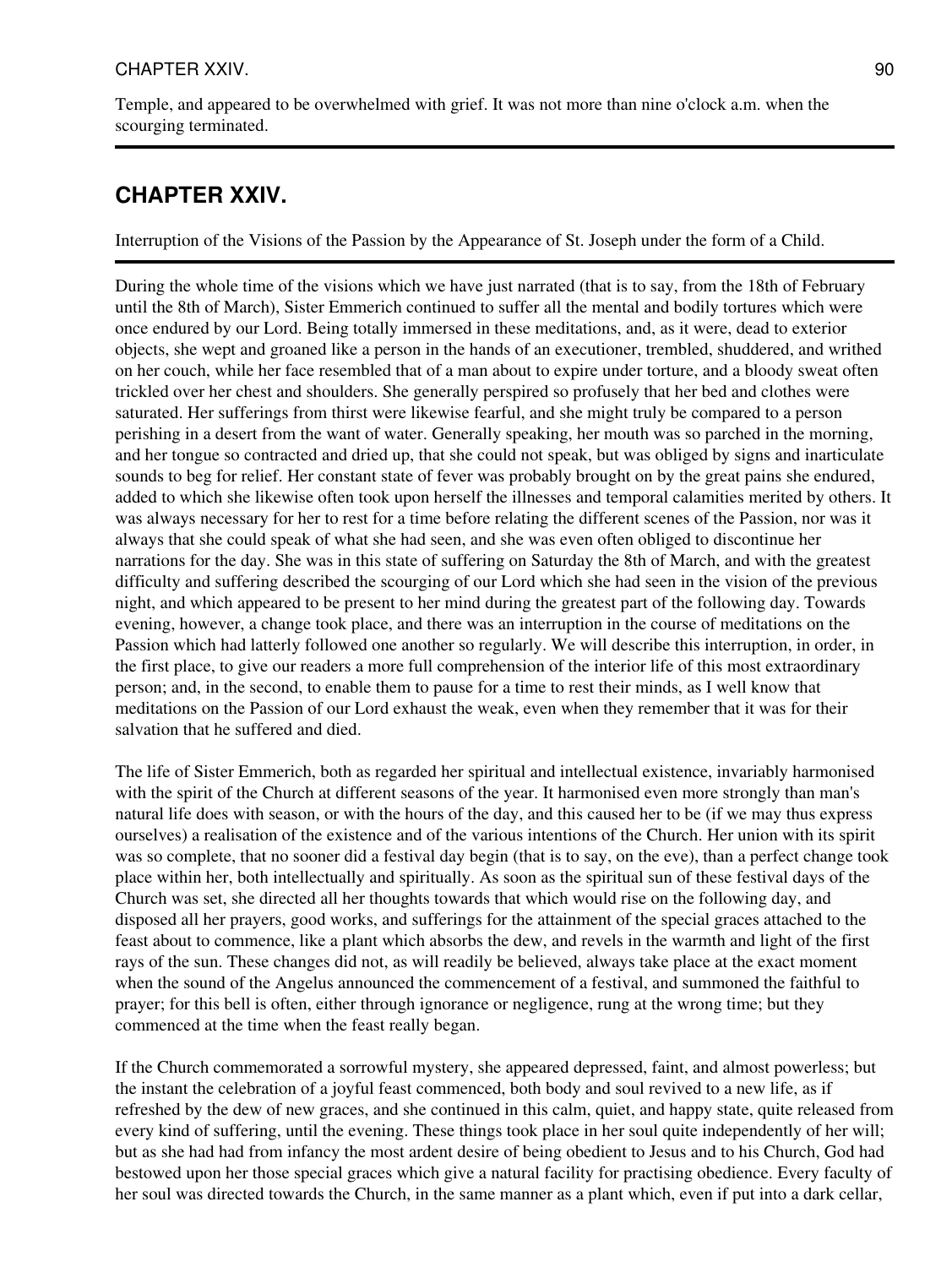#### CHAPTER XXIV. 91

naturally turns its leaves upwards, and appears to seek the light.

On Saturday, 8th of March 1823, after sunset, Sister Emmerich had, with the greatest difficulty, portrayed the different events of the scourging of our Lord, and the writer of these pages thought that her mind was occupied in the contemplation of the 'crowning with thorns,' when suddenly her countenance, which was preciously pale and haggard, like that of a person on the point of death, became bright and serene and she exclaimed in a coaxing tone, as if speaking to a child, 'O, that dear little boy! Who is he?--Stay, I will ask him. His name is Joseph. He has pushed his way through the crowd to come to me. Poor child, he is laughing: he knows nothing at all of what is going on. How light his clothing is! I fear he must be cold, the air is so sharp this morning. Wait, my child; let me put something more over you.' After saying these words in such a natural tone of voice that it was almost impossible for those present not to turn round and expect to see the child, she held up a dress which was near her, as would be done by a kind-hearted person wishing to clothe a poor frozen child. The friend who was standing by her bedside had not sufficient time to ask her to explain the words she had spoken, for a sudden change took place, both in her whole appearance and manner, when her attendant pronounced the word obedience,--one of the vows by which she had consecrated herself to our Lord. She instantly came to herself, and, like an obedient child awakening from a sound sleep and starting up at the voice of its mother, she stretched forth her hand, took the rosary and crucifix which were always at her side, arranged her dress, rubbed her eyes, and sat up. She was then carried from her bed to a chair, as she could neither stand nor walk; and it being the time for making her bed, her friend left the room in order to write out what he had heard during the day.

On Sunday, the 9th of March, the friend asked her attendant what Sister Emmerich meant the evening before when she spoke of a child called Joseph. The attendant answered, 'She spoke of him again many times yesterday evening; he is the son of a cousin of mine, and a great favourite of hers. I fear that her talking so much about him is a sign that he is going to have an illness, for she said so many times that the poor child was almost without clothing, and that he must be cold.'

The friend remembered having often seen this little Joseph playing on the bed of Sister Emmerich, and he supposed that she was dreaming about him on the previous day. When the friend went to see her later in the day to endeavour to obtain a continuation of the narrations of the Passion, he found her, contrary to his expectation, more calm, and apparently better in health than on the previous day. She told him that she had seen nothing more after the scourging of our Lord; and when he questioned her concerning what she had said about little Joseph, she could not remember having spoken of the child at all. He then asked the reason of her being so calm, serene, and apparently well in health; and she answered, 'I always feel thus when Mid-Lent comes, for then the Church sings with Isaias in the introit at Mass: "Rejoice, O, Jerusalem, and come together all you that love her; rejoice with joy, you that have been in sorrow, that you may exult and be filled from the breasts of your consolation." Mid-Lent Sunday is consequently a day of rejoicing; and you may likewise remember that, in the gospel of this day, the Church relates how our Lord fed five thousand men with five loaves and two fishes, of which twelve baskets of fragments remained, consequently we ought to rejoice.'

She likewise added, that our Lord had deigned to visit her on that day in the Holy Communion, and that she always felt especial spiritual consolation when she received him on that particular day of the year. The friend cast his eyes on the calendar of the diocese of Munster, and saw that on that day they not only kept Mid-Lent Sunday, but likewise the Feast of St. Joseph, the foster-father of our Lord; he was not aware of this before, because in other places the feast of St. Joseph is kept on the 19th, and he remarked this circumstance to Sister Emmerich, and asked her whether she did not think that was the cause of her speaking about Joseph. She answered that she was perfectly aware of its being the feast of the foster-father of Jesus, but that she had not been thinking of the child of that name. However, a moment after, she suddenly remembered what her thoughts had been the day before, and explained to her friend that the moment the feast of St. Joseph began, her vision of the sorrowful mysteries of the Passion ceased, and were superseded by totally different scenes, in which St. Joseph appeared under the form of a child, and that it was to him that the words we have mentioned above were addressed.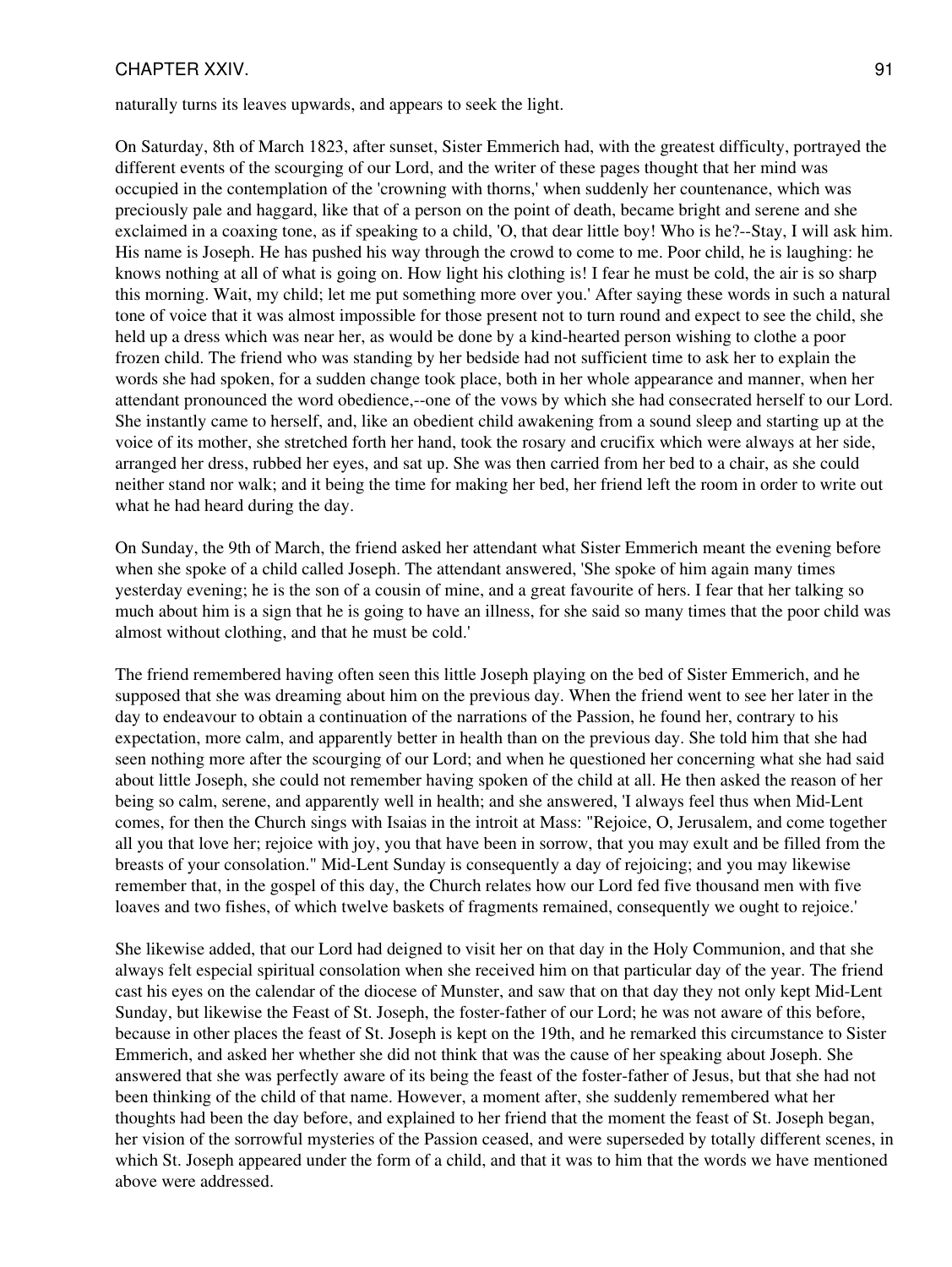### CHAPTER XXV. 92

We found that when she received these communications the vision was often in the form of a child, especially in those cases when an artist would have made use of that simile to express his ideas. If, for instance, the accomplishment of some Scripture prophecy was being shown to her, she often saw by the side of the illustration a child, who clearly designated the characteristics of such or such a prophet, by his position, his dress, and the manner in which he held in his hand and waved to and fro the prophetic roll appended to a staff.

Sometimes, when she was in extreme suffering, a beautiful child, dressed in green, with a calm and serene countenance, would approach, and seat himself in a posture of resignation at the side of her bed, allowing himself to be moved from one side to the other, or even put down on to the ground, without the smallest opposition and constantly looking at her affectionately and consoling her. If, when quite prostrate from illness and the sufferings of others which she had taken upon herself, she entered into communication with a saint, either by participation in the celebration of his feast, or from his relics being brought to her, she sometimes saw passages of the childhood of martyrdom. In her greatest sufferings she was usually consoled, instructed, or reproved (whichever the occasion called for) by apparitions under the form of children. Sometimes, when totally overcome by trouble and distress, she would fall asleep, and be carried back in imagination to the scenes and perils of her childhood. She sometimes dreamed, as her exclamations and gestures demonstrated, that she was once more a little country girl of five years old, climbing over a hedge, caught in the briars, and weeping with fear.

These scenes of her childhood were always events which had really occurred, and the words which escaped her showed what was passing in her mind. She would exclaim (as if repeating the words of others): 'Why do you call out so?' 'I will not hold the hedge back until you are quiet and ask me gently to do so.' She had obeyed this injunction when she was a child and caught in the hedge, and she followed the same rule when grown up and suffering from the most terrible trials. She often spoke and joked about the thorn hedge, and the patience and prayer which had then been recommended to her, which admonition she, in after-life, had frequently neglected, but which had never failed her when she had recourse to it. This symbolical coincidence of the events of her childhood with those of her riper years shows that, in the individual no less than in humanity at large, prophetic types may be found. But, to the individual as well as to mankind in general, a Divine Type has been given in the person of our Redeemer, in order that both the one and the other, by walking in his footsteps and with his assistance, may surpass human nature and attain to perfect wisdom and grace with God and man. Thus it is that the will of God is done on earth as in heaven, and that this kingdom is attained by 'men of good will.'

She then gave a short account of the visions which had, on the previous night, interrupted her visions of the Passion at the commencement of the feast of St. Joseph.

# **CHAPTER XXV.**

Description of the Personal Appearance of the Blessed Virgin.

While these sad events were taking place I was in Jerusalem, sometimes in one locality and sometimes in another; I was quite overcome, my sufferings were intense, and I felt as if about to expire. During the time of the scourging of my adorable Spouse I sat in the vicinity, in a part which no Jew dared approach, for fear of defiling himself; but I did not fear defilement, I was only anxious for a drop of our Lord's blood to fall upon me, to purify me. I felt so completely heartbroken that I thought I must die as I could not relieve Jesus, and each blow which he received drew from me such sobs and moans that I felt quite astonished at not being driven away. When the executioners took Jesus into the guardhouse, to crown him with thorns, I longed to follow that I might again contemplate him in his sufferings. Then it was that the Mother of Jesus, accompanied by the holy women, approached the pillar and wiped up the blood with which it and the ground around were saturated. The door of the guardhouse was open, and I heard the brutal laughter of the heartless men who were busily employed in finishing off the crown of thorns which they had prepared for our Lord. I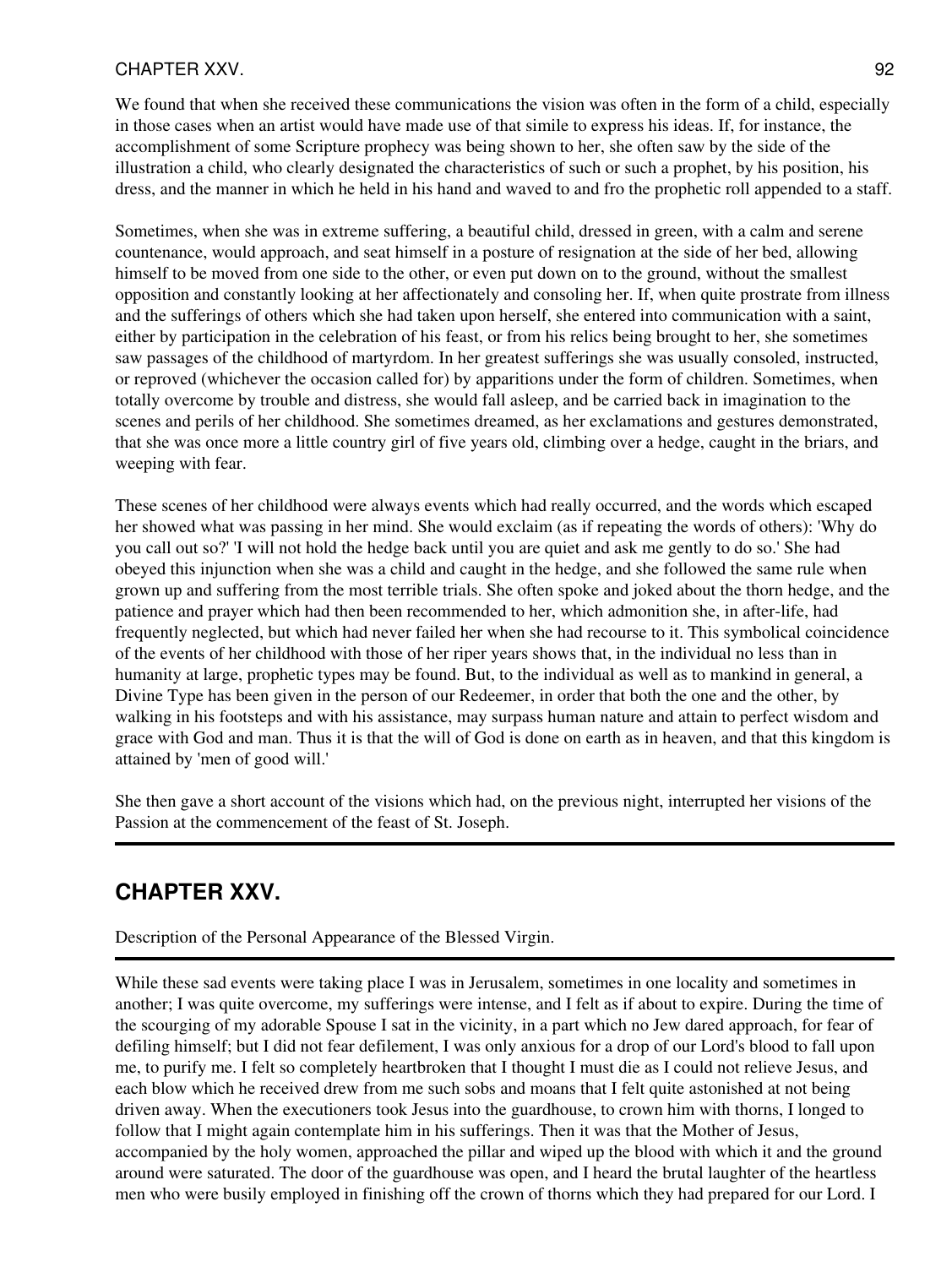### CHAPTER XXVI. 93

was too much affected to weep, but I endeavoured to drag myself near to the place where our Lord was to be crowned with thorns.

I once more saw the Blessed Virgin; her countenance was wan and pale, her eyes red with weeping, but the simple dignity of her demeanour cannot be described. Notwithstanding her grief and anguish, notwithstanding the fatigue which she had endured (for she had been wandering ever since the previous evening through the streets of Jerusalem, and across the Valley of Josaphat), her appearance was placid and modest, and not a fold of her dress out of place. She looked majestically around, and her veil fell gracefully over her shoulders. She moved quietly, and although her heart was a prey to the most bitter grief, her countenance was calm and resigned. Her dress was moistened by the dew which had fallen upon it during the night, and by the tears which she had shed in such abundance; otherwise it was totally unsoiled. Her beauty was great, but indescribable, for it was super-human--a mixture of majesty, sanctity, simplicity, and purity.

The appearance of Mary Magdalen was totally different; she was taller and more robust, the expression of her countenance showed greater determination, but its beauty was almost destroyed by the strong passions which she had so long indulged, and by the violent repentance and grief she had since felt. It was painful to look upon her; she was the very picture of despair, her long dishevelled hair was partly covered by her torn and wet veil, and her appearance was that of one completely absorbed by woe and almost beside herself from sorrow. Many of the inhabitants of Magdalum were standing near, gazing at her with surprise and curiosity, for they had known her in former days, first in prosperity and afterwards in degradation and consequent misery. They pointed, they even cast mud upon her, but she saw nothing, knew nothing, and felt nothing, save her agonising grief.

## **CHAPTER XXVI.**

#### The Crowning with Thorns.

No sooner did Sister Emmerich recommence the narrative of her visions on the Passion than she again became extremely ill, oppressed with fever, and so tormented by violent thirst that her tongue was perfectly parched and contracted; and on the Monday after Mid- Lent Sunday, she was so exhausted that it was not without great difficulty, and after many intervals of rest, that she narrated all which our Lord suffered in this crowning with thorns. She was scarcely able to speak, because she herself felt every sensation which she described in the following account:

Pilate harangued the populace many times during the time of the scourging of Jesus, but they interrupted him once, and vociferated, 'He shall be executed, even if we die for it.' When Jesus was led into the guardhouse, they all cried out again, 'Crucify him, crucify him!'

After this there was silence for a time. Pilate occupied himself in giving different orders to the soldiers, and the servants of the High Priests brought them some refreshments; after which Pilate, whose superstitious tendencies made him uneasy in mind, went into the inner part of his palace in order to consult his gods, and to offer them incense.

When the Blessed Virgin and the holy women had gathered up the blood of Jesus, with which the pillar and the adjacent parts were saturated, they left the forum and went into a neighbouring small house, the owner of which I do not know. John was not, I think, present at the scourging of Jesus.

A gallery encircled the inner court of the guardhouse where our Lord was crowned with thorns, and the doors were open. The cowardly ruffians, who were eagerly waiting to gratify their cruelty by torturing and insulting our Lord, were about fifty in number, and the greatest part slaves or servants of the jailers and soldiers. The mob gathered round the building, but were soon displaced by a thousand Roman soldiers, who were drawn up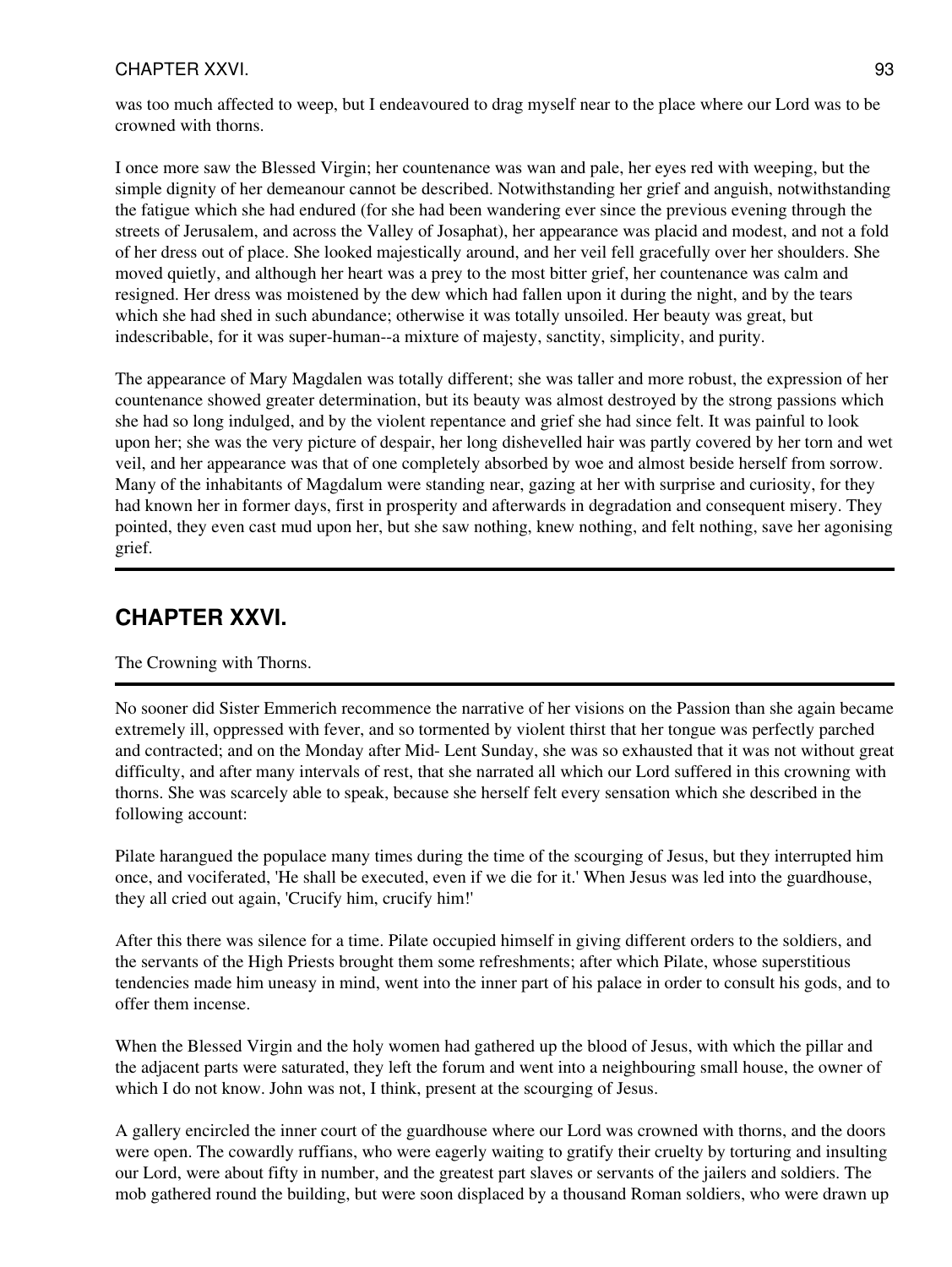### CHAPTER XXVII. 94

in good order and stationed there. Although forbidden to leave their ranks, these soldiers nevertheless did their utmost by laughter and applause to incite the cruel executioners to redouble their insults; and as public applause gives fresh energy to a comedian, so did their words of encouragement increase tenfold the cruelty of these men.

In the middle of the court there stood the fragment of a pillar, and on it was placed a very low stool which these cruel men maliciously covered with sharp flints and bits of broken potsherds. Then they tore off the garments of Jesus, thereby reopening all his wounds; threw over his shoulders an old scarlet mantle which barely reached his knees; dragged him to the seat prepared, and pushed him roughly down upon it, having first placed the crown of thorns upon his head. The crown of thorns was made of three branches plaited together, the greatest part of the thorns being purposely turned inwards so as to pierce our Lord's head. Having first placed these twisted branches on his forehead, they tied them tightly together at the back of his head, and no sooner was this accomplished to their satisfaction than they put a large reed into his hand, doing all with derisive gravity as if they were really crowning him king. They then seized the reed, and struck his head so violently that his eyes were filled with blood; they knelt before him, derided him, spat in his face, and buffeted him, saying at the same time, 'Hail, King of the Jews!' Then they threw down his stool, pulled him up again from the ground on which he had fallen, and reseated him with the greatest possible brutality.

It is quite impossible to describe the cruel outrages which were thought of and perpetrated by these monsters under human form. The sufferings of Jesus from thirst, caused by the fever which his wounds and sufferings had brought on, were intense.11 He trembled all over, his flesh was torn piecemeal, his tongue contracted, and the only refreshment he received was the blood which trickled from his head on to his parched lips. This shameful scene was protracted a full half-hour, and the Roman soldiers continued during the whole time to applaud and encourage the perpetration of still greater outrages.

## **CHAPTER XXVII.**

#### Ecce Homo.

The cruel executioners then reconducted our Lord to Pilate's palace, with the scarlet cloak still thrown over his shoulders, the crown of thorns on his head, and the reed in his fettered hands. He was perfectly unrecognisable, his eyes, mouth, and beard being covered with blood, his body but one wound, and his back bowed down as that of an aged man, while every limb trembled as he walked. When Pilate saw him standing at the entrance of his tribunal, even he (hart-hearted as he usually was) started, and shuddered with horror and compassion, whilst the barbarous priests and the populace, far from being moved to pity, continued their insults and mockery. When Jesus had ascended the stairs, Pilate came forward, the trumpet was sounded to announce that the governor was about to speak, and he addressed the Chief Priests and the bystanders in the following words: 'Behold, I bring him forth to you, that you may know that I find no cause in him.'

The archers then led Jesus up to Pilate, that the people might again feast their cruel eyes on him, in the state of degradation to which he was reduced. Terrible and heartrending, indeed, was the spectacle he presented, and an exclamation of horror burst from the multitude, followed by a dead silence, when he with difficulty raised his wounded head, crowned as it was with thorns, and cast his exhausted glance on the excited throng. Pilate exclaimed, as he pointed him out to the people; 'Ecce homo! Behold the man!' The hatred of the High Priests and their followers was, if possible, increased at the sight of Jesus, and they cried out, 'Put him to death; crucify him.' 'Are you not content?' said Pilate. 'The punishment he has received is, beyond question, sufficient to deprive him of all desire of making himself king.' But they cried out the more and the multitude joined in the cry, 'Crucify him, crucify him!' Pilate then sounded the trumpet to demand silence, and said: 'Take you him and crucify him, for I find no cause in him.' 'We have a law, and according to that law he ought to die,' replied the priests, 'because he made himself the Son of God.' These words, 'he made himself the Son of God,' revived the fears of Pilate; he took Jesus into another room, and asked him; 'Whence art thou?' But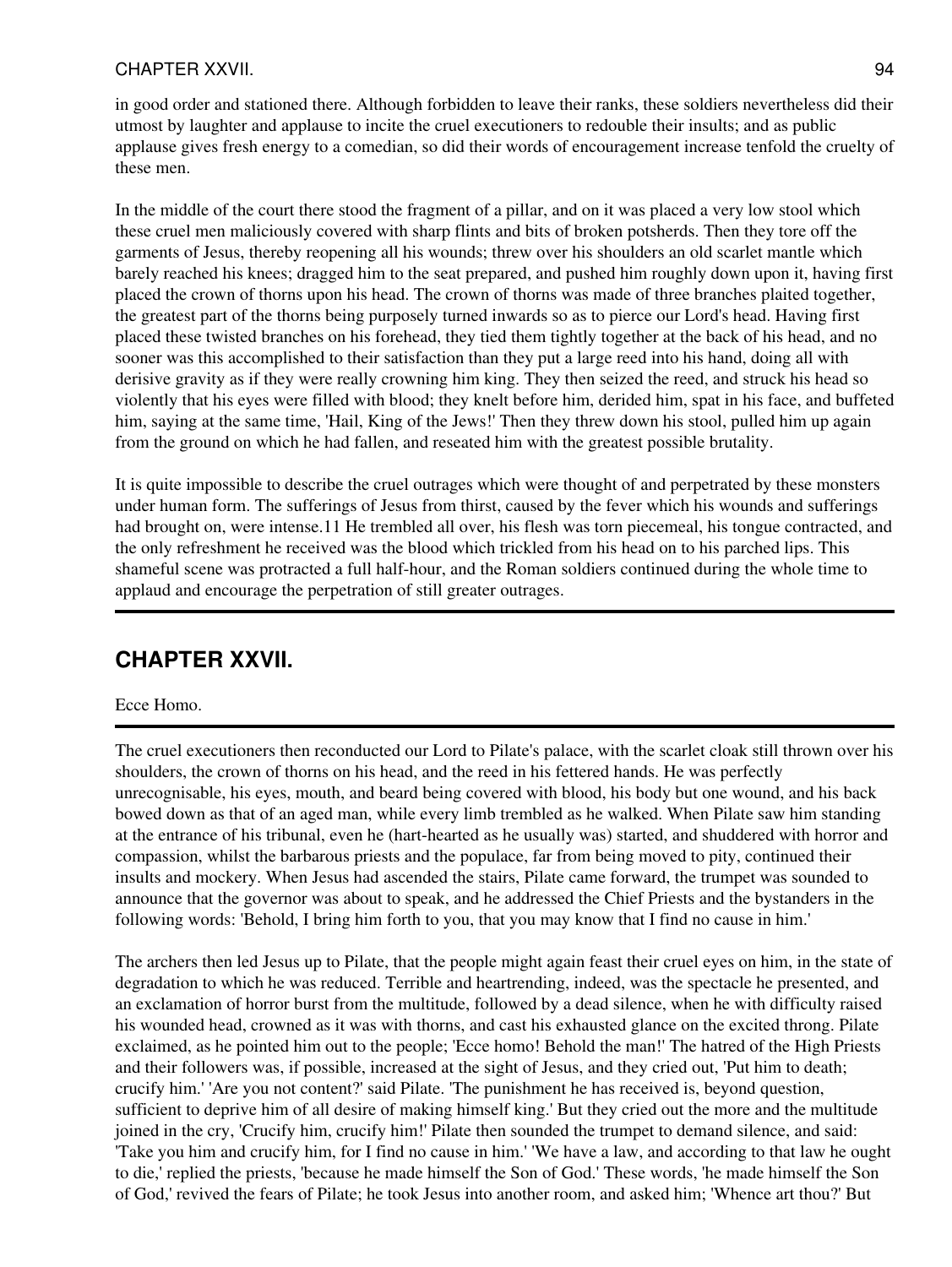### CHAPTER XXVIII. 95

Jesus made no answer. 'Speakest thou not to me?' said Pilate; 'knowest thou not that I have power to crucify thee, and power to release thee?' 'Thou shouldst not have any power against me,' replied Jesus, 'unless it were given thee from above; therefore he that hath delivered me to thee hath the greater sin.'

The undecided, weak conduct of Pilate filled Claudia Procles with anxiety; she again sent him the pledge, to remind him of his promise, but he only returned a vague, superstitious answer, importing that he should leave the decision of the case to the gods. The enemies of Jesus, the High Priests and the Pharisees, having heard of the efforts which were being made by Claudia to save him, caused a report to be spread among the people, that the partisans of our Lord had seduced her, that he would be released, and then join the Romans and bring about the destruction of Jerusalem, and the extermination of the Jews.

Pilate was in such a state of indecision and uncertainty as to be perfectly beside himself; he did not know what step to take next, and again addressed himself to the enemies of Jesus, declaring that 'he found no crime in him,' but they demanded his death still more clamorously. He then remembered the contradictory accusations which had been brought against Jesus, the mysterious dreams of his wife, and the unaccountable impression which the words of Jesus had made on himself, and therefore determined to question him again in order thus to obtain some information which might enlighten him as to the course he ought to pursue; he therefore returned to the Praetorium, went alone into a room, and sent for our Saviour. He glanced at the mangled and bleeding Form before him, and exclaimed inwardly: 'Is it possible that he can be God?' Then he turned to Jesus, and adjured him to tell him if he was God, if he was that king who had been promised to the Jews, where his kingdom was, and to what class of gods he belonged. I can only give the sense of the words of Jesus, but they were solemn and severe. He told him 'that his kingdom was not of this world,' and likewise spoke strongly of the many hidden crimes with which the conscience of Pilate was defiled; warned him of the dreadful fate which would be his if he did not repent; and finally declared that he himself, the Son of Man, would come at the last day, to pronounce a just judgment upon him.

Pilate was half frightened and half angry at the words of Jesus; he returned to the balcony, and again declared that he would release Jesus; but they cried out: 'If thou release this man, thou art not Caesar's friend. For whosoever maketh himself a king speaketh against Caesar.' Others said that they would accuse him to the Emperor of having disturbed their festival; that he must make up his mind at once, because they were obliged to be in the Temple by ten o'clock at night. The cry, 'Crucify him! Crucify him!' resounded on all sides; it re-echoed even from the flat roofs of the houses near the forum, where many persons were assembled. Pilate saw that all his efforts were vain, that he could make no impression on the infuriated mob; their yells and imprecations were deafening, and he began to fear an insurrection. Therefore he took water, and washed his hands before the people, saying, 'I am innocent of the blood of this just man; look you to it.' A frightful and unanimous cry then came from the dense multitude, who were assembled from all parts of Palestine, 'His blood be upon us, and upon our children.'

# **CHAPTER XXVIII.**

Reflections on the Visions.

Whenever, during my meditations on the Passion of our Lord, I imagine I hear that frightful cry of the Jews, 'His blood be upon us, and upon our children,' visions of a wonderful and terrible description display before my eyes at the same moment the effect of that solemn curse. I fancy I see a gloomy sky covered with clouds, of the colour of blood, from which issue fiery swords and darts, lowering over the vociferating multitude; and this curse, which they have entailed upon themselves, appears to me to penetrate even to the very marrow of their bones,--even to the unborn infants. They appear to me encompassed on all sides by darkness; the words they utter take, in my eyes, the form of black flames, which recoil upon them, penetrating the bodies of some, and only playing around others.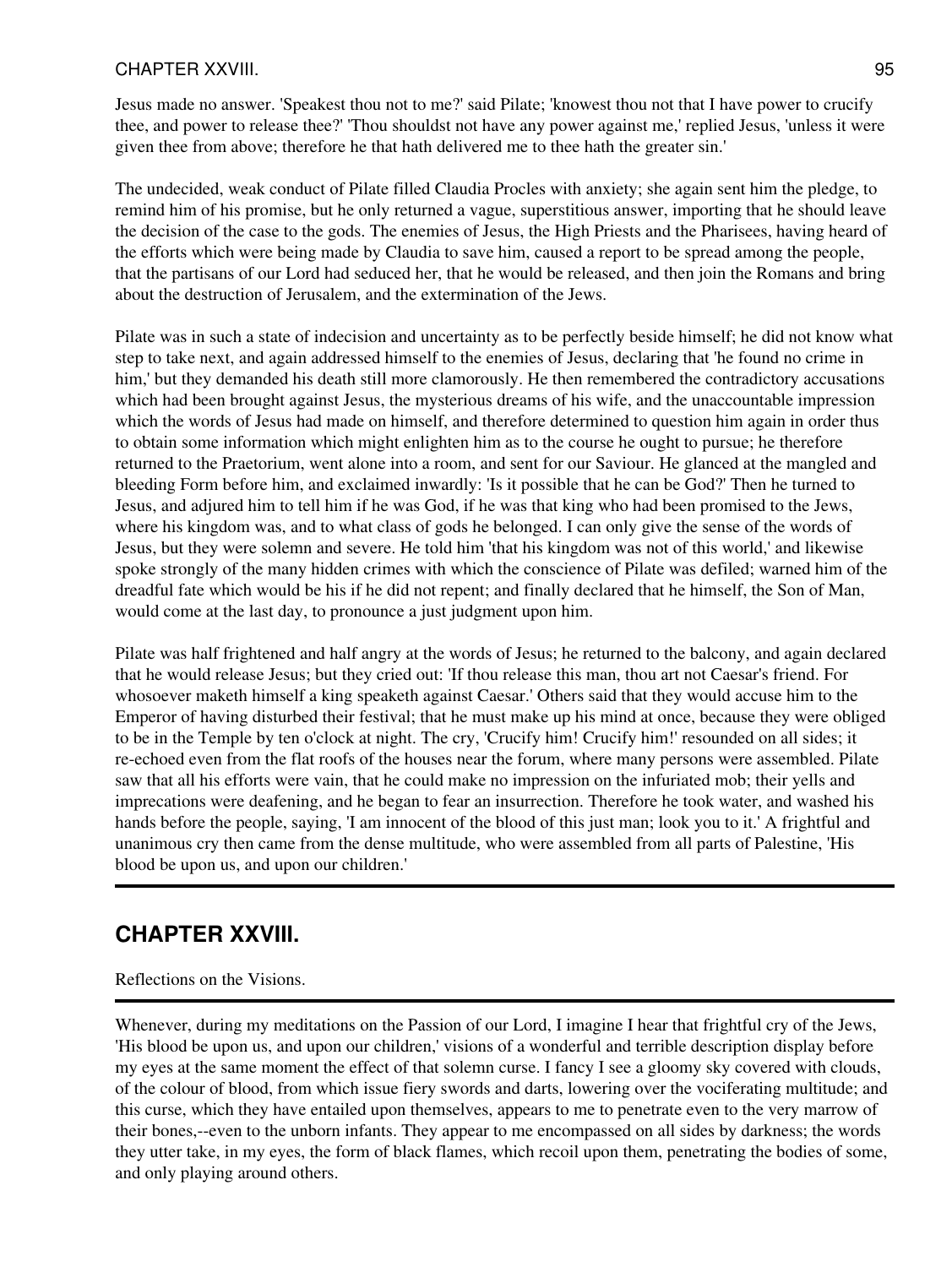### CHAPTER XXIX. 96

The last-mentioned were those who were converted after the death of Jesus, and who were in considerable numbers, for neither Jesus nor Mary ever ceased praying, in the midst of their sufferings, for the salvation of these miserable beings.

When, during visions of this kind, I turn my thoughts to the holy souls of Jesus and Mary, and to those of the enemies of Christ, all that takes place within them is shown me under various forms. I see numerous devils among the crowd, exciting and encouraging the Jews, whispering in their ears, entering their mouths, inciting them still more against Jesus, but nevertheless trembling at the sight of his ineffable love and heavenly patience. Innumerable angels surrounded Jesus, Mary, and the small number of saints who were there. The exterior of these angels denotes the office they fill; some represent consolation, others prayer, or some of the works of mercy.

I likewise often see consolatory, and at other times menacing voices, under the appearance of bright or coloured gleams of light, issuing from the mouths of these different apparitions; and I see the feelings of their souls, their interior sufferings, and in a word, their every thought, under the appearance of dark or bright rays. I then understand everything perfectly, but it is impossible for me to give an explanation to others; besides which, I am so ill, and so totally overcome by the grief which I feel for my own sins and for those of the world, I am so overpowered by the sight of the sufferings of our Lord, that I can hardly imagine how it is possible for me to relate events with the slightest coherency. Many of these things, but more especially the apparitions of devils and of angels, which are related by other persons who have had visions of the Passion of Jesus Christ, are fragments of symbolical interior perceptions of this species, which vary according to the state of the soul of the spectator. Hence the numerous contradictions, because many things are naturally forgotten or omitted.

Sister Emmerich sometimes spoke on these subjects, either during the time of her visions on the Passion, or before they commenced; but she more often refused to speak at all concerning them, for fear of causing confusion in the visions. It is easy to see how difficult it must have been for her, in the midst of such a variety of apparitions, to preserve any degree of connection in her narrations. Who can therefore be surprised at finding some omissions and confusion in her descriptions?

# **CHAPTER XXIX.**

Jesus condemned to be crucified.

Pilate, who did not desire to know the truth, but was solely anxious to get out of the difficulty without harm to himself, became more undecided than ever; his conscience whispered--'Jesus is innocent;' his wife said, 'he is holy;' his superstitious feelings made him fear that Jesus was the enemy of his gods; and his cowardice filled him with dread lest Jesus, if he was a god, should wreak his vengeance upon his judge. He was both irritated and alarmed at the last words of Jesus, and he made another attempt for his release; but the Jews instantly threatened to lay an accusation against him before the Emperor. This menace terrified him, and he determined to accede to their wishes, although firmly convinced in his own mind of the innocence of Jesus, and perfectly conscious that by pronouncing sentence of death upon him he should violate every law of justice, besides breaking the promise he had made to his wife in the morning. Thus did he sacrifice Jesus to the enmity of the Jews, and endeavour to stifle remorse by washing his hands before the people, saying, 'I am innocent of the blood of this just man; look you to it.' Vainly dost thou pronounce these words, O Pilate! for his blood is on thy head likewise; thou canst not wash his blood from thy soul, as thou dost from thy hands.

Those fearful words, 'His blood be upon us and upon our children,' had scarcely ceased to resound, when Pilate commenced his preparations for passing sentence. He called for the dress which he wore on state occasions, put a species of diadem, set in precious stones, on his head, changed his mantle, and caused a staff to be carried before him. He was surrounded with soldiers, preceded by officers belonging to the tribunal, and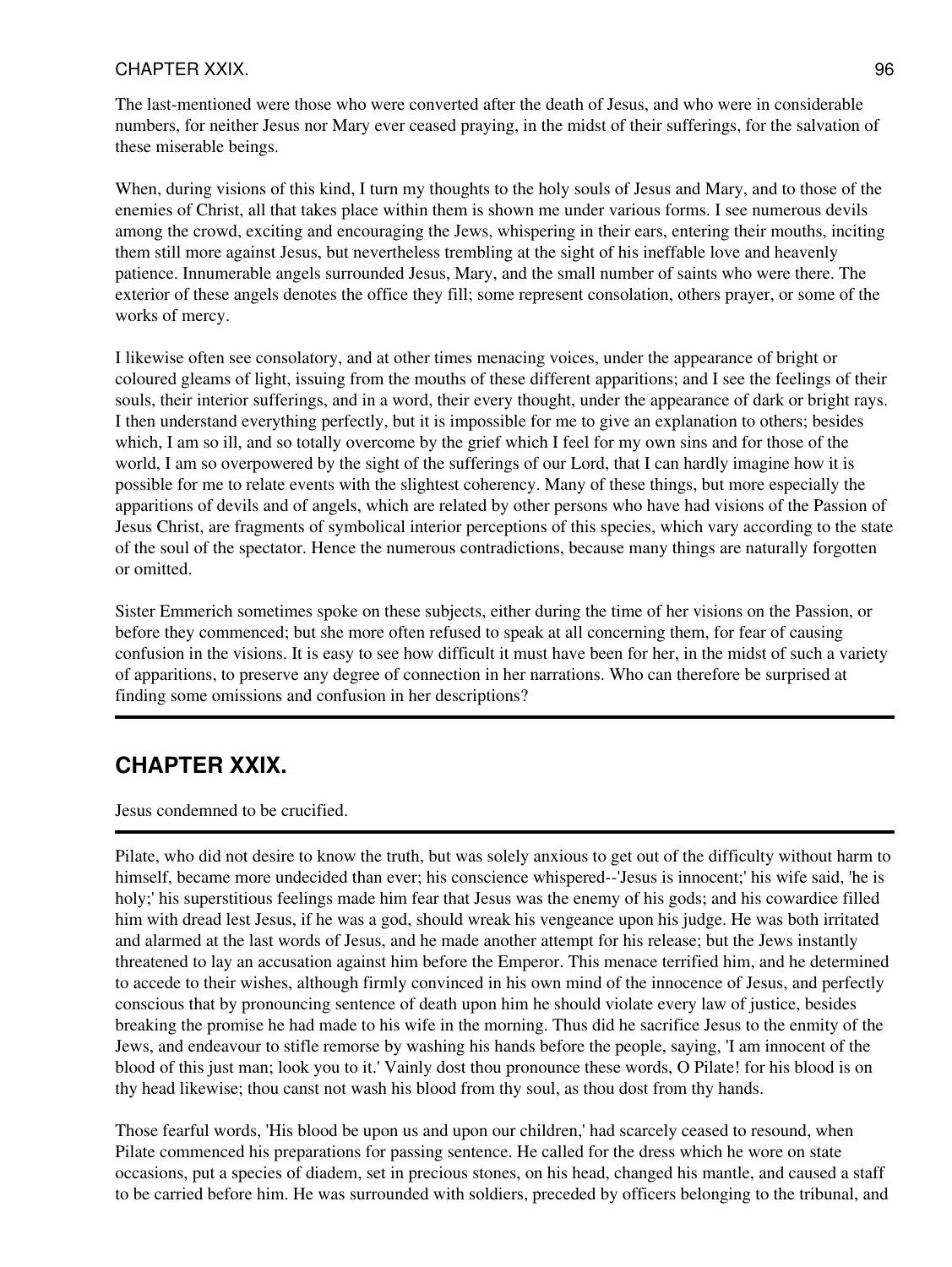### CHAPTER XXIX. 97

followed by Scribes, who carried rolls of parchments and books used for inscribing names and dates. One man walked in front, who carried the trumpet. The procession marched in this order from Pilate's palace to the forum, where an elevated seat, used on these particular occasions, was placed opposite to the pillar where Jesus was scourged. This tribunal was called Gabbatha; it was a kind of round terrace, ascended by means of staircases; on the top was a seat for Pilate, and behind this seat a bench for those in minor offices, while a number of soldiers were stationed round the terrace and upon the staircases. Many of the Pharisees had left the palace and were gone to the Temple, so that Annas, Caiphas, and twenty-eight priests alone followed the Roman governor on to the forum, and the two thieves were taken there at the time that Pilate presented our Saviour to the people, saying: 'Ecce homo!'

Our Lord was still clothed in his purple garment, his crown of thorns upon his head, and his hands manacled, when the archers brought him up to the tribunal, and placed him between the two malefactors. As soon as Pilate was seated, he again addressed the enemies of Jesus, in these words, 'Behold your King!' But the cries of 'Crucify him! Crucify him!' resounded on all sides.

'Shall I crucify your King?' said Pilate.

'We have no King but Caesar!' responded the High Priests.

Pilate found it was utterly hopeless to say anything more, and therefore commenced his preparations for passing sentence. The two thieves had received their sentence of crucifixion some time before; but the High Priests had obtained a respite for them, in order that our Lord might suffer the additional ignominy of being executed with two criminals of the most infamous description. The crosses of the two thieves were by their sides; that intended fro our Lord was not brought, because he was not as yet sentenced to death.

The Blessed Virgin, who had retired to some distance after the scourging of Jesus, again approached to hear the sentence of death pronounced upon her Son and her God. Jesus stood in the midst of the archers, at the foot of the staircase leading up to the tribunal. The trumpet was sounded to demand silence, and then the cowardly, the base judge, in a tremulous undecided voice, pronounced the sentence of death on the Just Man. The sight of the cowardice and duplicity of this despicable being, who was nevertheless puffed up with pride at his important position, almost overcame me, and the ferocious joy of the executioners--the triumphant countenances of the High Priests, added to the deplorable condition to which our loving Saviour was reduced, and the agonising grief of his beloved Mother--still further increased my pain. I looked up again, and saw the cruel Jews almost devouring their victim with their eyes, the soldiers standing coldly by, and multitudes of horrible demons passing to and fro and mixing in the crowd. I felt that I ought to have been in the place of Jesus, my beloved Spouse, for the sentence would not then have been unjust; but I was so overcome with anguish, and my sufferings were so intense, that I cannot exactly remember all that I did see. However, I will relate all as nearly as I can.

After a long preamble, which was composed principally of the most pompous and exaggerated eulogy of the Emperor Tiberias, Pilate spoke of the accusations which had been brought against Jesus by the High Priests. He said that they had condemned him to death for having disturbed the public peace, and broken their laws by calling himself the Son of God and King of the Jews; and that the people had unanimously demanded that their decree should be carried out. Notwithstanding his oft repeated conviction of the innocence of Jesus, this mean and worthless judge was not ashamed of saying that he likewise considered their decision a just one, and that he should therefore pronounce sentence-- which he did in these words: 'I condemn Jesus of Nazareth, the King of the Jews, to be crucified;' and he ordered the executioners to bring the cross. I think I remember likewise that he took a long stick in his hands, broke it, and threw the fragments at the feet of Jesus.

On hearing these words of Pilate the Mother of Jesus became for a few moments totally unconscious, for she was now certain that her beloved Son must die the most ignominious and the most painful of all deaths. John and the holy women carried her away, to prevent the heartless beings who surrounded them from adding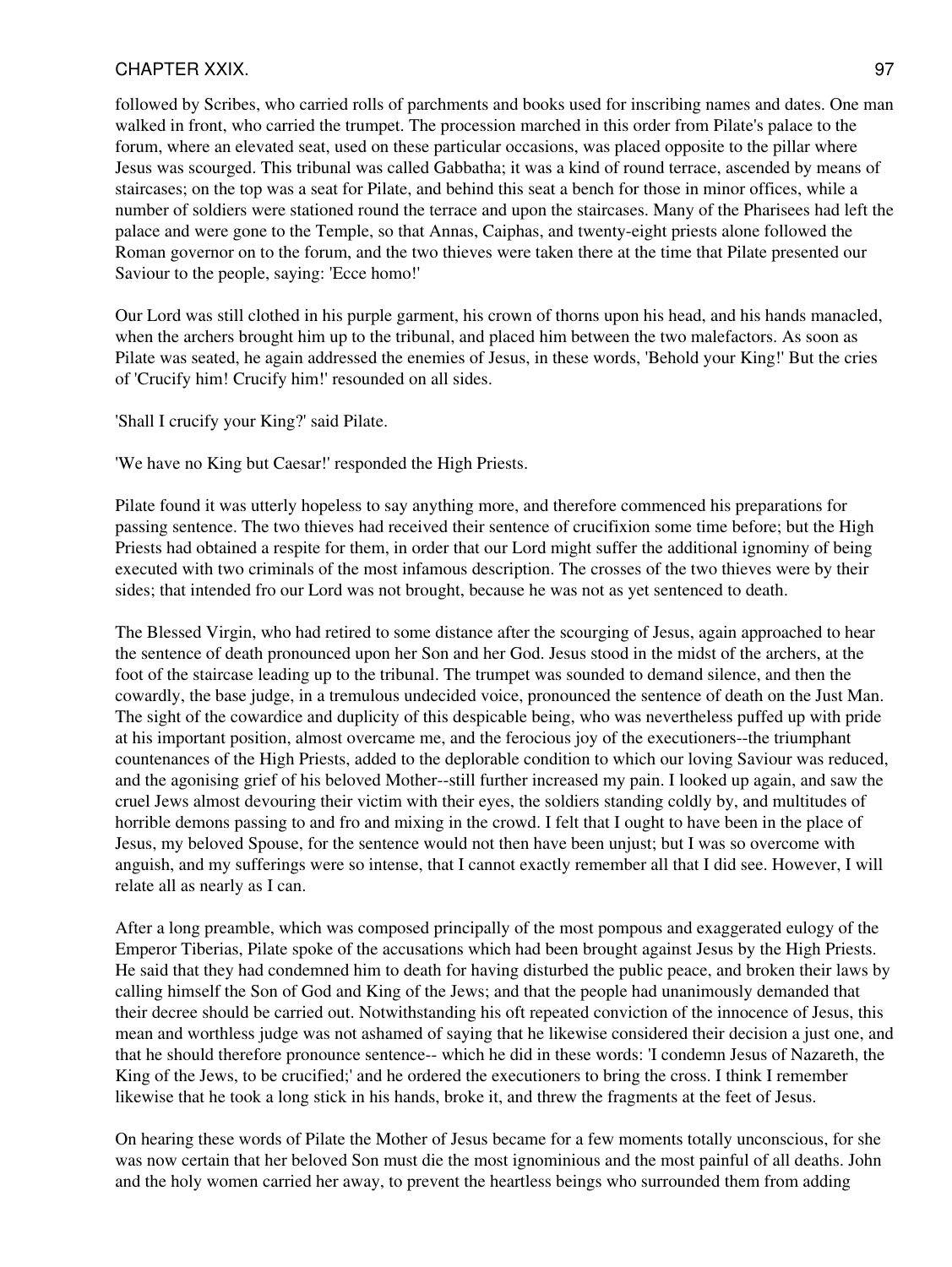### CHAPTER XXIX. 98

crime to crime by jeering at her grief; but no sooner did she revive a little than she begged to be taken again to each spot which had been sanctified by the sufferings of her Son, in order to bedew them with her tears; and thus did the Mother of our Lord, in the name of the Church, take possession of those holy places.

Pilate then wrote down the sentence, and those who stood behind him copied it out three times. The words which he wrote were quite different from those he had pronounced; I could see plainly that his mind was dreadfully agitated--an angel of wrath appeared to guide his hand. The substance of the written sentence was this: 'I have been compelled, for fear of an insurrection, to yield to the wishes of the High Priests, the Sanhedrin, and the people, who tumultuously demanded the death of Jesus of Nazareth, whom they accused of having disturbed the public peace, and also of having blasphemed and broken their laws. I have given him up to them to be crucified, although their accusations appeared to be groundless. I have done so for fear of their alleging to the Emperor that I encourage insurrections, and cause dissatisfaction among the Jews by denying them the rights of justice.'

He then wrote the inscription for the cross, while his clerks copied out the sentence several times, that these copies might be sent to distant parts of the country.

The High Priests were extremely dissatisfied at the words of the sentence, which they said were not true; and they clamorously surrounded the tribunal to endeavour to persuade him to alter the inscription; and not to put King of the Jews, but that he said, I am the King of the Jews.

Pilate was vexed, and answered impatiently, 'What I have written I have written!' They were likewise anxious that the cross of our Lord should not be higher than those of the two thieves, but it was necessary for it to be so, because there would otherwise not have been sufficient place for Pilate's inscription; they therefore endeavoured to persuade him not to have this obnoxious inscription put up at all. But Pilate was determined, and their words made no impression upon him; the cross was therefore obliged to be lengthened by a fresh bit of wood. Consequently the form of the cross was peculiar--the two arms stood out like the branches of a tree growing from the stem, and the shape was very like that of the letter Y, with the lower part lengthened so as to rise between the arms, which had been put on separately, and were thinner than the body of the cross. A piece of wood was likewise nailed at the bottom of the cross for the feet to rest upon.

During the time that Pilate was pronouncing the iniquitous sentence, I saw his wife, Claudia Procles, send him back the pledge which he had given her, and in the evening she left his palace and joined the friends of our Lord, who concealed her in a subterraneous vault in the house of Lazarus at Jerusalem. Later in the same day, I likewise saw a friend of our Lord engrave the words, Judex injustus, and the name of Claudia Procles, on a greenlooking stone, which was behind the terrace called Gabbatha--this stone is still to be found in the foundations of a church or house at Jerusalem, which stands on the spot formerly called Gabbatha. Claudia Procles became a Christian, followed St. Paul, and became his particular friend.

No sooner had Pilate pronounced sentence than Jesus was given up into the hands of the archers, and the clothes which he had taken off in the court of Caiphas were brought for him to put on again. I think some charitable persons had washed them, for they looked clean. The ruffians who surrounded Jesus untied his hands for his dress to be changed, and roughly dragged off the scarlet mantle with which they had clothed him in mockery, thereby reopening all his wounds; he put on his own linen under-garment with trembling hands, and they threw his scapular over his shoulders. As the crown of thorns was too large and prevented the seamless robe, which his Mother had made for him, from going over his head, they pulled it off violently, heedless of the pain thus inflicted upon him. His white woollen dress was next thrown over his shoulders, and then his wide belt and cloak. After this, they again tied round his waist a ring covered with sharp iron points, and to it they fastened the cords by which he was led, doing all with their usual brutal cruelty.

The two thieves were standing, one on the right and the other on the left of Jesus, with their hands tied and a chain round their necks; they were covered with black and lived marks, the effects of the scourging of the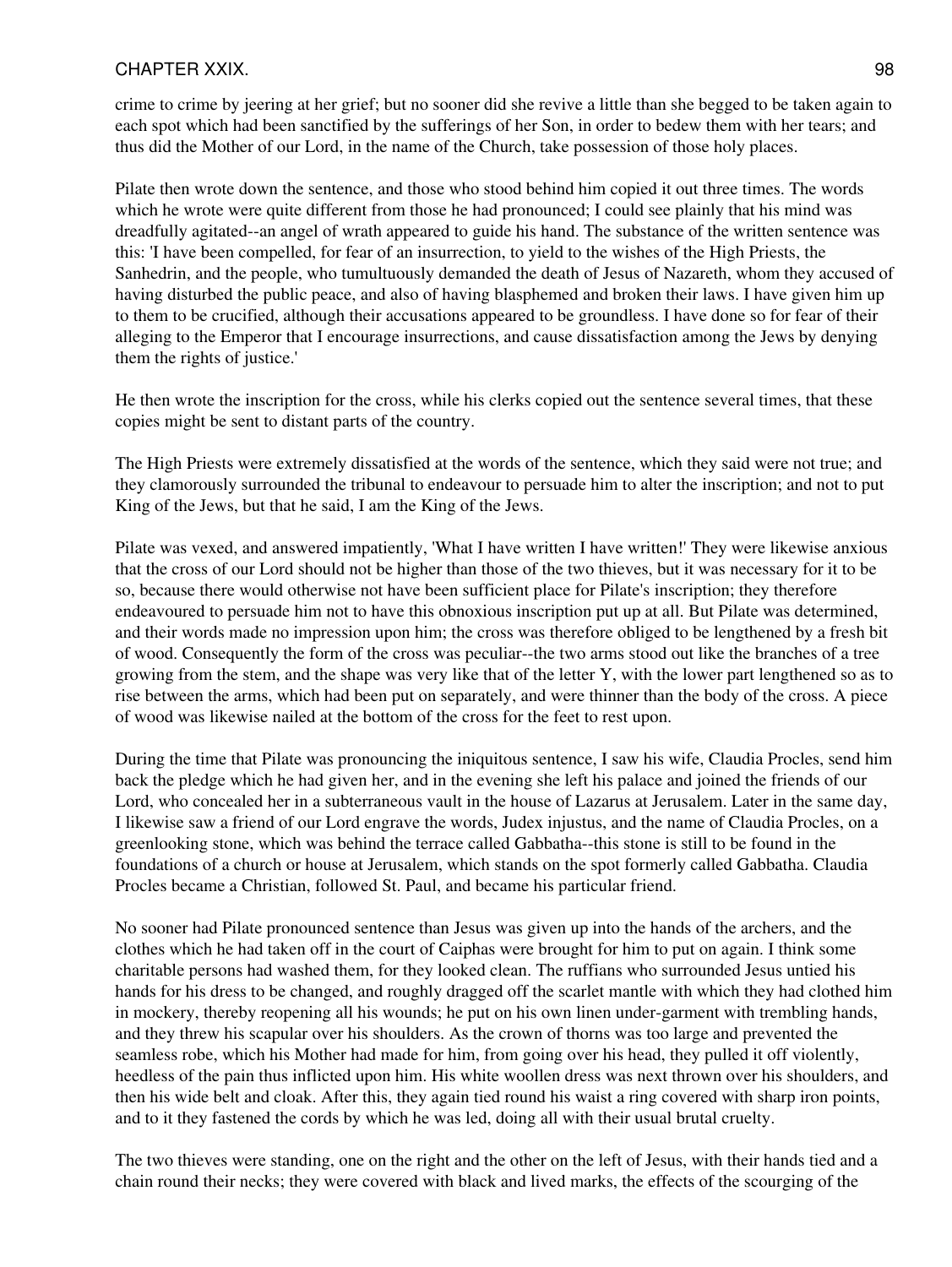### CHAPTER XXX. 99

previous day. The demeanour of the one who was afterwards converted was quiet and peaceable, while that of the other, on the contrary, was rough and insolent, and he joined the archers in abusing and insulting Jesus, who looked upon his two companions with love and compassion, and offered up his sufferings for their salvation. The archers gathered together all the implements necessary for the crucifixions, and prepared everything for the terrible and painful journey to Calvary.

Annas and Caiphas at last left off disputing with Pilate, and angrily retired, taking with them the sheets of parchment on which the sentence was written; they went away in haste, fearing that they should get to the Temple too late for the Paschal sacrifice. Thus did the High Priests, unknowingly to themselves, leave the true Paschal Lamb. They went to a temple made of stone, to immolate and to sacrifice that lamb which was but a symbol, and they left the true Paschal Lamb, who was being led to the Altar of the Cross by the cruel executioners; they were most careful not to contract exterior defilement, while their souls were completely defiled by anger, hatred, and envy. They had said, 'His blood be upon us and upon our children!' And by these words they had performed the ceremony, and had placed the hand of the sacrificer upon the head of the Victim. Thus were the two paths formed--the one leading to the altar belonging to the Jewish law, the other leading to the Altar of Grace: Pilate, that proud and irresolute pagan, that slave of the world, who trembled in the presence of the true God, and yet adored his false gods, took a middle path, and returned to his palace.

The iniquitous sentence was given at about ten in the morning.

# **CHAPTER XXX.**

The Carrying of the Cross.

When Pilate left the tribunal a portion of the soldiers followed him, and were drawn up in files before the palace; a few accompanying the criminals. Eight-and-twenty armed Pharisees came to the forum on horseback, in order to accompany Jesus to the place of execution, and among these were the six enemies of Jesus, who had assisted in arresting him in the Garden of Olives. The archers led Jesus into the middle of the court, the slaves threw down the cross at his feet, and the two arms were forthwith tied on to the centre piece. Jesus knelt down by its side, encircled it with his sacred arms, and kissed it three times, addressing, at the same time, a most touching prayer of thanksgiving to his Heavenly Father for that work of redemption which he had begun. It was the custom among pagans for the priest to embrace a new altar, and Jesus in like manner embraced his cross, that august altar on which the bloody and expiatory sacrifice was about to be offered. The archers soon made him rise, and then kneel down again, and almost without any assistance, place the heavy cross on his right shoulder, supporting its great weight with his right hand. I saw angels come to his assistance, otherwise he would have been unable even to raise it from the ground. Whilst he was on his knees, and still praying, the executioners put the arms of the crosses, which were a little curbed and not as yet fastened to the centre pieces, on the backs of the two thieves, and tied their hands tightly to them. The middle parts of the crosses were carried by slaves, as the transverse pieces were not to be fastened to them until just before the time of execution. The trumpet sounded to announce the departure of Pilate's horsemen, and one of the Pharisees belonging to the escort came up to Jesus, who was still kneeling, and said, 'Rise, we have had a sufficiency of thy fine speeches; rise and set off.' They pulled him roughly up, for he was totally unable to rise without assistance, and he then felt upon his shoulders the weight of that cross which we must carry after him, according to his true and holy command to follow him. Thus began that triumphant march of the King of Kings, a march so ignominious on earth, and so glorious in heaven.

By means of ropes, which the executioners had fastened to the foot of the cross, two archers supported it to prevent its getting entangled in anything, and four other soldiers took hold of the ropes, which they had fastened to Jesus underneath his clothes. The sight of our dear Lord trembling beneath his burden, reminded me forcibly of Isaac, when he carried the wood destined for his own sacrifice up the mountains. The trumpet of Pilate was sounded as the signal for departure, for he himself intended to go to Calvary at the head of a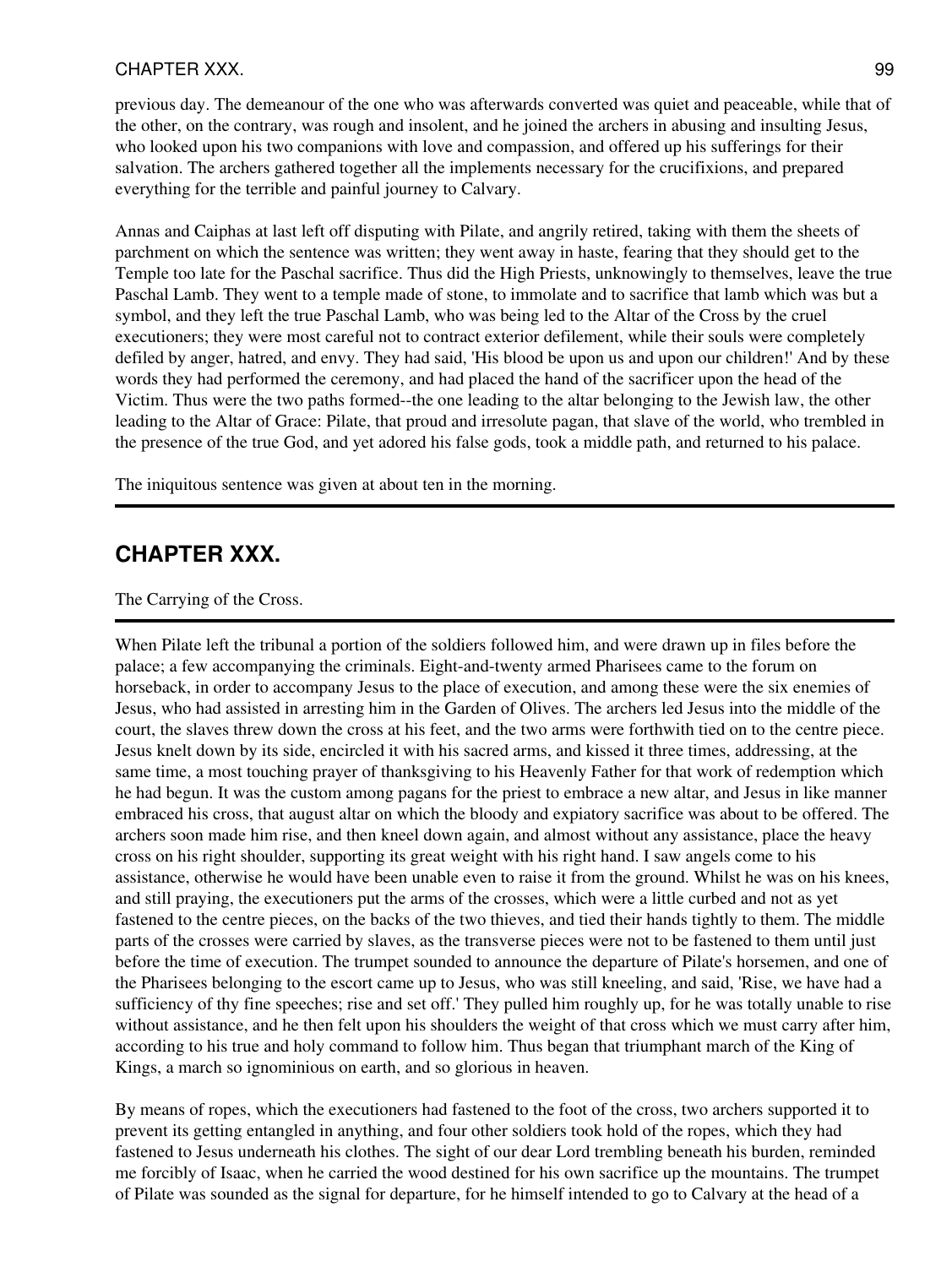### CHAPTER XXXI. 2002 2012 100

detachment of soldiers, to prevent the possibility of an insurrection. He was on horseback, in armour, surrounded by officers and a body of cavalry, and followed by about three hundred of the infantry, who came from the frontiers of Italy and Switzerland. The procession was headed by a trumpeter, who sounded his trumpet at every corner and proclaimed the sentence. A number of women and children walked behind the procession with ropes, nails, wedges, and baskets filled with different articles, in their hands; others, who were stronger, carried poles, ladders, and the centre pieces of the crosses of the two thieves, and some of the Pharisees followed on horseback. A boy who had charge of the inscription which Pilate had written for the cross, likewise carried the crown of thorns (which had been taken off the head of Jesus) at the end of a long stick, but he did not appear to be wicked and hard-hearted like the rest. Next I beheld our Blessed Saviour and Redeemer--his bare feet swollen and bleeding--his back bent as though he were about to sink under the heavy weight of the cross, and his whole body covered with wounds and blood. He appeared to be half fainting from exhaustion (having had neither refreshment or sleep since the supper of the previous night), weak from loss of blood, and parched with thirst produced by fever and pain. He supported the cross on his right shoulder with his right hand, the left hung almost powerless at his side, but he endeavoured now and then to hold up his long garment to prevent his bleeding feet from getting entangled in it. The four archers who held the cords which were fastened round his waist, walked at some distance from him, the two in front pulled him on, and the two behind dragged him back, so that he could not get on at all without the greatest difficulty. His hands were cut by the cords with which they had been bound; his face bloody and disfigured; his hair and beard saturated with blood; the weight of the cross and of his chains combined to press and make the woollen dress cleave to his wounds, and reopen them: derisive and heartless words alone were addressed to him, but he continued to pray for his persecutors, and his countenance bore an expression of combined love and resignation. Many soldiers under arms walked by the side of the procession, and after Jesus came the two thieves, who were likewise led, the arms of their crosses, separate from the middle, being placed upon their backs, and their hands tied tightly to the two ends. They were clothed in large aprons, with a sort of sleeveless scapular which covered the upper part of their bodies, and they had straw caps upon their heads. The good thief was calm, but the other was, on the contrary furious, and never ceased cursing and swearing. The rear of the procession was brought up by the remainder of the Pharisees on horseback, who rode to and fro to keep order. Pilate and his courtiers were at a certain distance behind; he was in the midst of his officers clad in armour, preceded by a squadron of cavalry, and followed by three hundred foot soldiers; he crossed the forum, and then entered one of the principal streets, for he was marching through the town in order to prevent any insurrection among the people.

Jesus was conducted by a narrow back street, that the procession might not inconvenience the persons who were going to the Temple, and likewise in order that Pilate and his band might have the whole principal street entirely to themselves. The crowd had dispersed and started in different directions almost immediately after the reading of the sentence, and the greatest part of the Jews either returned to their own houses, or to the Temple, to hasten their preparations for sacrificing the Paschal lamb; but a certain number were still hurrying on in disorder to see the melancholy procession pass; the Roman soldiers prevented all persons from joining the procession, therefore the most curious were obliged to go round by back streets, or to quicken their steps so as to reach Calvary before Jesus.The street through which they led Jesus was both narrow and dirty; he suffered much in passing through it, because the archers were close and harassed him. Persons stood on the roofs of the houses, and at the windows, and insulted him with opprobrious language; the slaves who were working in the streets threw filth and mud at him; even the children, incited by his enemies, had filled their pinafores with sharp stones, which they throw down before their doors as he passed, that he might be obliged to walk over them.

# **CHAPTER XXXI.**

The First Fall of Jesus.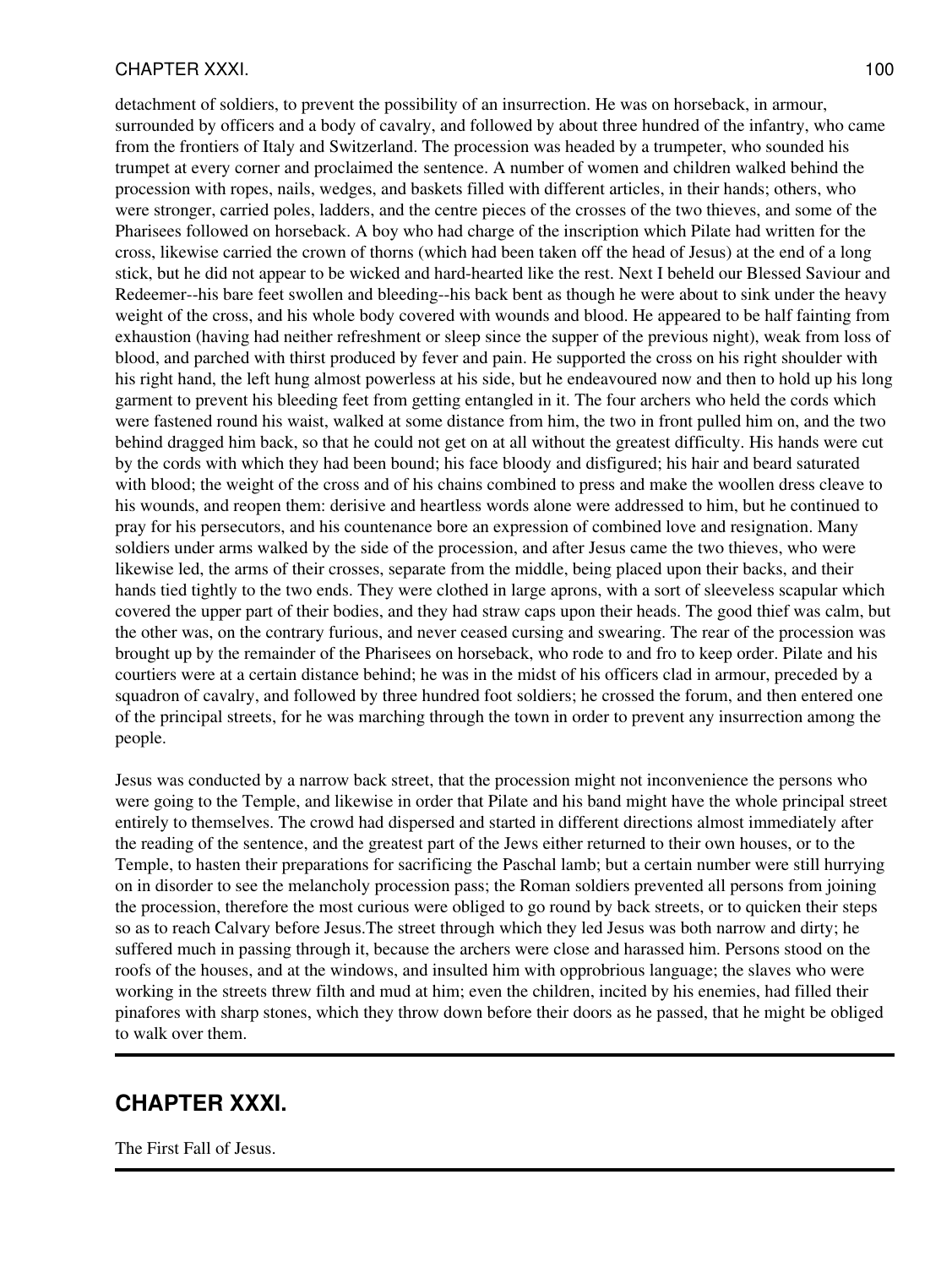#### CHAPTER XXXII. 2012 2022 101

The street of which we have just spoken, after turning a little to the left, became rather steep, as also wider, a subterranean aqueduct proceeding from Mount Sion passed under it, and in its vicinity was a hollow which was often filled with water and mud after rain, and a large stone was placed in its centre to enable persons to pass over more easily. When Jesus reached this spot, his strength was perfectly exhausted; he was quite unable to move; and as the archers dragged and pushed him without showing the slightest compassion, he fell quite down against this stone, and the cross fell by his side. The cruel executioners were obliged to stop, they abused and struck him unmercifully, but the whole procession came to a standstill, which caused a degree of confusion. Vainly did he hold out his hand for someone to assist him to rise: 'Ah!' he exclaimed, 'all will soon be over;' and he prayed for his enemies. Lift him up,' said the Pharisees, 'otherwise he will die in our hands.' There were many women and children following the procession; the former wept, and the latter were frightened. Jesus, however, received support from above, and raised his head; but these cruel men, far from endeavouring to alleviate his sufferings, put the crown of thorns again on his head before they pulled him out of the mud, and no sooner was he once more on his feet than they replaced the cross on his back. The crown of thorns which encircled his head increased his pain inexpressibly, and obliged him to bend on one side to give room for the cross, which lay heavily on his shoulders.

### **CHAPTER XXXII.**

#### The Second Fall of Jesus.

The afflicted Mother of Jesus had left the forum, accompanied by John and some other women, immediately after the unjust sentence was pronounced. She had employed herself in walking to many of the spots sanctified by our Lord and watering them with her tears; but when the sound of the trumpet, the rush of people, and the clang of the horsemen announced that the procession was about to start for Calvary, she could not resist her longing desire to behold her beloved Son once more, and she begged John to take her to some place through which he must pass. John conducted her to a palace, which had an entrance in that street which Jesus traversed after his first fall; it was, I believe, the residence of the high priest Caiphas, whose tribunal was in the division called Sion. John asked and obtained leave from a kind-hearted servant to stand at the entrance mentioned above, with Mary and her companions. The Mother of God was pale, her eyes were red with weeping, and she was closely wrapped in a cloak of a bluish-grey colour. The clamour and insulting speeches of the enraged multitude might be plainly heard; and a herald at that moment proclaimed in a loud voice, that three criminals were about to be crucified. The servant opened the door; the dreadful sounds became more distinct every moment; and Mary threw herself on her knees. After praying fervently, she turned to John and said, 'Shall I remain? Ought I to go away? Shall I have strength to support such a sight?' John made answer, 'If you do not remain to see him pass, you will grieve afterwards.' They remained therefore near the door, with their eyes fixed on the procession, which was still distant, but advancing by slow degrees. When those who were carrying the instruments for the execution approached, and the Mother of Jesus saw their insolent and triumphant looks, she could not control her feelings, but joined her hands as if to implore the help of heaven; upon which one among them said to his companions: 'What woman is that who is uttering such lamentations?' Another answered: 'She is the Mother of the Galilean.' When the cruel men heard this, far from being moved to compassion, they began to make game of the grief of this most afflicted Mother: they pointed at her, and one of them took the nails which were to be used for fastening Jesus to the cross, and presented them to her in an insulting manner; but she turned away, fixed her eyes upon Jesus, who was drawing near, and leant against the pillar for support, lest she should again faint from grief, for her cheeks were as pale as death, and her lips almost blue. The Pharisees on horseback passed by first, followed by the boy who carried the inscription. Then came her beloved Son. He was almost sinking under the heavy weight of his cross, and his head, still crowned with thorns, was drooping in agony on his shoulder. He cast a look of compassion and sorrow upon his Mother, staggered, and fell for the second time upon his hands and knees. Mary was perfectly agonised at this sight; she forgot all else; she saw neither soldiers nor executioners; she saw nothing but her dearly-loved Son; and, springing from the doorway into the midst of the group who were insulting and abusing him, she threw herself on her knees by his side and embraced him. The only words I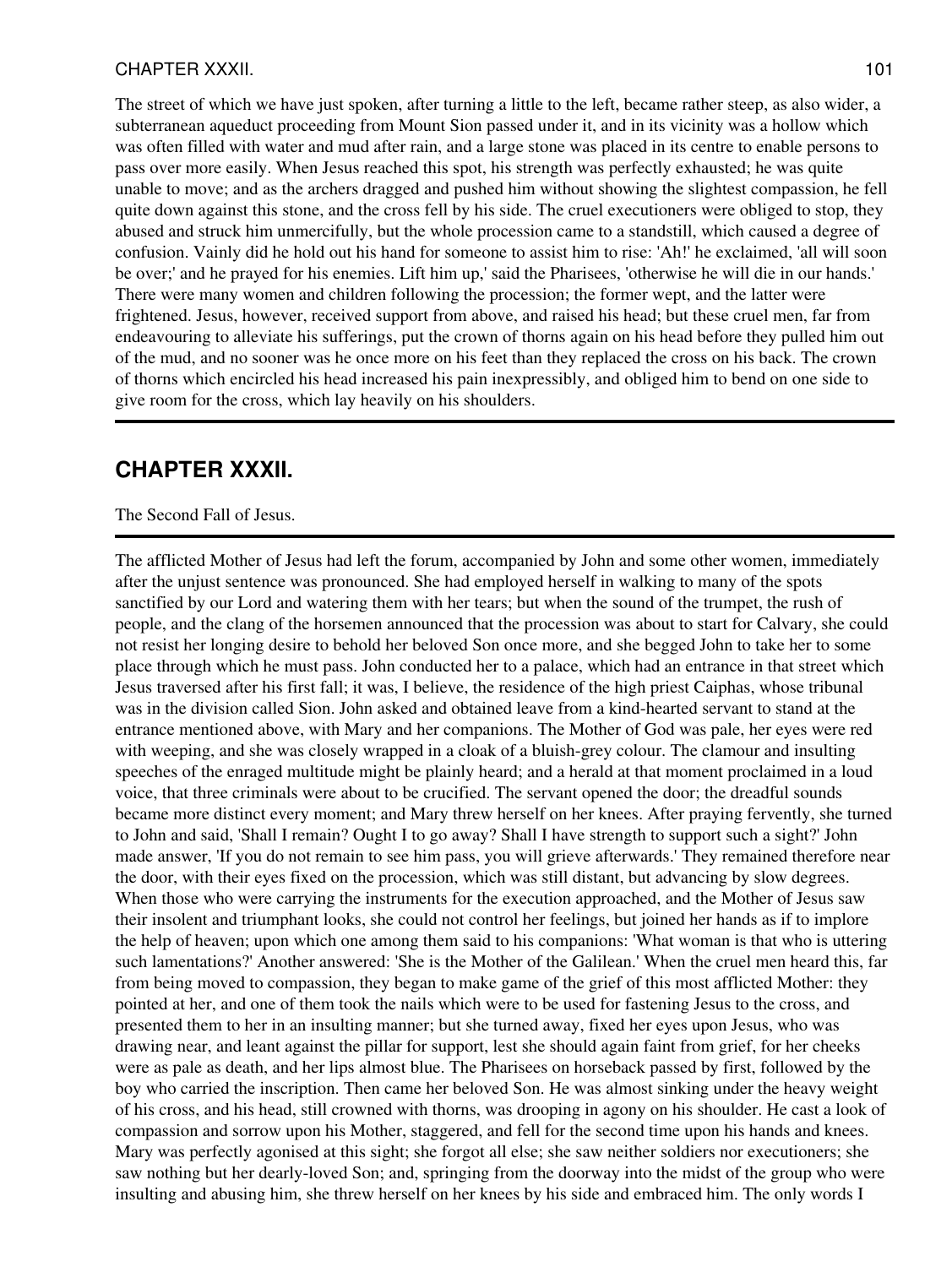### CHAPTER XXXIII. 102

heard were, 'Beloved Son!' and 'Mother!' but I do not know whether these words were really uttered, or whether they were only in my own mind.

A momentary confusion ensued. John and the holy women endeavoured to raise Mary from the ground, and the archers reproached her, one of them saying, 'What hast thou to do her, woman? He would not have been in our hands if he had been better brought up.'

A few of the soldiers looked touched; and, although they obliged the Blessed Virgin to retire to the doorway, not one laid hands upon her. John and the women surrounded her as she fell half fainting against a stone, which was near the doorway, and upon which the impression of her hands remained. This stone was very hard, and was afterwards removed to the first Catholic church built in Jerusalem, near the Pool of Bethsaida, during the time that St. James the Less was Bishop of that city. The two disciples who were with the Mother of Jesus carried her into the house, and the door was shut. In the mean time the archers had raised Jesus, and obliged him to carry the cross in a different manner. Its arm being unfastened from the centre, and entangled in the ropes with which he was bound, he supported them on his arm, and by this means the weight of the body of the cross was a little taken off, as it dragged more on the ground. I saw numbers of persons standing about in groups, the greatest part amusing themselves by insulting our Lord in different ways, but a few veiled females were weeping.

# **CHAPTER XXXIII.**

Simon of Cyrene. Third Fall of Jesus.

The procession had reached an arch formed in an old wall belonging to the town, opposite to a square, in which three streets terminated, when Jesus stumbled against a large stone which was placed in the middle of the archway, the cross slipped from his shoulder, he fell upon the stone, and was totally unable to rise. Many respectable-looking persons who were on their way to the Temple stopped, and exclaimed compassionately: 'Look at that poor man, he is certainly dying!' but his enemies showed no compassion. This fall caused a fresh delay, as our Lord could not stand up again, and the Pharisees said to the soldiers: 'We shall never get him to the place of execution alive, if you do not find someone to carry his cross.' At this moment Simon of Cyrene, a pagan, happened to pass by, accompanied by his three children. He was a gardener, just returning home after working in a garden near the eastern wall of the city, and carrying a bundle of lopped branches. The soldiers perceiving by his dress that he was a pagan, seized him, and ordered him to assist Jesus in carrying his cross. He refused at first, but was soon compelled to obey, although his children, being frightened, cried and made a great noise, upon which some women quieted and took charge of them. Simon was much annoyed, and expressed the greatest vexation at being obliged to walk with a man in so deplorable a condition of dirt and misery; but Jesus wept, and cast such a mild and heavenly look upon him that he was touched, and instead of continuing to show reluctance, helped him to rise, while the executioners fastened one arm of the cross on his shoulders, and he walked behind our Lord, thus relieving him in a great measure from its weight; and when all was arranged, the procession moved forward. Simon was a stout-looking man, apparently about forty years of age. His children were dressed in tunics made of a variegated material; the two eldest, named Rufus and Alexander, afterwards joined the disciples; the third was much younger, but a few years later went to live with St. Stephen. Simon had not carried the cross after Jesus any length of time before he felt his heart deeply touched by grace.

# **CHAPTER XXXIV.**

The Veil of Veronica.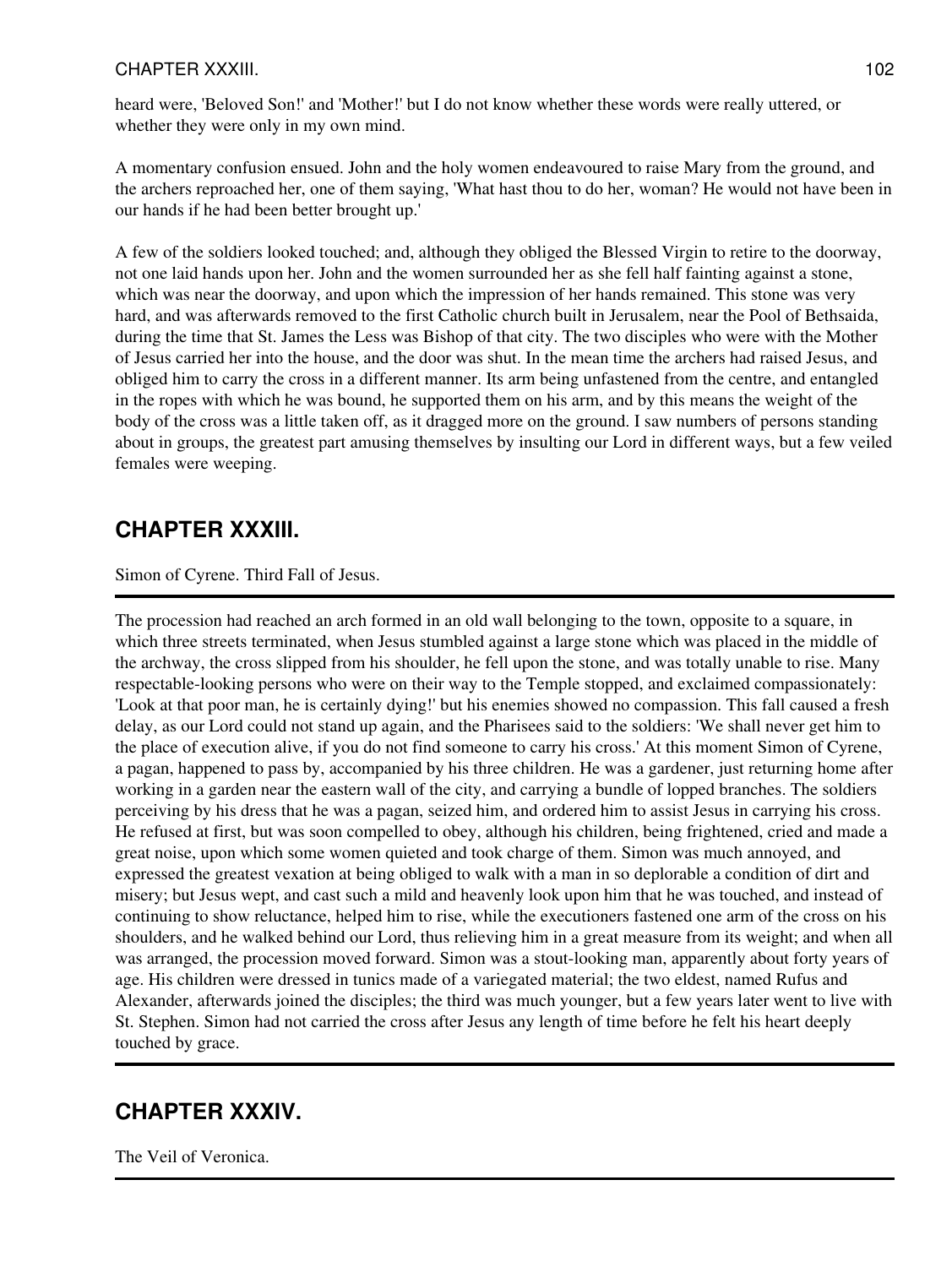### CHAPTER XXXIV. 2003 2004 103

While the procession was passing through a long street, an incident took place which made a strong impression upon Simon. Numbers of respectable persons were hurrying towards the Temple, of whom many got out of the way when they saw Jesus, from a Pharisaical fear of defilement, while others, on the contrary, stopped and expressed pity for his sufferings. But when the procession had advanced about two hundred steps from the spot where Simon began to assist our Lord in carrying his cross, the door of a beautiful house on the left opened, and a woman of majestic appearance, holding a young girl by the hand, came out, and walked up to the very head of the procession. Seraphia was the name of the brave woman who thus dared to confront the enraged multitude; she was the wife of Sirach, one of the councillors belonging to the Temple, and was afterwards known by the name of Veronica, which name was given from the words vera icon (true portrait), to commemorate her brave conduct on this day.

Seraphia had prepared some excellent aromatic wine, which she piously intended to present to our Lord to refresh him on his dolorous way to Calvary. She had been standing in the street for some time, and at last went back into the house to wait. She was, when I first saw her, enveloped in a long veil, and holding a little girl of nine years of age, whom she had adopted, by the hand; a large veil was likewise hanging on her arm, and the little girl endeavoured to hide the jar of wine when the procession approached. Those who were marching at the head of the procession tried to push her back; but she made her way through the mob, the soldiers, and the archers, reached Jesus, fell on her knees before him, and presented the veil, saying at the same time, 'Permit me to wipe the face of my Lord.' Jesus took the veil in his left hand, wiped his bleeding face, and returned it with thanks. Seraphia kissed it, and put it under her cloak. The girl then timidly offered the wine, but the brutal soldiers would not allow Jesus to drink it. The suddenness of this courageous act of Seraphia had surprised the guards, and caused a momentary although unintentional halt, of which she had taken advantage to present the veil to her Divine Master. Both the Pharisees and the guards were greatly exasperated, not only by the sudden halt, but much more by the public testimony of veneration which was thus paid to Jesus, and they revenged themselves by striking and abusing him, while Seraphia returned in haste to her house.

No sooner did she reach her room than she placed the woollen veil on a table, and fell almost senseless on her knees. A friend who entered the room a short time after, found her thus kneeling, with the child weeping by her side, and saw, to his astonishment, the bloody countenance of our Lord imprinted upon the veil, a perfect likeness, although heartrending and painful to look upon. He roused Seraphia, and pointed to the veil. She again knelt down before it, and exclaimed through her tears, 'Now I shall indeed leave all with a happy heart, for my Lord has given me a remembrance of himself.' The texture of this veil was a species of very fine wool; it was three times the length of its width, and was generally worn on the shoulders. It was customary to present these veil to persons who were in affliction, or overfatigued, or ill, that they might wipe their faces with them, and it was done in order to express sympathy or compassion. Veronica kept this veil until her death, and hung it at the head of her bed; it was then given to the Blessed Virgin, who left it to the Apostles and they afterwards passed it on to the Church.

Seraphis and John the Baptist were cousins, her father and Zacharias being brothers. When Joachim and Anna brought the Blessed Virgin, who was then only four years old, up to Jerusalem, to place her among the virgins in the Temple, they lodged in the house of Zacharias, which was situated near the fish-market. Seraphia was at least five years older than the Blessed Virgin, was present at her marriage with St. Joseph, and was likewise related to the aged Simeon, who prophesied when the Child Jesus was put into his arms. She was brought up with his sons, both of whom, as well as Seraphia, he imbued with his ardent desire of seeing our Lord. When Jesus was twelve years old, and remained teaching in the Temple, Seraphia, who was not then married, sent food for him every day to a little inn, a quarter of a mile from Jerusalem, where he dwelt when he was not in the Temple. Mary wet there for two days, when on her way from Bethlehem to Jerusalem to offer her Child in the Temple. The two old men who kept this inn were Essenians, and well acquainted with the Holy Family; it contained a kind of foundation for the poor, and Jesus and his disciples often went there for a night's lodging.

Seraphia married rather late in life; her husband, Sirach, was descended from the chaste Susannah, and was a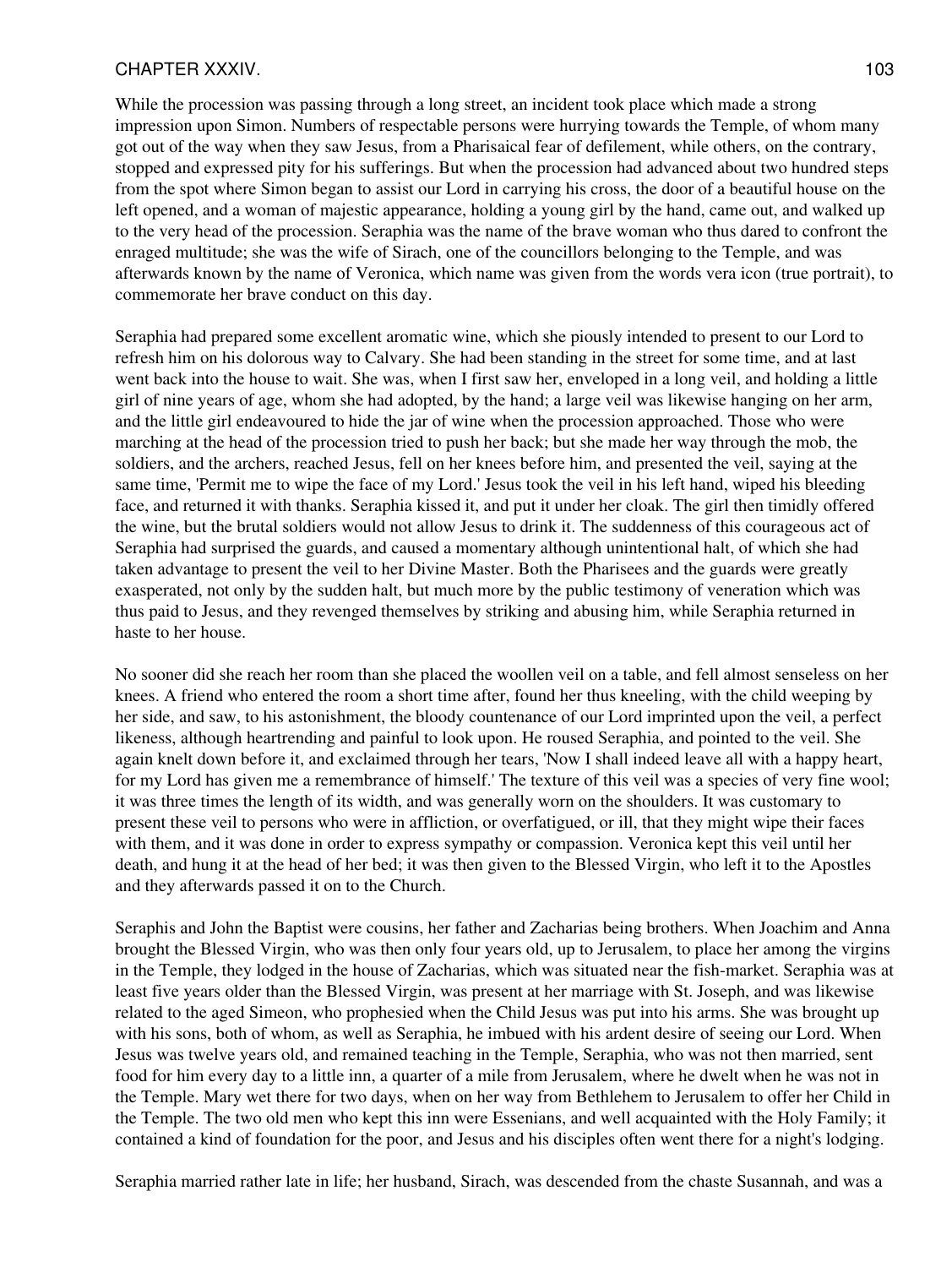### CHAPTER XXXV. 2004 2012 104

member of the Sanhedrin. He was at first greatly opposed to our Lord, and his wife suffered much on account of her attachment to Jesus, and to the holy women, but Joseph of Arimathea and Nicodemus brought him to a better state of feeling, and he allowed Seraphia to follow our Lord. When Jesus was unjustly accused in the court of Caiphas, the husband of Seraphia joined with Joseph and Nicodemus in attempts to obtain the liberation of our Lord, and all three resigned their seats in the Council.

Seraphia was about fifty at the time of the triumphant procession of our Lord when he entered into Jerusalem on Palm Sunday, and I then saw her take off her veil and spread it on the ground for him to walk upon. It was this same veil, which she presented to Jesus, at this his second procession, a procession which outwardly appeared to be far less glorious, but was in fact much more so. This veil obtained for her the name of Veronica, and it is still shown for the veneration of the faithful.

## **CHAPTER XXXV.**

The Fourth and Fifth Falls of Jesus.

#### The Daughters of Jerusalem.

The procession was still at some distance from the south-west gate, which was large, and attached to the fortifications, and the street was rough and steep; it had first to pass under a vaulted arch, then over a bridge, and finally under a second arch. The wall on the left side of the gate runs first in southerly direction, then deviates a little to the west, and finally runs to the south behind Mount Sion. When the procession was near this gate, the brutal archers shoved Jesus into a stagnant pool, which was close to it; Simon of Cyrene, in his endeavours to avoid the pool, gave the cross a twist, which caused Jesus to fall down for the fourth time in the midst of the dirty mud, and Simon had the greatest difficulty in lifting up the cross again. Jesus then exclaimed in a tone which, although clear, was moving and sad: 'Jerusalem, Jerusalem, how often would I have gathered together thy children as the hen doth gather her chickens under her wings, and thou wouldst not!' When the Pharisees heard these words, they became still more angry, and recommencing their insults and blows endeavoured to force him to get up out of the mud. Their cruelty to Jesus so exasperated Simon of Cyrene that he at last exclaimed, 'If you continue this brutal conduct, I will throw down the cross and carry it no farther. I will do so if you kill me for it.'

A narrow and stony path was visible as soon as the gate was passed, and this path ran in a northerly direction, and led to Calvary. The high road from which it deviates divided shortly after into three branches, one to the south-west, which led to Bethlehem, through the vale of Gihon; a second to the south towards Emmaus and Joppa; a third, likewise to the south-west, wound round Calvary, and terminated at the gate which led to Bethsur. A person standing at the gate through which Jesus was led might easily see the gate of Bethlehem. The officers had fastened an inscription upon a post which stood at the commencement of the road to Calvary, to inform those who passed by that Jesus and the two thieves were condemned to death. A group of women had gathered together near this spot, and were weeping and lamenting; many carried young children in their arms; the greatest part were young maidens and women from Jerusalem, who had preceded the procession, but a few came from Bethlehem, from Hebron, and from other neighbouring places, in order to celebrate the Pasch.

Jesus was on the point of again falling, but Simon, who was behind, perceiving that he could not stand, hastened to support him; he leant upon Simon, and was thus saved from falling to the ground. When the women and children of whom we have spoken above, saw the deplorable condition to which our Lord was reduced, they uttered loud cries, wept, and, according to the Jewish custom, presented him cloths to wipe his face. Jesus turned towards them and said: 'Daughters of Jerusalem, weep not over me, but weep for yourselves and for your children. For behold the days shall come wherein they will say: Blessed are the barren, and the wombs that have not borne, and the papas that have not given suck. Then shall they begin to say to the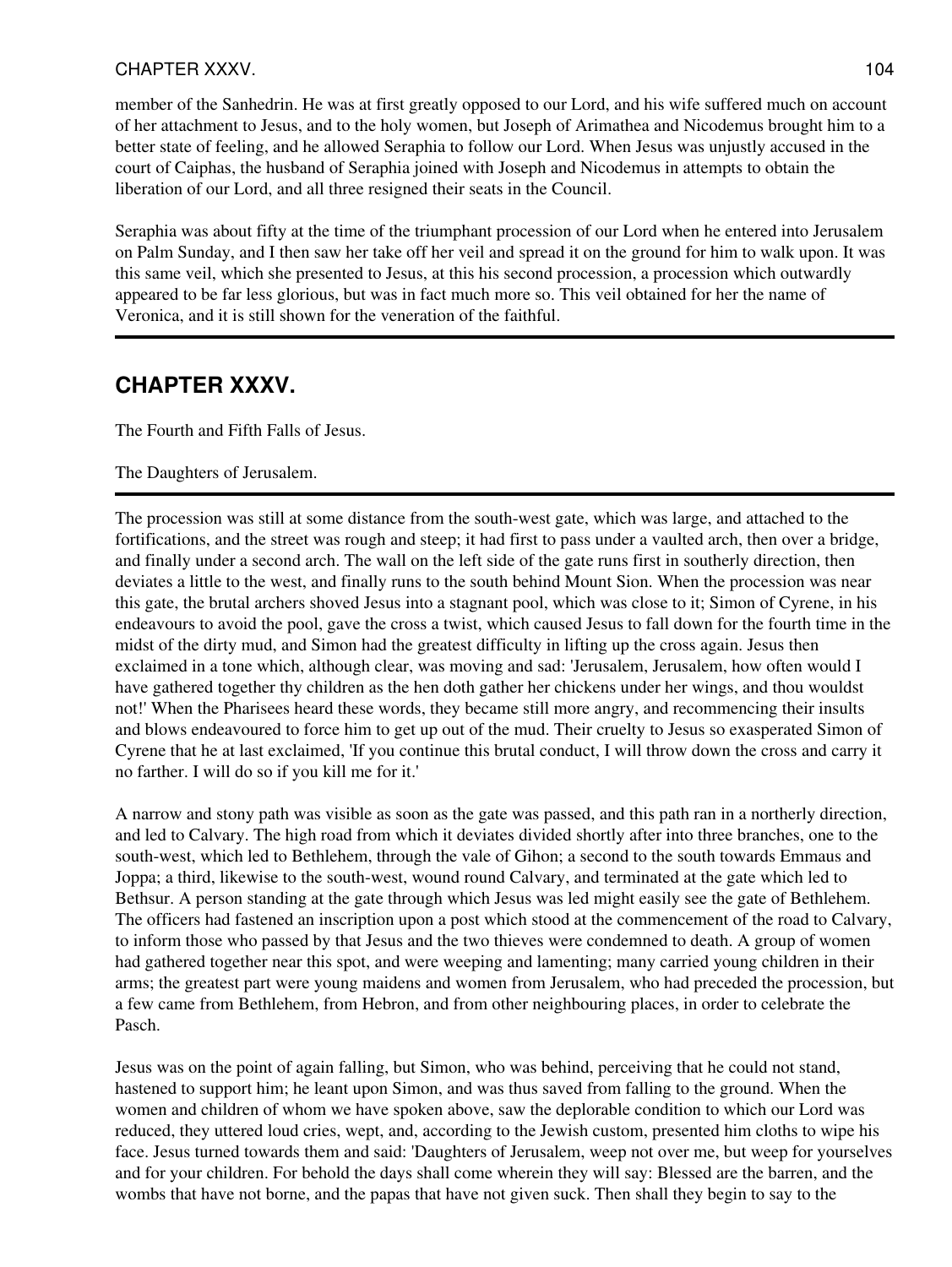#### CHAPTER XXXVI. 2005 2006 2012 105

mountains: Fall upon us, and to the hills: Cover us. For if in the green wood they do these things, what shall be done in the dry?' He then addressed a few words of consolation to hem, which I do not exactly remember.

The procession made a momentary halt. The executioners, who set of first, had reached Calvary with the instruments for the execution, and were followed by a hundred of the Roman soldiers who had started with Pilate; he only accompanied the procession as far as the gateway, and returned to the town.

### **CHAPTER XXXVI.**

Jesus on Mount Golgotha.

Sixth and Seventh Falls of Jesus.

The procession again moved on; the road was very steep and rough between the walls of the town and Calvary, and Jesus had the greatest difficulty in walking with his heavy burden on his shoulders; but his cruel enemies, far from feeling the slightest compassion, or giving the least assistance, continued to urge him on by the infliction of hard blows, and the utterance of dreadful curses. At last they reached a spot where the pathway turned suddenly to the south; here he stumbled and fell for the sixth time. The fall was a dreadful one, but the guards only struck him the harder to force him to get up, and no sooner did he reach Calvary that he sank down again for the seventh time.

Simon of Cyrene was filled with indignation and pity; notwithstanding his fatigue, he wished to remain that he might assist Jesus, but the archers first reviled, and then drove him away, and he soon after joined the body of disciples. The executioners then ordered the workmen and the boys who had carried the instruments of the execution to depart, and the Pharisees soon arrived, for they were on horseback, and had taken the smooth and easy road which ran to the east of Calvary. There was a fine view of the whole town of Jerusalem from the top of Calvary. This top was circular, and about the size of an ordinary ridingschool, surrounded by a low wall, and with five separate entrances. This appeared to be the usual number in those parts, for there were five roads at the baths, at the place where they baptised, at the pool of Bethsaida, and there were likewise many towns with five gates. In this, as in many other peculiarities of the Holy Land, there was a deep prophetic signification; that number five, which so often occurred, was a type of those five sacred wound of our Blessed Saviour, which were to open to us the gates of Heaven.

The horsemen stopped on the west side of the mount, where the declivity was not so steep; for the side up which the criminals were brought was both rough and steep. About a hundred soldiers were stationed on different parts of the mountain, and as space was required, the thieves were not brought to the top, but ordered to halt before they reached it, and to lie on the ground with their arms fastened to their crosses. Soldiers stood around and guarded them, while crowds of persons who did not fear defiling themselves, stood near the platform or on the neighbouring heights; these were mostly of the lower classes--strangers, slaves, and pagans, and a number of them were women.

It wanted about a quarter to twelve when Jesus, loaded with his cross, sank down at the precise spot where he was to be crucified. The barbarous executioners dragged him up by the cords which they had fastened round his waist, and then untied the arms of the cross, and threw them on the ground. The sight of our Blessed Lord at this moment was, indeed, calculated to move the hardest heart to compassion; he stood or rather bent over the cross, being scarcely able to support himself; his heavenly countenance was pale and was as that of a person on the verge of death, although wounds and blood disfigured it to a frightful degree; but the hearts of these cruel men were, alas! harder than iron itself, and far from showing the slightest commiseration, they threw him brutally down, exclaiming in a jeering tone, 'Most powerful king, we are about to prepare thy throne.' Jesus immediately placed himself upon the cross, and they measured him and marked the places for his feet and hands; whilst the Pharisees continued to insult their unresisting Victim. When the measurement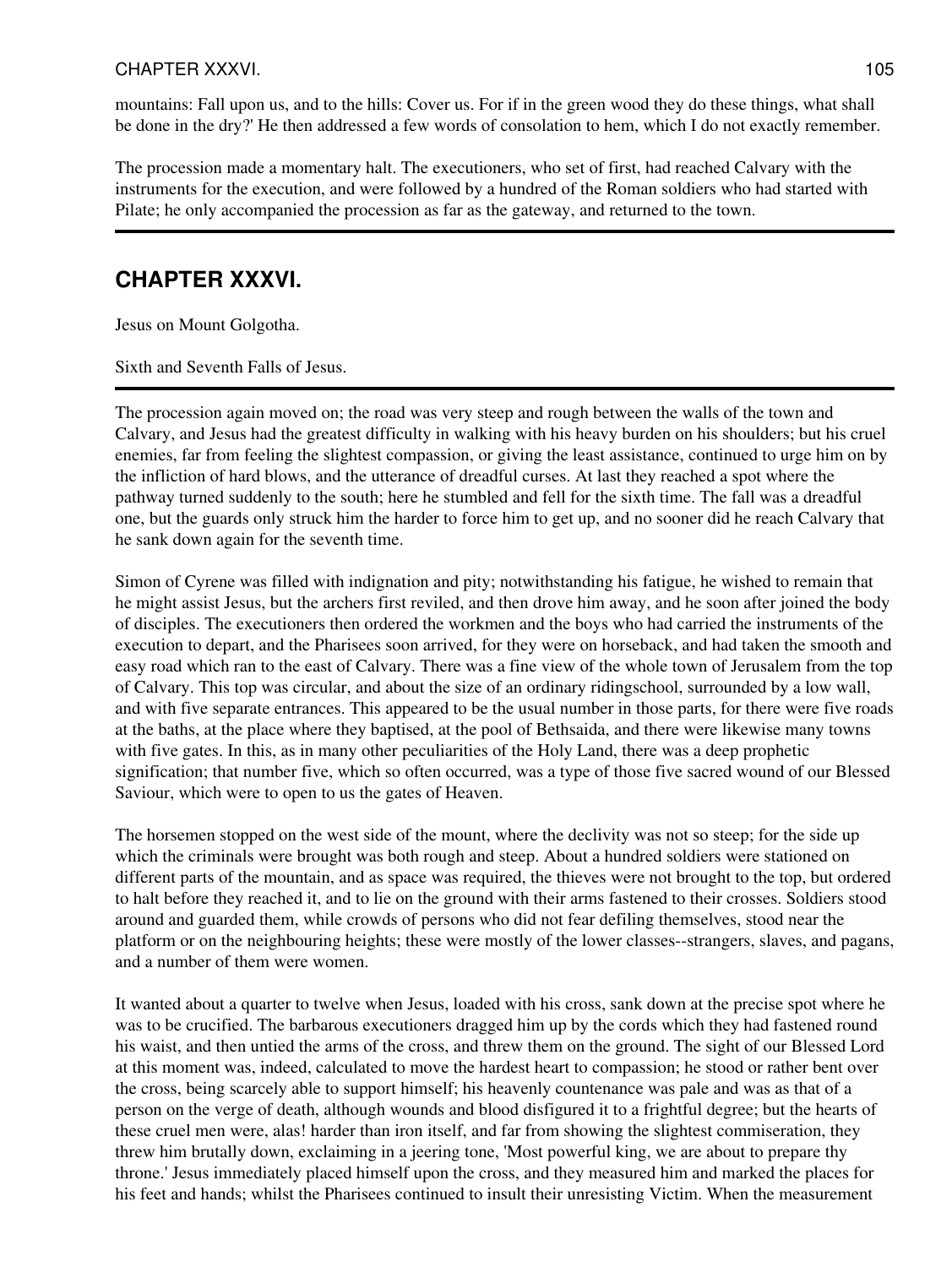#### CHAPTER XXXVII. 2006 2012 106

was finished, they led him to a cave cut in the rock, which had been used formerly as a cellar, opened the door, and pushed him in so roughly that had it not been for the support of angels, his legs must have been broken by so hard a fall on the rough stone floor. I most distinctly heard his groans of pain, but they closed the door quickly, and placed guards before it, and the archers continued their preparations for the crucifixion. The centre of the platform mentioned above was the most elevated part of Calvary,--it was a round eminence, about two feet high, and persons were obliged to ascend two of three steps to reach its top. The executioners dug the holes for the three crosses at the top of this eminence, and placed those intended for the thieves one on the right and the other on the left of our Lord's; both were lower and more roughly made than his. They then carried the cross of our Saviour to the spot where they intended to crucify him, and placed it in such a position that it would easily fall into the hole prepared for it. They fastened the two arms strongly on to the body of the cross, nailed the board at the bottom which was to support the feet, bored the holes for the nails, and cut different hollows in the wood in the parts which would receive the head and back of our Lord, in order that his body might rest against the cross, instead of being suspended from it. Their aim in this was the prolongation of his tortures, for if the whole weight of this body was allowed to fall upon the hands the holes might be quite torn open, and death ensue more speedily than they desired. The executioners then drove into the ground the pieces of wood which were intended to keep the cross upright, and made a few other similar preparations.

### **CHAPTER XXXVII.**

The Departure of Mary and the holy Women of Calvary.

Although the Blessed Virgin was carried away fainting after the sad meeting with her Son loaded with his cross, yet she soon recovered consciousness; for love, and the ardent desire of seeing him once more, imparted to her a supernatural feeling of strength. Accompanied by her companions she went to the house of Lazarus, which was at the bottom of the town, and where Martha, Magdalen, and many holy women were already assembled. All were sad and depressed, but Magdalen could not restrain her tears and lamentations. They started from this house, about seventeen in number, to make the way of the cross, that is to say, to follow every step Jesus had taken in this most painful journey. Mary counted each footstep, and being interiorly enlightened, pointed out to her companions those places which had been consecrated by peculiar sufferings. Then did the sharp sword predicted by aged Simeon impress for the first time in the heart of Mary that touching devotion which has since been so constantly practised in the Church. Mary imparted it to her companions, and they in their turn left it to future generations,--a most precious gift indeed, bestowed by our Lord on his beloved Mother, and which passed from her heart to the hearts of her children through the revered voice of tradition.

When these holy women reached the house of Veronica they entered it, because Pilate and his officers were at that moment passing through the street, on their way home. They burst forth into unrestrained tears when they beheld the countenance of Jesus imprinted on the veil, and they returned thanks to God for the favour he had bestowed on his faithful servant. They took the jar of aromatic wine which the Jews had prevented Jesus from drinking, and set off together towards Golgotha. Their number was considerably increased, for many pious men and women whom the sufferings of our Lord had filled with pity had joined them, and they ascended the west side of Calvary, as the declivity there was not so great. The Mother of Jesus, accompanied by her niece, Mary (the daughter of Cleophas), John, and Salome went quite up to the round platform; but Martha, Mary of Heli, Veronica, Johanna Chusa, Susanna, and Mary, the mother of Mark, remained below with Magdalen, who could hardly support herself. Lower down on the mountain there was a third group of holy women, and there were a few scattered individuals between the three groups, who carried messages from one to the other. The Pharisees on horseback rode to and fro among the people, and the five entrances were guarded by Roman soldiers. Mary kept her eyes fixed on the fatal spot, and stood as if entranced,--it was indeed a sight calculated to appal and rend the heart of a mother. There lay the terrible cross, the hammers, the ropes, the nails, and alongside of these frightful instruments to torture stood the brutal executioners, half drunk, and almost without clothing, swearing and blaspheming, whilst making their preparations. The sufferings of the Blessed Virgin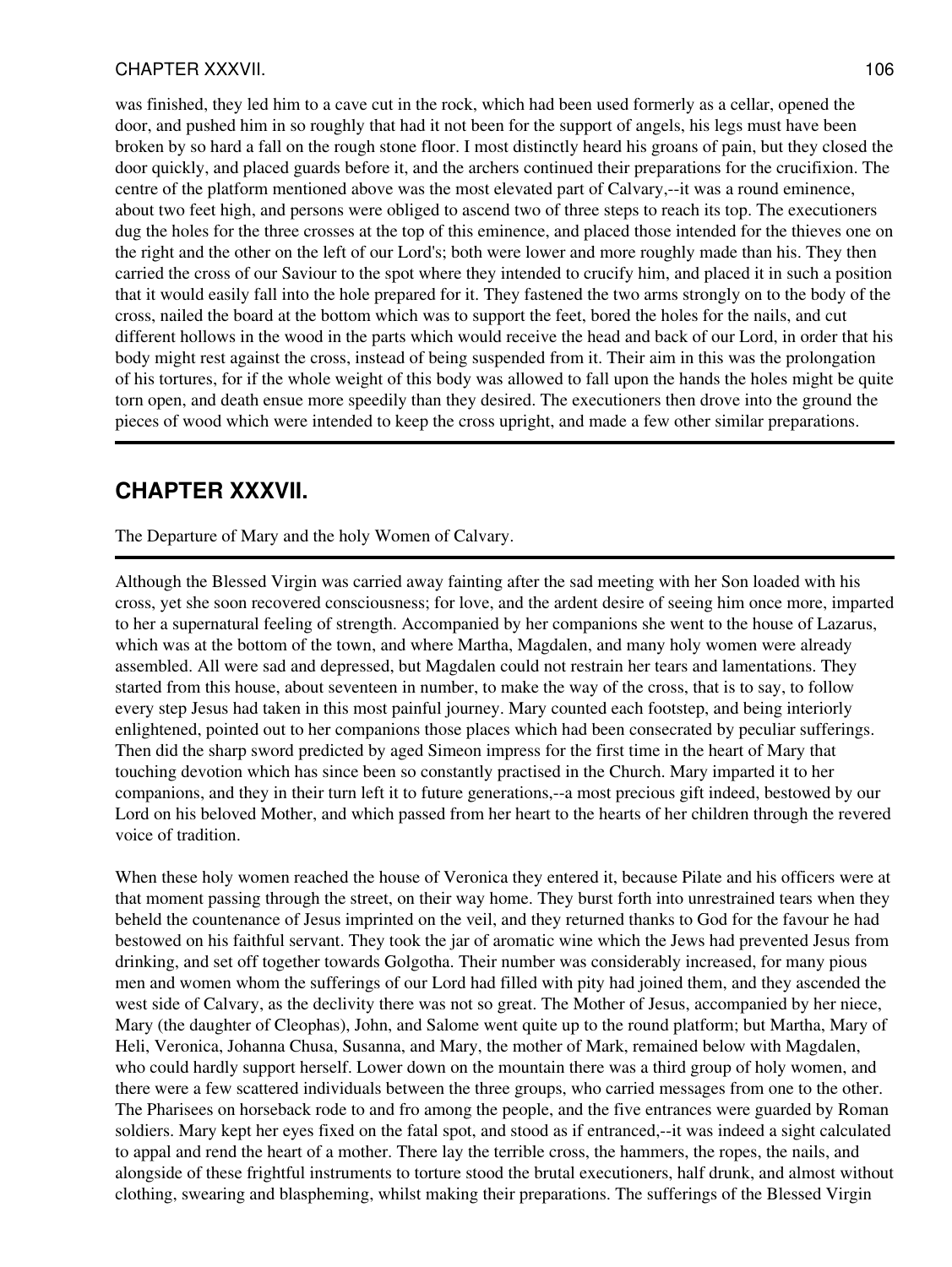### CHAPTER XXXVIII. 2002. 2003. 2004. 2007. 2007. 2007. 2007. 2007. 2007. 2007. 2007. 2007. 2007. 2007. 2007. 200

were greatly increased by her not being able to see her Son; she knew that he was still alive, and she felt the most ardent desire once more to behold him, while the thought of the torments he still had to endure made her heart ready to burst with grief.

A little hail had been falling at times during the morning, but the sun came out again after ten o'clock, and a thick red fog began to obscure it towards twelve.

# **CHAPTER XXXVIII.**

The Nailing of Jesus to the Cross.

The preparations for the crucifixion being finished four archers went to the cave where they had confined our Lord and dragged him out with their usual brutality, while the mob looked on and made use of insulting language, and the Roman soldiers regarded all with indifference, and thought of nothing but maintaining order. When Jesus was again brought forth, the holy women gave a man some money, and begged him to pay the archer anything they might demand if they would allow Jesus to drink the wine which Veronica had prepared; but the cruel executioners, instead of giving it to Jesus, drank it themselves. They had brought two vases with them, one of which contained vinegar and gall, and the other a mixture which looked like wine mixed with myrrh and absinthe; they offered a glass of the latter to our Lord, which he tasted, but would not drink.

There were eighteen archers on the platform; the six who had scourged Jesus, the four who had conducted him to Calvary, the two who held the ropes which supported the cross, and six others who came for the purpose of crucifying him. They were strangers in the pay of either the Jews or the Romans, and were short thick-set men, with most ferocious countenances, rather resembling wild beasts than human beings, and employing themselves alternately in drinking and in making preparations for the crucifixion.

This scene was rendered the more frightful to me by the sight of demons, who were invisible to others, and I saw large bodies of evil spirits under the forms of toads, serpents, sharp-clawed dragons, and venomous insects, urging these wicked men to still greater cruelty, and perfectly darkening the air. They crept into the mouths and into the hearts of the assistants, sat upon their shoulders, filled their minds with wicked images, and incited them to revile and insult our Lord with still greater brutality. Weeping angels, however, stood around Jesus, and the sight of their tears consoled me not a little, and they were accompanied by little angels of glory, whose heads alone I saw. There were likewise angels of pity and angels of consolation among them; the latter frequently approached the Blessed Virgin and the rest of the pious persons who were assembled there, and whispered words of comfort which enabled them to bear up with firmness.

The executioners soon pulled off our Lord's cloak, the belt to which the ropes were fastened, and his own belt, when they found it was impossible to drag the woollen garment which his Mother had woven for him over his head, on account of the crown of thorns; they tore off this most painful crown, thus reopening every wound, and seizing the garment, tore it mercilessly over his bleeding and wounded head. Our dear Lord and Saviour then stood before his cruel enemies, stripped of all save the short scapular which was on his shoulders, and the linen which girded his loins. His scapular was of wool; the wool had stuck to the wounds, and indescribable was the agony of pain he suffered when they pulled it roughly off. He shook like the aspen as he stood before them, for he was so weakened from suffering and loss of blood that he could not support himself for more than a few moments; he was covered with open wounds, and his shoulders and back were torn to the bone by the dreadful scourging he had endured. He was about to fall when the executioners, fearing that he might die, and thus deprive them of the barbarous pleasure of crucifying him, led him to a large stone and placed him roughly down upon it, but no sooner was he seated than they aggravated his sufferings by putting the crown of thorns again upon his head. They then offered him some vinegar and gall, from which, however, he turned away in silence. The executioners did not allow him to rest long, but bade him rise and place himself on the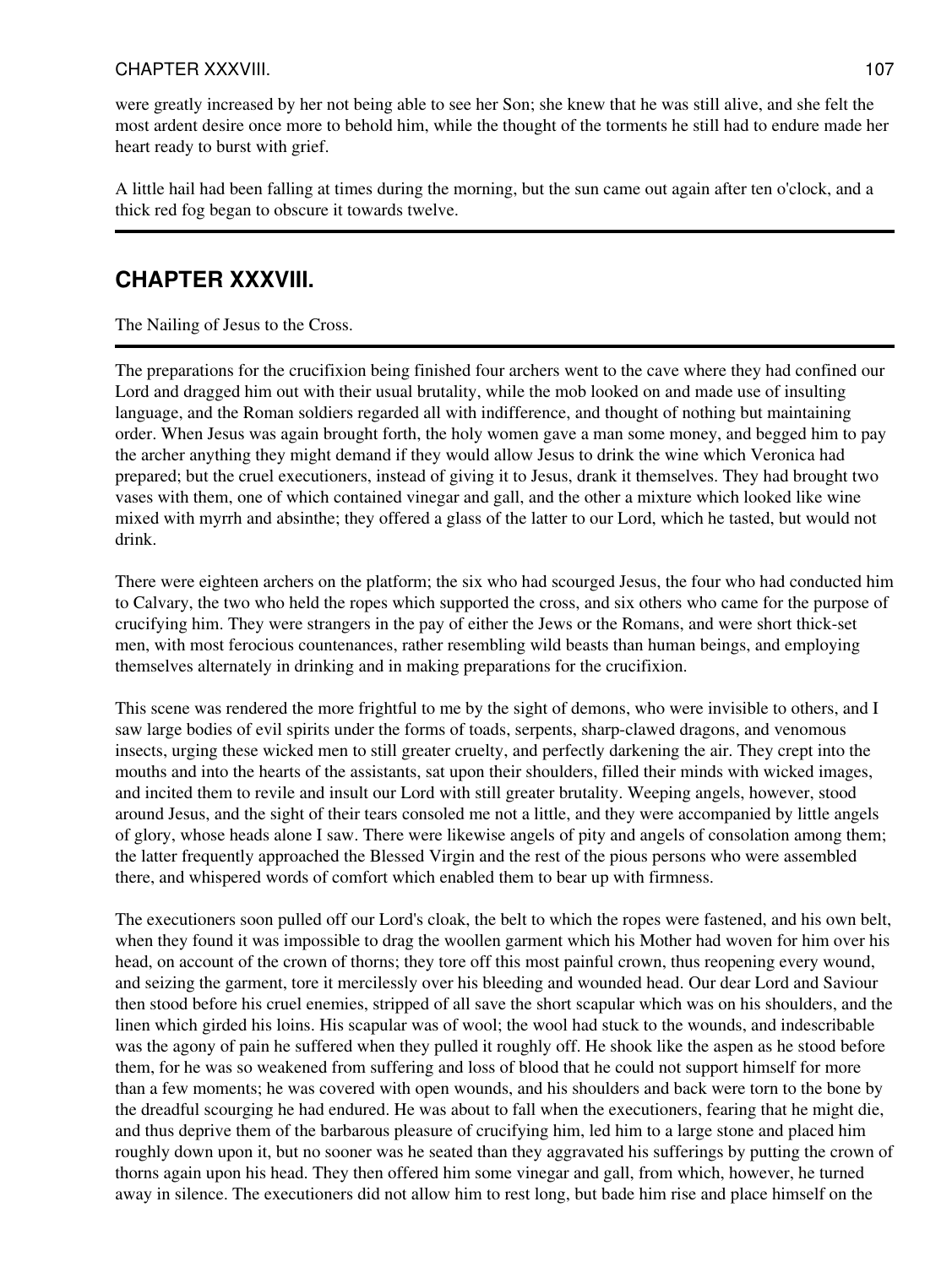#### CHAPTER XXXVIII. 2008. 2008. 2012. 2022. 2023. 2024. 2022. 2034. 2034. 2034. 204. 205. 206. 207. 208. 209. 20

cross that they might nail him to it. Then seizing his right arm they dragged it to the hole prepared for the nail, and having tied it tightly down with a cord, one of them knelt upon his sacred chest, a second held his hand flat, and a third taking a long thick nail, pressed it on the open palm of that adorable hand, which had ever been open to bestow blessings and favours on the ungrateful Jews, and with a great iron hammer drove it through the flesh, and far into the wood of the cross. Our Lord uttered one deep but suppressed groan, and his blood gushed forth and sprinkled the arms of the archers. I counted the blows of the hammer, but my extreme grief made me forget their number. The nails were very large, the heads about the size of a crown piece, and the thickness that of a man's thumb, while the points came through at the back of the cross. The Blessed Virgin stood motionless; from time to time you might distinguish her plaintive moans; she appeared as if almost fainting from grief, and Magdalen was quite beside herself. When the executioners had nailed the right hand of our Lord, they perceived that his left hand did not reach the hole they had bored to receive the nail, therefore they tied ropes to his left arm, and having steadied their feet against the cross, pulled the left hand violently until it reached the place prepared for it. This dreadful process caused our Lord indescribable agony, his breast heaved, and his legs were quite contracted. They again knelt upon him, tied down his arms, and drove the second nail into his left hand; his blood flowed afresh, and his feeble groans were once more heard between the blows of the hammer, but nothing could move the hard-hearted executioners to the slightest pity. The arms of Jesus, thus unnaturally stretched out, no longer covered the arms of the cross, which were sloped; there was a wide space between them and his armpits. Each additional torture and insult inflicted on our Lord caused a fresh pang in the heart of his Blessed Mother; she became white as a corpse, but as the Pharisees endeavoured to increase her pain by insulting words and gestures, the disciples led her to a group of pious women who were standing a little farther off.

The executioners had fastened a piece of wood at the lower part of the cross under where the feet of Jesus would be nailed, that thus the weight of his body might not rest upon the wounds of his hands, as also to prevent the bones of his feet from being broken when nailed to the cross. A hole had been pierced in this wood to receive the nail when driven through his feet, and there was likewise a little hollow place for his heels. These precautions were taken lest his wounds should be torn open by the weight of this body, and death ensue before he had suffered all the tortures which they hoped to see him endure. The whole body of our Lord had been dragged upward, and contracted by the violent manner with which the executioners had stretched out his arms, and his knees were bent up; they therefore flattened and tied them down tightly with cords; but soon perceiving that his feet did not reach the bit of wood which was placed for them to rest upon, they became infuriated. Some of their number proposed making fresh holes for the nails which pierced his hands, as there would be considerable difficulty in removing the bit of wood, but the others would do nothing of the sort, and continued to vociferate, 'He will not stretch himself out, but we will help him;' they accompanied these words with the most fearful oaths and imprecations, and having fastened a rope to his right leg, dragged it violently until it reached the wood, and then tied it down as tightly as possible. The agony which Jesus suffered from this violent tension was indescribable; the words 'My God, my God,' escaped his lips, and the executioners increased his pain by tying his chest and arms to the cross, lest the hands should be torn from the nails. They then fastened his left foot on to his right foot, having first bored a hole through them with a species of piercer, because they could not be placed in such a position as to be nailed together at once. Next they took a very long nail and drove it completely through both feet into the cross below, which operation was more than usually painful, on account of his body being so unnaturally stretched out; I counted at least six and thirty blows of the hammer. During the whole time of the crucifixion our Lord never ceased praying, and repeating those passages in the Psalms which he was then accompanying, although from time to time a feeble moan caused by excess of suffering might be heard. In this manner he had prayed when carrying his cross, and thus he continued to pray until his death. I heard him repeat all these prophecies; I repeated them after him, and I have often since noted the different passages when reading the Psalms, but I now feel so exhausted with grief that I cannot at all connect them.

When the crucifixion of Jesus was finished, the commander of the Roman soldiers ordered Pilate's inscription to be nailed on the top of the cross. The Pharisees were much incensed at this, and their anger was increased by the jeers of the Roman soldiers, who pointed at their crucified king; they therefore hastened back to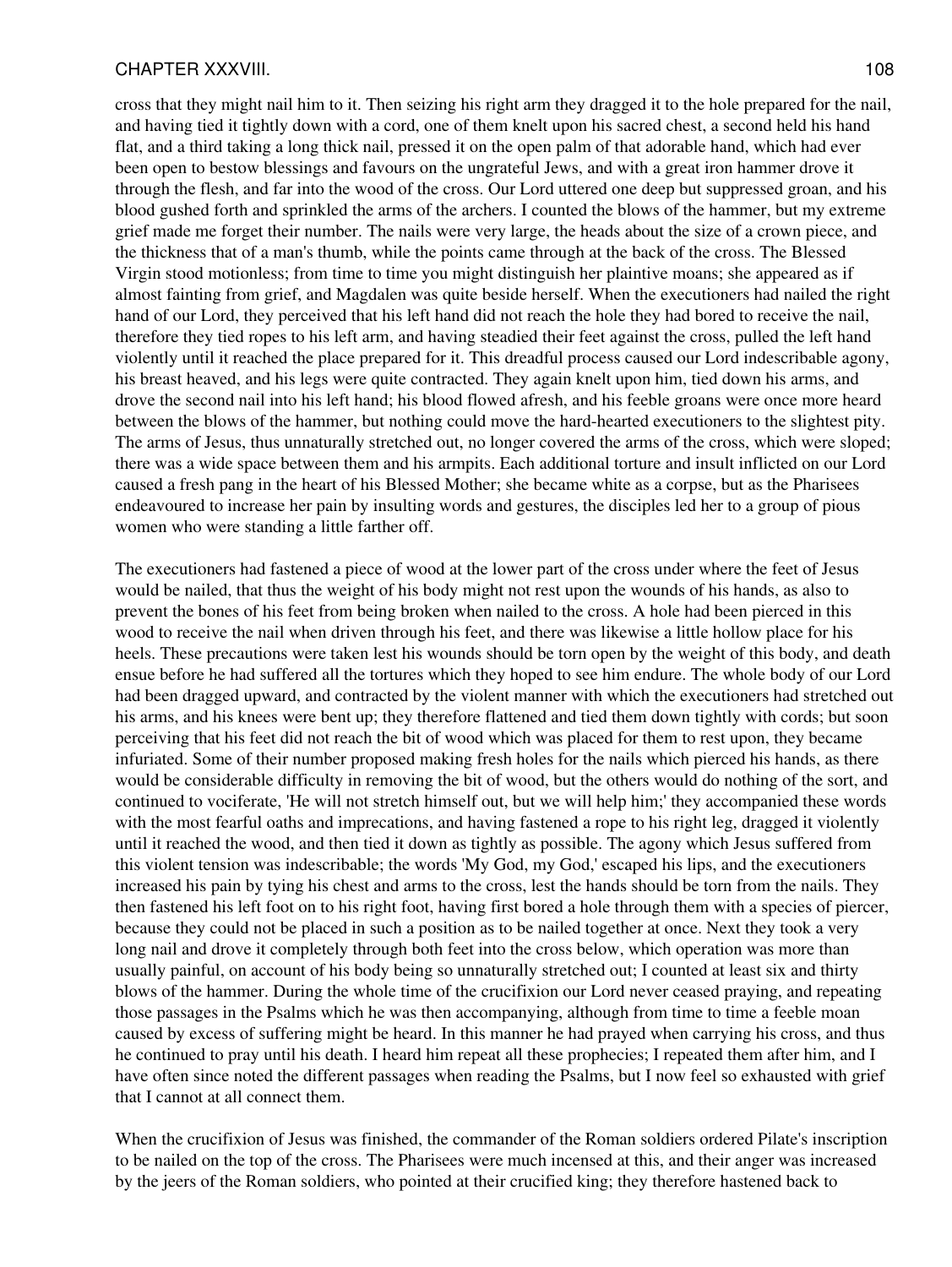## CHAPTER XXXIX. 109

Jerusalem, determined to use their best endeavours to persuade the governor to allow them to substitute another inscription.

It was about a quarter past twelve when Jesus was crucified, and at the moment the cross was lifted up, the Temple resounded with the blast of trumpets, which were always blown to announce the sacrifice of the Paschal Lamb.

# **CHAPTER XXXIX.**

### Raising of the Cross.

When the executioners had finished the crucifixion of our Lord, they tied ropes to the trunk of the cross, and fastened the ends of these ropes round a long beam which was fixed firmly in the ground at a little distance, and by means of these ropes they raised the cross. Some of their number supported it while others shoved its foot towards the hole prepared for its reception--the heavy cross fell into this hole with a frightful shock--Jesus uttered a faint cry, and his wounds were torn open in the most fearful manner, his blood again burst forth, and his half dislocated bones knocked one against the other. The archers pushed the cross to get it thoroughly into the hole, and caused it to vibrate still more by planting five stakes around to support it.

A terrible, but at the same time a touching sight it was to behold the cross raised up in the midst of the vast concourse of persons who were assembled all around; not only insulting soldiers, proud Pharisees, and the brutal Jewish mob were there, but likewise strangers from all parts. The air resounded with acclamations and derisive cries when they beheld it towering on high, and after vibrating for a moment in the air, fall with a heavy crash into the hole cut for it in the rock. But words of love and compassion resounded through the air at the same moment; and need we say that these words, these sounds, were emitted by the most saintly of human beings--Mary--John--the holy women, and all who were pure of heart? They bowed down and adored the 'Word made flesh,' nailed to the cross; they stretched forth their hands as if desirous of giving assistance to the Holy of Holies, whom they beheld nailed to a cross and in the power of his furious enemies. But when the solemn sound of the fall of the cross into the hole prepared for it in the rock was heard, a dead silence ensued, every heart was filled with an indefinable feeling of awe--a feeling never before experienced, and for which no one could account, even to himself; all the inmates of hell shook with terror, and vented their rage by endeavouring to stimulate the enemies of Jesus to still greater fury and brutality; the souls in Limbo were filled with joy and hope, for the sound was to them a harbinger of happiness, the prelude to the appearance of their Deliverer. Thus was the blessed cross of our Lord planted for the first time on the earth; and well might it be compared to the tree of life in Paradise, for the wounds of Jesus were as sacred fountains, from which flowed four rivers destined both to purify the world from the curse of sin, and to give it fertility, so as to produce fruit unto salvation.

The eminence on which the cross was planted was about two feet higher than the surrounding parts; the feet of Jesus were sufficiently near the ground for his friends to be able to reach to kiss them, and his face was turned to the north-west.

# **CHAPTER XL.**

### Crucifixion of the Thieves.

During the time of the crucifixion of Jesus, the two thieves were left lying on the ground at some distance off; their arms were fastened to the crosses on which they were to be executed, and a few soldiers stood near on guard. The accusation which had been proved against them was that of having assassinated a Jewish woman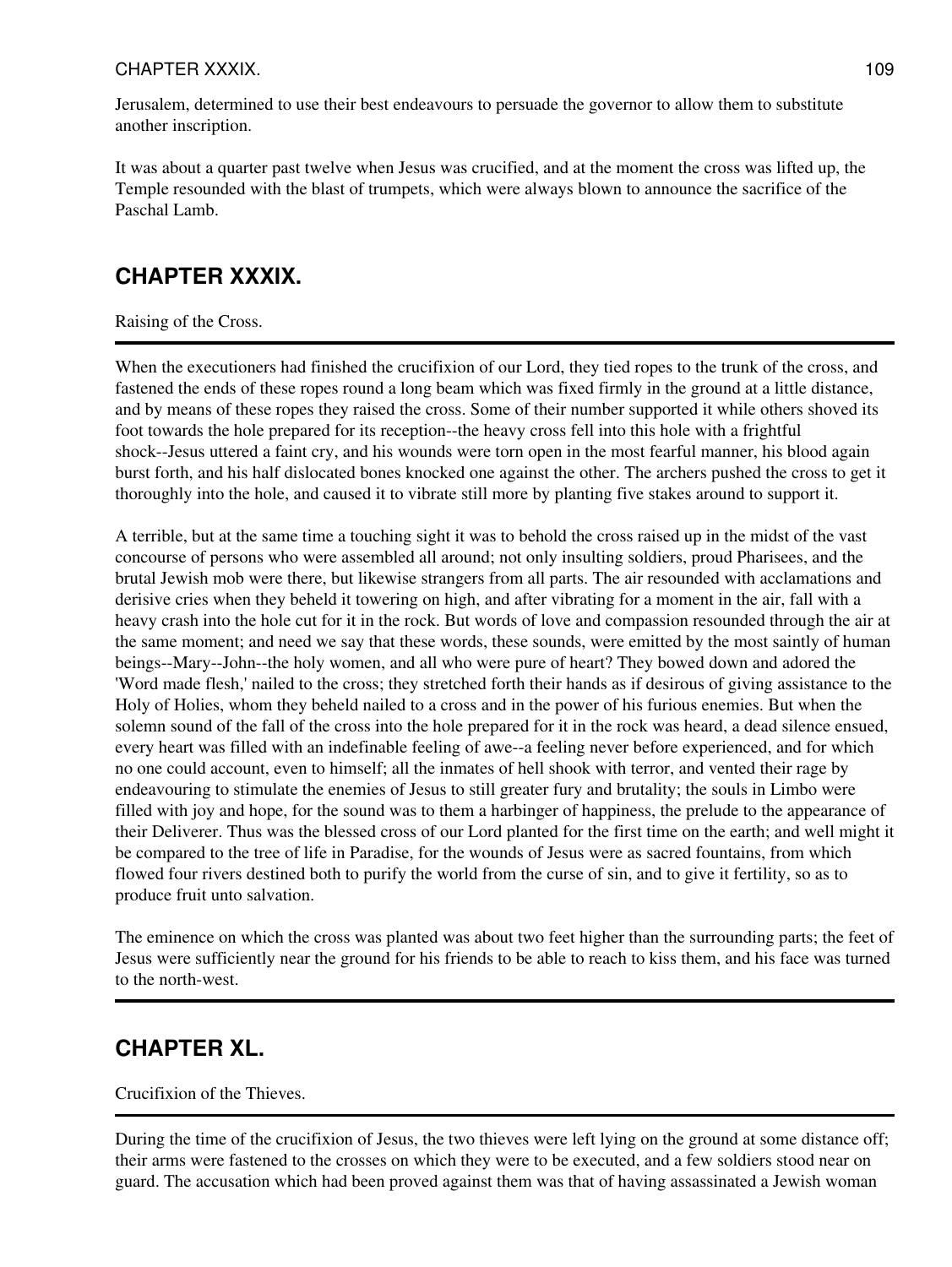### CHAPTER XL. 2002. 2003. The state of the state of the state of the state of the state of the state of the state of the state of the state of the state of the state of the state of the state of the state of the state of the

who, with her children, was travelling from Jerusalem to Joppa. They were arrested, under the disguise of rich merchants, at a castle in which Pilate resided occasionally, when employed in exercising his troops, and they had been imprisoned for a long time before being brought to trial. The thief placed on the left-hand side was much older than the other; a regular miscreant, who had corrupted the younger. They were commonly called Dismas and Gesmas, and as I forget their real names I shall distinguish them by these terms, calling the good one Dismas, and the wicked one Gesmas. Both the one and the other belonged to a band of robbers who infested the frontiers of Egypt; and it was in a cave inhabited by these robbers that the Holy Family took refuge when flying into Egypt, at the time of the massacre of the Innocents. The poor leprous child, who was instantly cleansed by being dipped in the water which had been used for washing the infant Jesus, was no other than this Dismas, and the charity of his mother, in receiving and granting hospitality to the Holy Family, had been rewarded by the cure of her child; while this outward purification was an emblem of the inward purification which was afterwards accomplished in the soul of Dismas on Mount Calvary, through that Sacred Blood which was then shed on the cross for our redemption. Dismas knew nothing at all about Jesus, but as his heart was not hardened, the sight of the extreme patience of our Lord moved him much. When the executioners had finished putting up the cross of Jesus, they ordered the thieves to rise without delay, and they loosened their fetters in order to crucify them at once, as the sky was becoming very cloudy and bore every appearance of an approaching storm. After giving them some myrrh and vinegar, they stripped off their ragged clothing, tied ropes round their arms, and by the help of small ladders dragged them up to their places on the cross. The executioners then bound the arms of the thieves to the cross, with cords made of the bark of trees, and fastened their wrists, elbows, knees, and feet in like manner, drawing the cords so tight that their joints cracked, and the blood burst out. They uttered piercing cries, and the good thief exclaimed as they were drawing him up, 'This torture is dreadful, but if they had treated us as they treated the poor Galilean, we should have been dead long ago.'

The executioners had divided the garments of Jesus, in order to draw lots for them; his mantle, which was narrow at the top, was very wide at the bottom, and lined over the chest, thus forming a pocket between the lining and the material itself; the lining they pulled out, tore into bands, and divided. They did the same with his long white robe, belt, scapular, and under-garment, which was completely saturated with his Sacred Blood. Not being able to agree as to who was to be the possessor of the seamless robe woven by his Mother, which could not be cut up and divided, they brought out a species of chessboard marked with figures, and were about to decide the point by lots, when a messenger, sent by Nicodemus and Joseph of Arimathea, informed them that there were persons ready to purchase all the clothes of Jesus; they therefore gathered them together and sold them in a bundle. Thus did the Christians get possession of these precious relics.

# **CHAPTER XLI.**

Jesus hanging on the Cross between two Thieves.

The tremendous concussion caused by the fall of the cross into the hole prepared for it drove the sharp points of the crown of thorns, which was still upon the head of our dear Saviour, still deeper into his sacred flesh, and blood ran down again in streams, both from it and from his hands and feet. The archers then placed ladders against the sides of the cross, mounted them and unfastened the ropes with which they had bound our Lord to the cross, previous to lifting it up, fearing that the shock might tear open the wounds in his hands and feet, and that then the nails would no longer support his body. His blood had become, in a certain degree, stagnated by his horizontal position and the pressure of the cords, but when these were withdrawn, it resumed its usual course, and caused such agonising sensations throughout his countless wounds, that he bowed his head, and remained as if dead for more than seven minutes. A pause ensued; the executioners were occupied with the division of his garments; the trumpets in the Temple no longer resounded; and all the actors in this fearful tragedy appeared to be exhausted, some by grief, and others by the efforts they had made to compass their wicked ends, and by the joy which they felt now at having at last succeeded in bringing about the death of him whom they had so long envied. With mixed feelings of fear and compassion I cast my eyes upon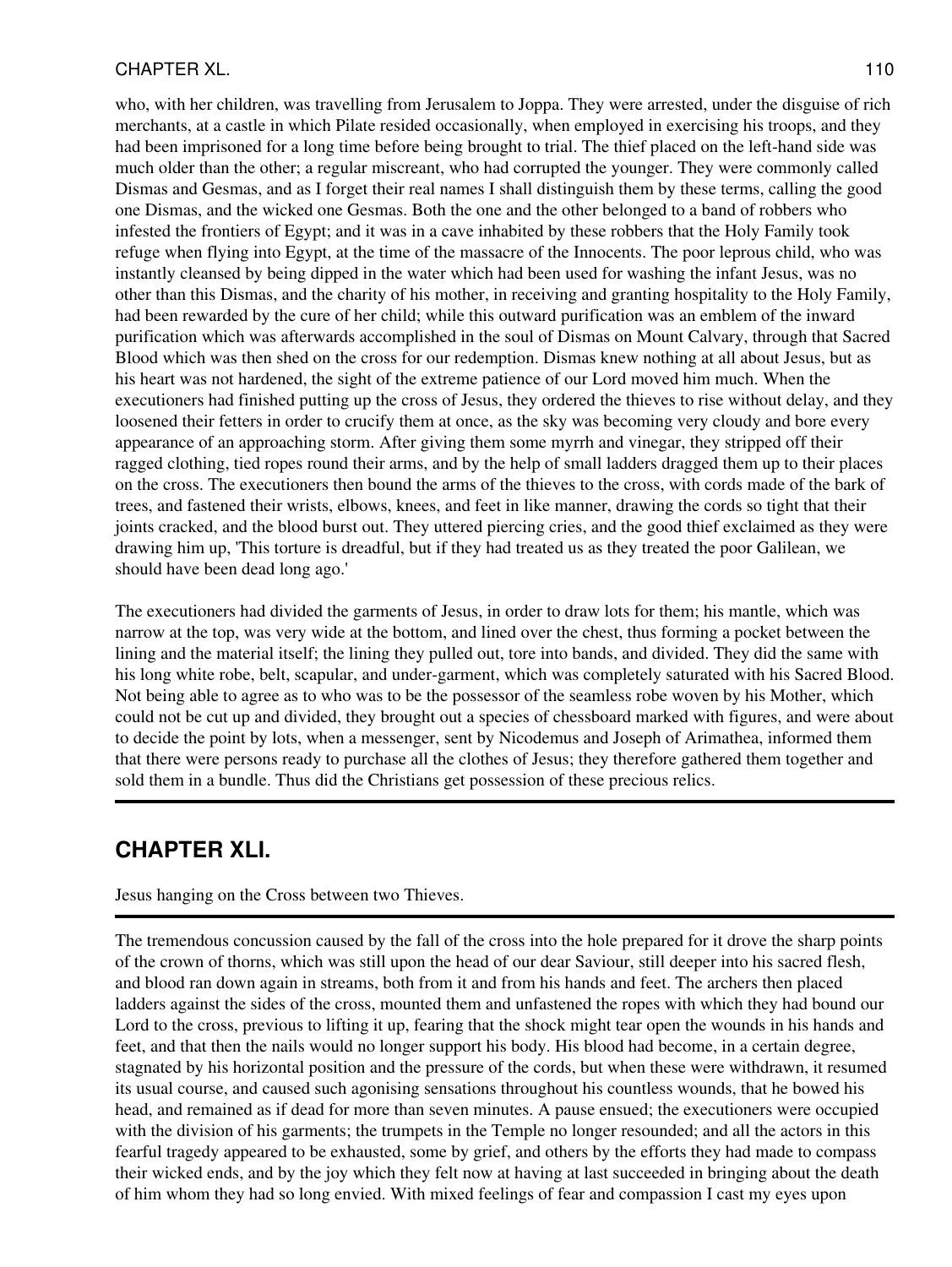### CHAPTER XLI. 111

Jesus,--Jesus my Redeemer,--the Redeemer of the world. I beheld him motionless, and almost lifeless. I felt as if I myself must expire; my heart was overwhelmed between grief, love, and horror; my mind was half wandering, my hands and feet burning with a feverish heat; each vein, nerve, and limb was racked with inexpressible pain; I saw nothing distinctly, excepting my beloved Spouse hanging on the cross. I contemplated his disfigured countenance, his head encircled with that terrible crown of thorns, which prevented his raising it even for a moment without the most intense suffering, his mouth parched and half open from exhaustion, and his hair and beard clotted with blood. His chest was torn with stripes and wounds, and his elbows, wrists, and shoulders so violently distended as to be almost dislocated; blood constantly trickled down from the gaping wounds in his hands, and the flesh was so torn from his ribs that you might almost count them. His legs and thighs, as also his arms, were stretched out almost to dislocation, the flesh and muscles so completely laid bare that every bone was visible, and his whole body covered with black, green, and reeking wounds. The blood which flowed from his wounds was at first red, but it became by degrees light and watery, and the whole appearance of his body was that of a corpse ready for interment. And yet, notwithstanding the horrible wounds with which he was covered, notwithstanding the state of ignominy to which he was reduced, there still remained that inexpressible look of dignity and goodness which had ever filled all beholders with awe.

The complexion of our Lord was fair, like that of Mary, and slightly tinted with red; but his exposure to the weather during the last three years had tanned him considerably. His chest was wide, but not hairy like that of St. John Baptist; his shoulders broad, and his arms and thighs sinewy; his knees were strong and hardened, as is usually the case with those who have either walked or knelt much, and his legs long, with very strong muscles; his feet were well formed, and his hands beautiful, the fingers being long and tapering, and although not delicate like those of a woman, still not resembling those of a man who had laboured hard. His neck was rather long, with a well-set and finely proportioned head; his forehead large and high; his face oval; his hair, which was far from thick, was of a golden brown colour, parted in the middle and falling over his shoulders; his beard was not any great length, but pointed and divided under the chin. When I contemplated him on the cross, his hair was almost all torn off, and what remained was matted and clotted with blood; his body was one wound, and every limb seemed as if dislocated.

The crosses of the two thieves were placed, the one to the right and the other to the left of Jesus; there was sufficient space left for a horseman to ride between them. Nothing can be imagined more distressing than the appearance of the thieves on their crosses; they suffered terribly, and the one on the left-hand side never ceased cursing and swearing. The cords with which they were tied were very tight, and caused great pain; their countenances were livid, and their eyes enflamed and ready to start from the sockets. The height of the crosses of the two thieves was much less than that of our Lord.

# **CHAPTER XLII.**

### First Word of Jesus on the Cross.

As soon as the executioners had crucified the two thieves and divided the garment of Jesus between them, they gathered up their tools, addressed a few more insulting words to our Lord, and went away. The Pharisees, likewise, rode up to Jesus, looked at him scornfully, made use of some opprobrious expression, and then left the place. The Roman soldiers, of whom a hundred had been posted round Calvary, were marched away, and their places filled by fifty others, the command of whom was given to Abenadar, an Arab by birth, who afterwards took the name of Ctesiphon in baptism; and the second in command was Cassius, who, when he became a Christian, was known by the name of Longinus: Pilate frequently made use of him as a messenger. Twelve Pharisees, twelve Sadducees, as many scribes, and a few ancients, accompanied by those Jews who had been endeavouring to persuade Pilate to change the inscription on the Cross of Jesus, then came up: they were furious, as the Roman governor had given them a direct refusal. They rode round the platform, and drove away the Blessed Virgin, whom St. John led to the holy women. When they passed the Cross of Jesus, they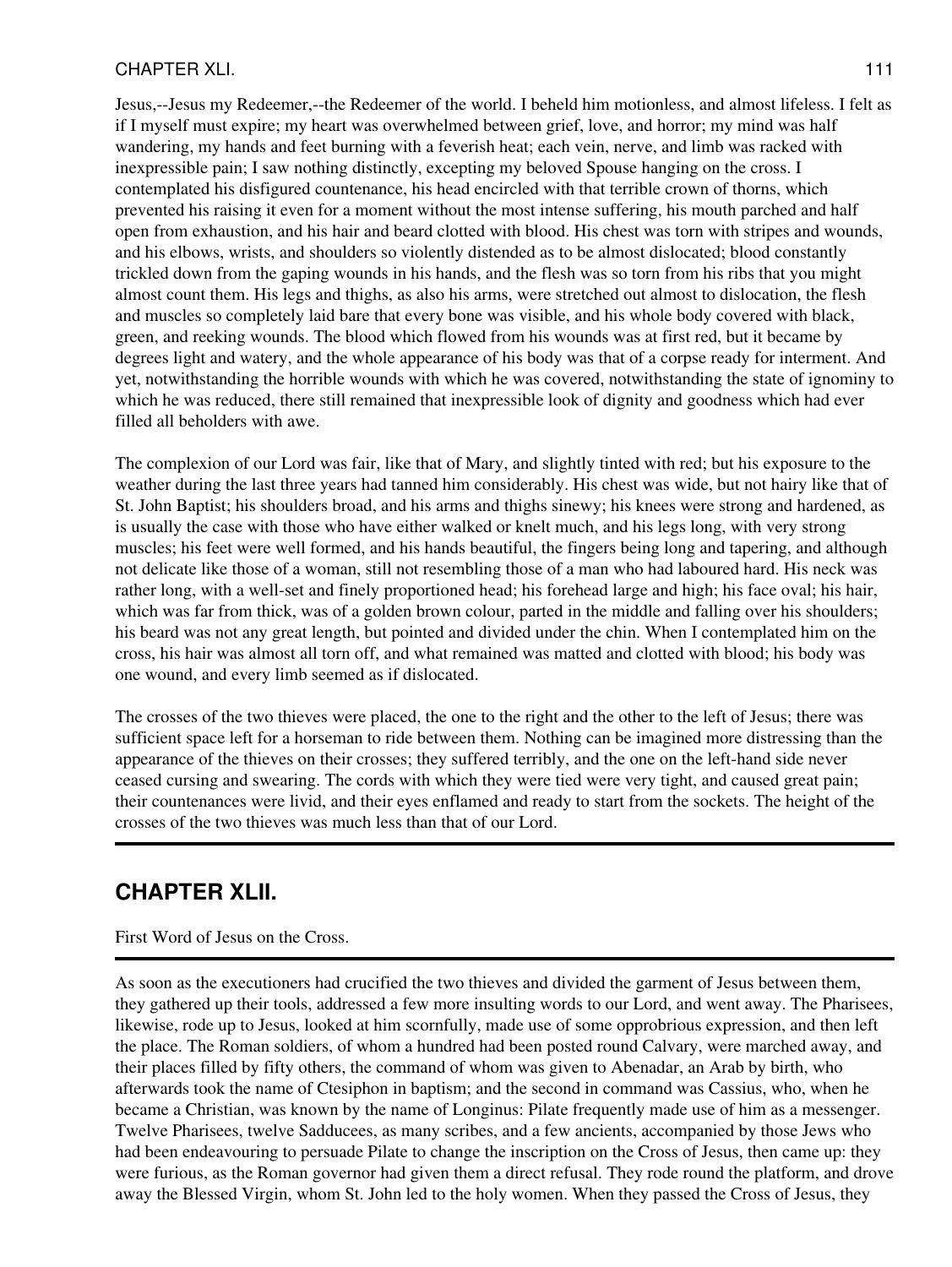## CHAPTER XLII. 112

shook their heads disdainfully at him, exclaiming at the same time, 'Vah! thou that destroyest the temple of God, and in three days buildest it up again, save thyself, coming down from the Cross. Let Christ, the King of Israel, come down now from the Cross, that we may see and believe.' The soldiers, likewise, made use of deriding language.

The countenance and whole body of Jesus became even more colourless: he appeared to be on the point of fainting, and Gesmas (the wicked thief) exclaimed, 'The demon by whom he is possessed is about to leave him.' A soldier then took a sponge, filled it with vinegar, put it on a reed, and presented it to Jesus, who appeared to drink. 'If thou art the King of the Jews,' said the soldier, 'save thyself, coming down from the Cross.' These things took place during the time that the first band of soldiers was being relieved by that of Abenadar. Jesus raised his head a little, and said, 'Father, forgive them, for they know not what they do.' And Gesmas cried out, 'If thou art the Christ, save thyself and us.' Dismas (the good thief) was silent, but he was deeply moved at the prayer of Jesus for his enemies. When Mary heard the voice of her Son, unable to restrain herself, she rushed forward, followed by John, Salome, and Mary of Cleophas, and approached the Cross, which the kind-hearted centurion did not prevent. The prayers of Jesus obtained for the good thief a moist powerful grace; he suddenly remembered that it was Jesus and Mary who had cured him of leprosy in his childhood, and he exclaimed in a loud and clear voice, 'How can you insult him when he prays for you? He has been silent, and suffered all your outrages with patience; he is truly a Prophet--he is our King--he is the Son of God.' This unexpected reproof from the lips of a miserable malefactor who was dying on a cross caused a tremendous commotion among the spectators; they gathered up stones, and wished to throw them at him; but the centurion Abenadar would not allow it.

The Blessed Virgin was much comforted and strengthened by the prayer of Jesus, and Dismas said to Gesmas, who was still blaspheming Jesus, 'Neither dost thou fear God, seeing thou art under the same condemnation. And we indeed justly, for we receive the due reward of our deeds; but this man hath done no evil. Remember thou art now at the point of death, and repent.' He was enlightened and touched: he confessed his sins to Jesus, and said: 'Lord, if thou condemnest me it will be with justice.' And Jesus replied, 'Thou shalt experience my mercy.' Dismas, filled with the most perfect contrition, began instantly to thank God for the great graces he had received, and to reflect over the manifold sins of his past life. All these events took place between twelve and the half-hour shortly after the crucifixion; but such a surprising change had taken place in the appearance of nature during that time as to astonish the beholders and fill their minds with awe and terror.

## **CHAPTER XLIII.**

Eclipse of the Sun.

### Second and Third Word of Jesus on the Cross.

A little hail had fallen at about ten o'clock,--when Pilate was passing sentence,--and after that the weather cleared up, until towards twelve, when the thick red-looking fog began to obscure the sun. Towards the sixth hour, according to the manner of counting of the Jews, the sun was suddenly darkened. I was shown the exact cause of this wonderful phenomenon; but I have unfortunately partly forgotten it, and what I have not forgotten I cannot find words to express; but I was lifted up from the earth, and beheld the stars and the planets moving about out of their proper spheres. I saw the moon like an immense ball of fire rolling along as if flying from the earth. I was then suddenly taken back to Jerusalem, and I beheld the moon reappear behind the Mountain of Olives, looking pale and full, and advancing rapidly towards the sun, which was dim and over-shrouded by a fog. I saw to the east of the sun a large dark body which had the appearance of a mountain, and which soon entirely hid the sun. The centre of this body was dark yellow, and a red circle like a ring of fire was round it. The sky grew darker and the stars appeared to cast a red and lurid light. Both men and beasts were struck with terror; the enemies of Jesus ceased reviling him, while the Pharisees endeavoured to give philosophical reasons for what was taking place, but they failed in their attempt, and were reduced to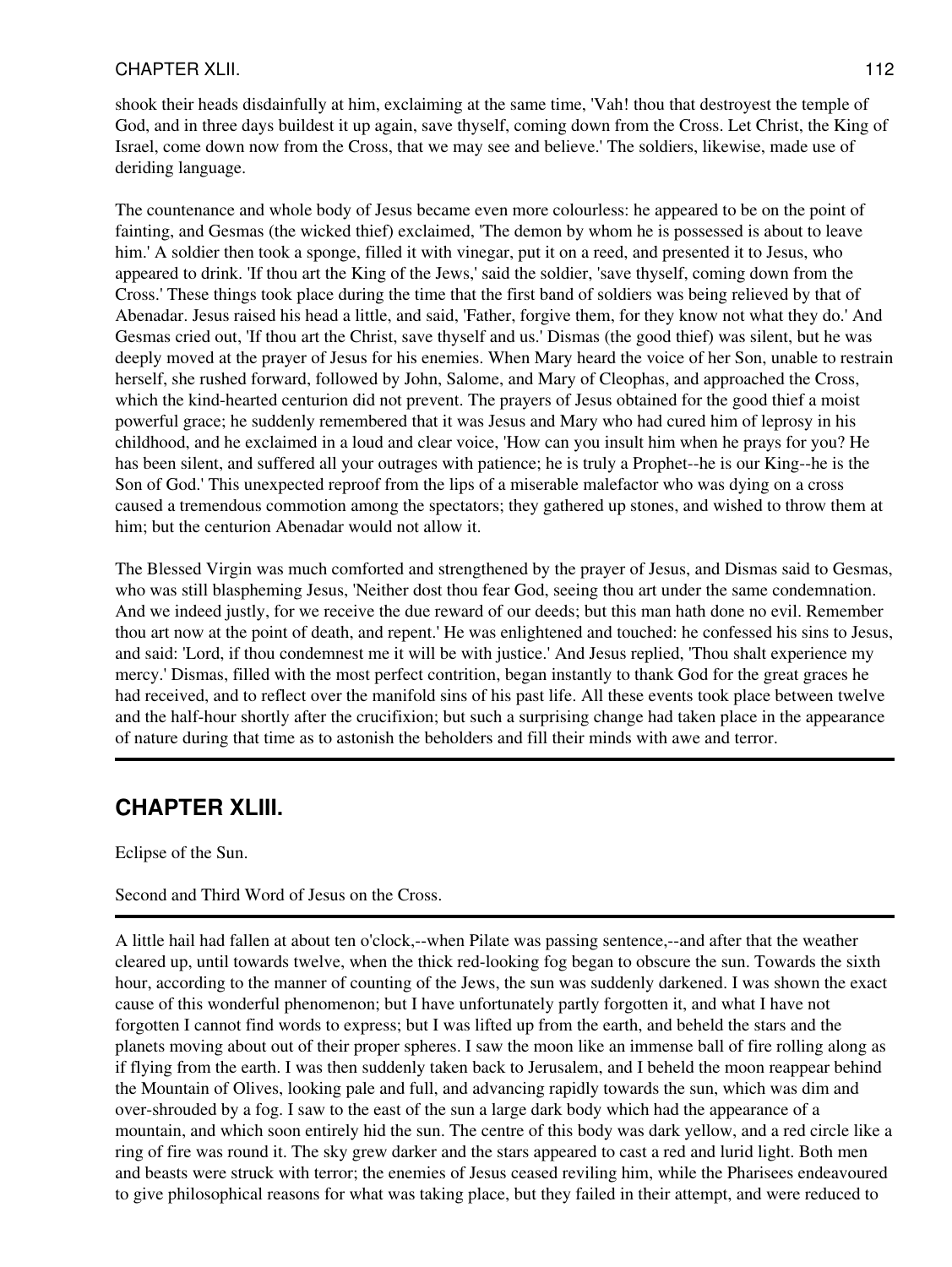### CHAPTER XLIII. 113

silence. Many were seized with remorse, struck their breasts, and cried out, 'May his blood fall upon his murderers!' Numbers of others, whether near the Cross or at a distance, fell on their knees and entreated forgiveness of Jesus, who turned his eyes compassionately upon them in the midst of his sufferings. However, the darkness continued to increase, and everyone excepting Mary and the most faithful among the friends of Jesus left the Cross. Dismas then raised his head, and in a tone of humility and hope said to Jesus, 'Lord, remember me when thou shalt come into thy kingdom.' And Jesus made answer, 'Amen, I say to thee, This day thou shalt be with me in Paradise.' Magdalen, Mary of Cleophas, and John stood near the Cross of our Lord and looked at him, while the Blessed Virgin, filled with intense feelings of motherly love, entreated her Son to permit her to die with him; but he, casting a look of ineffable tenderness upon her, turned to John and said, 'Woman, behold thy son;' then he said to John, 'Behold thy mother.' John looked at his dying Redeemer, and saluted this beloved mother (whom he henceforth considered as his own) in the most respectful manner. The Blessed Virgin was so overcome by grief at these words of Jesus that she almost fainted, and was carried to a short distance from the Cross by the holy women.

I do not know whether Jesus really pronounced these words, but I felt interiorly that he gave Mary to John as a mother, and John to Mary as a son. In similar visions a person is often conscious of things which are not written, and words can only express a portion of them, although to the individual to whom they are shown they are so clear as not to require explanation. For this reason it did not appear to me in the least surprising that Jesus should call the Blessed Virgin 'Woman,' instead of 'Mother.' I felt that he intended to demonstrate that she was that woman spoken of in Scripture who was to crush the head of the serpent, and that then was the moment in which that promise was accomplished in the death of her Son. I knew that Jesus, by giving her as a mother to John, gave her also as a mother to all who believe in him, who become children of God, and are not born of flesh and blood, or of the will of man, but of God. Neither did it appear to me surprising that the most pure, the most humble, and the most obedient among women, who, when saluted by the angel as 'full of grace,' immediately replied, 'Behold the handmaid of the Lord, be it done to me according to thy word,' and in whose sacred womb the Word was instantly made flesh,--that she, when informed by her dying Son that she was to become the spiritual mother of another son, should repeat the same words with humble obedience, and immediately adopt as her children all the children of God, the brothers of Jesus Christ. These things are much easier to feel by the grace of God than to be expressed in words. I remember my celestial Spouse once saying to me, 'Everything is imprinted in the hearts of those children of the Church who believe, hope, and love.'

## **CHAPTER XLIV.**

The Fear felt by the Inhabitants of Jerusalem.

### Fourth Word of Jesus on the Cross.

It was about half-past one o'clock when I was taken into Jerusalem to see what was going on there. The inhabitants were perfectly overcome with terror and anxiety; the streets dark and gloomy, and some persons were feeling their way about, while others, seated on the ground with their heads veiled, struck their breasts, or went up to the roofs of their houses, looked at the sky, and burst forth in bitter lamentations. Even the animals uttered mournful cries, and hid themselves; the birds flew low, and fell to the ground. I saw Pilate conferring with Herod on the alarming state of things: they were both extremely agitated, and contemplated the appearance of the sky from that terrace upon which Herod was standing when he delivered up Jesus to be insulted by the infuriated rabble. 'These events are not in the common course of nature,' they both exclaimed: 'they must be caused by the anger of the gods, who are displeased at the cruelty which has been exercised towards Jesus of Nazareth.' Pilate and Herod, surrounded by guards, then directed their hasty trembling steps through the forum to Herod's palace. Pilate turned away his head when he passed Gabbatha, from whence he had condemned Jesus to be crucified. The square was almost empty; a few persons might be seen re-entering their houses as quickly as possible, and a few others running about and weeping, while two or three small groups might be distinguished in the distance. Pilate sent for some of the ancients and asked them what they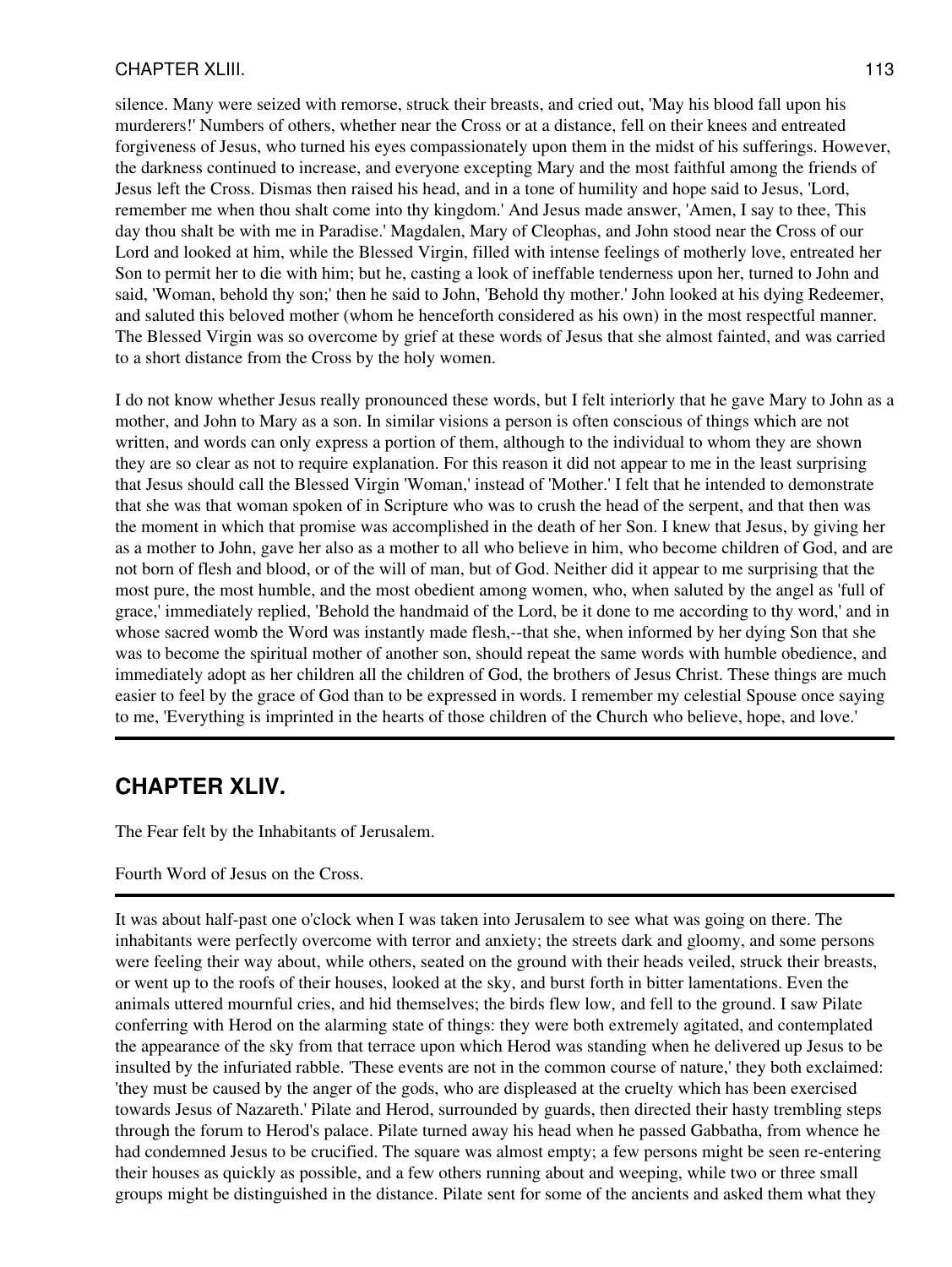### CHAPTER XLIV. 114

thought the astounding darkness could possible portend, and said that he himself considered it a terrific proof of the anger of their God at the crucifixion of the Galilean, who was most certainly their prophet and their king: he added that he had nothing to reproach himself with on that head, for he had washed his hands of the whole affair, and was, therefore, quite innocent. The ancients were as hardened as ever, and replied, in a sullen tone, that there was nothing unnatural in the course of events, that they might be easily accounted for by philosophers, and that they did not repent of anything they had done. However, many persons were converted, and among others those soldiers who fell to the ground at the words of our Lord when they were sent to arrest him in the Garden of Olives.

The rabble assembled before Pilate's house, and instead of the cry of 'Crucify him, crucify him!' which had resounded in the morning, you might have heard vociferations of 'Down with the iniquitous judge!' 'May the blood of the just man fall upon his murderers!' Pilate was much alarmed; he sent for additional guards, and endeavoured to cast all the blame upon the Jews. He again declared that the crime was not his; that he was no subject of this Jesus, whom they had put to death unjustly, and who was their king, their prophet, their Holy One; that they alone were guilty, as it must be evident to all that he condemned Jesus solely from compulsion.

The Temple was thronged with Jews, who were intent on the immolation of the Paschal lamb; but when the darkness increased to such a degree that it was impossible to distinguish the countenance of one from that of the other, they were seized with fear, horror, and dread, which they expressed by mournful cries and lamentations. The High Priests endeavoured to maintain order and quiet. All the lamps were lighted; but the confusion became greater every moment, and Annas appeared perfectly paralysed with terror. I saw him endeavouring to hide first in one place, and then in another. When I left the Temple, and walked through the streets, I remarked that, although not a breath of wind was stirring, yet both the doors and windows of the houses were shaking as if in a storm, and the darkness was becoming every moment more dense.

The consternation produced by the sudden darkness at Mount Calvary was indescribable. When it first commenced, the confusion of the noise of the hammers, the vociferations of the rabble, the cries of the two thieves on being fastened to their crosses, the insulting speeches of the Pharisees, the evolutions of the soldiers, and the drunken shouts of the executioners, had so completely engrossed the attention of everyone, that the change which was gradually coming over the face of nature was not remarked; but as the darkness increased, every sound ceased, each voice was hushed, and remorse and terror took possession of every heart, while the bystanders retired one by one to a distance from the Cross. Then it was that Jesus gave his Mother to St. John, and that she, overcome by grief, was carried away to a short distance. As the darkness continued to grow more and more dense, the silence became perfectly astounding; everyone appeared terror struck; some looked at the sky, while others, filled with remorse, turned towards the Cross, smote their breasts, and were converted. Although the Pharisees were in reality quite as much alarmed as other persons, yet they endeavoured at first to put a bold face on the matter, and declared that they could see nothing unaccountable in these events; but at last even they lost assurance, and were reduced to silence. The disc of the sun was of a dark-yellow tint, rather resembling a mountain when viewed by moonlight, and it was surrounded by a bright fiery ring; the stars appeared, but the light they cast was red and lurid; the birds were so terrified as to drop to the ground; the beasts trembled and moaned; the horses and the asses of the Pharisees crept as close as possible to one another, and put their heads between their legs. The thick fog penetrated everything.

Stillness reigned around the Cross. Jesus hung upon it alone; forsaken by all,--disciples, followers, friends, his Mother even was removed from his side; not one person of the thousands upon whom he had lavished benefits was near to offer him the slightest alleviation in his bitter agony,--his soul was overspread with an indescribable feeling of bitterness and grief,--all within him was dark, gloomy, and wretched. The darkness which reigned around was but symbolical of that which overspread his interior; he turned, nevertheless, to his Heavenly Father, he prayed for his enemies, he offered the chalice of his sufferings for their redemption, he continued to pray as he had done during the whole of his Passion, and repeated portions of those Psalms the prophecies of which were then receiving their accomplishment in him. I saw angels standing around. Again I looked at Jesus--my beloved Spouse--on his Cross, agonising and dying, yet still in dreary solitude. He at that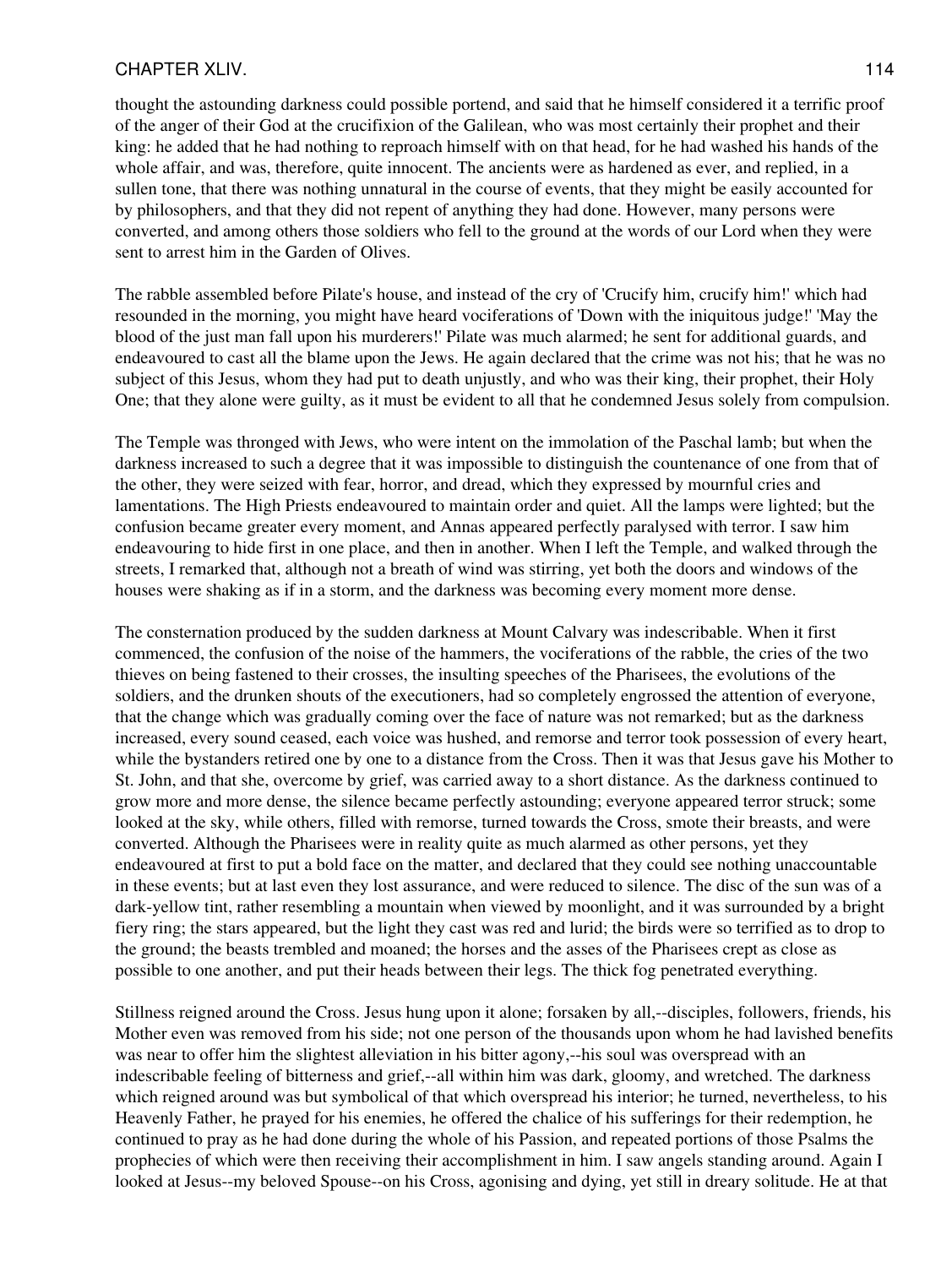moment endured anguish which no mortal pen can describe,--he felt that suffering which would overwhelm a poor weak mortal if deprived at once of all consolation, both divine and human, and then compelled, without refreshment, assistance, or light, to traverse the stormy desert of tribulation upheld by faith, hope, and charity alone.

His sufferings were inexpressible; but it was by them that he merited for us the grace necessary to resist those temptations to despair which will assail us at the hour of death,-- that tremendous hour when we shall feel that we are about to leave all that is dear to us here below. When our minds, weakened by disease, have lost the power of reasoning, and even our hopes of mercy and forgiveness are become, as it were, enveloped in mist and uncertainty,--then it is that we must fly to Jesus, unite our feelings of desolation with that indescribable dereliction which he endured upon the Cross, and be certain of obtaining a glorious victory over our infernal enemies. Jesus then offered to his Eternal Father his poverty, his dereliction, his labours, and, above all, the bitter sufferings which our ingratitude had caused him to endure in expiation for our sins and weakness; no one, therefore, who is united to Jesus in the bosom of his Church must despair at the awful moment preceding his exit from this life, even if he be deprived of all sensible light and comfort; for he must then remember that the Christian is no longer obliged to enter this dark desert alone and unprotected, as Jesus has cast his own interior and exterior dereliction on the Cross into this gulf of desolation, consequently he will not be left to cope alone with death, or be suffered to leave this world in desolation of spirit, deprived of heavenly consolation. All fear of loneliness and despair in death must therefore be cast away; for Jesus, who is our true light, the Way, the Truth, and the Life, has preceded us on that dreary road, has overspread it with blessings, and raised his Cross upon it, one glance at which will calm our every fear. Jesus then (if we may so express ourselves) made his last testament in the presence of his Father, and bequeathed the merits of his Death and Passion to the Church and to sinners. Not one erring soul was forgotten; he thought of each and everyone; praying, likewise, even for those heretics who have endeavoured to prove that, being God, he did not suffer as a man would have suffered in his place. The cry which he allowed to pass his lips in the height of his agony was intended not only to show the excess of the sufferings he was then enduring, but likewise to encourage all afflicted souls who acknowledge God as their Father to lay their sorrows with filial confidence at his feet. It was towards three o'clock when he cried out in a loud voice, 'Eloi, Eloi, lamma sabacthani?' 'My God, my God, why hast thou forsaken me?' These words of our Lord interrupted the dead silence which had continued so long; the Pharisees turned towards him, and one of them said, 'Behold, he calleth Elias;' and another, 'Let us see whether Elias will come to deliver him.' When Mary heard the voice of her divine Son, she was unable to restrain herself any longer, but rushed forwards, and returned to the foot of the Cross, followed by John, Mary the daughter of Cleophas, Mary Magdalen, and Salome. A troop of about thirty horsemen from Judea and the environs of Joppa, who were on their way to Jerusalem for the festival, passed by just at the time when all was silent round the Cross, both assistants and spectators being transfixed with terror and apprehensions. When they beheld Jesus hanging on the Cross, saw the cruelty with which he had been treated, and remarked the extraordinary signs of God's wrath which overspread the face of nature, they were filled with horror, and exclaimed, 'If the Temple of God were not in Jerusalem, the city should be burned to the ground for having taken upon itself so fearful a crime.' These words from the lips of strangers--strangers too who bore the appearance of persons of rank--made a great impression on the bystanders, and loud murmurs and exclamations of grief were heard on all sides; some individuals gathered together in groups, more freely to indulge their sorrow, although a certain portion of the crowd continued to blaspheme and revile all around them. The Pharisees were compelled to assume a more humble tone, for they feared great existing excitement among the inhabitants of Jerusalem. They therefore held a consultation with Abenadar, the centurion, and agreed with him that the gate of the city, which was in the vicinity, should be closed, in order to prevent farther communication, and that they should send to Pilate and Herod for 500 men to guard against the chance of an insurrection, the centurion, in the mean time, doing all in his power to maintain order, and preventing the Pharisees from insulting Jesus, lest it should exasperate the people still more.

Shortly after three o'clock the light reappeared in a degree, the moon began to pass away from the disc of the sun, while the sun again shone forth, although its appearance was dim, being surrounded by a species of red mist; by degrees it became more bright, and the stars vanished, but the sky was still gloomy. The enemies of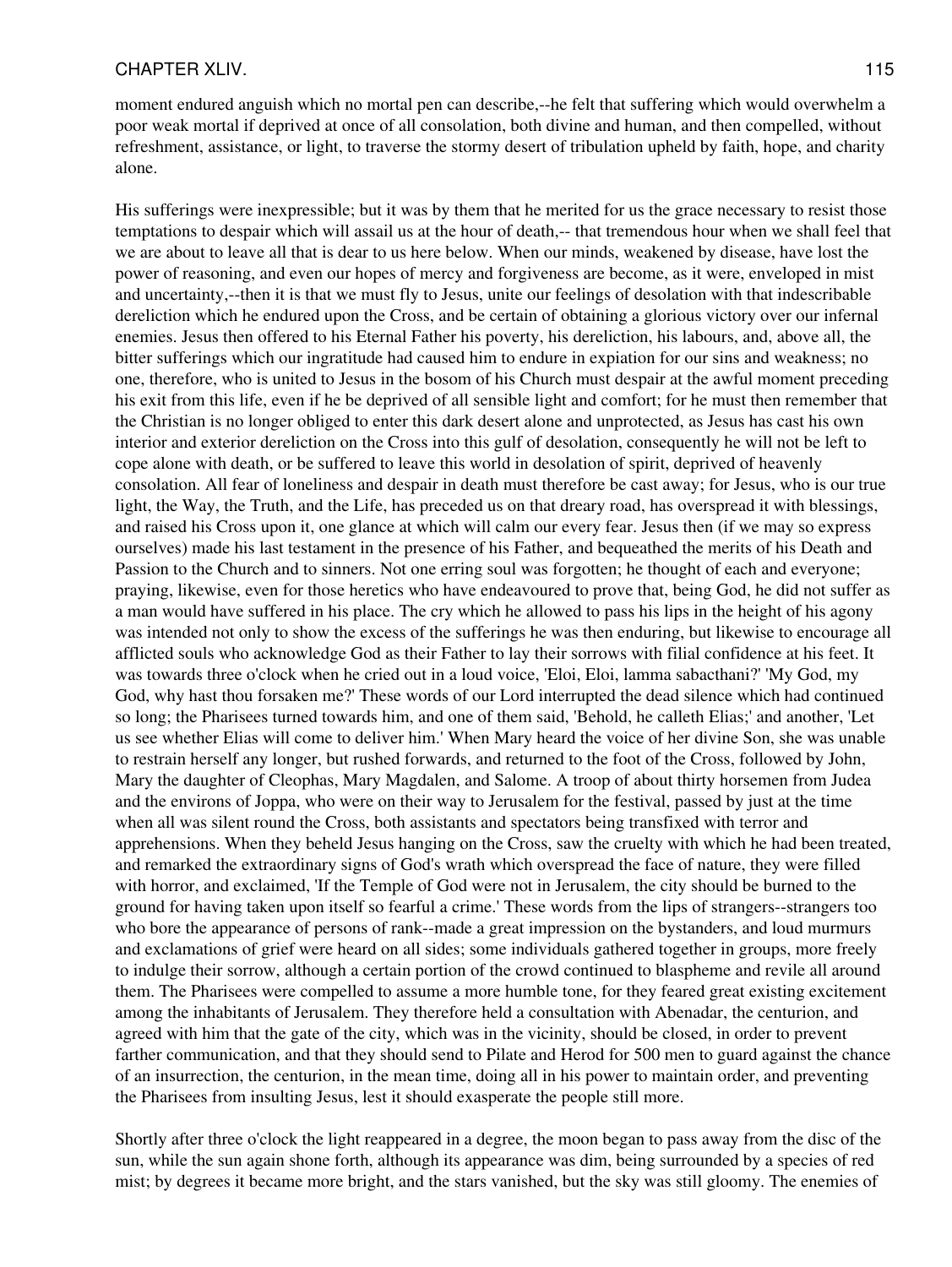## CHAPTER XLV. 116

Jesus soon recovered their arrogant spirit when they saw the light returning; and it was then that they exclaimed, 'Behold, he calleth Elias.'

# **CHAPTER XLV.**

Fifth, Sixth, and Seventh Words of Jesus on the Cross.

His Death.

The light continued to return by degrees, and the livid exhausted countenance of our Lord again became visible. His body was become much more white from the quantity of blood he had lost; and I heard him exclaim, 'I am pressed as the grape, which is trodden in the winepress. My blood shall be poured out until water cometh, but wine shall here be made no more.' I cannot be sure whether he really pronounced these words, so as to be heard by others, or whether they were only an answer given to my interior prayer. I afterwards had a vision relating to these words, and in it I saw Japhet making wine in this place.

Jesus was almost fainting; his tongue was parched, and he said: 'I thirst.' The disciples who were standing round the Cross looked at him with the deepest expression of sorrow, and he added, 'Could you not have given me a little water?' By these words he gave them to understand that no one would have prevented them from doing so during the darkness. John was filled with remorse, and replied: 'We did not think of doing so, O Lord.' Jesus pronounced a few more words, the import of which was: 'My friends and my neighbours were also to forget me, and not give me to drink, that so what was written concerning me might be fulfilled.' This omission had afflicted him very much. The disciples then offered money to the soldiers to obtain permission to give him a little water: they refused to give it, but dipped a sponge in vinegar and gall, and were about to offer it to Jesus, when the centurion Abenadar, whose heart was touched with compassion, took it from them, squeezed out the gal, poured some fresh vinegar upon it, and fastening it to a reed, put the reed at the end of a lance, and presented it for Jesus to drink. I heard our Lord say several other things, but I only remember these words: 'When my voice shall be silent, the mouths of the dead shall be opened.' Some of the bystanders cried out: 'He blasphemeth again.' But Abenadar compelled them to be silent.

The hour of our Lord was at last come; his death-struggle had commenced; a cold sweat overspread every limb. John stood at the foot of the Cross, and wiped the feet of Jesus with his scapular. Magdalen was crouched to the ground in a perfect frenzy of grief behind the Cross. The Blessed Virgin stood between Jesus and the good thief, supported by Salome and Mary of Cleophas, with her eyes rivetted on the countenance of her dying Son. Jesus then said: 'It is consummated;' and, raising his head, cried out in a loud voice, 'Father, into thy hands I commend my spirit.' These words, which he uttered in a clear and thrilling tone, resounded through heaven and earth; and a moment after, he bowed down his head and gave up the ghost. I saw his soul, under the appearance of a bright meteor, penetrate the earth at the foot of the Cross. John and the holy women fell prostrate on the ground. The centurion Abenadar had kept his eyes steadfastly fixed on the disfigured countenance of our Lord, and was perfectly overwhelmed by all that had taken place. When our Lord pronounced his last words, before expiring, in a loud tone, the earth trembled, and the rock of Calvary burst asunder, forming a deep chasm between the Cross of our Lord and that of Gesmas. The voice of God--that solemn and terrible voice--had re-echoed through the whole universe; it had broken the solemn silence which then pervaded all nature. All was accomplished. The soul of our Lord had left his body: his last cry had filled every breast with terror. The convulsed earth had paid homage to its Creator: the sword of grief had pierced the hearts of those who loved him. This moment was the moment of grace for Abenadar: his horse trembled under him; his heart was touched; it was rent like the hard rock; he threw his lance to a distance, struck his breast, and cried out: 'Blessed be the Most High God, the God of Abraham, of Isaac, and of Jacob; indeed this Man was the Son of God!' His words convinced many among the soldiers, who followed his example, and were likewise converted.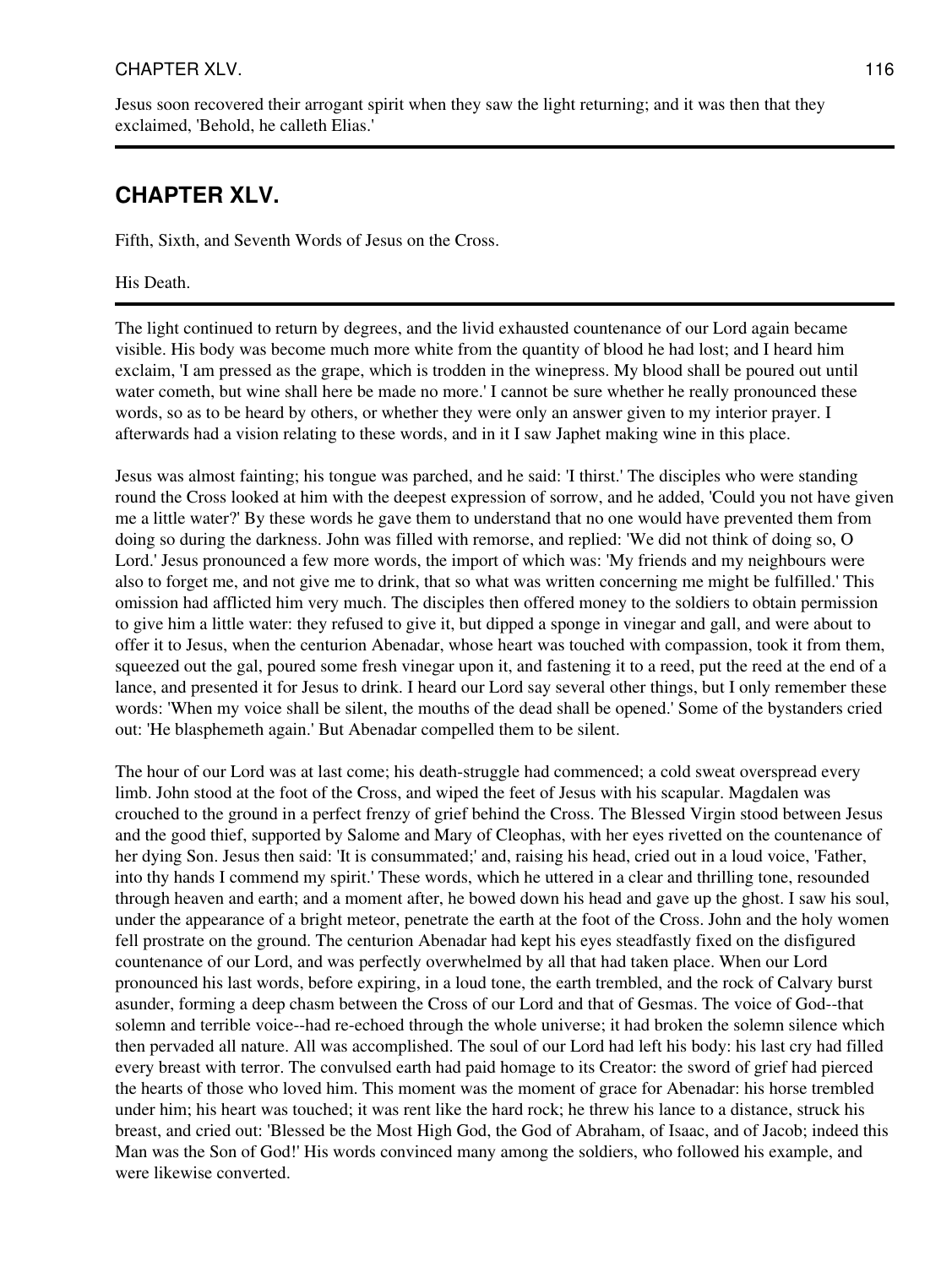## CHAPTER XLVI. 117

Abenadar became from this moment a new man; he adored the true God, and would no longer serve his enemies. He gave both his horse and his lance to a subaltern of the name of Longinus, who, having addressed a few words to the soldiers, mounted his horse, and took the command upon himself. Abenadar then left Calvary, and went through the Valley of Gihon to the caves in the Valley of Hinnom, where the disciples were hidden, announced the death of our Lord to them, and then went to the town, in order to see Pilate. No sooner had Abenadar rendered public testimony of his belief in the divinity of Jesus, than a large number of soldiers followed his example, as did also some of the bystanders, and even a few Pharisees. Many struck their breasts, wept, and returned home, while others rent their garments, and cast dust on their heads, and all were filled with horror and fear. John arose; and some of the holy women who were at a short distance came up to the Blessed Virgin, and led her away from the foot of the Cross.

When Jesus, the Lord of life and death, gave up his soul into the hands of his Father, and allowed death to take possession of his body, this sacred body trembled and turned lividly white; the countless wounds which were covered with congealed blood appeared like dark marks; his cheeks became more sunken, his nose more pointed, and his eyes, which were obscured with blood, remained but half open. He raised his weary head, which was still crowned with thorns, for a moment, and then dropped it again in agony of pain; while his parched and torn lips, only partially closed, showed his bloody and swollen tongue. At the moment of death his hands, which were at one time contracted round the nails, opened and returned to their natural size, as did also his arms; his body became stiff, and the whole weight was thrown upon the feet, his knees bent, and his feet twisted a little on one side.

What words can, alas, express the deep grief of the Blessed Virgin? Her eyes closed, a death-like tint overspread her countenance; unable to stand, she fell to the ground, but was soon lifted up, and supported by John, Magdalen, and the others. She looked once more upon her beloved Son--that Son whom she had conceived by the Holy Ghost, the flesh of her flesh, the bone of her bone, the heart of her heart--hanging on a cross between two thieves; crucified, dishonoured, contemned by those whom he came on earth to save; and well might she at this moment be termed 'the queen of martyrs.'

The sun still looked dim and suffused with mist; and during the time of the earthquake the air was close and oppressive, but by degrees it became more clear and fresh.

It was about three o'clock when Jesus expired. The Pharisees were at first much alarmed at the earthquake; but when the first shock was over they recovered themselves, began to throw stones into the chasm, and tried to measure its depth with ropes. Finding, however, that they could not fathom its bottom, they became thoughtful, listened anxiously to the groans of the penitents, who were lamenting and striking their breasts, and then left Calvary. Many among the spectators were really converted, and the greatest part returned to Jerusalem perfectly overcome with fear. Roman soldiers were placed at the gates, and in other principal parts of the city, to prevent the possibility of an insurrection. Cassius remained on Calvary with about fifty soldiers. The friends of Jesus stood round the Cross, contemplated our Lord, and wept; many among the holy women had returned to their homes, and all were silent and overcome with grief.

# **CHAPTER XLVI.**

The Earthquake.

Apparitions of the Dead in Jerusalem.

I saw the soul of Jesus, at the moment he expired, appear under the form of a bright orb, and accompanied by angels, among whom I distinguished the angel Gabriel penetrate the earth at the foot of the Cross. I likewise saw these angels cast a number of evil spirits into the great abyss, and I heard Jesus order several of the souls in Limbo to re-enter the bodies in which they once dwelt, in order that the sight might fill sinners with a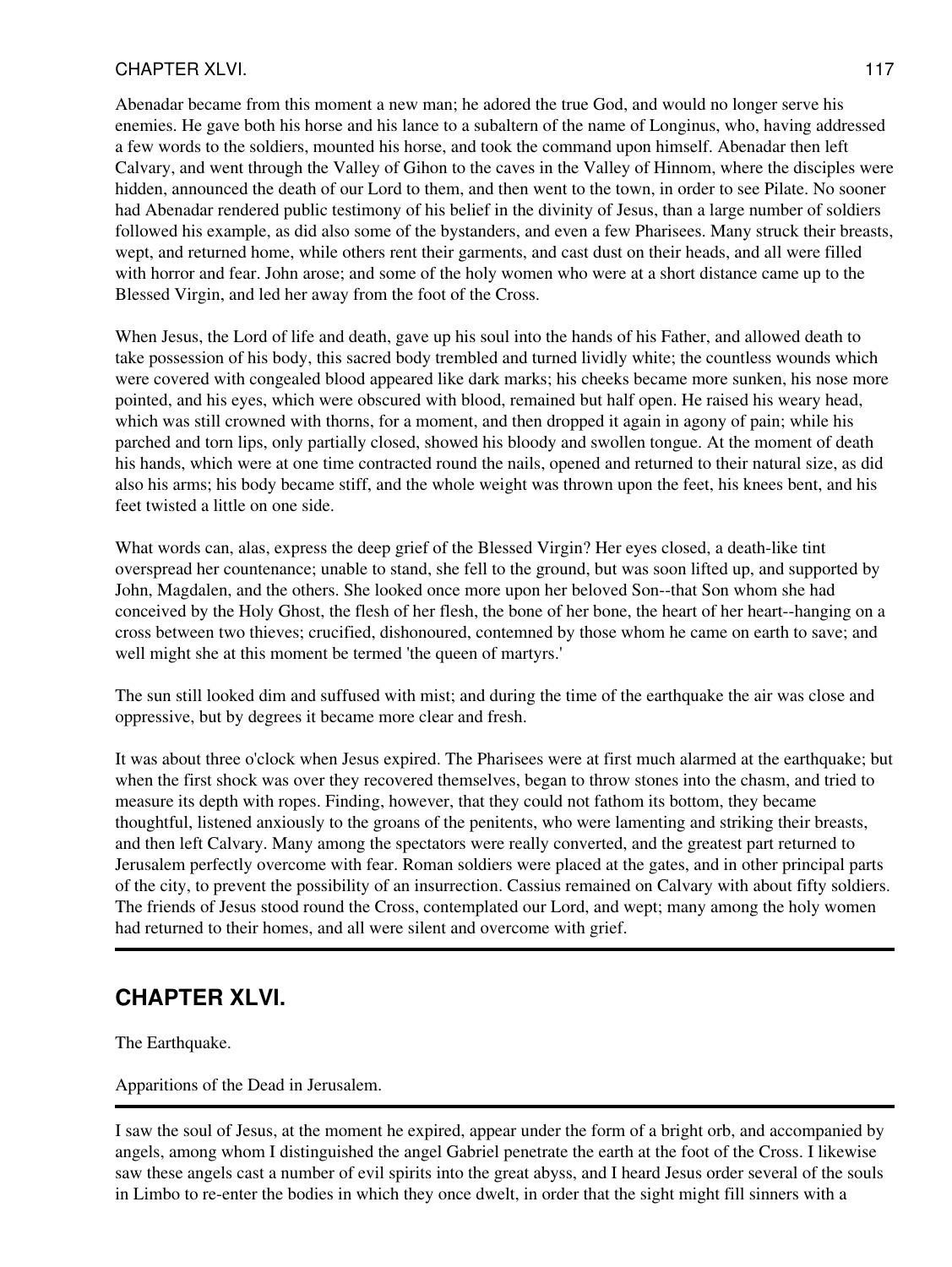### CHAPTER XLVI. 2002. THE SERVICE SERVICE SERVICE SERVICE SERVICE SERVICE SERVICE SERVICE SERVICE SERVICE SERVICE

salutary terror, and that these souls might render a solemn testimony to his divinity.

The earthquake which produced the deep chasm at Calvary did much damage in different parts of Palestine, but ifs effects were even more fatal in Jerusalem. Its inhabitants were just beginning to be a little reassured by the return of light, when their terror was reawakened with double force by the shocks of the earthquake, and the terrible noise and confusion caused by the downfall of houses and walls on all sides, which panic was still farther increased by the sudden appearance of dead persons, confronting the trembling miscreants who were flying to hide themselves, and addressing them in the most severe and reproachful language.

The High Priests had recommenced the sacrifice of the Paschal lamb (which had been stopped by the unexpected darkness), and they were triumphing at the return of light, when suddenly the ground beneath them trembled, the neighbouring buildings fell down, and the veil of the Temple was rent in two from the top to the bottom. Excess of terror at first rendered those on the outside speechless, but after a time they burst forth into cries and lamentations. The confusion in the interior of the Temple was not, however, as great as would naturally have been expected, because the strictest order and decorum were always enforced there, particularly with regard to the regulation to be followed by those who entered to make their sacrifice, and those who left after having offered it. The crowd was great, but the ceremonies were so solemnly carried out by the priests, that they totally engrossed the minds of the assistants. First came the immolation of the lamb, then the sprinkling of its blood, accompanied by the chanting of canticles and the sounding of trumpets. The priests were endeavouring to continue the sacrifices, when suddenly an unexpected and most appalling pause ensued; terror and astonishment were depicted on each countenance; all was thrown into confusion; not a sound was heard; the sacrifices ceased; there was a general rush to the gates of the Temple; everyone endeavoured to fly as quickly as possible. And well might they fly, well might they fear and tremble; for in the midst of the multitude there suddenly appeared persons who had been dead and buried for many years! These persons looked at them sternly, and reproved them most severely for the crime they had committed that day, in bringing about the death of 'the just man,' and calling down his blood upon their heads. Even in the midst of this confusion, some attempts were, however, made by the priests to preserve order; they prevented those who were in the inner part of the Temple from rushing forward, pushing their way through the crowds who were in advance of them, and descending the steps which led out of the Temple: they even continued the sacrifices in some parts, and endeavoured to calm the fears of the people.

The appearance of the Temple at this moment can only be described by comparing it to an ant-hill on which persons have thrown stones, or which has been disturbed by a sick being driven into its centre. The ants in those parts on which the stones have fallen, or which the stick had disturbed, are filled with confusion and terror; they run to and fro and do nothing; while the ants in those parts which have not been disturbed continue to labour quietly, and even begin to repair the damaged parts.

The High Priest Caiphas and his retinue did not lose their presence of mind, and by the outward tranquillity which their diabolical hardness of heart enabled them to preserve, they calmed the confusion in a great degree, and then did their utmost to prevent the people from looking upon these stupendous events as testimonies of the innocence of Jesus. The Roman garrison belonging to the fortress of Antonia likewise made great efforts to maintain order; consequently, the disturbance of the festival was not followed by an insurrection, although every heart was fixed with fear and anxiety, which anxiety the Pharisees endeavoured (and in some instances with success) to calm.

I remember a few other striking incidents: in the first place, the two columns which were placed at the entrance of their Holy of Holies, and to which a magnificent curtain was appended, were shaken to the very foundations; the column on the left side fell down in a southerly, and that on the right side in a northerly direction, thus rending the veil in two from the top to the bottom with a fearful sound, and exposing the Holy of Holies uncovered to the public gaze. A large stone was loosened and fell from the wall at the entrance of the sanctuary, near where the aged Simeon used to kneel, and the arch was broken. The ground was heaved up, and many other columns were thrown down in other parts of the Temple.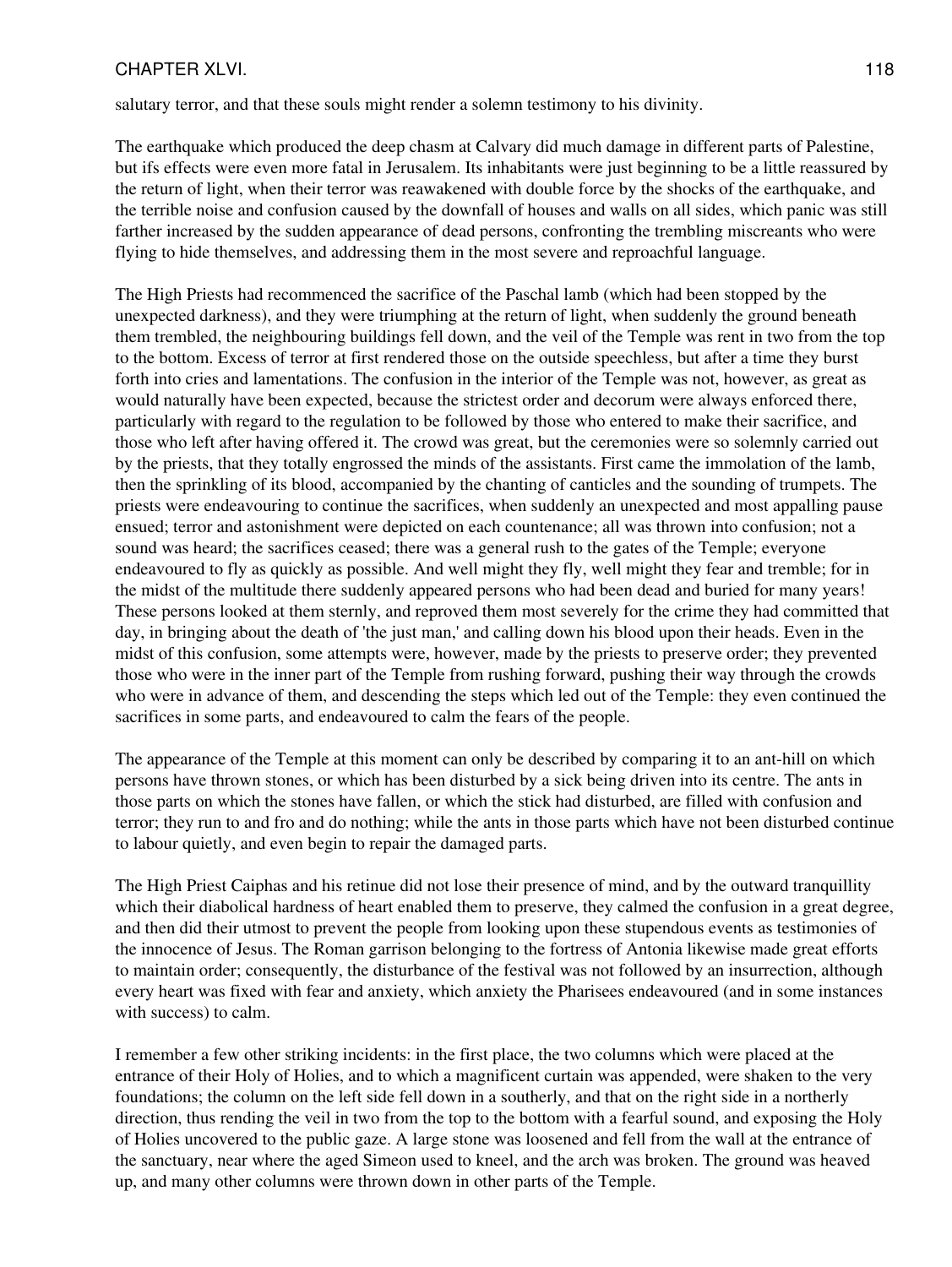#### CHAPTER XLVII. 2002. 2003. THE STREET WAS SERVED FOR A 2004 2004 2005 2006 2012 2013

An apparition of the High Priest Zacharias, who was slain between the porch and the altar, was seen in the sanctuary. He uttered fearful menaces, spoke of the death of the second Zacharias, and of that of St. John Baptist, as also of the violent deaths of the other prophets.12 The two sons of the High Priest Simon, surnamed the Just (ancestors of the aged Simeon who prophesied when Jesus was presented in the Temple), made their appearance in the part usually occupied by the doctors of the law; they also spoke in terrific terms of the deaths of the prophets, of the sacrifice of the old law which was now about to cease, and they exhorted all present to be converted, and to embrace the doctrines which had been preached by him whom they had crucified. The prophet Jeremiah likewise appeared; he stood near the altar, and proclaimed, in a menacing tone, that the ancient sacrifice was at an end, and that a new one had commenced. As these apparitions took place in parts where none but priests were allowed to enter, Caiphas and a few others were alone cognisant of them, and they endeavoured, as far as possible, either to deny their reality, or to conceal them. These prodigies were followed by others still more extraordinary. The doors of the sanctuary flew open of themselves, and a voice was heard to utter these words: 'Let us leave this place;' and I saw all the angels of the Lord instantly leave the Temple. The thirty-two Pharisees who went to Calvary a short time before our Lord expired were almost all converted at the foot of the Cross. They returned to the Temple in the midst of the confusion, and were perfectly thunderstruck at all which had taken place there. They spoke most sternly, both to Annas and to Caiphas, and left the Temple. Annas had always been the most bitter of the enemies of Jesus, and had headed every proceeding against him; but the supernatural events which had taken place had completely unnerved him that he knew not where to hide himself. Caiphas was, in realty excessively alarmed, and filled with anxiety, but his pride was so great that he concealed his feelings as far as possible, and endeavoured to reassure Annas. He succeeded for a time; but the sudden appearance of a person who had been dead many years marred the effect of his words, and Annas became again a prey to the most fearful terror and remorse.

Whilst these things were going on in the Temple, the confusion and panic were not less in Jerusalem. Dead persons were walking about, and many walls and buildings had been shaken by the earthquake, and parts of them fallen down. The superstition of Pilate rendered him even more accessible to fear; he was perfectly paralysed and speechless with terror; his palace was shaken to the very foundation, and the earth quaked beneath his feet. He ran wildly from room to room, and the dead constantly stood before him, reproaching him with the unjust sentence he had passed upon Jesus. He thought that they were the gods of the Galilean, and took refuge in an inner room, where he offered incense, and made vows to his idols to invoke their assistance in his distress. Herod was usually alarmed; but he shut himself up in his palace, out of the sight of everyone.

More than a hundred persons who had died at different epochs re-entered the bodies they had occupied when on earth, made their appearance in different parts of Jerusalem, and filled the inhabitants with inexpressible consternation. Those souls which had been released by Jesus from Limbo uncovered their faces and wandered to and fro in the streets, and although their bodies were the same as those which they had animated when on earth, yet these bodies did not appear to touch the ground as they walked. They entered the houses of their descendants, proclaimed the innocence of Jesus, and reproved those who had taken part in his death most severely. I saw them passing through the principal streets; they were generally in couples, and appeared to me to glide through the airs without moving their feet. The countenances of some were pale; others of a yellow tint; their beards were long, and their voices sounded strange and sepulchral. Their grave-clothes were such as it was customary to use at the period of their decease. When they reached the place where sentence of death was proclaimed on Jesus before the procession started for Calvary, they paused for a moment, and exclaimed in a loud voice: 'Glory be to Jesus for ever and ever, and destruction to his enemies!' Towards four o'clock all the dead returned to their graves. The sacrifices in the Temple had been so interrupted, and the confusion caused by the different prodigies was so great, that very few persons ate the Paschal lamb on that evening.

## **CHAPTER XLVII.**

The Request of Joseph of Arimathea to be allowed to have the Body of Jesus.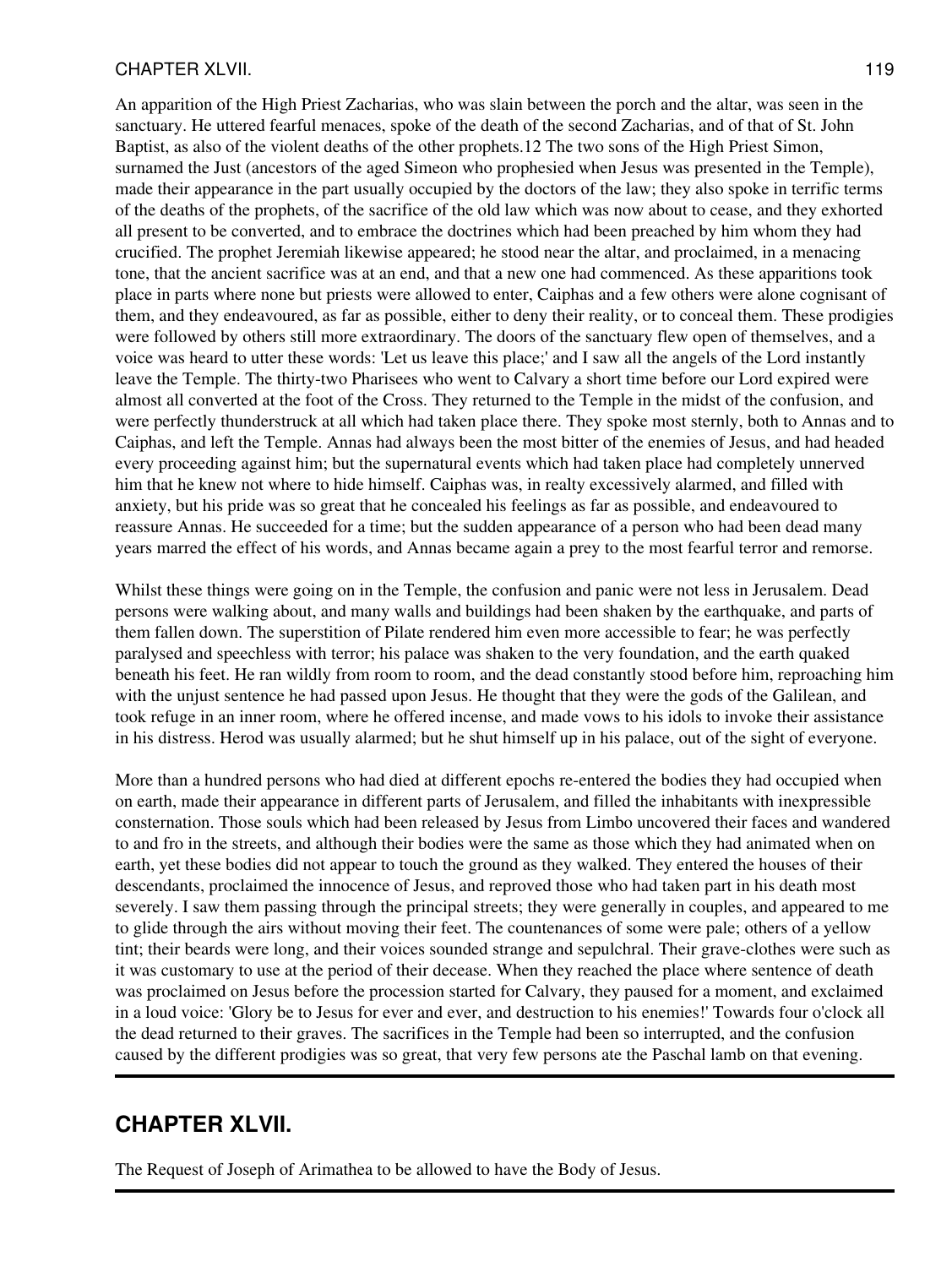### CHAPTER XLVIII. 120

Scarcely had the commotion which the town had been thrown into begun to subside in a degree, when the Jews belonging to the Council sent to Pilate to request that the legs of the criminals might be broken, in order to put an end to their lives before the Sabbath-day dawned. Pilate immediately dispatched executioners to Calvary to carry out their wishes.

Joseph of Arimathea then demanded an audience; he had heard of the death of Jesus, and he and Nicodemus had determined to bury him in a new sepulchre which he had made at the end of his garden, not far from Calvary. Pilate was still filled with anxiety and solicitude, and was much astonished at seeing a person holding a high position like Joseph so anxious for leave to give honourable burial to a criminal whom he had sentenced to be ignominiously crucified. He sent for the centurion Abenadar, who returned to Jerusalem after he had conferred with the disciples who were hidden in the caverns, and asked him whether the King of the Jews was really dead. Abenadar gave Pilate a full account of the death of our Lord, of his last words, and of the loud cry he uttered immediately before death, and of the earthquake which had rent the great chasm in the rock. The only thing at which Pilate expressed surprise was that the death of Jesus should have taken place so quickly, as those who were crucified usually lived much longer; but although he said so little, every word uttered by Joseph increased his dismay and remorse. He instantly gave Joseph an order, by which he was authorised to take down the body of the King of the Jews from the Cross, and to perform the rites of sepulture at once. Pilate appeared to endeavour, by his readiness in granting this request, to wish to make up, in a degree, for his previous cruel and unjust conduct, and he was likewise very glad to do what he was certain would annoy the priests extremely, as he knew their wish was to have Jesus buried ignominiously between the two thieves. He dispatched a messenger to Calvary to see his orders executed. I believe the messenger was Abenadar, for I saw him assisting in taking Jesus down from the Cross.

When Joseph of Arimathea left Pilate's palace, he instantly rejoined Nicodemus, who was waiting for him at the house of a pious woman, which stood opposite to a large street, and was not far from that alley where Jesus was so shamefully ill-treated when he first commenced carrying his Cross. The woman was a vendor of aromatic herbs, and Nicodemus had purchased many perfumes which were necessary for embalming the body of Jesus from her. She procured the more precious kinds from other places, and Joseph went away to procure a fine winding-sheet. His servants then fetched ladders, hammers, pegs, jars of water, and sponges, from a neighbouring shed, and placed them in a hand-barrow similar to that on which the disciples of John the Baptist put his body when they carried it off from the castle of Macherus.

## **CHAPTER XLVIII.**

The Opening of the Side of Jesus.

## Death of the two thieves.

Whilst these events were taking place in Jerusalem, silence reigned around Calvary. The crowd which had been for a time so noisy and tumultuous, was dispersed; all were panicstricken; in some that panic had produced sincere repentance, but on others it had had no beneficial effects. Mary, John, Magdalen, Mary of Cleophas, and Salome had remained, either standing or sitting before the Cross, closely veiled and weeping silently. A few soldiers were leaning over the terrace which enclosed the platform; Cassius rode up and down; the sky was lowering, and all nature wore a garb of mourning. Six archers soon after made their appearance, bringing with them ladders, spades, ropes, and large iron staves for the purpose of breaking the legs of the criminals, in order to hasten their deaths. When they approached our Lord's Cross, his friends retired a few paces back, and the Blessed Virgin was seized with fear lest they should indulge their hatred of Jesus by insulting even his dead body. Her fears were not quite unfounded, for when they first placed their ladders against the Cross they declared that he was only pretending to be dead; in a few moments, however, seeing that he was cold and stiff, they left him, and removed their ladders to the crosses on which the two thieves were still hanging alive. They took up their iron staves and broke the arms of the thieves above and below the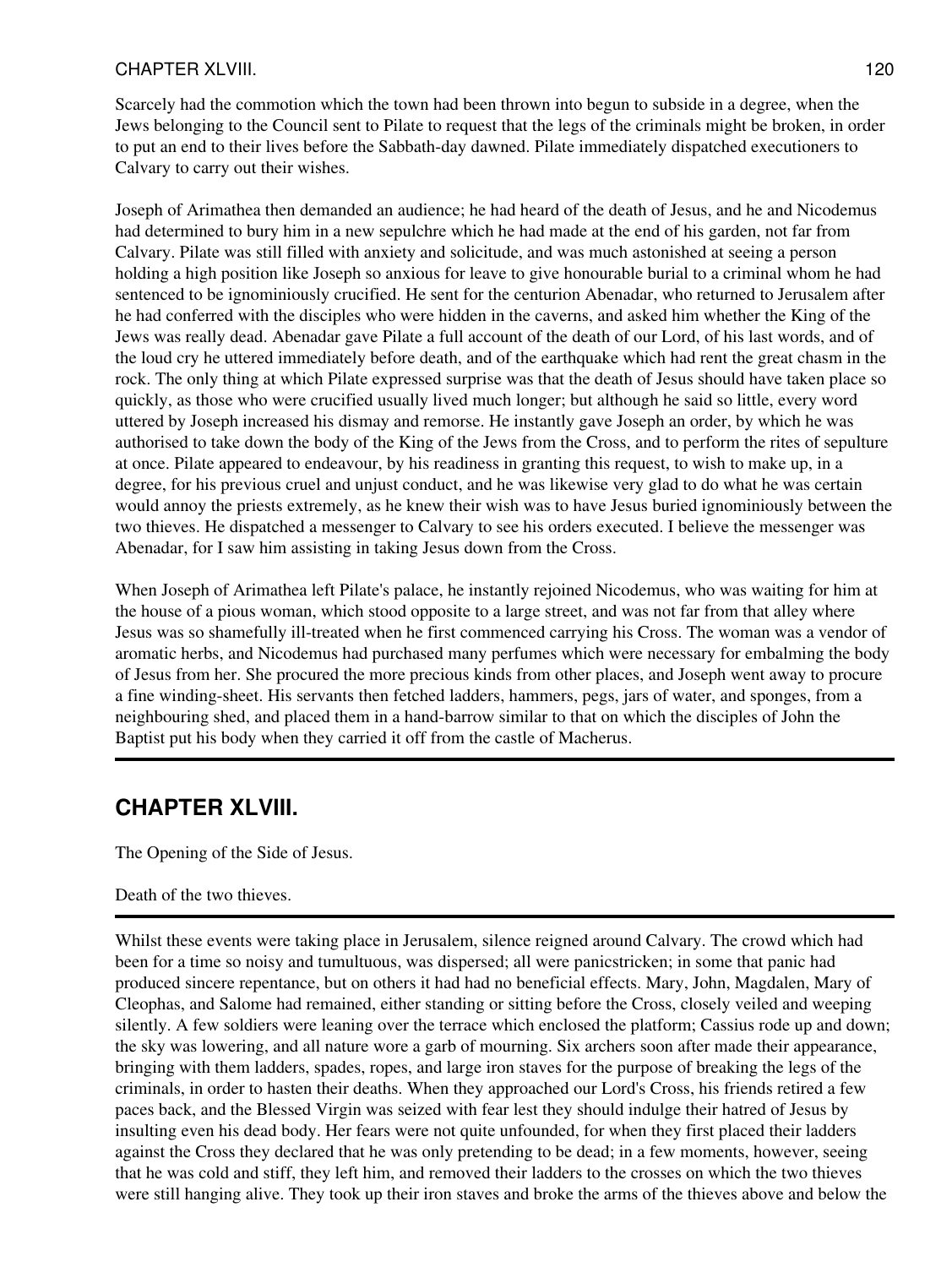### CHAPTER XLVIII. 121

elbow; while another archer at the same moment broke their legs, both above and below the knee. Gesmas uttered frightful cries, therefore the executioner finished him off by three heavy blows of a cudgel on his chest. Dismas gave a deep groan, and expired: he was the first among mortals who had the happiness of rejoining his Redeemer. The cords were then loosened, the two bodies fell to the ground, and the executioners dragged them to a deep morass, which was between Calvary and the walls of the town, and buried them there.

The archers still appeared doubtful whether Jesus was really dead, and the brutality they had shown in breaking the legs of the thieves made the holy women tremble as to what outrage they might next perpetrate on the body of our Lord. But Cassius, the subaltern officer, a young man of about five-and-twenty, whose weak squinting eyes and nervous manner had often excited the derision of his companions, was suddenly illuminated by grace, and being quite overcome at the sight of the cruel conduct of the soldiers, and the deep sorrow of the holy women, determined to relieve their anxiety by proving beyond dispute that Jesus was really dead. The kindness of his heart prompted him, but unconsciously to himself he fulfilled a prophecy. He seized his lance and rode quickly up to the mound on which the Cross was planted, stopped just between the cross of the good thief and that of our Lord, and taking his lance in both hands, thrust it so completely into the right side of Jesus that the point went through the heart, and appeared on the left side. When Cassius drew his lance out of the wound a quantity of blood and water rushed from it, and flowed over his face and body. This species of washing produced effects somewhat similar to the vivifying waters of Baptism: grace and salvation at once entered his soul. He leaped from his horse, threw himself upon his knees, struck his breast, and confessed loudly before all his firm belief in the divinity of Jesus.

The Blessed Virgin and her companions were still standing near, with their eyes fixed upon the Cross, but when Cassius thrust his lance into the side of Jesus they were much startled, and rushed with one accord up to it. Mary looked as if the lance had transfixed her heart instead of that of her Divine Son, and could scarcely support herself. Cassius meantime remained kneeling and thanking God, not only for the grace he had received but likewise for the cure of the complaint in his eyes, which had caused the weakness and the squint. This cure had been effected at the same moment that the darkness with which his soul was previously filled was removed. Every heart was overcome at the sight of the blood of our Lord, which ran into a hollow in the rock at the foot of the Cross. Mary, John, the holy women, and Cassius, gathered up the blood and water in flasks, and wiped up the remainder with pieces of linen.13

Cassius, whose sight was perfectly restored at the same moment that the eyes of his soul were opened, was deeply moved, and continued his humble prayer of thanksgiving. The soldiers were truck with astonishment at the miracle which had taken place, and cast themselves on their knees by his side, at the same time striking their breasts and confessing Jesus. The water and blood continued to flow from the large wound in the side of our Lord; it ran into the hollow in the rock, and the holy women put it in vases, while Mary and Magdalen mingled their tears. The archers, who had received a message from Pilate, ordering them not to touch the body of Jesus, did not return at all.

All these events took place near the Cross, at a little before four o'clock, during the time that Joseph of Arimathea and Nicodemus were gathering together the articles necessary for the burial of Jesus. But the servants of Joseph having been sent to clean out the tomb, informed the friends of our Lord that their master intended to take the body of Jesus and place it in his new sepulchre. John immediately returned to the town with the holy women; in the first place, that Mary might recruit her strength a little, and in the second, to purchase a few things which would be required for the burial. The Blessed Virgin had a small lodging among the buildings near the Cenaculum. They did not re-enter the town through the gate which was the nearest to Calvary, because it was closed, and guarded by soldiers placed there by the Pharisees; but they went through that gate which leads to Bethlehem.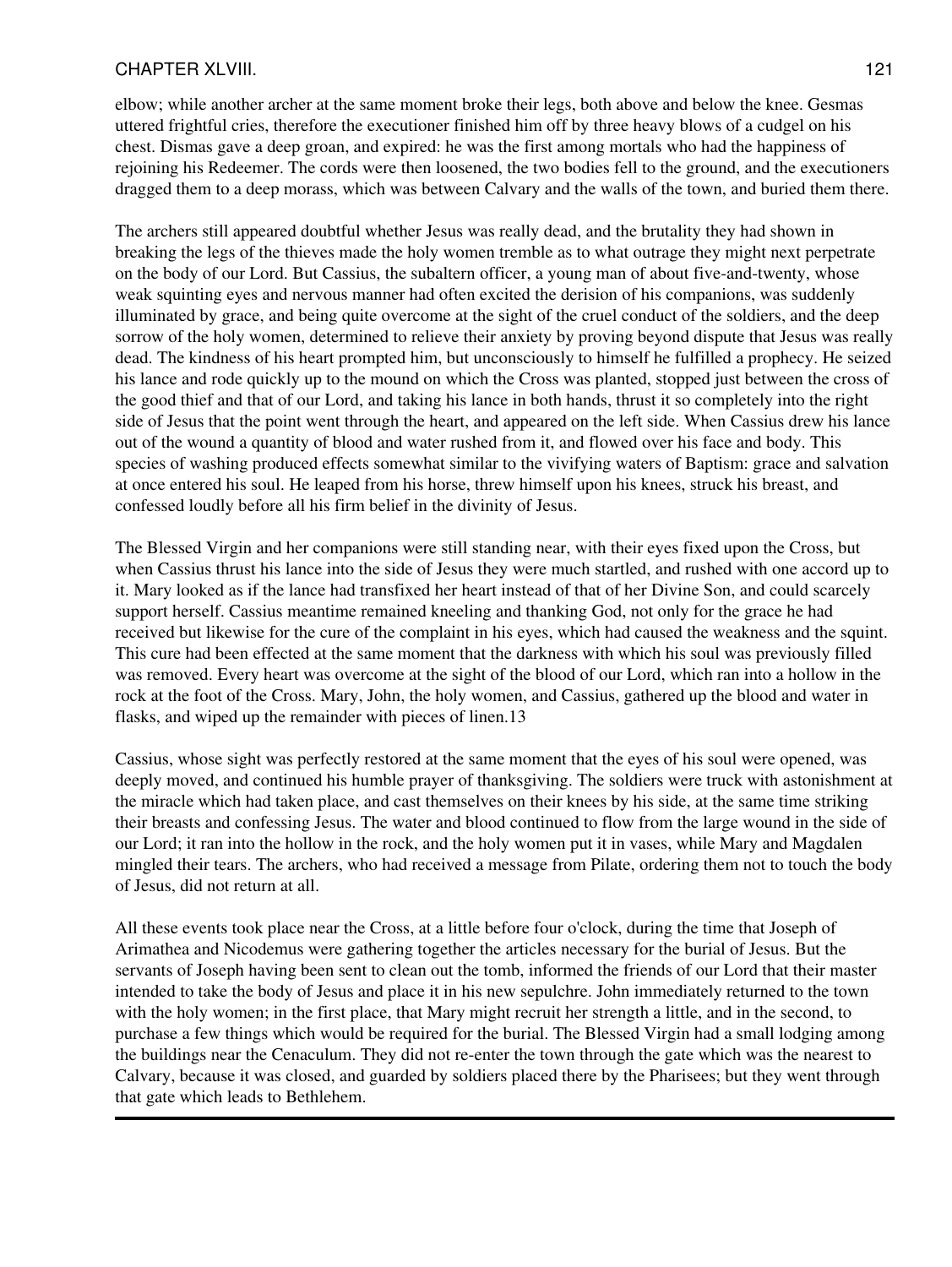#### CHAPTER XLIX. 122

## **CHAPTER XLIX.**

A Description of some Parts of ancient Jerusalem.

This chapter will contain some descriptions of places given by Sister Emmerich on various occasions. They will be followed by a description of the tomb and garden of Joseph of Arimathea, that so we may have no need to interrupt the account of the burial of our Lord.

The first gate which stood on the eastern side of Jerusalem, to the south of the south-east angle of the Temple, was the one leading to the suburb of Ophel. The gate of the sheep was to the north of the north-east angle of the Temple. Between these two gates there was a third, leading to some streets situated to the east of the Temple, and inhabited for the most part by stonemasons and other workmen. The houses in these streets were supported by the foundations of the Temple; and almost all belonged to Nicodemus, who had caused them to be built, and who employed nearly all the workmen living there. Nicodemus had not long before built a beautiful gate as an entrance to these streets, called the Gate of Moriah. It was but just finished, and through it Jesus had entered the town on Palm Sunday. Thus he entered by the new gate of Nicodemus, through which no one had yet passed, and was buried in the new monument of Joseph of Arimathea, in which no one had yet been laid. This gate was afterwards walled up, and there was a tradition that the Christians were once again to enter the town through it. Even in the present day, a walled-up gate, called by the Turks the Golden Gate, stands on this spot.

The road leading to the west from the gate of the sheep passed almost exactly between the north-western side of Mount Sion and Calvary. From this gate to Golgotha the distance was about two miles and a quarter; and from Pilate's palace to Golgotha about two miles. The fortress Antonia was situated to the north-west of the mountain of the Temple, on a detached rock. A person going towards the west, on leaving Pilate's palace, would have had this fortress to his left. On one of its walls there was a platform commanding the forum, and from which Pilate was accustomed to make proclamations to the people: he did this, for instance, when he promulgated new laws. When our Divine Lord was carrying his Cross, in the interior of the town, Mount Calvary was frequently on his right hand. This road, which partly ran in a south-westerly direction, led to a gate made in an inner wall of the town, towards Sion. Beyond this wall, to the left, there was a sort of suburb, containing more gardens than houses; and towards the outer wall of the city stood some magnificent sepulchres with stone entrances. On this side was a house belonging to Lazarus, with beautiful gardens, extending towards that part where the outer western wall of Jerusalem turned to the south. I believe that a little private door, made in the city wall, and through which Jesus and his disciples often passed by permission of Lazarus, led to these gardens. The gate standing at the north-western angle of the town led to Bethsur, which was situated more towards the north than Emmaus and Joppa. The western part of Jerusalem was lower than any other: the land on which it was built first sloped in the direction of the surrounding wall, and then rose again when close to it; and on this declivity there stood gardens and vineyards, behind which wound a wide road, with paths leading to the walls and towers. On the other side, without the wall, the land descended towards the valley, so that the walls surrounding the lower part of the town looked as if built on a raised terrace. There are gardens and vineyards even in the present day on the outer hill. When Jesus arrived at the end of the Way of the Cross, he had on his left hand that part of the town where there were so many gardens; and it was from thence that Simon of Cyrene was coming when he met the procession. The gate by which Jesus left the town was not entirely facing the west, but rather the south-west. The city wall on the left-hand side, after passing through the gate, ran somewhat in a southerly direction, then turned towards the west, and then again to the south, round Mount Sion. On this side there stood a large tower, like a fortress. The gate by which Jesus left the town was at no great distance from another gate more towards the south, leading down to the valley, and where a road, turning to the left in the direction of Bethlehem, commenced. The road turned to the north towards Mount Calvary shortly after that gate by which Jesus left Jerusalem when bearing his Cross. Mount Calvary was very steep on its eastern side, facing the town, and a gradual descent on the western; and on this side, from which the road to Emmaus was to be seen, there was a field, in which I saw Luke gather several plants when he and Cleophas were going to Emmaus, and met Jesus on the way. Near the walls, to the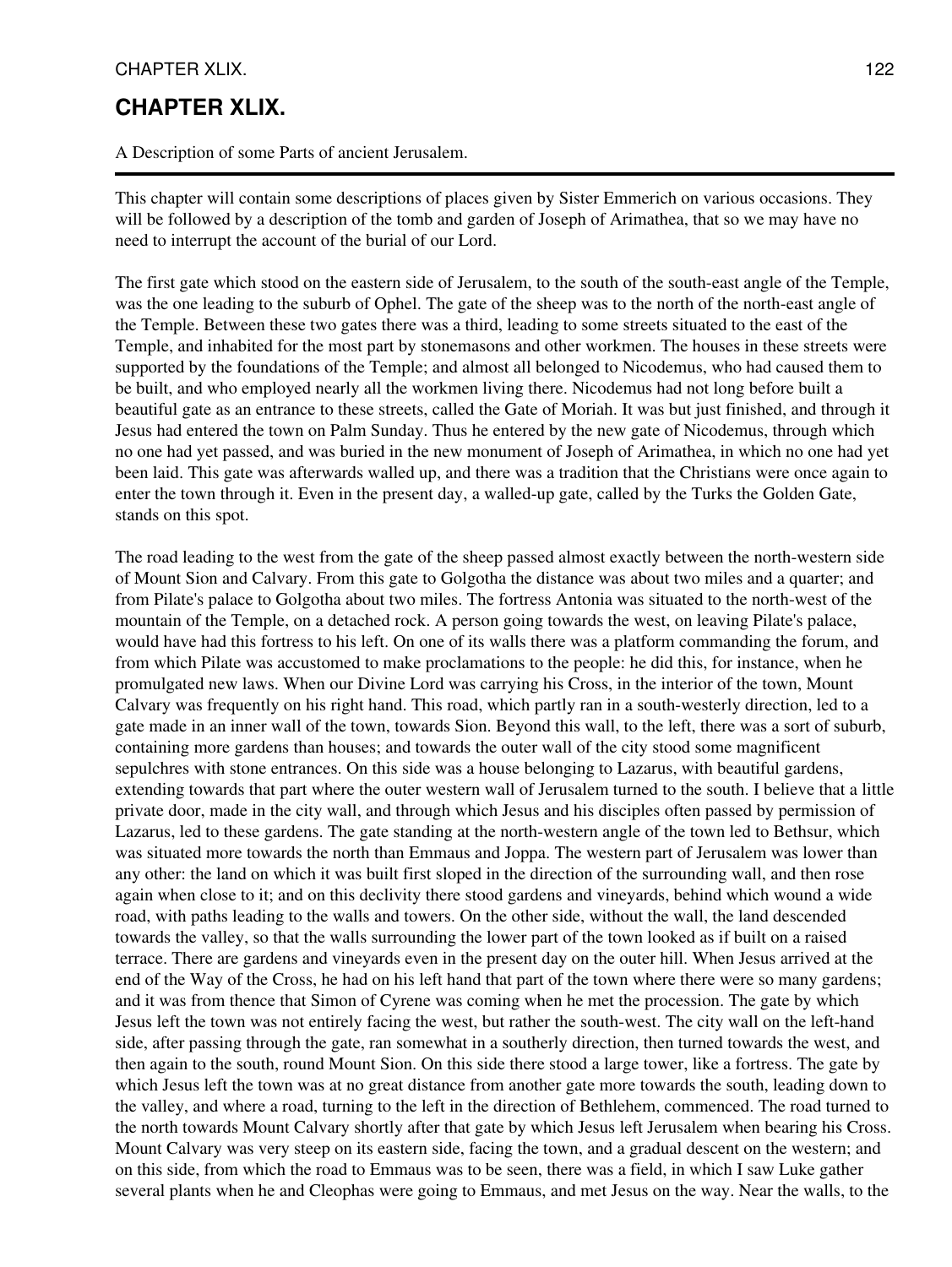## CHAPTER L. 123

east and south of Calvary, there were also gardens, sepulchres, and vineyards. The Cross was buried on the north-east side, at the foot of Mount Calvary.

The garden of Joseph of Arimathea was situated near the gate of Bethlehem, at about a seven minutes' walk from Calvary: it was a very fine garden, with tall trees, banks, and thickets in it, which gave much shade, and was situated on a rising ground extending to the walls of the city.14 A person coming from the northern side of the valley, and entering the garden, had on his left hand a slight ascent extending as far as the city wall; and on his right, at the end of the garden, a detached rock, where the cave of the sepulchre was situated. The grotto in which it was made looked to the east; and on the south-western and north-western sides of the same rock were two other smaller sepulchres, which were also new, and with depressed fronts. A pathway, beginning on the western side of this rock, ran all round it. The ground in front of the sepulchre was higher than that of the entrance, and a person wishing to enter the cavern had to descend several steps. The cave was sufficiently large for four men to be able to stand close up to the wall on either side without impeding the movements of the bearers of the body. Opposite the door was a cavity in the rock, in which the tomb was made; it was about two feet above the level of the ground, and fastened to the rock by one side only, like an altar: two persons could stand, one at the head and one at the foot; and there was a place also for a third in front, even if the door of the cavity was closed. This door was made of some metal, perhaps of brass, and had two folding doors. These doors could be closed by a stone being rolled against them; and the stone used for this purpose was kept outside the cavern. Immediately after our Lord was placed in the sepulchre it was rolled in front of the door. It was very large, and could not be removed without the united effort of several men. Opposite the entrance of the cavern there stood a stone bench, and by mounting on this a person could climb on to the rock, which was covered with grass, and from whence the city walls, the highest parts of Mount Sion, and some towers could be seen, as well as the gate of Bethlehem and the fountain of Gihon. The rock inside was of a white colour, intersected with red and blue veins.

## **CHAPTER L.**

### The Descent from the Cross.

At the time when everyone had left the neighbourhood of the Cross, and a few guards alone stood around it, I saw five persons, who I think were disciples, and who had come by the valley from Bethania, draw nigh to Calvary, gaze for a few moments upon the Cross, and then steal away. Three times I met in the vicinity two men who were making examinations and anxiously consulting together. These men were Joseph of Arimathea and Nicodemus. The first time was during the Crucifixion (perhaps when they caused the clothes of Jesus to be brought back from the soldiers), and they were then at no great distance from Calvary. The second was when, after standing to look whether the crowd was dispersing, they went to the town to make some preparations. The third was on their return from the tomb to the Cross, when they were looking around in every direction, as if waiting for a favourable moment, and then concerted together as to the manner in which they should take the body of our Lord down from the Cross, after which they returned to the town.

Their next care was to make arrangements for carrying with them the necessary articles for embalming the body, and their servants took some tools with which to detach it from the Cross, as well as two ladders which they found in a barn close to Nicodemus's house. Each of these ladders consisted of a single pole, crossed at regular intervals by pieces of wood, which formed the steps. There were hooks which could be fastened on any part of the pole, and by means of which the ladder could be steadied, or on which, perhaps, anything required for the work could also be hung.

The woman from whom they had bought their spices had packed the whole neatly together. Nicodemus had bought a hundred pounds' weight of roots, which quantity is equal to about thirty-seven pounds of our measure, as has been explained to me. They carried these spices in little barrels make of bark, which were hung round their necks, and rested on their breasts. One of these barrels contained some sort of powder. They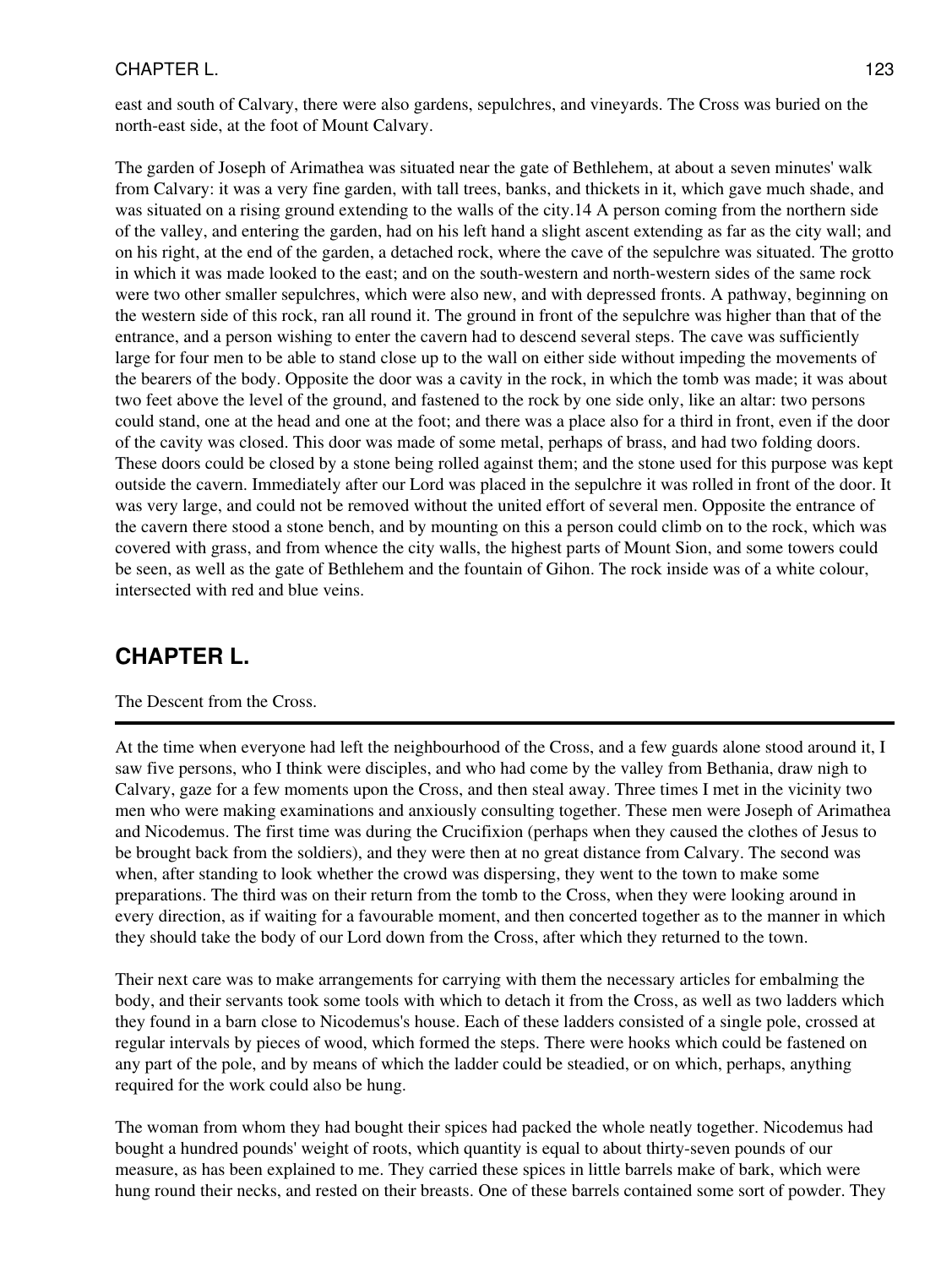#### CHAPTER L. 124

had also some bundles of herbs in bags made of parchment or leather, and Joseph carried a box of ointment; but I do not know what this box was made of. The servants were to carry vases, leathern bottles, sponges, and tools, on a species of litter, and they likewise took fire with them in a closed lantern. They left the town before their master, and by a different gate (perhaps that of Bethania), and then turned their steps towards Mount Calvary. As they walked through the town they passed by the house where the Blessed Virgin; St. John, and the holy women had gone to seek different things required for embalming the body of Jesus, and John and the holy women followed the servants at a certain distance. The women were about five in number, and some of them carried large bundles of linen under their mantles. It was the custom for women, when they went out in the evening, or if intending to perform some work of piety secretly, to wrap their persons carefully in a long sheet at least a yard wide. They began by one arm, and then wound the linen so closely round their body that they could not walk without difficulty. I have seen them wrapped up in this manner, and the sheet not only extended to both arms, but likewise veiled the head. On the present occasion, the appearance of this dress was most striking in my eyes, for it was a real mourning garment. Joseph and Nicodemus were also in mourning attire, and wore black sleeves and wide sashes. Their cloaks, which they had drawn over their heads, were both wide and long, of a common grey colour, and served to conceal everything that they were carrying. They turned their steps in the direction of the gate leading to Mount Calvary. The streets were deserted and quiet, for terror kept everyone at home. The greatest number were beginning to repent, and but few were keeping the festival. When Joseph and Nicodemus reached the gate they found it closed, and the road, streets, and every corner lined with soldiers. These were the soldiers whom the Pharisees had asked for at about two o'clock, and whom they had kept under arms and on guard, as they still feared a tumult among the people. Joseph showed an order, signed by Pilate, to let them pass freely, and the soldiers were most willing that they should do so, but explained to him that they had endeavoured several times to open the gate, without being able to move it; that apparently the gate had received a shock, and been strained in some part; and that on this account the archers sent to break the legs of the thieves had been obliged to return to the city by another gate. But when Joseph and Nicodemus seized hold of the bolt, the gate opened as if of itself, to the great astonishment of all the bystanders.

It was still dark and the sky cloudy when they reached Mount Calvary, where they found the servants who had been sent on already arrived, and the holy women sitting weeping in front of the Cross. Cassius and several soldiers who were converted remained at a certain distance, and their demeanour was respectful and reserved. Joseph and Nicodemus described to the Blessed Virgin and John all they had done to save Jesus from an ignominious death, and learned from them how they had succeeded in preventing the bones of our Lord from being broken, and how the prophecy had been fulfilled. They spoke also of the wound which Cassius had made with his lance. No sooner was the centurion Abenadar arrived than they began, with the deepest recollection of spirit, their mournful and sacred labour of taking down from the Cross and embalming the adorable body of our Lord.

The Blessed Virgin and Magdalen were seated at the foot of the Cross; while, on the right-hand side, between the cross of Dismas and that of Jesus, the other women were engaged in preparing the linen, spices, water, sponges, and vases. Cassius also came forward, and related to Abenadar the miraculous cure of his eyes. All were deeply affected, and their hearts overflowing with sorrow and love; but, at the same time, they preserved a solemn silence, and their every movement was full of gravity and reverence. Nothing broke the stillness save an occasional smothered word of lamentation, or a stifled groan, which escaped from one or other of these holy personages, in spite of their earnest eagerness and deep attention to their pious labour. Magdalen gave way unrestrainedly to her sorrow, and neither the presence of so many different persons, nor any other consideration, appeared to distract her from it.

Nicodemus and Joseph placed the ladders behind the Cross, and mounted them, holding in their hands a large sheet, to which three long straps were fastened. They tied the body of Jesus, below the arms and knees, to the tree of the Cross, and secured the arms by pieces of linen placed underneath the hands. Then they drew out the nails, by pushing them from behind with strong pins pressed upon the points. The sacred hands of Jesus were thus not much shaken, and the nails fell easily out of the wounds; for the latter had been made wider by the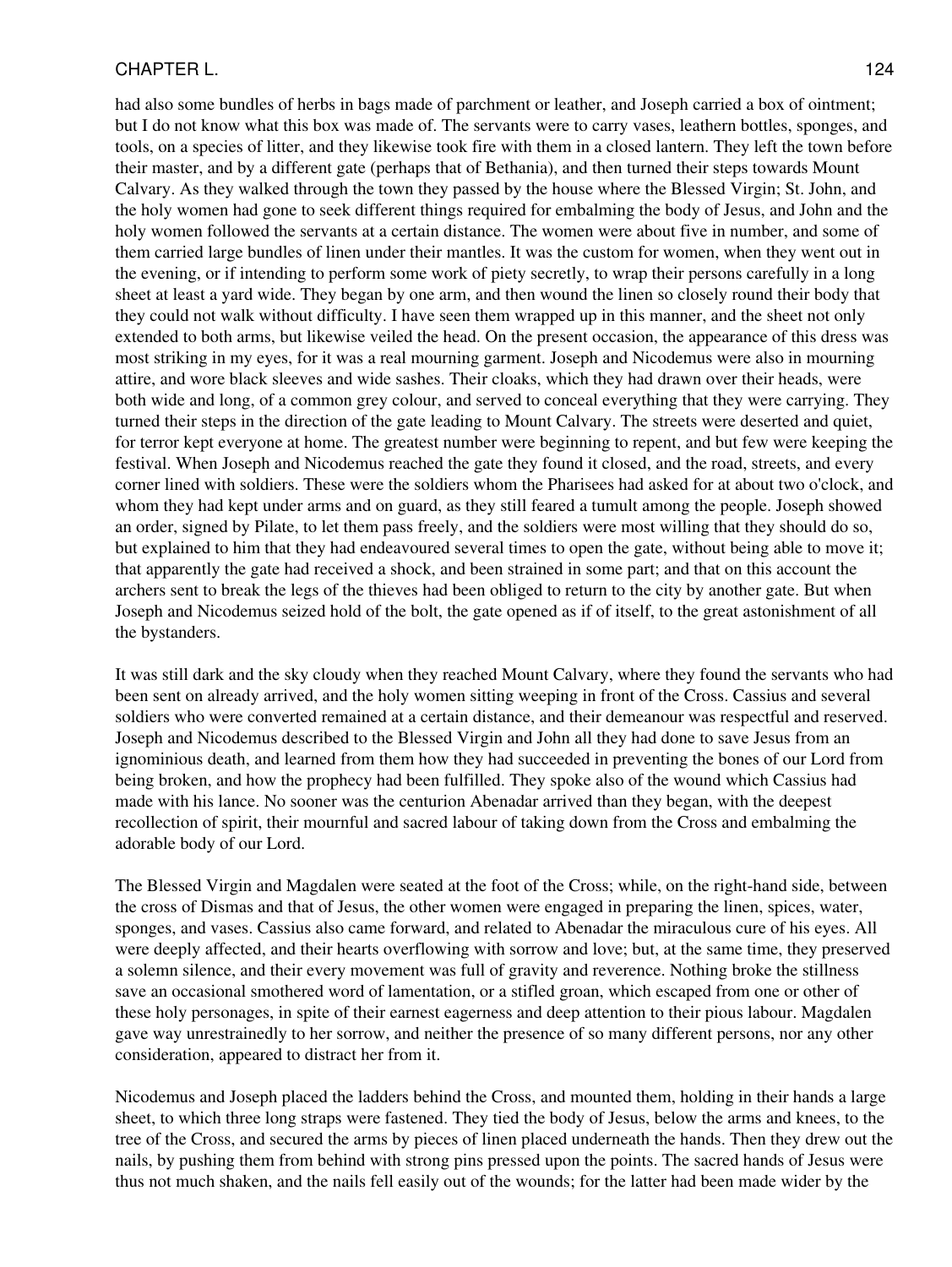## CHAPTER LI. 125

weight of the body, which, being now supported by the cloths, no longer hung on the nails. The lower part of the body, which since our Lord's death had sunk down on the knees, now rested in a natural position, supported by a sheet fastened above to the arms of the Cross. Whilst Joseph was taking out the nail from the left hand, and then allowing the left arm, supported by its cloth, to fall gently down upon the body, Nicodemus was fastening the right arm of Jesus to that of the Cross, as also the sacred crowned head, which had sunk on the right shoulder. Then he took out the right nail, and having surrounded the arm with its supporting sheet, let it fall gently on to the body. At the same time, the centurion Abenadar, with great difficulty, drew out the large nail which transfixed the feet. Cassius devoutly received the nails, and laid them at the feet of the Blessed Virgin.

Then Joseph and Nicodemus, having placed ladders against the front of the Cross, in a very upright position, and close to the body, untied the upper strap, and fastened it to one of the hooks on the ladder; they did the same with the two other straps, and passing them all on from hook to hook, caused the sacred body to descend gently towards the centurion, who having mounted upon a stool received it in his arms, holding it below the knees; while Joseph and Nicodemus, supporting the upper part of the body, came gently down the ladder, stopping at every step, and taking every imaginable precaution, as would be done by men bearing the body of some beloved friend who had been grievously wounded. Thus did the bruised body of our Divine Saviour reach the ground.

It was a most touching sight. They all took the same precautions, the same care, as if they had feared to cause Jesus some suffering. They seemed to have concentrated on the sacred body all the love and veneration which they had felt for their Saviour during his life. The eyes of each were fixed upon the adorable body, and followed all its movements; and they were continually uplifting their hands towards Heaven, shedding tears, and expressing in every possible way the excess of their grief and anguish. Yet they all remained perfectly calm, and even those who were so busily occupied about the sacred body broke silence but seldom, and, when obliged to make some necessary remark, did so in a low voice. During the time that the nails were being forcible removed by blows of the hammer, the Blessed Virgin, Magdalen; and all those who had been present at the Crucifixion, felt each blow transfix their hearts. The sound recalled to their minds all the sufferings of Jesus, and they could not control their trembling fear, lest they should again hear his piercing cry of suffering; although, at the same time they grieved at the silence of his blessed lips, which proved, alas too surely, that he was really dead. When the body was taken down it was wrapped in linen from the knees to the waist, and then placed in the arms of the Blessed Virgin, who, overwhelmed with sorrow and love, stretched them forth to receive their precious burden.

# **CHAPTER LI.**

### The Embalming of the Body of Jesus.

The Blessed Virgin seated herself upon a large cloth spread on the ground, with her right knee, which was slightly raised, and her back resting against some mantles, rolled together so as to from a species of cushion. No precaution had been neglected which could in any way facilitate to her--the Mother of Sorrows--in her deep affliction of soul, the mournful but most sacred duty which she was about to fulfil in regard to the body of her beloved Son. The adorable head of Jesus rested upon Mary's knee, and his body was stretched upon a sheet. The Blessed Virgin was overwhelmed with sorrow and love. Once more, and for the last time, did she hold in her arms the body of her most beloved Son, to whom she had been unable to give any testimony of love during the long hours of his martyrdom. And she gazed upon his wounds and fondly embraced his blood-stained cheeks, while Magdalen pressed her face upon his feet.

The men withdrew into a little cave, situated on the south-west side of Calvary, there to prepare the different things needful for the embalming; but Cassius, with a few other soldiers who had been converted, remained at a respectful distance. All ill-disposed persons were gone back to the city, and the soldiers who were present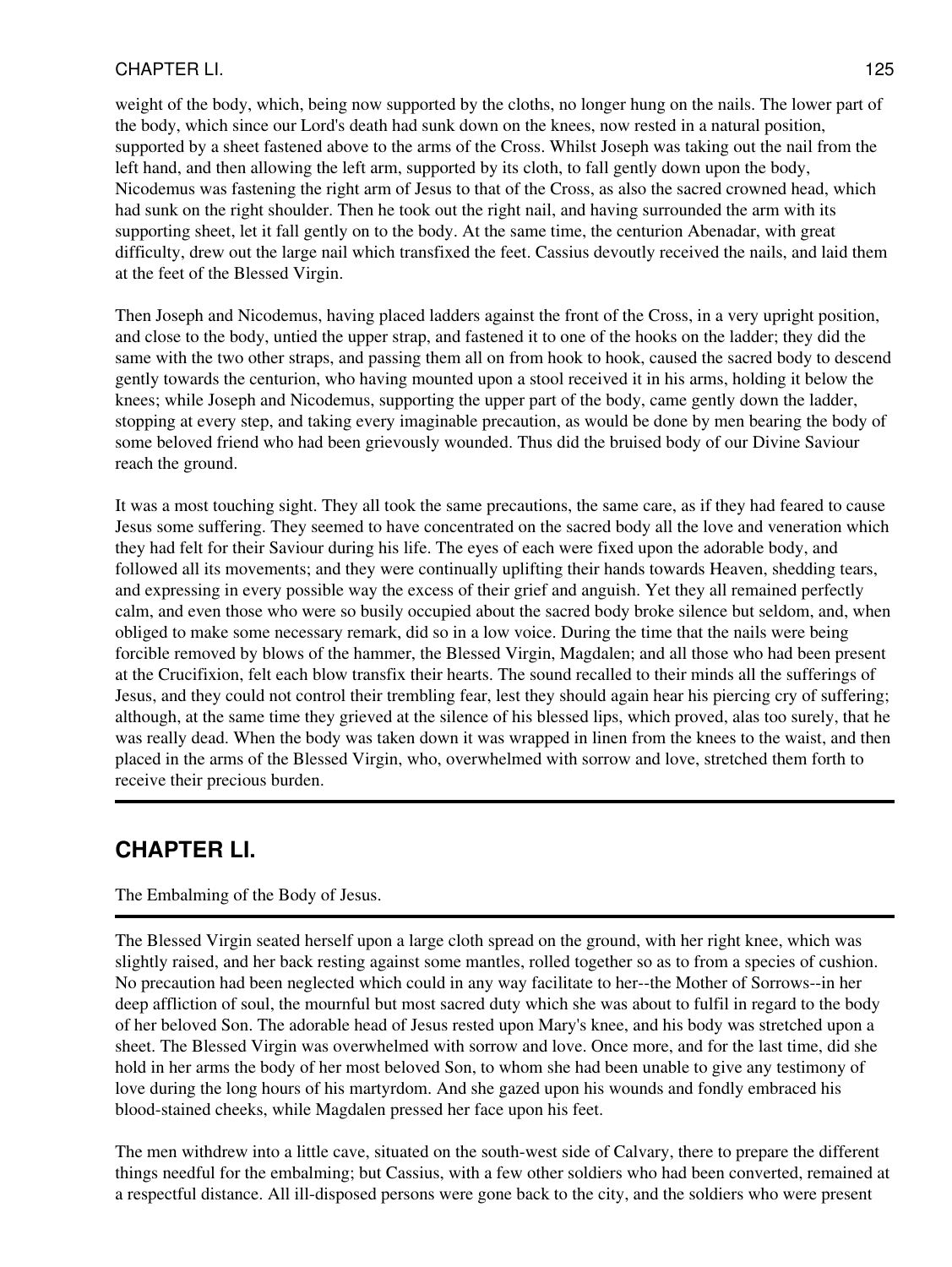## CHAPTER LI. 126

served merely to form a guard to prevent any interruption in the last honours which were being rendered to the body of Jesus. Some of these soldiers even gave assistance when desired. The holy women held the vases, sponges, linen, unction, and spices, according as required; but when not thus employed, they remained at a respectful distance, attentively gazing upon the Blessed Virgin as she proceeded in her mournful task. Magdalen did not leave the body of Jesus; but John gave continual assistance to the Blessed Virgin, and went to and fro from the men to the women, lending aid to both parties. The women had with them some large leathern bottles and a vase filled with water standing upon a coal fire. They gave the Blessed Virgin and Magdalen, according as they required, vases filled with clear water, and sponges, which they afterwards squeezed in the leathern bottles.

The courage and firmness of Mary remained unshaken even in the midst of her inexpressible anguish.15 It was absolutely impossible for her to leave the body of her Son in the awful state to which it had been reduced by his sufferings, and therefore she began with indefatigable earnestness to wash and purify it from the traces of the outrages to which it had been exposed. With the utmost care she drew off the crown of thorns, opening it behind, and then cutting off one by one the thorns which had sunk deep into the head of Jesus, in order that she might not widen the wounds. The crown was placed by the side of the nails, and then Mary drew out the thorns which had remained in the skin with a species of rounded pincers, and sorrowfully showed them to her friends.16 These thorns were placed with the crown, but still some of them must have been preserved separately.

The divine face of our Saviour was scarcely recognisable, so disfigured was it by the wounds with which it was covered. The beard and hair were matted together with blood. Mary washed the head and face, and passed damp sponges over the hair to remove the congealed blood. As she proceeded in her pious office, the extent of the awful cruelty which had been exercised upon Jesus became more and more apparent, and caused in her soul emotions of compassion and tenderness which increased as she passed from one wound to another. She washed the wounds of the head, the eyes filled with blood, the nostrils, and the ears, with a sponge and a small piece of linen spread over the fingers of her right hand; and then she purified, in the same manner, the half-opened mouth, the tongue, the teeth, and the lips. She divided what remained of our Lord's hair into three parts, a part falling over each temple, and the third over the back of his head; and when she had disentangled the front hair and smoothed it, she passed it behind his ears.17

When the head was thoroughly cleansed and purified, the Blessed Virgin covered it with a veil, after having kissed the sacred cheeks of her dear Son. She then turned her attention to the neck, shoulders, chest, back, arms, and pierced hands. All the bones of the breast and the joints were dislocated, and could not be bent. There was a frightful wound on the shoulders which had borne the weight of the Cross, and all the upper part of the body was covered with bruises and deeply marked with blows of the scourges. On the left breast there was a small wound where the point of Cassius's lance had come out, and on the right side was the large wound made by the same lance, and which had pierced the heart through and through. Mary washed all these wounds, and Magdalen, on her knees, helped her from time to time; but without leaving the sacred feet of Jesus, which she bathed with tears and wiped with her hair.

The head, bosom, and feet of our Lord were now washed, and the sacred body, which was covered with brown stains and red marks in those places where the skin had been torn off, and of a bluish-white colour, like flesh that has been drained of blood, was resting on the knees of Mary, who covered the parts which she had washed with a veil, and then proceeded to embalm all the wounds. The holy women knelt by her side, and in turn presented to her a box, out of which she took some precious ointment, and with it filled and covered the wounds. She also anointed the hair, and then, taking the sacred hands of Jesus in her left hand, respectfully kissed them, and filled the large wounds made by the nails with this ointment or sweet spice. She likewise filled the ears, nostrils, and wound in the side with the same precious mixture. Meanwhile Magdalen wiped and embalmed our Lord's feet, and then again washed them with her tears, and often pressed her face upon them.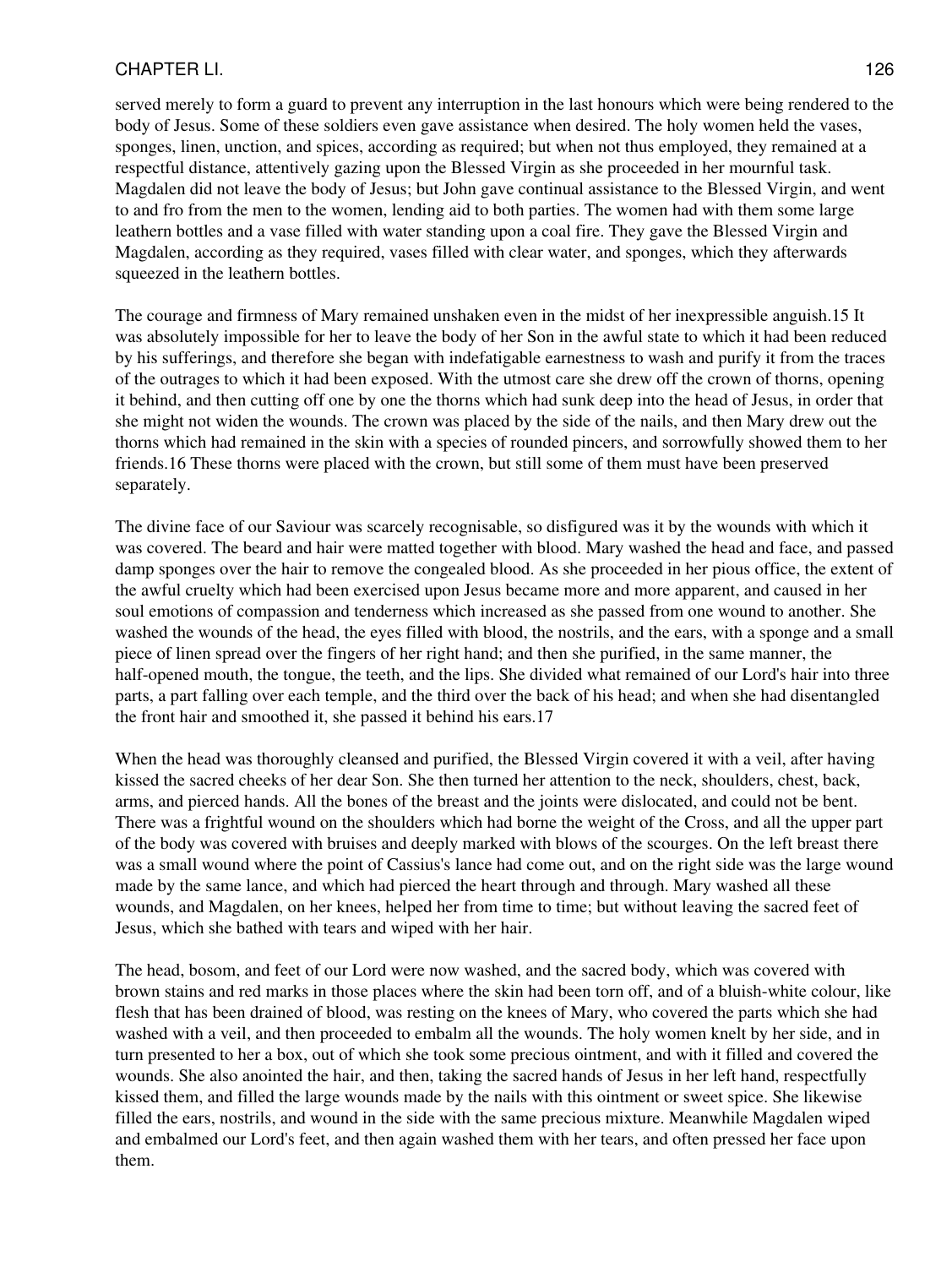#### CHAPTER LI. 127

The water which had been used was not thrown away, but poured into the leathern bottles in which the sponges had been squeezed. I saw Cassius or some other soldier go several times to fetch fresh water from the fountain of Gihon, which was at no great distance off. When the Blessed Virgin had filled all the wounds with ointment, she wrapped the head up in linen cloths, but she did not as yet cover the face. She closed the half-open eyes of Jesus, and kept her hand upon them for some time. She also closed the mouth, and then embraced the sacred body of her beloved Son, pressing her face fondly and reverently upon his. Joseph and Nicodemus had been waiting for some time, when John drew near to the Blessed Virgin, and besought her to permit the body of her Son to be taken from her, that the embalming might be completed, because the Sabbath was close at hand. Once more did Mary embrace the sacred body of Jesus, and utter her farewells in the most touching language, and then the men lifted it from her arms on the sheet, and carried it to some distance. The deep sorrow of Mary had been for the time assuaged by the feelings of love and reverence with which she had accomplished her sacred task; but now it once more overwhelmed her, and she fell, her head covered with her veil, into the arms of the holy women. Magdalen felt almost as though her Beloved were being forcibly carried away from her, and hastily ran forward a few steps, with her arms stretched forth; but then, after a moment, returned to the Blessed Virgin.

The sacred body was carried to a spot beneath the level of the top of Golgotha, where the smooth surface of a rock afforded a convenient platform on which to embalm the body. I first saw a piece of open-worked linen, looking very much like lace, and which made me think of the large embroidered curtain hung between the choir and nave during Lent.18 It was probably worked in that open stitch for the water to run through. I also saw another large sheet unfolded. The body of our Saviour was placed on the open-worked piece of linen, and some of the other men held the other sheet spread above it. Nicodemus and Joseph then knelt down, and underneath this covering took off the linen which they had fastened round the loins of our Saviour, when they took his body down from the Cross. They then passed sponges under this sheet, and washed the lower parts of the body; after which they lifted it up by the help of pieces of linen crossed beneath the loins and knees, and washed the back without turning it over. They continued washing until nothing but clear water came from the sponges when pressed. Next they poured water of myrrh over the whole body, and then, handling it with respect, stretched it out full length, for it was still in the position in which our Divine Lord had died--the loins and knees bent. They then placed beneath his hips a sheet which was a yard in width and three in length, laid upon his lap bundles of sweet-scented herbs, and shook over the whole body a powder which Nicodemus had brought. Next they wrapped up the lower part of the body, and fastened the cloth which they had placed underneath round it strongly. After this they anointed the wounds of the thighs, placed bundles of herbs between the legs, which were stretched out to their full length, and wrapped them up entirely in these sweet spices.

Then John conducted the Blessed Virgin and the other holy women once more to the side of the body. Mary knelt down by the head of Jesus, and placed beneath it a piece of very fine linen which had been given her by Pilate's wife, and which she had worn round her neck under her cloak; next, assisted by the holy women, she placed from the shoulders to the cheeks bundles of herbs, spices, and sweet-scented powder, and then strongly bound this piece of linen round the head and shoulders. Magdalen poured besides a small bottle of balm into the wound of the side, and the holy women placed some more herbs into those of the hands and feet. Then the men put sweet spices around all the remainder of the body, crossed the sacred stiffened arms on the chest, and bound the large white sheet round the body as high as the chest, in the same manner as if they had been swaddling a child. Then, having fastened the end of a large band beneath the armpits, they rolled it round the head and the whole body. Finally, they placed our Divine Lord on the large sheet, six yards in length, which Joseph of Arimathea had bought, and wrapped him in it. He was lying diagonally upon it, and one corner of the sheet was raised from the feet to the chest, the other drawn over the head and shoulders, while the remaining two ends were doubled round the body.

The Blessed Virgin, the holy women, the men--all were kneeling round the body of Jesus to take their farewell of it, when a most touching miracle took place before them. The sacred body of Jesus, with all its wounds, appeared imprinted upon the cloth which covered it, as though he had been pleased to reward their care and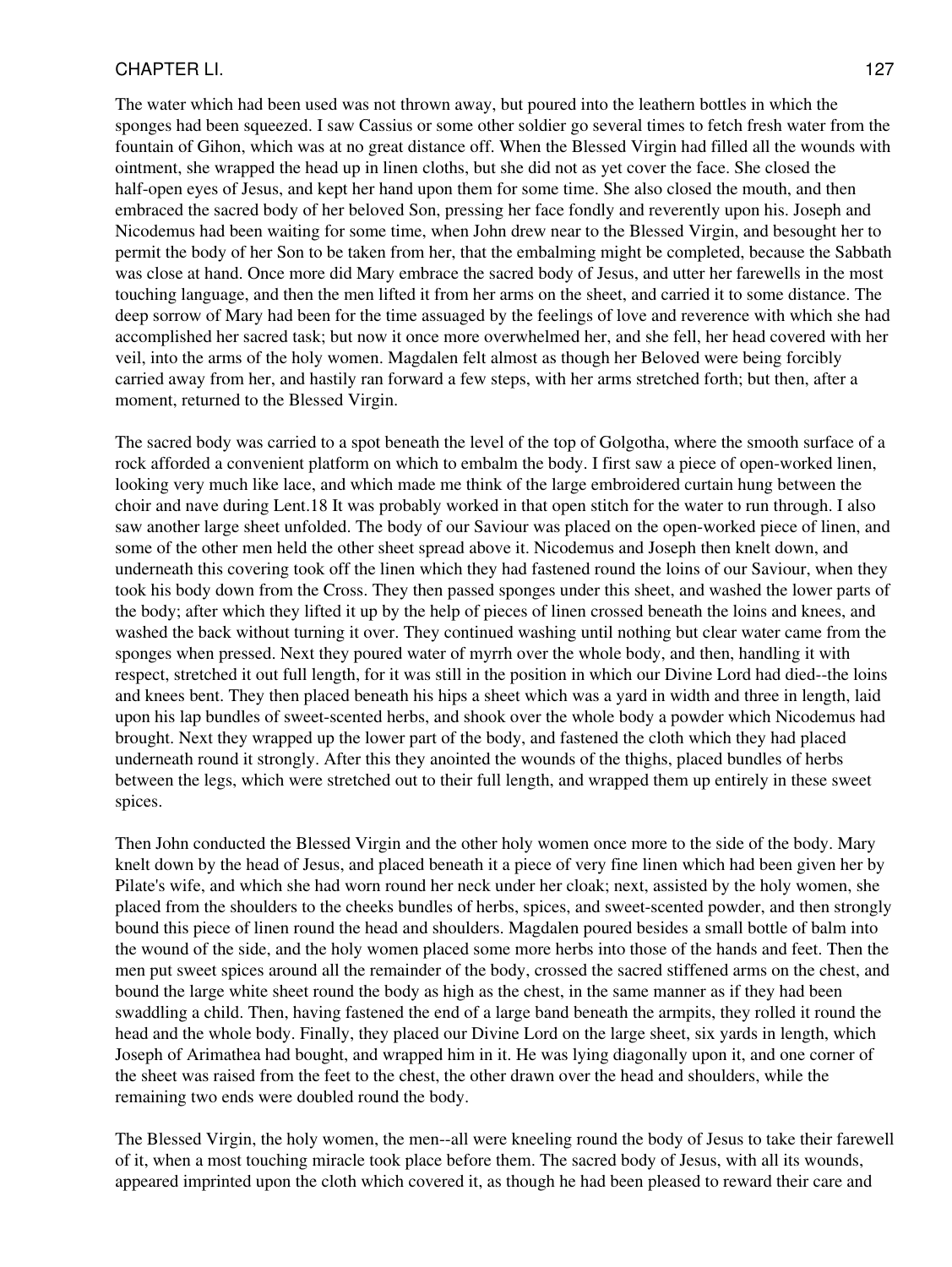### CHAPTER LII. 128

their love, and leave them a portrait of himself through all the veils with which he was enwrapped. With tears they embraced the adorable body, and then reverently kissed the wonderful impression which it had left. Their astonishment increased when, on lifting up the sheet, they saw that all the bands which surrounded the body had remained white as before, and that the upper cloth alone had been marked in this wonderful manner. It was not a mark made by the bleeding wounds, since the whole body was wrapped up and covered with sweet spices, but it was a supernatural portrait, bearing testimony to the divine creative power ever abiding in the body of Jesus. I have seen many things relative to the subsequent history of this piece of linen, but I could not describe them coherently. After the resurrection it remained in the possession of the friends of Jesus, but fell twice into the hands of the Jews, and later was honoured in several different places. I have seen it in a city of Asia, in the possession of some Christians, who were not Catholics. I have forgotten the name of the town, which is situated in a province near the country of the Three Kings.

## **CHAPTER LII.**

The Body of our Lord placed in the Sepulchre.

The men placed the sacred body on a species of leathern hand-barrow, which they covered wit a brown-coloured cloth, and to which they fastened two long stakes. This forcibly reminded me of the Ark of the Covenant. Nicodemus and Joseph bore on their shoulders the front shafts, while Abenadar and John supported those behind. After them came the Blessed Virgin, Mary of Heli, her eldest sister, Magdalen and Mary of Cleophas, and then the group of women who had been sitting at some distance--Veronica, Johanna Chusa, Mary Salome, Salome of Jerusalem, Susanna, and Anne the niece of St. Joseph. Cassius and the soldiers closed the procession. The other women, such as Marone of Naim, Dina the Samaritaness, and Mara the Suphanitess, were at Bethania, with Martha and Lazarus. Two soldiers, bearing torches in their hands, walked on first, that there might be some light in the grotto of the sepulchre; and the procession continued to advance in this order for about seven minutes, the holy men and women singing psalms in sweet but melancholy tones. I saw James the Greater, the brother of John, standing upon a hill the other side of the valley, to look at them as they passed, and he returned immediately afterwards, to tell the other disciples what he had seen.

The procession stopped at the entrance of Joseph's garden, which was opened by the removal of some stakes, afterwards used as levers to roll the stone to the door of the sepulchre. When opposite the rock, they placed the Sacred Body on a long board covered with a sheet. The grotto, which had been newly excavated, had been latterly cleaned by the servants of Nicodemus, so that the interior was neat and pleasing to the eye. The holy women sat down in front of the grotto, while the four men carried in the body of our Lord, partially filled the hollow couch destined for its reception with aromatic spices, and spread over them a cloth, upon which they reverently deposited the sacred body. After having once more given expression to their love by tears and fond embraces, they left the grotto. Then the Blessed Virgin entered, seated herself close to the head of her dear Son, and bent over his body with many tears. When she left the grotto, Magdalen hastily and eagerly came forward, and flung on the body some flowers and branches which she had gathered in the garden. Then she clasped her hands together, and with sobs kissed the feet of Jesus; but the men having informed her that they must close the sepulchre, she returned to the other women. They covered the sacred body with the extremities of the sheet on which it was lying, placed on the top of all the brown coverlet, and closed the folding-doors, which were made of a bronze-coloured metal, and had on their front two sticks, one straight down and the other across, so as to form a perfect cross.

The large stone with which they intended to close the sepulchre, and which was still lying in front of the grotto, was in shape very like a chest or tomb;19 its length was such that a man might have laid himself down upon it, and it was so heavy that it was only by means of levers that the men could roll it before the door of the sepulchre. The entrance of the grotto was closed by a gate made of branches twined together. Everything that was done within the grotto had to be accomplished by torchlight, for daylight never penetrated there.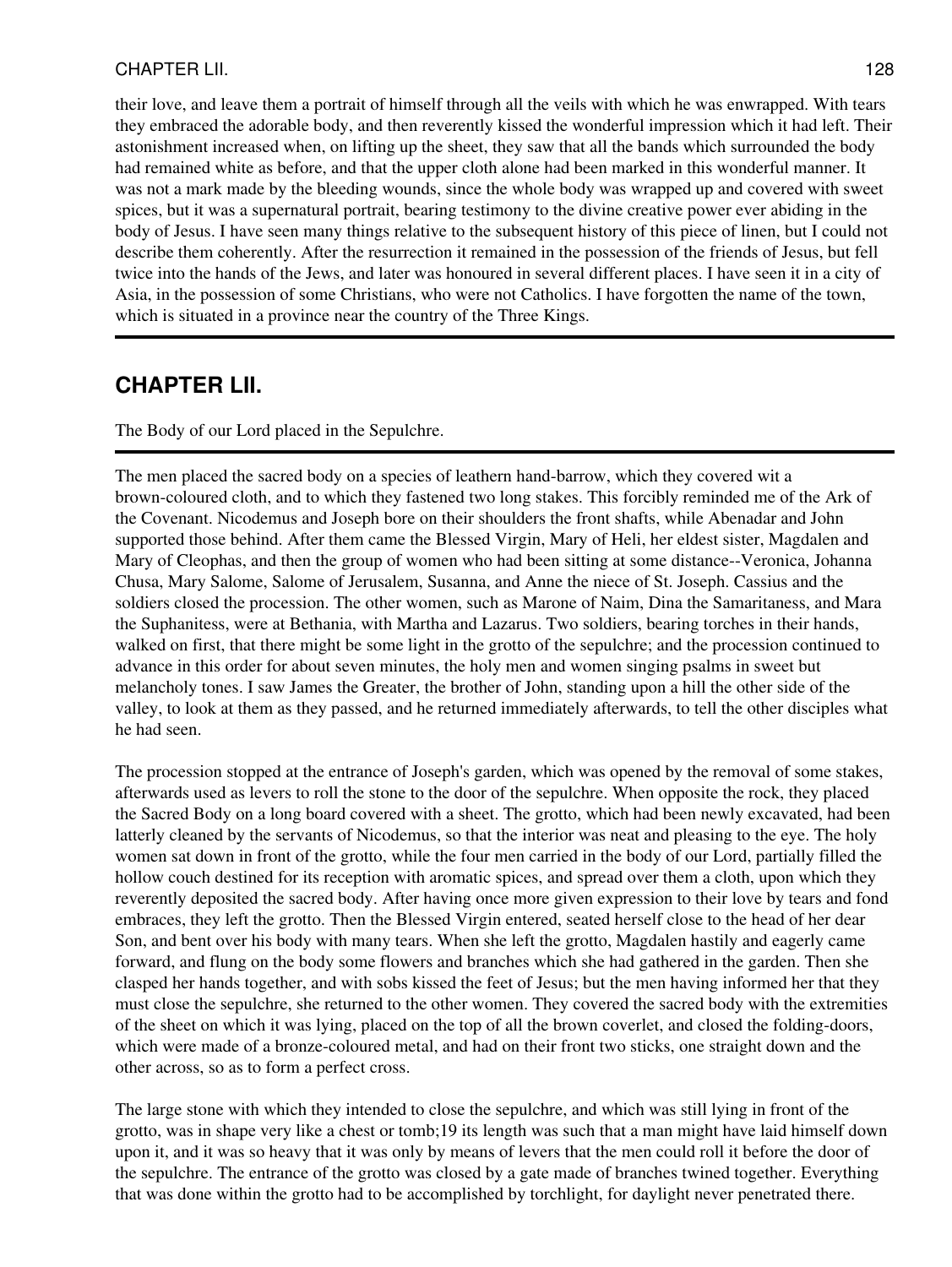# **CHAPTER LIII.**

The Return from the Sepulchre.

Joseph of Arimathea is put in Prison.

The Sabbath was close at hand, and Nicodemus and Joseph returned to Jerusalem by a small door not far from the garden, and which Joseph had been allowed by special favour to have made in the city wall. They told the Blessed Virgin, Magdalen, John, and some of the women, who were returning to Calvary to pray there, that this door, as well as that of the super-room, would be opened to them whenever they knocked. The elder sister of the Blessed Virgin, Mary of Heli, returned to the town with Mary the mother of Mark, and some other women. The servants of Nicodemus and Joseph went to Calvary to fetch several things which had been left there.

The soldiers joined those who were guarding the city gate near Calvary; and Cassius went to Pilate with the lance, related all that he had seen, and promised to give him an exact account of everything that should happen, if he would put under his command the guards whom the Jews would not fail to ask to have put round the tomb. Pilate listened to his words with secret terror, but only told him in reply that his superstition amounted to madness.

Joseph and Nicodemus met Peter and the two Jameses in the town. They all shed many tears, but Peter was perfectly overwhelmed by the violence of this grief. He embraced them, reproached himself for not having been present at the death of our Saviour, and thanked them for having bestowed the rites of sepulture upon his sacred body. It was agreed that the door of the supper-room should be opened to them whenever they knocked, and then they went away to seek some other disciples who were dispersed in various directions. Later I saw the Blessed Virgin and her companions enter the upper-room; Abenadar next came and was admitted; and by degrees the greatest part of the Apostles and disciples assembled there. The holy women retired to that part of the building where the Blessed Virgin was living. They took some food, and spent a few minutes more in tears, and in relating to one another what each had seen. Then men changed their dresses, and I saw them standing under the lamp, and keeping the Sabbath. They ate some lambs in the supper-room, but without observing any ceremony, for they had eaten the Paschal lamb the evening before. They were all perturbed in spirit, and filled with grief. The holy women also passed their time in praying with the Blessed Virgin under the lamp. Later, when night had quite fallen, Lazarus, the widow of Naim, Dina the Samaritan woman, and Mara of Suphan, came from Bethania, and then, once more, descriptions were given of all that had taken place, and many tears shed.

[According to the visions of Sister Emmerich, the three women named in the text had been living for some time at Bethania, in a sort of community established by Martha for the purpose of providing for the maintenance of the disciples when our Lord was moving about, and for the division and distribution of the alms which were collected. The widow of Naim, whose son Martial was raised from the dead by Jesus, according to Sister Emmerich, on the 28th Marcheswan (the 18th of November), was named Maroni. She was the daughter of an uncle, on the father's side, of St. Peter. Her first husband was the son of a sister of Elizabeth, who herself was the daughter of a sister of the mother of St. Anne. Maroni's first husband having died without children, she had married Elind, a relation of St. Anne, and had left Chasaluth, near Tabor, to take up her abode at Naim, which was not far off, and where she soon lost her second husband.

Dina, the Samaritan woman, was the same who conversed with Jesus by Jacob's well. She was born near Damascus, of parents who were half Jewish and half Pagan. They died while she was yet very young, and she being brought up by a woman of bad character, the seeds of the most evil passions were early sown in her heart. She had had several husbands, who supplanted one another in turn, and the last lived at Sichar, whither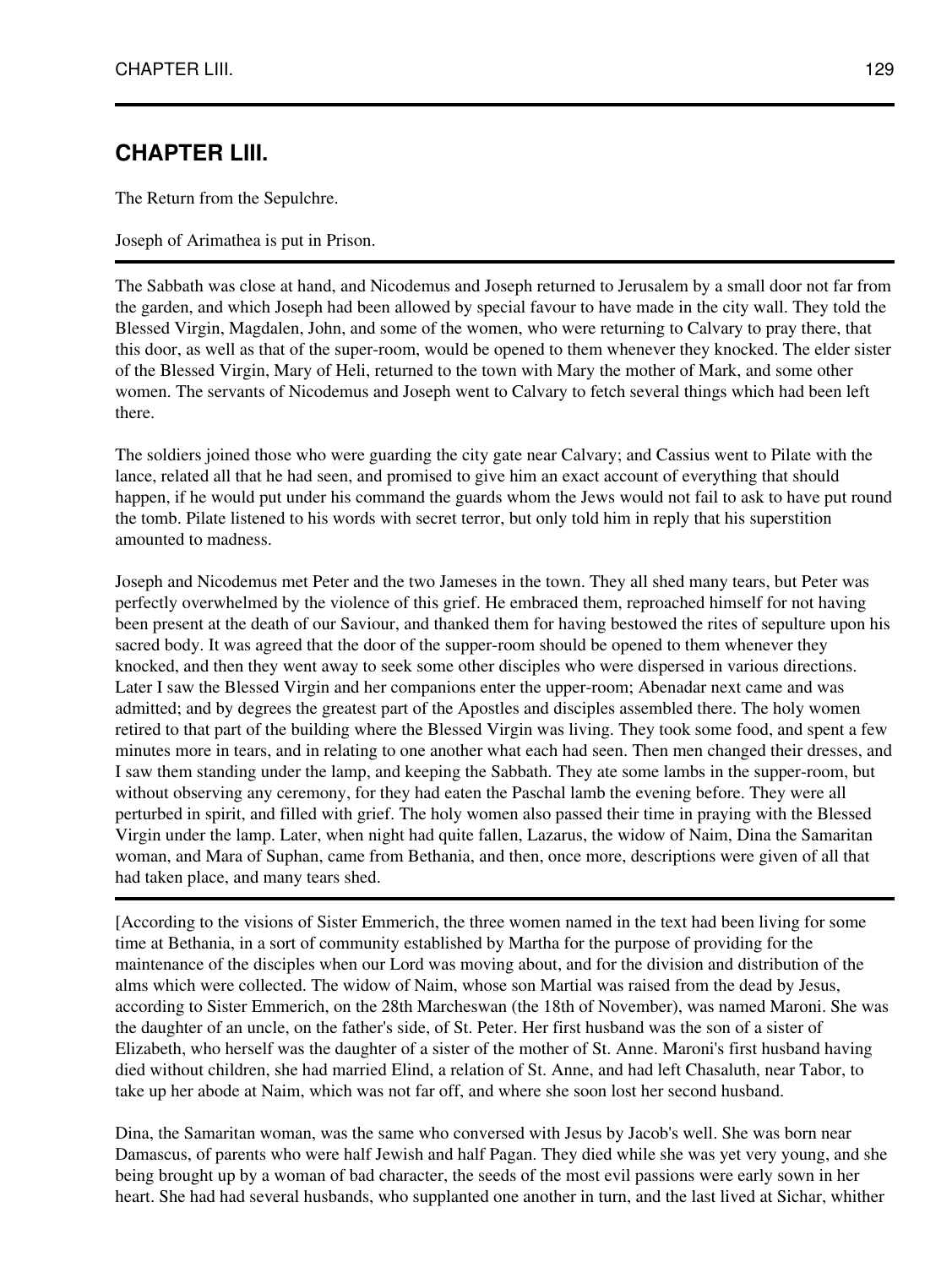## CHAPTER LIV. 130

she had followed him and changed her name from Dina to Salome. She had three grown-up daughters and two sons, who afterwards joined the disciples. Sister Emmerich used to say that the life of this Samaritan woman was prophetic--that Jesus had spoken to the entire sect of Samaritans in her person, and that they were attached to their errors by as many ties as she had committed adulteries.

Mara of Suphan was a Moabitess, came from the neighbourhood of Suphan, and was a descendant of Orpha, the widow of Chelion, Noemi's son. Orpha had married again in Moab. By Orpha, the sister-in-law of Ruth, Mara was connected with the family of David, from whom our Lord was descended. Sister Emmerich saw Jesus deliver Mara from four devils and grant her forgiveness of her sins on the 17th Elud (9th September) of the second year of his public life. She was living at Ainon, having been repudiated by her husband, a rich Jew, who had kept the children he had had by her with him. She had with her tree others, the offspring of her adulteries.

'I saw,' Sister Emmerich would say,--'I saw how the stray branch of the stock of David was purified within her by the grace of Jesus, and admitted into the bosom of the Church. I cannot express how many of these roots and offshoots I see become entwined with each other, lost to view, and then once more brought to light.']

Joseph of Arimathea returned home late from the supper-room, and he was sorrowfully walking along the streets of Sion, accompanied by a few disciples and women, when all on a sudden a band of armed men, who were lying in ambuscade in the neighbourhood of Caiphas's tribunal, fell upon them, and laid hands upon Joseph, whereupon his companions fled, uttering loud cries of terror. He was confined in a tower contiguous to the city wall, not far from the tribunal. These soldiers were pagans, and had not to keep the Sabbath, therefore Caiphas had been able to secure their services on this occasion. The intention was to let Joseph die of hunger, and keep his disappearance a secret.

Here conclude the descriptions of all that occurred on the day of the Passion of our Lord; but we will add some supplementary matter concerning Holy Saturday, the Descent into Hell, and the Resurrection.

# **CHAPTER LIV.**

On the Name of Calvary.

Whilst meditating on the name of Golgotha, Calvary, the place of skulls, borne by the rock upon which Jesus was crucified, I became deeply absorbed in contemplation, and beheld in spirit all ages from the time of Adam to that of Christ, and in this vision the origin of the name was made known to me. I here give all that I remember on this subject.

I saw Adam, after his expulsion from Paradise, weeping in the grotto where Jesus sweated blood and water, on Mount Olivet. I saw how Seth was promised to Eve in the grotto of the manger at Bethlehem, and how she brought him forth in that same grotto. I also saw Eve living in some caverns near Hebron, where the Essenian Monastery of Maspha was afterwards established.

I then beheld the country where Jerusalem was built, as it appeared after the Deluge, and the land was all unsettled, black, stony, and very different from what it had been before. At an immense dept below the rock which constitutes Mount Calvary (which was formed in this spot by the rolling of the waters), I saw the tomb of Adam and Eve. The head and one rib were wanting to one of the skeletons, and the remaining head was placed within the same skeleton, to which it did not belong. The bones of Adam and Eve had not all been left in this grave, for Noah had some of them with him in the ark, and they were transmitted from generation to generation by the Patriarchs. Noah, and also Abraham, were in the habit, when offering sacrifice, of always laying some of Adam's bones upon the altar, to remind the Almighty of his promise. When Jacob gave Joseph his variegated robe, he at the same time gave him some bones of Adam, to be kept as relics. Joseph always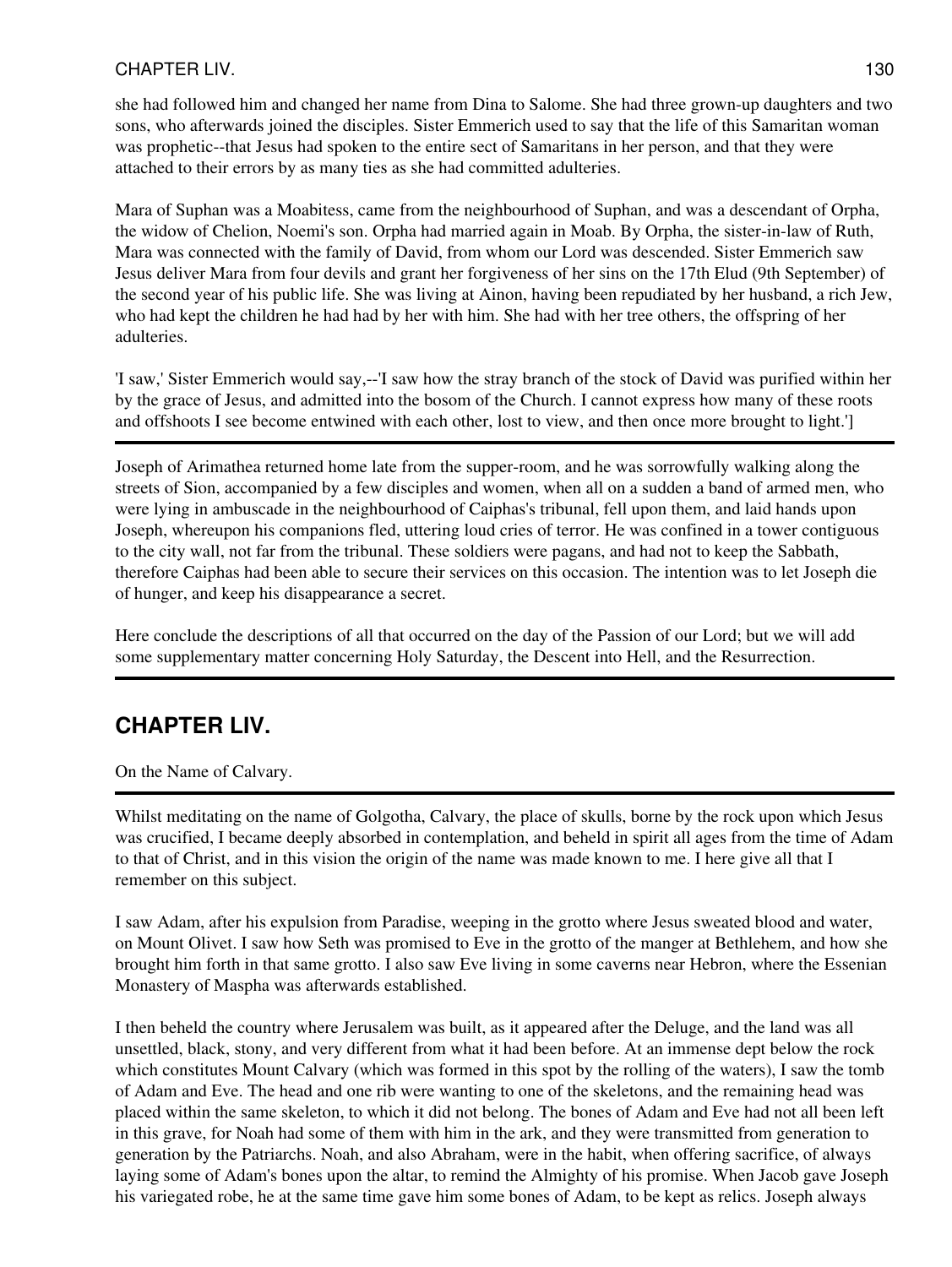### CHAPTER LV. 131

wore them on his bosom, and they were placed with his own bones in the first reliquary which the children of Israel brought out of Egypt. I have seen similar things, but some I have forgotten, and the others time fails me to describe.

As regards the origin of the name of Calvary, I here give all I know. I beheld the mountain which bears this name as it was in the time of the Prophet Eliseus. It was not the same then as at the time of our Lord's Crucifixion, but was a hill, with many walls and caverns, resembling tombs, upon it. I saw the Prophet Eliseus descend into these caverns, I cannot say whether in reality or only in a vision, and I saw him take out a skull from a stone sepulchre in which bones were resting. Someone who was by his side --I think an angel-- said to him, 'This is the skull of Adam.' The prophet was desirous to take it away, but his companion forbade him. I saw upon the skull some few hairs of a fair colour.

I learned also that the prophet having related what had happened to him, the spot received the name of Calvary. Finally, I saw that the Cross of Jesus was placed vertically over the skull of Adam. I was informed that this spot was the exact centre of the earth; and at the same time I was shown the numbers and measures proper to every country, but I have forgotten them, individually as well as in general. Yet I have seen this centre from above, and as it were from a bird's-eye view. In that way a person sees far more clearly than on a map all the different countries, mountains, deserts, seas, rivers, towns, and even the smallest places, whether distant or near at hand.

# **CHAPTER LV.**

The Cross and the Winepress.

As I was meditating upon these words or thoughts of Jesus when hanging on the Cross: 'I am pressed like wine placed here under the press for the first time; my blood must continue to flow until water comes, but wine shall no more be made here,' an explanation was given me by means of another vision relating to Calvary.

I saw this rocky country at a period anterior to the Deluge; it was then less wild and less barren than it afterwards became, and was laid out in vineyards and fields. I saw there the Patriarch Japhet, a majestic dark-complexioned old man, surrounded by immense flocks and herds and a numerous posterity: his children as well as himself had dwellings excavated in the ground, and covered with turf roofs, on which herbs and flowers were growing. There were vines all around, and a new method of making wine was being tried on Calvary, in the presence of Japhet. I saw also the ancient method of preparing wine, but I can give only the following description of it. At first men were satisfied with only eating the grapes; then they pressed them with pestles in hollow stones, and finally in large wooden trenches. Upon this occasion a new wine-press, resembling the holy Cross in shape, had been devised; it consisted of the hollow trunk of a tree placed upright, with a bag of grapes suspended over it. Upon this bag there was fastened a pestle, surmounted by a weight; and on both sides of the trunk were arms joined to the bag, through openings made for the purpose, and which, when put in motion by lowering the ends, crushed the grapes. The juice flowed out of the tree by five openings, and fell into a stone vat, from whence it flowed through a channel made of bark and coated with resin, into the species of cistern excavated in the rock where Jesus was confined before his Crucifixion. At the foot of the winepress, in the stone vat, there was a sort of sieve to stop the skins, which were put on one side. When they had made their winepress, they filled the bag with grapes, nailed it to the top of the trunk, placed the pestle, and put in motion the side arms, in order to make the wine flow. All this very strongly reminded me of the Crucifixion, on account of the resemblance between the winepress and the Cross. They had a long reed, at the end of which there were points, so that it looked like an enormous thistle, and they ran this through the channel and trunk of the tree when there was any obstruction. I was reminded of the lance and sponge. There were also some leathern bottles, and vases made of bark and plastered with resin. I saw several young men, with nothing but a cloth wrapped round their loins like Jesus, working at this winepress. Japhet was very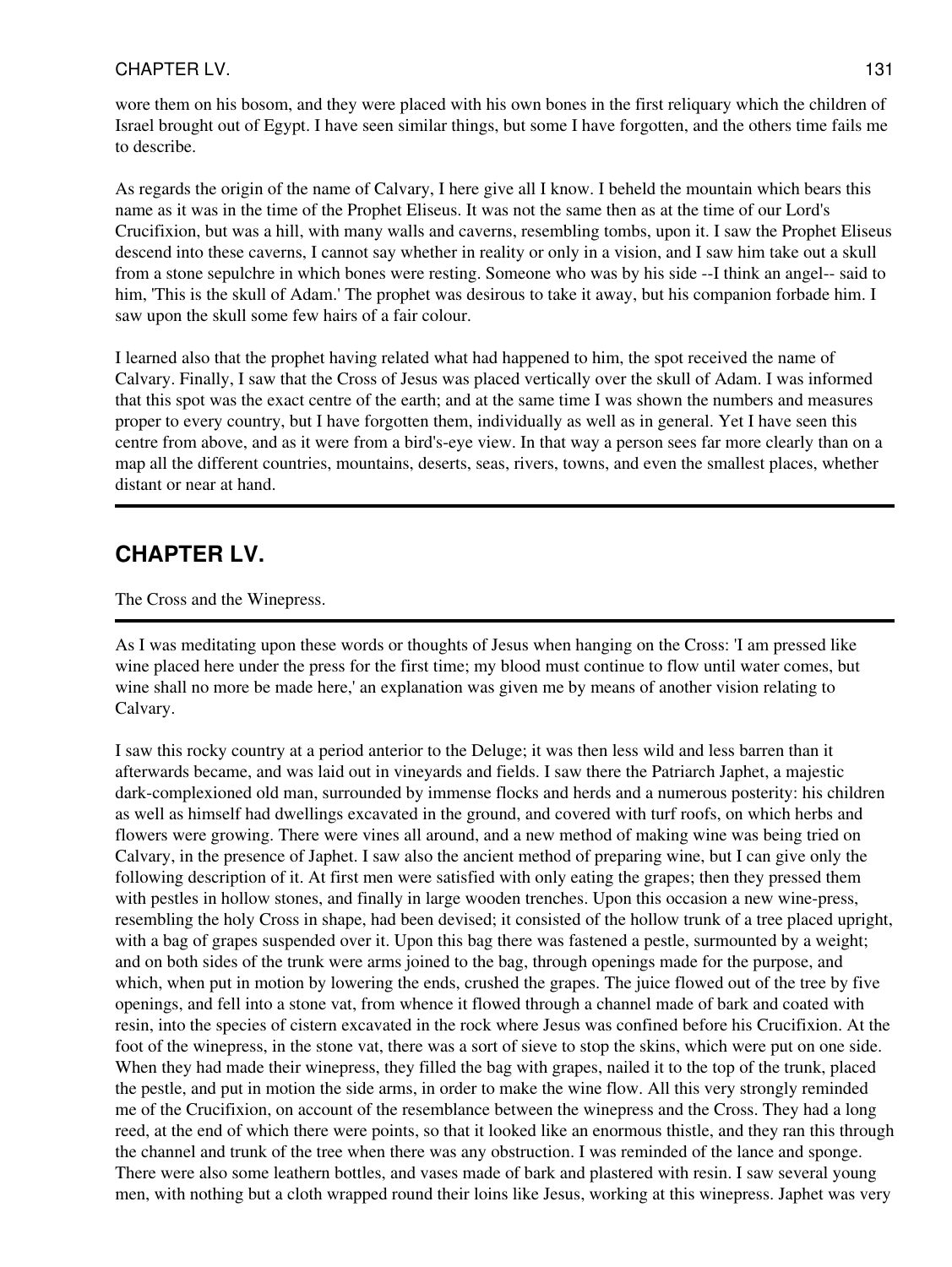### CHAPTER LVI. 2022 2023 132

old; he wore a long beard, and a dress made of the skins of beasts; and he looked at the new winepress with evident satisfaction. It was a festival day, and they sacrificed on a stone altar some animals which were running loose in the vineyard, young asses, goats, and sheep. It was not in this place that Abraham came to sacrifice Isaac; perhaps it was on Mount Moriah. I have forgotten many of the instructions regarding the wine, vinegar, and skins, and the different ways in which everything was to be distributed to the right and to the left; and I regret it, because the veriest trifles in these matters have a profound symbolical meaning. If it should be the will of God for me to make them known, he will show them to me again.

## **CHAPTER LVI.**

Apparitions on Occasion of the Death of Jesus.

Among the dead who rose from their graves, and who were certainly a hundred in number, at Jerusalem, there were no relations of Jesus. I saw in various parts of the Holy Land others of the dead appear and bear testimony to the divinity of Jesus. Thus I saw Sadoch, a most pious man, who had given all his property to the poor and to the Temple, appear to many persons in the neighbourhood of Hebron. This Sadoch had lived a century before Jesus, and was the founder of a community of Essenians: he had ardently sighed for the coming of the Messias, and had had several revelations upon the subject. I saw some others of the dead appear to the hidden disciples of our Lord, and give them different warnings.

Terror and desolation reigned even in the most distant parts of Palestine, and it was not in Jerusalem only that frightful prodigies took place. At Thirza, the towers of the prison in which the captives delivered by Jesus had been confined fell down. In Galilee, where Jesus had travelled so much, I saw many buildings, and in particular the houses of those Pharisees who had been the foremost in persecuting our Saviour, and who were then all at the festival, shaken to the ground, crushing their wives and children. Numerous accidents happened in the neighbourhood of the Lake of Genazareth. Many buildings fell down at Capharnaum; and the wall of rocks which was in front of the beautiful garden of the centurion Zorobabel cracked across. The lake overflowed into the valley, and its waters descended as far as Capharnaum, which was a mile and a half distant. Peter's house, and the dwelling of the Blessed Virgin in front of the town, remained standing. The lake was strongly convulsed; its shores crumbled in several places, and its shape was very much altered, and became more like what it is at the present day. Great changes took place, particularly at the south-eastern extremity, near Tarichea, because in this part there was a long causeway made of stones, between the lake and a sort of marsh, which gave a constant direction to the course of the Jordan when it left the lake. The whole of this causeway was destroyed by the earthquake. Many accidents happened on the eastern side of the lake, on the spot where the swine belonging to the inhabitants of Gergesa cast themselves in, and also at Gergesa, Gerasa, and in the entire district of Chorazin. The mountain where the second multiplication of the loaves took place was shaken, and the stone upon which the miracle had been worked split in two. In Decapolis, whole towns crumbled to the earth; and in Asia, in several localities, the earthquake was severely felt, particularly to the east and north-east of Paneas. In Upper Galilee, many Pharisees found their houses in ruins when they returned from keeping the feast. A number of them, while yet at Jerusalem, received the news of what had happened, and it was on that account that the enemies of Jesus made such very slight efforts against the Christian community at Pentecost.

A part of the Temple of Garizim crumbled down. An idol stood there above a fountain, in a small temple, the roof of which fell into the fountain with the idol. Half of the synagogue of Nazareth, out of which Jesus had been drive, fell down, as well as that part of the mountain from which his enemies had endeavoured to precipitate him. The bed of the Jordan was much changed by all these shocks, and its course altered in many places. At Macherus, and at the other towns belonging to Herod, everything remained quiet, for that country was out of the sphere of repentance and of threats, like those men who did not fall to the ground in the Garden of Olives, and, consequently, did not rise again.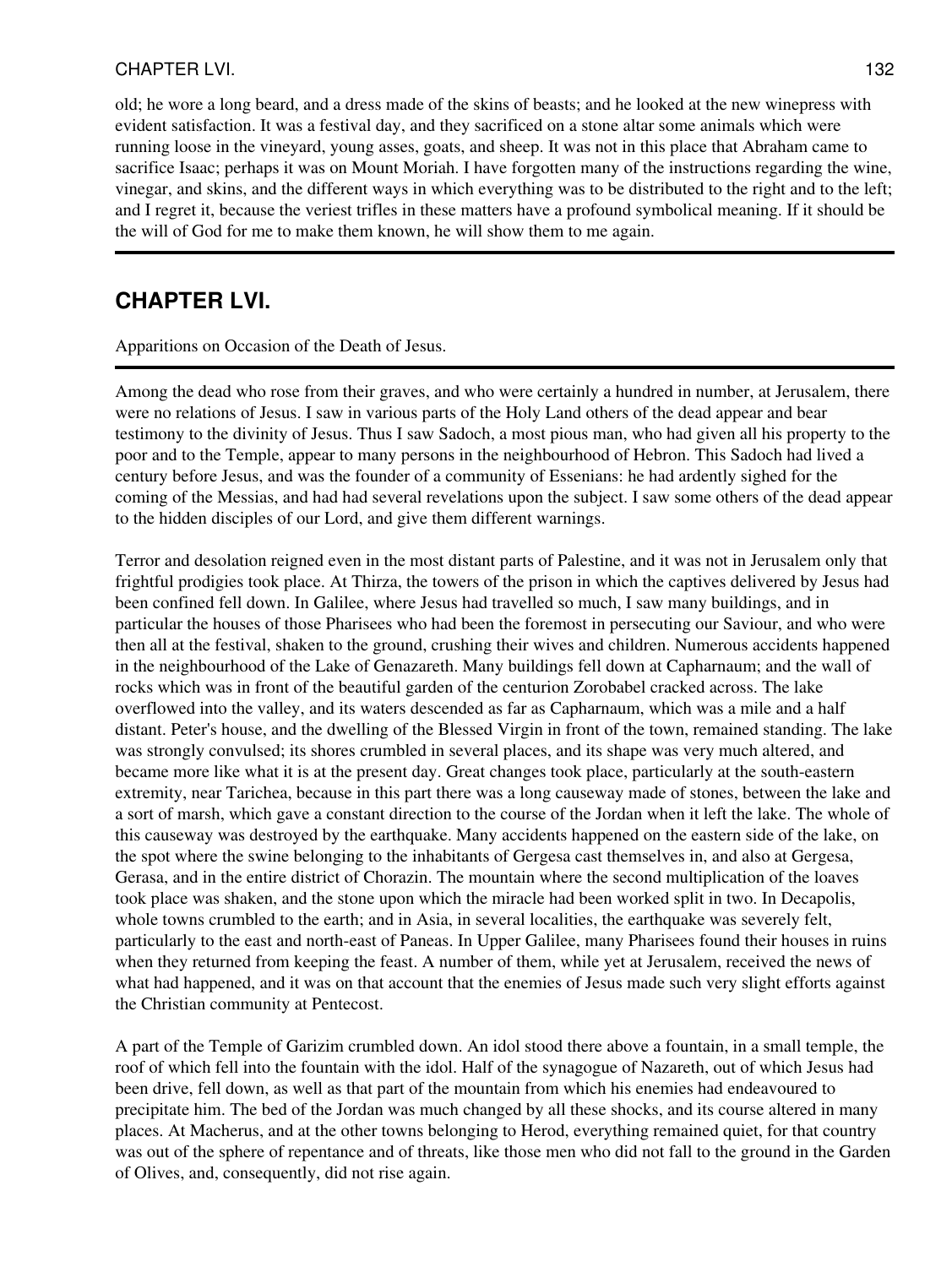## CHAPTER LVII. 133

In many other parts where there were evil spirits, I saw the latter disappear in large bodies amid the falling mountains and buildings. The earthquakes reminded me of the convulsions of the possessed, when the enemy feels that he must take to flight. At Gergesa, a part of the mountain from which the devils had cast themselves with the swine into a marsh, fell into this same marsh; and I then saw a band of evil spirits cast themselves into the abyss, like a dark cloud.

It was at Nice, unless I am mistaken, that I saw a singular occurrence, of which I have only an imperfect remembrance. There was a port there with many vessels in it; and near this port stood a house with a high tower, in which I saw a pagan whose office was to watch these vessels. He had often to ascend this tower, and see what was going on at sea. Having heard a great noise over the vessels in the port, he hurriedly ascended the tower to discover what was taking place, and he saw several dark figures hovering over the port, and who exclaimed to him in plaintive accents: 'If thou desirest to preserve the vessels, cause them to be sailed out of this port, for we must return to the abyss: the great Pan is dead.' They told him several other things; laid injunctions upon him to make known what they were then telling him upon his return from a certain voyage which he was soon to make, and to give a good reception to the messengers who would come to announce the doctrine of him who had just died. The evil spirits were forced in this manner by the power of God to inform this good man of their defeat, and announce it to the world. He had the vessels put in safety, and then an awful storm arose: the devils cast themselves howling into the sea, and half the city fell down. His house remained standing. Soon afterwards he went on a great journey, and announced the death of the great Pan, if that is the name by which our Saviour had been called. Later he came to Rome, where much amazement was caused by what he related. His name was something like Thamus or Thramus.

## **CHAPTER LVII.**

Guards are placed around the Tomb of Jesus.

Late on Friday night, I saw Caiphas and some of the chief men among the Jews holding a consultation concerning the best course to pursue with regard to the prodigies which had taken place, and the effect they had had upon the people. They continued their deliberations quite into the morning, and then hurried to Pilate's house, to tell him that, as that seducer said, while he was yet alive, 'After three days I will rise again,' it would be right to command the sepulchre to be guarded until the third day, as otherwise his disciples might come and steal him away, and say to the people, 'He is risen from the dead,' and the last error would be worse that the first. Pilate was determined to have nothing more to do with the business, and he only answered: 'You have a guard; go, guard it as you know.' However, he appointed Cassius to keep a watch over all that took place, and give him an exact account of every circumstance. I saw these men, twelve in number, leave the town before sunrise, accompanied by some soldiers who did not wear the Roman uniform, being attached to the Temple. They carried lanterns fastened to the end of long poles, in order that they might be able to see every surrounding object, in spite of the darkness of the night, and also that they might have some light in the dark cave of the sepulchre.

No sooner had they reached the sepulchre than, having first seen with their own eyes that the body of Jesus was really there, they fastened one rope across the door of the tomb, and a second across the great stone which was placed in front, sealing the whole with a seal of half-circular shape. They then returned to the city, and the guards stationed themselves opposite the outer door. They were five or six in number, and watched three and three alternately. Cassius never left his post, and usually remained sitting or standing in front of the entrance to the cave, so as to see that side of the tomb where the feet of our Lord rested. He had received many interior graces, and been given to understand many mysteries. Being wholly unaccustomed to this state of spiritual enlightenment, he was perfectly transported out of himself, and remained nearly all the time unconscious of the presence of exterior things. He was entirely changed, had become a new man, and spent the whole day in penance, in making fervent acts of gratitude, and in humbly adoring God.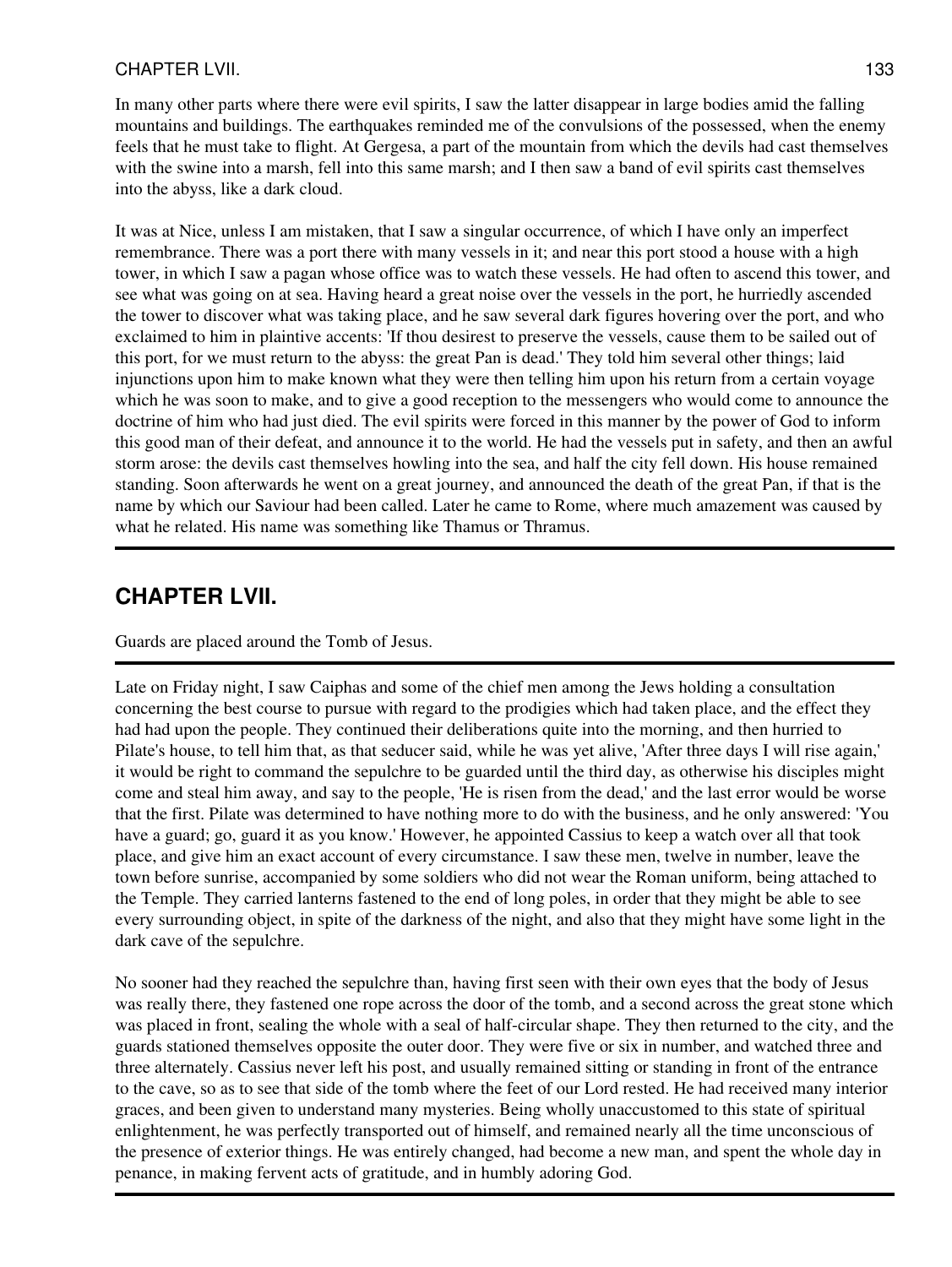## CHAPTER LVIII. 134

## **CHAPTER LVIII.**

A Glance at the Disciples of Jesus on Holy Saturday.

The faithful disciples of our Lord assembled together in the Cenaculum, to keep the eve of the Sabbath. They were about twenty in number, clothed in long white dresses, and with their waists girded. The room was lighted up by a lamp; and after their repast they separated, and for the most part returned home. They again assembled on the following morning, and sat together reading and praying by turns; and if a friend entered the room, they arose and saluted him cordially.

In that part of the house inhabited by the Blessed Virgin there was a large room, divided into small compartments like cells, which were used by the holy women for sleeping in at night. When they returned from the sepulchre, one of their number lighted a lamp which was hanging in the middle of the room, and they all assembled around the Blessed Virgin, and commenced praying in a mournful but recollected manner. A short time afterwards, Martha, Maroni, Dina, and Mara, who were just come with Lazarus from Bethania, where they had passed the Sabbath, entered the room. The Blessed Virgin and her companions gave them a detailed account of the death and burial of our Lord, accompanying each relation with many tears. The evening was advancing, and Joseph of Arimathea came in with a few other disciples, to ask whether any of the women wished to return to their homes, as they were ready to escort them. A few accepted the proposition, and set off immediately; but before they reached the tribunal of Caiphas, some armed men stopped Joseph of Arimathea, arrested, and shut him up in an old deserted turret.

Those among the holy women who did not leave the Cenaculum retired to take their rest in the cell-like compartments spoken of above: they fastened long veils over their heads, seated themselves sorrowfully on the floor, and leaned upon the couches which were placed against the wall. After a time they stood up, spread out the bedclothes which were rolled up on the couches, took off their sandals, girdles, and a part of their clothing, and reclined for a time in order to endeavour to get a little sleep. At midnight, they arose, clothed themselves, put up their beds, and reassembled around the lamp to continue their prayer with the Blessed Virgin.

When the Mother of Jesus and her pious companions had finished their nocturnal prayer (that holy duty which has been practised by all faithful children of God and holy souls, who have either felt themselves called to it by a special grace, or who follow a rule given by God and his Church), they heard a knock at the door, which was instantly opened, and John and some of the disciples who had promised to conduct them to the Temple, entered, upon which the women wrapped their cloaks about them, and started instantly. It was then about three in the morning, and they went straight to the Temple, it being customary among many Jews to get there before day dawned, on the day after they had eaten the Paschal lamb; and for this reason the Temple was open from midnight, as the sacrifices commenced very early. They started at about the same hour as that at which the priests had put their seal upon the sepulchre. The aspect of things in the Temple was, however, very different from what was usually the case at such times, for the sacrifices were stopped, and the place was empty and desolate, as everyone had left on account of the events on the previous day which had rendered it impure. The Blessed Virgin appeared to me to visit it for the sole purpose of taking leave of the place where she had passed her youth.

The Temple was, however, open; the lamps lighted, and the people at liberty to enter the vestibule of the priests, which was the customary privilege of this day, as well as of that which followed the Paschal supper. The Temple was, as I said before, quite empty, with the exception of a chance priest or server who might be seen wandering about; and every part bore the marks of the confusion into which all was thrown on the previous day by the extraordinary and frightful events that had taken place; besides which it had been defiled by the presence of the dead, and I reflected and wondered in my own mind whether it would be possible ever to purify if again.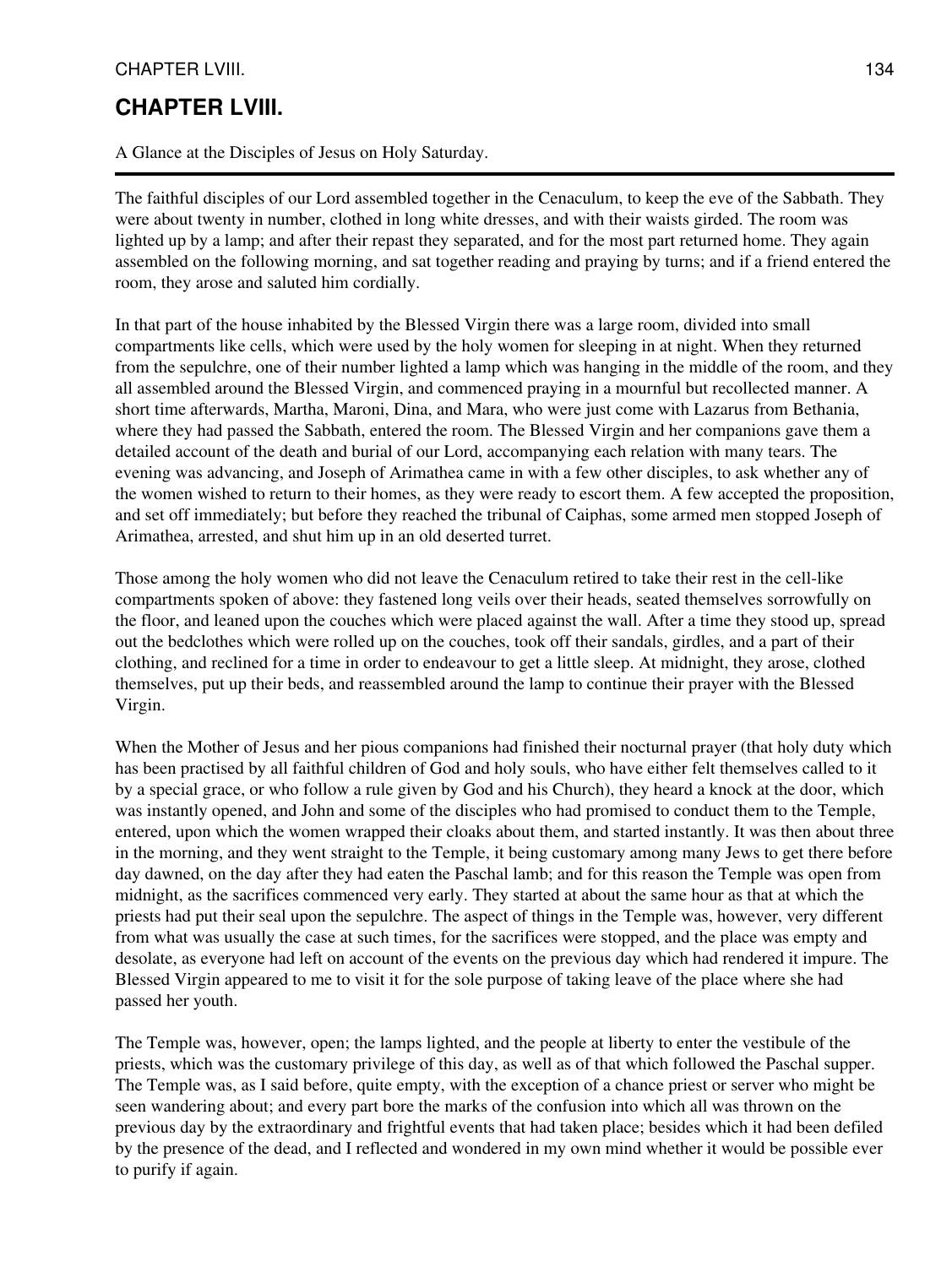#### CHAPTER LVIII. 135

The sons of Simeon, and the nephew of Joseph of Arimathea, were much grieved when they heard of the arrest of their uncle, but they welcomed the Blessed Virgin and her companions, and conducted them all over the Temple, which they did without difficulty, as they held the offices of inspectors of the Temple. The holy women stood in silence and contemplated all the terrible and visible marks of the anger of God with feelings of deep awe, and then listened with interest to the many stupendous details recounted by their guides. The effects of the earthquake were still visible, as little had been done towards repairing the numerous rents and cracks in the floor, and in the walls. In that part of the Temple where the vestibule joined the sanctuary, the wall was so tremendously shaken by the shock of the earthquake, as to produce a fissure wide enough for a person to walk through, and the rest of the wall looked unsteady, as if it might fall down at any moment. The curtain which hung in the sanctuary was rent in two and hung in shreds at the sides; nothing was to be seen around but crumbled walls, crushed flagstones, and columns either partly or quite shaken down.

The Blessed Virgin visited all those parts which Jesus had rendered sacred in her eyes; she prostrated, kissed them, and with tears in her eyes explained to the others her reasons for venerating each particular spot, whereupon they instantly followed her example. The greatest veneration was always shown by the Jews for all places which had been rendered sacred by manifestations of the Divine power, and it was customary to place the hands reverently on such places, to kiss them, and to prostrate to the very earth before them. I do not think there was anything in the least surprising in such a custom, for they both knew, saw, end felt that the God of Abraham, of Isaac, and of Jacob, was a living God, and that his dwelling among his people was in the Temple at Jerusalem; consequently it would have been infinitely more astonishing if they had not venerated those holy parts where his power had been particularly demonstrated, for the Temple and the holy places were to them what the Blessed Sacrament is to Christians.

Deeply penetrated with these feelings of respect, the Blessed Virgin walked trough the Temple with her companions, and pointed out to them the spot where she was presented when still a child, the parts where she passed her childhood, the place where she was affianced to St. Joseph, and the spot where she stood when she presented Jesus and heard the prophecy of Simeon: the remembrance of his words made her weep bitterly, for the prophecy was indeed fulfilled, and the sword of grief had indeed transfixed her heart; she again stopped her companions when she reached the part of the Temple where she found Jesus teaching when she lost him at the age of twelve, and she respectfully kissed the ground on which he then stood. When the holy women had looked at every place sanctified by the presence of Jesus, when they had wept and prayed over them, they returned to Sion.

The Blessed Virgin did not leave the Temple without shedding many tears, as she contemplated the state of desolation to which it was reduced, an aspect of desolation which was rendered still more depressing by the marked contrast it bore to the usual state of the Temple on the festival day. Instead of songs and hymns of jubilee, a mournful silence reigned throughout the vast edifice, and in place of groups of joyful and devout worshippers, the eye wandered over a vast and dreary solitude. Too truly, alas, did this change betoken the fearful crime which had been perpetrated by the people of God, and she remembered how Jesus had wept over the Temple, and said, 'Destroy the Temple and in three days I will build it up again.' She thought over the destruction of the Temple of the Body of Jesus which had been brought about by his enemies, and she sighed with a longing desire for the dawning of that third day when the words of eternal truth were to be accomplished.

It was about daybreak when Mary and her companions reached the Cenaculum, and they retired into the building which stood on its right-hand side, while John and some of the disciples re-entered the Cenaculum, where about twenty men, assembled around a lamp, were occupied in prayer. Every now and then new-comers drew nigh to the door, came in timidity, approached the group round the lamp, and addressed them in a few mournful words, which they accompanied with tears. Everyone appeared to regard John with feelings of respect; because he had remained with Jesus until he expired; but with these sentiments of respect was mingled a deep feeling of shame and confusion, when they reflected on their own cowardly conduct in abandoning their Lord and Master in the hour of need. John spoke to everyone with the greatest charity and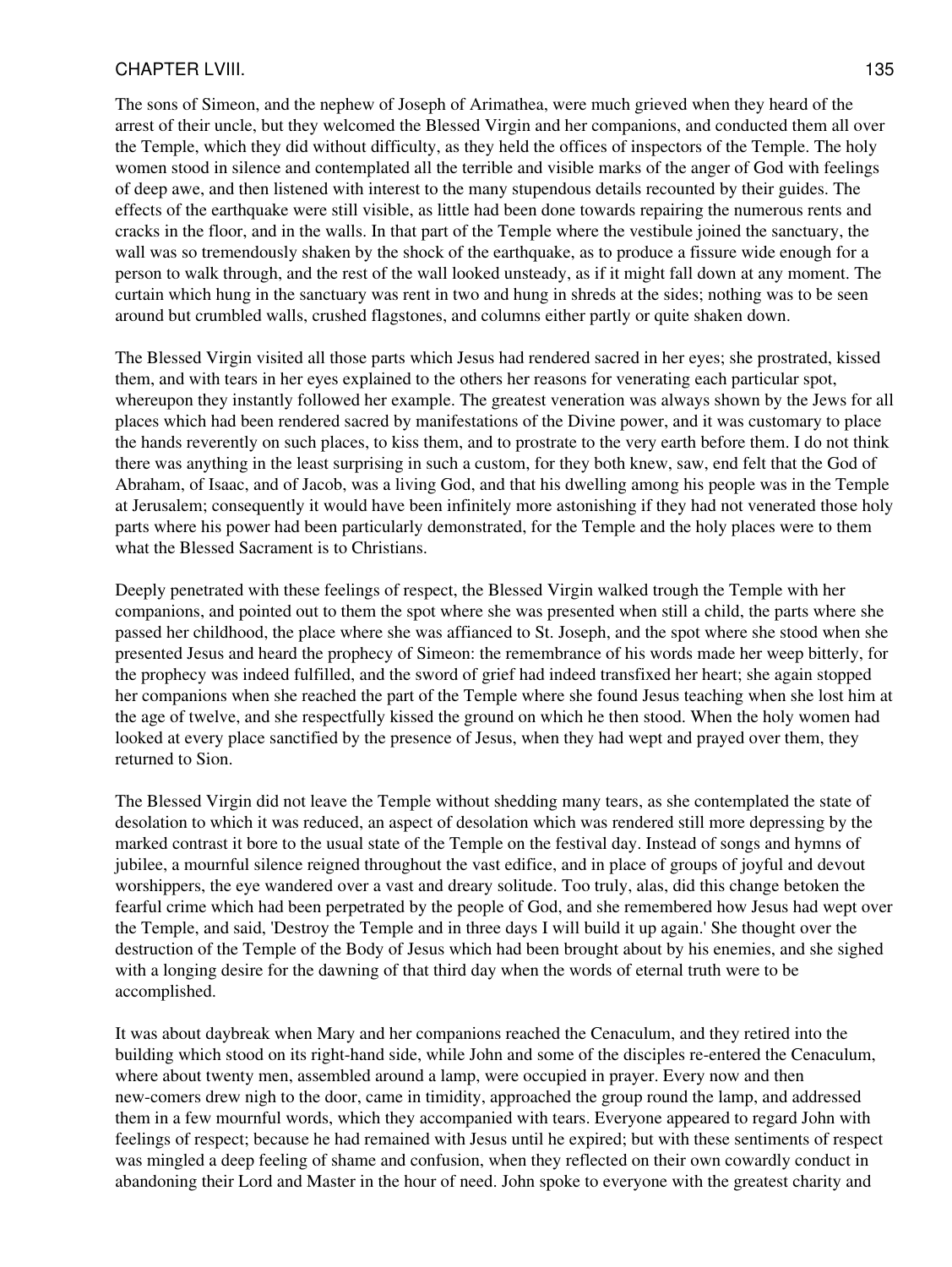## CHAPTER LIX. 136

kindness; his manner was modest and unassuming as that of a child, and he seemed to fear receiving praise. I saw the assembled group take one meal during that day, but its members were, for the most part, silent; not a sound was to be heard throughout the house, and the doors were tightly closed, although, in fact, there was no likelihood of anyone disturbing them, as the house belonged to Nicodemus, and he had let it to them for the time of the festival.

The holy women remained in this room until nightfall; it was lighted up by a single lamp; the doors were closed, and curtains drawn over the windows. Sometimes they gathered round the Blessed Virgin and prayed under the lamp; at other times they retired to the side of the room, covered their heads with black veils, and either sat on ashes (the sign of mourning), or prayed with their faces turned towards the wall; those whose health was delicate took a little food, but the others fasted.

I looked at them again and again, and I saw them ever occupied in the same manner, that is to say, either in prayer or in mourning over the sufferings of their beloved Master. When my thoughts wandered from the contemplation of the Blessed Virgin to that of her Divine Son, I beheld the holy sepulchre with six or seven sentinels at the entrance--Cassius standing against the door of the cave, apparently in deep meditation, the exterior door closed, and the stone rolled close to it. Notwithstanding the thick door which intervened between the body of our Saviour and myself I could see it plainly; it was quite transparent with a divine light, and two angels were adoring at the side. But my thoughts then turned to the contemplation of the blessed soul of my Redeemer, and such an extensive and complicated picture of his descent into hell was shown to me, that I can only remember a small portion of it, which I will describe to the best of my power.

## **CHAPTER LIX.**

### A Detached Account of the Descent into Hell.

When Jesus, after uttering a loud cry, expired, I saw his heavenly soul under the form of a bright meteor pierce the earth at the foot of the Cross, accompanied by the angel Gabriel and many other angels. His Divine nature continued united to his soul as well as to his body, which still remained hanging upon the Cross, but I cannot explain how this was, although I saw it plainly in my own mind. The place into which the soul of Jesus entered was divided into three parts, which appeared to me like three worlds; and I felt that they were round, and that each division was separated from the other by a hemisphere.

I beheld a bright and beautiful space opposite to Limbo; it was enamelled with flowers, delicious breezes wafted through it; and many souls were placed there before being admitted into Heaven after their deliverance from Purgatory. Limbo, the place where the souls were waiting for the Redemption, was divided into different compartments, and encompassed by a thick foggy atmosphere. Our Lord appeared radiant with light and surrounded by angels, who conducted him triumphantly between two of these compartments; the one on the left containing the patriarchs who lived before the time of Abraham, and that on the right those who lived between the days of Abraham and St. John the Baptist. These souls did not at first recognise Jesus, but were filled nevertheless with sensations of joy and hope. There was not a spot in those narrow confines which did not, as it were, dilate with feelings of happiness. The passage of Jesus might be compared to the wafting of a breath of air, to a sudden flash of light, or to a shower of vivifying dew, but it was swift as a whirlwind. After passing through the two compartments, he reached a dark spot in which Adam and Eve were standing; he spoke to them, they prostrated and adored him in a perfect ecstasy of joy, and they immediately joined the band of angels, and accompanied our Lord to the compartment on the left, which contained the patriarchs who lived before Abraham. This compartment was a species of Purgatory, and a few evil spirits were wandering about among the souls and endeavouring to fill them with anxiety and alarm. The entrance through a species of door was closed, but the angels rapped, and I thought I heard them say, 'Open these doors.' When Jesus entered in triumph the demons dispersed, crying out at the same time, 'What is there between thee and us? What art thou come to do here? Wilt thou crucify us likewise?' The angels hunted them away, having first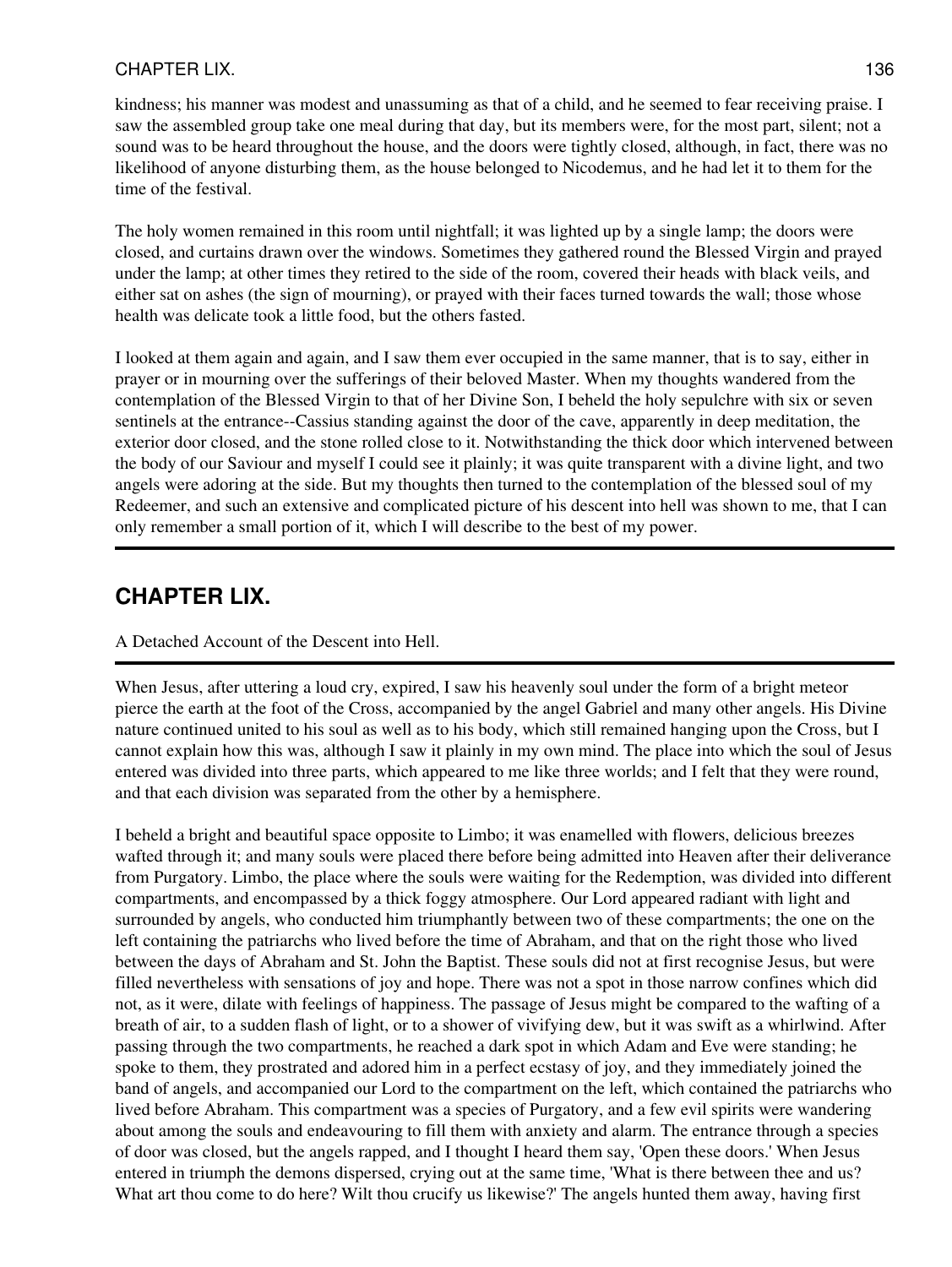### CHAPTER LIX. 137

chained them. The poor souls confined in this place had only a slight presentiment and vague idea of the presence of Jesus; but the moment he told them that it was he himself, they burst out into acclamations of joy, and welcomed him with hymns of rapture and delight. The soul of our Lord then wended its way to the right, towards that part which really constituted Limbo; and there he met the soul of the good thief which angels were carrying to Abraham's bosom, as also that of the bad thief being dragged by demons into Hell. Our Lord addressed a few words to both, and then entered Abraham's bosom, accompanied by numerous angels and holy souls, and also by those demons who had been chained and expelled from the compartment.

This locality appeared to me more elevated than the surrounding parts; and I can only describe my sensations on entering it, by comparing them to those of a person coming suddenly into the interior of a church, after having been for some time in the burial vaults. The demons, who were strongly chained, were extremely loth to enter, and resisted to the utmost of their power, but the angels compelled them to go forwards. All the just who had lived before the time of Christ were assembled there; the patriarchs, Moses, the judges, and the kings on the left-hand side; and on the right side, the prophets, and the ancestors of our Lord, as also his near relations, such as Joachim, Anna, Joseph, Zacharias, Elizabeth, and John. There were no demons in this place, and the only discomfort that had been felt by those placed there was a longing desire for the accomplishment of the promise; and when our Lord entered they saluted him with joyful hymns of gratitude and thanksgiving for its fulfilment, they prostrated and adored him, and the evil spirits who had been dragged into Abraham's bosom when our Lord entered were compelled to confess with shame that they were vanquished. Many of these holy souls were ordered by our Lord to return to the earth, re-enter their own bodies, and thus render a solemn and impressive testimony to the truth. It was at this moment that so many dead persons left their tombs in Jerusalem; I regarded them less in the light of dead persons risen again than as corpses put in motion by a divine power, and which, after having fulfilled the mission entrusted to them, were laid aside in the same manner as the insignia of office are taken off by a clerk when he has executed the orders of his superiors.

I next saw our Lord, with his triumphant procession, enter into a species of Purgatory which was filled with those good pagans who, having had a faint glimmering of the truth, had longed for its fulfilment: this Purgatory was very deep, and contained a few demons compelled to confess the deception they had practised with regard to these idols, and the souls of the poor pagans cast themselves at the feet of Jesus, and adored him with inexpressible joy: here, likewise, the demons were bound with chains and dragged away. I saw our Saviour perform many other actions; but I suffered so intensely at the same time, that I cannot recount them as I should have wished.

Finally, I beheld him approach to the centre of the great abyss, that is to say, to Hell itself; and the expression of his countenance was most severe.

The exterior of Hell was appalling and frightful; it was an immense, heavy-looking building, and the granite of which it was formed, although black, was of metallic brightness; and the dark and ponderous doors were secured with such terrible bolts that no one could behold them without trembling. Deep groans and cries of despair might be plainly distinguished even while the doors were tightly closed; but, O, who can describe the dreadful yells and shrieks which burst upon the ear when the bolts were unfastened and the doors flung open; and, O, who can depict the melancholy appearance of the inhabitants of this wretched place!

The form under which the Heavenly Jerusalem is generally represented in my visions is that of a beautiful and well-regulated city, and the different degrees of glory to which the elect are raised are demonstrated by the magnificence of their palaces, or the wonderful fruit and flowers with which the gardens are embellished. Hell is shown to me under the same form, but all within it is, on the contrary, close, confused, and crowded; every object tends to fill the mind with sensations of pain and grief; the marks of the wreath and vengeance of God are visible everywhere; despair, like a vulture, gnaws every heart, and discord and misery reign around. In the Heavenly Jerusalem all is peace and eternal harmony, the beginning, fulfilment, and end of everything being pure and perfect happiness; the city is filled with splendid buildings, decorated in such a manner as to charm every eye and enrapture every sense; the inhabitants of this delightful abode are overflowing with rapture and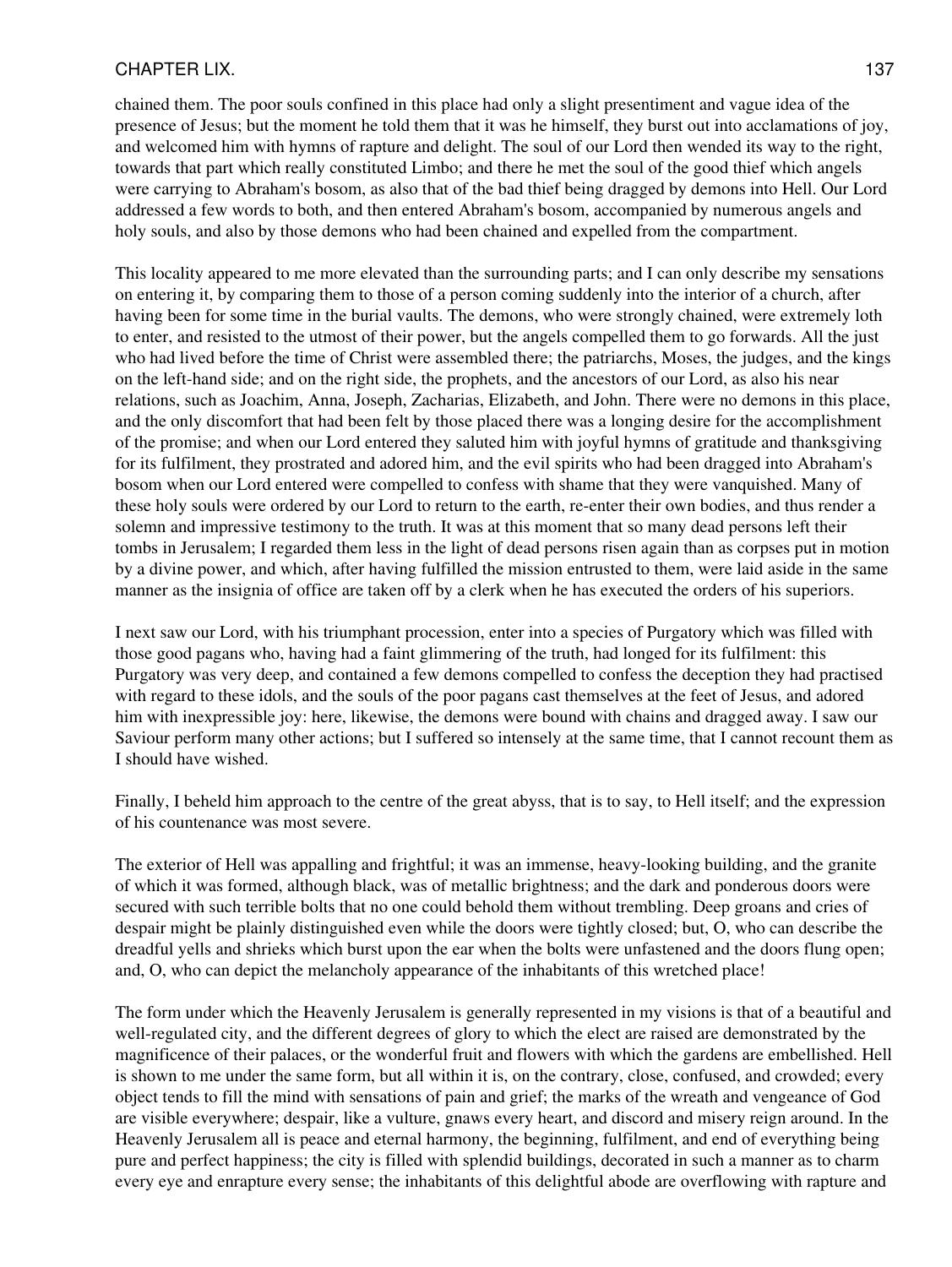#### CHAPTER LIX. 238

exultation, the gardens gay with lovely flowers, and the trees covered with delicious fruits which give eternal life. In the city of Hell nothing is to be seen but dismal dungeons, dark caverns, frightful deserts, fetid swamps filled with every imaginable species of poisonous and disgusting reptile. In Heaven you behold the happiness and peaceful union of the saints; in Hell, perpetual scenes of wretched discord, and every species of sin and corruption, either under the most horrible forms imaginable, or represented by different kinds of dreadful torments. All in this dreary abode tends to fill the mind with horror; not a word of comfort is heard or a consoling idea admitted; the one tremendous thought, that the justice of an all-powerful God inflicts on the damned nothing but what they have fully deserved is the absorbing tremendous conviction which weighs down each heart. Vice appears in its own grim disgusting colours, being stripped of the mask under which it is hidden in this world, and the infernal viper is seen devouring those who have cherished or fostered it here below. In a word, Hell is the temple of anguish and despair, while the kingdom of God is the temple of peace and happiness. This is easy to understand when seen; but it is almost impossible to describe clearly.

The tremendous explosion of oaths, curses, cries of despair, and frightful exclamations which, like a clap of thunder, burst forth when the gates of Hell were thrown open by the angels, would be difficult even to imagine; our Lord spoke first to the soul of Judas, and the angels then compelled all the demons to acknowledge and adore Jesus. They would have infinitely preferred the most frightful torments to such a humiliation; but all were obliged to submit. Many were chained down in a circle which was placed round other circles. In the centre of Hell I saw a dark and horrible-looking abyss, and into this Lucifer was cast, after being first strongly secured with chains; thick clouds of sulphureous black smoke arose from its fearful depths, and enveloped his frightful form in the dismal folds, thus effectually concealing him from every beholder. God himself had decreed this; and I was likewise told, if I remember right, that he will be unchained for a time fifty or sixty years before the year of Christ 2000. The dates of many other events were pointed out to me which I do not now remember; but a certain number of demons are to be let loose much earlier than Lucifer, in order to tempt men, and to serve as instruments of the divine vengeance. I should think that some must be loosened even in the present day, and others will be set free in a short time.

It would be utterly impossible for me to describe all the things which were shown to me; their number was so great that I could not reduce them sufficiently to order to define and render them intelligible. Besides which my sufferings are very great, and when I speak on the subject of my visions I behold them in my mind's eye portrayed in such vivid colours, that the sight is almost sufficient to cause a weak mortal like myself to expire.

I next saw innumerable bands of redeemed souls liberated from Purgatory and from Limbo, who followed our Lord to a delightful spot situated above the celestial Jerusalem, in which place I, a very short time ago, saw the soul of a person who was very dear to me. The soul of the good thief was likewise taken there, and the promise of our Lord, 'This day thou shalt be with me in Paradise,' was fulfilled.

It is not in my power to explain the exact time that each of these events occurred, nor can I relate one-half of the things which I saw and heard; for some were incomprehensible even to myself, and others would be misunderstood if I attempted to relate them. I have seen our Lord in many different places. Even in the sea he appeared to me to sanctify and deliver everything in the creation. Evil spirits fled at his approach, and cast themselves into the dark abyss. I likewise beheld his soul in different parts of the earth, first inside the tomb of Adam, under Golgotha; and when he was there the souls of Adam and Eve came up to him, and he spoke to them for some time. He then visited the tombs of the prophets, who were buried at an immense depth below the surface; but he passed through the soil in the twinkling of an eye. Their souls immediately re-entered their bodies, and he spoke to them, and explained the most wonderful mysteries. Next I saw him, accompanied by a chosen band of prophets, among whom I particularly remarked David, visit those parts of the earth which had been sanctified by his miracles and by his sufferings. He pointed out to them, with the greatest love and goodness, the different symbols in the old law expressive of the future; and he showed them how he himself had fulfilled every prophecy. The sight of the soul of our Lord, surrounded by these happy souls, and radiant with light, was inexpressibly grand as he glided triumphantly through the air, sometimes passing, with the velocity of lightning, over rivers, then penetrating though the hardest rocks to the very centre of the earth, or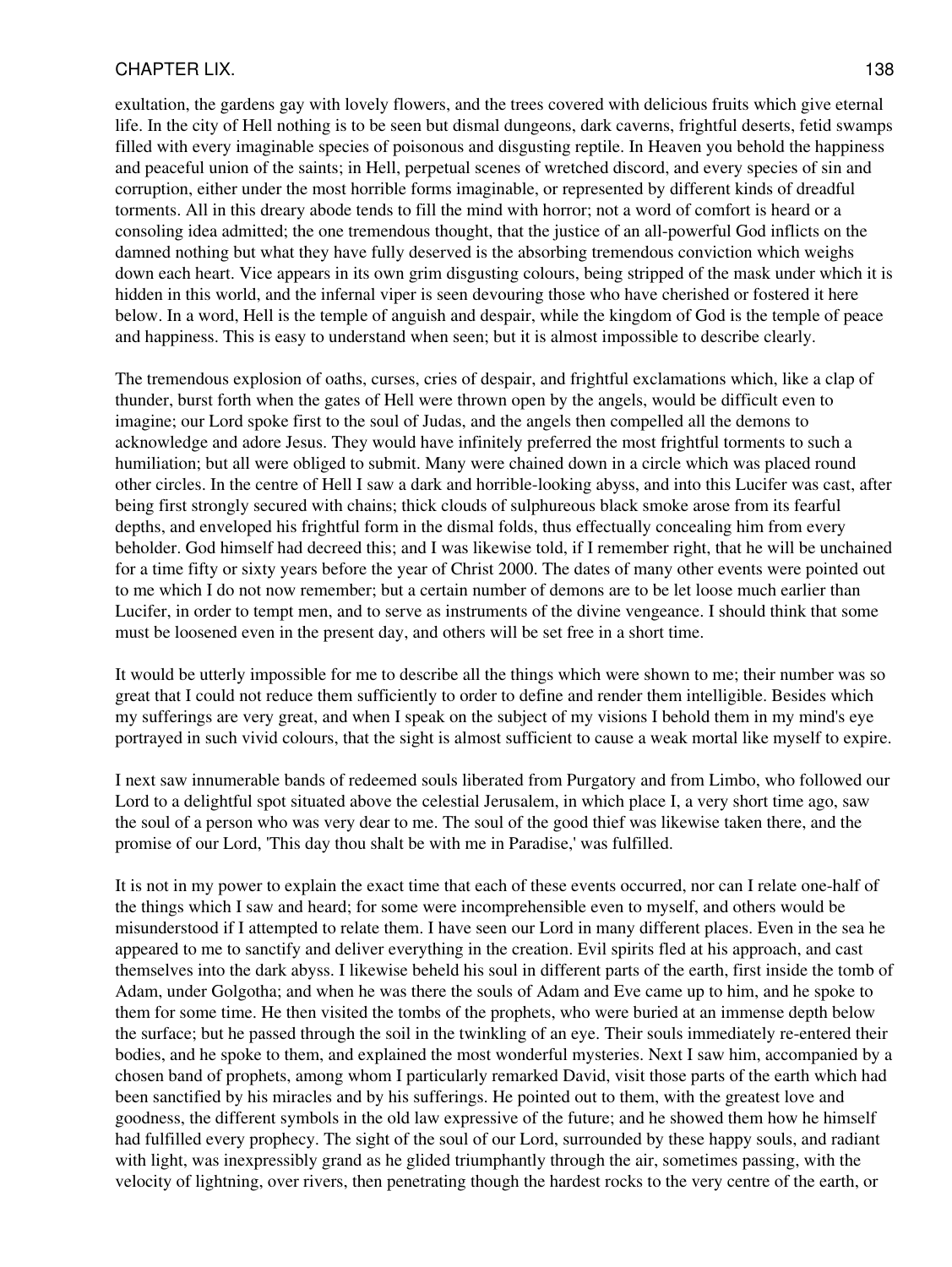## CHAPTER LX. 139

moving noiselessly over its surface.

I can remember nothing beyond the facts which I have just related concerning the descent of Jesus into Limbo, where he went in order to present to the souls there detained the grace of the Redemption which he had merited for them by his death and by his sufferings; and I saw all these things in a very short space of time; in fact, time passed so quickly that it seemed to me but a moment. Our Lord, however, displayed before me, at the same time, another picture, in which I beheld the immense mercies which he bestows in the present day on the poor souls in Purgatory; for on every anniversary of this great day, when his Church is celebrating the glorious mystery of his death, he casts a look of compassion on the souls in Purgatory, and frees some of those who sinned against him before his crucifixion. I this day saw Jesus deliver many souls; some I was acquainted with, and others were strangers to me, but I cannot name any of them.

Our Lord, by descending into Hell, planted (if I may thus express myself), in the spiritual garden of the Church, a mysterious tree, the fruits of which--namely, his merits--are destined for the constant relief of the poor souls in Purgatory. The Church militant must cultivate the tree, and gather its fruit, in order to present them to that suffering portion of the Church which can do nothing for itself. Thus it is with all the merits of Christ; we must labour with him if we wish to obtain our share of them; we must gain our bread by the sweat of our brow. Everything which our Lord has done for us in time must produce fruit for eternity; but we must gather these fruits in time, without which we cannot possess them in eternity. The Church is the most prudent and thoughtful of mothers; the ecclesiastical year is an immense and magnificent garden, in which all those fruits for eternity are gathered together, that we may make use of them in time. Each year contains sufficient to supply the wants of all; but woe be to that careless or dishonest gardener who allows any of the fruit committed to his care to perish; if he fails to turn to a proper account those graces which would restore health to the sick; strength to the weak, or furnish food to the hungry! When the Day of Judgment arrives, the Master of the garden will demand a strict account, not only of every tree, but also of all the fruit produced in the garden.

# **CHAPTER LX.**

The Eve of the Resurrection.

Towards the close of the Sabbath-day, John came to see the holy women. He endeavoured to give some consolation, but could not restrain his own tears, and only remained a short time with them. They had likewise a short visit from Peter and James the Greater, after which they retired to their cells, and gave free vent to grief, sitting upon ashes, and veiling themselves even more closely.

The prayer of the Blessed Virgin was unceasing. She ever kept her eyes fixed interiorly on Jesus, and was perfectly consumed by her ardent desire of once more beholding him whom she loved with such inexpressible love. Suddenly an angel stood by her side, and bade her arise and go to the door of the dwelling of Nicodemus, for that the Lord was very near. The heart of the Blessed Virgin leaped for joy. She hastily wrapped her cloak about her, and left the holy women, without informing them where she was going. I saw her walk quickly to a small entrance which was cut in the town wall, the identical one through which she had entered when returning with her companions from the sepulchre.

It was about nine o'clock at night, and the Blessed Virgin had almost reached the entrance, when I saw her stop suddenly in a very solitary spot, and look upwards in an ecstasy of delight, for on the top of the town wall she beheld the soul of our Lord, resplendent with light, without the appearance of a wound, and surrounded by patriarchs. He descended towards her, turned to his companions, and presenting her to them, said, 'Behold Mary, behold my Mother.' He appeared to me to salute her with a kiss, and he then disappeared. The Blessed Virgin knelt down, and most reverently kissed the ground on which he had stood, and the impression of her hands and knees remained imprinted upon the stones. The sight filled her with inexpressible joy, and she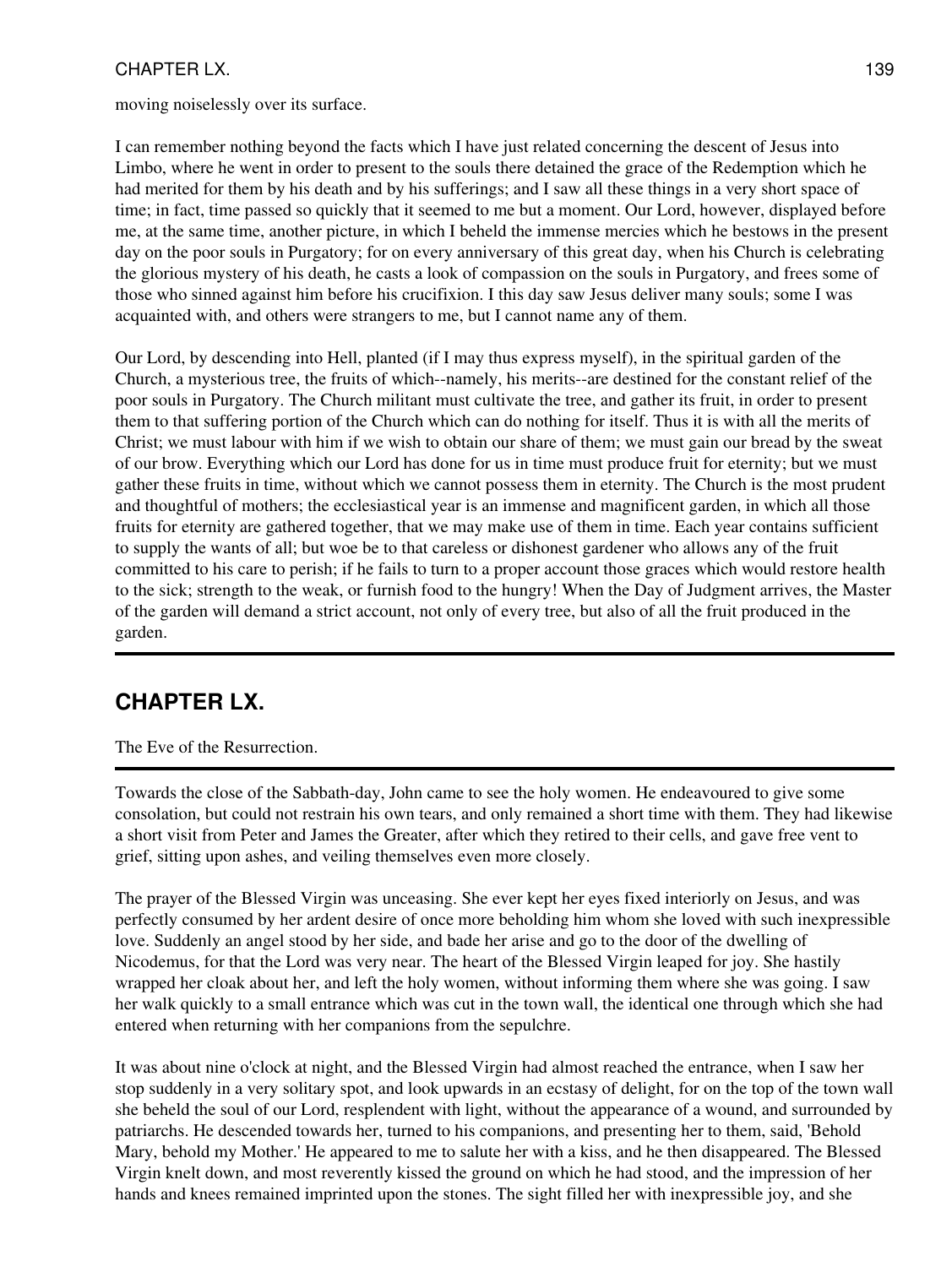## CHAPTER LVI. 140

immediately rejoined the holy women, who were busily employed in preparing the perfumes and spices. She did not tell them what she had seen, but her firmness and strength of mind was restored. She was perfectly renovated, and therefore comforted all the rest, and endeavoured to strengthen their faith.

All the holy women were sitting by a long table, the cover of which hung down to the floor, when Mary returned; bundles of herbs were heaped around them, and these they mixed together and arranged; small flasks, containing sweet unctions and water of spikenard, were standing near, as also bunches of natural flowers, among which I remarked one in particular, which was like a streaked iris or a lily. Magdalen, Mary the daughter of Cleophas, Salome, Johanna, and Mary Salome, had bought all these things in the town during the absence of Mary. Their intention was to go to the sepulchre before sunrise on the following day, in order to strew these flowers and perfumes over the body of their beloved Master.

## **CHAPTER LVI.**

Joseph of Arimathea miraculously set at large.

A short time after the return of the Blessed Virgin to the holy women, I was shown the interior of the prison in which the enemies of Joseph of Arimathea had confined him. He was praying fervently, when suddenly a brilliant light illuminated the whole place, and I heard a voice calling him by name, while at the same moment the roof opened, and a bright form appeared, holding out a sheet resembling that in which he had wrapped the body of Jesus. Joseph grasped it with both hands, and was drawn up to the opening, which closed again as soon as he had passed through; and the apparition disappeared the instant he was in safety at the tope of the tower. I know not whether it was our Lord himself or an angel who thus set Joseph free.

He walked on the summit of the wall until he reached the neighbourhood of the Cenaculum, which was near to the south wall of Sion, and then climbed down and knocked at the door of that edifice, as the doors were fastened. The disciples assembled there had been much grieved when they first missed Joseph, who they thought had been thrown into a sink, a report to that effect having become current. Great, therefore, was their joy when they opened the door and found that it was he himself; indeed, they were almost as much delighted as when Peter was miraculously delivered from prison some years after. When Joseph had related what had taken place, they were filled with astonishment and delight; and after thanking God fervently gave him some refreshment, which he greatly needed. He left Jerusalem that same night, and fled to Arimathea, his native place, where he remained until he thought he could return safely to Jerusalem.

I likewise saw Caiphas towards the close of the Sabbath-day, at the house of Nicodemus. He was conversing with him and asking many questions with pretended kindness. Nicodemus answered firmly, and continued to affirm the innocence of Jesus. They did not remain long together.

## **CHAPTER LXII.**

The Night of Resurrection.

I soon after beheld the tomb of our Lord. All was calm and silent around it. There were six soldiers on guard, who were either seated or standing before the door, and Cassius was among them. His appearance was that of a person immersed in meditation and in the expectation of some great event. The sacred body of our Blessed Redeemer was wrapped in the winding-sheet, and surrounded with light, while two angels sat in an attitude of adoration, the one at the head, and the other at the feet. I had seen them in the same posture ever since he was first put into the tomb. These angels were clothed as priests. Their position, and the manner in which they crossed their arms over their breasts, reminded me of the cherubim who surrounded the Ark of the covenant,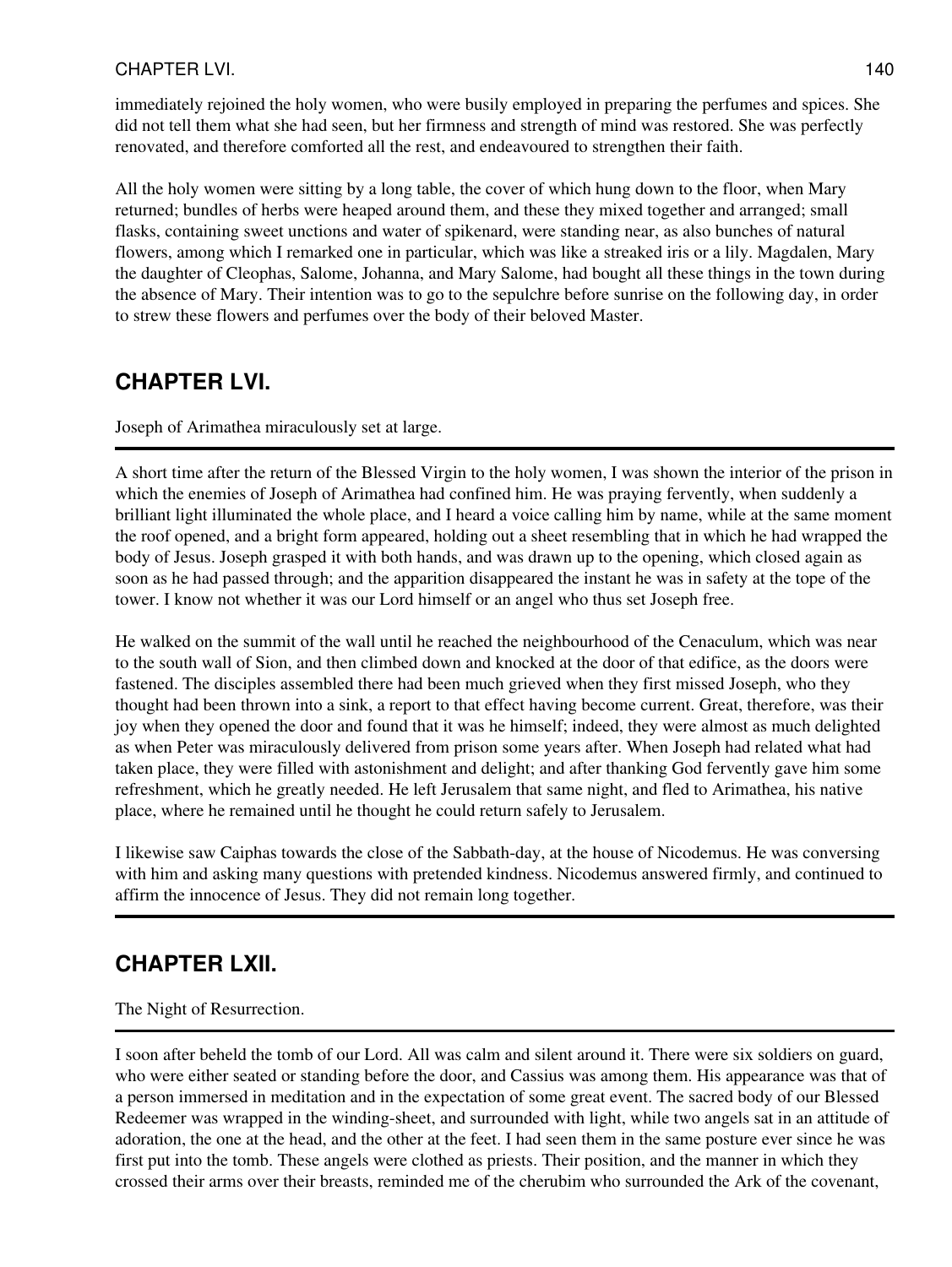### CHAPTER LXII. 141

only they were without wings; at least I did not see any. The whole of the sepulchre reminded me of the Ark of the Covenant at different periods of its history. It is possible that Cassius was sensible of the presence of the angels, and of the bright light which filled the sepulchre, for his attitude was like that of a person in deep contemplation before the Blessed Sacrament.

I next saw the soul of our Lord accompanied by those among the patriarchs whom he had liberated enter into the tomb through the rock. He showed them the wounds with which his sacred body was covered; and it seemed to me that the winding-sheet which previously enveloped it was removed, and that Jesus wished to show the souls the excess of suffering he had endured to redeem them. The body appeared to me to be quite transparent, so that the whole depth of the wounds could be seen; and this sight filled the holy souls with admiration, although deep feelings of compassion likewise drew tears from their eyes.

My next vision was so mysterious that I cannot explain or even relate it in a clear manner. It appeared to me that the soul and body of Jesus were taken together out of the sepulchre, without, however, the former being completely reunited to the latter, which still remained inanimate. I thought I saw two angels who were kneeling and adoring at the head and feet of the sacred body, raise it--keeping it in the exact position in which it was lying in the tomb--and carry it uncovered and disfigured with wounds across the rock, which trembled as they passed. It then appeared to me that Jesus presented his body, marked with the stigmas of the Passion, to his Heavenly Father, who, seated on a throne, was surrounded by innumerable choirs of angels, blissfully occupied in pouring forth hymns of adoration and jubilee. The case was probably the same when at the death of our Lord, so many holy souls re-entered their bodies, and appeared in the Temple and in different parts of Jerusalem; for it is not likely that the bodies which they animated were really alive, as in that case they would have been obliged to die a second time, whereas they returned to their original state without apparent difficulty; but it is to be supposed that their appearance in human form was similar to that of our Lord, when he (if we may thus express it) accompanied his body to the throne of his Heavenly Father.

At this moment the rock was so violently shaken, from the very summit to the base, that three of the guards fell down and became almost insensible. The other four were away at the time, being gone to the town to fetch something. The guards who were thus thrown prostrate attributed the sudden shock to an earthquake; but Cassius, who, although uncertain as to what all this might portend, yet felt an inward presentiment that it was the prelude to some stupendous event, stood transfixed in anxious expectation, waiting to see what would follow next. The soldiers who were gone to Jerusalem soon returned.

I again beheld the holy women: they had finished preparing the spices, and were resting in their private cells; not stretched out on the couches, but leaning against the bedclothes, which were rolled up. They wished to go to the sepulchre before the break of day, because they feared meeting the enemies of Jesus; but the Blessed Virgin, who was perfectly renovated and filled with fresh courage since she had seen her Son, consoled and recommended them to sleep for a time, and then go fearlessly to the tomb, as no harm would come to them; whereupon they immediately followed her advice, and endeavoured to sleep.

It was towards eleven o'clock at night when the Blessed Virgin, incited by irrepressible feelings of love, arose, wrapped a grey cloak around her, and left the house quite alone. When I saw her do this, I could not help feeling anxious, and saying to myself, 'How is it possible for this holy Mother, who is so exhausted from anguish and terror, to venture to walk all alone through the streets at such an hour?' I saw her go first to the house of Caiphas, and then to the palace of Pilate, which was at a great distance off; I watched her through the whole of her solitary journey along that part which had been trodden by her Son, loaded with his heavy Cross; she stopped at every place where our Saviour had suffered particularly, or had received any fresh outrage from his barbarous enemies. Her appearance, as she walked slowly along, was that of a person seeking something; she often bent down to the ground, touched the stones with her hands, and then inundated them with kisses, if the precious blood of her beloved Son was upon them. God granted her at this time particular lights and graces, and she was able without the slightest degree of difficulty to distinguish every place sanctified by his sufferings. I accompanied her through the whole of her pious pilgrimage, and I endeavoured to imitate her to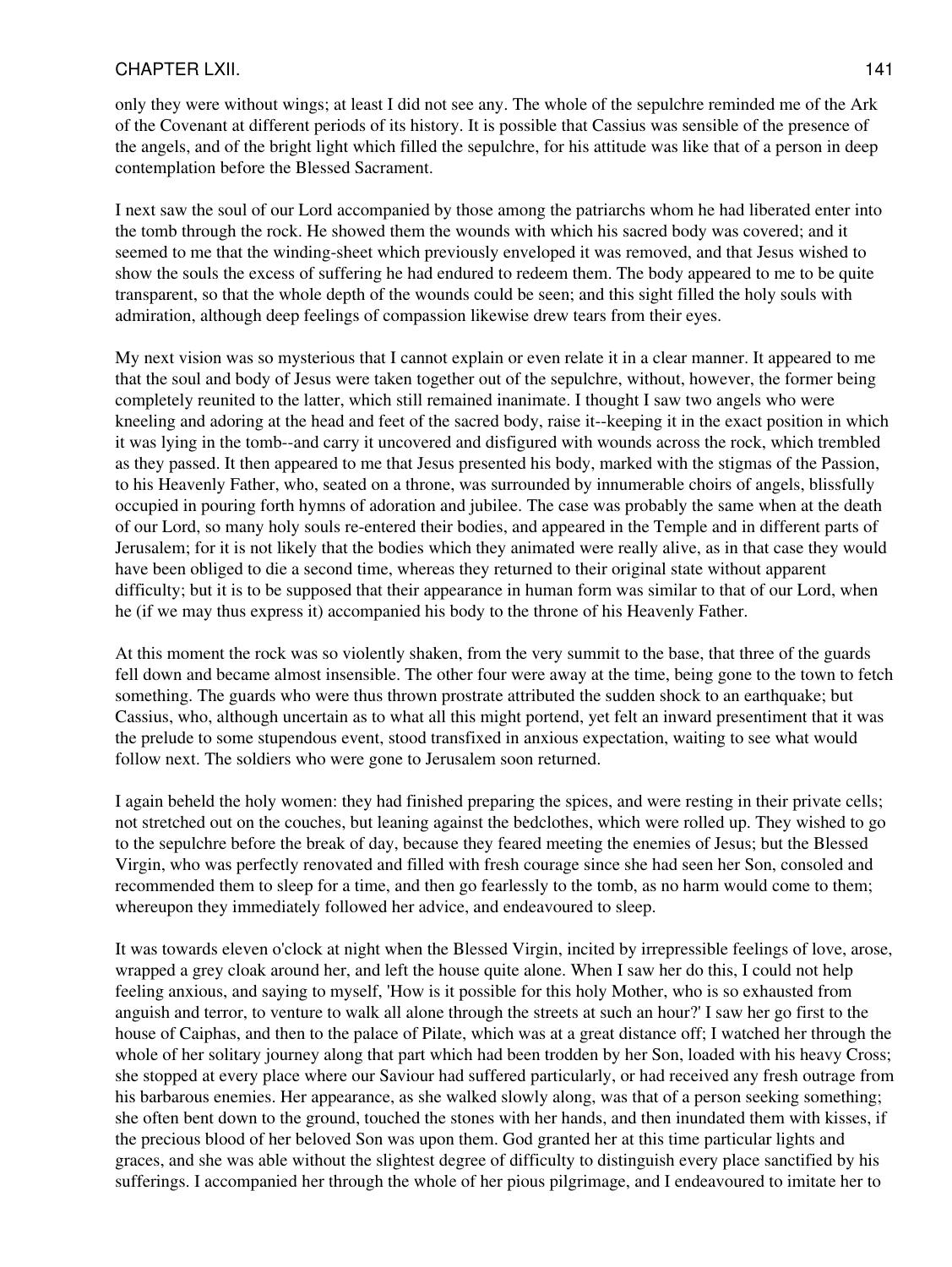## CHAPTER LXIII. 142

the best of my power, as far as my weakness would permit.

Mary then went to Calvary; but when she had almost reached it, she stopped suddenly, and I saw the sacred body and soul of our Saviour standing before her. An angel walked in front; the two angels whom I had seen in the tomb were by his side, and the souls whom he had redeemed followed him by hundreds. The body of Jesus was brilliant and beautiful, but its appearance was not that of a living body, although a voice issued from it; and I heard him describe to the Blessed Virgin all he had done in Limbo, and then assure her that he should rise again with his glorified body; that he would then show himself to her, and that she must wait near the rock of Mount Calvary, and that part where she saw him fall down, until he appeared. Our Saviour then went towards Jerusalem, and the Blessed Virgin, having again wrapped her veil about her, prostrated on the spot which he had pointed out. It was then, I think, past midnight, for the pilgrimage of Mary over the Way of the Cross had taken up at least an hour; and I next saw the holy souls who had been redeemed by our Saviour traverse in their turn the sorrowful Way of the Cross, and contemplate the different places where he had endured such fearful sufferings for their sakes. The angels who accompanied them gathered sacred flesh which had been torn off by the frequent blows he received, as also the blood with which the ground was sprinkled on those spots where he had fallen.

I once more saw the sacred body of our Lord stretched out as I first beheld it in the sepulchre; the angels were occupied in replacing the garments they had gathered up of his flesh, and they received supernatural assistance in doing this. When next I contemplated him it was in his winding-sheet, surrounded with a bright light and with two adoring angels by his side. I cannot explain how all these things came to pass, for they are far beyond our human comprehension; and even if I understand them perfectly myself when I see them, they appear dark and mysterious when I endeavour to explain them to others.

As soon as a faint glimmering of dawn appeared in the east, I saw Magdalen, Mary the daughter of Cleophas, Johanna Chusa, and Salome, leave the Cenaculum, closely wrapped up in their mantles. They carried bundles of spices; and one of their number had a lighted candle in her hand, which she endeavoured to conceal under her cloak. I saw them direct their trembling steps towards the small door at the house of Nicodemus.

# **CHAPTER LXIII.**

The Resurrection of our Lord.

I beheld the soul of our Lord between two angels, who were in the attire of warriors: it was bright, luminous, and resplendent as the sun at mid-day; it penetrated the rock, touched the sacred body, passed into it, and the two were instantaneously united, and became as one. I then saw the limbs move, and the body of our Lord, being reunited to his soul and to his divinity, rise and shake off the winding-sheet: the whole of the cave was illuminated and lightsome.

At the same moment I saw a frightful monster burst from the earth underneath the sepulchre. It had the tail of a serpent, and it raised its dragon head proudly as if desirous of attacking Jesus; and had likewise, if I remember correctly, a human head. But our Lord held in his hand a white staff, to which was appended a large banner; and he placed his foot on the head of the dragon, and struck its tail three times with his staff, after which the monster disappeared. I had had this same vision many times before the Resurrection, and I saw just such a monster, appearing to endeavour to hide itself, at the time of the conception of our Lord: it greatly resembled the serpent which tempted our first parents in Paradise, only it was more horrible. I thought that this vision had reference to the prophetic words, that 'by the seed of the woman the head of the serpent should be crushed,' and that the whole was intended to demonstrate the victory of our Lord over death, for at the same moment that I saw him crush the head of the monster, the tomb likewise vanished from my sight.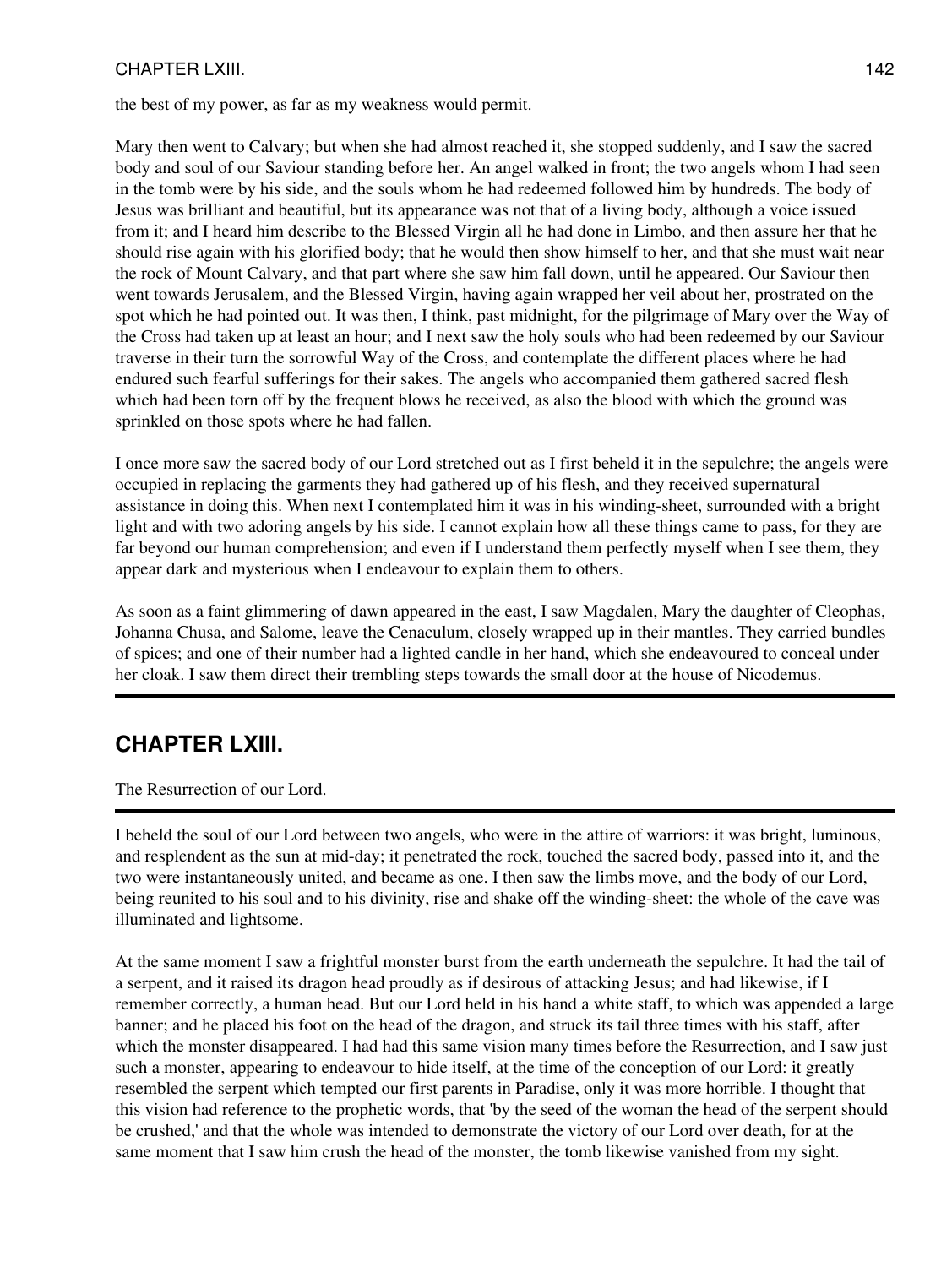### CHAPTER LXIV. 143

I then saw the glorified body of our Lord rise up, and it passed through the hard rock as easily as if the latter had been formed of some ductile substance. The earth shook, and an angel in the garb of a warrior descended from Heaven with the speed of lightning, entered the tomb, lifted the stone, placed it on the right side, and seated himself upon it. At this tremendous sight the soldiers fell to the ground, and remained there apparently lifeless. When Cassius saw the bright light which illuminated the tomb, he approached the place where the sacred body had been placed, looked at and touched the linen clothes in which it had been wrapped, and left the sepulchre, intending to go and inform Pilate of all that had happened. However, he tarried a short time to watch the progress of events; for although he had felt the earthquake, seen the angel move the stone, and looked at the empty tomb, yet he had not seen Jesus.

At the very moment in which the angel entered the sepulchre and the earth quaked, I saw our Lord appear to his holy Mother on Calvary. His body was beautiful and lightsome, and its beauty was that of a celestial being. He was clothed in a large mantle, which at one moment looked dazzlingly white, as it floated through the air, waving to and fro with every breath of wind, and the next reflected a thousand brilliant colours as the sunbeams passed over it. His large open wounds shone brightly, and could be seen from a great distance: the wounds in his hands were so large that a finger might be put into them without difficulty; and rays of light proceeded from them, diverging in the direction of his fingers. The souls of the patriarchs bowed down before the Mother of our Saviour, and Jesus spoke to her concerning his Resurrection, telling her many things which I have forgotten. He showed her his wounds; and Mary prostrated to kiss his sacred feet; but he took her hand, raised her, and disappeared.

When I was at some distance from the sepulchre I saw fresh lights burning there, and I likewise beheld a large luminous spot in the sky immediately over Jerusalem.

# **CHAPTER LXIV.**

The holy Women at the Sepulchre.

The holy women were very near the door of Nicodemus's house at the moment of our Lord's Resurrection; but they did not see anything of the prodigies which were taking place at the sepulchre. They were not aware that guards had been placed around the tomb, for they had not visited it on the previous day, on account of its being the Sabbath. They questioned one another anxiously concerning what would have to be done about the large stone at the door, as to who would be the best person to ask about removing it, for they had been so engrossed by grief that they had not thought about it before. Their intention was to pour precious ointments upon the body of Jesus, and then to strew over it flowers of the most rare and aromatic kinds, thus rendering all the honour possible to their Divine Master in his sepulchre. Salome, who had brought more things than anyone else, was a rich lady, who lived in Jerusalem, a relation of St. Joseph, but not the mother of John. The holy women came to the determination of putting down their spices on the stone which closed the door of the monument, and waiting until someone came to roll it back.

The guards were still lying on the ground, and the strong convulsions which even then shook them clearly demonstrated how great had been their terror, and the large stone was cast on one side, so that the door could be opened without difficulty. I could see the linen cloth in which the body of Jesus had been wrapped scattered about in the tomb, and the large winding-sheet lying in the same place as when they left it, but doubled together in such a manner that you saw at once that it no longer contained anything but the spices which had been placed round the body, and the bandages were on the outside of the tomb. The linen cloth in which Mary had enveloped the sacred head of her Son was still there.

I saw the holy women coming into the garden; but when they perceived the light given by the lamps of the sentinels, and the prostrate forms of the soldiers round the tomb, they for the most part became much alarmed, and retreated towards Golgotha. Mary Magdalen was, however, more courageous, and, followed by Salome,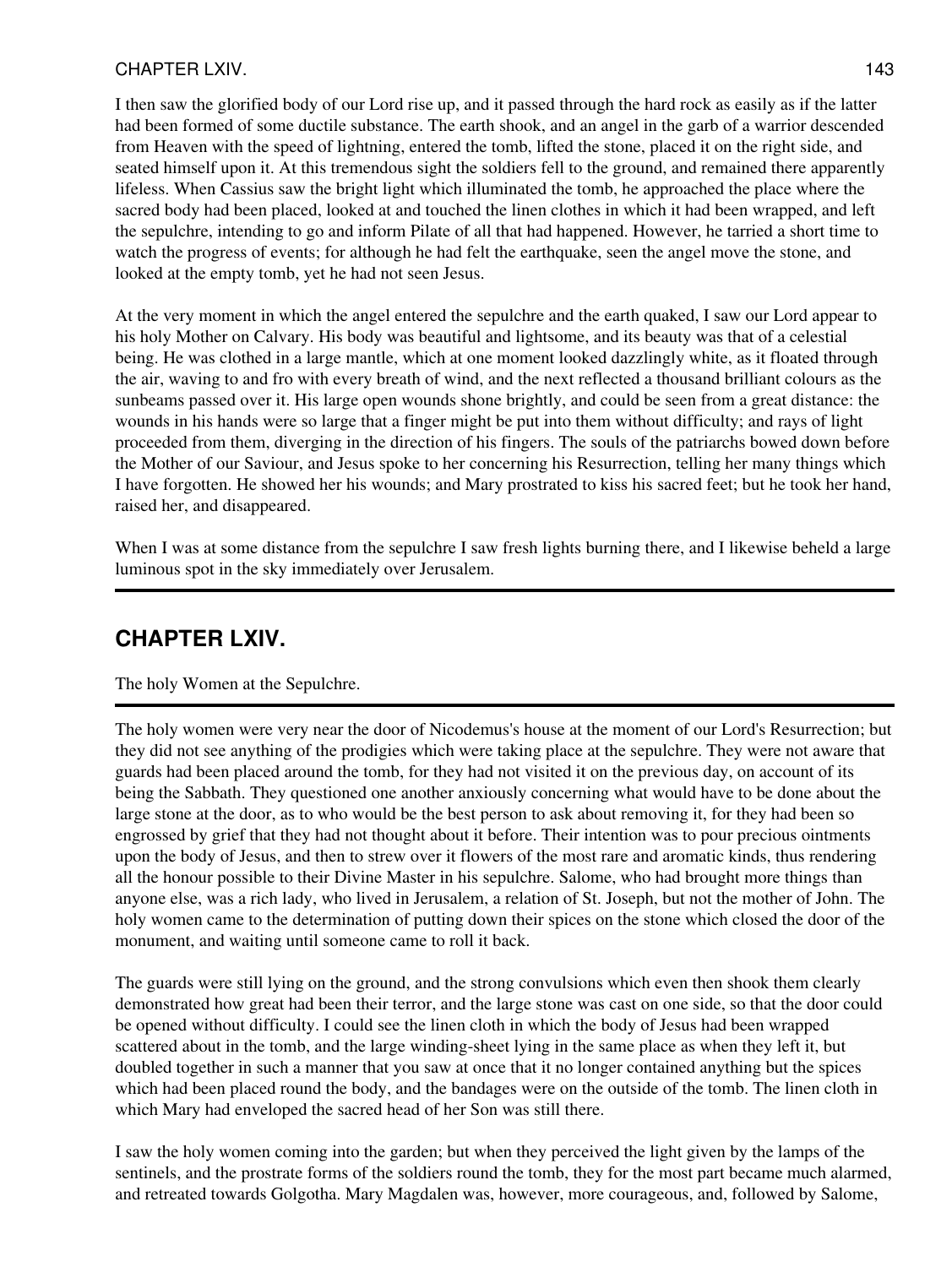#### CHAPTER LXIV. 144

entered the garden while the other women remained timidly on the outside.

Magdalen started, and appeared for a moment terrified when she drew near the sentinels. She retreated a few steps and rejoined Salome, but both quickly recovered their presence of mind, and walked on together through the midst of the prostrate guards, and entered into the cave which contained the sepulchre. They immediately perceived that the stone was removed, but the doors were closed, which had been done in all probability by Cassius. Magdalen opened them quickly, looked anxiously into the sepulchre, and was much surprised at seeing that the cloths in which they had enveloped our Lord were lying on one side, and that the place where they had deposited the sacred remains was empty. A celestial light filled the cave, and an angel was seated on the right side. Magdalen became almost beside herself from disappointment and alarm. I do not know whether she heard the words which the angel addressed to her, but she left the garden as quickly as possible, and ran to the town to inform the Apostles who were assembled there of what had taken place. I do not know whether the angel spoke to Mary Salome, as she did not enter the sepulchre; but I saw her leaving the garden directly after Magdalen, in order to relate all that had happened to the rest of the holy women, who were both frightened and delighted at the news, but could not make up their minds as to whether they would go to the garden or not.

In the mean time Cassius had remained near the sepulchre in hopes of seeing Jesus, as he thought he would be certain to appear to the holy women; but seeing nothing, he directed his steps towards Pilate's palace to relate to him all that had happened, stopping, however, first at the place where the rest of the holy women were assembled, to tell them what he had seen, and to exhort them to go immediately to the garden. They followed his advice, and went there at once. No sooner had they reached the door of the sepulchre than they beheld two angels clothed in sacerdotal vestments of the most dazzling white. The women were very much alarmed, covered their faces with their hands, and prostrated almost to the ground; but one of the angels addressed them, bade them not fear, and told them that they must not seek for their crucified Lord there, for that he was alive, had risen, and was no longer an inhabitant of the tomb. He pointed out to them at the same moment the empty sepulchre, and ordered them to go and relate to the disciples all that they had seen and heard. He likewise told them that Jesus would go before them into Galilee, and recalled to their minds the words which our Saviour had addressed to them on a former occasion: 'The Son of Man will be delivered into the hands of sinners, he will be crucified, and the third day rise again.' The angels then disappeared, and left the holy women filled with joy, although of course greatly agitated; they wept, looked at the empty tomb and linen clothes, and immediately started to return to the town. But they were so much overcome by the many astounding events which had taken place, that they walked very slowly, and stopped and looked back often, in hopes of seeing our Lord, or at least Magdalen.

In the mean time Magdalen reached the Cenaculum. She was so excited as to appear like a person beside herself, and knocked hastily at the door. Some of the disciples were still sleeping, and those who were risen were conversing together. Peter and John opened the door, but she only exclaimed, without entering the house, 'They have taken away the body of my Lord, and I know not where they have laid him,' and immediately returned to the garden. Peter and John went back into the house, and after saying a few words to the other disciples followed her as speedily as possible, but John far outstripped Peter. I then saw Magdalen reenter the garden, and direct her steps towards the sepulchre; she appeared greatly agitated partly from grief, and partly from having walked so fast. Her garments were quite moist with dew, and her veil hanging on one side, while the luxuriant hair in which she had formerly taken so much pride fell in dishevelled masses over her shoulders, forming a species of mantle. Being alone, she was afraid of entering the cave, but stopped for a moment on the outside, and knelt down in order to see better into the tomb. She was endeavouring to push back her long hair, which fell over her face and obscured her vision, when she perceived the two angels who were seated in the tomb, and I heard one of them address her thus: 'Woman, why weepest thou?' She replied, in a voice choked with tears (for she was perfectly overwhelmed with grief at finding that the body of Jesus was really gone), 'Because they have taken away my Lord, and I know not where they have laid him.' She said no more, but seeing the empty winding-sheet, went out of the sepulchre and began to look about in other parts. She felt a secret presentiment that not only should she find Jesus, but that he was even then near to her; and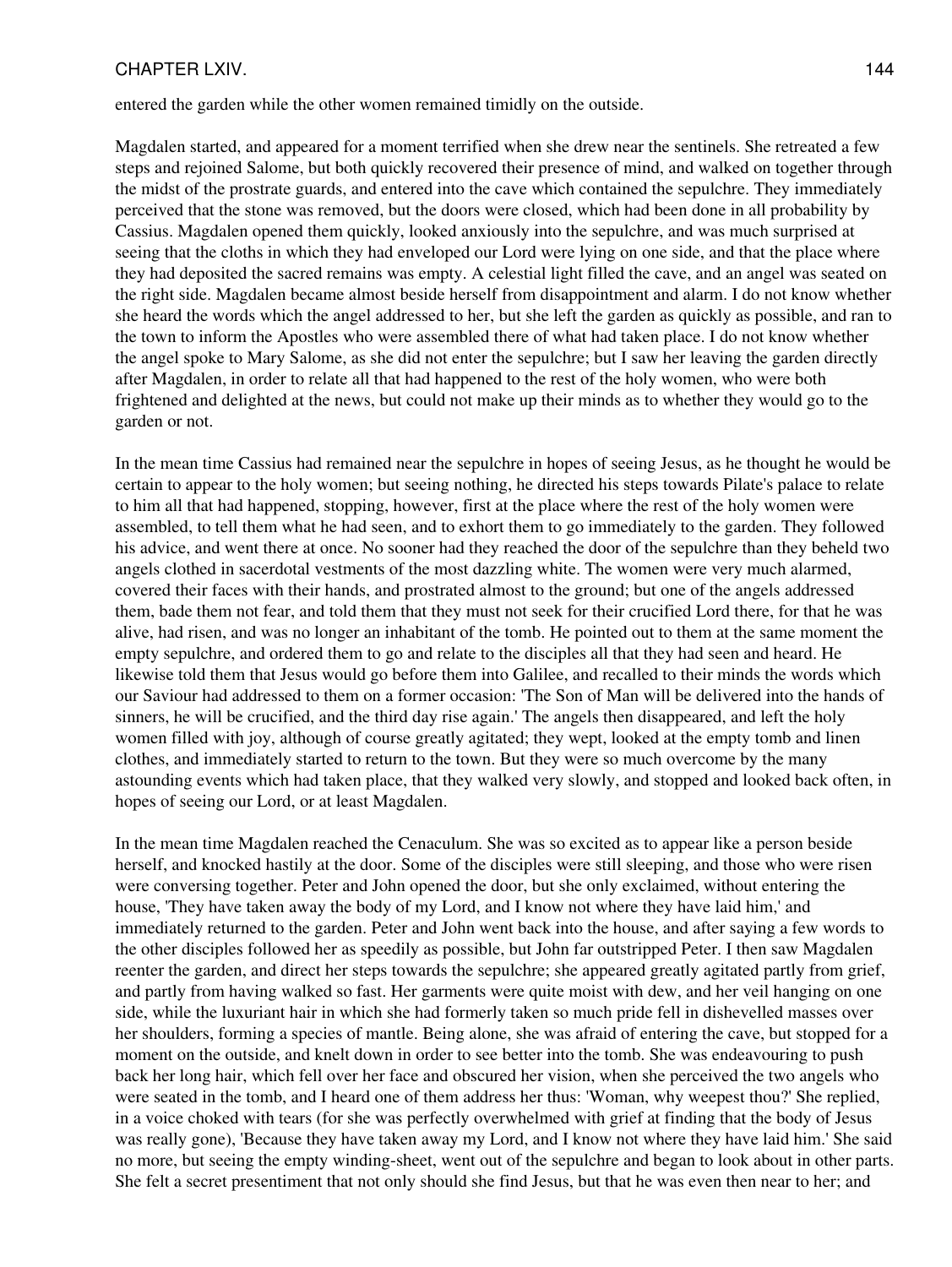#### CHAPTER LXIV. 145

the presence of the angels seemed not to disturb her in the least; she did not appear even to be aware that they were angels, every faculty was engrossed with the one thought, 'Jesus is not here! Where is Jesus?' I watched her wandering about like an insane person, with her hair floating loosely in the wind: her hair appeared to annoy her much, for she again endeavoured to push it from off her face, and having divided it into two parts, threw it over her shoulders.

She then raised her head, looked around, and perceived a tall figure, clothed in white, standing at about ten paces from the sepulchre on the east side of the garden, where there was a slight rise in the direction of the town; the figure was partly hidden from her sight by a palm-tree, but she was somewhat startled when it addressed her in these words: 'Woman, why weepest thou? Whom seekest thou?' She thought it was the gardener; and, in fact, he had a spade in his hand, and a large hat (apparently made of the bark of trees) on his head. His dress was similar to that worn by the gardener described in the parable which Jesus had related to the holy women at Bethania a short time before his Passion. His body was not luminous, his hole appearance was rather that of a man dressed in white and seen by twilight. At the words, 'Whom seekest thou?' she looked at him, and answered quickly, 'Sir, if thou hast taken him hence, tell me where thou hast laid him; and I will take him away.' And she looked anxiously around. Jesus said to her, 'Mary.' She then instantly recognised his beloved voice, and turning quickly, replied, 'Rabboni (Master)!' She threw herself on her knees before him, and stretched out her hands to touch his feet; but he motioned her to be still, and said, 'Do not touch me, for I am not yet ascended to my Father; but go to my brethren and say to them: I ascend to my Father and to your Father, to my God and your God.' He then disappeared.

The reason of the words of Jesus, 'Do not touch me,' was afterwards explained to me, but I have only an indistinct remembrance of that explanation. I think he made use of those words because of the impetuosity of Magdalen's feelings, which made her in a certain degree forget the stupendous mystery which had been accomplished, and feel as if what she then beheld was still mortal instead of a glorified body. As for the words of Jesus, 'I am not yet ascended to my Father,' I was told that their meaning was that he had not presented himself to his Father since his Resurrection, to return him thanks for his victory over death, and for the work of the redemption which he had accomplished. He wished her to infer from these words, that the first-fruits of joy belong to God, and that she ought to reflect and return thanks to him for the accomplishment of the glorious mystery of the redemption, and for the victory which he had gained over death; and if she had kissed his feet as she used before the Passion, she would have thought of nothing but her Divine Master, and in her raptures of love have totally forgotten the wonderful events which were causing such astonishment and joy in Heaven. I saw Magdalen arise quickly, as soon as our Lord disappeared, and run to look again in the sepulchre, as if she believed herself under the influence of a dream. She saw the two angels still seated there, and they spoke to her concerning the resurrection of our Lord in the same words as they had addressed the two other women. She likewise saw the empty winding-sheet, and then, feeling certain that she was not in a state of delusion, but that the apparition of our Lord was real, she walked quickly back towards Golgotha to seek her companions, who were wandering about to and fro, anxiously looking out for her return, and indulging a kind of vague hope that they should see or hear something of Jesus.

The whole of this scene occupied a little more than two or three minutes. It was about half-past three when our Lord appeared to Magdalen, and John and Peter entered the garden just as she was leaving it. John, who was a little in advance of Peter, stopped at the entrance of the cave and looked in. He saw the linen clothes lying on one side, and waited until Peter came up, when they entered the sepulchre together, and saw the winding-sheet empty as has been before described. John instantly believed in the Resurrection, and they both understood clearly the words addressed to them by Jesus before his Passion, as well as the different passages in Scripture relating to that event, which had until then been incomprehensible to them. Peter put the linen clothes under his cloak, and they returned hastily into the town through the small entrance belonging to Nicodemus.

The appearance of the holy sepulchre was the same when the two Apostles entered as when Magdalen first saw it. The two adoring angels were seated, one at the head, and the other at the extremity of the tomb, in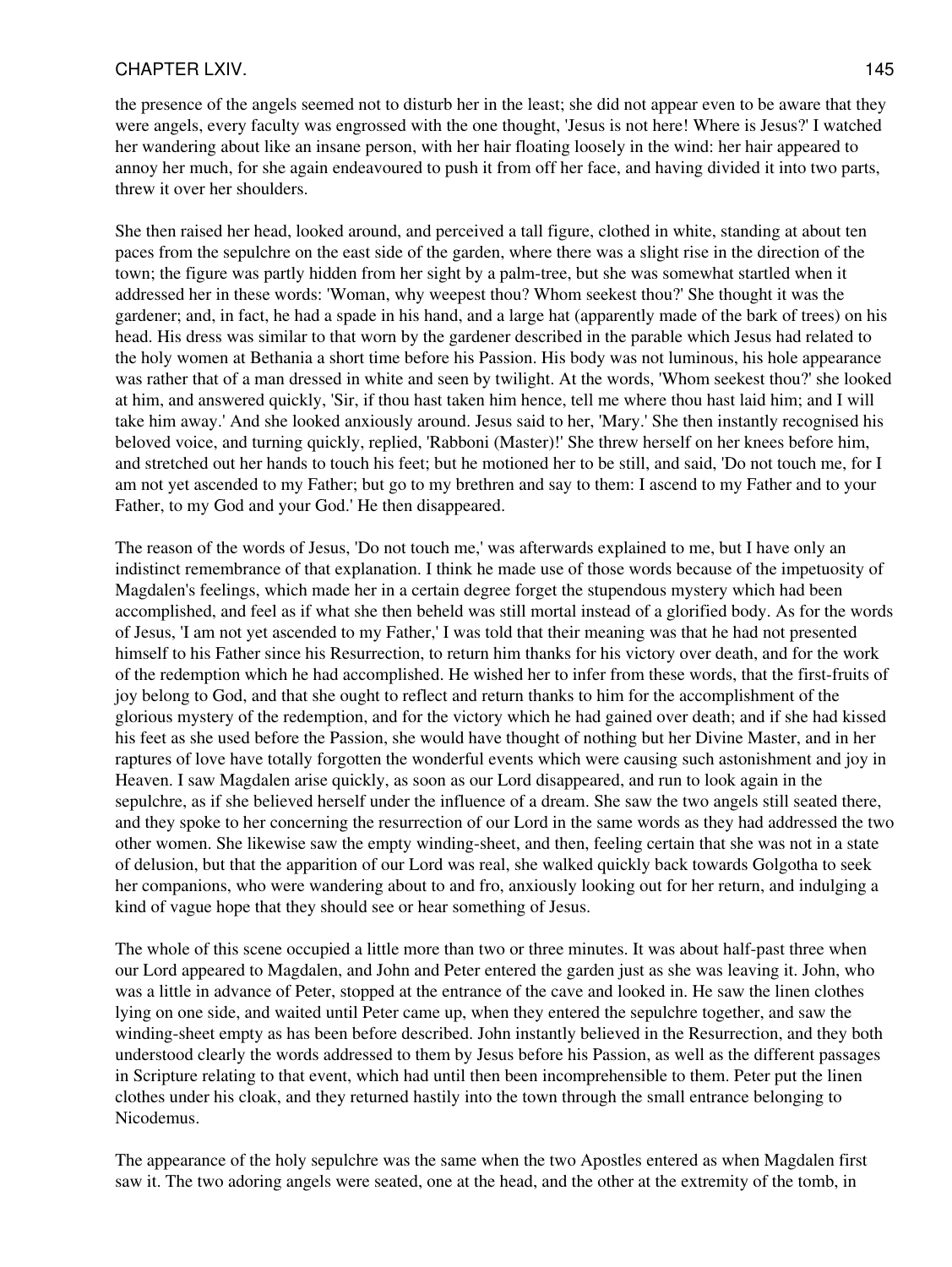## CHAPTER LXV. 2002 2003 2004 2004 2005 2006 2007 2007 2008 2009 2007 2008 2009 2007 2008 2009 2007 2008 2009 20

precisely the same attitude as when his adorable body was lying there. I do not think Peter was conscious of their presence. I afterwards heard John tell the disciples of Emmaus, that when he looked into the sepulchre he saw an angel. Perhaps he was startled by this sight, and therefore drew back and let Peter enter the sepulchre first; but it is likewise very possible that the reason of his not mentioning the circumstance in his gospel was because humility made him anxious to conceal the fact of his having been more highly favoured than Peter.

The guards at this moment began to revive, and rising, gathered up their lances, and took down the lamps, which were on the door, from whence they cast a glimmering weak light on surrounding objects. I then saw them walk hastily out of the garden in evident fear and trepidation, in the direction of the town.

In the mean time Magdalen had rejoined the holy women, and given them the account of her seeing the Lord in the garden, and of the words of the angels afterwards, whereupon they immediately related what had been seen by themselves, and Magdalen wended her way quickly to Jerusalem, while the women returned to that side of the garden where they expected to find the two Apostles. Just before they reached it, Jesus appeared to them. He was clothed in a long white robe, which concealed even his hands, and said to them, 'All hail.' They started with astonishment, and cast themselves at his feet; he spoke a few words, held forth his hand as if to point out something to them, and disappeared. The holy women went instantly to the Cenaculum, and told the disciples who were assembled there that they had seen the Lord; the disciples were incredulous, and would not give credence either to their account or to that of Magdalen. They treated both the one and the other as the effects of their excited imaginations; but when Peter and John entered the room and related what they likewise had seen, they knew not what to answer, and were filled with astonishment.

Peter and John soon left the Cenaculum, as the wonderful events which had taken place rendered them extremely silent and thoughtful, and before long they met James the Less and Thaddeus, who had wished to accompany them to the sepulchre. Both James and Thaddeus were greatly overcome, for the Lord had appeared to them a short time before they met Peter and John. I also saw Jesus pass quite close to Peter and John. I think the former recognised him, for the started suddenly, but I do not think the latter saw him.

# **CHAPTER LXV.**

The Relation which was given by the Sentinels who were placed around the Sepulchre.

Cassius hastened to the house of Pilate about an hour after the Resurrection, in order to give him an account of the stupendous events which had taken place. He was not yet risen, but Cassius was allowed to enter his bedroom. He related all that had happened, and expressed his feelings in the most forcible language. He described how the rock had been rent, and how an angel had descended from Heaven and pushed aside the stone; he also spoke of the empty winding-sheet, and added that most certainly Jesus was the Messiah, the Son of God, and that he was truly risen. Pilate listened to this account; he trembled and quivered with terror, but concealed his agitation to the best of his power, and answered Cassius in these words: 'Thou art exceedingly superstitious; it was very foolish to go to the Galilean's tomb; his gods took advantage of thy weakness, and displayed all these ridiculous visions to alarm thee. I recommend thee to keep silence, and not recount such silly tales to the priests, for thou wouldst get the worst of it from them.' He pretended to believe that the body of Jesus had been carried away by his disciples, and that the sentinels, who had been bribed, and had fallen asleep, or perhaps been deceived by witchcraft, had fabricated these accounts in order to justify their conduct. When Pilate had said all he could on the subject, Cassius left him, and he went to offer sacrifice to his gods.

The four soldiers who had guarded the tomb arrived shortly after at Pilate's palace, and began to tell him all that he had already heard from Cassius; but he would listen to nothing more, and sent them to Caiphas. The rest of the guards were assembled in a large court near the Temple which was filled with aged Jews, who, after some previous consultation, took the soldiers on one side, and by dint of bribes and threats endeavoured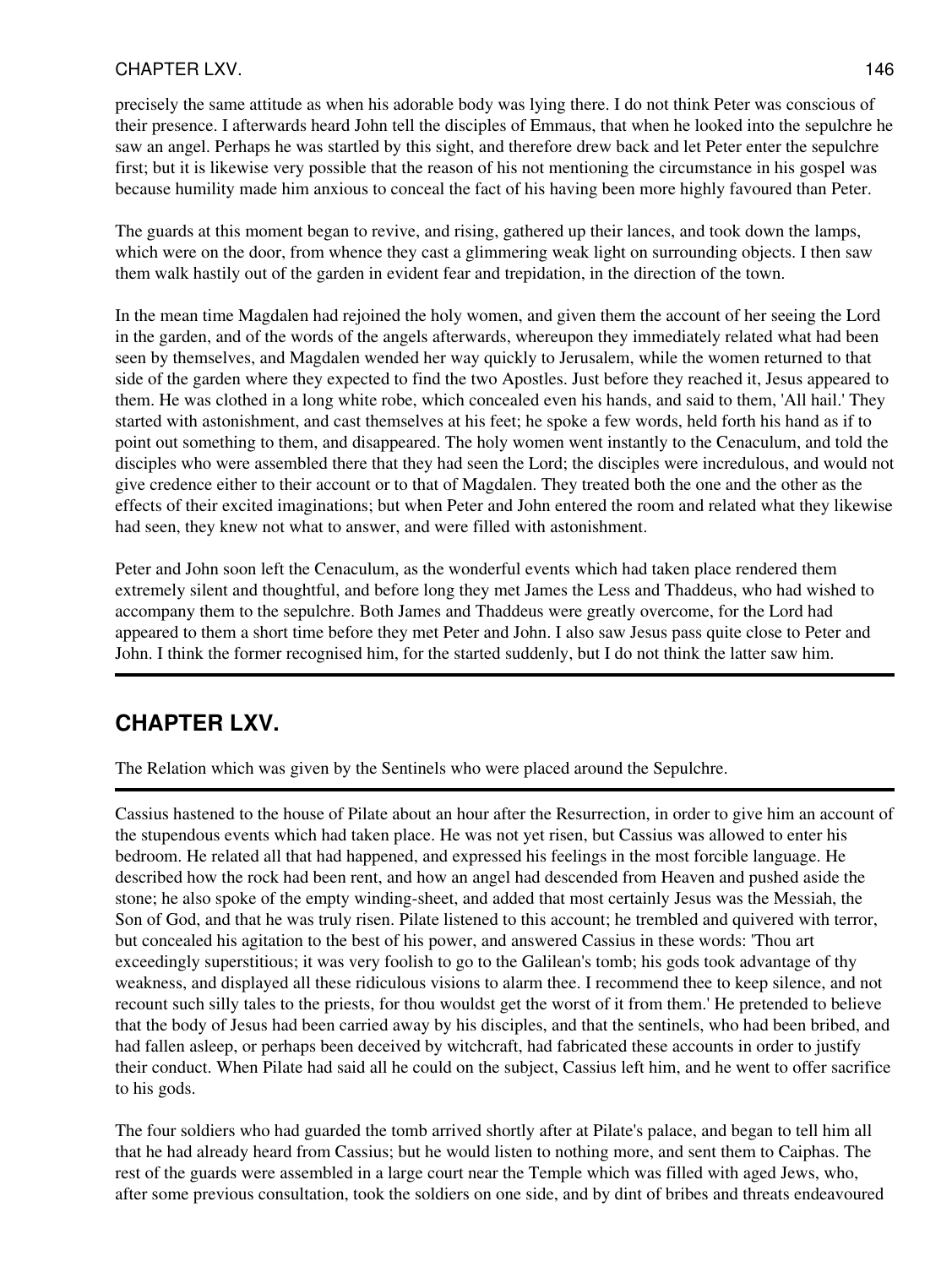#### CHAPTER LXVI. 147

to persuade them to say that they fell asleep, and that while they were asleep the disciples came and carried away the body of our Lord. The soldiers, however, demurred, because the statement which their comrades were gone to make to Pilate would contradict any account which they could now fabricate, but the Pharisees promised to arrange everything with the governor. Whilst they were still disputing, the four guards returned from their interview with Pilate, and the Pharisees endeavoured to persuade them to conceal the truth; but this they refused to do, and declared firmly that they would not vary their first statement in the smallest degree. The miraculous deliverance of Joseph of Arimathea from prison was become public, and when the Pharisees accused the soldiers of having allowed the Apostles to carry off the body of Jesus, and threatened them with the infliction of the most severe punishment if they did not produce the body, they replied, that it would be as utterly impossible for them to produce the body of Jesus, as it was for the soldiers who had charge of Joseph of Arimathea to bring him back into his prison again. They spoke with the greatest firmness and courage; promises and menaces were equally ineffectual. They declared that they would speak the truth and nothing but the truth; that the sentence of death which had been passed upon Jesus was both unjust and iniquitous; and that the crime which was perpetrated in putting him to death was the sole cause of the interruption in the Paschal solemnity. The Pharisees, being perfectly furious, caused the four soldiers to be arrested and thrown into prison, and the others, who had accepted the bribes they offered, then affirmed that the body of Jesus had been carried off by the disciples while they slept; and the Pharisees, Sadducees, and Herodians endeavoured to disseminate this lie to the utmost of their power, not only in the synagogue but also among the people; and they accompanied this false statement by the most slanderous lies concerning Jesus.

All these precautions, however, availed but little, for, after the Resurrection, many persons who had been long dead arose from their graves, and appeared to those among their descendants who were not sufficiently hardened to be impervious to grace, and exhorted them to be converted. These dead persons were likewise seen by many of the disciples, who, overcome with terror, and shaken in faith, had fled into the country. They both exhorted and encouraged them to return, and restored their drooping courage. The resurrection of these dead persons did not in the slightest degree resemble the Resurrection of Jesus. He arose with a glorified body, which was no longer susceptible of either corruption or death, and ascended into heaven with this glorified body in the sight of all his disciples; but the dead bodies of which we spoke above were motionless corpses, and the souls which once inhabited them were only allowed to enter and reanimate them for a time, and after performing the mission given them, the souls again quitted these bodies, which returned to their original state in the bowels of the earth, where they will remain until the resurrection at the day of judgment. Neither could their return to life be compared to the raising of Lazarus from the dead; for he really returned to a new life, and died a second time.

# **CHAPTER LXVI.**

#### The End of the Lenten Meditations.

On the following Sunday, if I remember right, I saw the Jews washing and purifying the Temple.20 They offered up expiatory sacrifices, cleared away the rubbish, and endeavoured to conceal the effects of the earthquake by placing planks and carpets over the chasms and fissures made by it in the walls and on the pavement; and they recommenced the Paschal solemnities, which had been interrupted in the midst, declared that the disturbance had been caused by the presence of impure persons, and endeavoured to explain away the apparition of the dead. They referred to a vision of Ezechiel, but how I can no longer remember. They threatened all who dared to say a syllable concerning the events which had taken place, or who presumed to murmur, with excommunication and other severe punishments. They succeeded in silencing some few hardened persons who, conscious of their own guilt, wished to banish the subject from their minds, but they made no impression on those whose hearts still retained some remains of virtue; they remained silent for a time, concealing their inward belief, but later, regaining courage, proclaimed their faith in Jesus loudly to the world. The High Priests were much disconcerted, when they perceived how rapidly the doctrines of Christ spread over the country. When Stephen was deacon, the whole of Ophel and the eastern side of Sion was too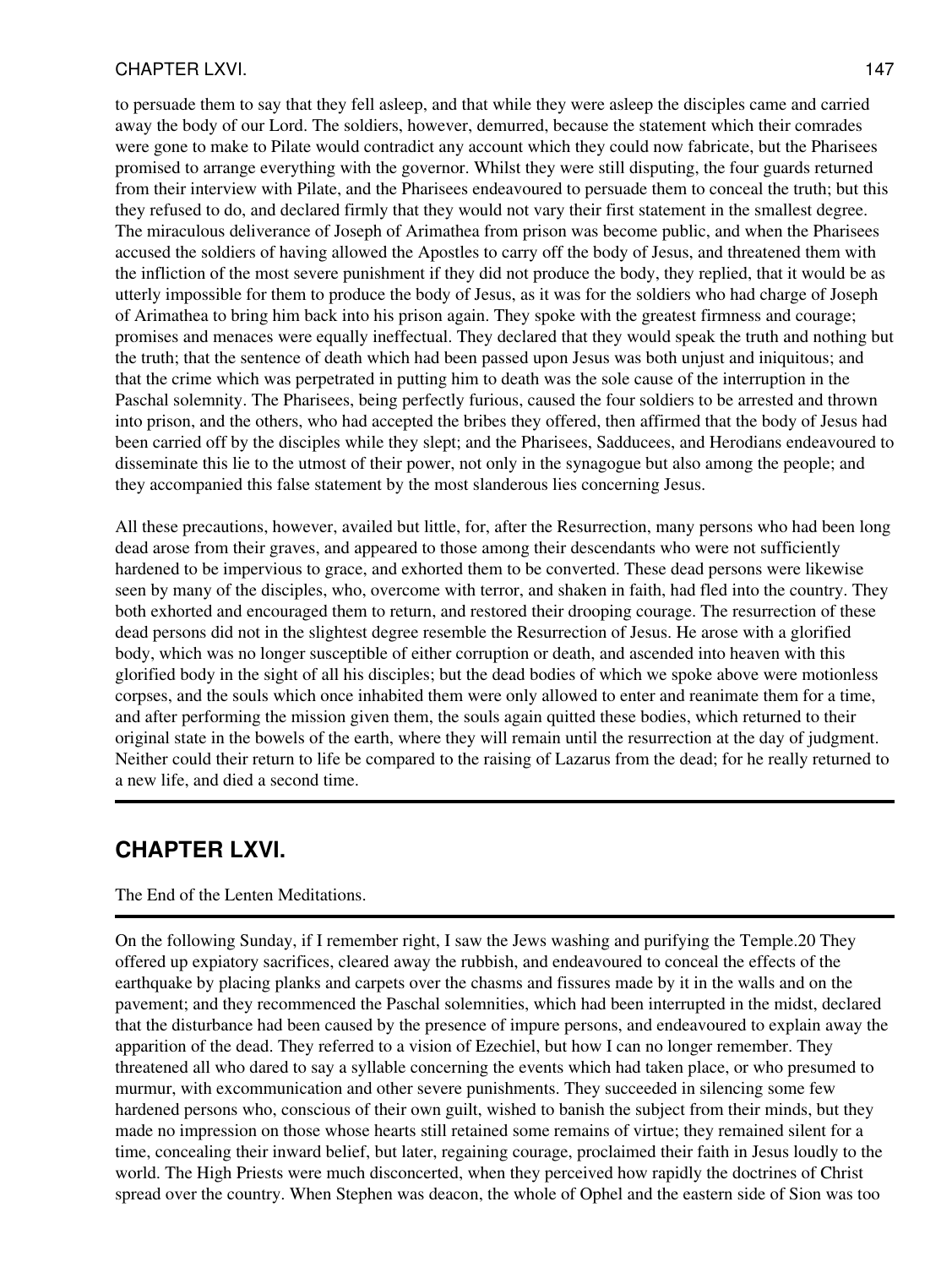small to contain the numerous Christian communities, and a portion were obliged to take up their residence in the country between Jerusalem and Bethania.

I saw Annas in such a state of frenzy as to act like one possessed; he was at last obliged to be confined, and never again to make his appearance in public. Caiphas was outwardly less demonstrative, but he was inwardly devoured with such rage and extreme jealousy that his reason was affected.

I saw Pilate on Easter Thursday; he was instituting a search for his wife in every part of the city, but his efforts for her recovery were fruitless; she was concealed in the house of Lazarus, in Jerusalem. No one thought of looking there, as the house contained no other female; but Stephen carried food to her there, and let her know all that was going on in the city. Stephen was first-cousin to St. Paul. They were the sons of two brothers. On the day after the Sabbath, Simon of Cyrene went to the Apostles and begged to be instructed and to receive baptism.

The visions of Sister Emmerich, which had continued from the 18th of February to the 6th of April 1823, here came to a conclusion.

## APPENDIX.

Detached Account of Longinus.

On the 15th of March 1821, Sister Emmerich gave the following detached account of parts of a vision which she had had the previous night concerning St. Longinus, whose festival happened to fall upon that very day, although she did not know it.

Longinus, who had, I think, another name, held on office, partly civil and partly military, in the household of Pilate, who entrusted him with the duty of superintending all that passed, and making a report of it to him. He was trustworthy and ready to do a service, but previous to his conversion was greatly wanting in firmness and strength of character. He was excessively impetuous in all that he did, and anxious to be thought a person of great importance, and as he squinted and had weak eyes, he was often jeered at and made the laughing-stock of his companions. I have seen him frequently during the course of this night, and in connection with him I have at the same time seen all the Passion, I do not know in what manner; I only remember that it was in connection with him.

Longinus was only in a subordinate position, and had to give an account to Pilate of all that he saw. On the night that Jesus was led before the tribunal of Caiphas he was in the outer court among the soldiers, and unceasingly going backwards and forwards. When Peter was alarmed at the words of the maid-servant standing near the fire, it was he who said once: 'Art thou not also one of this man's disciples?'

When Jesus was being led to Calvary, Longinus, by Pilate's orders, followed him closely, and our Divine Lord gave him a look which touched his heart. Afterwards I saw him on Golgotha with the soldiers. He was on horseback, and carried a lance; I saw him at Pilate's house, after the death of our Lord, saying that the legs of Jesus ought not to be broken. He returned at once to Calvary. His lance was made of several pieces which fitted one into the other, so that by drawing them out, the lance could be made three times its original length. He had just done this when he came to the sudden determination of piercing the side of our Saviour. He was converted upon Mount Calvary, and a short time afterwards expressed to Pilate his conviction that Jesus was the Son of God. Nicodemus prevailed upon Pilate to let him have Longinus's lance, and I have seen many things concerning the subsequent history of this lance. Longinus, after his conversion, left the army, and joined the disciples. He and two other soldiers, who were converted at the foot of the cross, were among the first baptised after Pentecost.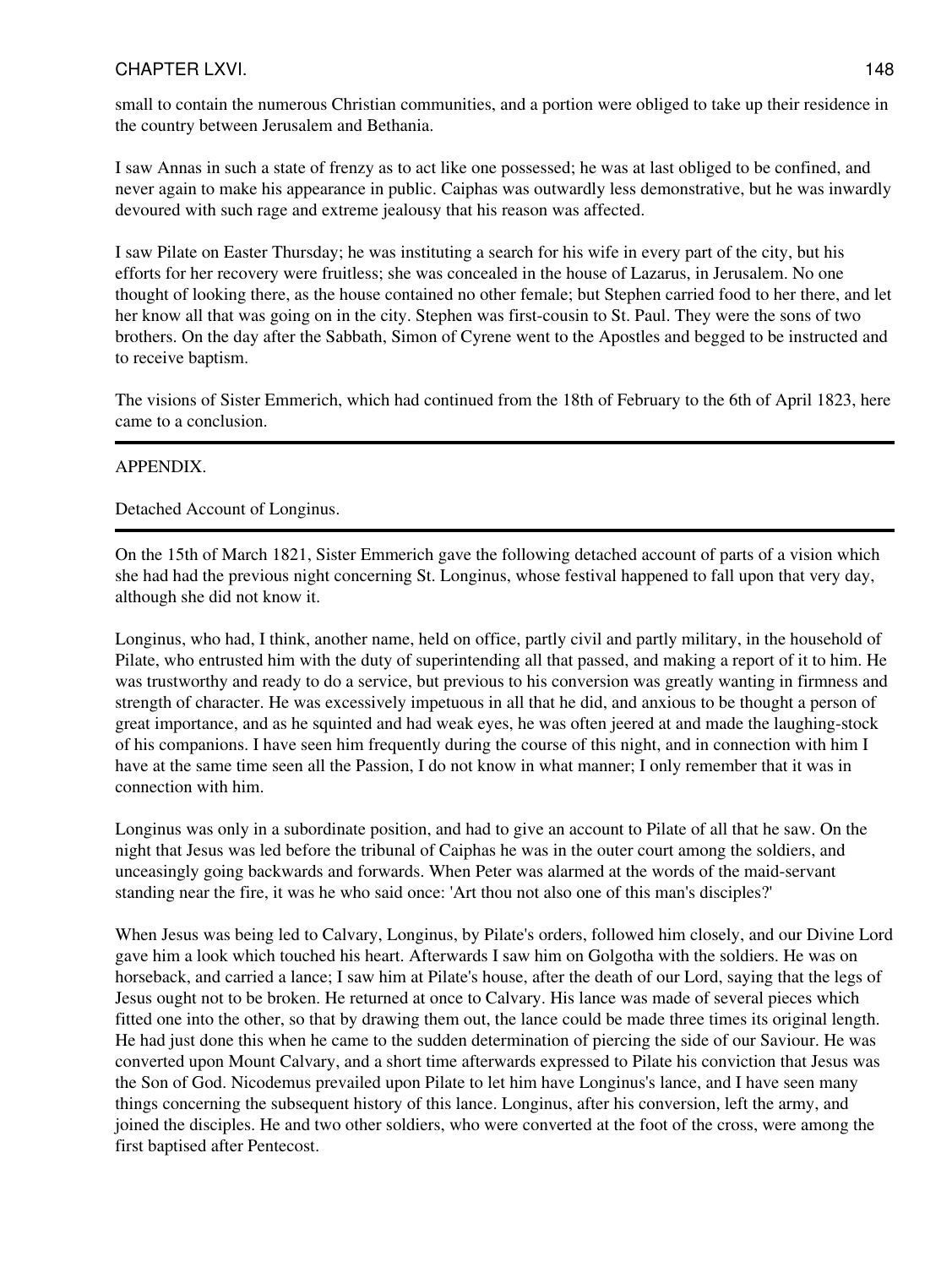I saw Longinus and these two men, clothed in long white garments, return to their native land. They lived there in the country, in a barren and marshy locality. Here it was that the forty martyrs died. Longinus was not a priest, but a deacon, and travelled here and there in that capacity, preaching the name of Christ, and giving, as an eye-witness, a history of his Passion and Resurrection. He converted a large number of persons, and cured many of the sick, by allowing them to touch a piece of the sacred lance which he carried with him. The Jews were much enraged at him and his two companions because they made known in all parts the truth of the Resurrection of Jesus, and the cruelty and deceits of his enemies. At their instigation, some Roman soldiers were dispatched to Longinus's country to take and judge him on the plea of his having left the army without leave, and being a disturber of public peace. He was engaged in cultivating his field when they arrived, and he took them to his house, and offered them hospitality. They did not know him, and when they had acquainted him with the object of their journey, he quietly called his two companions who were living in a sort of hermitage at no great distance off, and told the soldiers that they and himself were the men for whom they were seeking. The same thing happened to the holy gardener, Phocas. The soldiers were really distressed, for they had conceived a great friendship for him. I saw him led with his two companions to a small neighbouring town, where they were questioned. They were not put in prison, but permitted to go whither they pleased, as prisoners on their word, and only made to wear a distinctive park on the shoulder. Later, they were all three beheaded on a hill, situated between the little town and Longinus's house, and there buried. The soldiers put the head of Longinus at the end of a spear, and carried it to Jerusalem, as a proof that they had fulfilled their commission. I think I remember that this took place a very few years after the death of our Lord.

Afterwards I had a vision of things happening at a later period. A blind countrywoman of St. Longinus went with her son on a pilgrimage to Jerusalem, in hopes of recovering her sight in the holy city where the eyes of Longinus had been cured. She was guided by her child, but he died, and she was left alone and disconsolate. Then St. Longinus appeared to her, and told her that she would recover her sight when she had drawn his head out of a sink into which the Jews had thrown it. This sink was a deep well, with the sides bricked, and all the filth and refuse of the town flowed into it through several drains. I saw some persons lead the poor woman to the spot; she descended into the well up to her neck, and drew out the sacred head, whereupon she recovered her sight. She returned to her native land, and her companions preserved the head. I remember no more upon this subject.

Detached Account of Abenadar.

On the 1st of April 1823, Sister Emmerich said that that day was the feast of St. Ctesiphon, the centurion who had assisted at the Crucifixion, and that she had seen during the night various particulars concerning his life. But she had also suffered greatly, which, combined with exterior distractions, had caused her to forget the greatest part of what she had seen. She related what follows:

Abenadar, afterwards called Ctesiphon, was born in a country situated between Babylon and Egypt in Arabia Felix, to the right of the spot where Job dwelt during the latter half of his life. A certain number of square houses, with flat roofs, were built there on a slight ascent. There were many small trees growing on this spot, and incense and balm were gathered there. I have been in Abenadar's house, which was large and spacious, as might be expected of a rich man's house, but it was also very low. All these houses were built in this manner, perhaps on account of the wind, because they were much exposed. Abenadar had joined the garrison of the fortress Antonia, at Jerusalem, as a volunteer. He had entered the Roman service for the purpose of enjoying more facilities in his study of the fine arts, for he was a learned man. His character was firm, his figure short and thick-set, and his complexion dark.

Abenadar was early convinced, by the doctrine which he heard Jesus preach, and by a miracle which he saw him work; that salvation was to be found among the Jews, and he had submitted to the law of Moses. Although not yet a disciple of our Lord, he bore him no illwill, and held his person in secret veneration. He was naturally grave and composed, and when he came to Golgotha to relieve guard, he kept order on all sides, and forced everybody to behave at least with common decency, down to the moment when truth triumphed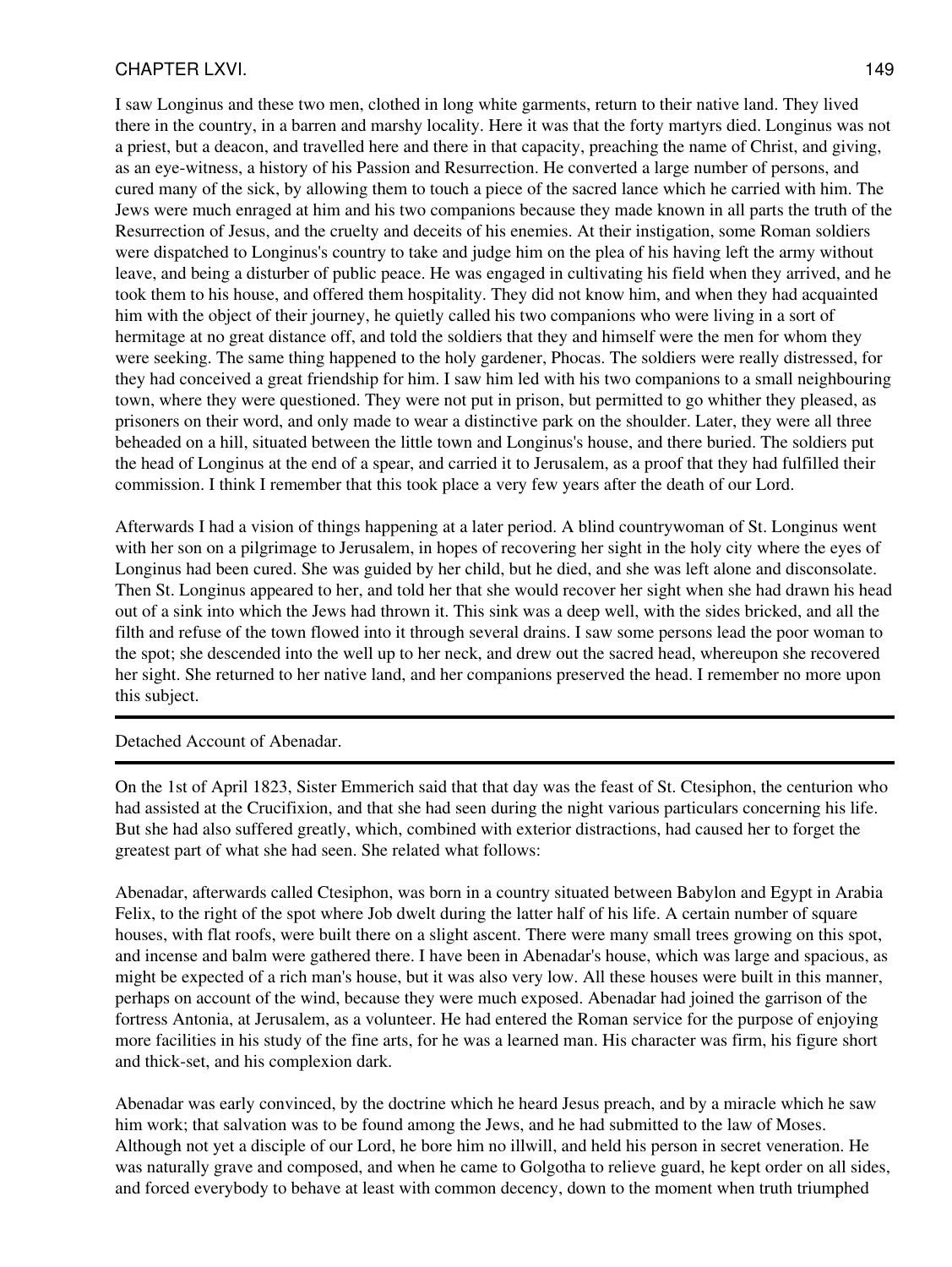over him, and he rendered public testimony to the Divinity of Jesus. Being a rich man, and a volunteer, he had no difficulty in resigning his post at once. He assisted at the descent from the Cross and the burial of our Lord, which put him into familiar connection with the friends of Jesus, and after the day of Pentecost he was one of the first to receive baptism in the Pool of Bethsaida, where he took the name of Ctesiphon. He had a brother living in Arabia, to whom he related the miracles he had beheld, and who was thus called to the path of salvation, came to Jerusalem, was baptised by the name of Cecilius, and was charged, together with Ctesiphon, to assist the deacons in the newly-formed Christian community.

Ctesiphon accompanied the Apostle St. James the Greater into Spain, and also returned with him. After a time, he was again sent into Spain by the Apostles, and carried there the body of St. James, who had been martyred at Jerusalem. He was made a bishop, and resided chiefly in a sort of island or peninsula at no great distance from France, which he also visited, and where he made some disciples. The name of the place where he lived was rather like Vergui, and it was afterwards laid waste by an inundation. I do not remember that Ctesiphon was ever martyred. He wrote several books containing details concerning the Passion of Christ; but there have been some books falsely attributed to him, and others, which were really from his pen, ascribed to different writers. Rome has since rejected these books, the greatest part of which were apocryphal, but which nevertheless did contain some few things really from his pen. One of the guards of our Lord's sepulchre, who would not let himself be bribed by the Jews, was his fellow countryman and friend. His name was something like Sulei or Suleii. After being detained some time in prison, he retired into a cavern of Mount Sinai, where he lived seven years. God bestowed many special graces upon this man, and he wrote some very learned books in the style of Denis the Areopagite. Another writer made use of his works, and in this manner some extracts from them have come down to us. Everything concerning these facts was made known to me, as well as the name of the book, but I have forgotten it. This countryman of Ctesiphon, afterwards followed him into Spain. Among the companions of Ctesiphon in that country were this brother Cecilius, and some other men, whose name were Intalecius, Hesicius, and Euphrasius. Another Arab, called Sulima, was converted in the very early days of the Church, and a fellow countryman of Ctesiphon, with a name like Sulensis, became a Christian later, in the time of the deacons.

## THE END.

1 Anne Catherine's visions clearly fall in the category of private revelation. Sacred Scripture and Sacred Tradition are infallible; private revelation is fallible. However, her visions are neither mere human meditations nor pious fiction. Her account of events in the lives of Jesus and Mary were revealed to her by God. Although God cannot err in anything He does, errors can be introduced into private revelation by a misunderstanding on the part of the person who receives the revelation, or by an error made by the person who writes down or transmits the revelation. Sacred Scripture and Sacred Tradition are immune from these types of error; private revelation is not. Anne Catherine's visions come from God, but they are fallible because they come to us through fallible human persons.

2 Her name in German, her native language, is Anna Katharina Emmerick. With the decree of April 24, 2001, the servant of God Anna Katharina Emmerick has been awarded the degree of heroic virtue (Decretum super virtutibus), with which she has been awarded by Church practice the title "Venerable."

3 In more modern times, holy persons who also had the stigmata include: Audrey Marie Santo (Worcester, Massachusetts), Venerable Padre Pio of Pietrelcina, Venerable Anna Maria Taigi, Theresa Neumann, and many others.

4 In her book, The Life of Jesus Christ and Biblical Revelations, Anne Catherine Emmerich details the events of the 31/2-year Ministry of Jesus Christ. Although she explicitly states that Christ's Ministry lasted 31/2 years (Vol. 1, p. 496), the astute reader of that work will notice a gap of about one year.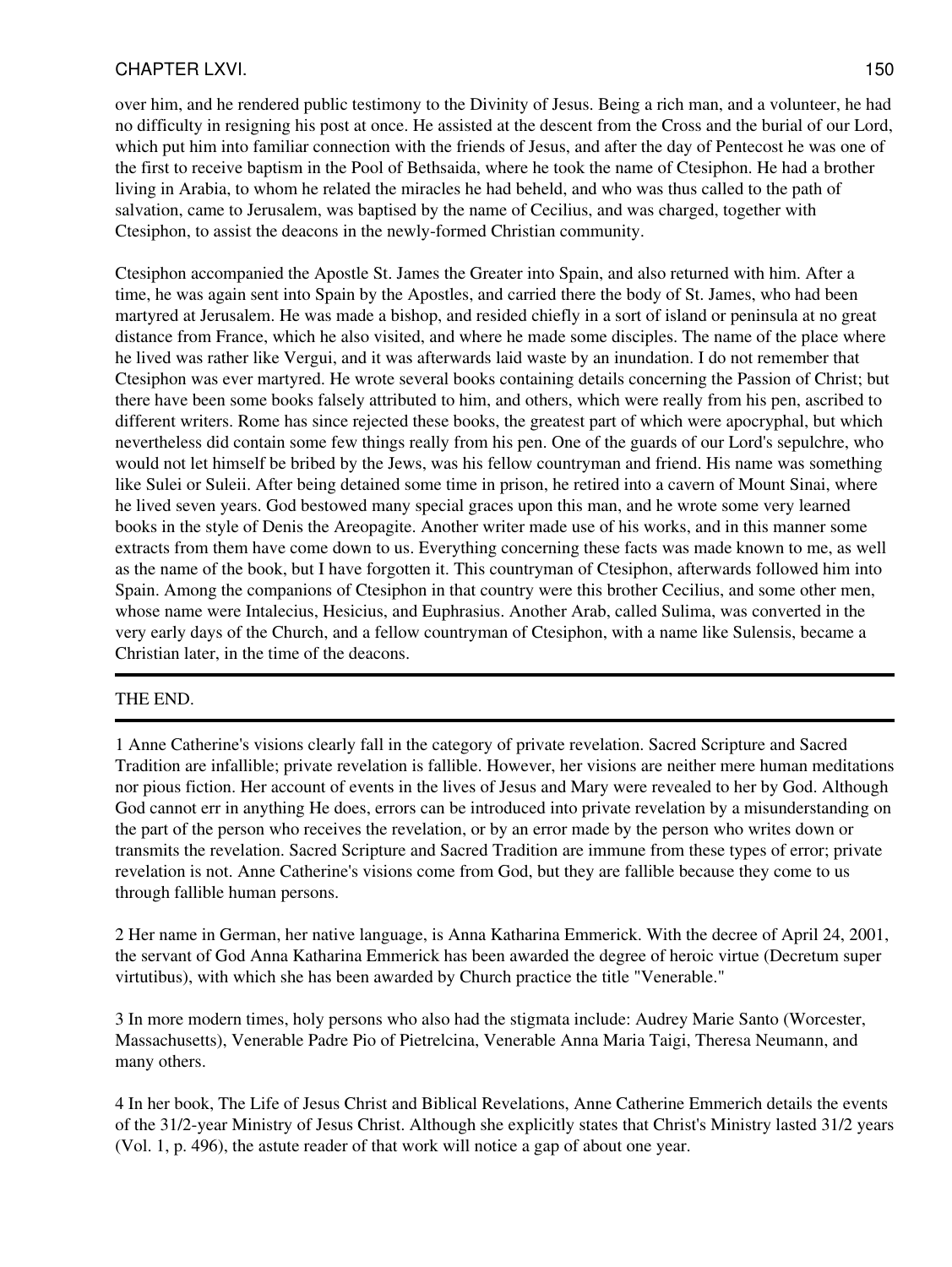## CHAPTER LXVI. 2002. 2003. THE STATE RESERVE AND THE STATE RESERVE AND THE STATE RESERVE AND THE STATE RESERVE A

5 She here again explained the manner in which the families assembled together, and in what numbers. But the writer has forgotten her words.

6 She was not certain that the Blessed Sacrament was administered in that order, for on another occasion she had seen John the last to receive.

7 It was not without surprise that the editor, some years after these things had been related by Sister Emmerich, read, in the Latin edition of the Roman Catechism (Mayence, Muller), in reference to the Sacrament of Confirmation, that, according to the tradition of the holy pope Fabian, Jesus taught his Apostles in what manner they were to prepare the Holy Chrism, after the institution of the Blessed Sacrament. The Pope says expressly, in the 54th paragraph of his Second Epistle to the Bishops of the East: 'Our predecessors received from the Apostles and delivered to us that our Saviour Jesus Christ, after having made the Last Supper with his Apostles and washed their feet, taught them how to prepare the Holy Chrism.'

8 On the 11th of December 1812, in her visions of the public life of Jesus, she saw our Lord permit the devils whom he had expelled from the men of Gergesa to enter into a herd of swine, she also saw, on this particular occasion that the possessed men first overturned a large vat filled with some fermented liquid.

9 Dulmen is a small town in Westphalia, where Sister Emmerich lived at this time.

10 Mary of Heli is often spoken of in this relation. According to Sister Emmerich, she was the daughter of St. Joachim and St. Anne, and was born nearly twenty years before the Blessed Virgin. She was not the child of promise, and is called Mary of Heli, by which she is distinguished from the other of the same name, because she was the daughter of Joachim, or Heliachim. Her husband bore the name of Cleophas, and her daughter that of Mary of Cleophas. This daughter was, however, older than her aunt, the Blessed Virgin, and had been married first to Alpheus, by whom she had three sons, afterwards the Apostles Simon, James the Less and Thaddeus. She had one son by her second husband, Sabat, and another called Simon, by her third husband, Jonas. Simon was afterwards Bishop of Jerusalem.

11 These meditations on the sufferings of Jesus filled Sister Emmerich with such feelings of compassion that she begged of God to allow her to suffer as he had done. She instantly became feverish and parched with thirst, and, by morning, was speechless from the contraction of her tongue and of her lips. She was in this state when her friend came to her in the morning, and she looked like a victim which had just been sacrificed. Those around succeeded, with some difficulty, in moistening her mouth with a little water, but it was long before she could give any further details concerning her meditations on the Passion.

12 The Zacharias here referred to was the father of John the Baptist, who was tortured and afterwards put to death by Herod, because he would not betray John into the hands of the tyrant. He was buried by his friends within the precincts of the Temple.

13 Sister Emmerich added: 'Cassius was baptised by the name of Longinus; and was ordained deacon, and preached the faith. He always kept some of the blood of Christ,--it dried up, but was found in his coffin in Italy. He was buried in a town at no great distance from the locality where St. Clare passed her life. There is a lake with an island upon it near this town, and the body of Longinus must have been taken there.' Sister Emmerich appears to designate Mantua by this description, and there is a tradition preserved in that town to the effect. I do not know which St. Clare lived in the neighbourhood.

14 We must here remark that, in the four years during which Sister Emmerich had her visions, she described everything that had happened to the holy places from the earliest times down to our own. More than once she beheld them profaned and laid waste, but always venerated, either publicly or privately. She saw many stones and pieces of rock, which had been silent witnesses of the Passion and Resurrection of our Lord, placed by St. Helena in the Church of the Holy Sepulchre upon occasion of the foundation of that sacred building. When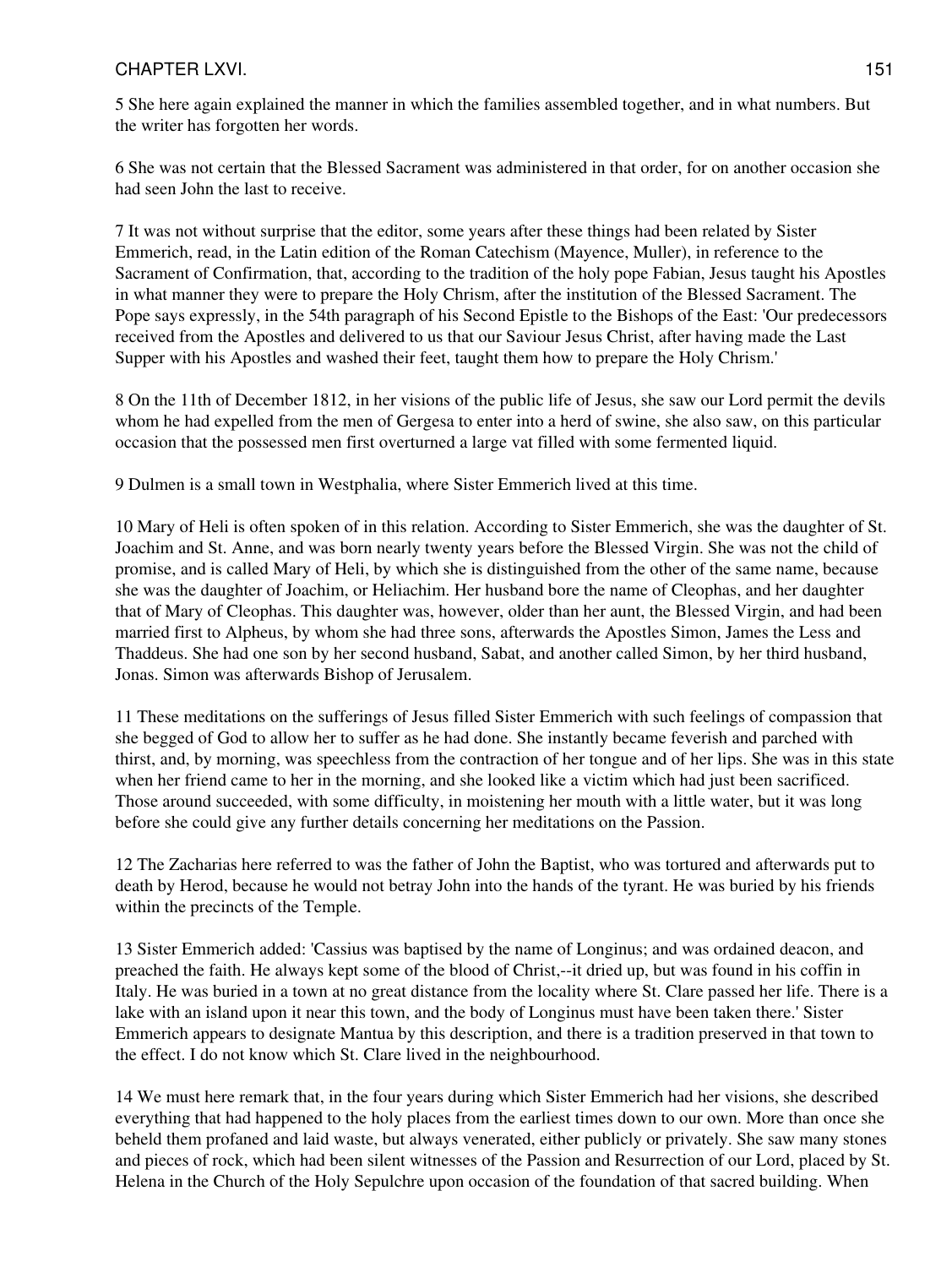Sister Emmerich visited it in spirit she was accustomed to venerate the spots where the Cross had stood and the Holy Sepulchre been situated. It must be observed, however, that she used sometimes to see a greater distance between the actual position of the Tomb and the spot where the Cross stood than there is between the chapels which bear their names in the church at Jerusalem.

15 On Good Friday, March 30th, 1820, as Sister Emmerich was contemplating the descent from the Cross she suddenly fainted, in the presence of the writer of these lines, and appeared to be really dead. But after a time she recovered her senses and gave the following explanation, although still in a state of great suffering: 'As I was contemplating the body of Jesus lying on the knees of the Blessed Virgin I said to myself: "How great is her strength! She has not fainted even once!" My guide reproached me for this thought - in which there was more astonishment than compassion - and said to me, "Suffer then what she has suffered!" And at the same moment a sensation of the sharpest anguish transfixed me like a sword, so that I believed I must have died from it.' She had had an illness which reduced her almost to the brink of the grave.

16 Sister Emmerich said that the shape of these pincers reminded her of the scissors with which Samson's hair was cut off. In her visions of the third year of the public life of Jesus she had seen our Lord keep the Sabbathday at Misael - a town belonging to the Levites, of the tribe of Aser - and as a portion of the Book of Judges was read in the synagogue, Sister Emmerich beheld upon that occasion the life of Samson.

17 Sister Emmerich was accustomed, when speaking of persons of historical importance, to explain how they divided their hair. 'Eve,' she said, 'divided her hair in two parts, but Mary into three.' And she appeared to attach importance to these words. No opportunity presented itself for her to give any explanation upon the subject, which probably would have shown what was done with the hair in sacrifices, funerals, consecrations, or vows, etc. She once said of Samson: 'His fair hair, which was long and thick, was gathered up on his head in seven tresses, like a helmet, and the ends of these tresses were fastened upon his forehead and temples. His hair was not in itself the source of his strength, but only as the witness to the vow which he had made to let it grow in God's honour. The powers which depended upon these seven tresses were the seven gifts of the Holy Ghost. He must have already broken his vows and lost many graces, when he allowed this sign of being a Nazarene to be cut off. I did not see Dalila cut off all his hair, and I think one lock remained on his forehead. He retained the grace to do penance and of that repentance by which he recovered strength sufficient to destroy his enemies. The life of Samson is figurative and prophetic.'

18 This refers to a custom of the Diocese of Munster. During Lent there was hung up in the churches a curtain, embroidered in open work, representing the Five Wounds, the instruments of the Passion, etc.

19 Apparently Sister Emmerich here spoke of the ancient cases in which her poor countrymen keep their clothes. The lower part of these cases is smaller than the upper, and this gives them some likeness to a tomb. She had one of these cases, which she called her chest. She often described the stone by this comparison, but her descriptions have not, nevertheless, given us a very clear idea of its shape.

20 The above relation was given later, and it is impossible to say whether it relates to the day of the Resurrection or to the following Sunday.

#### \*\*\*END OF THE PROJECT GUTENBERG EBOOK THE DOLOROUS PASSION OF OUR LORD JESUS CHRIST\*\*\*

\*\*\*\*\*\*\*\* This file should be named 10866.txt or 10866.zip \*\*\*\*\*\*\*

This and all associated files of various formats will be found in: http://www.gutenberg.net/1/0/8/6/10866

Updated editions will replace the previous one--the old editions will be renamed.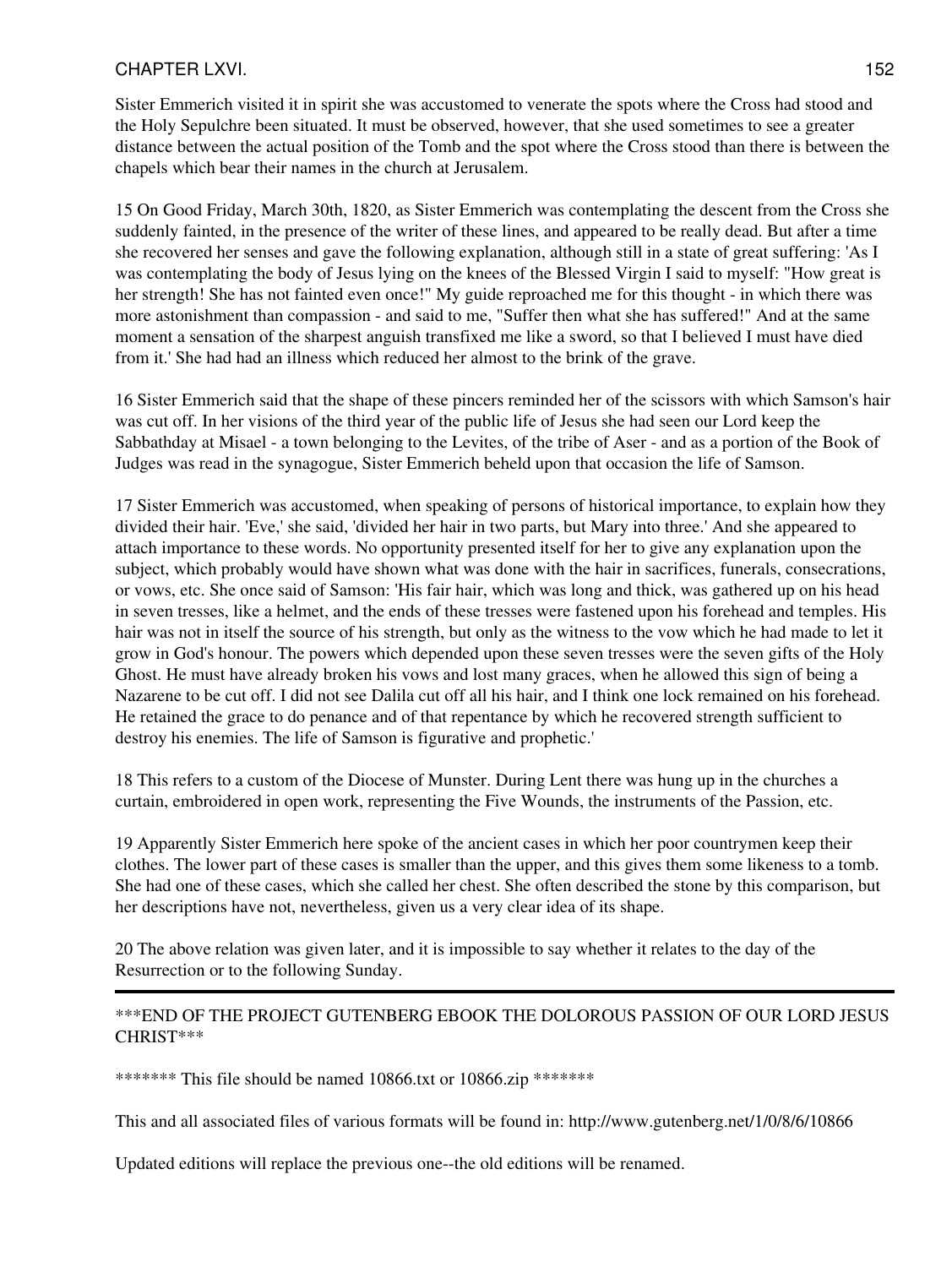## CHAPTER LXVI. 2002. 2003. 2004. 2006. 2007. 2008. 2009. 2012. 2013. 2014. 2015. 2016. 2017. 2018. 2017. 2018. 2018. 2019. 2017. 2018. 2019. 2017. 2018. 2018. 2019. 2017. 2018. 2018. 2019. 2019. 2017. 2018. 2019. 2019. 2019

Creating the works from public domain print editions means that no one owns a United States copyright in these works, so the Foundation (and you!) can copy and distribute it in the United States without permission and without paying copyright royalties. Special rules, set forth in the General Terms of Use part of this license, apply to copying and distributing Project Gutenberg-tm electronic works to protect the PROJECT GUTENBERG-tm concept and trademark. Project Gutenberg is a registered trademark, and may not be used if you charge for the eBooks, unless you receive specific permission. If you do not charge anything for copies of this eBook, complying with the rules is very easy. You may use this eBook for nearly any purpose such as creation of derivative works, reports, performances and research. They may be modified and printed and given away--you may do practically ANYTHING with public domain eBooks. Redistribution is subject to the trademark license, especially commercial redistribution.

#### \*\*\* START: FULL LICENSE \*\*\*

## THE FULL PROJECT GUTENBERG LICENSE PLEASE READ THIS BEFORE YOU DISTRIBUTE OR USE THIS WORK

To protect the Project Gutenberg-tm mission of promoting the free distribution of electronic works, by using or distributing this work (or any other work associated in any way with the phrase "Project Gutenberg"), you agree to comply with all the terms of the Full Project Gutenberg-tm License (available with this file or online at <http://gutenberg.net>/license).

Section 1. General Terms of Use and Redistributing Project Gutenberg-tm electronic works

1.A. By reading or using any part of this Project Gutenberg-tm electronic work, you indicate that you have read, understand, agree to and accept all the terms of this license and intellectual property (trademark/copyright) agreement. If you do not agree to abide by all the terms of this agreement, you must cease using and return or destroy all copies of Project Gutenberg-tm electronic works in your possession. If you paid a fee for obtaining a copy of or access to a Project Gutenberg-tm electronic work and you do not agree to be bound by the terms of this agreement, you may obtain a refund from the person or entity to whom you paid the fee as set forth in paragraph 1.E.8.

1.B. "Project Gutenberg" is a registered trademark. It may only be used on or associated in any way with an electronic work by people who agree to be bound by the terms of this agreement. There are a few things that you can do with most Project Gutenberg-tm electronic works even without complying with the full terms of this agreement. See paragraph 1.C below. There are a lot of things you can do with Project Gutenberg-tm electronic works if you follow the terms of this agreement and help preserve free future access to Project Gutenberg-tm electronic works. See paragraph 1.E below.

1.C. The Project Gutenberg Literary Archive Foundation ("the Foundation" or PGLAF), owns a compilation copyright in the collection of Project Gutenberg-tm electronic works. Nearly all the individual works in the collection are in the public domain in the United States. If an individual work is in the public domain in the United States and you are located in the United States, we do not claim a right to prevent you from copying, distributing, performing, displaying or creating derivative works based on the work as long as all references to Project Gutenberg are removed. Of course, we hope that you will support the Project Gutenberg-tm mission of promoting free access to electronic works by freely sharing Project Gutenberg-tm works in compliance with the terms of this agreement for keeping the Project Gutenberg-tm name associated with the work. You can easily comply with the terms of this agreement by keeping this work in the same format with its attached full Project Gutenberg-tm License when you share it without charge with others.

1.D. The copyright laws of the place where you are located also govern what you can do with this work. Copyright laws in most countries are in a constant state of change. If you are outside the United States, check the laws of your country in addition to the terms of this agreement before downloading, copying, displaying,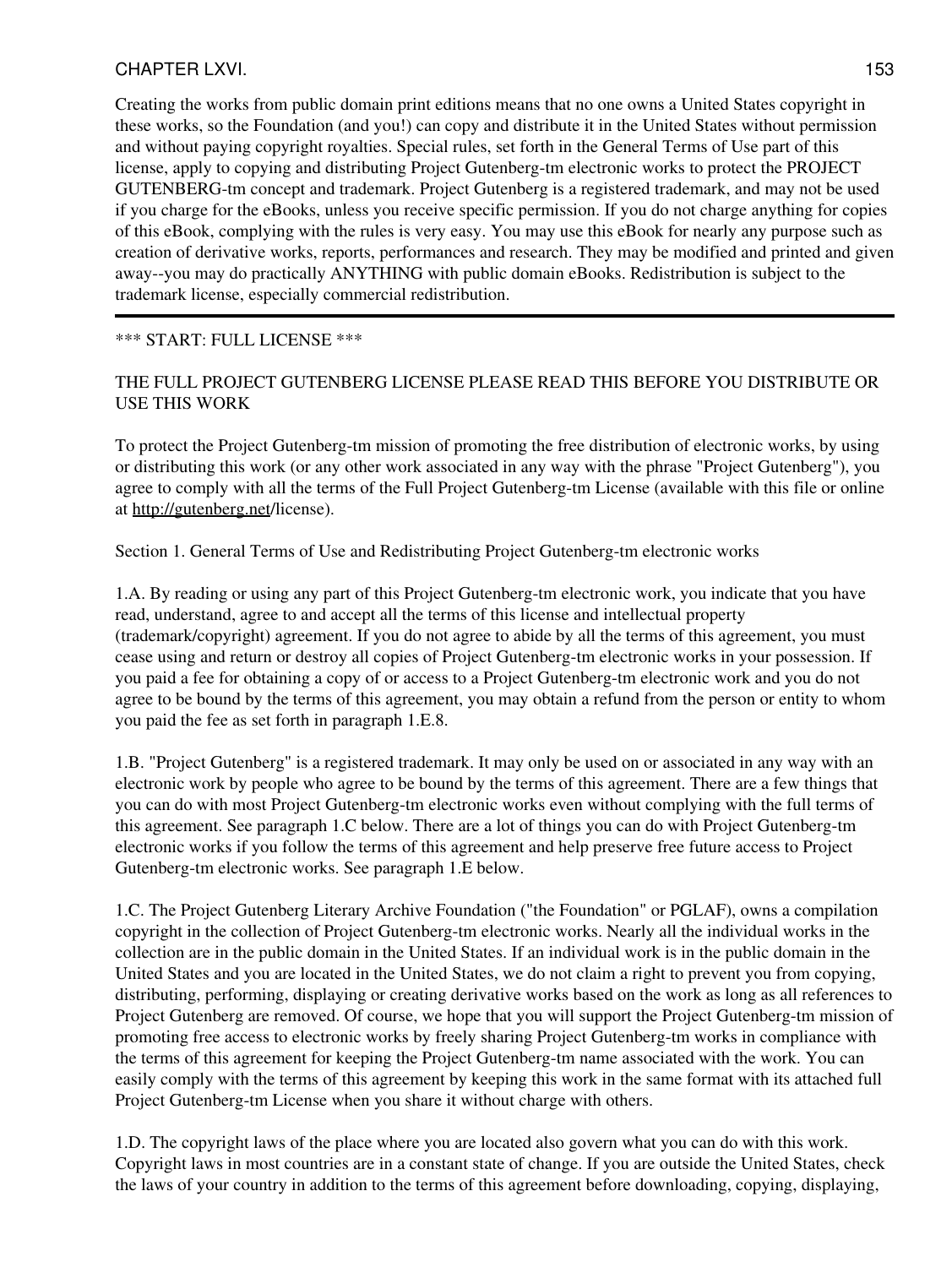performing, distributing or creating derivative works based on this work or any other Project Gutenberg-tm work. The Foundation makes no representations concerning the copyright status of any work in any country outside the United States.

1.E. Unless you have removed all references to Project Gutenberg:

1.E.1. The following sentence, with active links to, or other immediate access to, the full Project Gutenberg-tm License must appear prominently whenever any copy of a Project Gutenberg-tm work (any work on which the phrase "Project Gutenberg" appears, or with which the phrase "Project Gutenberg" is associated) is accessed, displayed, performed, viewed, copied or distributed:

This eBook is for the use of anyone anywhere at no cost and with almost no restrictions whatsoever. You may copy it, give it away or re-use it under the terms of the Project Gutenberg License included with this eBook or online at www.gutenberg.net

1.E.2. If an individual Project Gutenberg-tm electronic work is derived from the public domain (does not contain a notice indicating that it is posted with permission of the copyright holder), the work can be copied and distributed to anyone in the United States without paying any fees or charges. If you are redistributing or providing access to a work with the phrase "Project Gutenberg" associated with or appearing on the work, you must comply either with the requirements of paragraphs 1.E.1 through 1.E.7 or obtain permission for the use of the work and the Project Gutenberg-tm trademark as set forth in paragraphs 1.E.8 or 1.E.9.

1.E.3. If an individual Project Gutenberg-tm electronic work is posted with the permission of the copyright holder, your use and distribution must comply with both paragraphs 1.E.1 through 1.E.7 and any additional terms imposed by the copyright holder. Additional terms will be linked to the Project Gutenberg-tm License for all works posted with the permission of the copyright holder found at the beginning of this work.

1.E.4. Do not unlink or detach or remove the full Project Gutenberg-tm License terms from this work, or any files containing a part of this work or any other work associated with Project Gutenberg-tm.

1.E.5. Do not copy, display, perform, distribute or redistribute this electronic work, or any part of this electronic work, without prominently displaying the sentence set forth in paragraph 1.E.1 with active links or immediate access to the full terms of the Project Gutenberg-tm License.

1.E.6. You may convert to and distribute this work in any binary, compressed, marked up, nonproprietary or proprietary form, including any word processing or hypertext form. However, if you provide access to or distribute copies of a Project Gutenberg-tm work in a format other than "Plain Vanilla ASCII" or other format used in the official version posted on the official Project Gutenberg-tm web site (www.gutenberg.net), you must, at no additional cost, fee or expense to the user, provide a copy, a means of exporting a copy, or a means of obtaining a copy upon request, of the work in its original "Plain Vanilla ASCII" or other form. Any alternate format must include the full Project Gutenberg-tm License as specified in paragraph 1.E.1.

1.E.7. Do not charge a fee for access to, viewing, displaying, performing, copying or distributing any Project Gutenberg-tm works unless you comply with paragraph 1.E.8 or 1.E.9.

1.E.8. You may charge a reasonable fee for copies of or providing access to or distributing Project Gutenberg-tm electronic works provided that

- You pay a royalty fee of 20% of the gross profits you derive from the use of Project Gutenberg-tm works calculated using the method you already use to calculate your applicable taxes. The fee is owed to the owner of the Project Gutenberg-tm trademark, but he has agreed to donate royalties under this paragraph to the Project Gutenberg Literary Archive Foundation. Royalty payments must be paid within 60 days following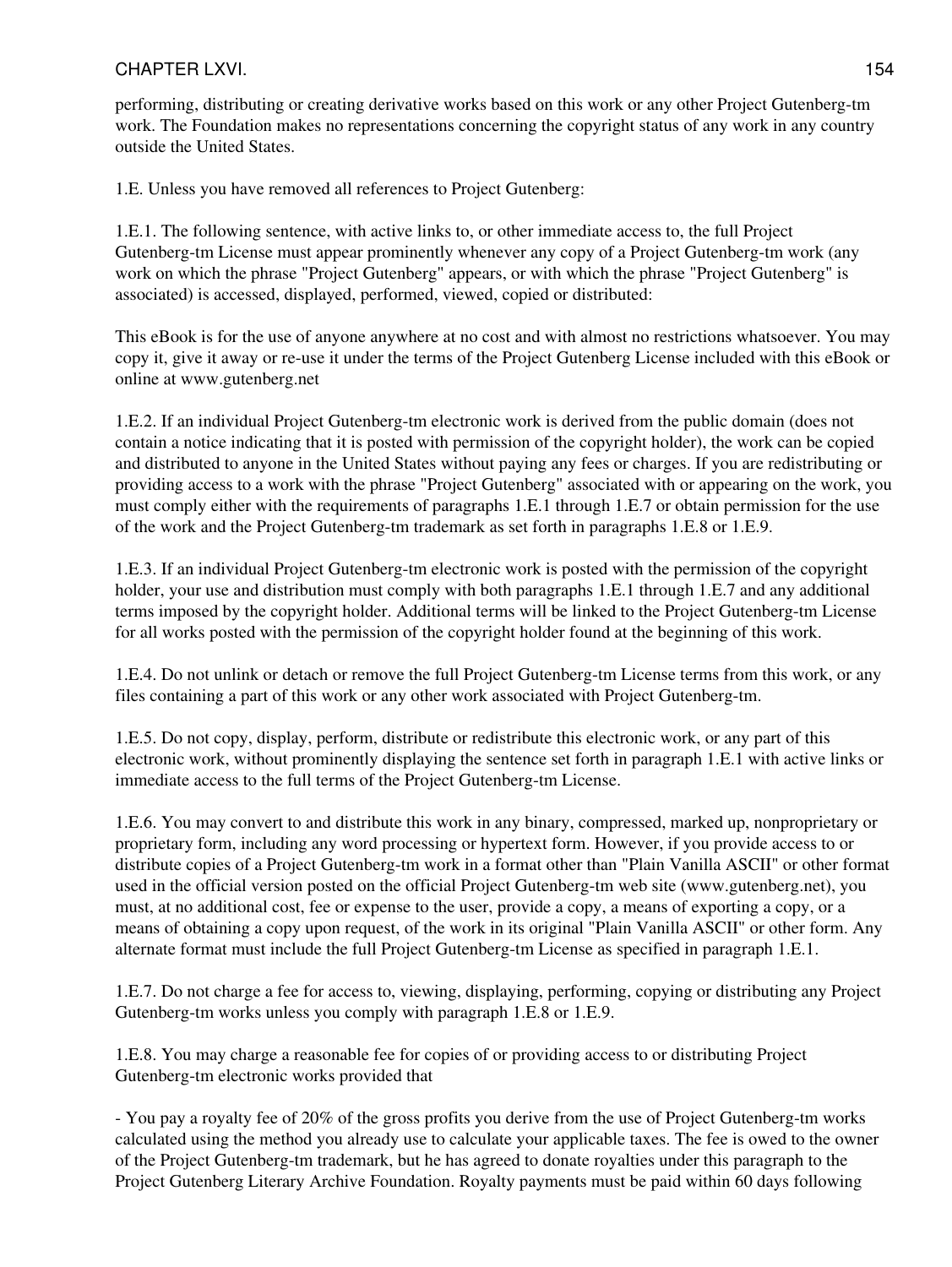each date on which you prepare (or are legally required to prepare) your periodic tax returns. Royalty payments should be clearly marked as such and sent to the Project Gutenberg Literary Archive Foundation at the address specified in Section 4, "Information about donations to the Project Gutenberg Literary Archive Foundation."

- You provide a full refund of any money paid by a user who notifies you in writing (or by e-mail) within 30 days of receipt that s/he does not agree to the terms of the full Project Gutenberg-tm License. You must require such a user to return or destroy all copies of the works possessed in a physical medium and discontinue all use of and all access to other copies of Project Gutenberg-tm works.

- You provide, in accordance with paragraph 1.F.3, a full refund of any money paid for a work or a replacement copy, if a defect in the electronic work is discovered and reported to you within 90 days of receipt of the work.

- You comply with all other terms of this agreement for free distribution of Project Gutenberg-tm works.

1.E.9. If you wish to charge a fee or distribute a Project Gutenberg-tm electronic work or group of works on different terms than are set forth in this agreement, you must obtain permission in writing from both the Project Gutenberg Literary Archive Foundation and Michael Hart, the owner of the Project Gutenberg-tm trademark. Contact the Foundation as set forth in Section 3 below.

#### 1.F.

1.F.1. Project Gutenberg volunteers and employees expend considerable effort to identify, do copyright research on, transcribe and proofread public domain works in creating the Project Gutenberg-tm collection. Despite these efforts, Project Gutenberg-tm electronic works, and the medium on which they may be stored, may contain "Defects," such as, but not limited to, incomplete, inaccurate or corrupt data, transcription errors, a copyright or other intellectual property infringement, a defective or damaged disk or other medium, a computer virus, or computer codes that damage or cannot be read by your equipment.

1.F.2. LIMITED WARRANTY, DISCLAIMER OF DAMAGES - Except for the "Right of Replacement or Refund" described in paragraph 1.F.3, the Project Gutenberg Literary Archive Foundation, the owner of the Project Gutenberg-tm trademark, and any other party distributing a Project Gutenberg-tm electronic work under this agreement, disclaim all liability to you for damages, costs and expenses, including legal fees. YOU AGREE THAT YOU HAVE NO REMEDIES FOR NEGLIGENCE, STRICT LIABILITY, BREACH OF WARRANTY OR BREACH OF CONTRACT EXCEPT THOSE PROVIDED IN PARAGRAPH F3. YOU AGREE THAT THE FOUNDATION, THE TRADEMARK OWNER, AND ANY DISTRIBUTOR UNDER THIS AGREEMENT WILL NOT BE LIABLE TO YOU FOR ACTUAL, DIRECT, INDIRECT, CONSEQUENTIAL, PUNITIVE OR INCIDENTAL DAMAGES EVEN IF YOU GIVE NOTICE OF THE POSSIBILITY OF SUCH DAMAGE.

1.F.3. LIMITED RIGHT OF REPLACEMENT OR REFUND - If you discover a defect in this electronic work within 90 days of receiving it, you can receive a refund of the money (if any) you paid for it by sending a written explanation to the person you received the work from. If you received the work on a physical medium, you must return the medium with your written explanation. The person or entity that provided you with the defective work may elect to provide a replacement copy in lieu of a refund. If you received the work electronically, the person or entity providing it to you may choose to give you a second opportunity to receive the work electronically in lieu of a refund. If the second copy is also defective, you may demand a refund in writing without further opportunities to fix the problem.

1.F.4. Except for the limited right of replacement or refund set forth in paragraph 1.F.3, this work is provided to you 'AS-IS,' WITH NO OTHER WARRANTIES OF ANY KIND, EXPRESS OR IMPLIED,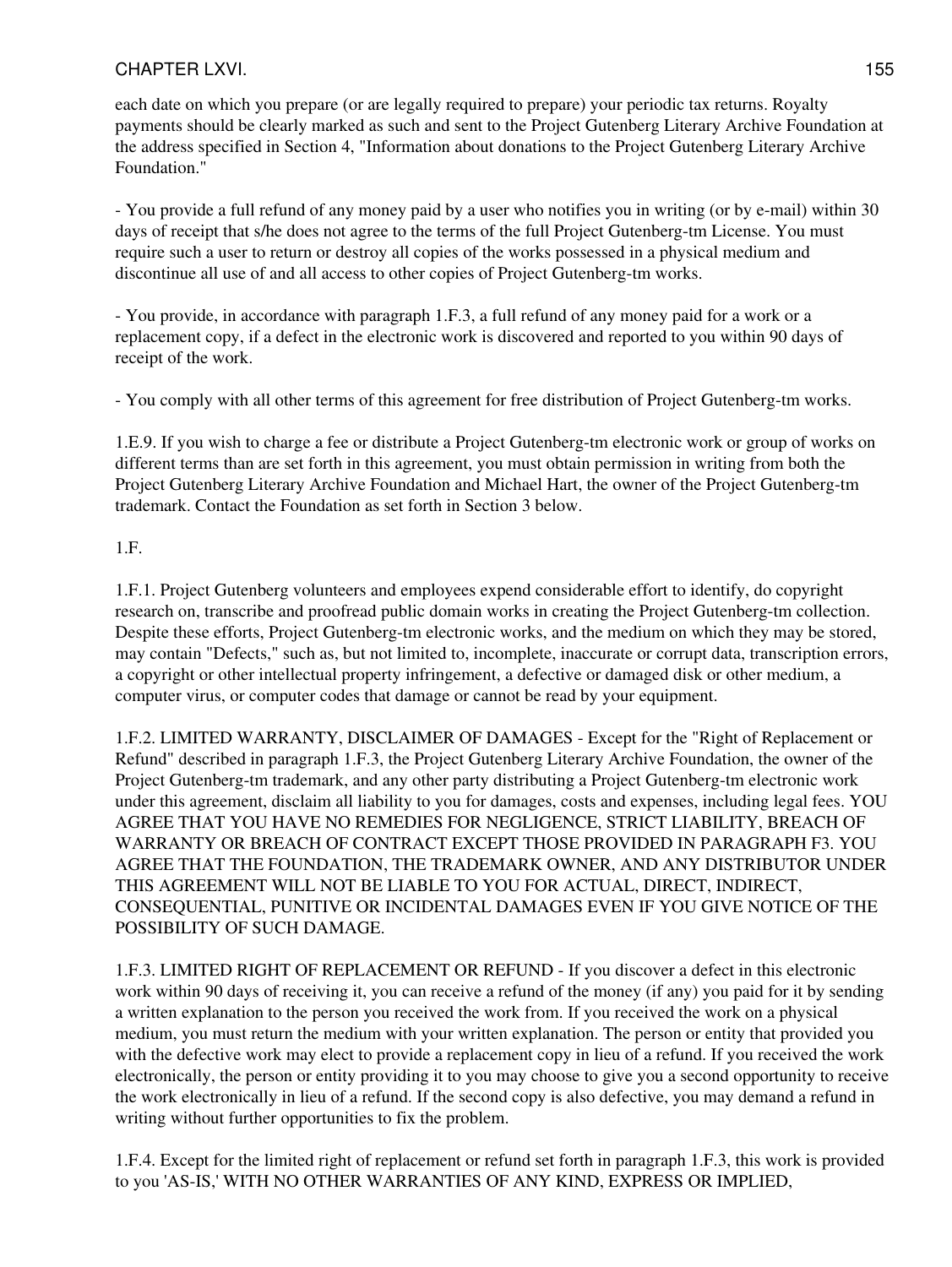#### CHAPTER LXVI. 156

## INCLUDING BUT NOT LIMITED TO WARRANTIES OF MERCHANTIBILITY OR FITNESS FOR ANY PURPOSE.

1.F.5. Some states do not allow disclaimers of certain implied warranties or the exclusion or limitation of certain types of damages. If any disclaimer or limitation set forth in this agreement violates the law of the state applicable to this agreement, the agreement shall be interpreted to make the maximum disclaimer or limitation permitted by the applicable state law. The invalidity or unenforceability of any provision of this agreement shall not void the remaining provisions.

## 1.F.6. **INDEMNITY**

- You agree to indemnify and hold the Foundation, the trademark owner, any agent or employee of the Foundation, anyone providing copies of Project Gutenberg-tm electronic works in accordance with this agreement, and any volunteers associated with the production, promotion and distribution of Project Gutenberg-tm electronic works, harmless from all liability, costs and expenses, including legal fees, that arise directly or indirectly from any of the following which you do or cause to occur: (a) distribution of this or any Project Gutenberg-tm work, (b) alteration, modification, or additions or deletions to any Project Gutenberg-tm work, and (c) any Defect you cause.

Section 2. Information about the Mission of Project Gutenberg-tm

Project Gutenberg-tm is synonymous with the free distribution of electronic works in formats readable by the widest variety of computers including obsolete, old, middle-aged and new computers. It exists because of the efforts of hundreds of volunteers and donations from people in all walks of life.

Volunteers and financial support to provide volunteers with the assistance they need, is critical to reaching Project Gutenberg-tm's goals and ensuring that the Project Gutenberg-tm collection will remain freely available for generations to come. In 2001, the Project Gutenberg Literary Archive Foundation was created to provide a secure and permanent future for Project Gutenberg-tm and future generations. To learn more about the Project Gutenberg Literary Archive Foundation and how your efforts and donations can help, see Sections 3 and 4 and the Foundation web page at http://www.pglaf.org.

Section 3. Information about the Project Gutenberg Literary Archive Foundation

The Project Gutenberg Literary Archive Foundation is a non profit  $501(c)(3)$  educational corporation organized under the laws of the state of Mississippi and granted tax exempt status by the Internal Revenue Service. The Foundation's EIN or federal tax identification number is  $64-6221541$ . Its  $501(c)(3)$  letter is posted at http://pglaf.org/fundraising. Contributions to the Project Gutenberg Literary Archive Foundation are tax deductible to the full extent permitted by U.S. federal laws and your state's laws.

The Foundation's principal office is located at 4557 Melan Dr. S. Fairbanks, AK, 99712., but its volunteers and employees are scattered throughout numerous locations. Its business office is located at 809 North 1500 West, Salt Lake City, UT 84116, (801) 596-1887, email business@pglaf.org. Email contact links and up to date contact information can be found at the Foundation's web site and official page at http://pglaf.org

For additional contact information: Dr. Gregory B. Newby Chief Executive and Director gbnewby@pglaf.org

Section 4. Information about Donations to the Project Gutenberg Literary Archive Foundation

Project Gutenberg-tm depends upon and cannot survive without wide spread public support and donations to carry out its mission of increasing the number of public domain and licensed works that can be freely distributed in machine readable form accessible by the widest array of equipment including outdated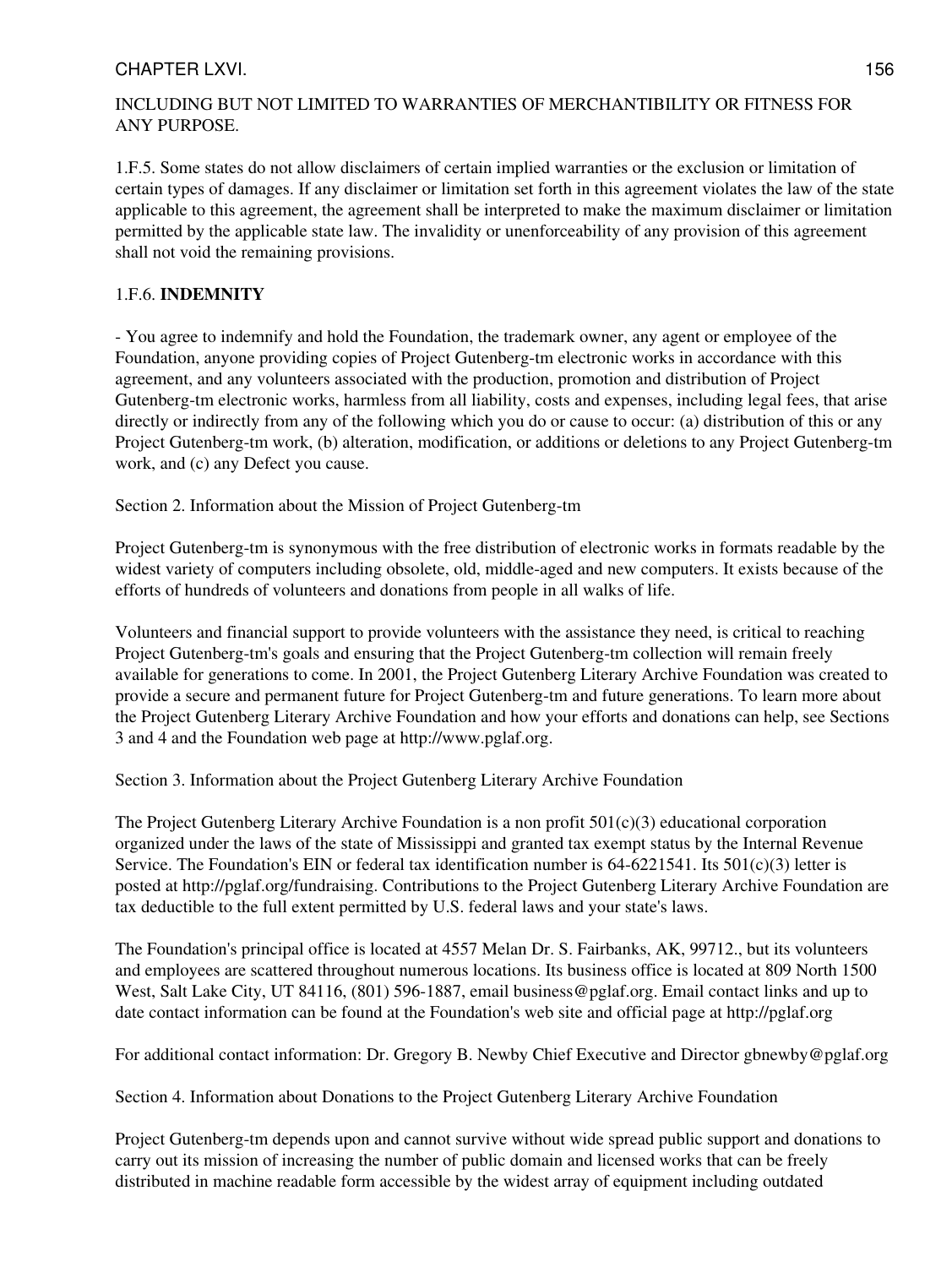equipment. Many small donations (\$1 to \$5,000) are particularly important to maintaining tax exempt status with the IRS.

The Foundation is committed to complying with the laws regulating charities and charitable donations in all 50 states of the United States. Compliance requirements are not uniform and it takes a considerable effort, much paperwork and many fees to meet and keep up with these requirements. We do not solicit donations in locations where we have not received written confirmation of compliance. To SEND DONATIONS or determine the status of compliance for any particular state visit http://pglaf.org

While we cannot and do not solicit contributions from states where we have not met the solicitation requirements, we know of no prohibition against accepting unsolicited donations from donors in such states who approach us with offers to donate.

International donations are gratefully accepted, but we cannot make any statements concerning tax treatment of donations received from outside the United States. U.S. laws alone swamp our small staff.

Please check the Project Gutenberg Web pages for current donation methods and addresses. Donations are accepted in a number of other ways including including checks, online payments and credit card donations. To donate, please visit: http://pglaf.org/donate

Section 5. General Information About Project Gutenberg-tm electronic works.

Professor Michael S. Hart is the originator of the Project Gutenberg-tm concept of a library of electronic works that could be freely shared with anyone. For thirty years, he produced and distributed Project Gutenberg-tm eBooks with only a loose network of volunteer support.

Project Gutenberg-tm eBooks are often created from several printed editions, all of which are confirmed as Public Domain in the U.S. unless a copyright notice is included. Thus, we do not necessarily keep eBooks in compliance with any particular paper edition.

Each eBook is in a subdirectory of the same number as the eBook's eBook number, often in several formats including plain vanilla ASCII, compressed (zipped), HTML and others.

Corrected EDITIONS of our eBooks replace the old file and take over the old filename and etext number. The replaced older file is renamed. VERSIONS based on separate sources are treated as new eBooks receiving new filenames and etext numbers.

Most people start at our Web site which has the main PG search facility:

#### http://www.gutenberg.net

This Web site includes information about Project Gutenberg-tm, including how to make donations to the Project Gutenberg Literary Archive Foundation, how to help produce our new eBooks, and how to subscribe to our email newsletter to hear about new eBooks.

EBooks posted prior to November 2003, with eBook numbers BELOW #10000, are filed in directories based on their release date. If you want to download any of these eBooks directly, rather than using the regular search system you may utilize the following addresses and just download by the etext year.

http://www.ibiblio.org/gutenberg/etext06

(Or /etext 05, 04, 03, 02, 01, 00, 99, 98, 97, 96, 95, 94, 93, 92, 92, 91 or 90)